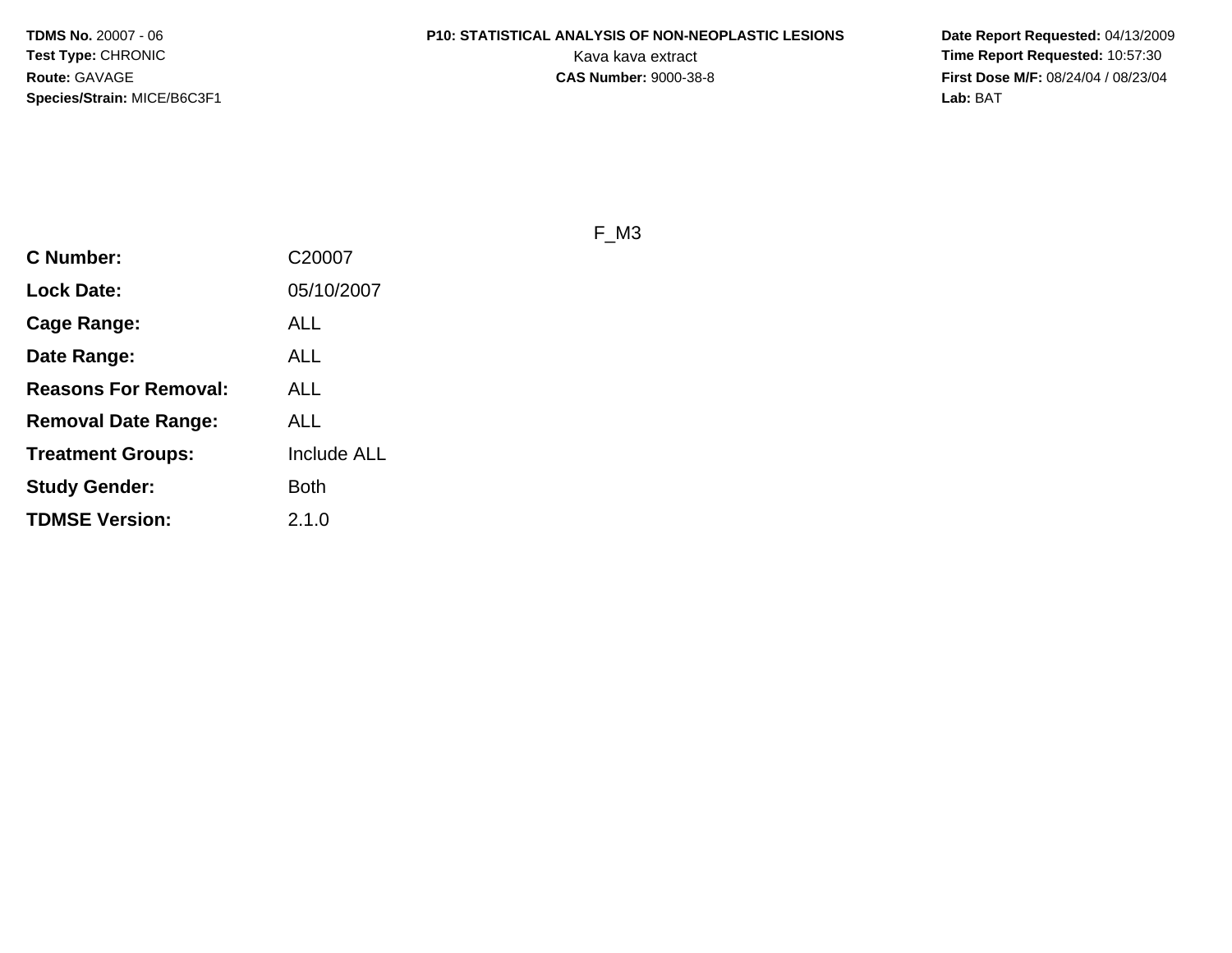**Date Report Requested:** 04/13/2009 Kava kava extract **Time Report Requested:** 10:57:30<br>**CAS Number:** 9000-38-8 **Time Report Requested:** 10:57:30 **First Dose M/F:** 08/24/04 / 08/23/04<br>**Lab:** BAT **Lab:** BAT

#### **SUMMARY OF STATISTICALLY SIGNIFICANT (P<=.05) RESULTS IN THE ANALYSIS OF KAVA KAVA EXTRACT**

#### **MALE MICE**

#### **Organ Morphology** Adrenal Cortex: Subcapsular Hyperplasiad Hyperplasia Harderian GlandKidney Hydronephrosis Mineralization NephropathyKidney: Cortex, MedullaNecrosis<br>Necrosis Kidney: Papillaa **Necrosis** Kidney: Renal Tubulee Cyst Hyperplasia MineralizationLiver Angiectasis Eosinophilic FocusFatty Change Mixed Cell Focus**Necrosis**  HypertrophyLiver: Centrilobularg<br>
g<br>
Inflammation LungLymph Node, Mandibular Hyperplasia LymphoidPancreas: Acinus Hypertrophy Prostate Infiltration Cellular Mononuclear Cell Salivary Glands Infiltration Cellular Mononuclear Cell Seminal Vesiclee Fibrosis e de la provincia de la provincia de la provincia de la provincia de la provincia de la provincia d<br>En 1990, en 1990, en 1990, en 1990, en 1990, en 1990, en 1990, en 1990, en 1990, en 1990, en 1990, en 1990, en Infiltration Cellular Mononuclear CellInflammation**Skin** n Ulcer<br>Ulcer Stomach, Glandular: EpitheliumHyperplasia<br>Atrophy Thymuss Atrophy

Thyroid Glandd Cyst Urinary Bladder

#### **FEMALE MICE**

**Organ**

#### **Morphology**

Inflammation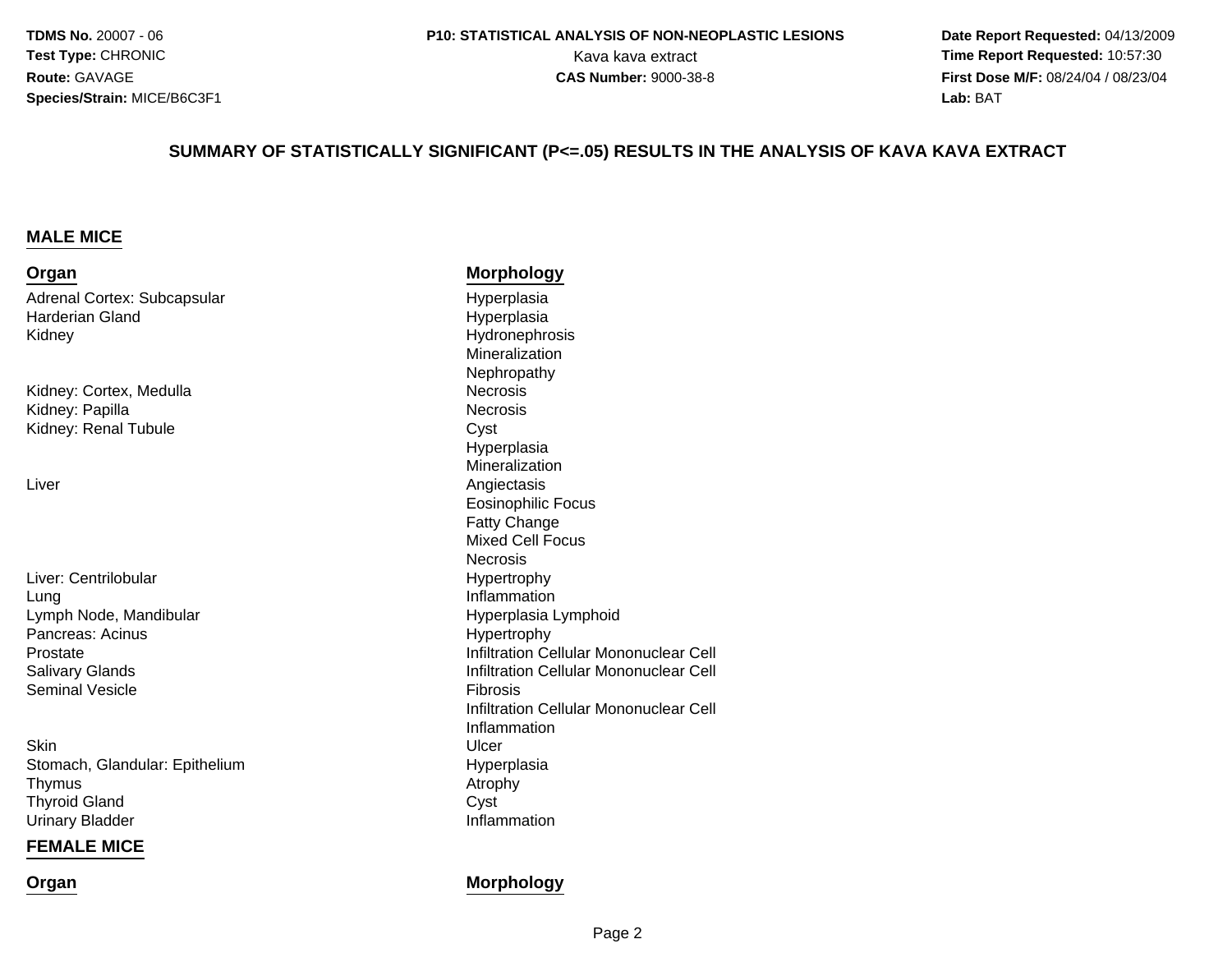**Date Report Requested:** 04/13/2009 Kava kava extract **Time Report Requested:** 10:57:30<br>**CAS Number:** 9000-38-8<br>**Time Report Requested:** 10:57:30 **First Dose M/F:** 08/24/04 / 08/23/04<br>**Lab:** BAT **Lab:** BAT

#### **SUMMARY OF STATISTICALLY SIGNIFICANT (P<=.05) RESULTS IN THE ANALYSIS OF KAVA KAVA EXTRACT**

| <b>Bone</b>          | Fibrosis |
|----------------------|----------|
| Brain: Hypothalamus  | Compre   |
| Islets, Pancreatic   | Hyperpl  |
| Kidney: Renal Tubule | Hyperpl  |
| Liver                | Angiecta |

Liver: CentrilobularLung: Alveolar EpitheliumNosePancreasSalivary GlandsSpleenStomach, Forestomach

Stomach, Forestomach: EpitheliumStomach, Glandularr Ulcer Thymuss and the contract of the contract of the contract of  $\Lambda$  trophy

UterusUterus: Endometrium

 Compressionc **Exercise Structure Control** Hyperplasia e Hyperplasia Angiectasis Basophilic Focus Clear Cell Focus Eosinophilic FocusFatty Change Infiltration Cellular Mononuclear Cell**Necrosis**  Hypertrophy Hyperplasia Inflammation Chronic Inflammation Chronic Infiltration Cellular Mononuclear Cell Hematopoietic Cell Proliferation<br>Erosion h Erosion and the Erosion Inflammation ChronicUlcerm Hyperplasia<br>Lusar Lusar Infiltration Cellular Histiocyte InflammationHyperplasia Cystic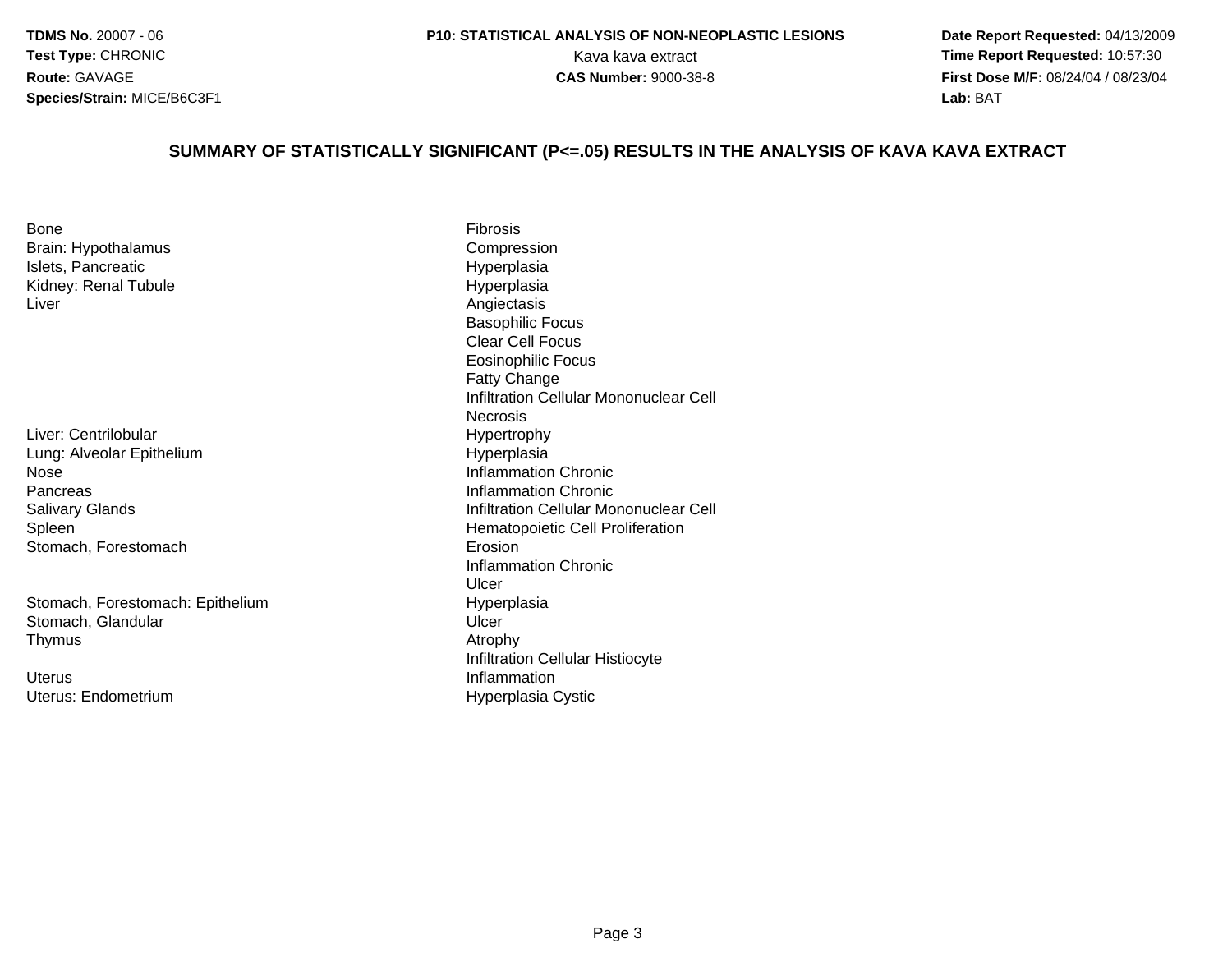**Date Report Requested:** 04/13/2009 Kava kava extract **Time Report Requested:** 10:57:30<br>**CAS Number:** 9000-38-8 **Time Report Requested:** 10:57:30 **First Dose M/F:** 08/24/04 / 08/23/04<br>Lab: BAT **Lab:** BAT

| <b>Males</b>                         |             |             |          |             |  |  |
|--------------------------------------|-------------|-------------|----------|-------------|--|--|
| <b>DOSE</b>                          | 0 G/KG      | 0.25 G/KG   | 0.5 G/KG | 1.0 G/KG    |  |  |
|                                      |             |             |          |             |  |  |
| <b>Adrenal Cortex</b><br>Hypertrophy |             |             |          |             |  |  |
| <b>LESION RATES</b>                  |             |             |          |             |  |  |
| <b>OVERALL</b> (a)                   | 1/50(2%)    | 2/50(4%)    | 0/50(0%) | 2/50(4%)    |  |  |
| POLY-3 RATE (b)                      | 1/43.67     | 2/42.37     | 0/44.59  | 2/44.80     |  |  |
| POLY-3 PERCENT (g)                   | 2.3%        | 4.7%        | 0%       | 4.5%        |  |  |
| <b>TERMINAL (d)</b>                  | 0/34(0%)    | 2/33(6%)    | 0/34(0%) | 1/36(3%)    |  |  |
| <b>FIRST INCIDENCE</b>               | 683         | 730 (T)     | ---      | 547         |  |  |
| <b>STATISTICAL TESTS</b>             |             |             |          |             |  |  |
| POLY <sub>3</sub>                    | $P = 0.479$ | $P=0.489$   | P=0.496N | $P = 0.509$ |  |  |
| <b>POLY 1.5</b>                      | $P = 0.476$ | $P=0.492$   | P=0.497N | $P = 0.505$ |  |  |
| POLY 6                               | $P=0.485$   | $P=0.490$   | P=0.495N | $P = 0.515$ |  |  |
| <b>COCH-ARM / FISHERS</b>            | $P = 0.469$ | $P = 0.500$ | P=0.500N | $P = 0.500$ |  |  |
| <b>MAX-ISO-POLY-3</b>                | $P=0.272$   | $P = 0.274$ | P=0.158N | $P = 0.290$ |  |  |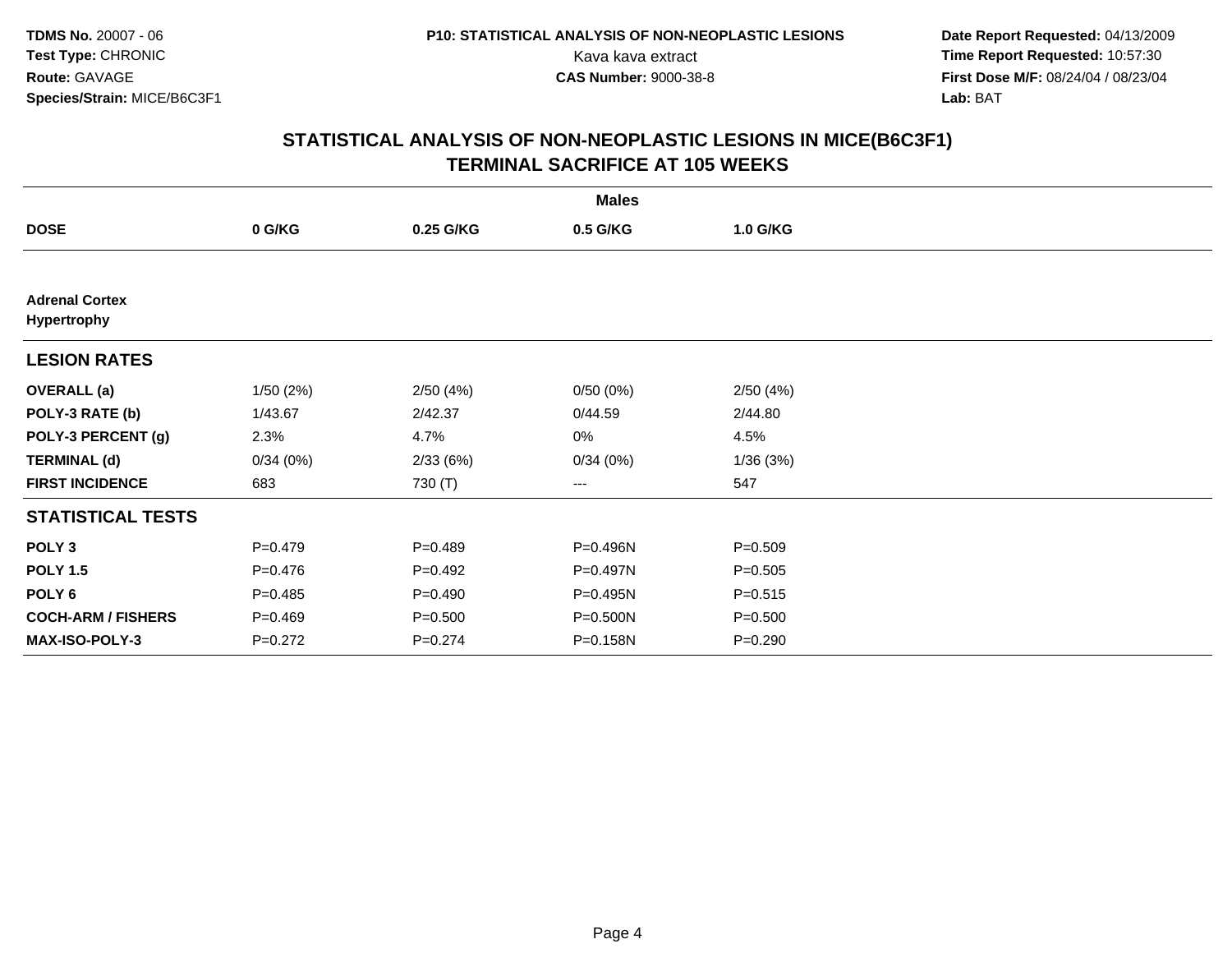**Date Report Requested:** 04/13/2009 Kava kava extract **Time Report Requested:** 10:57:30<br>**CAS Number:** 9000-38-8 **Time Report Requested:** 10:57:30 **First Dose M/F:** 08/24/04 / 08/23/04<br>Lab: BAT **Lab:** BAT

| <b>Males</b>                                              |             |             |          |             |  |  |
|-----------------------------------------------------------|-------------|-------------|----------|-------------|--|--|
| <b>DOSE</b>                                               | 0 G/KG      | 0.25 G/KG   | 0.5 G/KG | 1.0 G/KG    |  |  |
|                                                           |             |             |          |             |  |  |
| <b>Adrenal Cortex</b><br><b>Vacuolization Cytoplasmic</b> |             |             |          |             |  |  |
| <b>LESION RATES</b>                                       |             |             |          |             |  |  |
| <b>OVERALL</b> (a)                                        | 2/50(4%)    | 2/50(4%)    | 2/50(4%) | 3/50(6%)    |  |  |
| POLY-3 RATE (b)                                           | 2/43.49     | 2/42.37     | 2/44.59  | 3/44.23     |  |  |
| POLY-3 PERCENT (g)                                        | 4.6%        | 4.7%        | 4.5%     | 6.8%        |  |  |
| <b>TERMINAL (d)</b>                                       | 2/34(6%)    | 2/33(6%)    | 2/34(6%) | 3/36(8%)    |  |  |
| <b>FIRST INCIDENCE</b>                                    | 730 (T)     | 730 (T)     | 730 (T)  | 730 (T)     |  |  |
| <b>STATISTICAL TESTS</b>                                  |             |             |          |             |  |  |
| POLY <sub>3</sub>                                         | $P=0.400$   | $P = 0.685$ | P=0.685N | $P = 0.508$ |  |  |
| <b>POLY 1.5</b>                                           | $P = 0.395$ | $P = 0.686$ | P=0.688N | $P = 0.504$ |  |  |
| POLY 6                                                    | $P=0.406$   | $P = 0.687$ | P=0.682N | $P = 0.514$ |  |  |
| <b>COCH-ARM / FISHERS</b>                                 | $P = 0.387$ | P=0.691N    | P=0.691N | $P = 0.500$ |  |  |
| MAX-ISO-POLY-3                                            | $P=0.322$   | $P = 0.488$ | P=0.488N | $P = 0.330$ |  |  |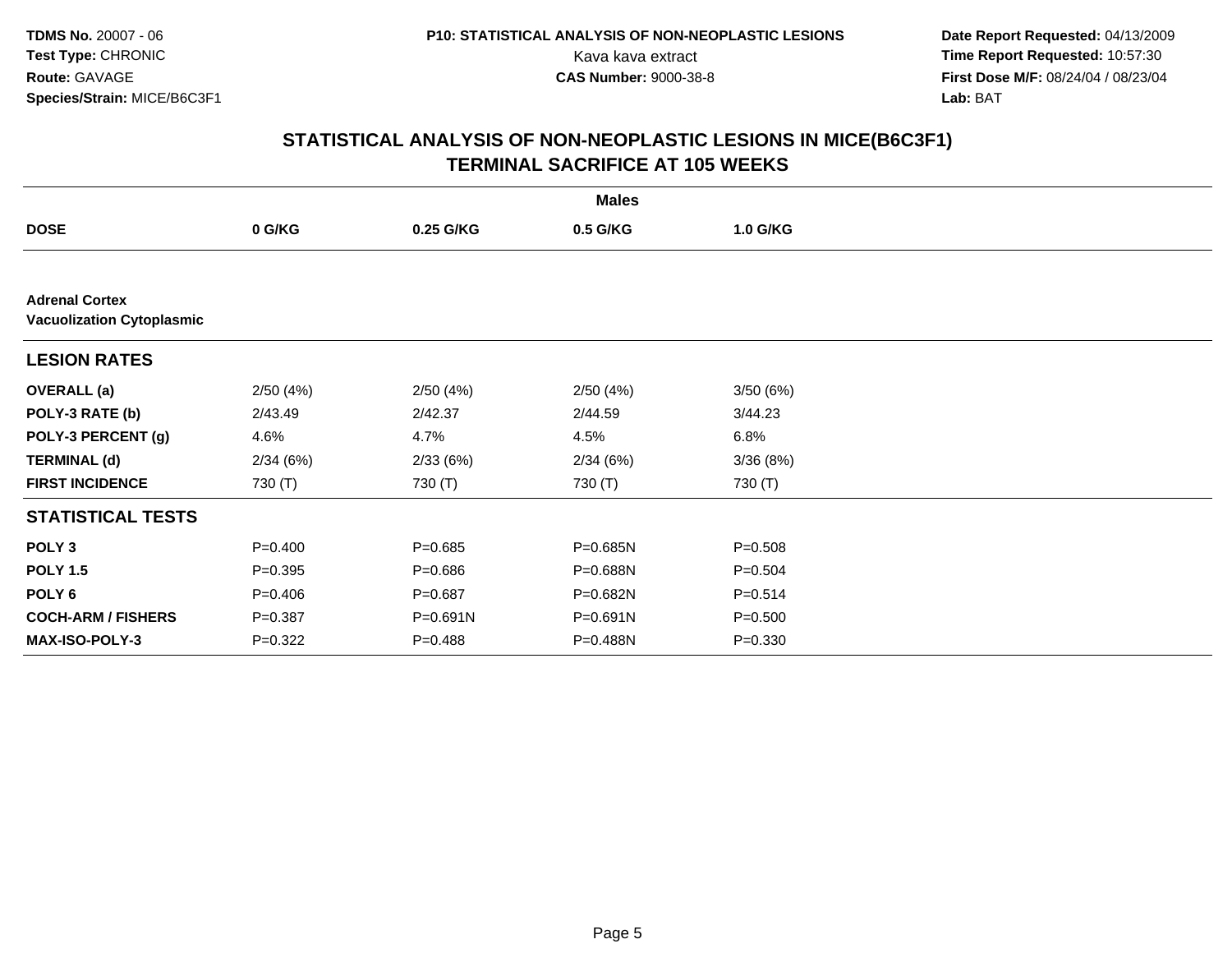**Date Report Requested:** 04/13/2009 Kava kava extract **Time Report Requested:** 10:57:30<br>**CAS Number:** 9000-38-8 **Time Report Requested:** 10:57:30 **First Dose M/F:** 08/24/04 / 08/23/04<br>Lab: BAT **Lab:** BAT

| <b>Males</b>                                      |             |             |             |              |  |  |
|---------------------------------------------------|-------------|-------------|-------------|--------------|--|--|
| <b>DOSE</b>                                       | 0 G/KG      | 0.25 G/KG   | 0.5 G/KG    | 1.0 G/KG     |  |  |
|                                                   |             |             |             |              |  |  |
| <b>Adrenal Cortex: Subcapsular</b><br>Hyperplasia |             |             |             |              |  |  |
| <b>LESION RATES</b>                               |             |             |             |              |  |  |
| <b>OVERALL</b> (a)                                | 44/50 (88%) | 45/50 (90%) | 48/50 (96%) | 49/50 (98%)  |  |  |
| POLY-3 RATE (b)                                   | 44/49.77    | 45/48.97    | 48/49.39    | 49/49.85     |  |  |
| POLY-3 PERCENT (g)                                | 88.4%       | 91.9%       | 97.2%       | 98.3%        |  |  |
| <b>TERMINAL (d)</b>                               | 29/34 (85%) | 31/33 (94%) | 33/34 (97%) | 36/36 (100%) |  |  |
| <b>FIRST INCIDENCE</b>                            | 369         | 319         | 455         | 392          |  |  |
| <b>STATISTICAL TESTS</b>                          |             |             |             |              |  |  |
| POLY <sub>3</sub>                                 | $P=0.018*$  | $P = 0.401$ | $P = 0.090$ | $P = 0.052$  |  |  |
| <b>POLY 1.5</b>                                   | $P=0.020*$  | $P=0.443$   | $P = 0.104$ | $P = 0.054$  |  |  |
| POLY 6                                            | $P=0.017*$  | $P = 0.348$ | $P = 0.080$ | P=0.048*     |  |  |
| <b>COCH-ARM / FISHERS</b>                         | $P=0.025*$  | $P = 0.500$ | $P = 0.134$ | $P = 0.056$  |  |  |
| <b>MAX-ISO-POLY-3</b>                             | $P=0.014*$  | $P=0.277$   | $P=0.041*$  | $P=0.020*$   |  |  |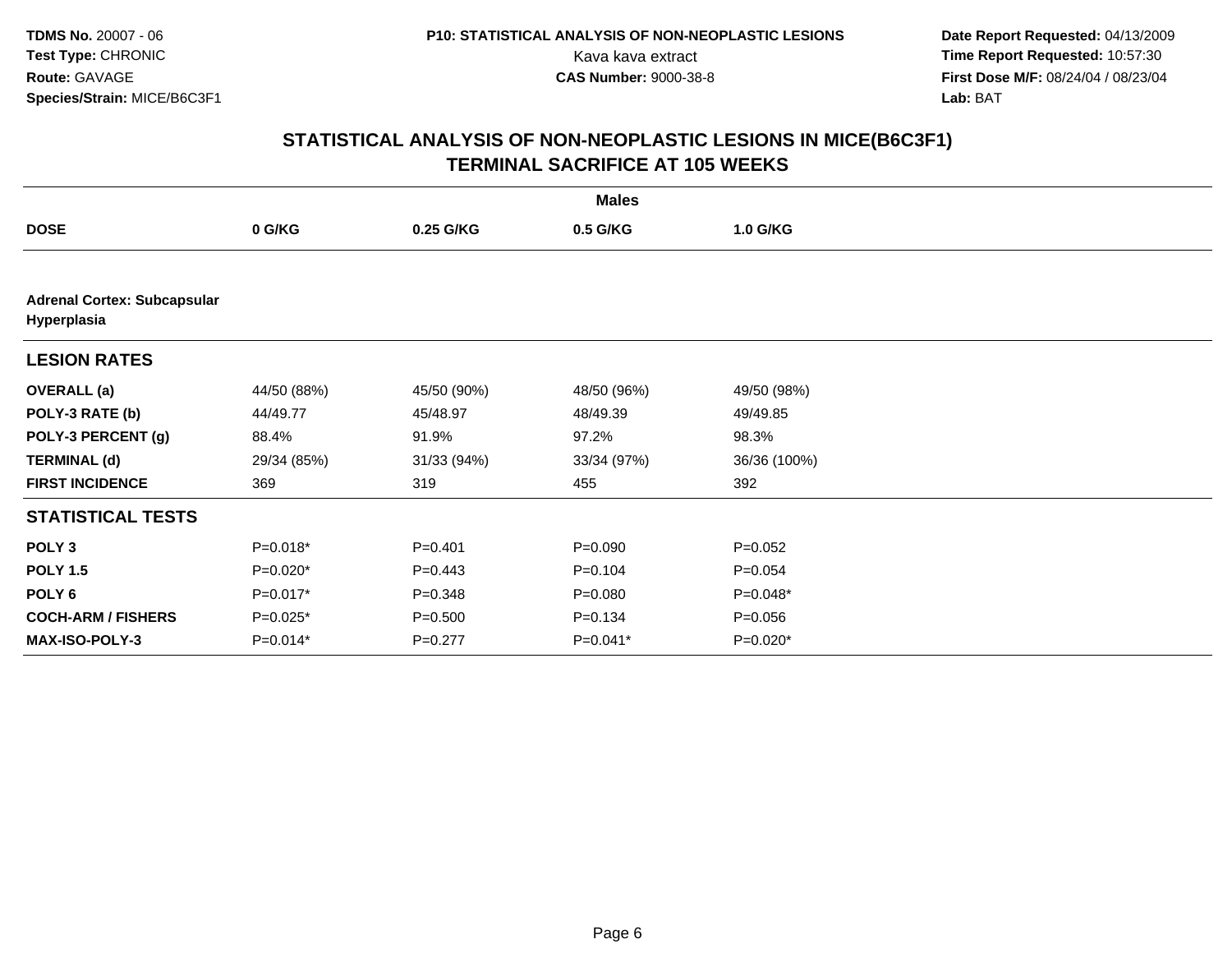**Date Report Requested:** 04/13/2009 Kava kava extract **Time Report Requested:** 10:57:30<br>**CAS Number:** 9000-38-8 **Time Report Requested:** 10:57:30 **First Dose M/F:** 08/24/04 / 08/23/04<br>Lab: BAT **Lab:** BAT

| <b>Males</b>                                           |              |           |              |           |  |  |
|--------------------------------------------------------|--------------|-----------|--------------|-----------|--|--|
| <b>DOSE</b>                                            | 0 G/KG       | 0.25 G/KG | 0.5 G/KG     | 1.0 G/KG  |  |  |
|                                                        |              |           |              |           |  |  |
| <b>Adrenal Cortex: Zona Reticularis</b><br>Hyperplasia |              |           |              |           |  |  |
| <b>LESION RATES</b>                                    |              |           |              |           |  |  |
| <b>OVERALL</b> (a)                                     | 5/50 (10%)   | 3/50(6%)  | 2/50(4%)     | 4/50 (8%) |  |  |
| POLY-3 RATE (b)                                        | 5/43.49      | 3/42.37   | 2/44.83      | 4/44.46   |  |  |
| POLY-3 PERCENT (g)                                     | 11.5%        | 7.1%      | 4.5%         | 9%        |  |  |
| <b>TERMINAL (d)</b>                                    | 5/34(15%)    | 3/33(9%)  | 1/34(3%)     | 3/36(8%)  |  |  |
| <b>FIRST INCIDENCE</b>                                 | 730 (T)      | 730 (T)   | 668          | 668       |  |  |
| <b>STATISTICAL TESTS</b>                               |              |           |              |           |  |  |
| POLY <sub>3</sub>                                      | $P = 0.445N$ | P=0.370N  | P=0.203N     | P=0.486N  |  |  |
| <b>POLY 1.5</b>                                        | P=0.452N     | P=0.368N  | P=0.209N     | P=0.493N  |  |  |
| POLY 6                                                 | P=0.438N     | P=0.366N  | P=0.197N     | P=0.474N  |  |  |
| <b>COCH-ARM / FISHERS</b>                              | P=0.463N     | P=0.357N  | P=0.218N     | P=0.500N  |  |  |
| <b>MAX-ISO-POLY-3</b>                                  | P=0.206N     | P=0.244N  | $P = 0.113N$ | P=0.349N  |  |  |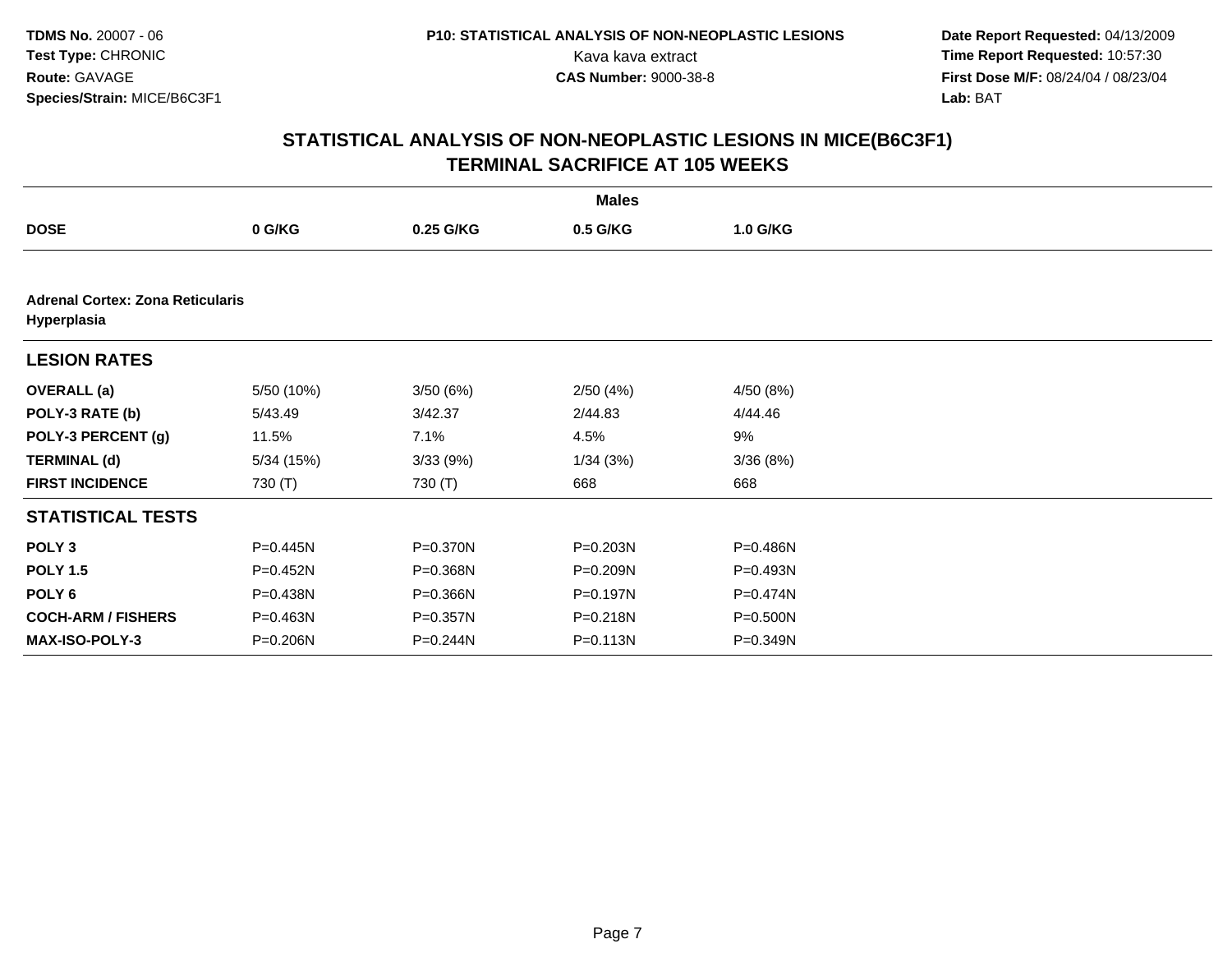**Date Report Requested:** 04/13/2009 Kava kava extract **Time Report Requested:** 10:57:30<br>**CAS Number:** 9000-38-8 **Time Report Requested:** 10:57:30 **First Dose M/F:** 08/24/04 / 08/23/04<br>Lab: BAT **Lab:** BAT

| <b>Males</b>                          |              |           |          |          |  |  |
|---------------------------------------|--------------|-----------|----------|----------|--|--|
| <b>DOSE</b>                           | 0 G/KG       | 0.25 G/KG | 0.5 G/KG | 1.0 G/KG |  |  |
|                                       |              |           |          |          |  |  |
| <b>Adrenal Medulla</b><br>Hyperplasia |              |           |          |          |  |  |
| <b>LESION RATES</b>                   |              |           |          |          |  |  |
| <b>OVERALL</b> (a)                    | 1/50(2%)     | 0/50(0%)  | 1/50(2%) | 0/50(0%) |  |  |
| POLY-3 RATE (b)                       | 1/43.49      | 0/42.37   | 1/44.59  | 0/44.23  |  |  |
| POLY-3 PERCENT (g)                    | 2.3%         | 0%        | 2.2%     | 0%       |  |  |
| <b>TERMINAL (d)</b>                   | 1/34(3%)     | 0/33(0%)  | 1/34(3%) | 0/36(0%) |  |  |
| <b>FIRST INCIDENCE</b>                | 730 (T)      | ---       | 730 (T)  | $--$     |  |  |
| <b>STATISTICAL TESTS</b>              |              |           |          |          |  |  |
| POLY <sub>3</sub>                     | P=0.399N     | P=0.505N  | P=0.755N | P=0.497N |  |  |
| <b>POLY 1.5</b>                       | $P = 0.401N$ | P=0.504N  | P=0.757N | P=0.498N |  |  |
| POLY 6                                | P=0.397N     | P=0.504N  | P=0.753N | P=0.494N |  |  |
| <b>COCH-ARM / FISHERS</b>             | P=0.405N     | P=0.500N  | P=0.753N | P=0.500N |  |  |
| <b>MAX-ISO-POLY-3</b>                 | P=0.158N     | P=0.164N  | P=0.492N | P=0.158N |  |  |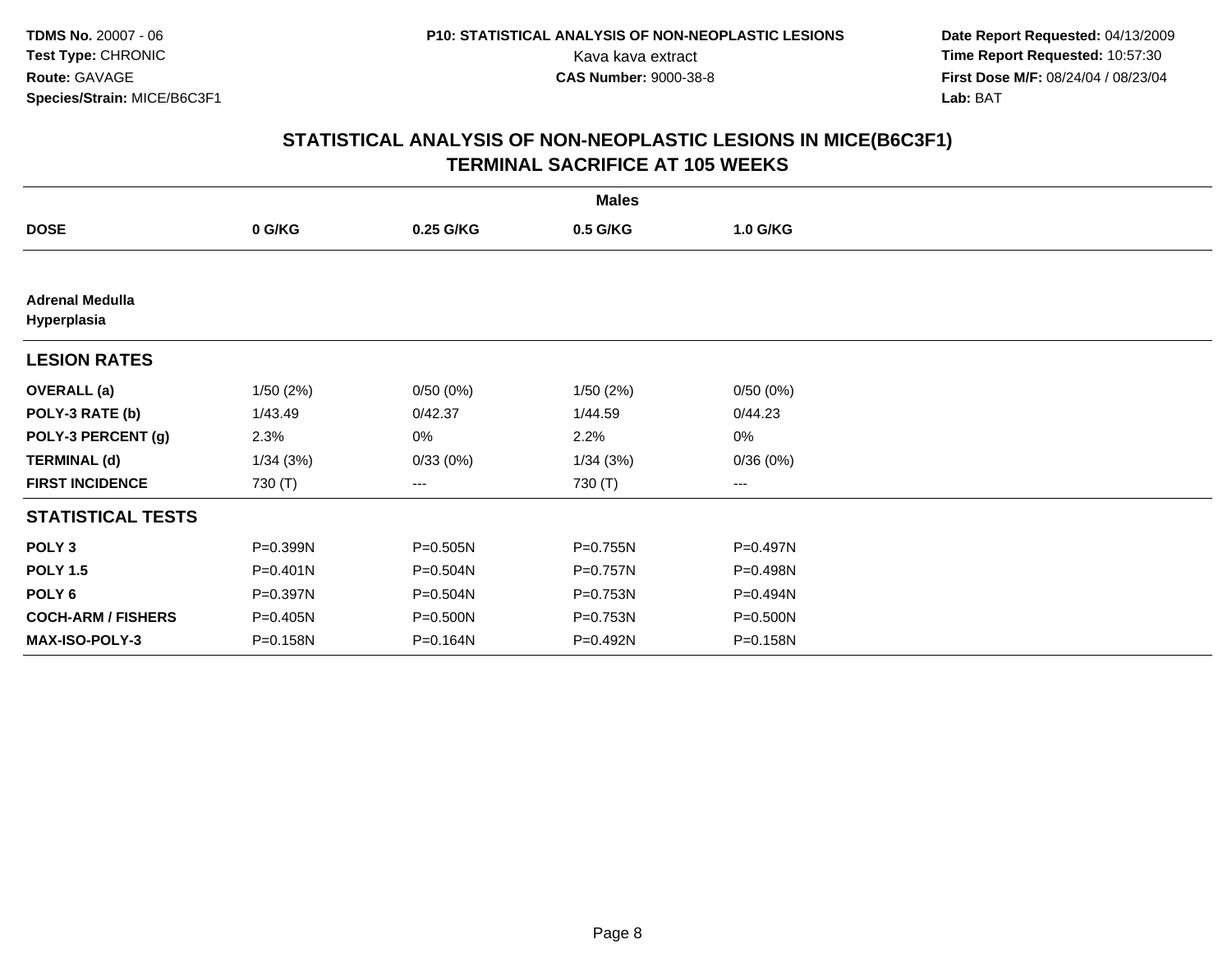**Date Report Requested:** 04/13/2009 Kava kava extract **Time Report Requested:** 10:57:30<br>**CAS Number:** 9000-38-8 **Time Report Requested:** 10:57:30 **First Dose M/F:** 08/24/04 / 08/23/04<br>Lab: BAT **Lab:** BAT

| <b>Males</b>                          |          |                   |          |          |  |  |
|---------------------------------------|----------|-------------------|----------|----------|--|--|
| <b>DOSE</b>                           | 0 G/KG   | 0.25 G/KG         | 0.5 G/KG | 1.0 G/KG |  |  |
|                                       |          |                   |          |          |  |  |
| <b>Bone Marrow</b><br><b>Fibrosis</b> |          |                   |          |          |  |  |
| <b>LESION RATES</b>                   |          |                   |          |          |  |  |
| <b>OVERALL</b> (a)                    | 0/50(0%) | 0/50(0%)          | 0/50(0%) | 0/50(0%) |  |  |
| POLY-3 RATE (b)                       | 0/43.49  | 0/42.37           | 0/44.59  | 0/44.23  |  |  |
| POLY-3 PERCENT (g)                    | 0%       | $0\%$             | 0%       | 0%       |  |  |
| <b>TERMINAL (d)</b>                   | 0/34(0%) | 0/33(0%)          | 0/34(0%) | 0/36(0%) |  |  |
| <b>FIRST INCIDENCE</b>                | $--$     | $\qquad \qquad -$ | ---      | $--$     |  |  |
| <b>STATISTICAL TESTS</b>              |          |                   |          |          |  |  |
| POLY <sub>3</sub>                     | (e)      | (e)               | (e)      | (e)      |  |  |
| <b>POLY 1.5</b>                       | (e)      | (e)               | (e)      | (e)      |  |  |
| POLY <sub>6</sub>                     | (e)      | (e)               | (e)      | (e)      |  |  |
| <b>COCH-ARM / FISHERS</b>             | (e)      | (e)               | (e)      | (e)      |  |  |
| MAX-ISO-POLY-3                        | (e)      | (e)               | (e)      | (e)      |  |  |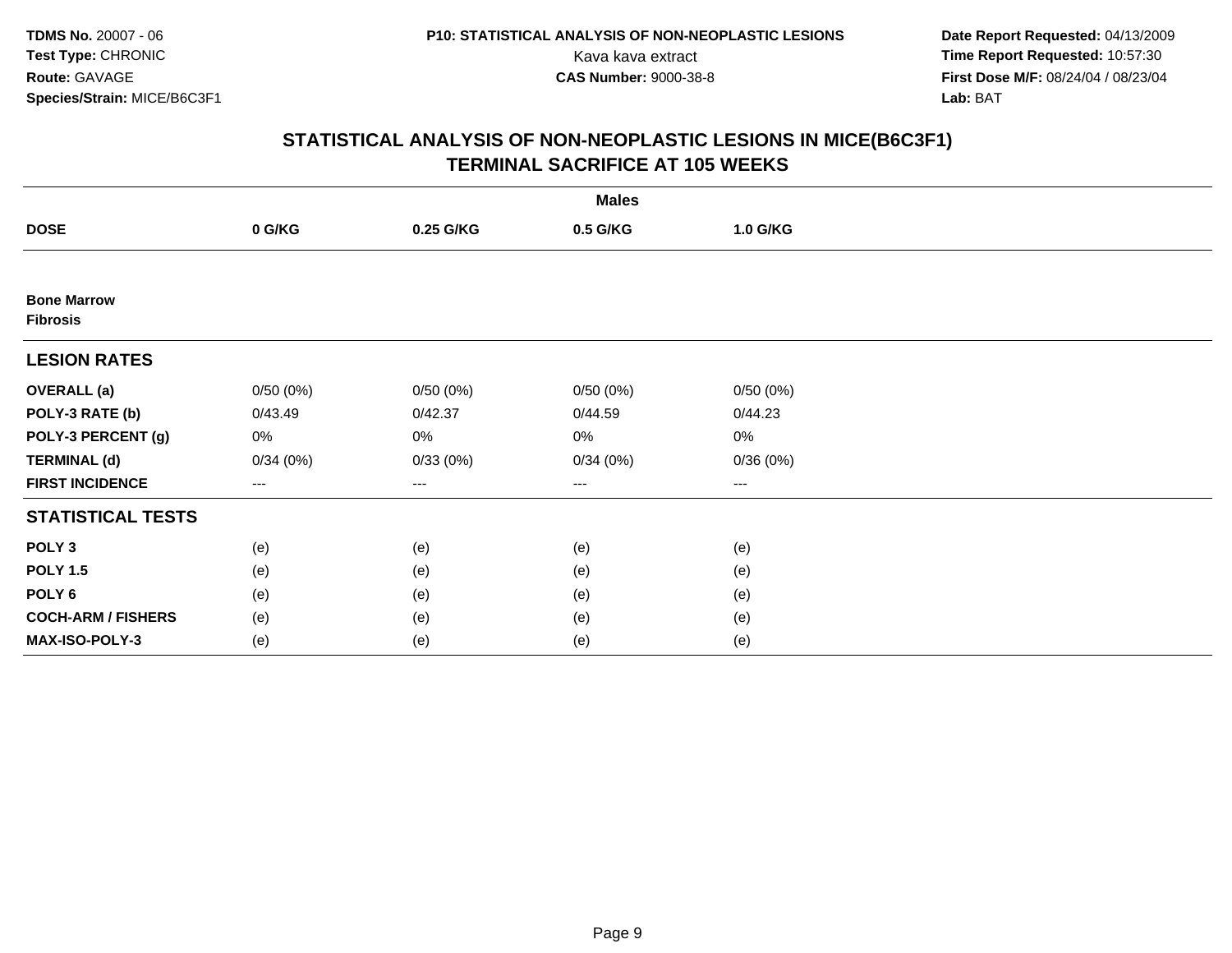**Date Report Requested:** 04/13/2009 Kava kava extract **Time Report Requested:** 10:57:30<br>**CAS Number:** 9000-38-8 **Time Report Requested:** 10:57:30 **First Dose M/F:** 08/24/04 / 08/23/04<br>Lab: BAT **Lab:** BAT

| <b>Males</b>                   |          |           |          |          |  |  |
|--------------------------------|----------|-----------|----------|----------|--|--|
| <b>DOSE</b>                    | 0 G/KG   | 0.25 G/KG | 0.5 G/KG | 1.0 G/KG |  |  |
|                                |          |           |          |          |  |  |
| <b>Bone</b><br><b>Fibrosis</b> |          |           |          |          |  |  |
| <b>LESION RATES</b>            |          |           |          |          |  |  |
| <b>OVERALL</b> (a)             | 0/50(0%) | 0/50(0%)  | 0/50(0%) | 0/50(0%) |  |  |
| POLY-3 RATE (b)                | 0/43.49  | 0/42.37   | 0/44.59  | 0/44.23  |  |  |
| POLY-3 PERCENT (g)             | 0%       | $0\%$     | 0%       | 0%       |  |  |
| <b>TERMINAL (d)</b>            | 0/34(0%) | 0/33(0%)  | 0/34(0%) | 0/36(0%) |  |  |
| <b>FIRST INCIDENCE</b>         | $---$    | ---       | ---      | $---$    |  |  |
| <b>STATISTICAL TESTS</b>       |          |           |          |          |  |  |
| POLY <sub>3</sub>              | (e)      | (e)       | (e)      | (e)      |  |  |
| <b>POLY 1.5</b>                | (e)      | (e)       | (e)      | (e)      |  |  |
| POLY <sub>6</sub>              | (e)      | (e)       | (e)      | (e)      |  |  |
| <b>COCH-ARM / FISHERS</b>      | (e)      | (e)       | (e)      | (e)      |  |  |
| MAX-ISO-POLY-3                 | (e)      | (e)       | (e)      | (e)      |  |  |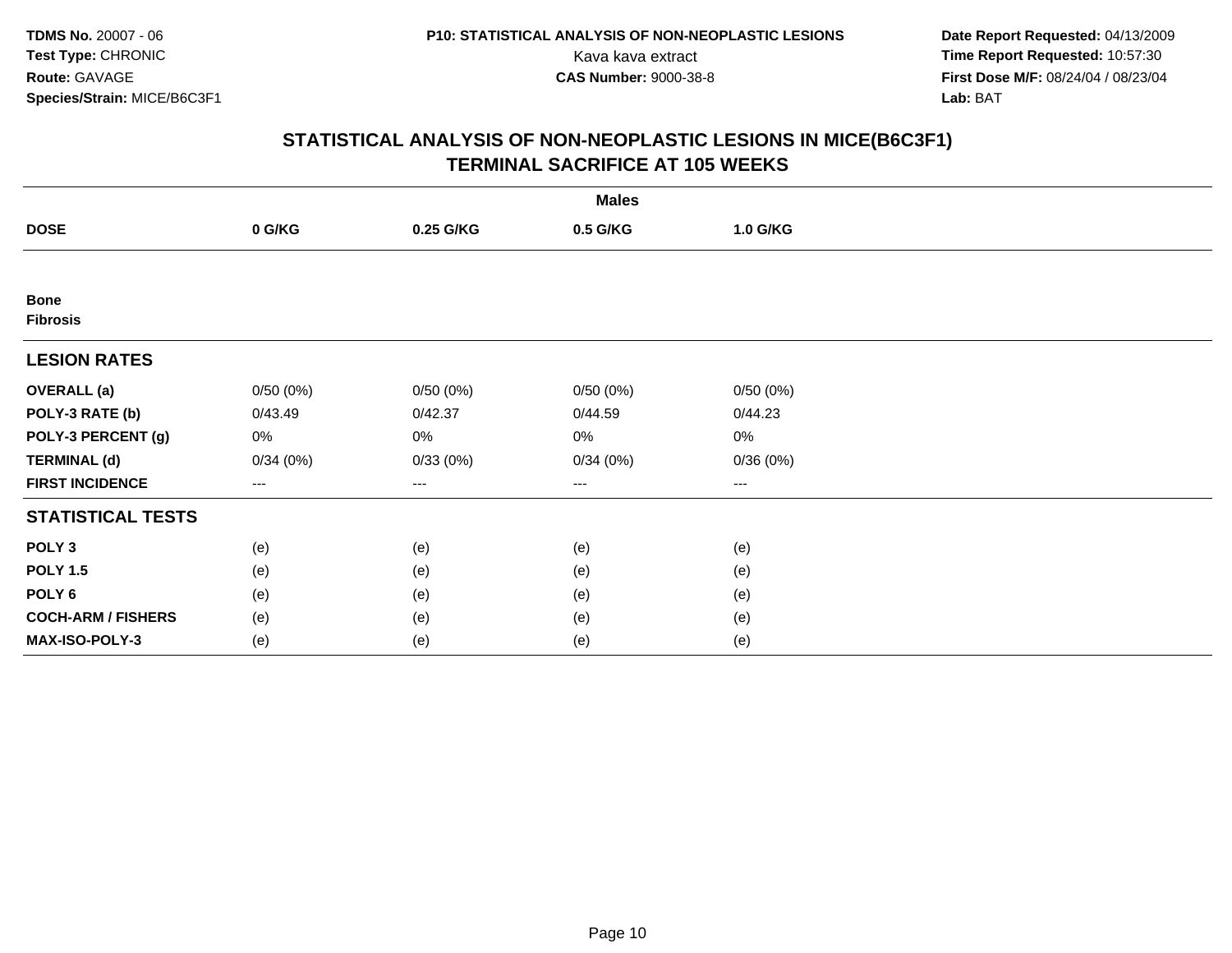**Date Report Requested:** 04/13/2009 Kava kava extract **Time Report Requested:** 10:57:30<br>**CAS Number:** 9000-38-8 **Time Report Requested:** 10:57:30 **First Dose M/F:** 08/24/04 / 08/23/04<br>Lab: BAT **Lab:** BAT

| <b>Males</b>                                     |             |           |             |          |  |  |
|--------------------------------------------------|-------------|-----------|-------------|----------|--|--|
| <b>DOSE</b>                                      | 0 G/KG      | 0.25 G/KG | 0.5 G/KG    | 1.0 G/KG |  |  |
|                                                  |             |           |             |          |  |  |
| <b>Brain: Hypothalamus</b><br><b>Compression</b> |             |           |             |          |  |  |
| <b>LESION RATES</b>                              |             |           |             |          |  |  |
| <b>OVERALL</b> (a)                               | 0/50(0%)    | 0/50(0%)  | 1/50(2%)    | 0/50(0%) |  |  |
| POLY-3 RATE (b)                                  | 0/43.49     | 0/42.37   | 1/45.28     | 0/44.23  |  |  |
| POLY-3 PERCENT (g)                               | 0%          | 0%        | 2.2%        | $0\%$    |  |  |
| <b>TERMINAL (d)</b>                              | 0/34(0%)    | 0/33(0%)  | 0/34(0%)    | 0/36(0%) |  |  |
| <b>FIRST INCIDENCE</b>                           | ---         | ---       | 494         | ---      |  |  |
| <b>STATISTICAL TESTS</b>                         |             |           |             |          |  |  |
| POLY <sub>3</sub>                                | $P=0.702$   | (e)       | $P = 0.508$ | (e)      |  |  |
| <b>POLY 1.5</b>                                  | $P = 0.699$ | (e)       | $P = 0.505$ | (e)      |  |  |
| POLY <sub>6</sub>                                | $P = 0.706$ | (e)       | $P = 0.511$ | (e)      |  |  |
| <b>COCH-ARM / FISHERS</b>                        | $P = 0.694$ | (e)       | $P = 0.500$ | (e)      |  |  |
| MAX-ISO-POLY-3                                   | $P = 0.245$ | (e)       | $P = 0.168$ | (e)      |  |  |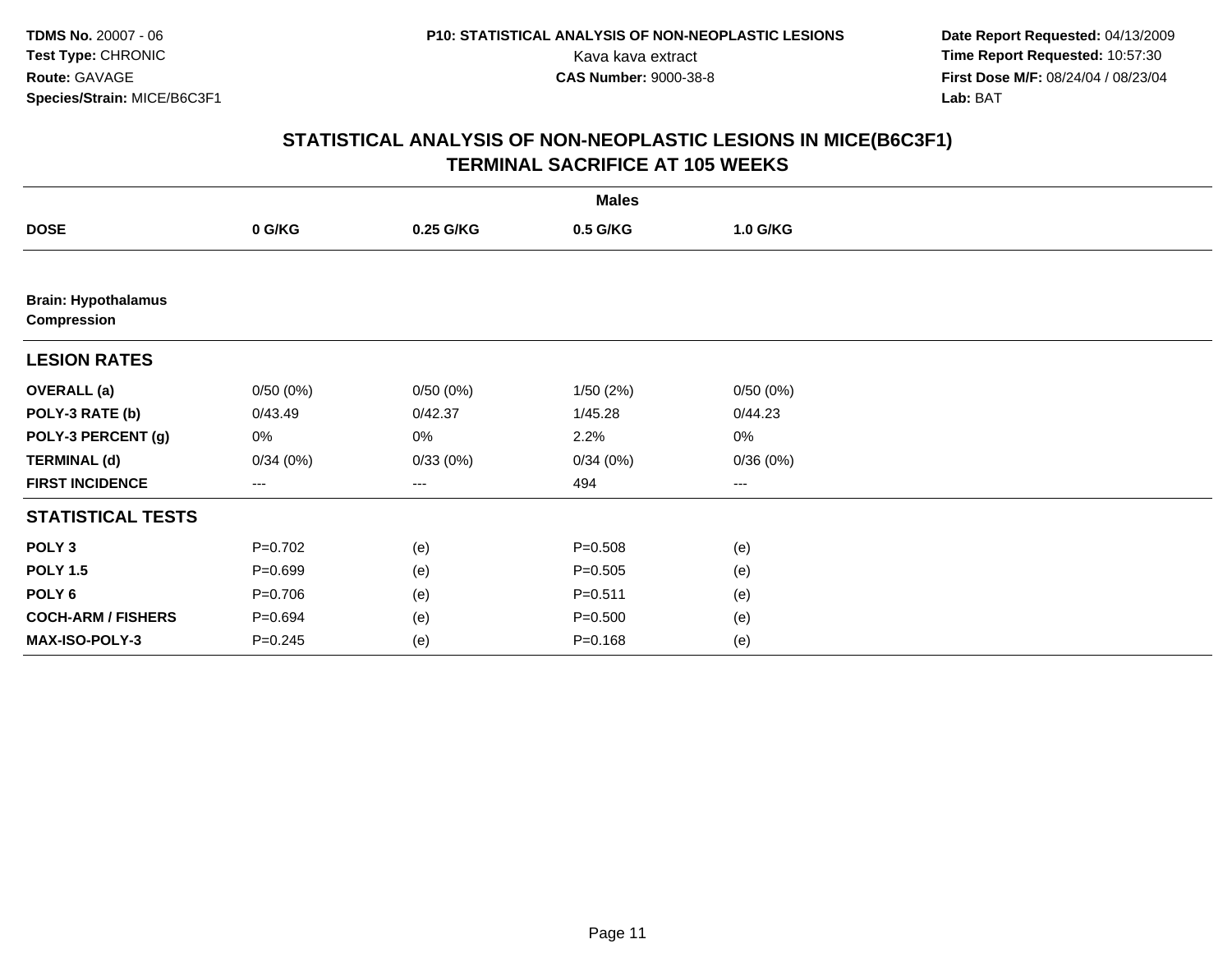**Date Report Requested:** 04/13/2009 Kava kava extract **Time Report Requested:** 10:57:30<br>**CAS Number:** 9000-38-8 **Time Report Requested:** 10:57:30 **First Dose M/F:** 08/24/04 / 08/23/04<br>Lab: BAT **Lab:** BAT

| <b>Males</b>                                |          |              |             |          |  |  |
|---------------------------------------------|----------|--------------|-------------|----------|--|--|
| <b>DOSE</b>                                 | 0 G/KG   | 0.25 G/KG    | 0.5 G/KG    | 1.0 G/KG |  |  |
|                                             |          |              |             |          |  |  |
| <b>Epididymis</b><br><b>Granuloma Sperm</b> |          |              |             |          |  |  |
| <b>LESION RATES</b>                         |          |              |             |          |  |  |
| <b>OVERALL</b> (a)                          | 2/50(4%) | 0/50(0%)     | 3/50 (6%)   | 1/50(2%) |  |  |
| POLY-3 RATE (b)                             | 2/43.49  | 0/42.37      | 3/44.86     | 1/44.44  |  |  |
| POLY-3 PERCENT (g)                          | 4.6%     | 0%           | 6.7%        | 2.3%     |  |  |
| <b>TERMINAL (d)</b>                         | 2/34(6%) | 0/33(0%)     | 1/34(3%)    | 0/36(0%) |  |  |
| <b>FIRST INCIDENCE</b>                      | 730 (T)  | ---          | 660         | 673      |  |  |
| <b>STATISTICAL TESTS</b>                    |          |              |             |          |  |  |
| POLY <sub>3</sub>                           | P=0.540N | P=0.243N     | $P = 0.514$ | P=0.492N |  |  |
| <b>POLY 1.5</b>                             | P=0.546N | $P = 0.242N$ | $P = 0.509$ | P=0.496N |  |  |
| POLY <sub>6</sub>                           | P=0.534N | $P = 0.241N$ | $P = 0.521$ | P=0.486N |  |  |
| <b>COCH-ARM / FISHERS</b>                   | P=0.556N | P=0.247N     | $P = 0.500$ | P=0.500N |  |  |
| <b>MAX-ISO-POLY-3</b>                       | P=0.274N | P=0.080N     | $P = 0.337$ | P=0.275N |  |  |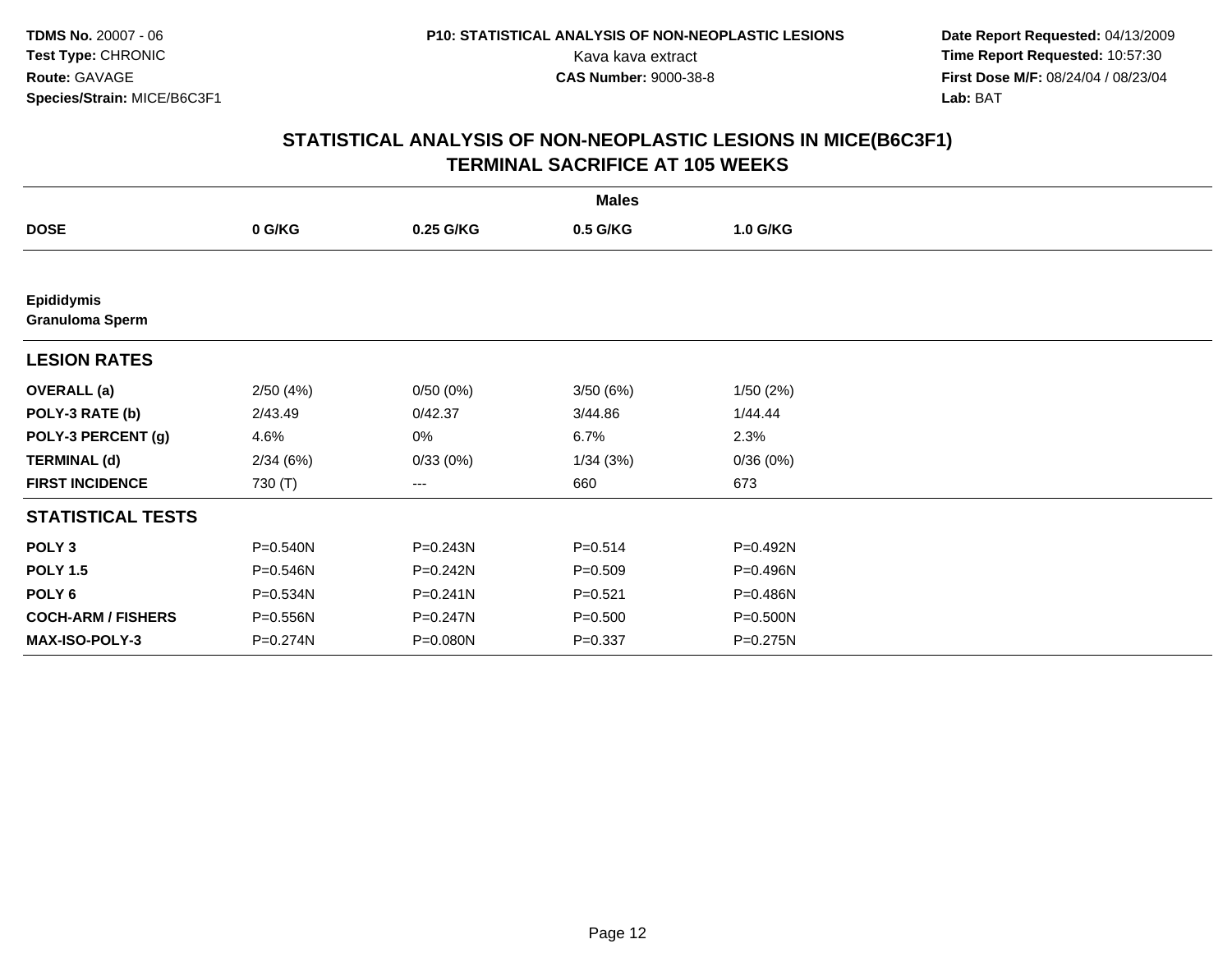**Date Report Requested:** 04/13/2009 Kava kava extract **Time Report Requested:** 10:57:30<br>**CAS Number:** 9000-38-8 **Time Report Requested:** 10:57:30 **First Dose M/F:** 08/24/04 / 08/23/04<br>Lab: BAT **Lab:** BAT

| <b>Males</b>                                                       |             |              |             |             |  |  |
|--------------------------------------------------------------------|-------------|--------------|-------------|-------------|--|--|
| <b>DOSE</b>                                                        | 0 G/KG      | 0.25 G/KG    | 0.5 G/KG    | 1.0 G/KG    |  |  |
|                                                                    |             |              |             |             |  |  |
| <b>Epididymis</b><br><b>Infiltration Cellular Mononuclear Cell</b> |             |              |             |             |  |  |
| <b>LESION RATES</b>                                                |             |              |             |             |  |  |
| <b>OVERALL</b> (a)                                                 | 29/50 (58%) | 22/50 (44%)  | 33/50 (66%) | 28/50 (56%) |  |  |
| POLY-3 RATE (b)                                                    | 29/44.60    | 22/43.42     | 33/45.58    | 28/47.82    |  |  |
| POLY-3 PERCENT (g)                                                 | 65%         | 50.7%        | 72.4%       | 58.6%       |  |  |
| <b>TERMINAL (d)</b>                                                | 24/34 (71%) | 17/33 (52%)  | 28/34 (82%) | 21/36 (58%) |  |  |
| <b>FIRST INCIDENCE</b>                                             | 647         | 596          | 653         | 392         |  |  |
| <b>STATISTICAL TESTS</b>                                           |             |              |             |             |  |  |
| POLY <sub>3</sub>                                                  | P=0.483N    | $P = 0.117N$ | $P = 0.289$ | P=0.332N    |  |  |
| <b>POLY 1.5</b>                                                    | $P=0.522$   | P=0.120N     | $P = 0.283$ | P=0.396N    |  |  |
| POLY 6                                                             | P=0.405N    | P=0.105N     | $P=0.293$   | P=0.267N    |  |  |
| <b>COCH-ARM / FISHERS</b>                                          | $P = 0.386$ | P=0.115N     | $P = 0.268$ | P=0.500N    |  |  |
| <b>MAX-ISO-POLY-3</b>                                              | $P=0.229$   | $P = 0.080N$ | $P = 0.215$ | P=0.263N    |  |  |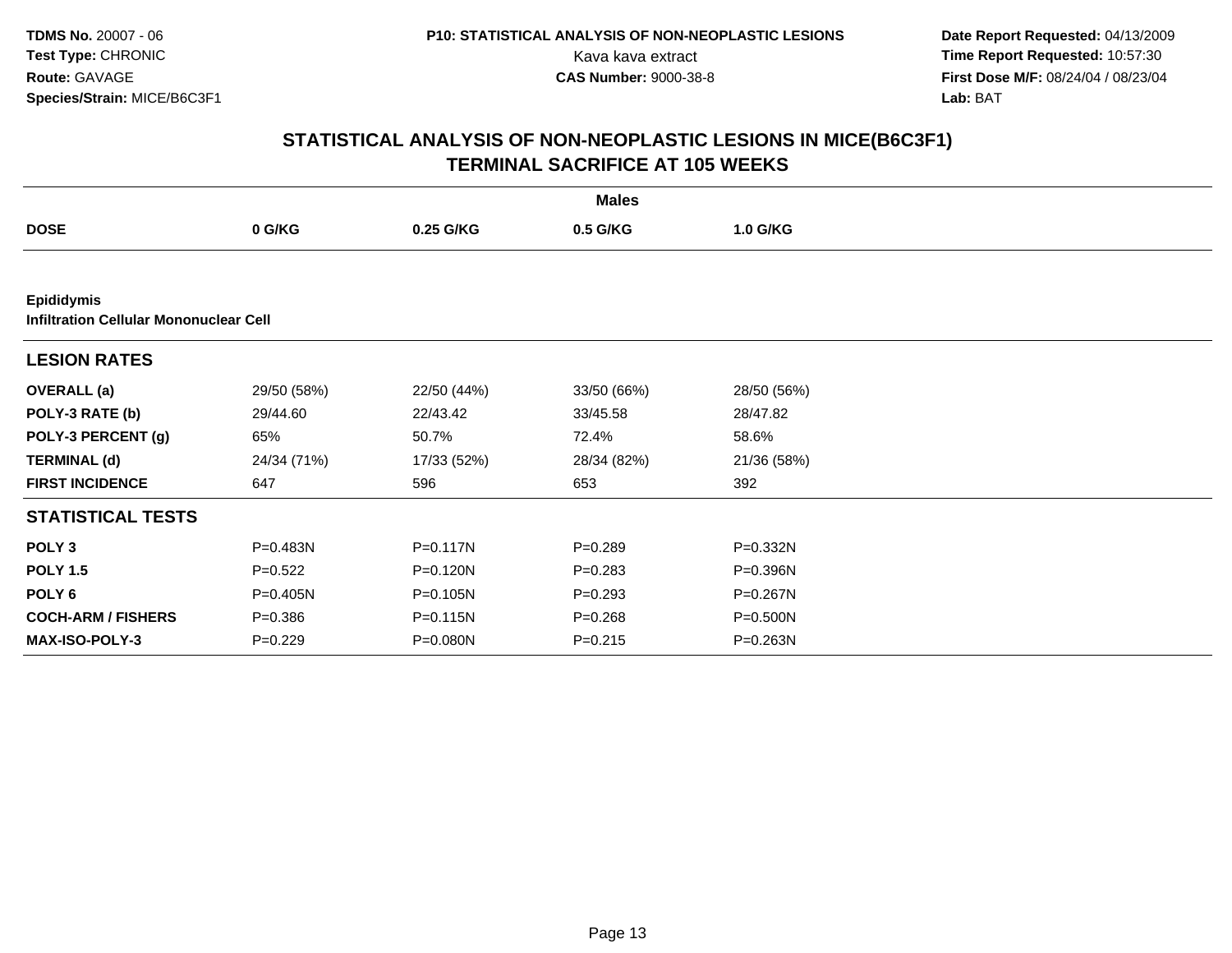**Date Report Requested:** 04/13/2009 Kava kava extract **Time Report Requested:** 10:57:30<br>**CAS Number:** 9000-38-8 **Time Report Requested:** 10:57:30 **First Dose M/F:** 08/24/04 / 08/23/04<br>Lab: BAT **Lab:** BAT

|                                            | <b>Males</b> |             |             |             |  |  |  |  |
|--------------------------------------------|--------------|-------------|-------------|-------------|--|--|--|--|
| <b>DOSE</b>                                | 0 G/KG       | 0.25 G/KG   | 0.5 G/KG    | 1.0 G/KG    |  |  |  |  |
|                                            |              |             |             |             |  |  |  |  |
| Eye: Cornea<br><b>Inflammation Chronic</b> |              |             |             |             |  |  |  |  |
| <b>LESION RATES</b>                        |              |             |             |             |  |  |  |  |
| <b>OVERALL</b> (a)                         | 0/50(0%)     | 1/50(2%)    | 1/50(2%)    | 2/50(4%)    |  |  |  |  |
| POLY-3 RATE (b)                            | 0/43.49      | 1/43.15     | 1/44.59     | 2/45.04     |  |  |  |  |
| POLY-3 PERCENT (g)                         | 0%           | 2.3%        | 2.2%        | 4.4%        |  |  |  |  |
| <b>TERMINAL (d)</b>                        | 0/34(0%)     | 0/33(0%)    | 1/34(3%)    | 0/36(0%)    |  |  |  |  |
| <b>FIRST INCIDENCE</b>                     | ---          | 437         | 730 (T)     | 547         |  |  |  |  |
| <b>STATISTICAL TESTS</b>                   |              |             |             |             |  |  |  |  |
| POLY <sub>3</sub>                          | $P = 0.162$  | $P = 0.498$ | $P = 0.505$ | $P = 0.245$ |  |  |  |  |
| <b>POLY 1.5</b>                            | $P = 0.159$  | $P = 0.498$ | $P = 0.503$ | $P = 0.242$ |  |  |  |  |
| POLY 6                                     | $P = 0.168$  | $P = 0.501$ | $P = 0.507$ | $P = 0.251$ |  |  |  |  |
| <b>COCH-ARM / FISHERS</b>                  | $P = 0.153$  | $P = 0.500$ | $P = 0.500$ | $P = 0.247$ |  |  |  |  |
| MAX-ISO-POLY-3                             | $P = 0.084$  | $P = 0.158$ | $P = 0.164$ | $P = 0.083$ |  |  |  |  |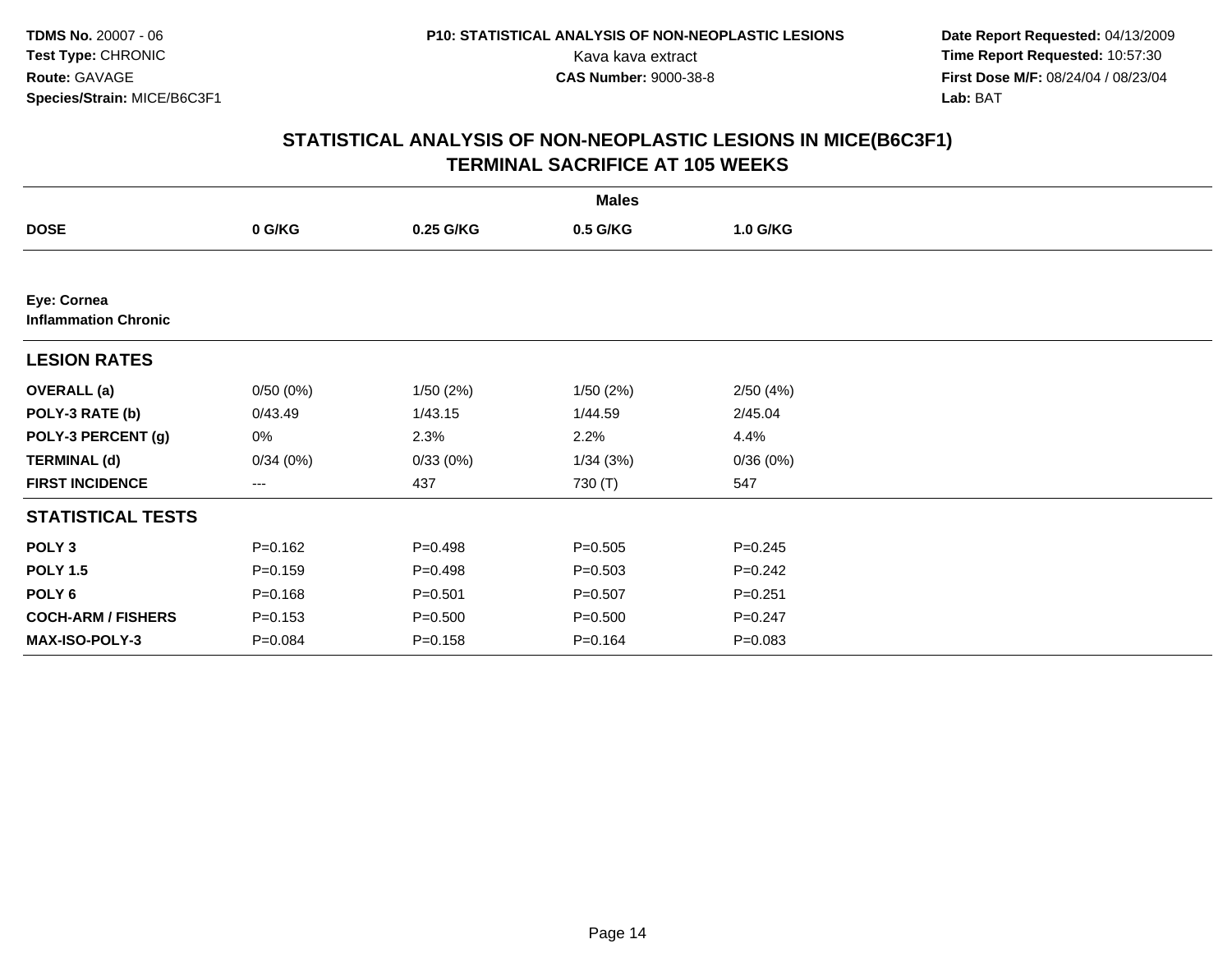**Date Report Requested:** 04/13/2009 Kava kava extract **Time Report Requested:** 10:57:30<br>**CAS Number:** 9000-38-8 **Time Report Requested:** 10:57:30 **First Dose M/F:** 08/24/04 / 08/23/04<br>Lab: BAT **Lab:** BAT

| <b>Males</b>                          |             |              |          |             |  |  |  |
|---------------------------------------|-------------|--------------|----------|-------------|--|--|--|
| <b>DOSE</b>                           | 0 G/KG      | 0.25 G/KG    | 0.5 G/KG | 1.0 G/KG    |  |  |  |
|                                       |             |              |          |             |  |  |  |
| <b>Harderian Gland</b><br>Hyperplasia |             |              |          |             |  |  |  |
| <b>LESION RATES</b>                   |             |              |          |             |  |  |  |
| <b>OVERALL</b> (a)                    | 4/50 (8%)   | 3/50(6%)     | 1/50(2%) | 8/50 (16%)  |  |  |  |
| POLY-3 RATE (b)                       | 4/43.97     | 3/42.99      | 1/44.59  | 8/44.23     |  |  |  |
| POLY-3 PERCENT (g)                    | 9.1%        | 7%           | 2.2%     | 18.1%       |  |  |  |
| <b>TERMINAL (d)</b>                   | 3/34(9%)    | 1/33(3%)     | 1/34(3%) | 8/36 (22%)  |  |  |  |
| <b>FIRST INCIDENCE</b>                | 587         | 623          | 730 (T)  | 730 (T)     |  |  |  |
| <b>STATISTICAL TESTS</b>              |             |              |          |             |  |  |  |
| POLY <sub>3</sub>                     | $P=0.079$   | P=0.512N     | P=0.174N | $P = 0.178$ |  |  |  |
| <b>POLY 1.5</b>                       | $P=0.079$   | $P = 0.511N$ | P=0.176N | $P = 0.178$ |  |  |  |
| POLY <sub>6</sub>                     | $P=0.079$   | P=0.506N     | P=0.173N | $P = 0.180$ |  |  |  |
| <b>COCH-ARM / FISHERS</b>             | $P = 0.079$ | P=0.500N     | P=0.181N | $P = 0.178$ |  |  |  |
| <b>MAX-ISO-POLY-3</b>                 | $P=0.024*$  | P=0.358N     | P=0.081N | $P = 0.108$ |  |  |  |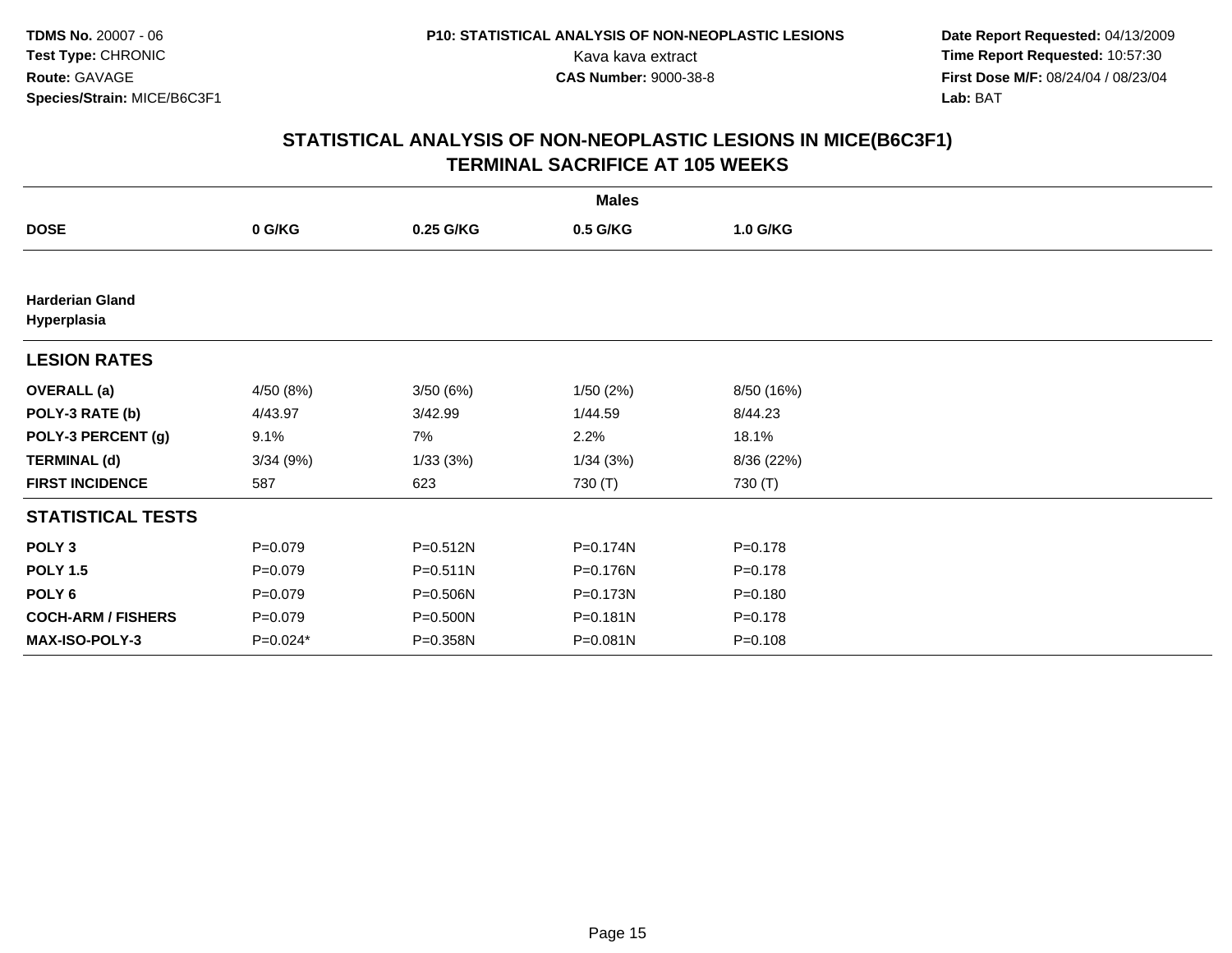**Date Report Requested:** 04/13/2009 Kava kava extract **Time Report Requested:** 10:57:30<br>**CAS Number:** 9000-38-8 **Time Report Requested:** 10:57:30 **First Dose M/F:** 08/24/04 / 08/23/04<br>Lab: BAT **Lab:** BAT

|                                                                         | <b>Males</b> |              |              |             |  |  |  |  |
|-------------------------------------------------------------------------|--------------|--------------|--------------|-------------|--|--|--|--|
| <b>DOSE</b>                                                             | 0 G/KG       | 0.25 G/KG    | 0.5 G/KG     | 1.0 G/KG    |  |  |  |  |
|                                                                         |              |              |              |             |  |  |  |  |
| <b>Harderian Gland</b><br><b>Infiltration Cellular Mononuclear Cell</b> |              |              |              |             |  |  |  |  |
| <b>LESION RATES</b>                                                     |              |              |              |             |  |  |  |  |
| <b>OVERALL</b> (a)                                                      | 36/50 (72%)  | 30/50 (60%)  | 34/50 (68%)  | 39/50 (78%) |  |  |  |  |
| POLY-3 RATE (b)                                                         | 36/48.48     | 30/44.95     | 34/47.17     | 39/47.87    |  |  |  |  |
| POLY-3 PERCENT (g)                                                      | 74.3%        | 66.8%        | 72.1%        | 81.5%       |  |  |  |  |
| <b>TERMINAL (d)</b>                                                     | 22/34 (65%)  | 24/33 (73%)  | 27/34 (79%)  | 31/36 (86%) |  |  |  |  |
| <b>FIRST INCIDENCE</b>                                                  | 455          | 431          | 494          | 392         |  |  |  |  |
| <b>STATISTICAL TESTS</b>                                                |              |              |              |             |  |  |  |  |
| POLY <sub>3</sub>                                                       | $P = 0.152$  | P=0.280N     | P=0.496N     | $P = 0.268$ |  |  |  |  |
| <b>POLY 1.5</b>                                                         | $P=0.162$    | $P = 0.216N$ | $P = 0.451N$ | $P=0.302$   |  |  |  |  |
| POLY 6                                                                  | $P=0.122$    | P=0.376N     | $P = 0.575N$ | $P = 0.206$ |  |  |  |  |
| <b>COCH-ARM / FISHERS</b>                                               | $P = 0.156$  | P=0.146N     | P=0.414N     | $P=0.322$   |  |  |  |  |
| <b>MAX-ISO-POLY-3</b>                                                   | $P = 0.104$  | P=0.215N     | P=0.403N     | $P = 0.193$ |  |  |  |  |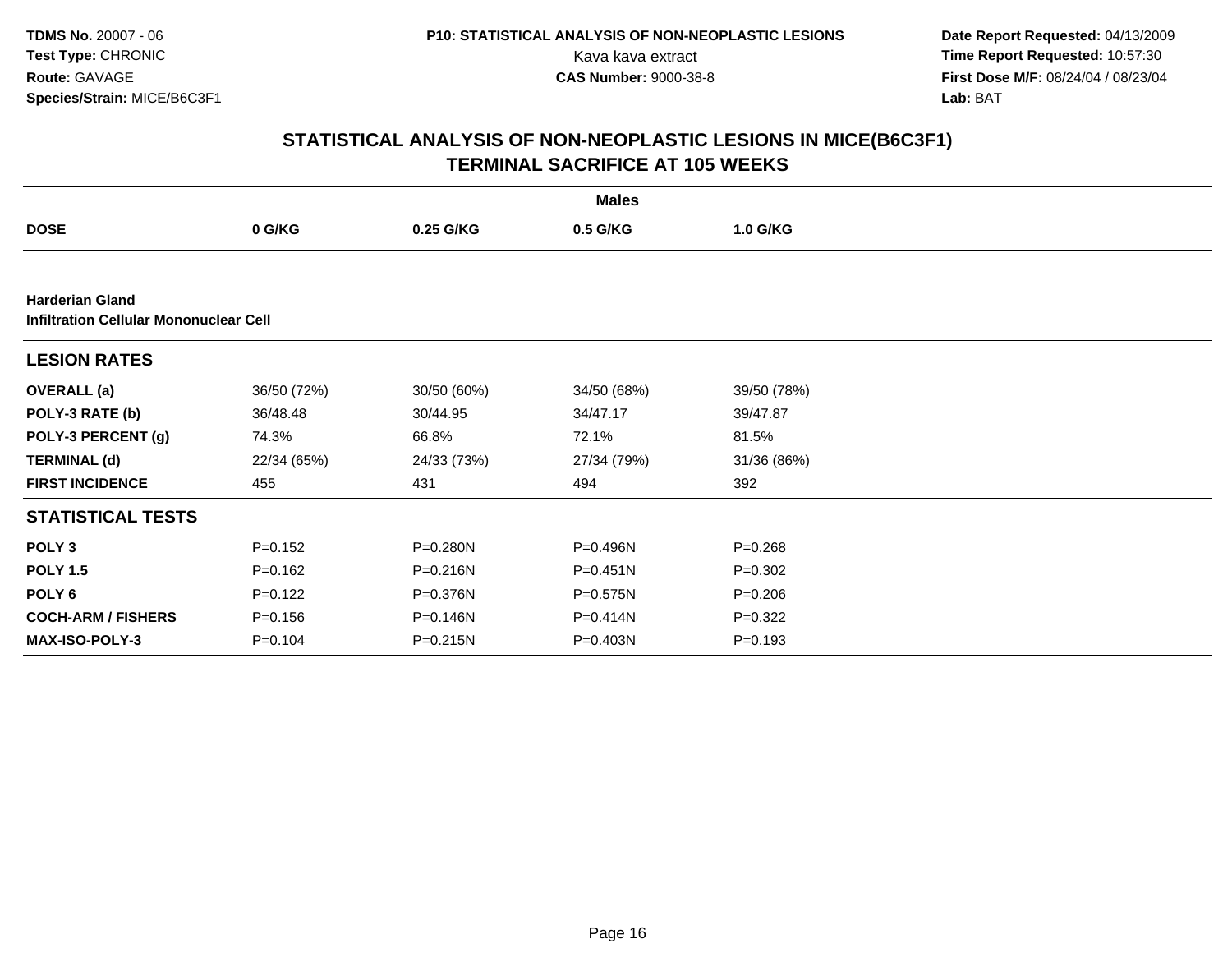**Date Report Requested:** 04/13/2009 Kava kava extract **Time Report Requested:** 10:57:30<br>**CAS Number:** 9000-38-8 **Time Report Requested:** 10:57:30 **First Dose M/F:** 08/24/04 / 08/23/04<br>Lab: BAT **Lab:** BAT

|                           | <b>Males</b> |             |             |              |  |  |  |  |
|---------------------------|--------------|-------------|-------------|--------------|--|--|--|--|
| <b>DOSE</b>               | 0 G/KG       | 0.25 G/KG   | 0.5 G/KG    | 1.0 G/KG     |  |  |  |  |
|                           |              |             |             |              |  |  |  |  |
| Heart<br>Cardiomyopathy   |              |             |             |              |  |  |  |  |
| <b>LESION RATES</b>       |              |             |             |              |  |  |  |  |
| <b>OVERALL</b> (a)        | 14/50 (28%)  | 16/50 (32%) | 11/50 (22%) | 14/50 (28%)  |  |  |  |  |
| POLY-3 RATE (b)           | 14/44.31     | 16/43.76    | 11/45.45    | 14/45.84     |  |  |  |  |
| POLY-3 PERCENT (g)        | 31.6%        | 36.6%       | 24.2%       | 30.5%        |  |  |  |  |
| <b>TERMINAL (d)</b>       | 10/34 (29%)  | 10/33 (30%) | 8/34 (24%)  | 10/36 (28%)  |  |  |  |  |
| <b>FIRST INCIDENCE</b>    | 648          | 553         | 616         | 574          |  |  |  |  |
| <b>STATISTICAL TESTS</b>  |              |             |             |              |  |  |  |  |
| POLY <sub>3</sub>         | P=0.394N     | $P=0.394$   | P=0.292N    | P=0.548N     |  |  |  |  |
| <b>POLY 1.5</b>           | P=0.414N     | $P = 0.395$ | P=0.303N    | P=0.565N     |  |  |  |  |
| POLY <sub>6</sub>         | P=0.373N     | $P=0.410$   | P=0.283N    | $P = 0.523N$ |  |  |  |  |
| <b>COCH-ARM / FISHERS</b> | P=0.447N     | $P = 0.414$ | P=0.322N    | P=0.588N     |  |  |  |  |
| MAX-ISO-POLY-3            | P=0.247N     | $P = 0.310$ | P=0.219N    | $P = 0.455N$ |  |  |  |  |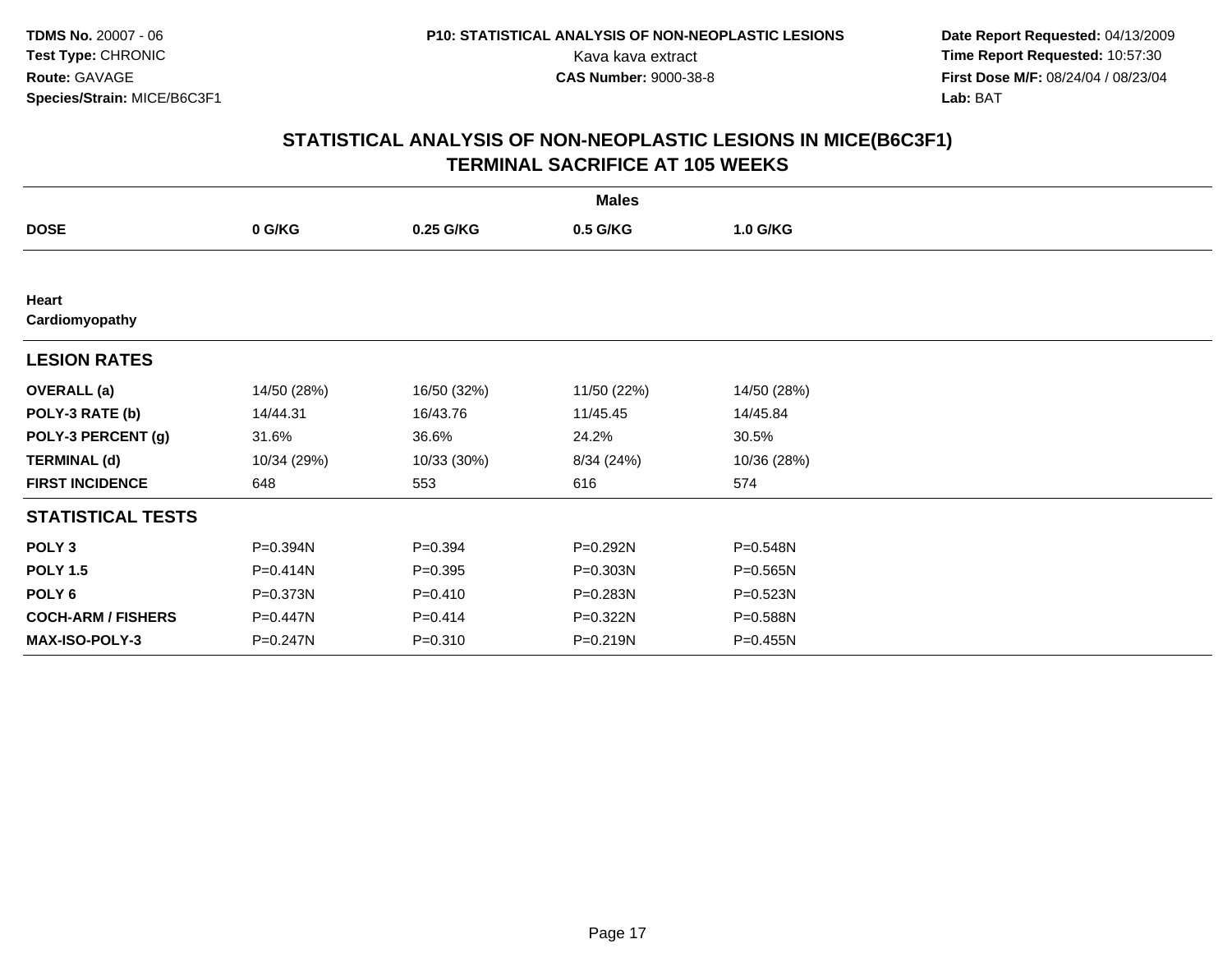**Date Report Requested:** 04/13/2009 Kava kava extract **Time Report Requested:** 10:57:30<br>**CAS Number:** 9000-38-8 **Time Report Requested:** 10:57:30 **First Dose M/F:** 08/24/04 / 08/23/04<br>Lab: BAT **Lab:** BAT

|                                                                       | <b>Males</b> |              |          |          |  |  |  |  |
|-----------------------------------------------------------------------|--------------|--------------|----------|----------|--|--|--|--|
| <b>DOSE</b>                                                           | 0 G/KG       | 0.25 G/KG    | 0.5 G/KG | 1.0 G/KG |  |  |  |  |
|                                                                       |              |              |          |          |  |  |  |  |
| <b>Heart: Artery</b><br><b>Infiltration Cellular Mononuclear Cell</b> |              |              |          |          |  |  |  |  |
| <b>LESION RATES</b>                                                   |              |              |          |          |  |  |  |  |
| <b>OVERALL</b> (a)                                                    | 2/50(4%)     | 1/50(2%)     | 1/50(2%) | 1/50(2%) |  |  |  |  |
| POLY-3 RATE (b)                                                       | 2/43.49      | 1/42.37      | 1/44.88  | 1/44.32  |  |  |  |  |
| POLY-3 PERCENT (g)                                                    | 4.6%         | 2.4%         | 2.2%     | 2.3%     |  |  |  |  |
| <b>TERMINAL (d)</b>                                                   | 2/34(6%)     | 1/33(3%)     | 0/34(0%) | 0/36(0%) |  |  |  |  |
| <b>FIRST INCIDENCE</b>                                                | 730 (T)      | 730 (T)      | 653      | 707      |  |  |  |  |
| <b>STATISTICAL TESTS</b>                                              |              |              |          |          |  |  |  |  |
| POLY <sub>3</sub>                                                     | P=0.400N     | P=0.509N     | P=0.489N | P=0.493N |  |  |  |  |
| <b>POLY 1.5</b>                                                       | P=0.404N     | P=0.507N     | P=0.493N | P=0.496N |  |  |  |  |
| POLY 6                                                                | P=0.397N     | $P = 0.507N$ | P=0.484N | P=0.488N |  |  |  |  |
| <b>COCH-ARM / FISHERS</b>                                             | P=0.409N     | P=0.500N     | P=0.500N | P=0.500N |  |  |  |  |
| <b>MAX-ISO-POLY-3</b>                                                 | P=0.256N     | P=0.290N     | P=0.274N | P=0.276N |  |  |  |  |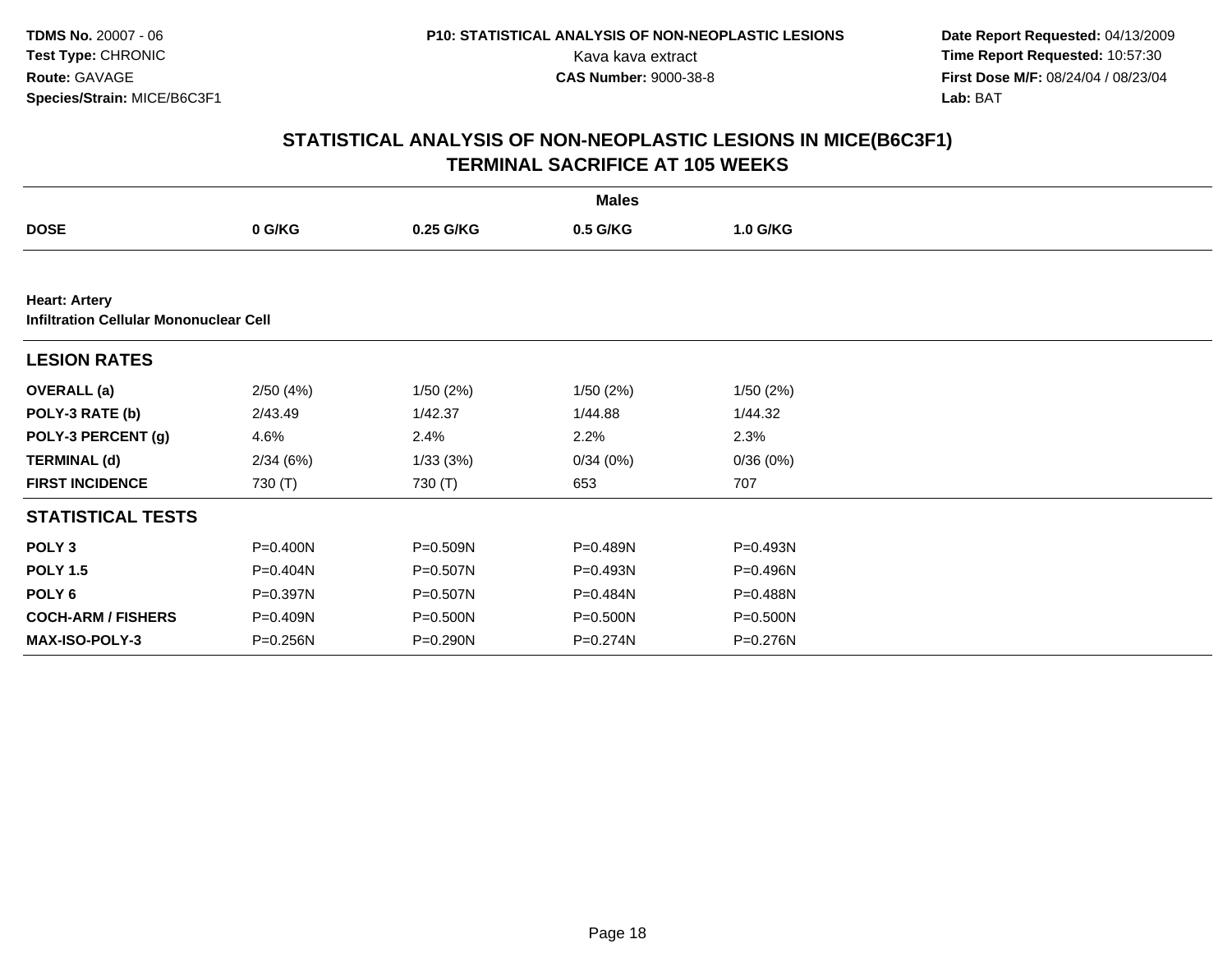**Date Report Requested:** 04/13/2009 Kava kava extract **Time Report Requested:** 10:57:30<br>**CAS Number:** 9000-38-8 **Time Report Requested:** 10:57:30 **First Dose M/F:** 08/24/04 / 08/23/04<br>Lab: BAT **Lab:** BAT

|                                                   | <b>Males</b> |             |          |          |  |  |  |  |
|---------------------------------------------------|--------------|-------------|----------|----------|--|--|--|--|
| <b>DOSE</b>                                       | 0 G/KG       | 0.25 G/KG   | 0.5 G/KG | 1.0 G/KG |  |  |  |  |
|                                                   |              |             |          |          |  |  |  |  |
| <b>Heart: Myocardium</b><br><b>Mineralization</b> |              |             |          |          |  |  |  |  |
| <b>LESION RATES</b>                               |              |             |          |          |  |  |  |  |
| <b>OVERALL</b> (a)                                | 1/50(2%)     | 4/50 (8%)   | 0/50(0%) | 1/50(2%) |  |  |  |  |
| POLY-3 RATE (b)                                   | 1/44.01      | 4/43.28     | 0/44.59  | 1/44.68  |  |  |  |  |
| POLY-3 PERCENT (g)                                | 2.3%         | 9.2%        | 0%       | 2.2%     |  |  |  |  |
| <b>TERMINAL (d)</b>                               | 0/34(0%)     | 0/33(0%)    | 0/34(0%) | 0/36(0%) |  |  |  |  |
| <b>FIRST INCIDENCE</b>                            | 570          | 596         | $--$     | 595      |  |  |  |  |
| <b>STATISTICAL TESTS</b>                          |              |             |          |          |  |  |  |  |
| POLY <sub>3</sub>                                 | P=0.332N     | $P = 0.173$ | P=0.497N | P=0.757N |  |  |  |  |
| <b>POLY 1.5</b>                                   | P=0.334N     | $P=0.174$   | P=0.498N | P=0.759N |  |  |  |  |
| POLY 6                                            | P=0.327N     | $P=0.177$   | P=0.497N | P=0.754N |  |  |  |  |
| <b>COCH-ARM / FISHERS</b>                         | P=0.337N     | $P = 0.181$ | P=0.500N | P=0.753N |  |  |  |  |
| MAX-ISO-POLY-3                                    | P=0.114N     | $P = 0.081$ | P=0.158N | P=0.494N |  |  |  |  |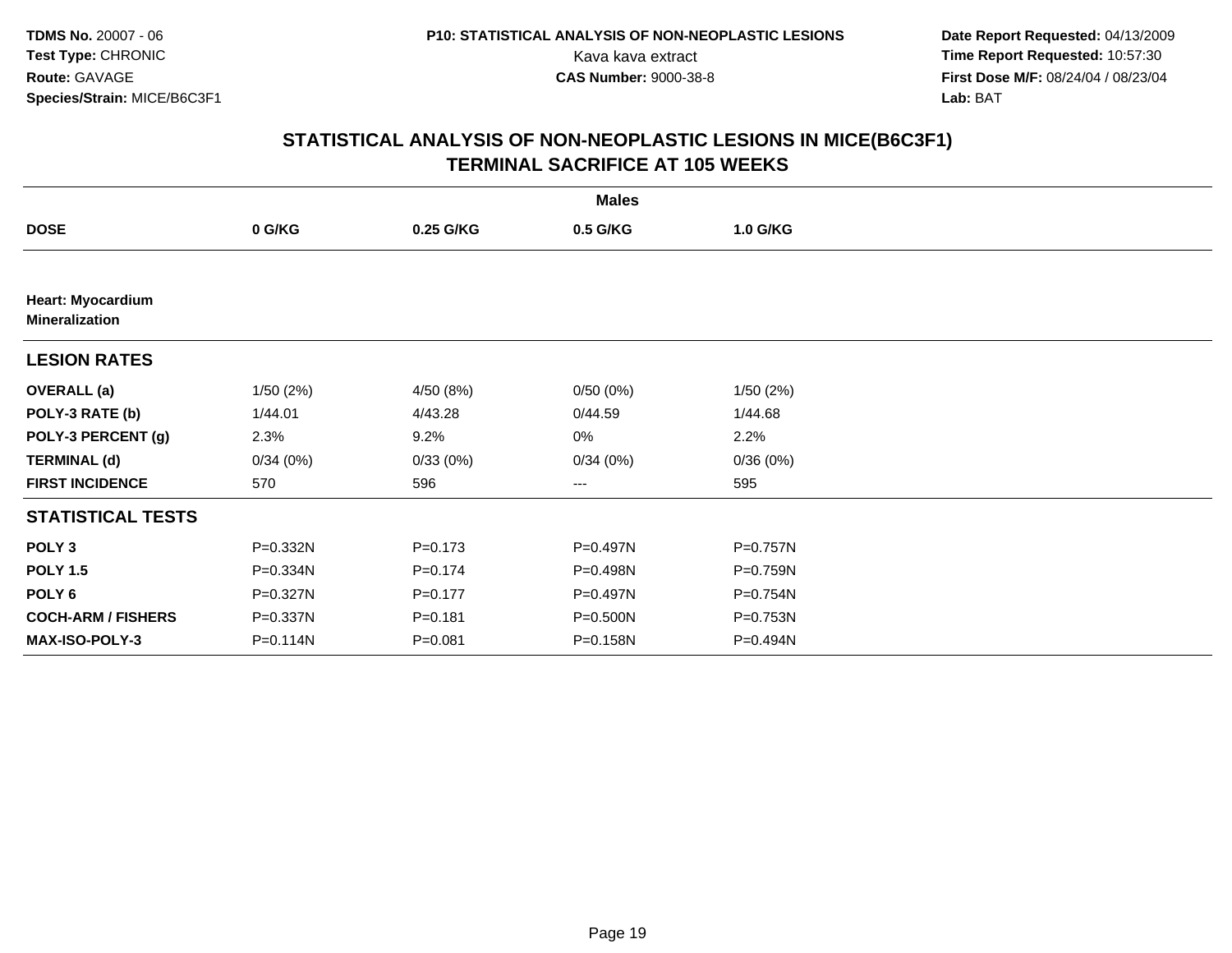**Date Report Requested:** 04/13/2009 Kava kava extract **Time Report Requested:** 10:57:30<br>**CAS Number:** 9000-38-8 **Time Report Requested:** 10:57:30 **First Dose M/F:** 08/24/04 / 08/23/04<br>Lab: BAT **Lab:** BAT

| <b>Males</b>                        |                   |           |          |             |  |  |  |  |
|-------------------------------------|-------------------|-----------|----------|-------------|--|--|--|--|
| <b>DOSE</b>                         | 0 G/KG            | 0.25 G/KG | 0.5 G/KG | 1.0 G/KG    |  |  |  |  |
|                                     |                   |           |          |             |  |  |  |  |
| <b>Heart: Valve</b><br>Inflammation |                   |           |          |             |  |  |  |  |
| <b>LESION RATES</b>                 |                   |           |          |             |  |  |  |  |
| <b>OVERALL</b> (a)                  | 0/50(0%)          | 0/50(0%)  | 0/50(0%) | 1/50(2%)    |  |  |  |  |
| POLY-3 RATE (b)                     | 0/43.49           | 0/42.37   | 0/44.59  | 1/44.44     |  |  |  |  |
| POLY-3 PERCENT (g)                  | 0%                | 0%        | 0%       | 2.3%        |  |  |  |  |
| <b>TERMINAL (d)</b>                 | 0/34(0%)          | 0/33(0%)  | 0/34(0%) | 0/36(0%)    |  |  |  |  |
| <b>FIRST INCIDENCE</b>              | $\qquad \qquad -$ | ---       | ---      | 673         |  |  |  |  |
| <b>STATISTICAL TESTS</b>            |                   |           |          |             |  |  |  |  |
| POLY <sub>3</sub>                   | $P = 0.203$       | (e)       | (e)      | $P = 0.504$ |  |  |  |  |
| <b>POLY 1.5</b>                     | $P=0.202$         | (e)       | (e)      | $P = 0.502$ |  |  |  |  |
| POLY <sub>6</sub>                   | $P = 0.206$       | (e)       | (e)      | $P = 0.508$ |  |  |  |  |
| <b>COCH-ARM / FISHERS</b>           | $P = 0.198$       | (e)       | (e)      | $P = 0.500$ |  |  |  |  |
| MAX-ISO-POLY-3                      | $P=0.082$         | (e)       | (e)      | $P = 0.163$ |  |  |  |  |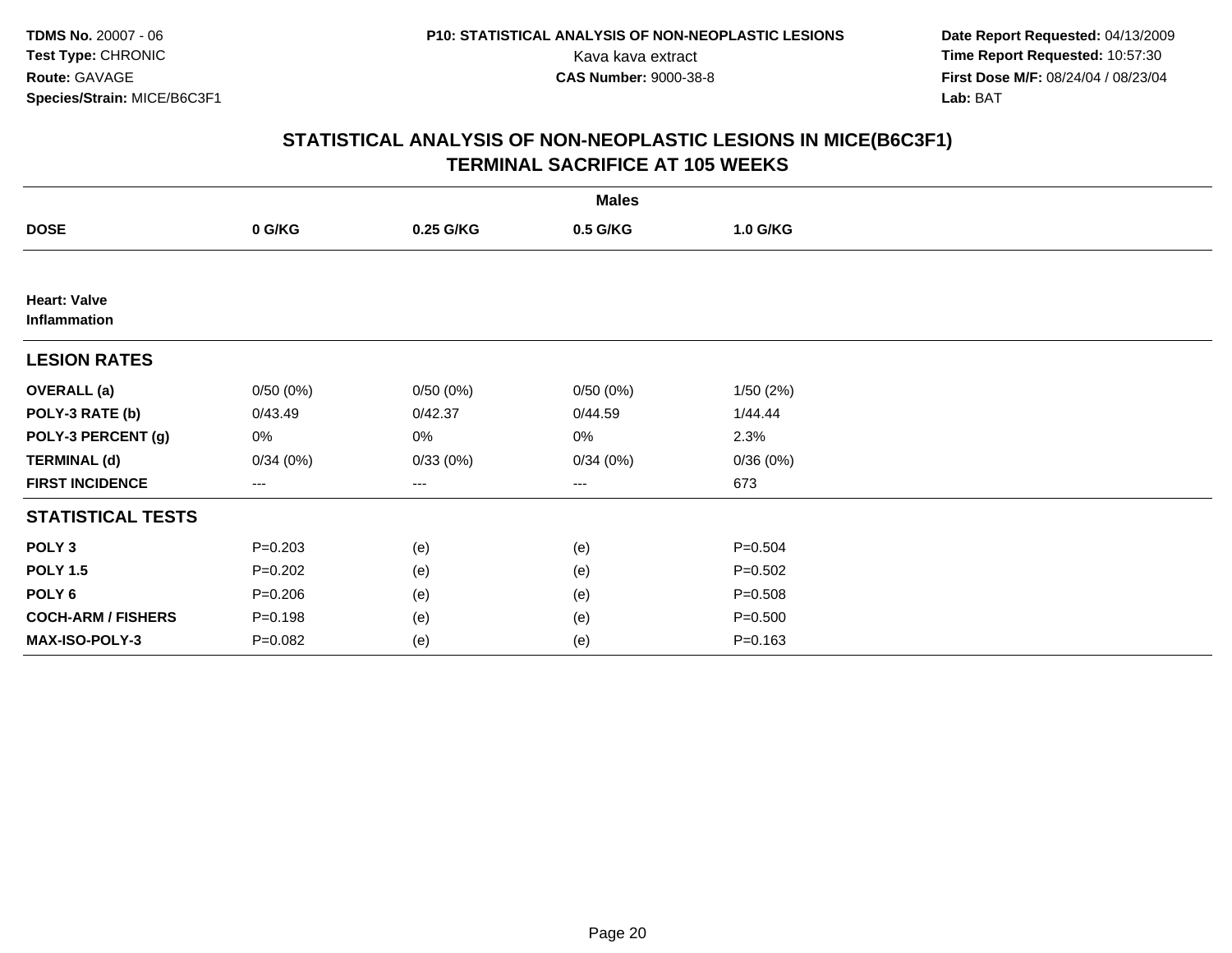**Date Report Requested:** 04/13/2009 Kava kava extract **Time Report Requested:** 10:57:30<br>**CAS Number:** 9000-38-8 **Time Report Requested:** 10:57:30 **First Dose M/F:** 08/24/04 / 08/23/04<br>Lab: BAT **Lab:** BAT

|                                                     | <b>Males</b> |             |                   |          |  |  |  |  |  |
|-----------------------------------------------------|--------------|-------------|-------------------|----------|--|--|--|--|--|
| <b>DOSE</b>                                         | 0 G/KG       | 0.25 G/KG   | 0.5 G/KG          | 1.0 G/KG |  |  |  |  |  |
|                                                     |              |             |                   |          |  |  |  |  |  |
| Intestine Small, Jejunum: Epithelium<br>Hyperplasia |              |             |                   |          |  |  |  |  |  |
| <b>LESION RATES</b>                                 |              |             |                   |          |  |  |  |  |  |
| <b>OVERALL</b> (a)                                  | 0/50(0%)     | 2/50(4%)    | 0/50(0%)          | 0/50(0%) |  |  |  |  |  |
| POLY-3 RATE (b)                                     | 0/43.49      | 2/42.37     | 0/44.59           | 0/44.23  |  |  |  |  |  |
| POLY-3 PERCENT (g)                                  | 0%           | 4.7%        | 0%                | $0\%$    |  |  |  |  |  |
| <b>TERMINAL (d)</b>                                 | 0/34(0%)     | 2/33(6%)    | 0/34(0%)          | 0/36(0%) |  |  |  |  |  |
| <b>FIRST INCIDENCE</b>                              | ---          | 730 (T)     | $\qquad \qquad -$ | $---$    |  |  |  |  |  |
| <b>STATISTICAL TESTS</b>                            |              |             |                   |          |  |  |  |  |  |
| POLY <sub>3</sub>                                   | P=0.404N     | $P = 0.231$ | (e)               | (e)      |  |  |  |  |  |
| <b>POLY 1.5</b>                                     | P=0.405N     | $P = 0.232$ | (e)               | (e)      |  |  |  |  |  |
| POLY <sub>6</sub>                                   | P=0.400N     | $P = 0.232$ | (e)               | (e)      |  |  |  |  |  |
| <b>COCH-ARM / FISHERS</b>                           | P=0.405N     | $P = 0.247$ | (e)               | (e)      |  |  |  |  |  |
| MAX-ISO-POLY-3                                      | P=0.152N     | $P = 0.075$ | (e)               | (e)      |  |  |  |  |  |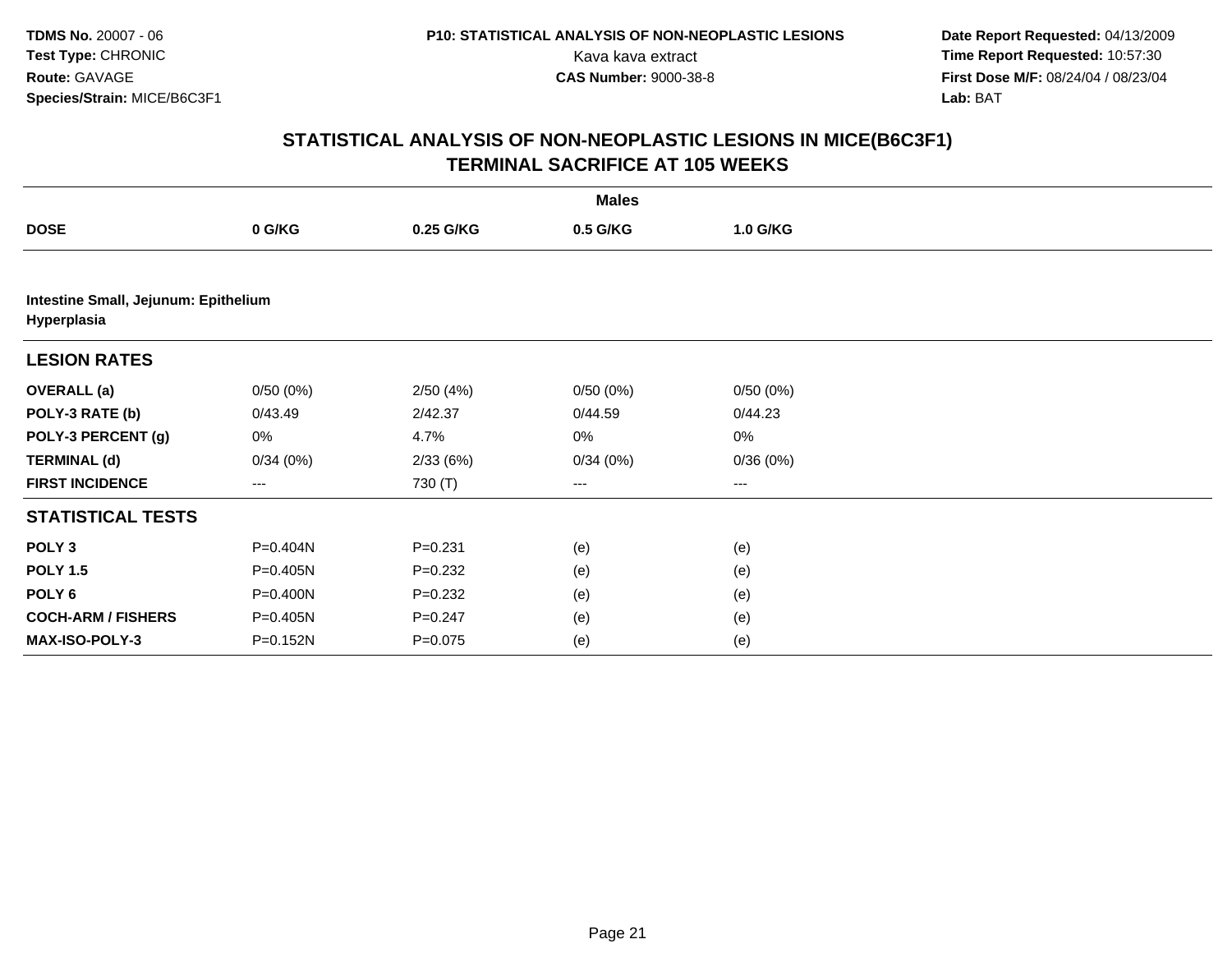**Date Report Requested:** 04/13/2009 Kava kava extract **Time Report Requested:** 10:57:30<br>**CAS Number:** 9000-38-8 **Time Report Requested:** 10:57:30 **First Dose M/F:** 08/24/04 / 08/23/04<br>Lab: BAT **Lab:** BAT

|                                          | <b>Males</b> |              |             |              |  |  |  |  |
|------------------------------------------|--------------|--------------|-------------|--------------|--|--|--|--|
| <b>DOSE</b>                              | 0 G/KG       | 0.25 G/KG    | 0.5 G/KG    | 1.0 G/KG     |  |  |  |  |
|                                          |              |              |             |              |  |  |  |  |
| <b>Islets, Pancreatic</b><br>Hyperplasia |              |              |             |              |  |  |  |  |
| <b>LESION RATES</b>                      |              |              |             |              |  |  |  |  |
| <b>OVERALL</b> (a)                       | 37/50 (74%)  | 35/50 (70%)  | 36/50 (72%) | 33/50 (66%)  |  |  |  |  |
| POLY-3 RATE (b)                          | 37/46.81     | 35/45.49     | 36/47.28    | 33/47.87     |  |  |  |  |
| POLY-3 PERCENT (g)                       | 79.1%        | 76.9%        | 76.1%       | 68.9%        |  |  |  |  |
| <b>TERMINAL (d)</b>                      | 28/34 (82%)  | 27/33 (82%)  | 27/34 (79%) | 23/36 (64%)  |  |  |  |  |
| <b>FIRST INCIDENCE</b>                   | 455          | 423          | 534         | 547          |  |  |  |  |
| <b>STATISTICAL TESTS</b>                 |              |              |             |              |  |  |  |  |
| POLY <sub>3</sub>                        | P=0.133N     | P=0.503N     | P=0.462N    | $P = 0.181N$ |  |  |  |  |
| <b>POLY 1.5</b>                          | P=0.173N     | P=0.474N     | P=0.475N    | $P = 0.213N$ |  |  |  |  |
| POLY 6                                   | P=0.091N     | $P = 0.514N$ | P=0.445N    | $P = 0.139N$ |  |  |  |  |
| <b>COCH-ARM / FISHERS</b>                | P=0.240N     | P=0.412N     | P=0.500N    | P=0.257N     |  |  |  |  |
| MAX-ISO-POLY-3                           | P=0.120N     | P=0.397N     | P=0.360N    | P=0.127N     |  |  |  |  |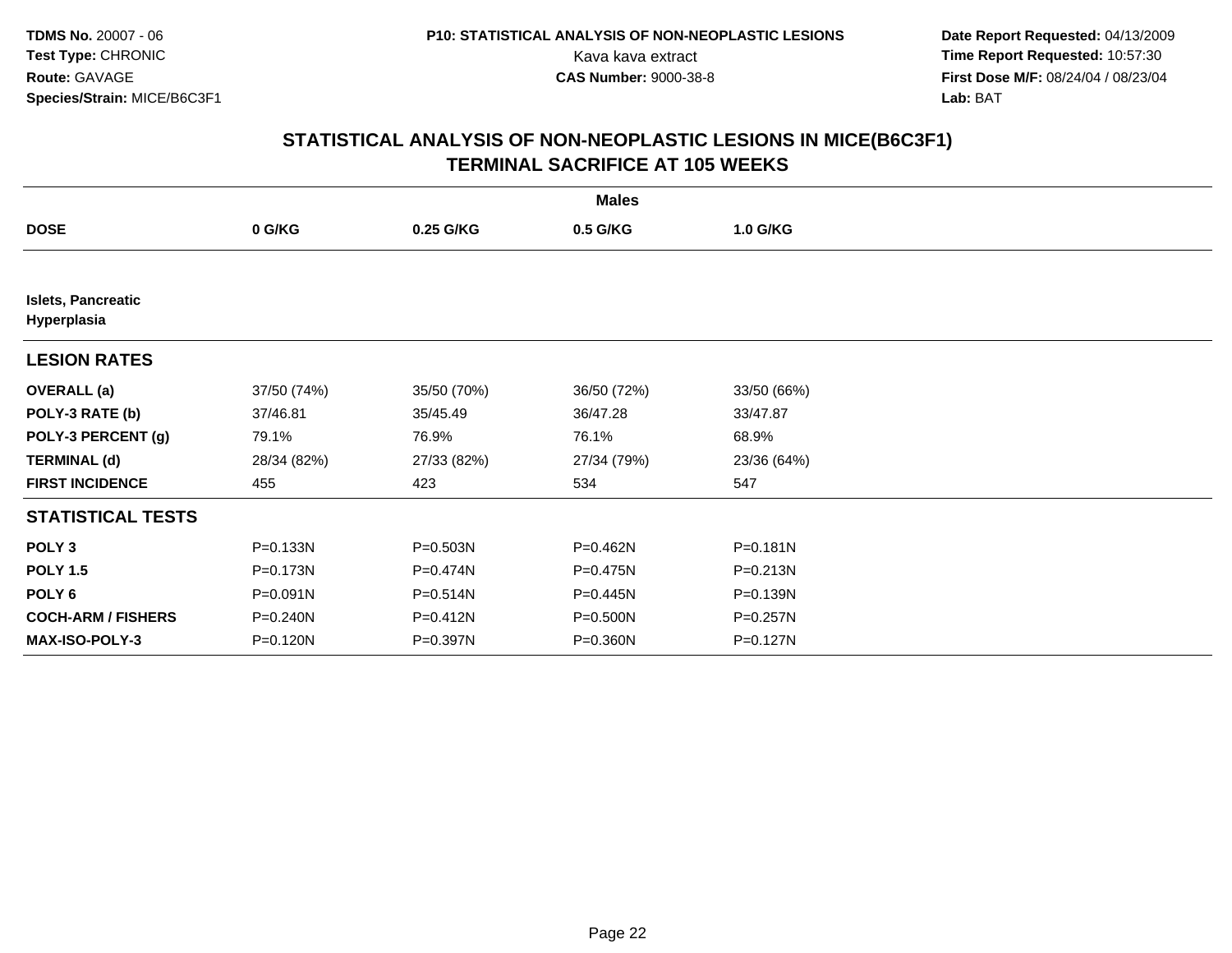**Date Report Requested:** 04/13/2009 Kava kava extract **Time Report Requested:** 10:57:30<br>**CAS Number:** 9000-38-8 **Time Report Requested:** 10:57:30 **First Dose M/F:** 08/24/04 / 08/23/04<br>Lab: BAT **Lab:** BAT

| <b>Males</b>                        |             |           |             |          |  |  |  |  |
|-------------------------------------|-------------|-----------|-------------|----------|--|--|--|--|
| <b>DOSE</b>                         | 0 G/KG      | 0.25 G/KG | 0.5 G/KG    | 1.0 G/KG |  |  |  |  |
|                                     |             |           |             |          |  |  |  |  |
| Kidney<br><b>Amyloid Deposition</b> |             |           |             |          |  |  |  |  |
| <b>LESION RATES</b>                 |             |           |             |          |  |  |  |  |
| <b>OVERALL</b> (a)                  | 0/50(0%)    | 0/50(0%)  | 1/50(2%)    | 0/50(0%) |  |  |  |  |
| POLY-3 RATE (b)                     | 0/43.49     | 0/42.37   | 1/44.59     | 0/44.23  |  |  |  |  |
| POLY-3 PERCENT (g)                  | 0%          | 0%        | 2.2%        | 0%       |  |  |  |  |
| <b>TERMINAL (d)</b>                 | 0/34(0%)    | 0/33(0%)  | 1/34(3%)    | 0/36(0%) |  |  |  |  |
| <b>FIRST INCIDENCE</b>              | $---$       | $---$     | 730 (T)     | $--$     |  |  |  |  |
| <b>STATISTICAL TESTS</b>            |             |           |             |          |  |  |  |  |
| POLY <sub>3</sub>                   | $P=0.702$   | (e)       | $P = 0.505$ | (e)      |  |  |  |  |
| <b>POLY 1.5</b>                     | $P = 0.699$ | (e)       | $P = 0.503$ | (e)      |  |  |  |  |
| POLY <sub>6</sub>                   | $P=0.707$   | (e)       | $P = 0.507$ | (e)      |  |  |  |  |
| <b>COCH-ARM / FISHERS</b>           | P=0.694     | (e)       | $P = 0.500$ | (e)      |  |  |  |  |
| MAX-ISO-POLY-3                      | $P = 0.244$ | (e)       | $P = 0.164$ | (e)      |  |  |  |  |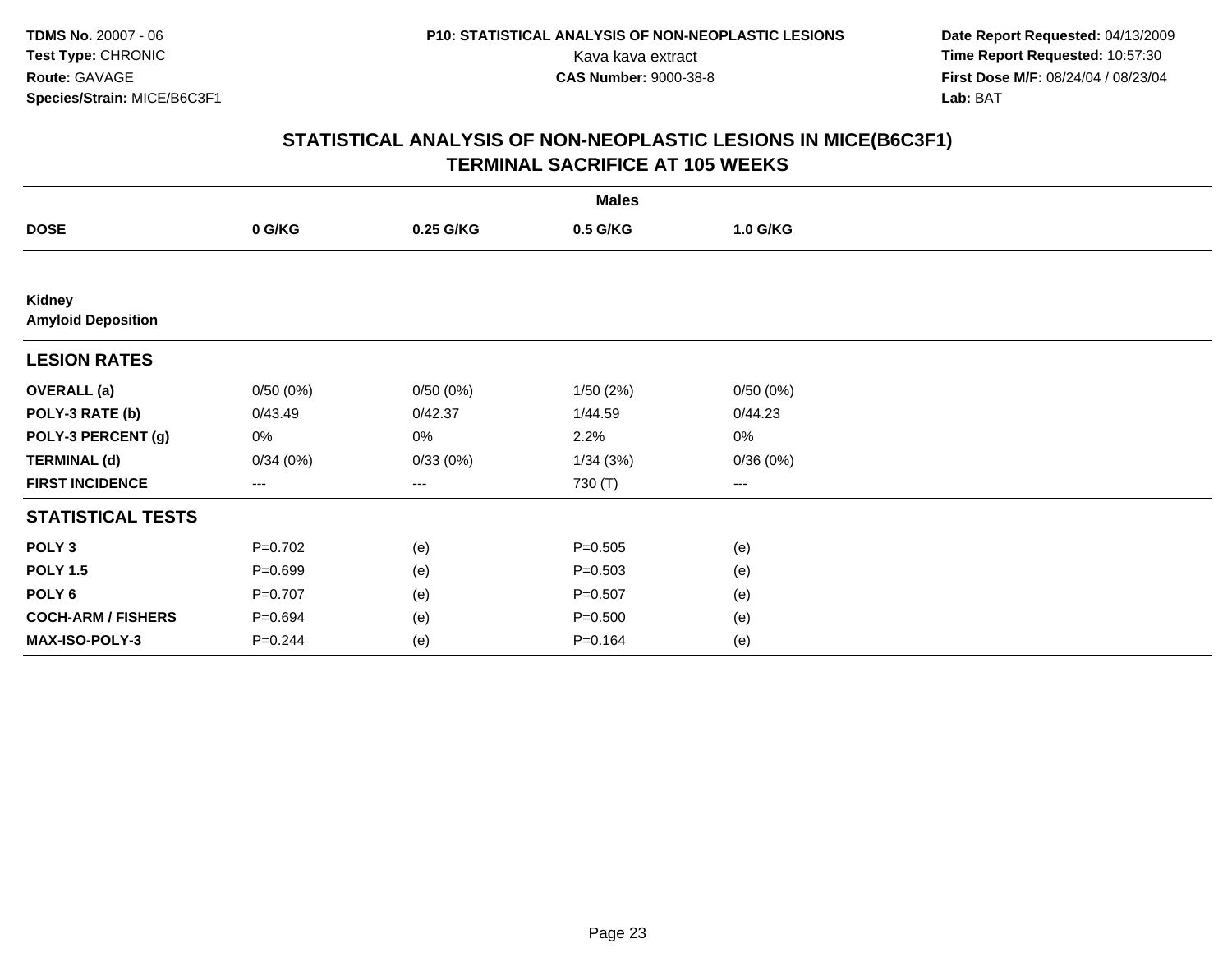**Date Report Requested:** 04/13/2009 Kava kava extract **Time Report Requested:** 10:57:30<br>**CAS Number:** 9000-38-8 **Time Report Requested:** 10:57:30 **First Dose M/F:** 08/24/04 / 08/23/04<br>Lab: BAT **Lab:** BAT

|                                 | <b>Males</b> |           |            |           |  |  |  |  |
|---------------------------------|--------------|-----------|------------|-----------|--|--|--|--|
| <b>DOSE</b>                     | 0 G/KG       | 0.25 G/KG | 0.5 G/KG   | 1.0 G/KG  |  |  |  |  |
|                                 |              |           |            |           |  |  |  |  |
| <b>Kidney</b><br>Hydronephrosis |              |           |            |           |  |  |  |  |
| <b>LESION RATES</b>             |              |           |            |           |  |  |  |  |
| <b>OVERALL</b> (a)              | 6/50 (12%)   | 1/50(2%)  | 0/50(0%)   | 1/50(2%)  |  |  |  |  |
| POLY-3 RATE (b)                 | 6/44.75      | 1/42.95   | 0/44.59    | 1/44.23   |  |  |  |  |
| POLY-3 PERCENT (g)              | 13.4%        | 2.3%      | 0%         | 2.3%      |  |  |  |  |
| <b>TERMINAL (d)</b>             | 3/34(9%)     | 0/33(0%)  | 0/34(0%)   | 1/36(3%)  |  |  |  |  |
| <b>FIRST INCIDENCE</b>          | 570          | 546       | ---        | 730 (T)   |  |  |  |  |
| <b>STATISTICAL TESTS</b>        |              |           |            |           |  |  |  |  |
| POLY <sub>3</sub>               | P=0.022N*    | P=0.062N  | P=0.015N*  | P=0.057N  |  |  |  |  |
| <b>POLY 1.5</b>                 | P=0.022N*    | P=0.061N  | P=0.015N*  | P=0.057N  |  |  |  |  |
| POLY 6                          | P=0.021N*    | P=0.063N  | P=0.016N*  | P=0.058N  |  |  |  |  |
| <b>COCH-ARM / FISHERS</b>       | P=0.025N*    | P=0.056N  | P=0.013N*  | P=0.056N  |  |  |  |  |
| MAX-ISO-POLY-3                  | P=0.002N**   | P=0.029N* | P=0.005N** | P=0.024N* |  |  |  |  |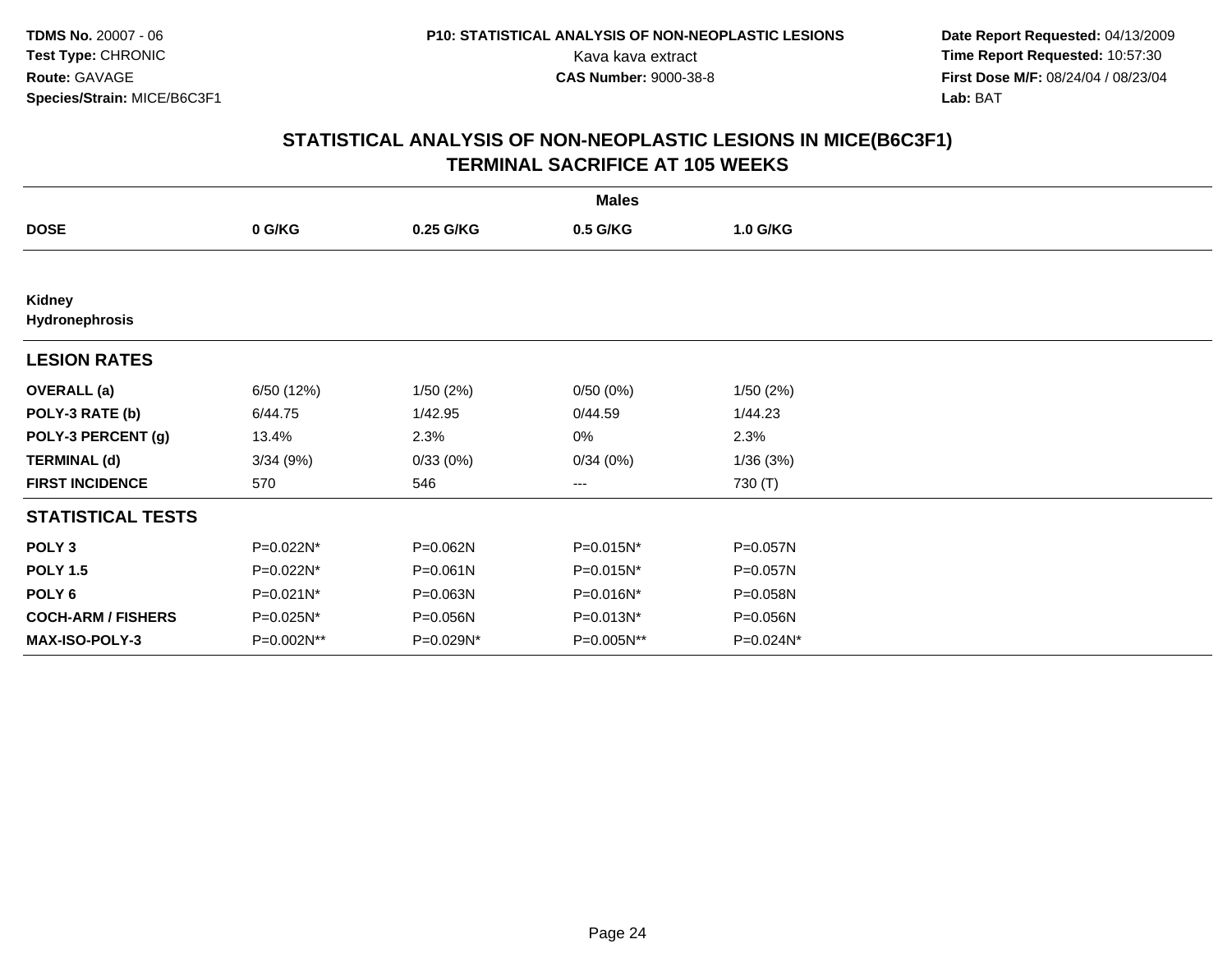**Date Report Requested:** 04/13/2009 Kava kava extract **Time Report Requested:** 10:57:30<br>**CAS Number:** 9000-38-8 **Time Report Requested:** 10:57:30 **First Dose M/F:** 08/24/04 / 08/23/04<br>Lab: BAT **Lab:** BAT

|                           | <b>Males</b> |             |          |          |  |  |  |  |
|---------------------------|--------------|-------------|----------|----------|--|--|--|--|
| <b>DOSE</b>               | 0 G/KG       | 0.25 G/KG   | 0.5 G/KG | 1.0 G/KG |  |  |  |  |
|                           |              |             |          |          |  |  |  |  |
| Kidney<br>Inflammation    |              |             |          |          |  |  |  |  |
| <b>LESION RATES</b>       |              |             |          |          |  |  |  |  |
| <b>OVERALL</b> (a)        | 2/50(4%)     | 2/50(4%)    | 1/50(2%) | 1/50(2%) |  |  |  |  |
| POLY-3 RATE (b)           | 2/43.72      | 2/42.51     | 1/44.59  | 1/44.72  |  |  |  |  |
| POLY-3 PERCENT (g)        | 4.6%         | 4.7%        | 2.2%     | 2.2%     |  |  |  |  |
| <b>TERMINAL (d)</b>       | 1/34(3%)     | 1/33(3%)    | 1/34(3%) | 0/36(0%) |  |  |  |  |
| <b>FIRST INCIDENCE</b>    | 668          | 693         | 730 (T)  | 582      |  |  |  |  |
| <b>STATISTICAL TESTS</b>  |              |             |          |          |  |  |  |  |
| POLY <sub>3</sub>         | P=0.329N     | $P = 0.684$ | P=0.493N | P=0.492N |  |  |  |  |
| <b>POLY 1.5</b>           | P=0.332N     | $P = 0.686$ | P=0.495N | P=0.496N |  |  |  |  |
| POLY <sub>6</sub>         | P=0.325N     | $P = 0.686$ | P=0.492N | P=0.487N |  |  |  |  |
| <b>COCH-ARM / FISHERS</b> | P=0.337N     | P=0.691N    | P=0.500N | P=0.500N |  |  |  |  |
| MAX-ISO-POLY-3            | P=0.270N     | $P = 0.487$ | P=0.276N | P=0.275N |  |  |  |  |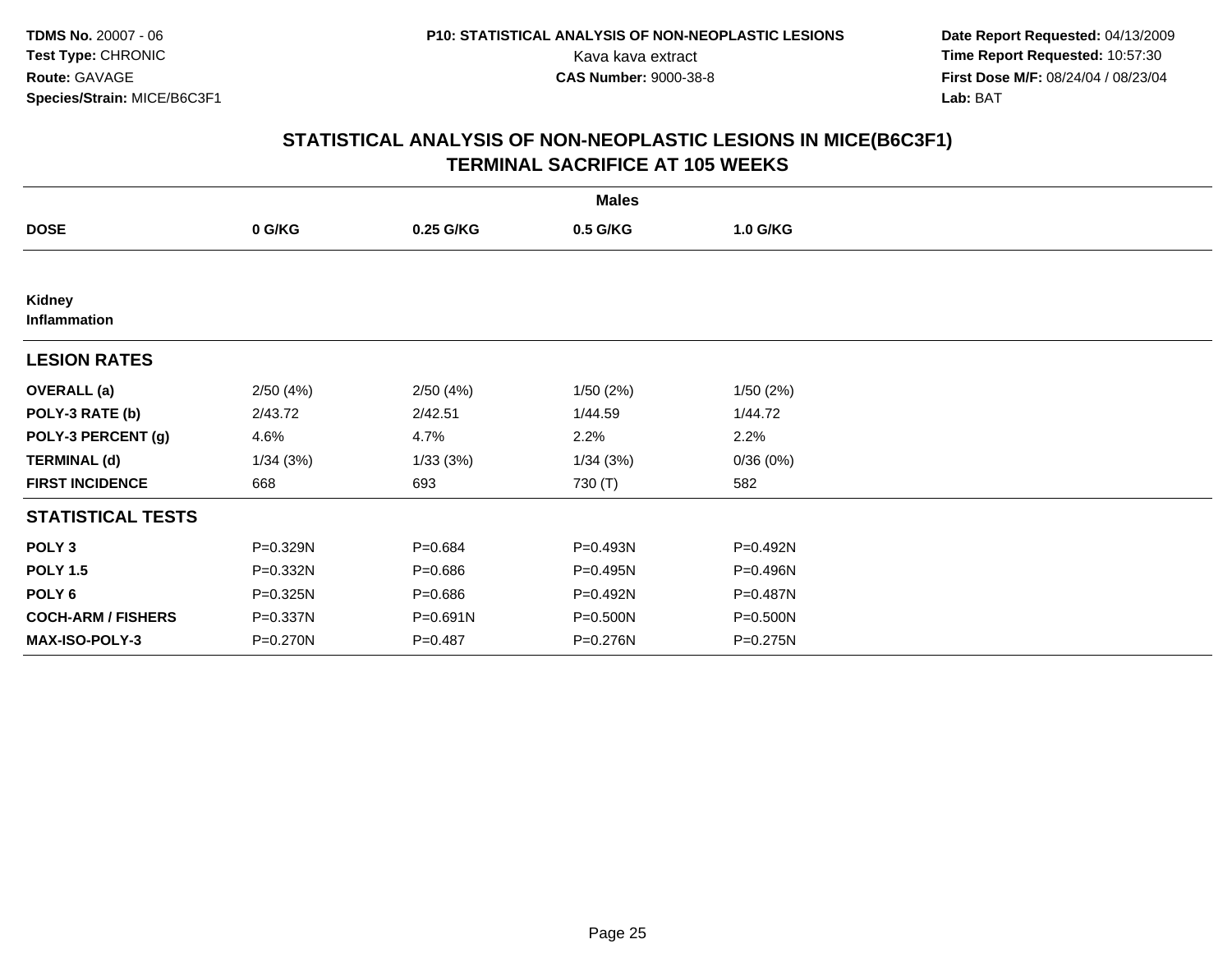**Date Report Requested:** 04/13/2009 Kava kava extract **Time Report Requested:** 10:57:30<br>**CAS Number:** 9000-38-8 **Time Report Requested:** 10:57:30 **First Dose M/F:** 08/24/04 / 08/23/04<br>Lab: BAT **Lab:** BAT

|                                     |             |             | <b>Males</b> |             |  |
|-------------------------------------|-------------|-------------|--------------|-------------|--|
| <b>DOSE</b>                         | 0 G/KG      | 0.25 G/KG   | 0.5 G/KG     | 1.0 G/KG    |  |
|                                     |             |             |              |             |  |
| Kidney<br><b>Metaplasia Osseous</b> |             |             |              |             |  |
| <b>LESION RATES</b>                 |             |             |              |             |  |
| <b>OVERALL</b> (a)                  | 0/50(0%)    | 2/50(4%)    | 0/50(0%)     | 2/50(4%)    |  |
| POLY-3 RATE (b)                     | 0/43.49     | 2/42.37     | 0/44.59      | 2/44.23     |  |
| POLY-3 PERCENT (g)                  | 0%          | 4.7%        | 0%           | 4.5%        |  |
| <b>TERMINAL (d)</b>                 | 0/34(0%)    | 2/33(6%)    | 0/34(0%)     | 2/36(6%)    |  |
| <b>FIRST INCIDENCE</b>              | ---         | 730 (T)     | ---          | 730 (T)     |  |
| <b>STATISTICAL TESTS</b>            |             |             |              |             |  |
| POLY <sub>3</sub>                   | $P = 0.251$ | $P = 0.231$ | (e)          | $P = 0.241$ |  |
| <b>POLY 1.5</b>                     | $P = 0.249$ | $P = 0.232$ | (e)          | $P = 0.239$ |  |
| POLY 6                              | $P = 0.255$ | $P = 0.232$ | (e)          | $P = 0.244$ |  |
| <b>COCH-ARM / FISHERS</b>           | $P = 0.247$ | $P = 0.247$ | (e)          | $P = 0.247$ |  |
| MAX-ISO-POLY-3                      | $P = 0.079$ | $P = 0.075$ | (e)          | $P = 0.079$ |  |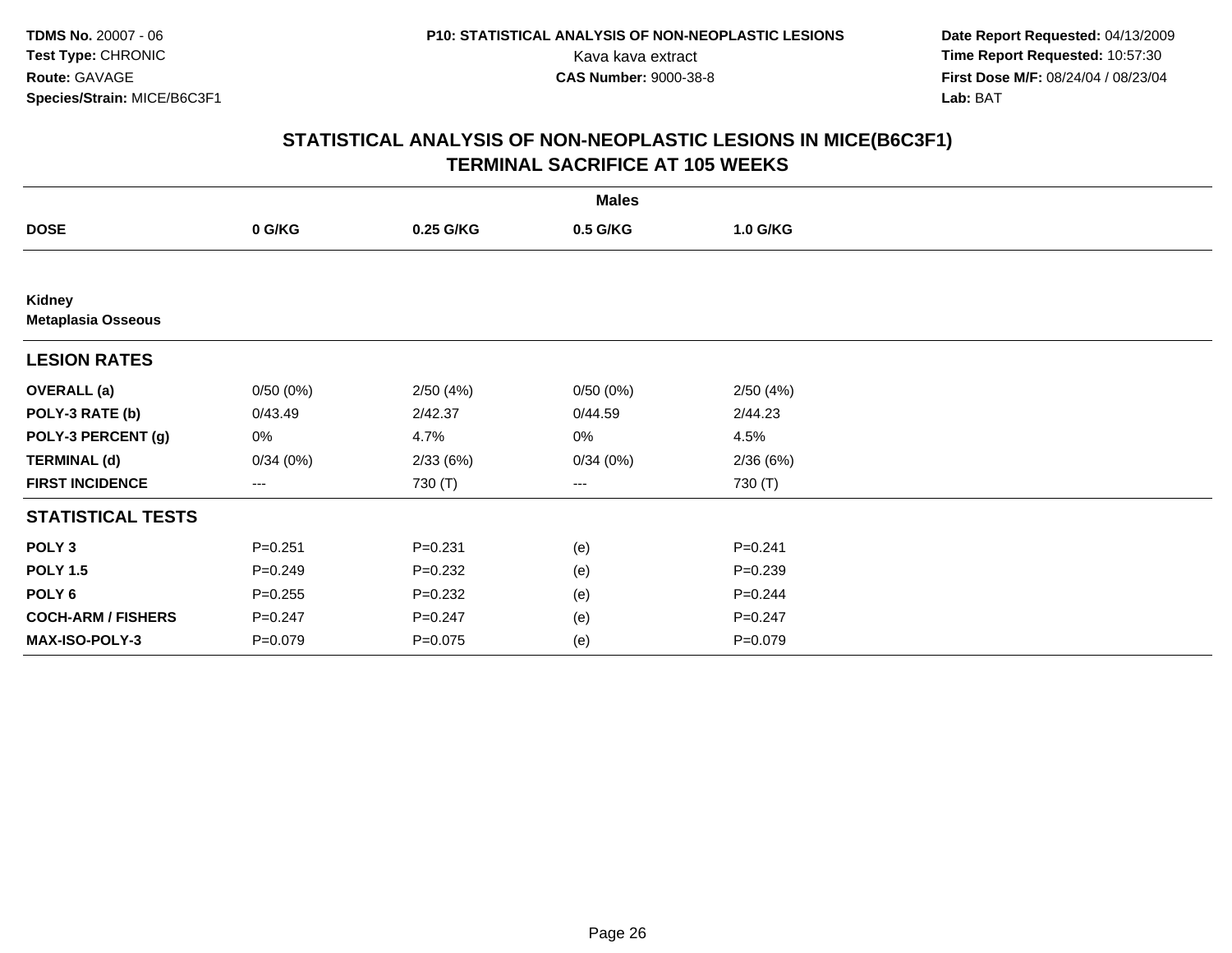**Date Report Requested:** 04/13/2009 Kava kava extract **Time Report Requested:** 10:57:30<br>**CAS Number:** 9000-38-8 **Time Report Requested:** 10:57:30 **First Dose M/F:** 08/24/04 / 08/23/04<br>Lab: BAT **Lab:** BAT

|                                 |           |           | <b>Males</b> |              |  |
|---------------------------------|-----------|-----------|--------------|--------------|--|
| <b>DOSE</b>                     | 0 G/KG    | 0.25 G/KG | 0.5 G/KG     | 1.0 G/KG     |  |
|                                 |           |           |              |              |  |
| Kidney<br><b>Mineralization</b> |           |           |              |              |  |
| <b>LESION RATES</b>             |           |           |              |              |  |
| <b>OVERALL</b> (a)              | 3/50(6%)  | 1/50(2%)  | 0/50(0%)     | 0/50(0%)     |  |
| POLY-3 RATE (b)                 | 3/44.73   | 1/42.51   | 0/44.59      | 0/44.23      |  |
| POLY-3 PERCENT (g)              | 6.7%      | 2.4%      | 0%           | 0%           |  |
| <b>TERMINAL (d)</b>             | 1/34(3%)  | 0/33(0%)  | 0/34(0%)     | 0/36(0%)     |  |
| <b>FIRST INCIDENCE</b>          | 369       | 695       | ---          | $--$         |  |
| <b>STATISTICAL TESTS</b>        |           |           |              |              |  |
| POLY <sub>3</sub>               | P=0.041N* | P=0.324N  | P=0.119N     | $P = 0.121N$ |  |
| <b>POLY 1.5</b>                 | P=0.042N* | P=0.319N  | P=0.119N     | P=0.120N     |  |
| POLY <sub>6</sub>               | P=0.041N* | P=0.324N  | P=0.119N     | P=0.120N     |  |
| <b>COCH-ARM / FISHERS</b>       | P=0.044N* | P=0.309N  | P=0.121N     | $P = 0.121N$ |  |
| <b>MAX-ISO-POLY-3</b>           | P=0.016N* | P=0.173N  | P=0.038N*    | P=0.040N*    |  |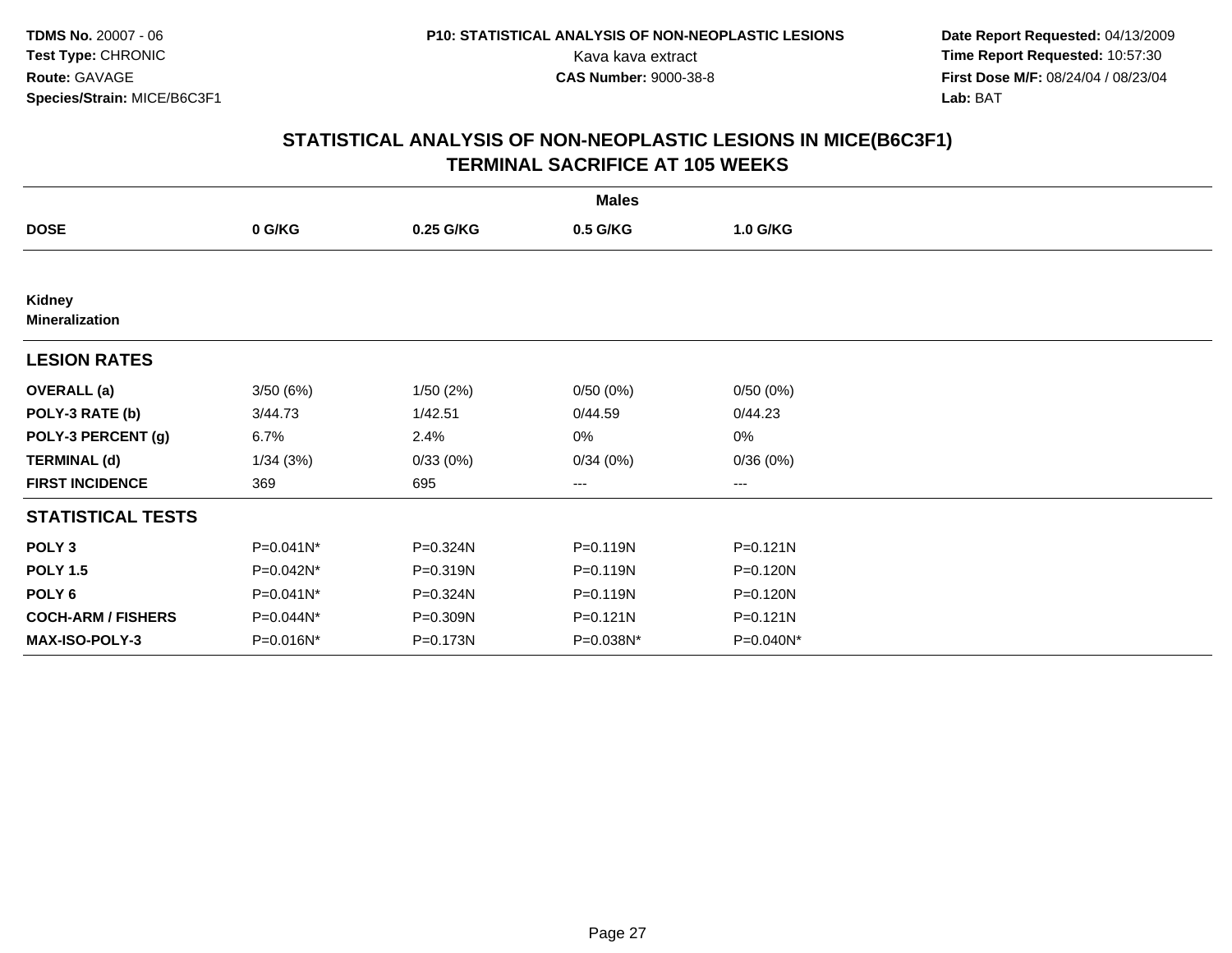**Date Report Requested:** 04/13/2009 Kava kava extract **Time Report Requested:** 10:57:30<br>**CAS Number:** 9000-38-8 **Time Report Requested:** 10:57:30 **First Dose M/F:** 08/24/04 / 08/23/04<br>Lab: BAT **Lab:** BAT

|                           |             |              | <b>Males</b> |             |  |
|---------------------------|-------------|--------------|--------------|-------------|--|
| <b>DOSE</b>               | 0 G/KG      | 0.25 G/KG    | 0.5 G/KG     | 1.0 G/KG    |  |
|                           |             |              |              |             |  |
| Kidney<br>Nephropathy     |             |              |              |             |  |
| <b>LESION RATES</b>       |             |              |              |             |  |
| <b>OVERALL</b> (a)        | 32/50 (64%) | 40/50 (80%)  | 37/50 (74%)  | 38/50 (76%) |  |
| POLY-3 RATE (b)           | 32/46.16    | 40/45.68     | 37/46.29     | 38/46.52    |  |
| POLY-3 PERCENT (g)        | 69.3%       | 87.6%        | 79.9%        | 81.7%       |  |
| <b>TERMINAL (d)</b>       | 25/34 (74%) | 33/33 (100%) | 30/34 (88%)  | 31/36 (86%) |  |
| <b>FIRST INCIDENCE</b>    | 513         | 423          | 534          | 392         |  |
| <b>STATISTICAL TESTS</b>  |             |              |              |             |  |
| POLY <sub>3</sub>         | $P = 0.181$ | $P=0.021*$   | $P = 0.162$  | $P = 0.113$ |  |
| <b>POLY 1.5</b>           | $P = 0.195$ | $P=0.031*$   | $P = 0.178$  | $P = 0.125$ |  |
| POLY <sub>6</sub>         | $P = 0.164$ | $P=0.013*$   | $P = 0.139$  | $P = 0.101$ |  |
| <b>COCH-ARM / FISHERS</b> | $P = 0.201$ | $P=0.059$    | $P = 0.194$  | $P = 0.138$ |  |
| MAX-ISO-POLY-3            | $P=0.038*$  | $P=0.011*$   | $P = 0.107$  | $P = 0.071$ |  |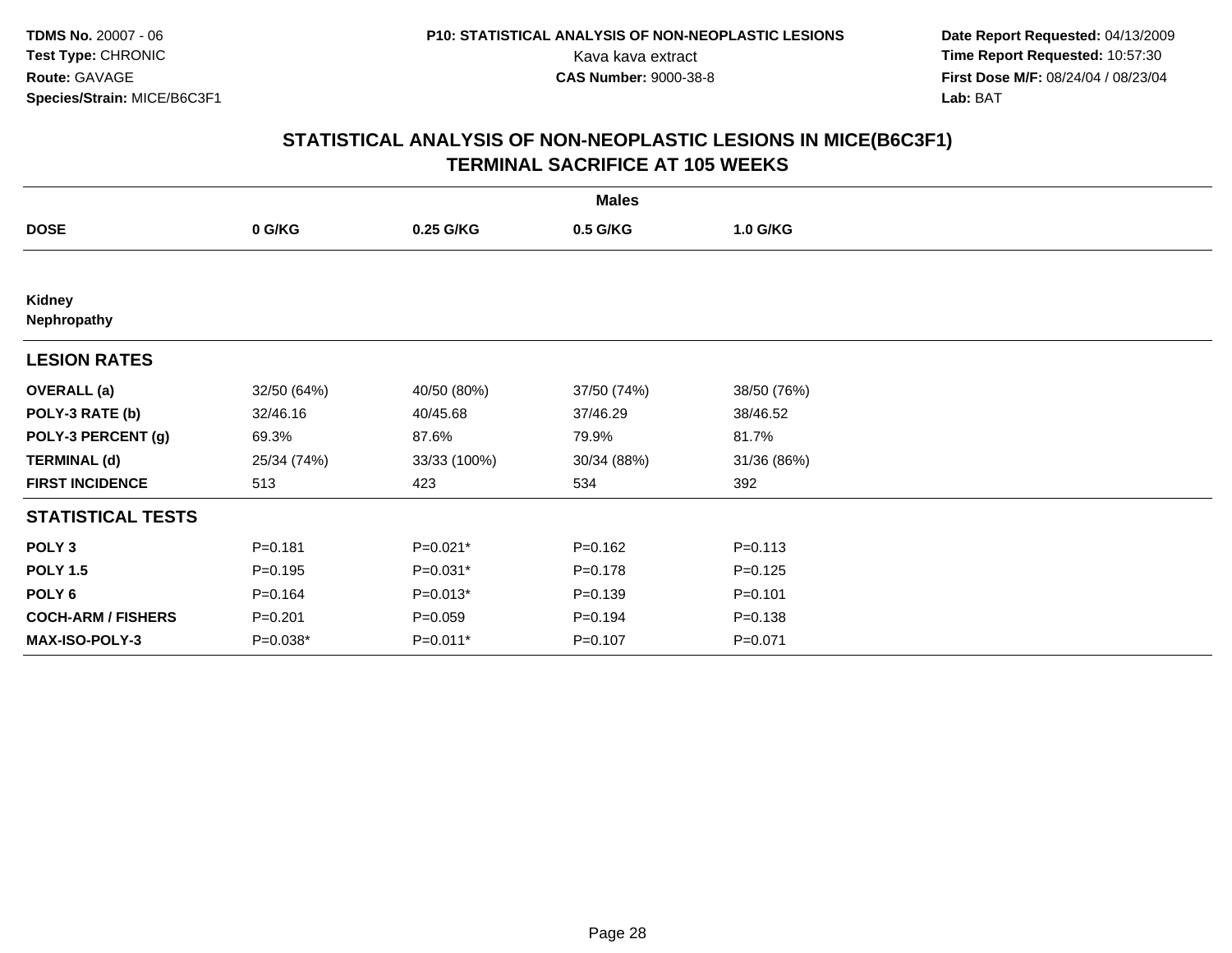**Date Report Requested:** 04/13/2009 Kava kava extract **Time Report Requested:** 10:57:30<br>**CAS Number:** 9000-38-8 **Time Report Requested:** 10:57:30 **First Dose M/F:** 08/24/04 / 08/23/04<br>Lab: BAT **Lab:** BAT

|                                            |            |            | <b>Males</b> |              |  |
|--------------------------------------------|------------|------------|--------------|--------------|--|
| <b>DOSE</b>                                | 0 G/KG     | 0.25 G/KG  | 0.5 G/KG     | 1.0 G/KG     |  |
|                                            |            |            |              |              |  |
| Kidney: Cortex, Medulla<br><b>Necrosis</b> |            |            |              |              |  |
| <b>LESION RATES</b>                        |            |            |              |              |  |
| <b>OVERALL</b> (a)                         | 6/50 (12%) | 0/50(0%)   | 0/50(0%)     | 0/50(0%)     |  |
| POLY-3 RATE (b)                            | 6/45.43    | 0/42.37    | 0/44.59      | 0/44.23      |  |
| POLY-3 PERCENT (g)                         | 13.2%      | 0%         | 0%           | $0\%$        |  |
| <b>TERMINAL (d)</b>                        | 1/34(3%)   | 0/33(0%)   | 0/34(0%)     | 0/36(0%)     |  |
| <b>FIRST INCIDENCE</b>                     | 570        | ---        | $---$        | $---$        |  |
| <b>STATISTICAL TESTS</b>                   |            |            |              |              |  |
| POLY <sub>3</sub>                          | P=0.002N** | P=0.019N*  | P=0.016N*    | P=0.017N*    |  |
| <b>POLY 1.5</b>                            | P=0.003N** | P=0.018N*  | P=0.016N*    | P=0.016N*    |  |
| POLY 6                                     | P=0.002N** | P=0.020N*  | P=0.017N*    | P=0.017N*    |  |
| <b>COCH-ARM / FISHERS</b>                  | P=0.004N** | P=0.013N*  | P=0.013N*    | $P=0.013N^*$ |  |
| MAX-ISO-POLY-3                             | P<0.001N** | P=0.008N** | P=0.005N**   | P=0.006N**   |  |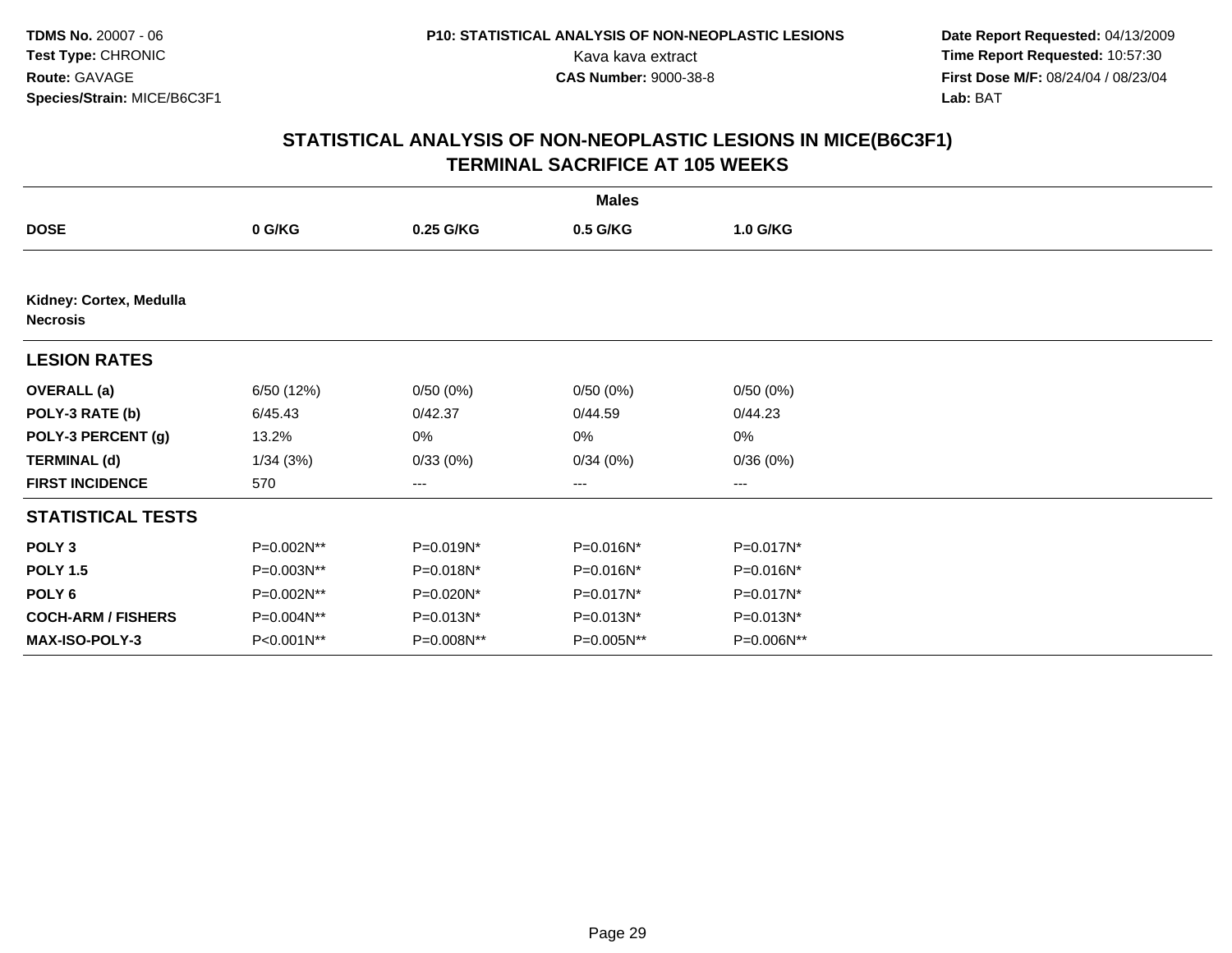**Date Report Requested:** 04/13/2009 Kava kava extract **Time Report Requested:** 10:57:30<br>**CAS Number:** 9000-38-8 **Time Report Requested:** 10:57:30 **First Dose M/F:** 08/24/04 / 08/23/04<br>Lab: BAT **Lab:** BAT

|                                    |             |              | <b>Males</b> |              |  |
|------------------------------------|-------------|--------------|--------------|--------------|--|
| <b>DOSE</b>                        | 0 G/KG      | 0.25 G/KG    | 0.5 G/KG     | 1.0 G/KG     |  |
|                                    |             |              |              |              |  |
| Kidney: Papilla<br><b>Necrosis</b> |             |              |              |              |  |
| <b>LESION RATES</b>                |             |              |              |              |  |
| <b>OVERALL</b> (a)                 | 3/50(6%)    | 0/50(0%)     | 0/50(0%)     | 3/50(6%)     |  |
| POLY-3 RATE (b)                    | 3/43.49     | 0/42.37      | 0/44.59      | 3/44.23      |  |
| POLY-3 PERCENT (g)                 | 6.9%        | 0%           | 0%           | 6.8%         |  |
| <b>TERMINAL (d)</b>                | 3/34(9%)    | 0/33(0%)     | 0/34(0%)     | 3/36(8%)     |  |
| <b>FIRST INCIDENCE</b>             | 730 (T)     | ---          | $--$         | 730 (T)      |  |
| <b>STATISTICAL TESTS</b>           |             |              |              |              |  |
| POLY <sub>3</sub>                  | $P = 0.455$ | P=0.123N     | $P = 0.114N$ | P=0.655N     |  |
| <b>POLY 1.5</b>                    | $P=0.452$   | P=0.122N     | P=0.116N     | P=0.658N     |  |
| POLY <sub>6</sub>                  | $P=0.456$   | $P = 0.122N$ | $P = 0.112N$ | P=0.649N     |  |
| <b>COCH-ARM / FISHERS</b>          | $P = 0.444$ | $P = 0.121N$ | $P = 0.121N$ | $P = 0.661N$ |  |
| MAX-ISO-POLY-3                     | P=0.117N    | P=0.042N*    | P=0.038N*    | P=0.490N     |  |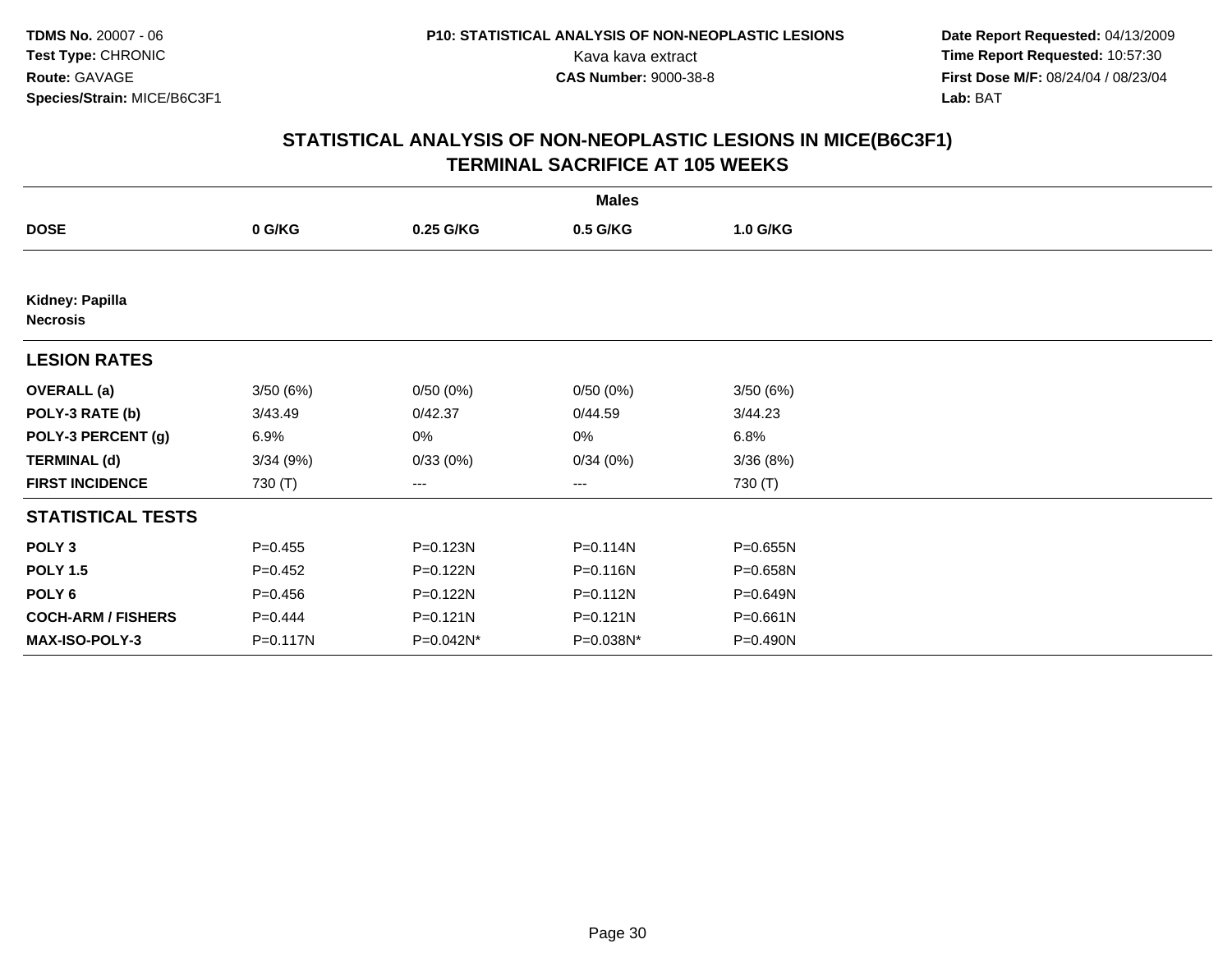**Date Report Requested:** 04/13/2009 Kava kava extract **Time Report Requested:** 10:57:30<br>**CAS Number:** 9000-38-8 **Time Report Requested:** 10:57:30 **First Dose M/F:** 08/24/04 / 08/23/04<br>Lab: BAT **Lab:** BAT

|                                     |             |           | <b>Males</b> |          |  |
|-------------------------------------|-------------|-----------|--------------|----------|--|
| <b>DOSE</b>                         | 0 G/KG      | 0.25 G/KG | 0.5 G/KG     | 1.0 G/KG |  |
|                                     |             |           |              |          |  |
| <b>Kidney: Renal Tubule</b><br>Cyst |             |           |              |          |  |
| <b>LESION RATES</b>                 |             |           |              |          |  |
| <b>OVERALL</b> (a)                  | 0/50(0%)    | 0/50(0%)  | 3/50(6%)     | 0/50(0%) |  |
| POLY-3 RATE (b)                     | 0/43.49     | 0/42.37   | 3/44.79      | 0/44.23  |  |
| POLY-3 PERCENT (g)                  | 0%          | 0%        | 6.7%         | 0%       |  |
| <b>TERMINAL (d)</b>                 | 0/34(0%)    | 0/33(0%)  | 2/34(6%)     | 0/36(0%) |  |
| <b>FIRST INCIDENCE</b>              | ---         | ---       | 679          | ---      |  |
| <b>STATISTICAL TESTS</b>            |             |           |              |          |  |
| POLY <sub>3</sub>                   | $P = 0.554$ | (e)       | $P=0.124$    | (e)      |  |
| <b>POLY 1.5</b>                     | $P = 0.548$ | (e)       | $P = 0.122$  | (e)      |  |
| POLY <sub>6</sub>                   | $P = 0.562$ | (e)       | $P = 0.126$  | (e)      |  |
| <b>COCH-ARM / FISHERS</b>           | $P = 0.539$ | (e)       | $P = 0.121$  | (e)      |  |
| MAX-ISO-POLY-3                      | $P = 0.109$ | (e)       | $P=0.042*$   | (e)      |  |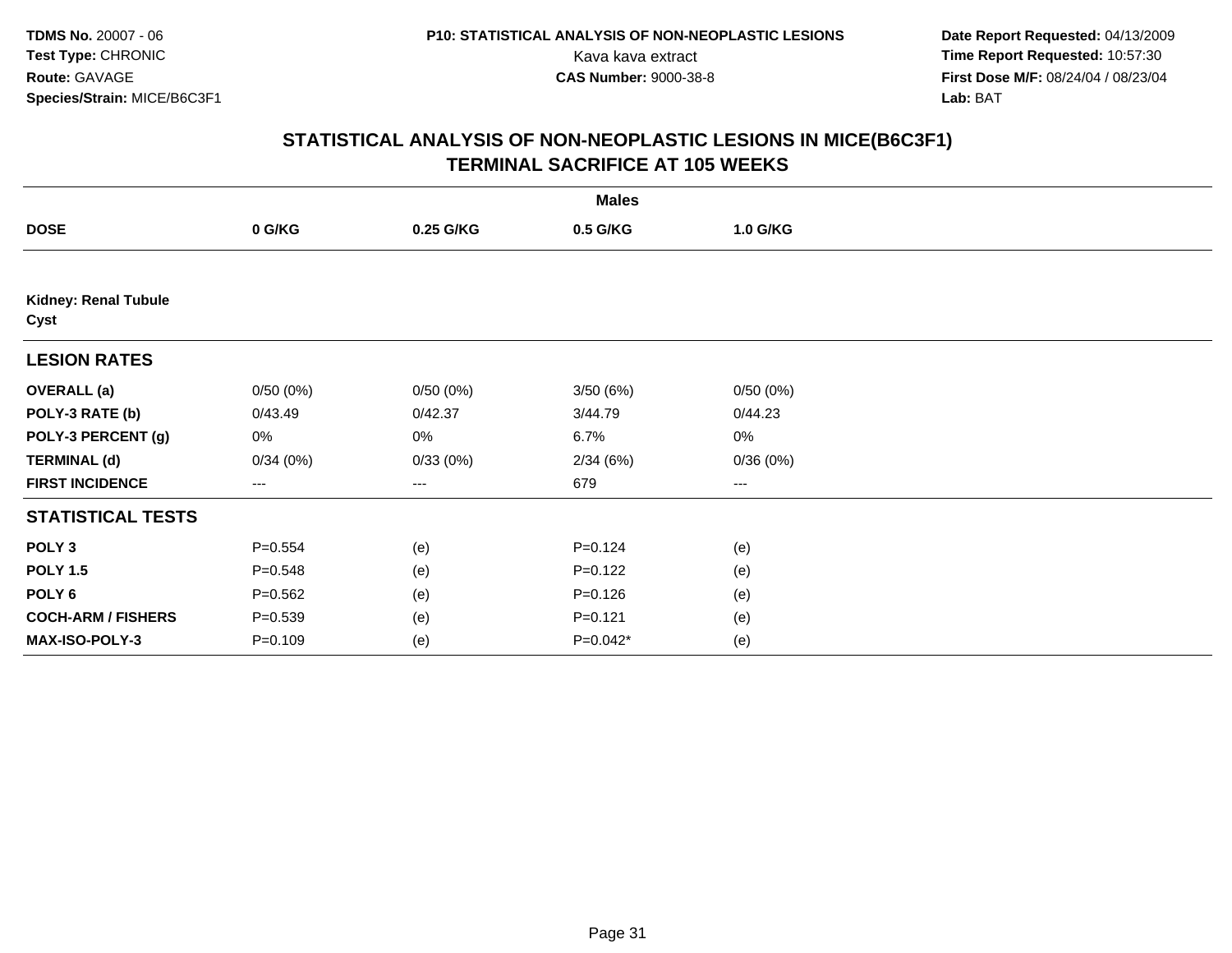**Date Report Requested:** 04/13/2009 Kava kava extract **Time Report Requested:** 10:57:30<br>**CAS Number:** 9000-38-8 **Time Report Requested:** 10:57:30 **First Dose M/F:** 08/24/04 / 08/23/04<br>Lab: BAT **Lab:** BAT

|                                            |             |             | <b>Males</b> |             |  |
|--------------------------------------------|-------------|-------------|--------------|-------------|--|
| <b>DOSE</b>                                | 0 G/KG      | 0.25 G/KG   | 0.5 G/KG     | 1.0 G/KG    |  |
|                                            |             |             |              |             |  |
| <b>Kidney: Renal Tubule</b><br>Hyperplasia |             |             |              |             |  |
| <b>LESION RATES</b>                        |             |             |              |             |  |
| <b>OVERALL</b> (a)                         | 6/50 (12%)  | 20/50 (40%) | 13/50 (26%)  | 10/50 (20%) |  |
| POLY-3 RATE (b)                            | 6/44.75     | 20/44.46    | 13/45.67     | 10/45.17    |  |
| POLY-3 PERCENT (g)                         | 13.4%       | 45%         | 28.5%        | 22.1%       |  |
| <b>TERMINAL (d)</b>                        | 3/34(9%)    | 16/33 (49%) | 10/34 (29%)  | 8/36 (22%)  |  |
| <b>FIRST INCIDENCE</b>                     | 579         | 431         | 534          | 582         |  |
| <b>STATISTICAL TESTS</b>                   |             |             |              |             |  |
| POLY <sub>3</sub>                          | P=0.540N    | P<0.001**   | $P = 0.064$  | $P = 0.210$ |  |
| <b>POLY 1.5</b>                            | $P = 0.545$ | P<0.001**   | $P = 0.064$  | $P = 0.208$ |  |
| POLY 6                                     | P=0.530N    | P<0.001**   | $P = 0.064$  | $P = 0.213$ |  |
| <b>COCH-ARM / FISHERS</b>                  | $P = 0.533$ | P<0.001**   | $P = 0.062$  | $P = 0.207$ |  |
| <b>MAX-ISO-POLY-3</b>                      | P=0.022*    | P<0.001**   | $P=0.039*$   | $P = 0.140$ |  |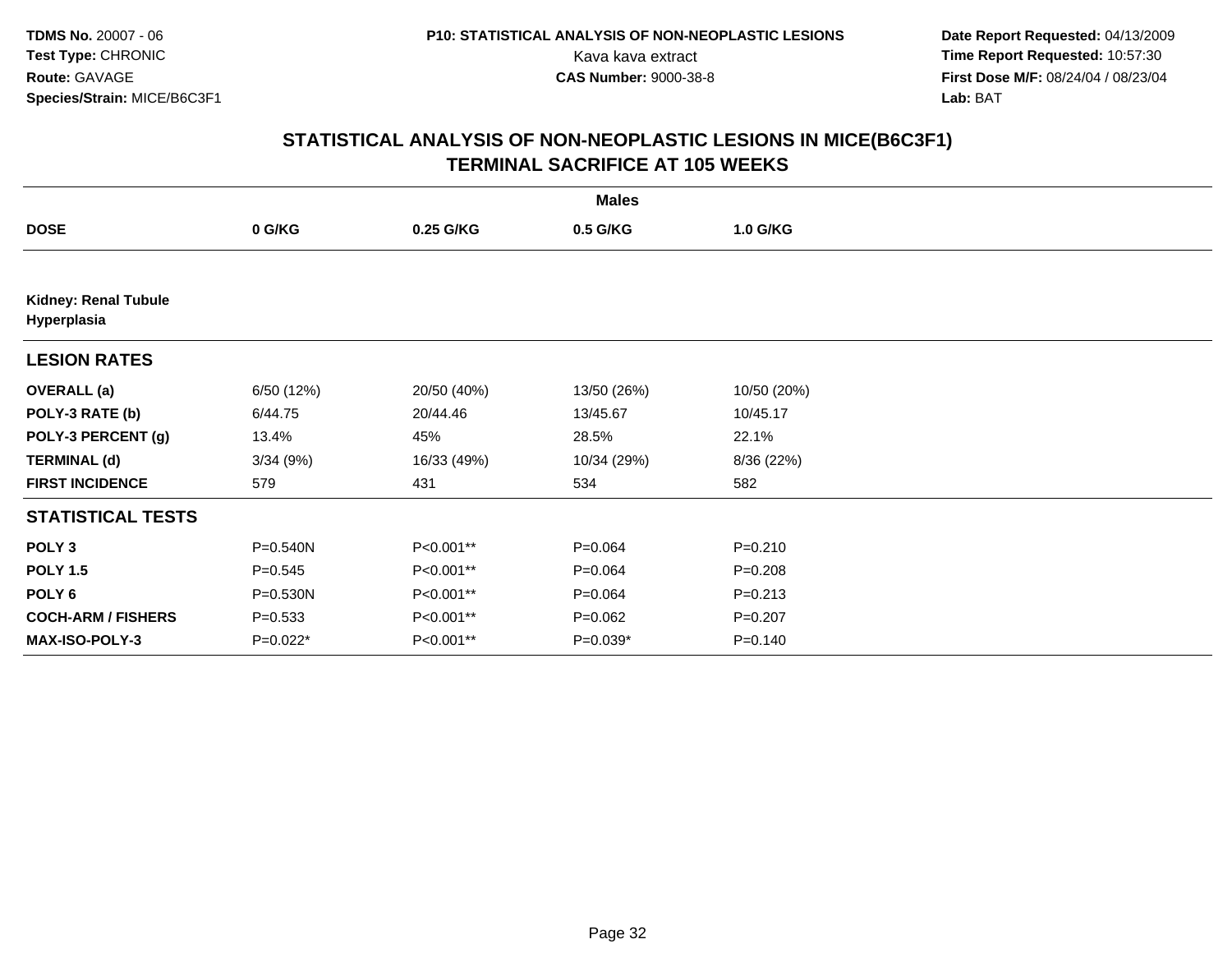**Date Report Requested:** 04/13/2009 Kava kava extract **Time Report Requested:** 10:57:30<br>**CAS Number:** 9000-38-8 **Time Report Requested:** 10:57:30 **First Dose M/F:** 08/24/04 / 08/23/04<br>Lab: BAT **Lab:** BAT

|                                                      |              |             | <b>Males</b> |             |  |
|------------------------------------------------------|--------------|-------------|--------------|-------------|--|
| <b>DOSE</b>                                          | 0 G/KG       | 0.25 G/KG   | 0.5 G/KG     | 1.0 G/KG    |  |
|                                                      |              |             |              |             |  |
| <b>Kidney: Renal Tubule</b><br><b>Mineralization</b> |              |             |              |             |  |
| <b>LESION RATES</b>                                  |              |             |              |             |  |
| <b>OVERALL</b> (a)                                   | 31/50 (62%)  | 42/50 (84%) | 38/50 (76%)  | 31/50 (62%) |  |
| POLY-3 RATE (b)                                      | 31/47.51     | 42/49.11    | 38/47.28     | 31/47.25    |  |
| POLY-3 PERCENT (g)                                   | 65.3%        | 85.5%       | 80.4%        | 65.6%       |  |
| <b>TERMINAL (d)</b>                                  | 22/34 (65%)  | 28/33 (85%) | 28/34 (82%)  | 23/36 (64%) |  |
| <b>FIRST INCIDENCE</b>                               | 369          | 319         | 494          | 547         |  |
| <b>STATISTICAL TESTS</b>                             |              |             |              |             |  |
| POLY <sub>3</sub>                                    | $P = 0.311N$ | $P=0.014*$  | $P = 0.068$  | $P = 0.572$ |  |
| <b>POLY 1.5</b>                                      | P=0.307N     | $P=0.012*$  | $P = 0.077$  | $P = 0.566$ |  |
| POLY 6                                               | P=0.291N     | $P=0.021*$  | $P = 0.065$  | P=0.576N    |  |
| <b>COCH-ARM / FISHERS</b>                            | P=0.281N     | $P=0.012*$  | $P = 0.097$  | P=0.582N    |  |
| <b>MAX-ISO-POLY-3</b>                                | $P = 0.081$  | P=0.008**   | P=0.042*     | $P = 0.483$ |  |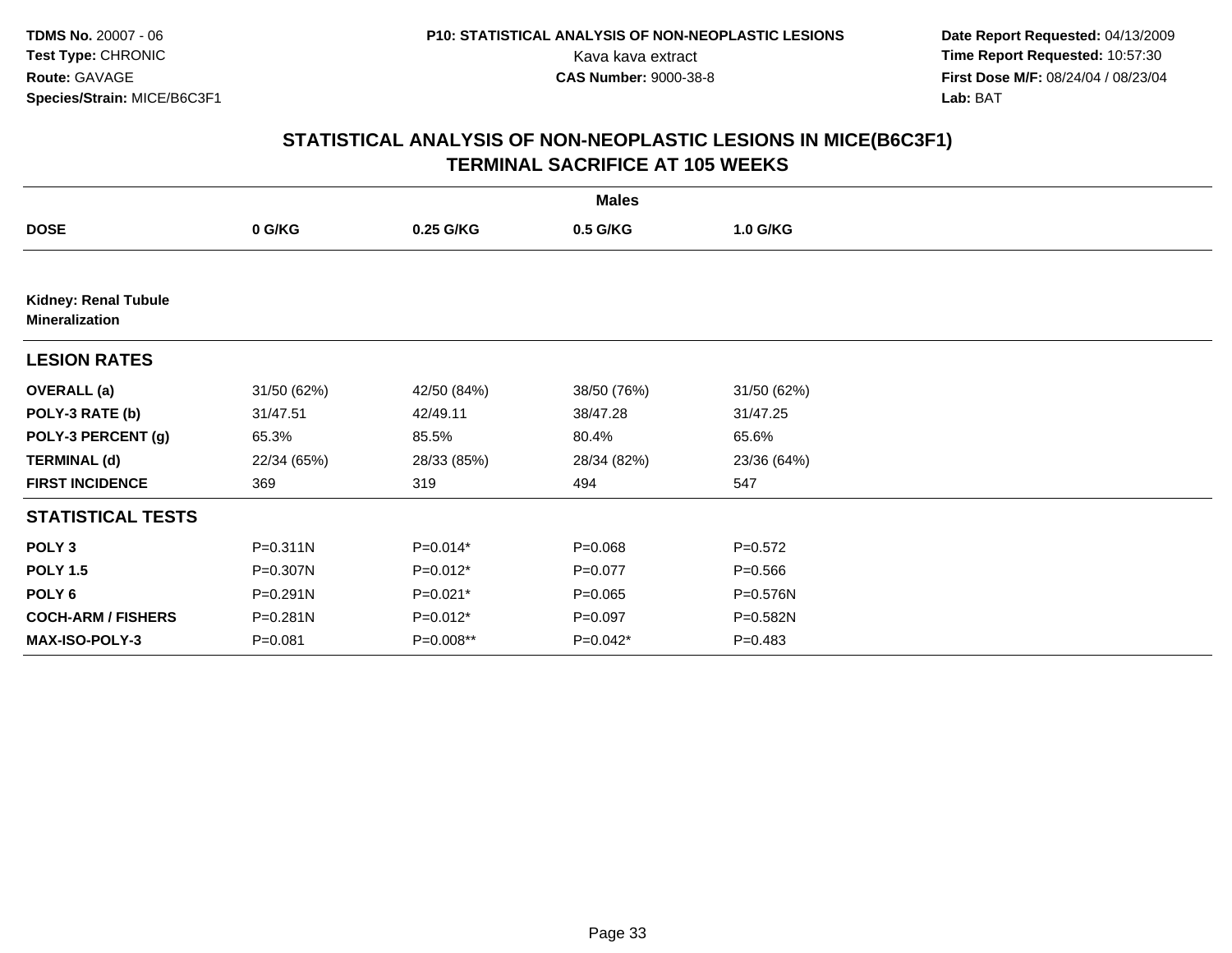**Date Report Requested:** 04/13/2009 Kava kava extract **Time Report Requested:** 10:57:30<br>**CAS Number:** 9000-38-8 **Time Report Requested:** 10:57:30 **First Dose M/F:** 08/24/04 / 08/23/04<br>Lab: BAT **Lab:** BAT

|                                                               |             |              | <b>Males</b> |             |  |
|---------------------------------------------------------------|-------------|--------------|--------------|-------------|--|
| <b>DOSE</b>                                                   | 0 G/KG      | 0.25 G/KG    | 0.5 G/KG     | 1.0 G/KG    |  |
|                                                               |             |              |              |             |  |
| <b>Kidney: Renal Tubule</b><br><b>Pigmentation Lipofuscin</b> |             |              |              |             |  |
| <b>LESION RATES</b>                                           |             |              |              |             |  |
| <b>OVERALL</b> (a)                                            | 1/50(2%)    | 0/50(0%)     | 1/50(2%)     | 2/50(4%)    |  |
| POLY-3 RATE (b)                                               | 1/43.49     | 0/42.37      | 1/44.59      | 2/44.94     |  |
| POLY-3 PERCENT (g)                                            | 2.3%        | 0%           | 2.2%         | 4.5%        |  |
| <b>TERMINAL (d)</b>                                           | 1/34(3%)    | 0/33(0%)     | 1/34(3%)     | 0/36(0%)    |  |
| <b>FIRST INCIDENCE</b>                                        | 730 (T)     | $--$         | 730 (T)      | 582         |  |
| <b>STATISTICAL TESTS</b>                                      |             |              |              |             |  |
| POLY <sub>3</sub>                                             | $P = 0.261$ | $P = 0.505N$ | P=0.755N     | $P = 0.511$ |  |
| <b>POLY 1.5</b>                                               | $P = 0.256$ | P=0.504N     | P=0.757N     | $P = 0.506$ |  |
| POLY 6                                                        | $P = 0.266$ | P=0.504N     | P=0.753N     | $P = 0.520$ |  |
| <b>COCH-ARM / FISHERS</b>                                     | $P = 0.247$ | P=0.500N     | P=0.753N     | $P = 0.500$ |  |
| MAX-ISO-POLY-3                                                | $P = 0.154$ | P=0.164N     | P=0.492N     | $P=0.292$   |  |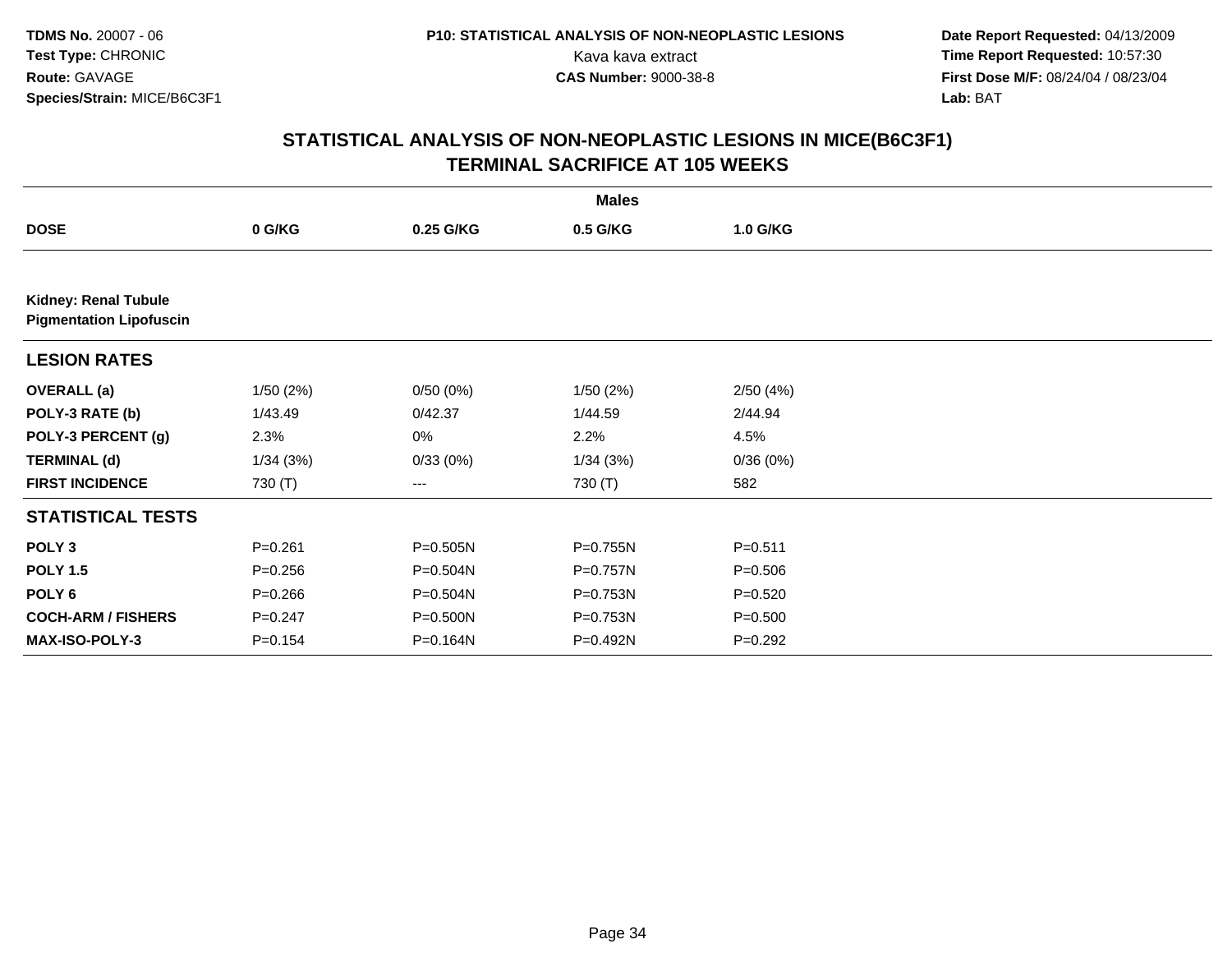**Date Report Requested:** 04/13/2009 Kava kava extract **Time Report Requested:** 10:57:30<br>**CAS Number:** 9000-38-8 **Time Report Requested:** 10:57:30 **First Dose M/F:** 08/24/04 / 08/23/04<br>Lab: BAT **Lab:** BAT

|                           |          |             | <b>Males</b> |             |  |
|---------------------------|----------|-------------|--------------|-------------|--|
| <b>DOSE</b>               | 0 G/KG   | 0.25 G/KG   | 0.5 G/KG     | 1.0 G/KG    |  |
|                           |          |             |              |             |  |
| Liver<br>Angiectasis      |          |             |              |             |  |
| <b>LESION RATES</b>       |          |             |              |             |  |
| <b>OVERALL</b> (a)        | 3/50(6%) | 6/50 (12%)  | 7/50 (14%)   | 10/50 (20%) |  |
| POLY-3 RATE (b)           | 3/43.49  | 6/43.08     | 7/44.59      | 10/44.37    |  |
| POLY-3 PERCENT (g)        | 6.9%     | 13.9%       | 15.7%        | 22.5%       |  |
| <b>TERMINAL (d)</b>       | 3/34(9%) | 5/33(15%)   | 7/34 (21%)   | 9/36(25%)   |  |
| <b>FIRST INCIDENCE</b>    | 730 (T)  | 484         | 730 (T)      | 692         |  |
| <b>STATISTICAL TESTS</b>  |          |             |              |             |  |
| POLY <sub>3</sub>         | P=0.029* | $P = 0.236$ | $P = 0.166$  | $P=0.036*$  |  |
| <b>POLY 1.5</b>           | P=0.028* | $P = 0.236$ | $P = 0.164$  | P=0.036*    |  |
| POLY 6                    | P=0.031* | $P = 0.241$ | $P = 0.169$  | $P=0.038*$  |  |
| <b>COCH-ARM / FISHERS</b> | P=0.027* | $P = 0.243$ | $P = 0.159$  | $P=0.036*$  |  |
| MAX-ISO-POLY-3            | P=0.020* | $P = 0.142$ | $P = 0.098$  | $P=0.019*$  |  |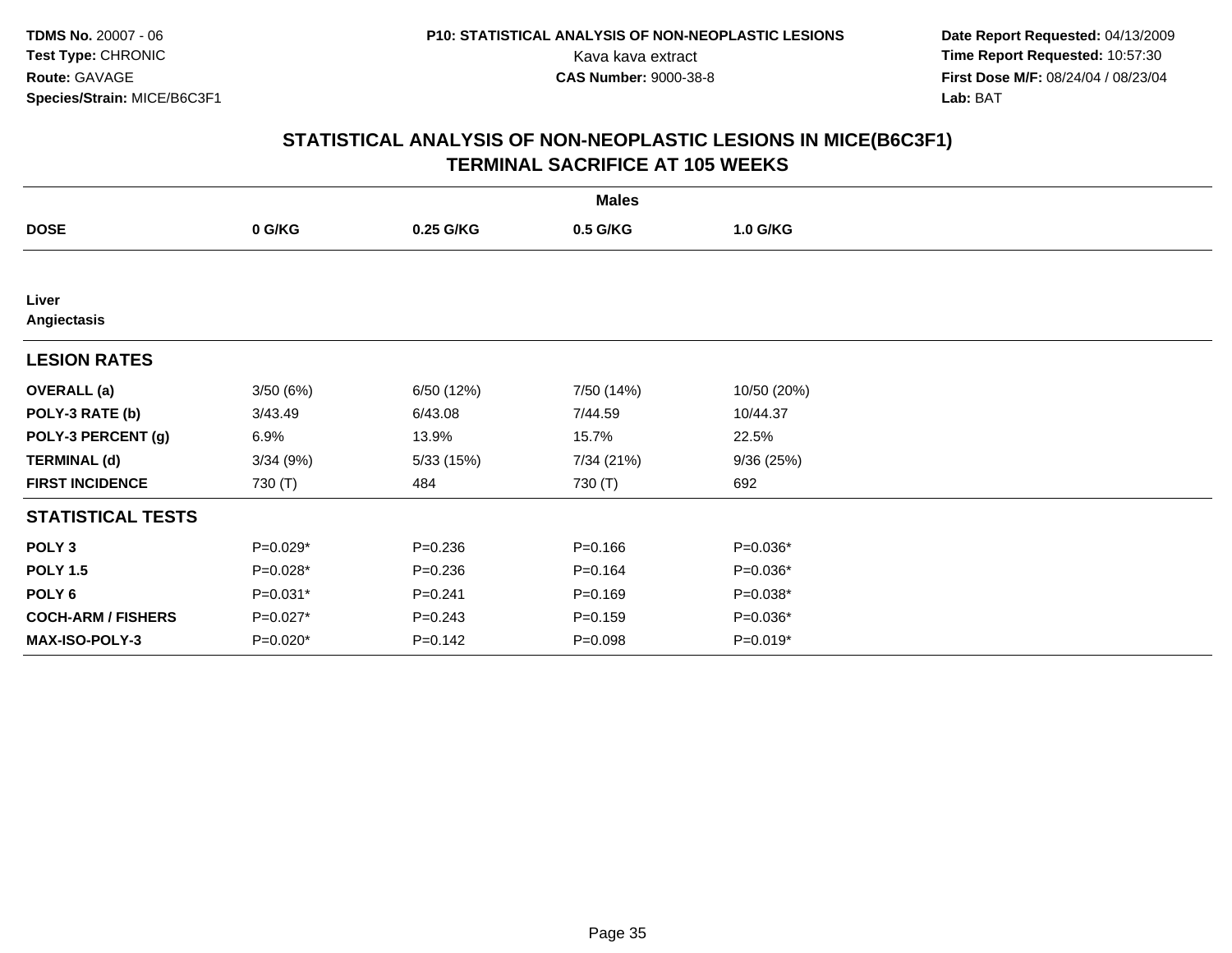**Date Report Requested:** 04/13/2009 Kava kava extract **Time Report Requested:** 10:57:30<br>**CAS Number:** 9000-38-8 **Time Report Requested:** 10:57:30 **First Dose M/F:** 08/24/04 / 08/23/04<br>Lab: BAT **Lab:** BAT

|                                  |          |             | <b>Males</b> |              |  |
|----------------------------------|----------|-------------|--------------|--------------|--|
| <b>DOSE</b>                      | 0 G/KG   | 0.25 G/KG   | 0.5 G/KG     | 1.0 G/KG     |  |
|                                  |          |             |              |              |  |
| Liver<br><b>Basophilic Focus</b> |          |             |              |              |  |
| <b>LESION RATES</b>              |          |             |              |              |  |
| <b>OVERALL</b> (a)               | 2/50(4%) | 3/50(6%)    | 3/50 (6%)    | 1/50(2%)     |  |
| POLY-3 RATE (b)                  | 2/44.51  | 3/42.67     | 3/44.77      | 1/44.37      |  |
| POLY-3 PERCENT (g)               | 4.5%     | 7%          | 6.7%         | 2.3%         |  |
| <b>TERMINAL (d)</b>              | 0/34(0%) | 1/33(3%)    | 2/34(6%)     | 0/36(0%)     |  |
| <b>FIRST INCIDENCE</b>           | 570      | 687         | 683          | 692          |  |
| <b>STATISTICAL TESTS</b>         |          |             |              |              |  |
| POLY <sub>3</sub>                | P=0.341N | $P = 0.481$ | $P = 0.503$  | $P = 0.501N$ |  |
| <b>POLY 1.5</b>                  | P=0.342N | $P = 0.486$ | $P = 0.502$  | P=0.501N     |  |
| POLY <sub>6</sub>                | P=0.339N | $P=0.480$   | $P = 0.502$  | $P = 0.500N$ |  |
| <b>COCH-ARM / FISHERS</b>        | P=0.343N | $P = 0.500$ | $P = 0.500$  | P=0.500N     |  |
| MAX-ISO-POLY-3                   | P=0.207N | $P = 0.309$ | $P=0.325$    | P=0.281N     |  |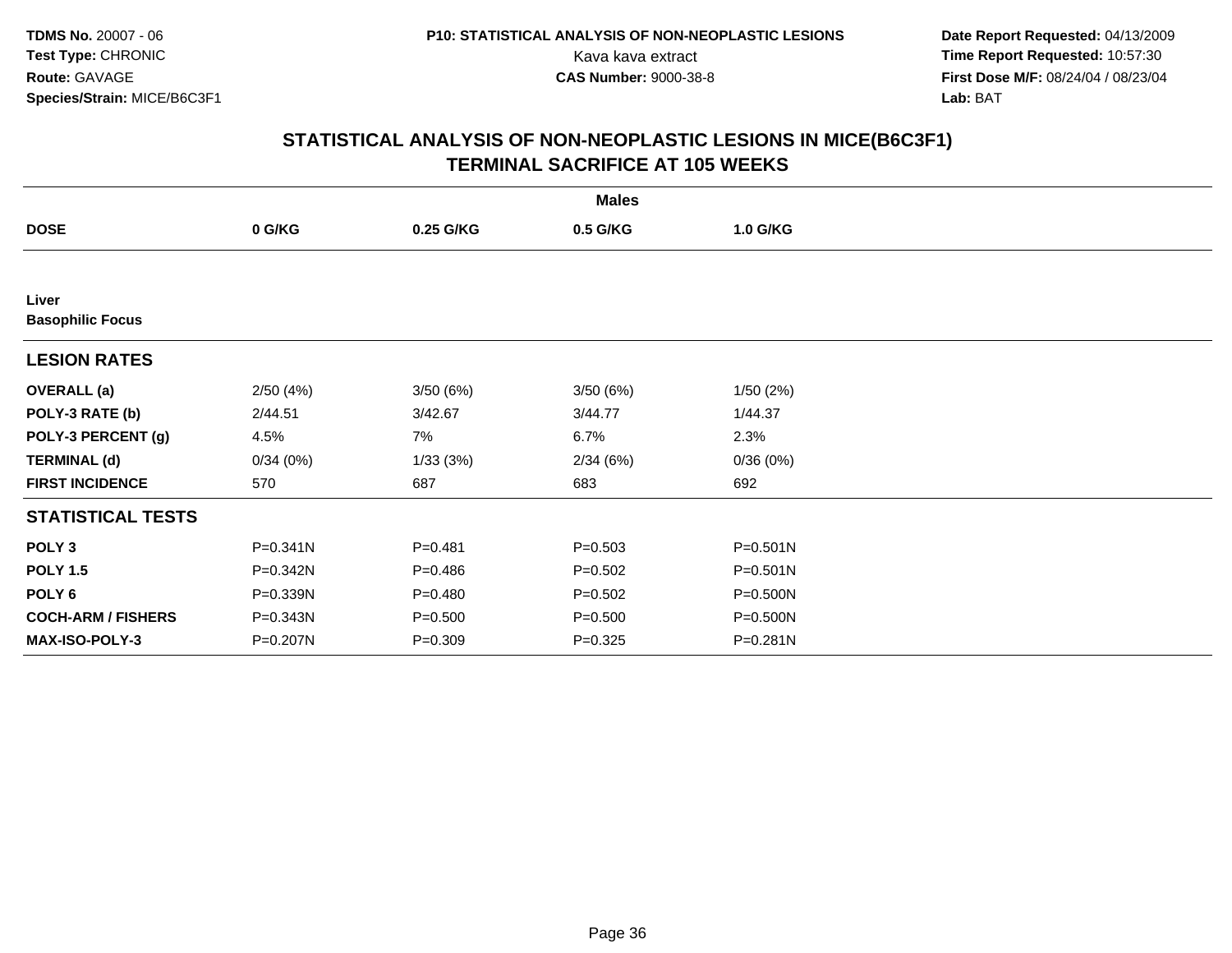**Date Report Requested:** 04/13/2009 Kava kava extract **Time Report Requested:** 10:57:30<br>**CAS Number:** 9000-38-8 **Time Report Requested:** 10:57:30 **First Dose M/F:** 08/24/04 / 08/23/04<br>Lab: BAT **Lab:** BAT

|                                  | <b>Males</b> |             |             |             |  |  |  |  |
|----------------------------------|--------------|-------------|-------------|-------------|--|--|--|--|
| <b>DOSE</b>                      | 0 G/KG       | 0.25 G/KG   | 0.5 G/KG    | 1.0 G/KG    |  |  |  |  |
|                                  |              |             |             |             |  |  |  |  |
| Liver<br><b>Clear Cell Focus</b> |              |             |             |             |  |  |  |  |
| <b>LESION RATES</b>              |              |             |             |             |  |  |  |  |
| <b>OVERALL (a)</b>               | 18/50 (36%)  | 18/50 (36%) | 19/50 (38%) | 21/50 (42%) |  |  |  |  |
| POLY-3 RATE (b)                  | 18/44.49     | 18/43.97    | 19/44.88    | 21/45.37    |  |  |  |  |
| POLY-3 PERCENT (g)               | 40.5%        | 40.9%       | 42.3%       | 46.3%       |  |  |  |  |
| <b>TERMINAL (d)</b>              | 15/34 (44%)  | 16/33 (49%) | 18/34 (53%) | 18/36 (50%) |  |  |  |  |
| <b>FIRST INCIDENCE</b>           | 570          | 423         | 653         | 596         |  |  |  |  |
| <b>STATISTICAL TESTS</b>         |              |             |             |             |  |  |  |  |
| POLY <sub>3</sub>                | $P = 0.304$  | $P = 0.568$ | $P = 0.514$ | $P = 0.364$ |  |  |  |  |
| <b>POLY 1.5</b>                  | $P = 0.293$  | $P = 0.571$ | $P = 0.511$ | $P = 0.353$ |  |  |  |  |
| POLY 6                           | $P = 0.325$  | $P = 0.571$ | $P = 0.512$ | $P = 0.386$ |  |  |  |  |
| <b>COCH-ARM / FISHERS</b>        | $P = 0.277$  | P=0.582N    | $P = 0.500$ | $P = 0.341$ |  |  |  |  |
| <b>MAX-ISO-POLY-3</b>            | $P = 0.287$  | $P = 0.479$ | $P = 0.426$ | $P = 0.288$ |  |  |  |  |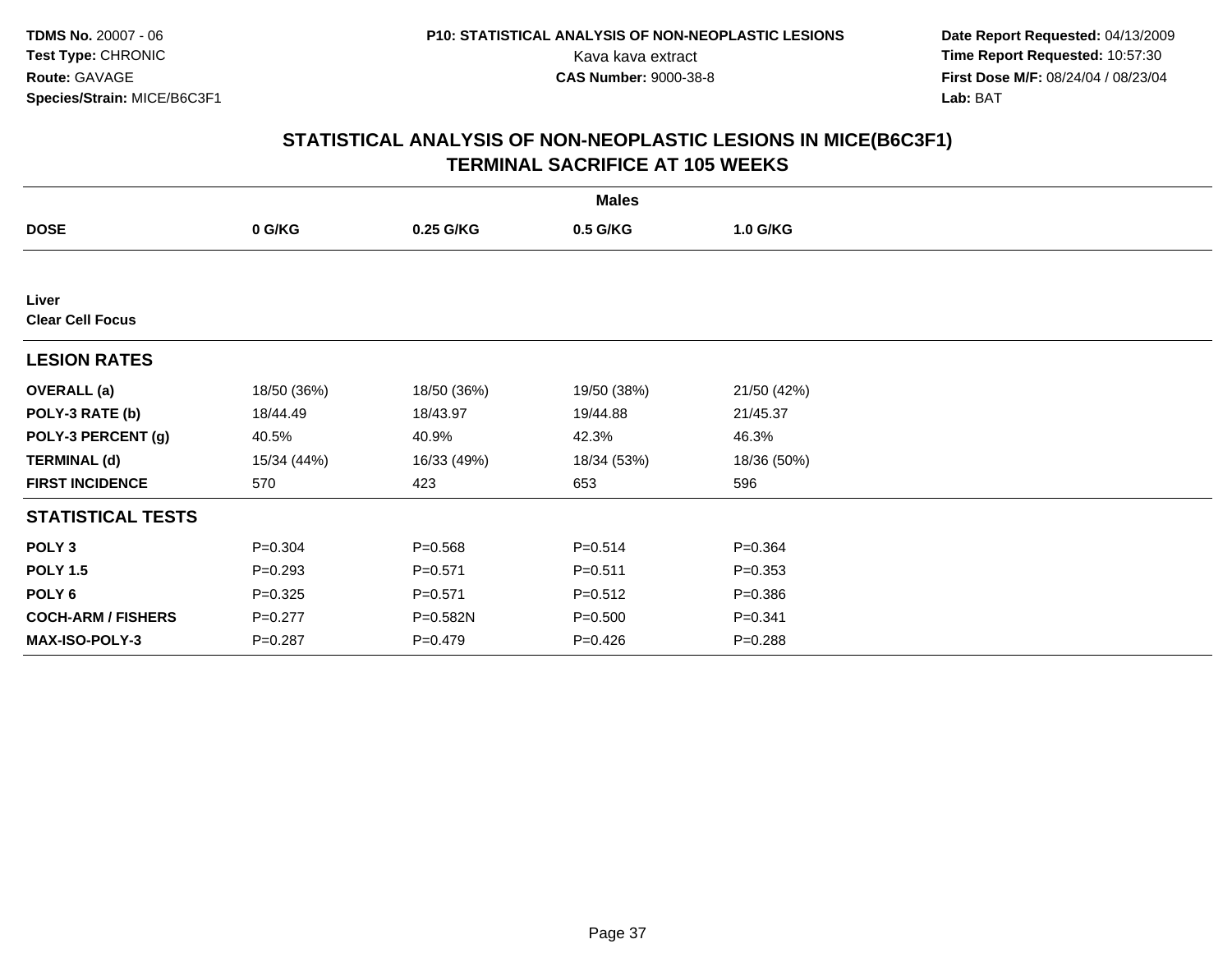**Date Report Requested:** 04/13/2009 Kava kava extract **Time Report Requested:** 10:57:30<br>**CAS Number:** 9000-38-8 **Time Report Requested:** 10:57:30 **First Dose M/F:** 08/24/04 / 08/23/04<br>Lab: BAT **Lab:** BAT

|                                    | <b>Males</b> |             |             |             |  |  |  |  |
|------------------------------------|--------------|-------------|-------------|-------------|--|--|--|--|
| <b>DOSE</b>                        | 0 G/KG       | 0.25 G/KG   | 0.5 G/KG    | 1.0 G/KG    |  |  |  |  |
|                                    |              |             |             |             |  |  |  |  |
| Liver<br><b>Eosinophilic Focus</b> |              |             |             |             |  |  |  |  |
| <b>LESION RATES</b>                |              |             |             |             |  |  |  |  |
| <b>OVERALL</b> (a)                 | 28/50 (56%)  | 32/50 (64%) | 42/50 (84%) | 43/50 (86%) |  |  |  |  |
| POLY-3 RATE (b)                    | 28/44.69     | 32/44.75    | 42/47.32    | 43/47.49    |  |  |  |  |
| POLY-3 PERCENT (g)                 | 62.7%        | 71.5%       | 88.8%       | 90.5%       |  |  |  |  |
| <b>TERMINAL (d)</b>                | 23/34 (68%)  | 25/33 (76%) | 31/34 (91%) | 34/36 (94%) |  |  |  |  |
| <b>FIRST INCIDENCE</b>             | 617          | 546         | 580         | 392         |  |  |  |  |
| <b>STATISTICAL TESTS</b>           |              |             |             |             |  |  |  |  |
| POLY <sub>3</sub>                  | P<0.001**    | $P = 0.244$ | P<0.001**   | P<0.001**   |  |  |  |  |
| <b>POLY 1.5</b>                    | P<0.001**    | $P = 0.241$ | P<0.001**   | P<0.001**   |  |  |  |  |
| POLY 6                             | P<0.001**    | $P = 0.273$ | P=0.002**   | P<0.001**   |  |  |  |  |
| <b>COCH-ARM / FISHERS</b>          | P<0.001**    | $P = 0.270$ | P=0.002**   | P<0.001**   |  |  |  |  |
| MAX-ISO-POLY-3                     | P<0.001**    | $P = 0.177$ | P<0.001**   | P<0.001**   |  |  |  |  |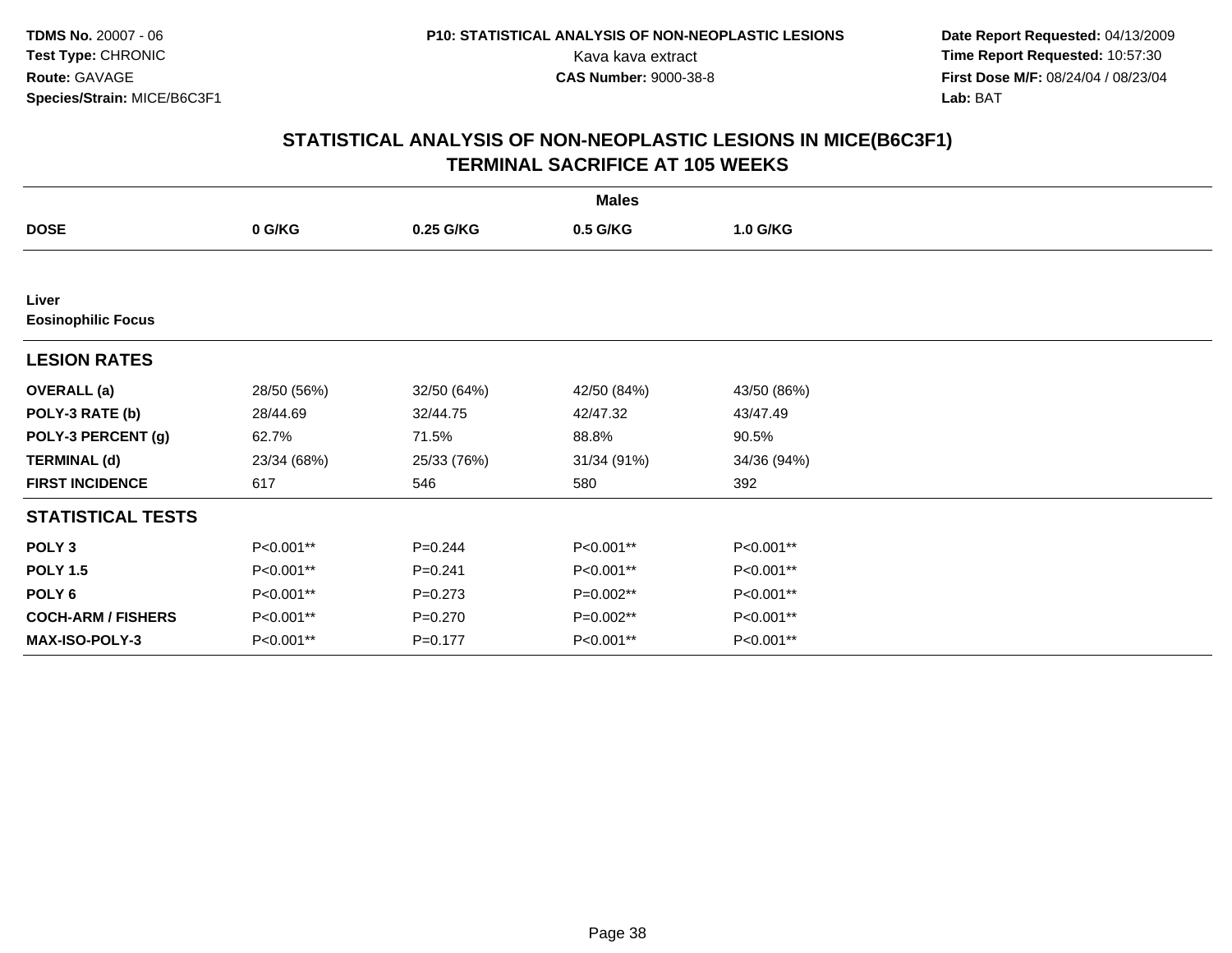**Date Report Requested:** 04/13/2009 Kava kava extract **Time Report Requested:** 10:57:30<br>**CAS Number:** 9000-38-8 **Time Report Requested:** 10:57:30 **First Dose M/F:** 08/24/04 / 08/23/04<br>Lab: BAT **Lab:** BAT

|                              | <b>Males</b> |             |             |             |  |  |  |  |
|------------------------------|--------------|-------------|-------------|-------------|--|--|--|--|
| <b>DOSE</b>                  | 0 G/KG       | 0.25 G/KG   | 0.5 G/KG    | 1.0 G/KG    |  |  |  |  |
|                              |              |             |             |             |  |  |  |  |
| Liver<br><b>Fatty Change</b> |              |             |             |             |  |  |  |  |
| <b>LESION RATES</b>          |              |             |             |             |  |  |  |  |
| <b>OVERALL</b> (a)           | 32/50 (64%)  | 34/50 (68%) | 27/50 (54%) | 24/50 (48%) |  |  |  |  |
| POLY-3 RATE (b)              | 32/48.54     | 34/48.38    | 27/47.76    | 24/47.66    |  |  |  |  |
| POLY-3 PERCENT (g)           | 65.9%        | 70.3%       | 56.5%       | 50.4%       |  |  |  |  |
| <b>TERMINAL (d)</b>          | 22/34 (65%)  | 22/33 (67%) | 18/34 (53%) | 17/36 (47%) |  |  |  |  |
| <b>FIRST INCIDENCE</b>       | 369          | 423         | 455         | 392         |  |  |  |  |
| <b>STATISTICAL TESTS</b>     |              |             |             |             |  |  |  |  |
| POLY <sub>3</sub>            | P=0.030N*    | $P=0.404$   | P=0.227N    | P=0.086N    |  |  |  |  |
| <b>POLY 1.5</b>              | P=0.029N*    | $P = 0.398$ | P=0.220N    | P=0.084N    |  |  |  |  |
| POLY 6                       | P=0.030N*    | $P=0.428$   | P=0.232N    | P=0.085N    |  |  |  |  |
| <b>COCH-ARM / FISHERS</b>    | P=0.028N*    | $P = 0.417$ | P=0.208N    | P=0.079N    |  |  |  |  |
| MAX-ISO-POLY-3               | P=0.029N*    | $P=0.320$   | P=0.170N    | P=0.058N    |  |  |  |  |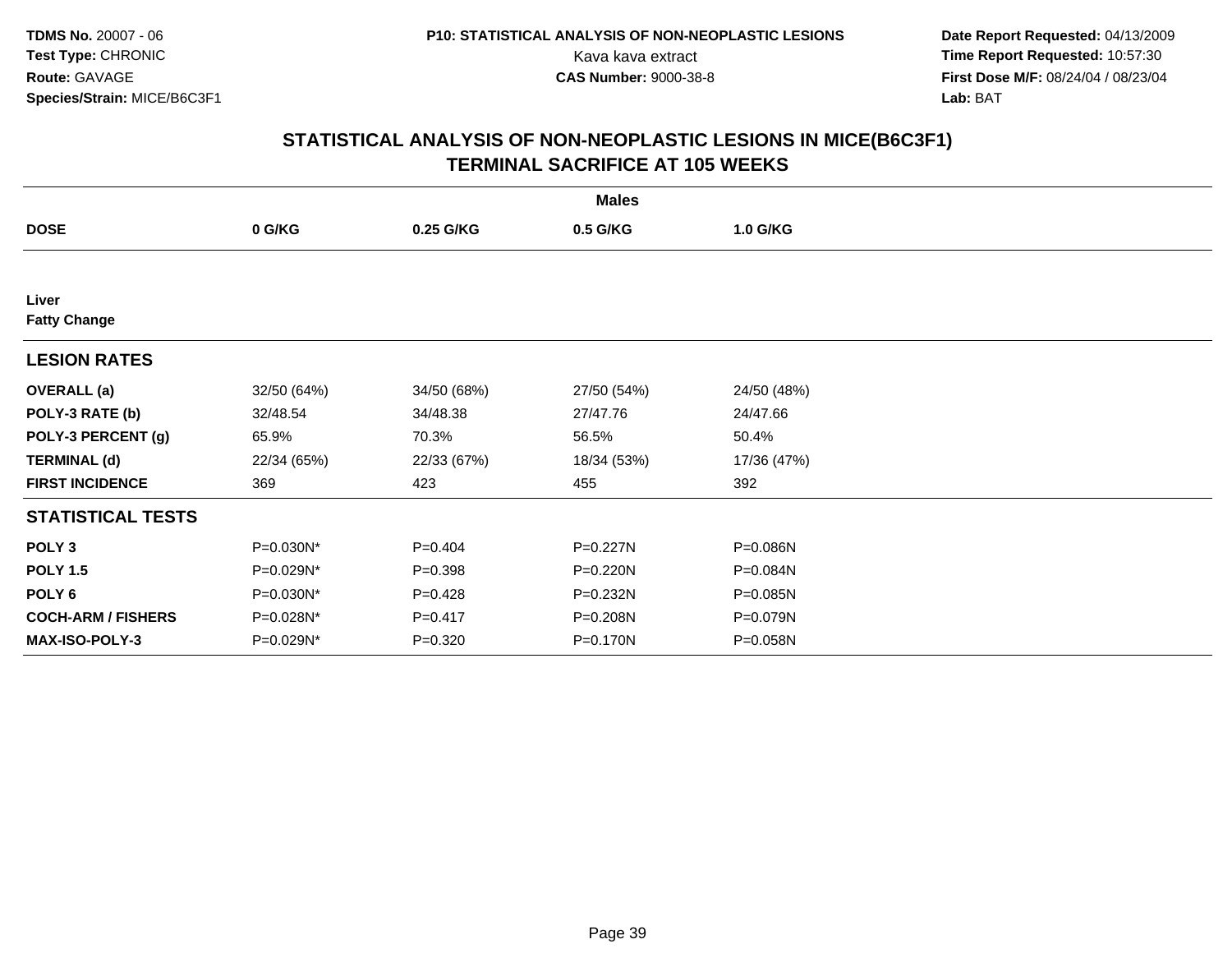**Date Report Requested:** 04/13/2009 Kava kava extract **Time Report Requested:** 10:57:30<br>**CAS Number:** 9000-38-8 **Time Report Requested:** 10:57:30 **First Dose M/F:** 08/24/04 / 08/23/04<br>Lab: BAT **Lab:** BAT

|                                                  | <b>Males</b> |             |                        |          |  |  |  |  |
|--------------------------------------------------|--------------|-------------|------------------------|----------|--|--|--|--|
| <b>DOSE</b>                                      | 0 G/KG       | 0.25 G/KG   | 0.5 G/KG               | 1.0 G/KG |  |  |  |  |
|                                                  |              |             |                        |          |  |  |  |  |
| Liver<br><b>Hematopoietic Cell Proliferation</b> |              |             |                        |          |  |  |  |  |
| <b>LESION RATES</b>                              |              |             |                        |          |  |  |  |  |
| <b>OVERALL</b> (a)                               | 1/50(2%)     | 2/50(4%)    | 0/50(0%)               | 1/50(2%) |  |  |  |  |
| POLY-3 RATE (b)                                  | 1/43.49      | 2/42.71     | 0/44.59                | 1/44.23  |  |  |  |  |
| POLY-3 PERCENT (g)                               | 2.3%         | 4.7%        | 0%                     | 2.3%     |  |  |  |  |
| <b>TERMINAL (d)</b>                              | 1/34(3%)     | 0/33(0%)    | 0/34(0%)               | 1/36(3%) |  |  |  |  |
| <b>FIRST INCIDENCE</b>                           | 730 (T)      | 664         | $\qquad \qquad \cdots$ | 730 (T)  |  |  |  |  |
| <b>STATISTICAL TESTS</b>                         |              |             |                        |          |  |  |  |  |
| POLY <sub>3</sub>                                | P=0.495N     | $P=0.494$   | P=0.495N               | P=0.757N |  |  |  |  |
| <b>POLY 1.5</b>                                  | P=0.497N     | $P=0.494$   | $P=0.497N$             | P=0.759N |  |  |  |  |
| POLY 6                                           | P=0.493N     | $P = 0.498$ | P=0.493N               | P=0.754N |  |  |  |  |
| <b>COCH-ARM / FISHERS</b>                        | P=0.500N     | $P = 0.500$ | P=0.500N               | P=0.753N |  |  |  |  |
| MAX-ISO-POLY-3                                   | P=0.232N     | $P = 0.276$ | P=0.158N               | P=0.494N |  |  |  |  |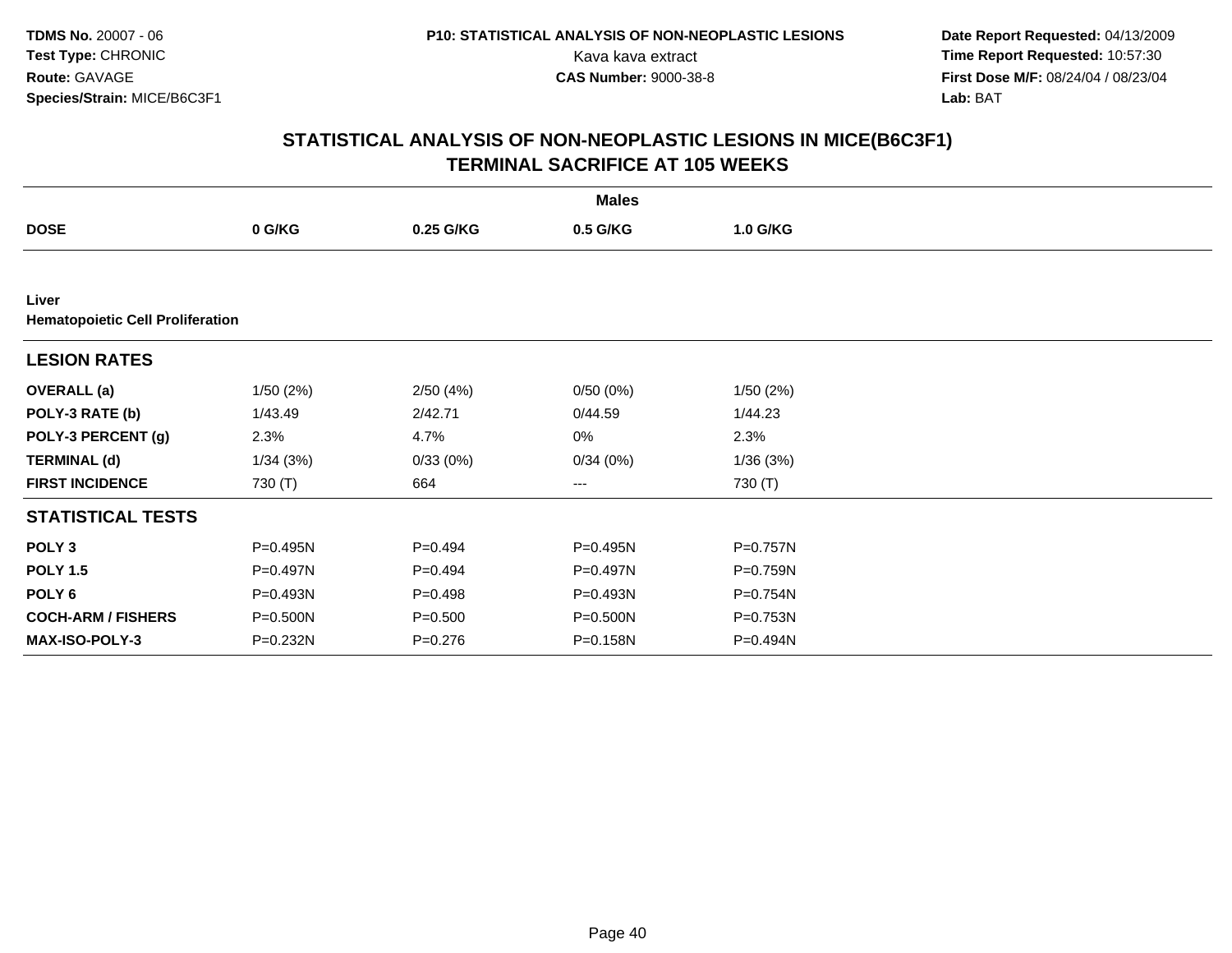**Date Report Requested:** 04/13/2009 Kava kava extract **Time Report Requested:** 10:57:30<br>**CAS Number:** 9000-38-8 **Time Report Requested:** 10:57:30 **First Dose M/F:** 08/24/04 / 08/23/04<br>Lab: BAT **Lab:** BAT

|                           | <b>Males</b> |             |             |          |  |  |  |  |
|---------------------------|--------------|-------------|-------------|----------|--|--|--|--|
| <b>DOSE</b>               | 0 G/KG       | 0.25 G/KG   | 0.5 G/KG    | 1.0 G/KG |  |  |  |  |
|                           |              |             |             |          |  |  |  |  |
| Liver<br><b>Infarct</b>   |              |             |             |          |  |  |  |  |
| <b>LESION RATES</b>       |              |             |             |          |  |  |  |  |
| <b>OVERALL</b> (a)        | 0/50(0%)     | 1/50(2%)    | 2/50(4%)    | 0/50(0%) |  |  |  |  |
| POLY-3 RATE (b)           | 0/43.49      | 1/42.37     | 2/44.79     | 0/44.23  |  |  |  |  |
| POLY-3 PERCENT (g)        | 0%           | 2.4%        | 4.5%        | 0%       |  |  |  |  |
| <b>TERMINAL (d)</b>       | 0/34(0%)     | 1/33(3%)    | 1/34(3%)    | 0/36(0%) |  |  |  |  |
| <b>FIRST INCIDENCE</b>    | ---          | 730 (T)     | 679         | $--$     |  |  |  |  |
| <b>STATISTICAL TESTS</b>  |              |             |             |          |  |  |  |  |
| POLY <sub>3</sub>         | P=0.608N     | $P = 0.495$ | $P = 0.244$ | (e)      |  |  |  |  |
| <b>POLY 1.5</b>           | P=0.611N     | $P=0.496$   | $P = 0.241$ | (e)      |  |  |  |  |
| POLY <sub>6</sub>         | P=0.603N     | $P=0.496$   | $P = 0.246$ | (e)      |  |  |  |  |
| <b>COCH-ARM / FISHERS</b> | P=0.616N     | $P = 0.500$ | $P = 0.247$ | (e)      |  |  |  |  |
| MAX-ISO-POLY-3            | P=0.205N     | $P = 0.158$ | $P = 0.081$ | (e)      |  |  |  |  |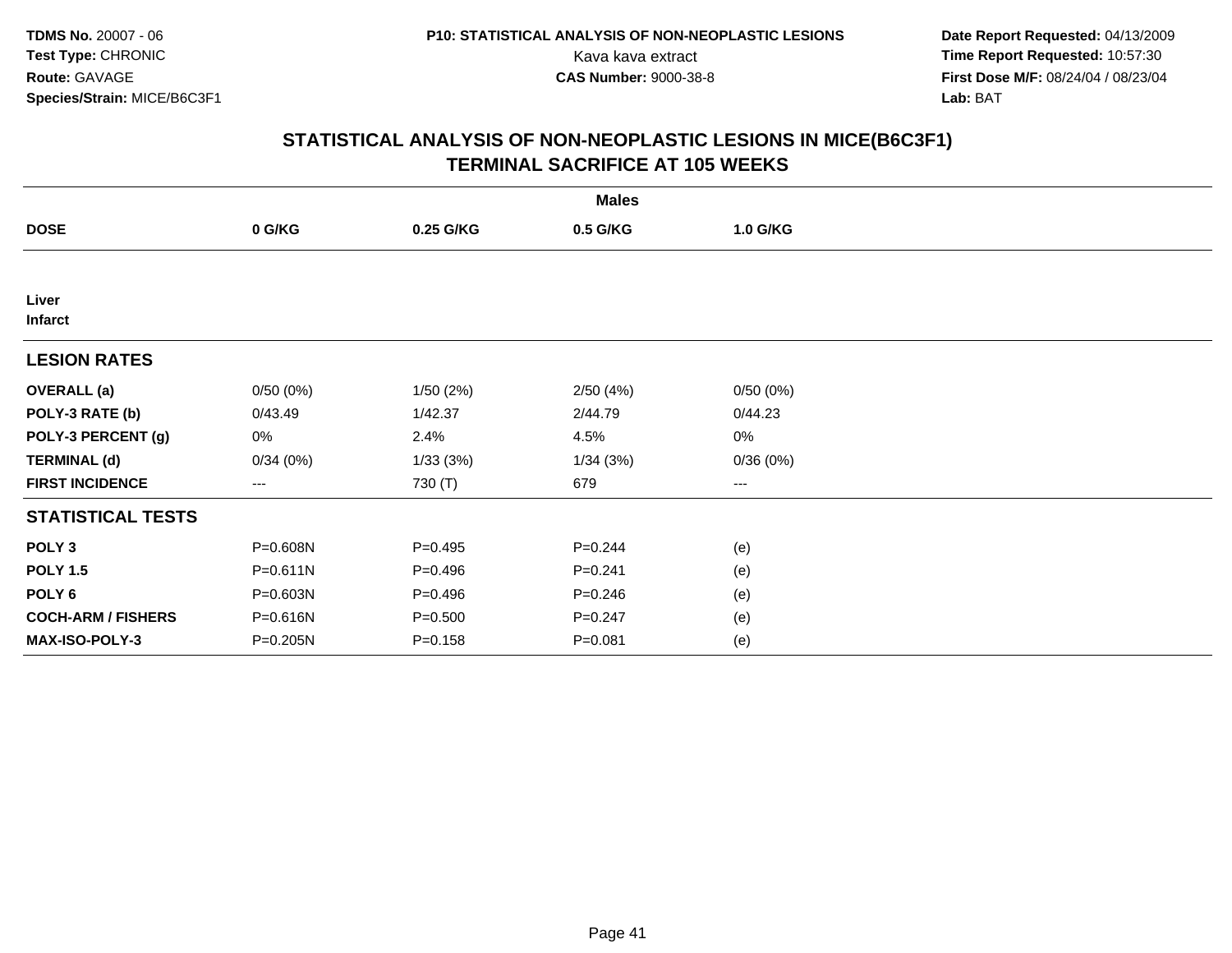**Date Report Requested:** 04/13/2009 Kava kava extract **Time Report Requested:** 10:57:30<br>**CAS Number:** 9000-38-8 **Time Report Requested:** 10:57:30 **First Dose M/F:** 08/24/04 / 08/23/04<br>Lab: BAT **Lab:** BAT

|                                               | <b>Males</b> |              |              |              |  |  |  |  |
|-----------------------------------------------|--------------|--------------|--------------|--------------|--|--|--|--|
| <b>DOSE</b>                                   | 0 G/KG       | 0.25 G/KG    | 0.5 G/KG     | 1.0 G/KG     |  |  |  |  |
|                                               |              |              |              |              |  |  |  |  |
| Liver                                         |              |              |              |              |  |  |  |  |
| <b>Infiltration Cellular Mononuclear Cell</b> |              |              |              |              |  |  |  |  |
| <b>LESION RATES</b>                           |              |              |              |              |  |  |  |  |
| <b>OVERALL</b> (a)                            | 49/50 (98%)  | 47/50 (94%)  | 47/50 (94%)  | 48/50 (96%)  |  |  |  |  |
| POLY-3 RATE (b)                               | 49/49.52     | 47/49.66     | 47/49.92     | 48/49.54     |  |  |  |  |
| POLY-3 PERCENT (g)                            | 99%          | 94.6%        | 94.1%        | 96.9%        |  |  |  |  |
| <b>TERMINAL (d)</b>                           | 34/34 (100%) | 32/33 (97%)  | 32/34 (94%)  | 35/36 (97%)  |  |  |  |  |
| <b>FIRST INCIDENCE</b>                        | 369          | 319          | 455          | 392          |  |  |  |  |
| <b>STATISTICAL TESTS</b>                      |              |              |              |              |  |  |  |  |
| POLY <sub>3</sub>                             | P=0.469N     | P=0.240N     | $P = 0.212N$ | P=0.493N     |  |  |  |  |
| <b>POLY 1.5</b>                               | P=0.474N     | $P = 0.267N$ | $P = 0.250N$ | P=0.496N     |  |  |  |  |
| POLY <sub>6</sub>                             | P=0.460N     | P=0.216N     | $P = 0.171N$ | P=0.492N     |  |  |  |  |
| <b>COCH-ARM / FISHERS</b>                     | P=0.477N     | P=0.309N     | P=0.309N     | $P = 0.500N$ |  |  |  |  |
| <b>MAX-ISO-POLY-3</b>                         | P=0.155N     | P=0.092N     | P=0.085N     | P=0.206N     |  |  |  |  |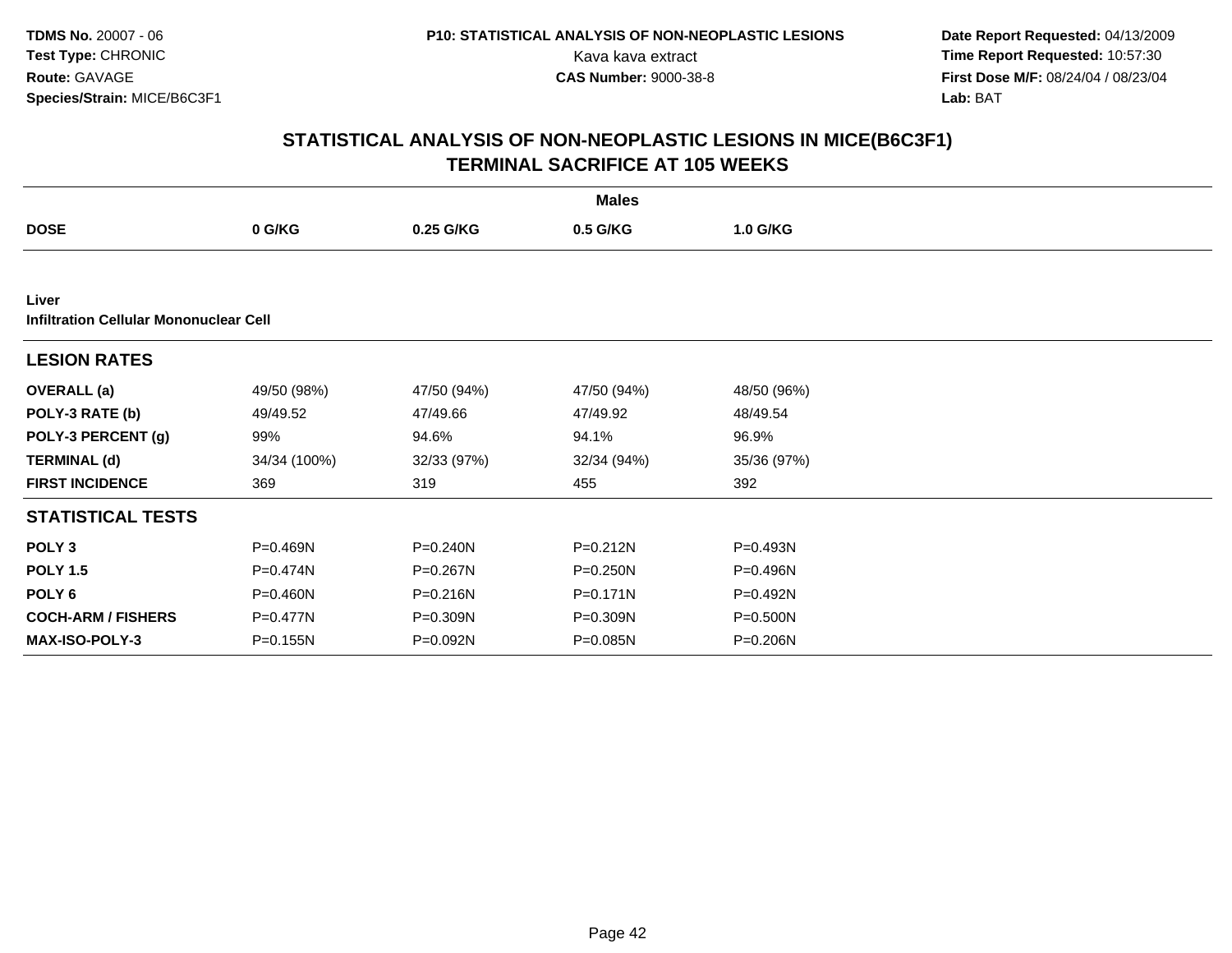**Date Report Requested:** 04/13/2009 Kava kava extract **Time Report Requested:** 10:57:30<br>**CAS Number:** 9000-38-8 **Time Report Requested:** 10:57:30 **First Dose M/F:** 08/24/04 / 08/23/04<br>Lab: BAT **Lab:** BAT

|                                | <b>Males</b> |             |             |          |  |  |  |  |
|--------------------------------|--------------|-------------|-------------|----------|--|--|--|--|
| <b>DOSE</b>                    | 0 G/KG       | 0.25 G/KG   | 0.5 G/KG    | 1.0 G/KG |  |  |  |  |
|                                |              |             |             |          |  |  |  |  |
| Liver<br><b>Mineralization</b> |              |             |             |          |  |  |  |  |
| <b>LESION RATES</b>            |              |             |             |          |  |  |  |  |
| <b>OVERALL</b> (a)             | 1/50(2%)     | 2/50(4%)    | 2/50(4%)    | 1/50(2%) |  |  |  |  |
| POLY-3 RATE (b)                | 1/43.97      | 2/42.54     | 2/44.59     | 1/44.72  |  |  |  |  |
| POLY-3 PERCENT (g)             | 2.3%         | 4.7%        | 4.5%        | 2.2%     |  |  |  |  |
| <b>TERMINAL (d)</b>            | 0/34(0%)     | 1/33(3%)    | 2/34(6%)    | 0/36(0%) |  |  |  |  |
| <b>FIRST INCIDENCE</b>         | 587          | 687         | 730 (T)     | 582      |  |  |  |  |
| <b>STATISTICAL TESTS</b>       |              |             |             |          |  |  |  |  |
| POLY <sub>3</sub>              | P=0.546N     | $P=0.488$   | $P = 0.505$ | P=0.757N |  |  |  |  |
| <b>POLY 1.5</b>                | P=0.549N     | $P = 0.491$ | $P = 0.504$ | P=0.758N |  |  |  |  |
| POLY 6                         | P=0.540N     | $P=0.489$   | $P = 0.506$ | P=0.754N |  |  |  |  |
| <b>COCH-ARM / FISHERS</b>      | P=0.556N     | $P = 0.500$ | $P = 0.500$ | P=0.753N |  |  |  |  |
| <b>MAX-ISO-POLY-3</b>          | P=0.340N     | $P = 0.273$ | $P = 0.285$ | P=0.494N |  |  |  |  |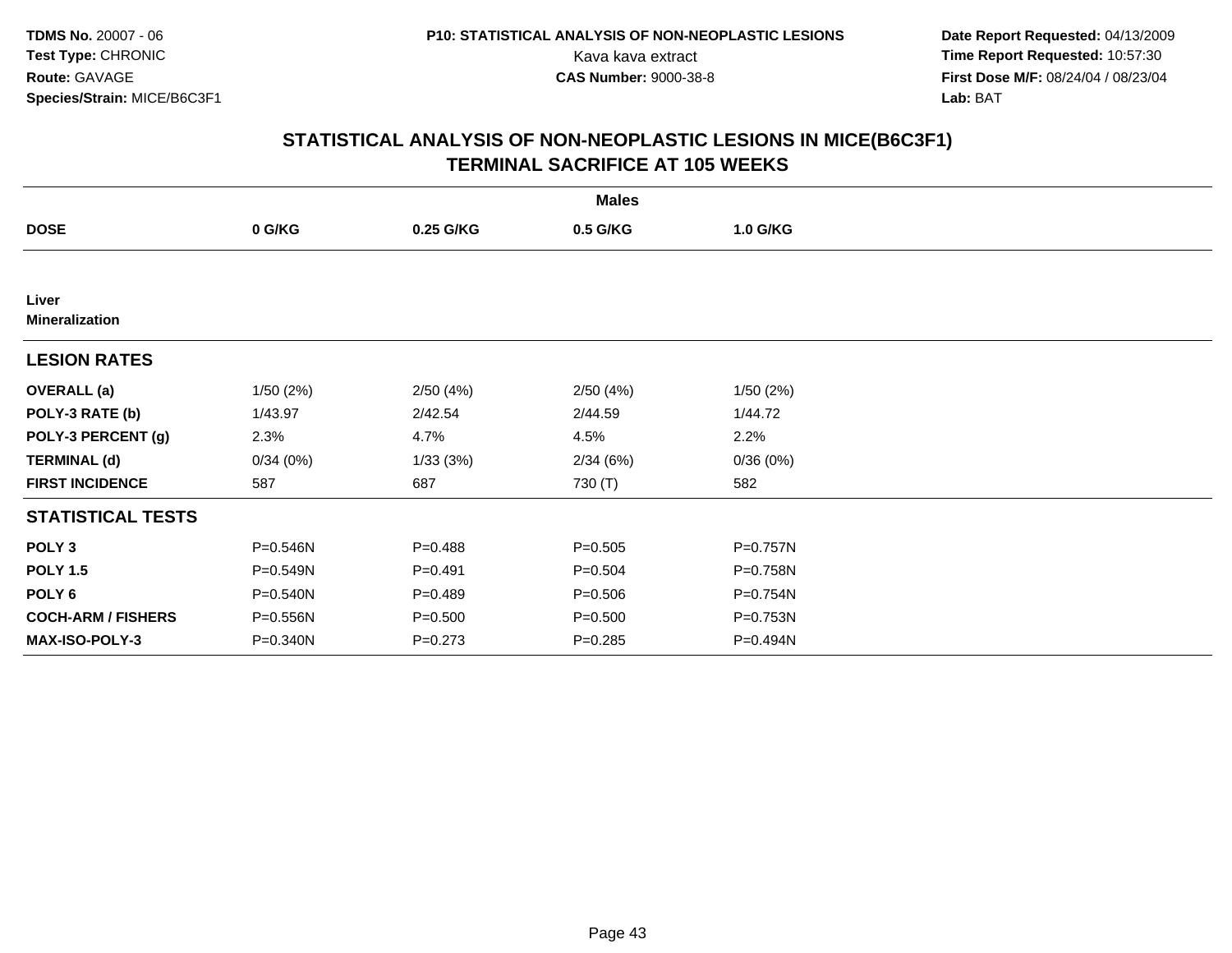**Date Report Requested:** 04/13/2009 Kava kava extract **Time Report Requested:** 10:57:30<br>**CAS Number:** 9000-38-8 **Time Report Requested:** 10:57:30 **First Dose M/F:** 08/24/04 / 08/23/04<br>Lab: BAT **Lab:** BAT

| <b>Males</b>                     |              |             |              |              |  |  |  |
|----------------------------------|--------------|-------------|--------------|--------------|--|--|--|
| <b>DOSE</b>                      | 0 G/KG       | 0.25 G/KG   | 0.5 G/KG     | 1.0 G/KG     |  |  |  |
|                                  |              |             |              |              |  |  |  |
| Liver<br><b>Mixed Cell Focus</b> |              |             |              |              |  |  |  |
| <b>LESION RATES</b>              |              |             |              |              |  |  |  |
| <b>OVERALL</b> (a)               | 15/50 (30%)  | 28/50 (56%) | 15/50 (30%)  | 12/50 (24%)  |  |  |  |
| POLY-3 RATE (b)                  | 15/43.96     | 28/44.20    | 15/45.24     | 12/44.90     |  |  |  |
| POLY-3 PERCENT (g)               | 34.1%        | 63.4%       | 33.2%        | 26.7%        |  |  |  |
| <b>TERMINAL (d)</b>              | 13/34 (38%)  | 23/33 (70%) | 12/34 (35%)  | 10/36 (28%)  |  |  |  |
| <b>FIRST INCIDENCE</b>           | 626          | 484         | 653          | 596          |  |  |  |
| <b>STATISTICAL TESTS</b>         |              |             |              |              |  |  |  |
| POLY <sub>3</sub>                | P=0.037N*    | P=0.004**   | $P = 0.551N$ | P=0.298N     |  |  |  |
| <b>POLY 1.5</b>                  | P=0.043N*    | P=0.004**   | P=0.564N     | $P = 0.311N$ |  |  |  |
| POLY 6                           | P=0.029N*    | $P=0.004**$ | P=0.534N     | P=0.278N     |  |  |  |
| <b>COCH-ARM / FISHERS</b>        | P=0.060N     | P=0.007**   | P=0.586N     | P=0.326N     |  |  |  |
| MAX-ISO-POLY-3                   | $P=0.014N^*$ | P=0.002**   | $P = 0.460N$ | $P = 0.225N$ |  |  |  |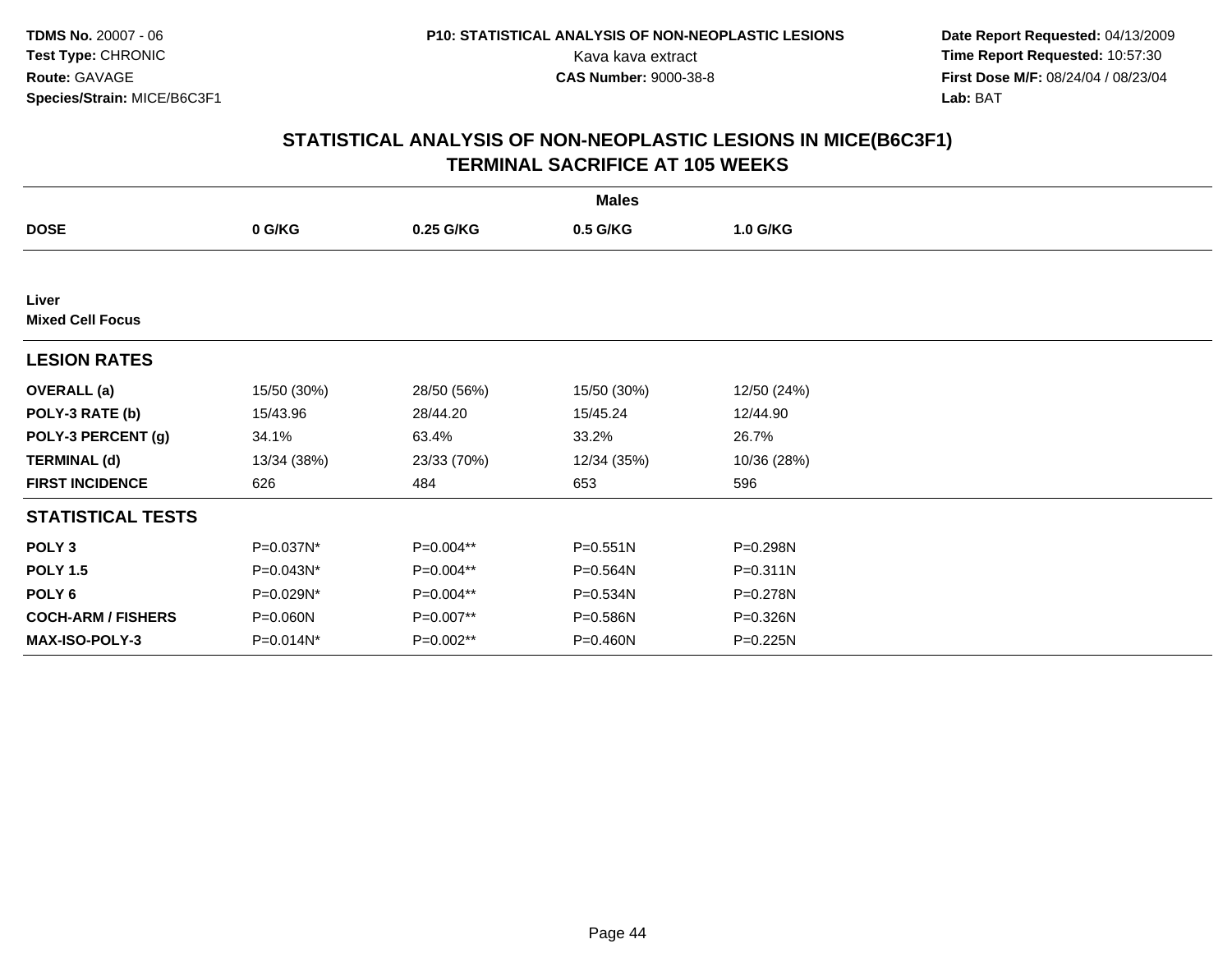**Date Report Requested:** 04/13/2009 Kava kava extract **Time Report Requested:** 10:57:30<br>**CAS Number:** 9000-38-8 **Time Report Requested:** 10:57:30 **First Dose M/F:** 08/24/04 / 08/23/04<br>Lab: BAT **Lab:** BAT

|                           | <b>Males</b> |             |             |             |  |  |  |  |
|---------------------------|--------------|-------------|-------------|-------------|--|--|--|--|
| <b>DOSE</b>               | 0 G/KG       | 0.25 G/KG   | 0.5 G/KG    | 1.0 G/KG    |  |  |  |  |
|                           |              |             |             |             |  |  |  |  |
| Liver<br><b>Necrosis</b>  |              |             |             |             |  |  |  |  |
| <b>LESION RATES</b>       |              |             |             |             |  |  |  |  |
| <b>OVERALL</b> (a)        | 3/50(6%)     | 10/50 (20%) | 7/50 (14%)  | 13/50 (26%) |  |  |  |  |
| POLY-3 RATE (b)           | 3/43.72      | 10/44.22    | 7/45.92     | 13/48.00    |  |  |  |  |
| POLY-3 PERCENT (g)        | 6.9%         | 22.6%       | 15.3%       | 27.1%       |  |  |  |  |
| <b>TERMINAL (d)</b>       | 2/34(6%)     | 4/33 (12%)  | 3/34(9%)    | 4/36 (11%)  |  |  |  |  |
| <b>FIRST INCIDENCE</b>    | 668          | 553         | 455         | 392         |  |  |  |  |
| <b>STATISTICAL TESTS</b>  |              |             |             |             |  |  |  |  |
| POLY <sub>3</sub>         | $P=0.021*$   | $P=0.035*$  | $P = 0.177$ | $P=0.010**$ |  |  |  |  |
| <b>POLY 1.5</b>           | P=0.017*     | $P=0.034*$  | $P = 0.170$ | P=0.008**   |  |  |  |  |
| POLY 6                    | P=0.028*     | $P=0.040*$  | $P = 0.186$ | $P=0.013*$  |  |  |  |  |
| <b>COCH-ARM / FISHERS</b> | $P=0.013*$   | $P=0.036*$  | $P = 0.159$ | P=0.006**   |  |  |  |  |
| MAX-ISO-POLY-3            | P=0.007**    | P=0.017*    | $P = 0.108$ | P=0.006**   |  |  |  |  |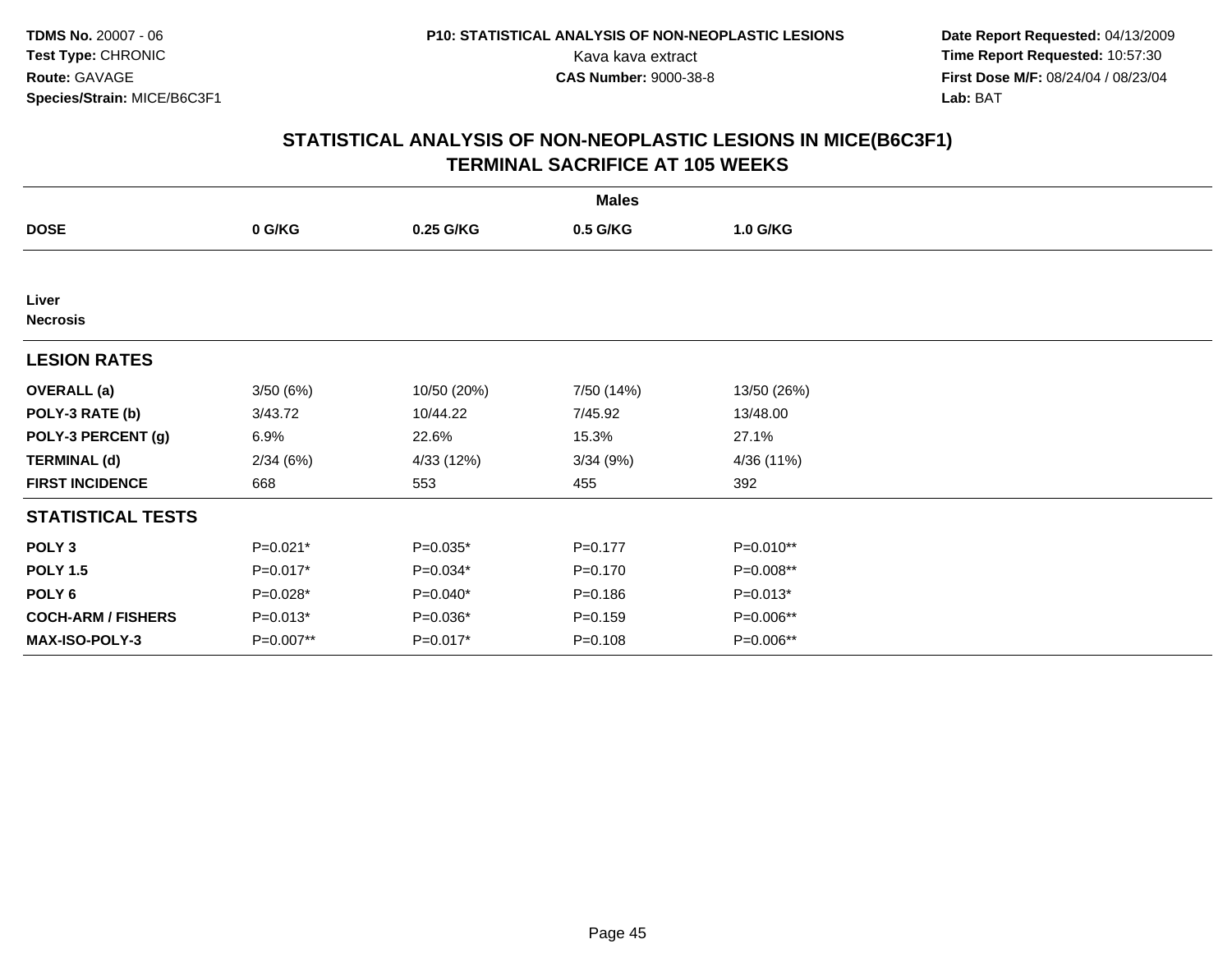**Date Report Requested:** 04/13/2009 Kava kava extract **Time Report Requested:** 10:57:30<br>**CAS Number:** 9000-38-8 **Time Report Requested:** 10:57:30 **First Dose M/F:** 08/24/04 / 08/23/04<br>Lab: BAT **Lab:** BAT

|                                   | <b>Males</b> |              |              |              |  |  |  |  |
|-----------------------------------|--------------|--------------|--------------|--------------|--|--|--|--|
| <b>DOSE</b>                       | 0 G/KG       | 0.25 G/KG    | 0.5 G/KG     | 1.0 G/KG     |  |  |  |  |
|                                   |              |              |              |              |  |  |  |  |
| Liver<br><b>Tension Lipidosis</b> |              |              |              |              |  |  |  |  |
|                                   |              |              |              |              |  |  |  |  |
| <b>LESION RATES</b>               |              |              |              |              |  |  |  |  |
| <b>OVERALL</b> (a)                | 5/50 (10%)   | 2/50(4%)     | 3/50(6%)     | 2/50(4%)     |  |  |  |  |
| POLY-3 RATE (b)                   | 5/44.36      | 2/42.37      | 3/45.33      | 2/44.80      |  |  |  |  |
| POLY-3 PERCENT (g)                | 11.3%        | 4.7%         | 6.6%         | 4.5%         |  |  |  |  |
| <b>TERMINAL (d)</b>               | 4/34 (12%)   | 2/33(6%)     | 0/34(0%)     | 1/36(3%)     |  |  |  |  |
| <b>FIRST INCIDENCE</b>            | 369          | 730 (T)      | 623          | 547          |  |  |  |  |
| <b>STATISTICAL TESTS</b>          |              |              |              |              |  |  |  |  |
| POLY <sub>3</sub>                 | P=0.197N     | P=0.234N     | P=0.344N     | $P = 0.212N$ |  |  |  |  |
| <b>POLY 1.5</b>                   | P=0.203N     | $P = 0.230N$ | $P = 0.351N$ | P=0.215N     |  |  |  |  |
| POLY <sub>6</sub>                 | $P = 0.191N$ | $P = 0.233N$ | P=0.334N     | $P = 0.204N$ |  |  |  |  |
| <b>COCH-ARM / FISHERS</b>         | P=0.210N     | P=0.218N     | P=0.357N     | P=0.218N     |  |  |  |  |
| <b>MAX-ISO-POLY-3</b>             | P=0.101N     | P=0.136N     | P=0.223N     | P=0.116N     |  |  |  |  |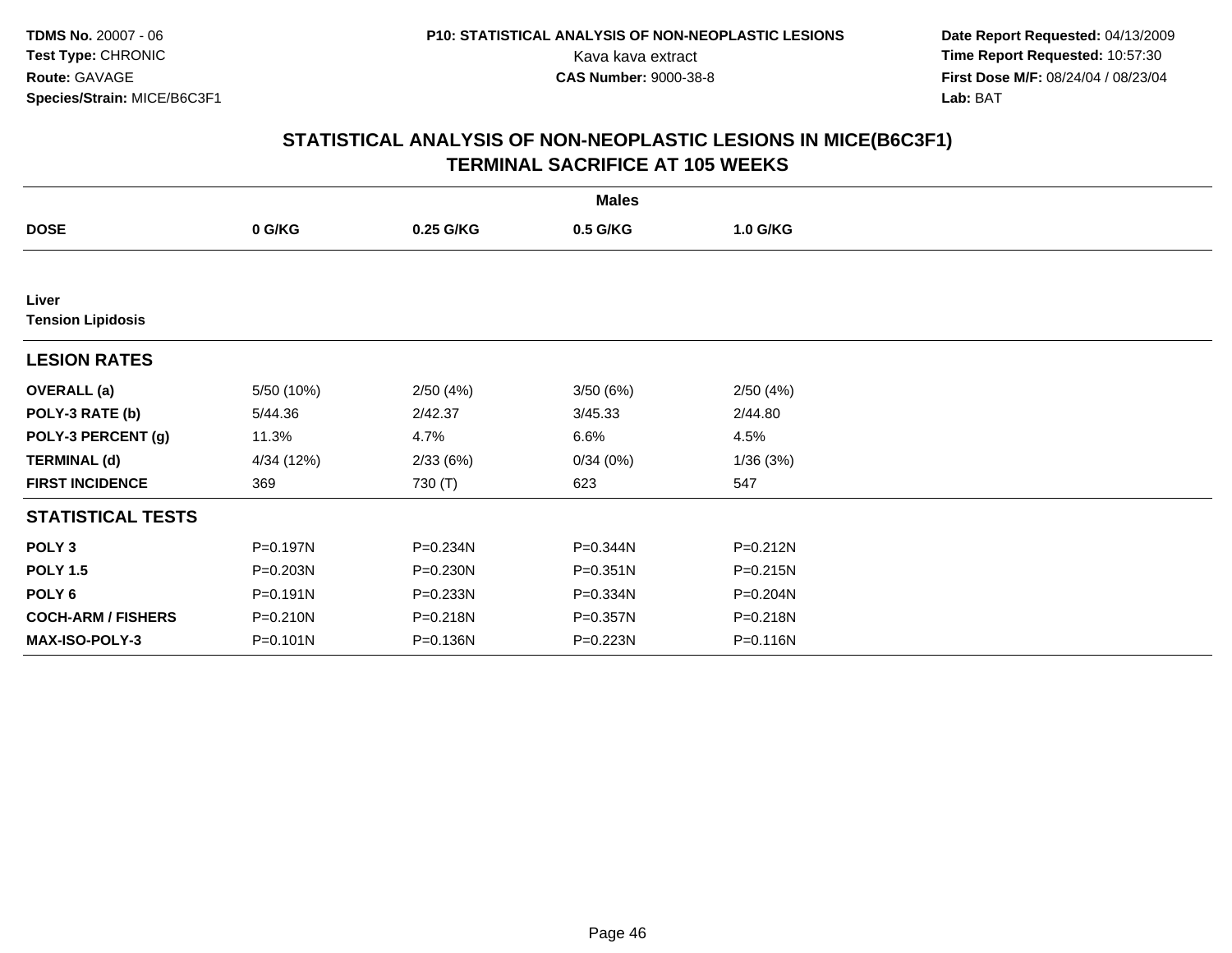**Date Report Requested:** 04/13/2009 Kava kava extract **Time Report Requested:** 10:57:30<br>**CAS Number:** 9000-38-8 **Time Report Requested:** 10:57:30 **First Dose M/F:** 08/24/04 / 08/23/04<br>Lab: BAT **Lab:** BAT

|                                                   | <b>Males</b> |             |             |             |  |  |  |  |
|---------------------------------------------------|--------------|-------------|-------------|-------------|--|--|--|--|
| <b>DOSE</b>                                       | 0 G/KG       | 0.25 G/KG   | 0.5 G/KG    | 1.0 G/KG    |  |  |  |  |
|                                                   |              |             |             |             |  |  |  |  |
| <b>Liver: Centrilobular</b><br><b>Hypertrophy</b> |              |             |             |             |  |  |  |  |
| <b>LESION RATES</b>                               |              |             |             |             |  |  |  |  |
| <b>OVERALL</b> (a)                                | 0/50(0%)     | 34/50 (68%) | 30/50 (60%) | 39/50 (78%) |  |  |  |  |
| POLY-3 RATE (b)                                   | 0/43.49      | 34/48.19    | 30/47.00    | 39/48.78    |  |  |  |  |
| POLY-3 PERCENT (g)                                | 0%           | 70.6%       | 63.8%       | 80%         |  |  |  |  |
| <b>TERMINAL (d)</b>                               | 0/34(0%)     | 24/33 (73%) | 23/34 (68%) | 29/36 (81%) |  |  |  |  |
| <b>FIRST INCIDENCE</b>                            | ---          | 319         | 455         | 392         |  |  |  |  |
| <b>STATISTICAL TESTS</b>                          |              |             |             |             |  |  |  |  |
| POLY <sub>3</sub>                                 | P<0.001**    | P<0.001**   | P<0.001**   | P<0.001**   |  |  |  |  |
| <b>POLY 1.5</b>                                   | P<0.001**    | P<0.001**   | $P<0.001**$ | $P<0.001**$ |  |  |  |  |
| POLY 6                                            | P<0.001**    | P<0.001**   | P<0.001**   | P<0.001**   |  |  |  |  |
| <b>COCH-ARM / FISHERS</b>                         | P<0.001**    | P<0.001**   | P<0.001**   | P<0.001**   |  |  |  |  |
| <b>MAX-ISO-POLY-3</b>                             | P<0.001**    | P<0.001**   | P<0.001**   | P<0.001**   |  |  |  |  |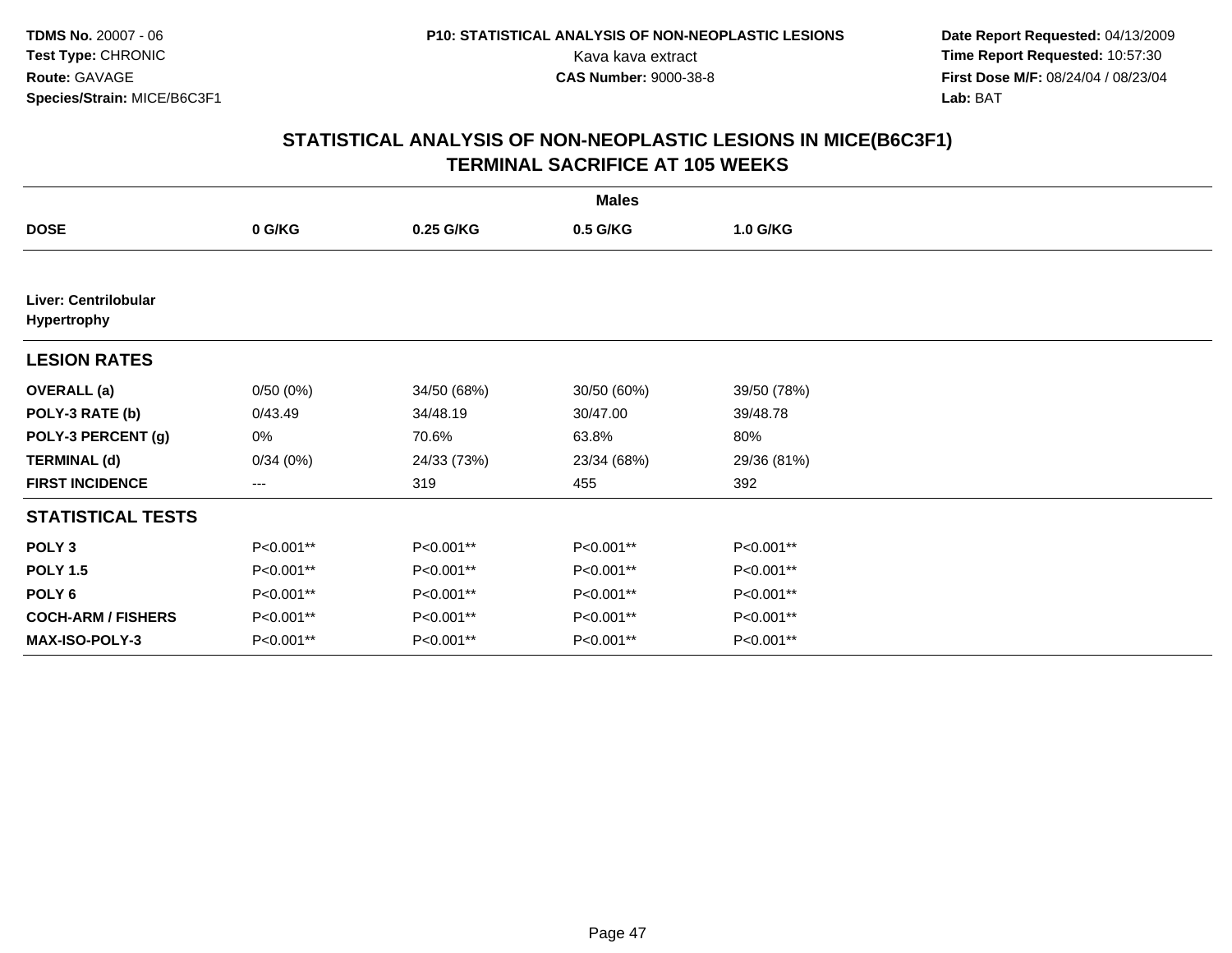**Date Report Requested:** 04/13/2009 Kava kava extract **Time Report Requested:** 10:57:30<br>**CAS Number:** 9000-38-8 **Time Report Requested:** 10:57:30 **First Dose M/F:** 08/24/04 / 08/23/04<br>Lab: BAT **Lab:** BAT

|                           | <b>Males</b> |             |             |             |  |  |  |  |  |
|---------------------------|--------------|-------------|-------------|-------------|--|--|--|--|--|
| <b>DOSE</b>               | 0 G/KG       | 0.25 G/KG   | 0.5 G/KG    | 1.0 G/KG    |  |  |  |  |  |
|                           |              |             |             |             |  |  |  |  |  |
| Lung<br>Inflammation      |              |             |             |             |  |  |  |  |  |
| <b>LESION RATES</b>       |              |             |             |             |  |  |  |  |  |
| <b>OVERALL</b> (a)        | 0/50(0%)     | 2/50(4%)    | 3/50 (6%)   | 2/50(4%)    |  |  |  |  |  |
| POLY-3 RATE (b)           | 0/43.49      | 2/42.37     | 3/44.59     | 2/44.37     |  |  |  |  |  |
| POLY-3 PERCENT (g)        | 0%           | 4.7%        | 6.7%        | 4.5%        |  |  |  |  |  |
| <b>TERMINAL (d)</b>       | 0/34(0%)     | 2/33(6%)    | 3/34(9%)    | 1/36(3%)    |  |  |  |  |  |
| <b>FIRST INCIDENCE</b>    | $---$        | 730 (T)     | 730 (T)     | 692         |  |  |  |  |  |
| <b>STATISTICAL TESTS</b>  |              |             |             |             |  |  |  |  |  |
| POLY <sub>3</sub>         | $P = 0.249$  | $P = 0.231$ | $P = 0.123$ | $P = 0.242$ |  |  |  |  |  |
| <b>POLY 1.5</b>           | $P = 0.244$  | $P=0.232$   | $P = 0.122$ | $P = 0.240$ |  |  |  |  |  |
| POLY 6                    | $P = 0.257$  | $P = 0.232$ | $P = 0.124$ | $P = 0.245$ |  |  |  |  |  |
| <b>COCH-ARM / FISHERS</b> | $P = 0.237$  | $P = 0.247$ | $P=0.121$   | $P = 0.247$ |  |  |  |  |  |
| MAX-ISO-POLY-3            | $P = 0.091$  | $P = 0.075$ | $P=0.042*$  | $P=0.079$   |  |  |  |  |  |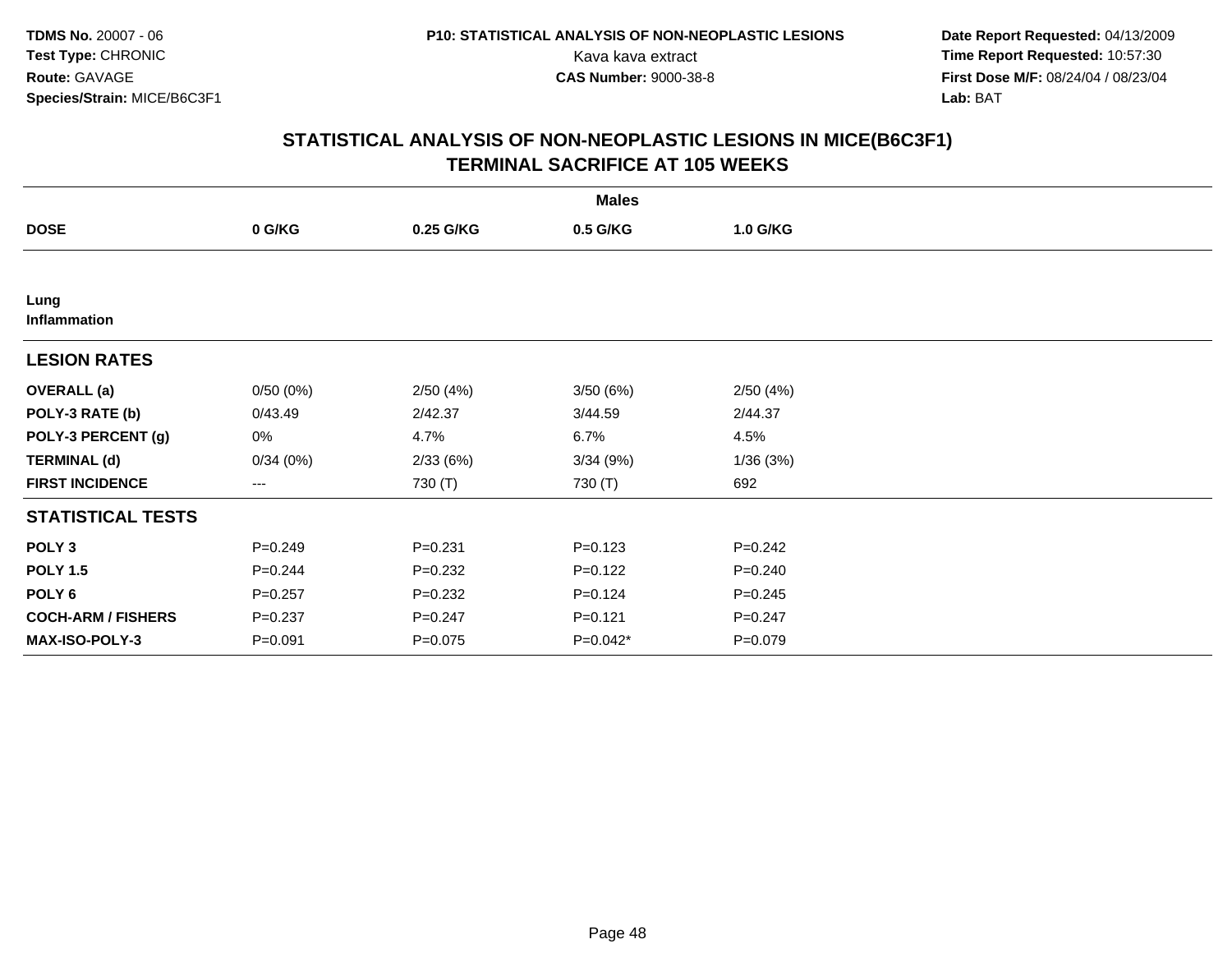**Date Report Requested:** 04/13/2009 Kava kava extract **Time Report Requested:** 10:57:30<br>**CAS Number:** 9000-38-8 **Time Report Requested:** 10:57:30 **First Dose M/F:** 08/24/04 / 08/23/04<br>Lab: BAT **Lab:** BAT

|                               |             |           | <b>Males</b> |          |  |
|-------------------------------|-------------|-----------|--------------|----------|--|
| <b>DOSE</b>                   | 0 G/KG      | 0.25 G/KG | 0.5 G/KG     | 1.0 G/KG |  |
|                               |             |           |              |          |  |
| Lung<br><b>Mineralization</b> |             |           |              |          |  |
| <b>LESION RATES</b>           |             |           |              |          |  |
| <b>OVERALL</b> (a)            | 0/50(0%)    | 0/50(0%)  | 2/50(4%)     | 0/50(0%) |  |
| POLY-3 RATE (b)               | 0/43.49     | 0/42.37   | 2/44.77      | 0/44.23  |  |
| POLY-3 PERCENT (g)            | 0%          | 0%        | 4.5%         | 0%       |  |
| <b>TERMINAL (d)</b>           | 0/34(0%)    | 0/33(0%)  | 1/34(3%)     | 0/36(0%) |  |
| <b>FIRST INCIDENCE</b>        | $---$       | ---       | 683          | $--$     |  |
| <b>STATISTICAL TESTS</b>      |             |           |              |          |  |
| POLY <sub>3</sub>             | $P = 0.607$ | (e)       | $P = 0.244$  | (e)      |  |
| <b>POLY 1.5</b>               | $P = 0.603$ | (e)       | $P = 0.241$  | (e)      |  |
| POLY <sub>6</sub>             | $P = 0.614$ | (e)       | $P = 0.246$  | (e)      |  |
| <b>COCH-ARM / FISHERS</b>     | $P = 0.595$ | (e)       | $P=0.247$    | (e)      |  |
| MAX-ISO-POLY-3                | $P = 0.161$ | (e)       | $P = 0.081$  | (e)      |  |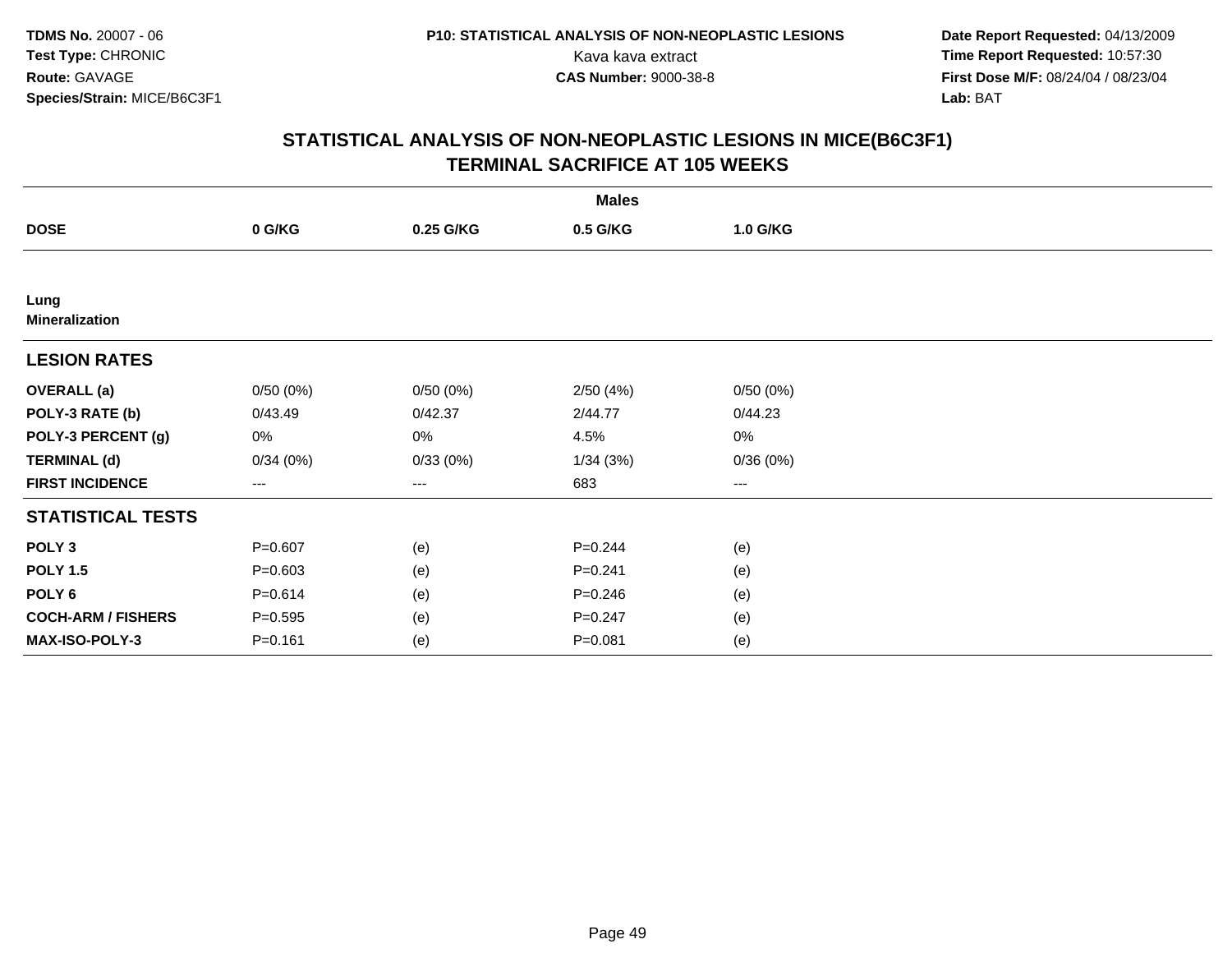**Date Report Requested:** 04/13/2009 Kava kava extract **Time Report Requested:** 10:57:30<br>**CAS Number:** 9000-38-8 **Time Report Requested:** 10:57:30 **First Dose M/F:** 08/24/04 / 08/23/04<br>Lab: BAT **Lab:** BAT

|                                          |          |             | <b>Males</b> |              |  |
|------------------------------------------|----------|-------------|--------------|--------------|--|
| <b>DOSE</b>                              | 0 G/KG   | 0.25 G/KG   | 0.5 G/KG     | 1.0 G/KG     |  |
|                                          |          |             |              |              |  |
| Lung: Alveolar Epithelium<br>Hyperplasia |          |             |              |              |  |
| <b>LESION RATES</b>                      |          |             |              |              |  |
| <b>OVERALL</b> (a)                       | 2/50(4%) | 3/50(6%)    | 1/50(2%)     | 2/50(4%)     |  |
| POLY-3 RATE (b)                          | 2/43.49  | 3/42.37     | 1/44.59      | 2/44.23      |  |
| POLY-3 PERCENT (g)                       | 4.6%     | 7.1%        | 2.2%         | 4.5%         |  |
| <b>TERMINAL (d)</b>                      | 2/34(6%) | 3/33(9%)    | 1/34(3%)     | 2/36(6%)     |  |
| <b>FIRST INCIDENCE</b>                   | 730 (T)  | 730 (T)     | 730 (T)      | 730 (T)      |  |
| <b>STATISTICAL TESTS</b>                 |          |             |              |              |  |
| POLY <sub>3</sub>                        | P=0.491N | $P = 0.488$ | $P = 0.491N$ | P=0.688N     |  |
| <b>POLY 1.5</b>                          | P=0.494N | $P = 0.490$ | P=0.494N     | $P = 0.691N$ |  |
| POLY <sub>6</sub>                        | P=0.486N | $P = 0.491$ | P=0.488N     | P=0.683N     |  |
| <b>COCH-ARM / FISHERS</b>                | P=0.500N | $P = 0.500$ | $P = 0.500N$ | $P = 0.691N$ |  |
| <b>MAX-ISO-POLY-3</b>                    | P=0.293N | $P = 0.314$ | P=0.275N     | P=0.492N     |  |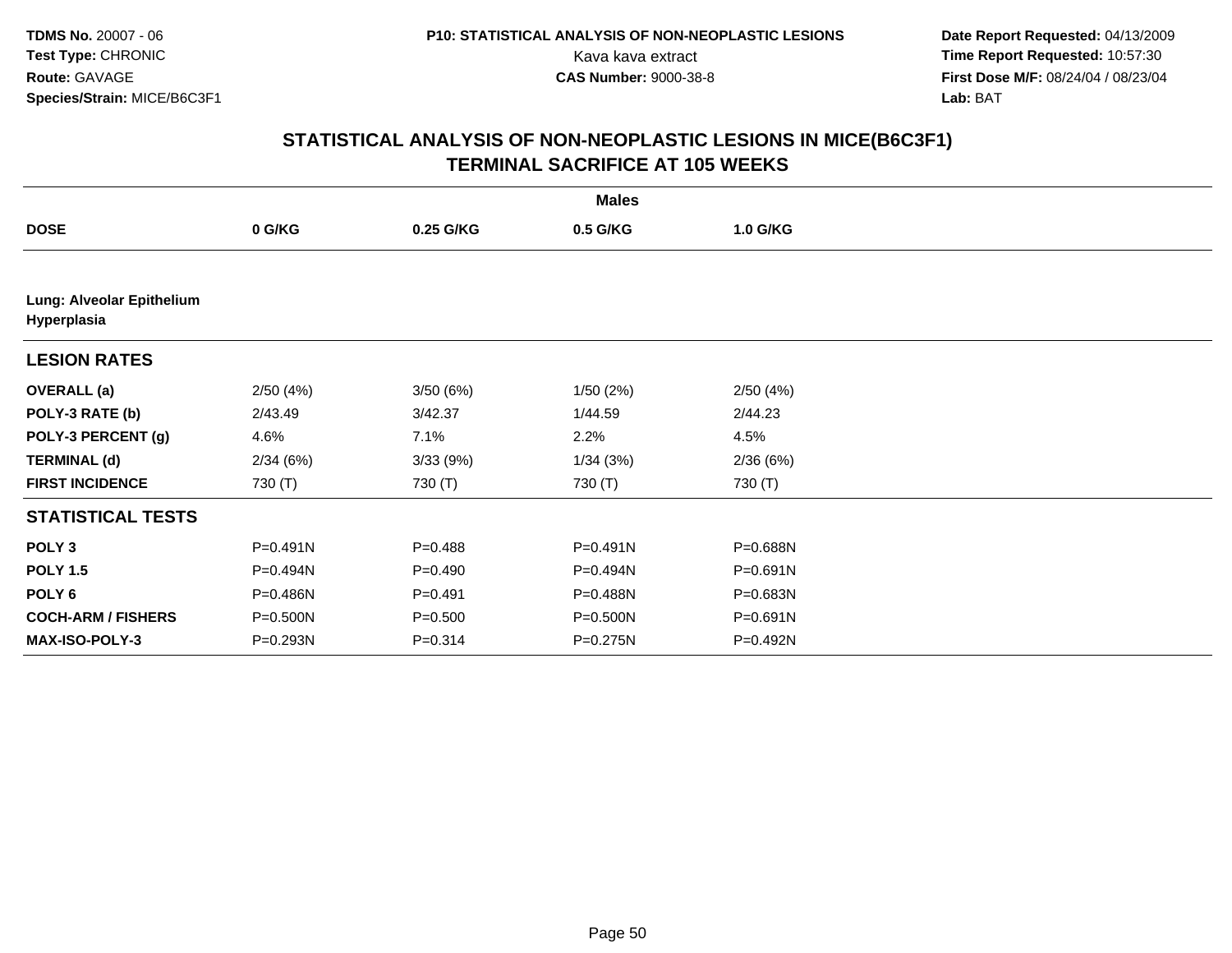**Date Report Requested:** 04/13/2009 Kava kava extract **Time Report Requested:** 10:57:30<br>**CAS Number:** 9000-38-8 **Time Report Requested:** 10:57:30 **First Dose M/F:** 08/24/04 / 08/23/04<br>Lab: BAT **Lab:** BAT

|                                                                  |              |             | <b>Males</b> |          |  |
|------------------------------------------------------------------|--------------|-------------|--------------|----------|--|
| <b>DOSE</b>                                                      | 0 G/KG       | 0.25 G/KG   | 0.5 G/KG     | 1.0 G/KG |  |
|                                                                  |              |             |              |          |  |
| <b>Lung: Alveolus</b><br><b>Infiltration Cellular Histiocyte</b> |              |             |              |          |  |
| <b>LESION RATES</b>                                              |              |             |              |          |  |
| <b>OVERALL</b> (a)                                               | 2/50(4%)     | 6/50 (12%)  | 5/50 (10%)   | 1/50(2%) |  |
| POLY-3 RATE (b)                                                  | 2/43.72      | 6/44.08     | 5/45.02      | 1/44.23  |  |
| POLY-3 PERCENT (g)                                               | 4.6%         | 13.6%       | 11.1%        | 2.3%     |  |
| <b>TERMINAL (d)</b>                                              | 1/34(3%)     | 4/33 (12%)  | 4/34 (12%)   | 1/36(3%) |  |
| <b>FIRST INCIDENCE</b>                                           | 668          | 319         | 605          | 730 (T)  |  |
| <b>STATISTICAL TESTS</b>                                         |              |             |              |          |  |
| POLY <sub>3</sub>                                                | P=0.246N     | $P = 0.135$ | $P=0.228$    | P=0.496N |  |
| <b>POLY 1.5</b>                                                  | P=0.250N     | $P = 0.134$ | $P=0.224$    | P=0.498N |  |
| POLY 6                                                           | $P = 0.240N$ | $P = 0.137$ | $P = 0.232$  | P=0.493N |  |
| <b>COCH-ARM / FISHERS</b>                                        | P=0.256N     | $P = 0.134$ | $P = 0.218$  | P=0.500N |  |
| <b>MAX-ISO-POLY-3</b>                                            | P=0.095N     | $P = 0.070$ | $P = 0.130$  | P=0.278N |  |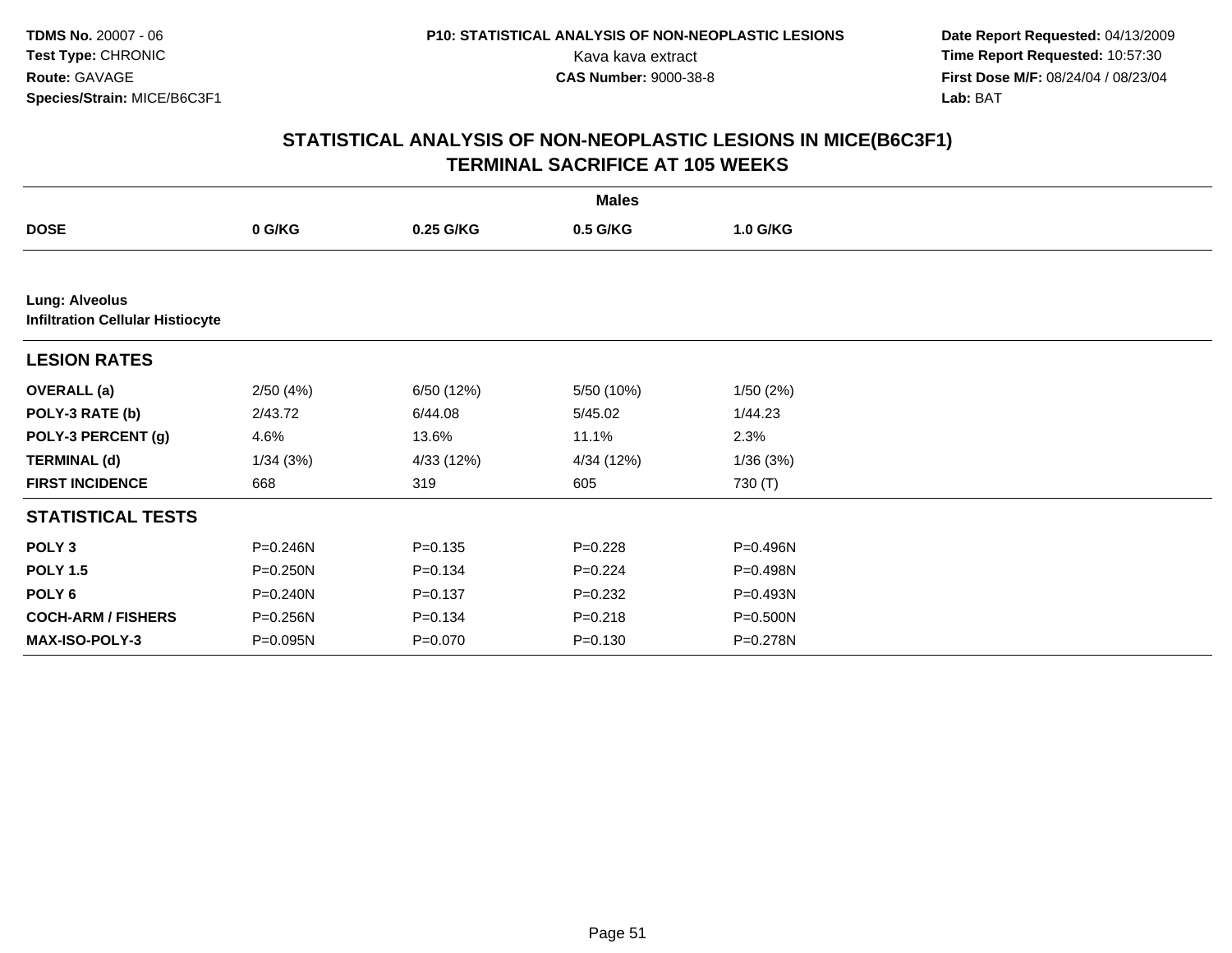**Date Report Requested:** 04/13/2009 Kava kava extract **Time Report Requested:** 10:57:30<br>**CAS Number:** 9000-38-8 **Time Report Requested:** 10:57:30 **First Dose M/F:** 08/24/04 / 08/23/04<br>Lab: BAT **Lab:** BAT

|                                      |          |             | <b>Males</b> |          |  |
|--------------------------------------|----------|-------------|--------------|----------|--|
| <b>DOSE</b>                          | 0 G/KG   | 0.25 G/KG   | 0.5 G/KG     | 1.0 G/KG |  |
|                                      |          |             |              |          |  |
| <b>Lung: Bronchus</b><br>Hyperplasia |          |             |              |          |  |
| <b>LESION RATES</b>                  |          |             |              |          |  |
| <b>OVERALL</b> (a)                   | 2/50(4%) | 2/50(4%)    | 0/50(0%)     | 1/50(2%) |  |
| POLY-3 RATE (b)                      | 2/43.77  | 2/42.37     | 0/44.59      | 1/44.23  |  |
| POLY-3 PERCENT (g)                   | 4.6%     | 4.7%        | 0%           | 2.3%     |  |
| <b>TERMINAL (d)</b>                  | 1/34(3%) | 2/33(6%)    | 0/34(0%)     | 1/36(3%) |  |
| <b>FIRST INCIDENCE</b>               | 652      | 730 (T)     | ---          | 730 (T)  |  |
| <b>STATISTICAL TESTS</b>             |          |             |              |          |  |
| POLY <sub>3</sub>                    | P=0.292N | $P = 0.682$ | P=0.233N     | P=0.496N |  |
| <b>POLY 1.5</b>                      | P=0.294N | $P = 0.685$ | P=0.234N     | P=0.498N |  |
| POLY <sub>6</sub>                    | P=0.290N | $P = 0.683$ | P=0.232N     | P=0.493N |  |
| <b>COCH-ARM / FISHERS</b>            | P=0.296N | P=0.691N    | P=0.247N     | P=0.500N |  |
| <b>MAX-ISO-POLY-3</b>                | P=0.162N | $P = 0.485$ | P=0.075N     | P=0.278N |  |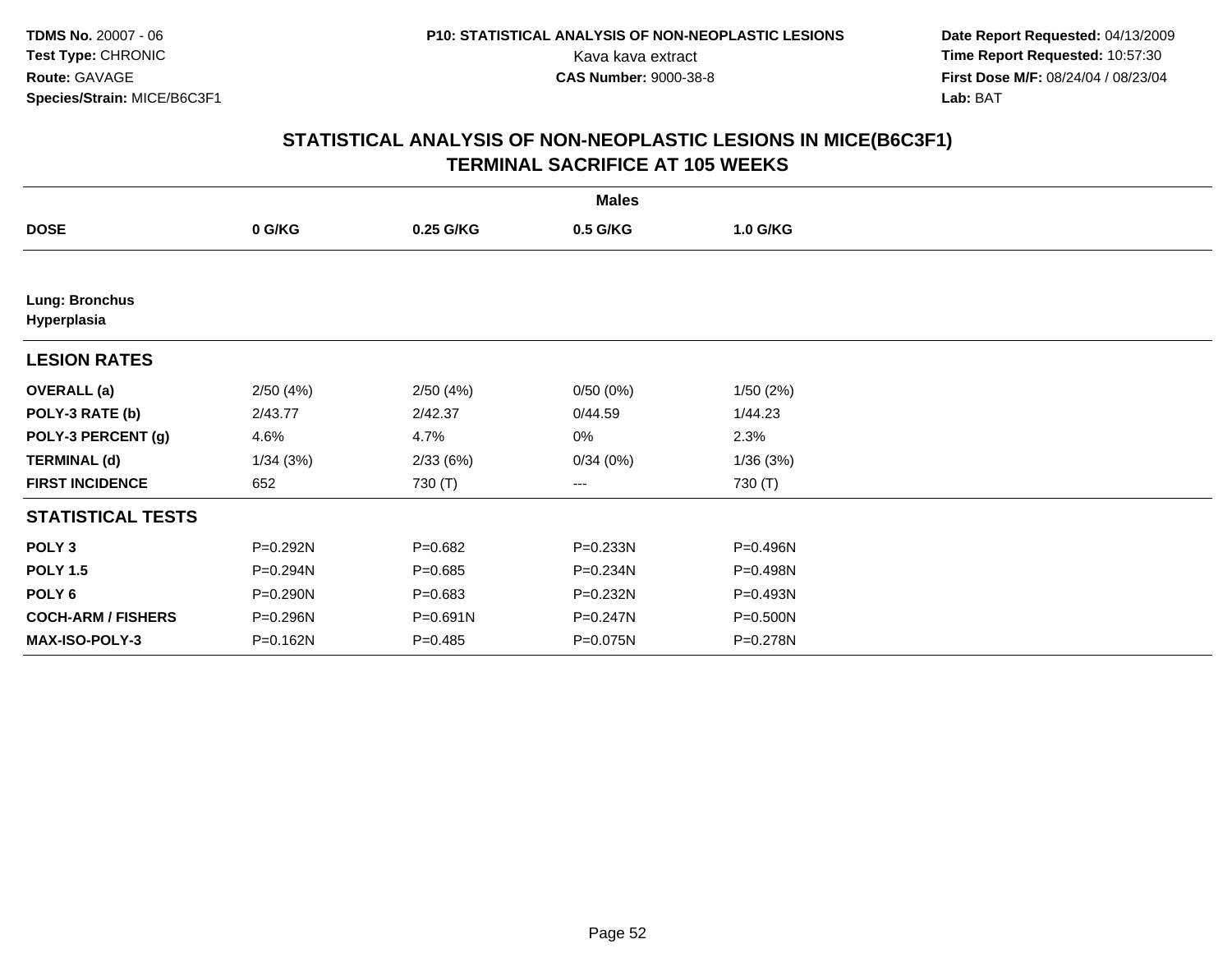**Date Report Requested:** 04/13/2009 Kava kava extract **Time Report Requested:** 10:57:30<br>**CAS Number:** 9000-38-8 **Time Report Requested:** 10:57:30 **First Dose M/F:** 08/24/04 / 08/23/04<br>Lab: BAT **Lab:** BAT

|                                                |             |             | <b>Males</b> |             |  |
|------------------------------------------------|-------------|-------------|--------------|-------------|--|
| <b>DOSE</b>                                    | 0 G/KG      | 0.25 G/KG   | 0.5 G/KG     | 1.0 G/KG    |  |
|                                                |             |             |              |             |  |
| Lymph Node, Mandibular<br>Hyperplasia Lymphoid |             |             |              |             |  |
| <b>LESION RATES</b>                            |             |             |              |             |  |
| <b>OVERALL</b> (a)                             | 0/50(0%)    | 3/50 (6%)   | 2/50(4%)     | 1/49(2%)    |  |
| POLY-3 RATE (b)                                | 0/43.49     | 3/42.62     | 2/44.59      | 1/43.72     |  |
| POLY-3 PERCENT (g)                             | 0%          | 7%          | 4.5%         | 2.3%        |  |
| <b>TERMINAL (d)</b>                            | 0/34(0%)    | 2/33(6%)    | 2/34(6%)     | 1/36(3%)    |  |
| <b>FIRST INCIDENCE</b>                         | ---         | 664         | 730 (T)      | 730 (T)     |  |
| <b>STATISTICAL TESTS</b>                       |             |             |              |             |  |
| POLY <sub>3</sub>                              | $P=0.564$   | $P = 0.115$ | $P=0.243$    | $P = 0.501$ |  |
| <b>POLY 1.5</b>                                | $P = 0.557$ | $P = 0.115$ | $P = 0.241$  | $P=0.499$   |  |
| POLY <sub>6</sub>                              | $P=0.575$   | $P = 0.116$ | $P=0.245$    | $P = 0.505$ |  |
| <b>COCH-ARM / FISHERS</b>                      | $P = 0.548$ | $P = 0.121$ | $P = 0.247$  | $P = 0.495$ |  |
| <b>MAX-ISO-POLY-3</b>                          | $P = 0.120$ | P=0.038*    | $P = 0.080$  | $P = 0.160$ |  |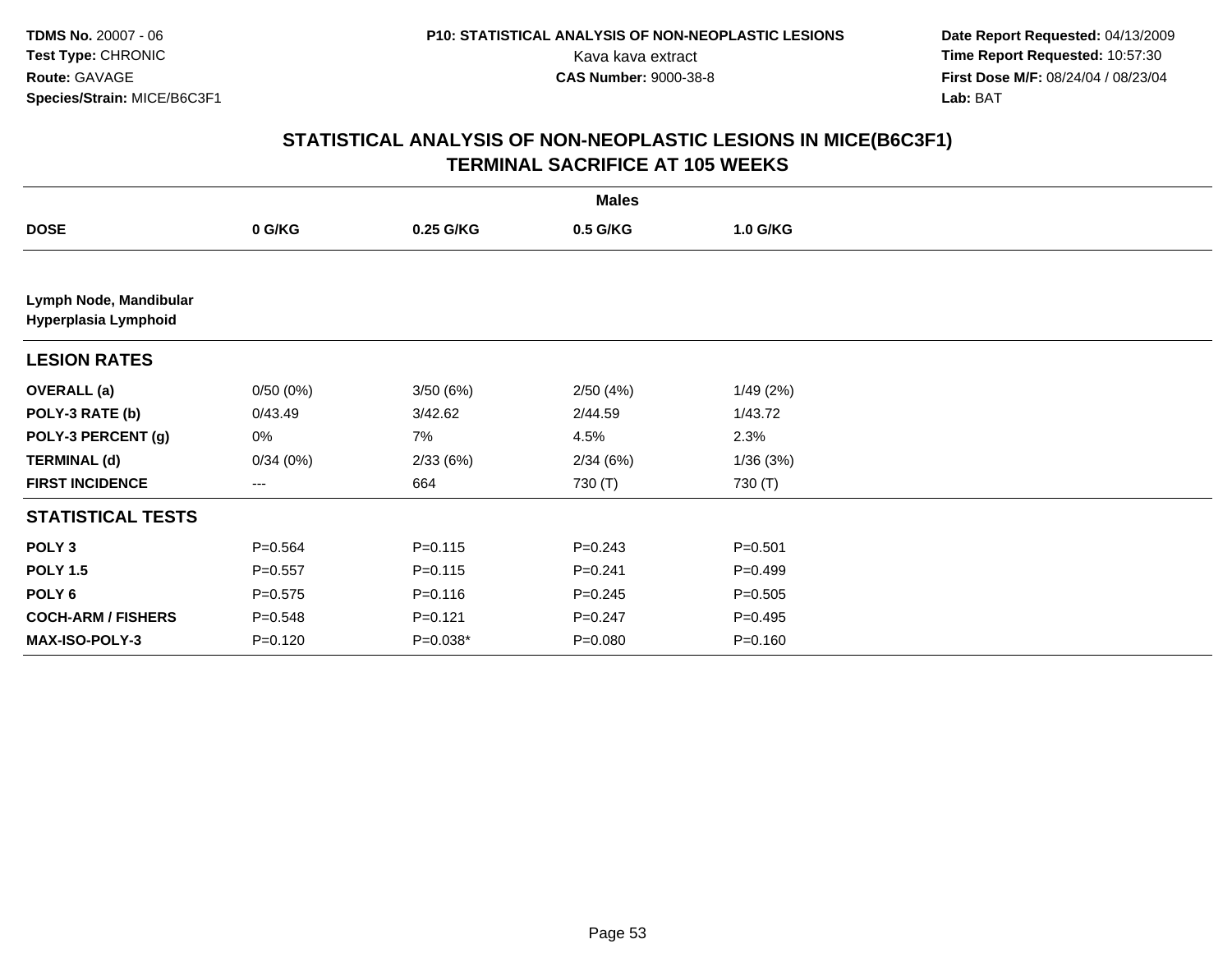**Date Report Requested:** 04/13/2009 Kava kava extract **Time Report Requested:** 10:57:30<br>**CAS Number:** 9000-38-8 **Time Report Requested:** 10:57:30 **First Dose M/F:** 08/24/04 / 08/23/04<br>Lab: BAT **Lab:** BAT

|                                                |             |             | <b>Males</b> |          |  |
|------------------------------------------------|-------------|-------------|--------------|----------|--|
| <b>DOSE</b>                                    | 0 G/KG      | 0.25 G/KG   | 0.5 G/KG     | 1.0 G/KG |  |
|                                                |             |             |              |          |  |
| Lymph Node, Mesenteric<br>Hyperplasia Lymphoid |             |             |              |          |  |
| <b>LESION RATES</b>                            |             |             |              |          |  |
| <b>OVERALL</b> (a)                             | 0/50(0%)    | 1/50(2%)    | 2/50(4%)     | 0/49(0%) |  |
| POLY-3 RATE (b)                                | 0/43.49     | 1/42.51     | 2/44.59      | 0/43.23  |  |
| POLY-3 PERCENT (g)                             | 0%          | 2.4%        | 4.5%         | $0\%$    |  |
| <b>TERMINAL (d)</b>                            | 0/34(0%)    | 0/33(0%)    | 2/34(6%)     | 0/35(0%) |  |
| <b>FIRST INCIDENCE</b>                         | ---         | 693         | 730 (T)      | ---      |  |
| <b>STATISTICAL TESTS</b>                       |             |             |              |          |  |
| POLY <sub>3</sub>                              | P=0.615N    | $P=0.495$   | $P=0.243$    | (e)      |  |
| <b>POLY 1.5</b>                                | P=0.618N    | $P = 0.496$ | $P = 0.241$  | (e)      |  |
| POLY <sub>6</sub>                              | P=0.610N    | $P=0.497$   | $P = 0.245$  | (e)      |  |
| <b>COCH-ARM / FISHERS</b>                      | P=0.621N    | $P = 0.500$ | $P = 0.247$  | (e)      |  |
| MAX-ISO-POLY-3                                 | $P = 0.205$ | $P = 0.158$ | $P = 0.080$  | (e)      |  |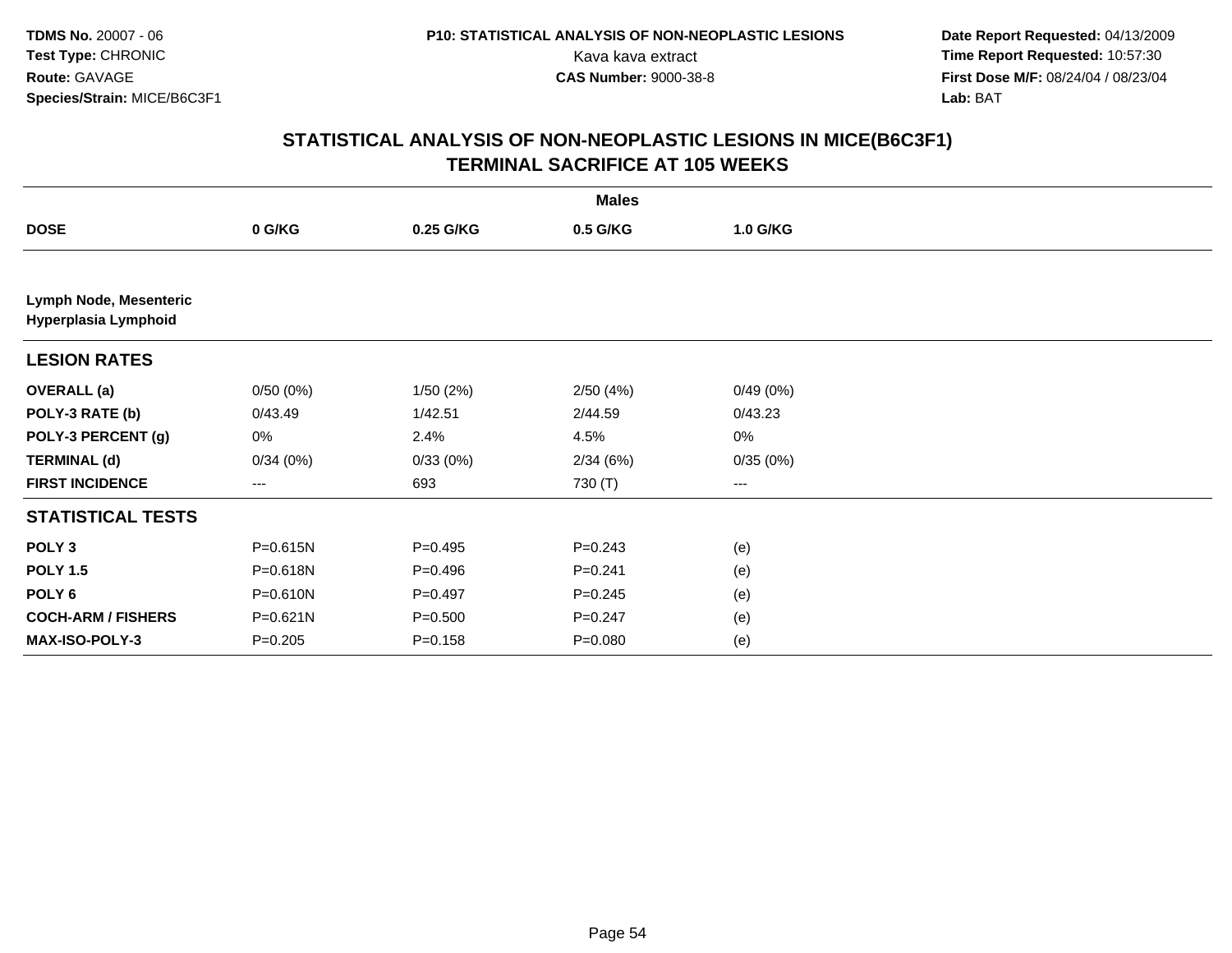**Date Report Requested:** 04/13/2009 Kava kava extract **Time Report Requested:** 10:57:30<br>**CAS Number:** 9000-38-8 **Time Report Requested:** 10:57:30 **First Dose M/F:** 08/24/04 / 08/23/04<br>Lab: BAT **Lab:** BAT

|                                          |             |             | <b>Males</b> |             |  |
|------------------------------------------|-------------|-------------|--------------|-------------|--|
| <b>DOSE</b>                              | 0 G/KG      | 0.25 G/KG   | 0.5 G/KG     | 1.0 G/KG    |  |
|                                          |             |             |              |             |  |
| <b>Mesentery: Fat</b><br><b>Necrosis</b> |             |             |              |             |  |
| <b>LESION RATES</b>                      |             |             |              |             |  |
| <b>OVERALL</b> (a)                       | 2/3(67%)    | 6/6 (100%)  | 2/2 (100%)   | 3/3(100%)   |  |
| POLY-3 RATE (b)                          | 2/2.77      | 6/6.00      | 2/2.00       | 3/3.00      |  |
| POLY-3 PERCENT (g)                       | 72.3%       | 100%        | 100%         | 100%        |  |
| <b>TERMINAL (d)</b>                      | 2/2 (100%)  | 4/4 (100%)  | 2/2 (100%)   | 3/3(100%)   |  |
| <b>FIRST INCIDENCE</b>                   | 730 (T)     | 596         | 730 (T)      | 730 (T)     |  |
| <b>STATISTICAL TESTS</b>                 |             |             |              |             |  |
| POLY <sub>3</sub>                        | $P=0.443$   | $P=0.472$   | $P = 0.666$  | $P = 0.600$ |  |
| <b>POLY 1.5</b>                          | $P = 0.386$ | $P=0.406$   | $P = 0.619$  | $P = 0.547$ |  |
| POLY <sub>6</sub>                        | $P = 0.580$ | $P = 0.631$ | $P=0.769$    | $P=0.721$   |  |
| <b>COCH-ARM / FISHERS</b>                | $P = 0.336$ | $P = 0.333$ | $P = 0.600$  | $P = 0.500$ |  |
| MAX-ISO-POLY-3                           | $P = 0.059$ | $P = 0.098$ | $P = 0.232$  | $P = 0.168$ |  |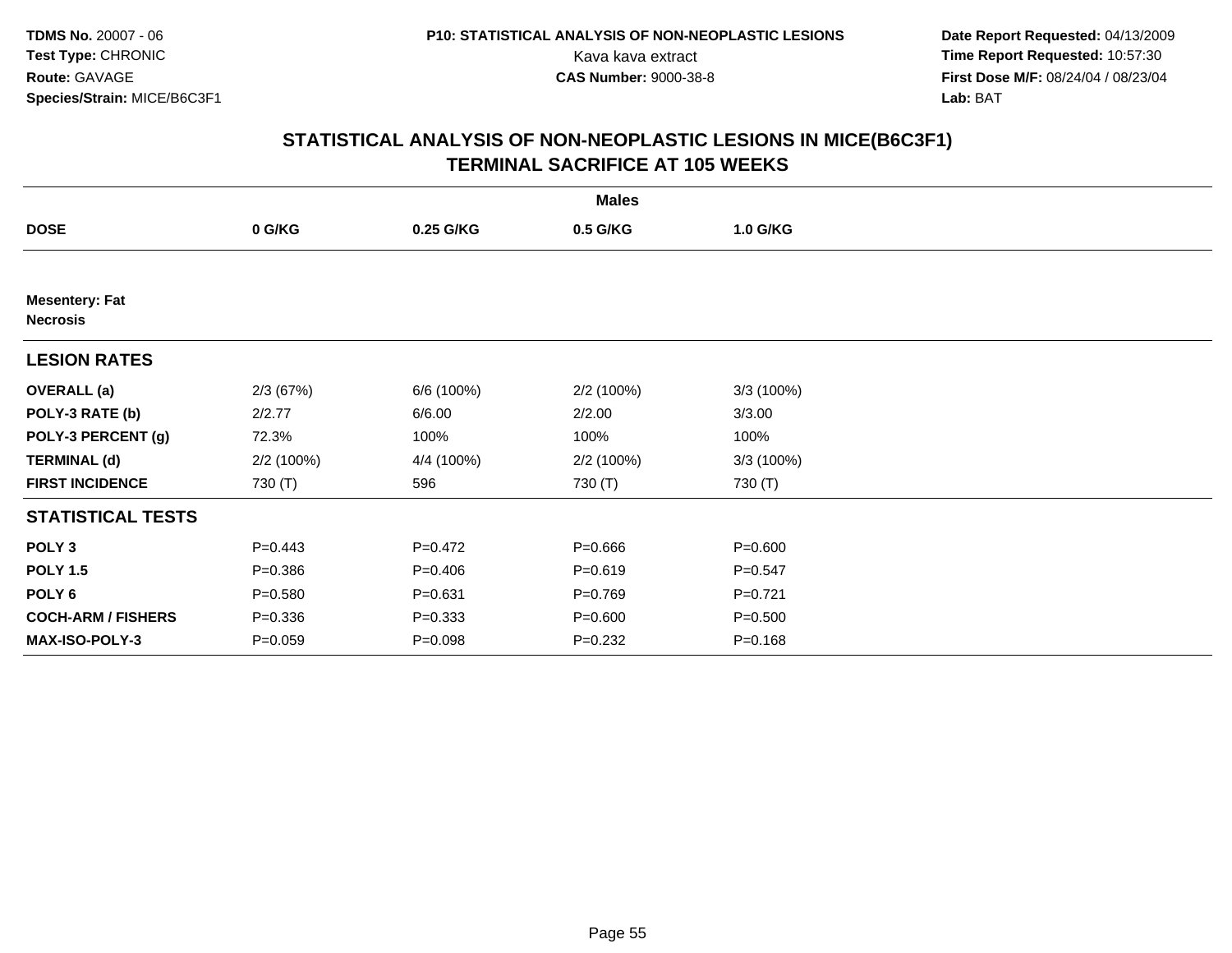**Date Report Requested:** 04/13/2009 Kava kava extract **Time Report Requested:** 10:57:30<br>**CAS Number:** 9000-38-8 **Time Report Requested:** 10:57:30 **First Dose M/F:** 08/24/04 / 08/23/04<br>Lab: BAT **Lab:** BAT

|                             |             |             | <b>Males</b> |          |  |
|-----------------------------|-------------|-------------|--------------|----------|--|
| <b>DOSE</b>                 | 0 G/KG      | 0.25 G/KG   | 0.5 G/KG     | 1.0 G/KG |  |
|                             |             |             |              |          |  |
| <b>Nose</b><br>Inflammation |             |             |              |          |  |
| <b>LESION RATES</b>         |             |             |              |          |  |
| <b>OVERALL</b> (a)          | 1/50(2%)    | 1/50(2%)    | 4/50 (8%)    | 1/50(2%) |  |
| POLY-3 RATE (b)             | 1/43.49     | 1/42.37     | 4/44.77      | 1/44.23  |  |
| POLY-3 PERCENT (g)          | 2.3%        | 2.4%        | 8.9%         | 2.3%     |  |
| <b>TERMINAL (d)</b>         | 1/34(3%)    | 1/33(3%)    | 3/34(9%)     | 1/36(3%) |  |
| <b>FIRST INCIDENCE</b>      | 730 (T)     | 730 (T)     | 683          | 730 (T)  |  |
| <b>STATISTICAL TESTS</b>    |             |             |              |          |  |
| POLY <sub>3</sub>           | $P = 0.542$ | $P = 0.755$ | $P = 0.187$  | P=0.757N |  |
| <b>POLY 1.5</b>             | $P = 0.536$ | $P = 0.756$ | $P = 0.184$  | P=0.759N |  |
| POLY <sub>6</sub>           | $P = 0.550$ | $P=0.757$   | $P = 0.191$  | P=0.754N |  |
| <b>COCH-ARM / FISHERS</b>   | $P = 0.526$ | P=0.753N    | $P = 0.181$  | P=0.753N |  |
| <b>MAX-ISO-POLY-3</b>       | $P = 0.215$ | $P = 0.491$ | $P = 0.091$  | P=0.494N |  |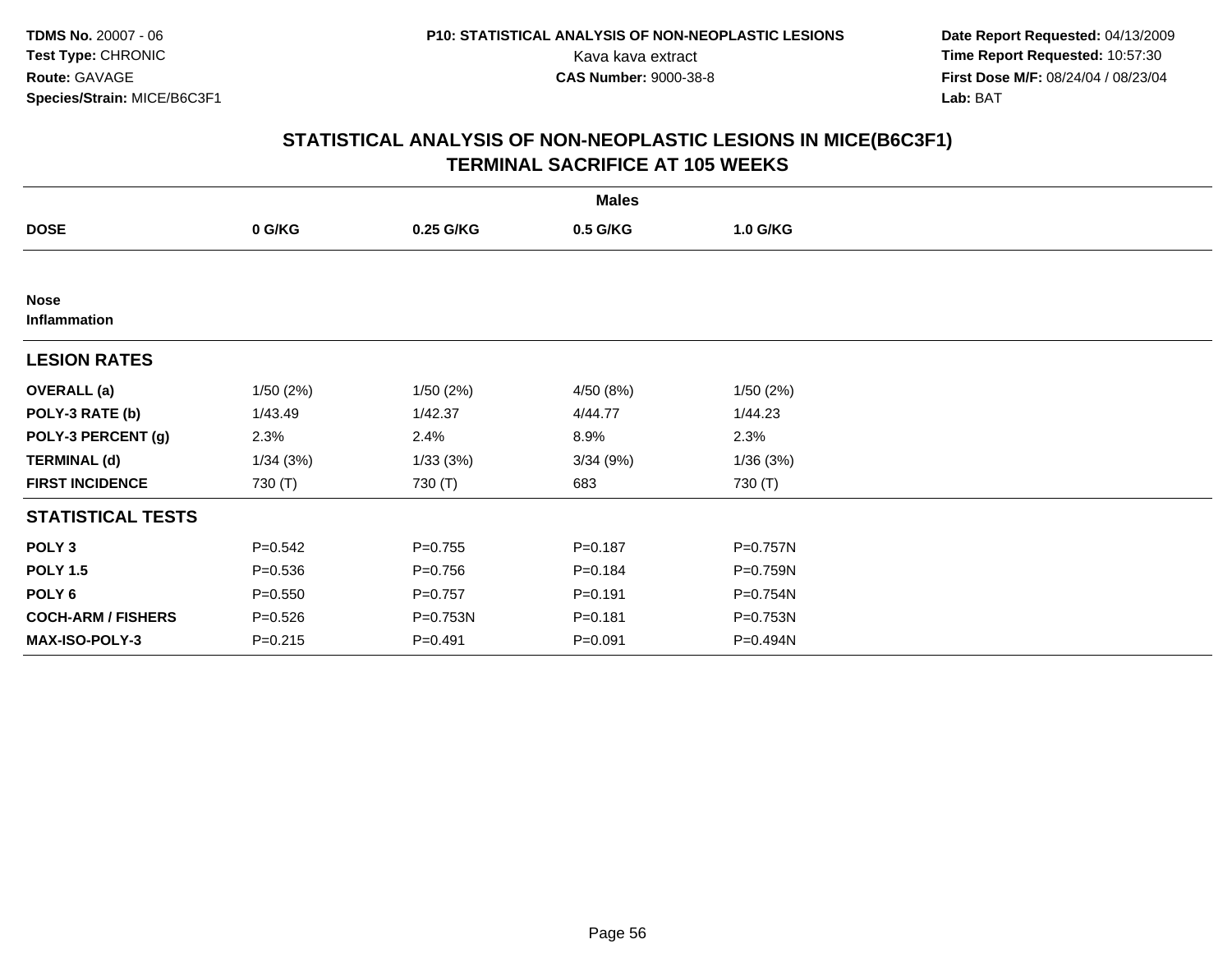**Date Report Requested:** 04/13/2009 Kava kava extract **Time Report Requested:** 10:57:30<br>**CAS Number:** 9000-38-8 **Time Report Requested:** 10:57:30 **First Dose M/F:** 08/24/04 / 08/23/04<br>Lab: BAT **Lab:** BAT

|                                            |            |              | <b>Males</b> |              |  |
|--------------------------------------------|------------|--------------|--------------|--------------|--|
| <b>DOSE</b>                                | 0 G/KG     | 0.25 G/KG    | 0.5 G/KG     | 1.0 G/KG     |  |
|                                            |            |              |              |              |  |
| <b>Nose</b><br><b>Inflammation Chronic</b> |            |              |              |              |  |
| <b>LESION RATES</b>                        |            |              |              |              |  |
| <b>OVERALL</b> (a)                         | 9/50 (18%) | 8/50 (16%)   | 7/50 (14%)   | 5/50 (10%)   |  |
| POLY-3 RATE (b)                            | 9/43.80    | 8/42.68      | 7/46.38      | 5/45.86      |  |
| POLY-3 PERCENT (g)                         | 20.6%      | 18.7%        | 15.1%        | 10.9%        |  |
| <b>TERMINAL (d)</b>                        | 8/34 (24%) | 6/33(18%)    | 3/34(9%)     | 1/36(3%)     |  |
| <b>FIRST INCIDENCE</b>                     | 644        | 687          | 455          | 582          |  |
| <b>STATISTICAL TESTS</b>                   |            |              |              |              |  |
| POLY <sub>3</sub>                          | P=0.116N   | P=0.524N     | P=0.344N     | P=0.166N     |  |
| <b>POLY 1.5</b>                            | P=0.128N   | P=0.519N     | P=0.363N     | P=0.178N     |  |
| POLY <sub>6</sub>                          | P=0.102N   | $P = 0.517N$ | $P = 0.325N$ | $P = 0.149N$ |  |
| <b>COCH-ARM / FISHERS</b>                  | P=0.146N   | P=0.500N     | P=0.393N     | P=0.194N     |  |
| <b>MAX-ISO-POLY-3</b>                      | P=0.112N   | P=0.415N     | $P = 0.255N$ | P=0.108N     |  |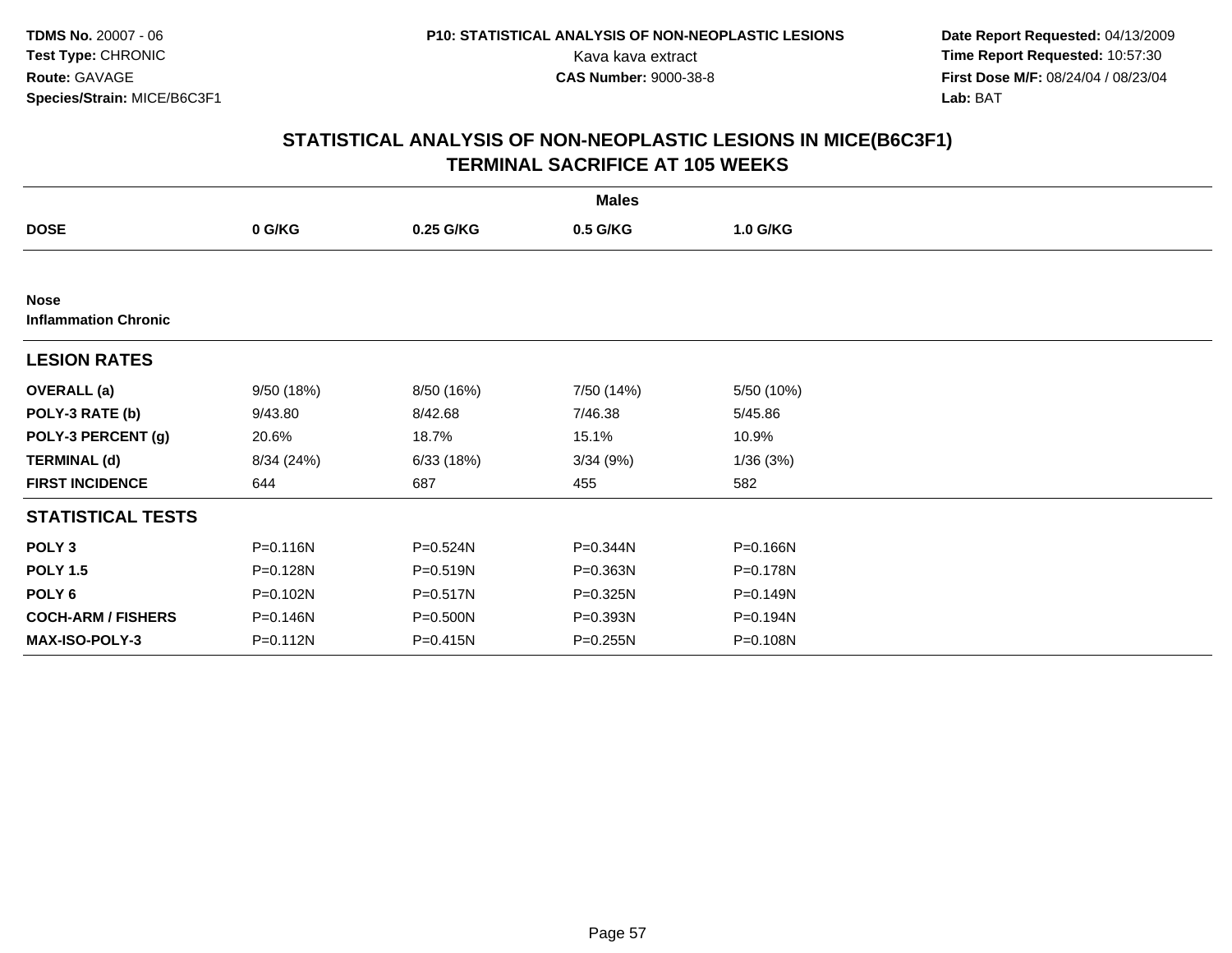**Date Report Requested:** 04/13/2009 Kava kava extract **Time Report Requested:** 10:57:30<br>**CAS Number:** 9000-38-8 **Time Report Requested:** 10:57:30 **First Dose M/F:** 08/24/04 / 08/23/04<br>Lab: BAT **Lab:** BAT

|                                    |             |             | <b>Males</b> |             |  |
|------------------------------------|-------------|-------------|--------------|-------------|--|
| <b>DOSE</b>                        | 0 G/KG      | 0.25 G/KG   | 0.5 G/KG     | 1.0 G/KG    |  |
|                                    |             |             |              |             |  |
| <b>Nose</b><br>Polyp, Inflammatory |             |             |              |             |  |
| <b>LESION RATES</b>                |             |             |              |             |  |
| <b>OVERALL</b> (a)                 | 0/50(0%)    | 2/50(4%)    | 0/50(0%)     | 1/50(2%)    |  |
| POLY-3 RATE (b)                    | 0/43.49     | 2/42.54     | 0/44.59      | 1/44.23     |  |
| POLY-3 PERCENT (g)                 | 0%          | 4.7%        | 0%           | 2.3%        |  |
| <b>TERMINAL (d)</b>                | 0/34(0%)    | 1/33(3%)    | 0/34(0%)     | 1/36(3%)    |  |
| <b>FIRST INCIDENCE</b>             | ---         | 687         | $--$         | 730 (T)     |  |
| <b>STATISTICAL TESTS</b>           |             |             |              |             |  |
| POLY <sub>3</sub>                  | $P = 0.544$ | $P = 0.232$ | (e)          | $P = 0.503$ |  |
| <b>POLY 1.5</b>                    | $P = 0.542$ | $P = 0.233$ | (e)          | $P = 0.502$ |  |
| POLY <sub>6</sub>                  | $P = 0.550$ | $P = 0.234$ | (e)          | $P = 0.506$ |  |
| <b>COCH-ARM / FISHERS</b>          | $P = 0.539$ | $P = 0.247$ | (e)          | $P = 0.500$ |  |
| MAX-ISO-POLY-3                     | $P = 0.206$ | $P = 0.075$ | (e)          | $P = 0.162$ |  |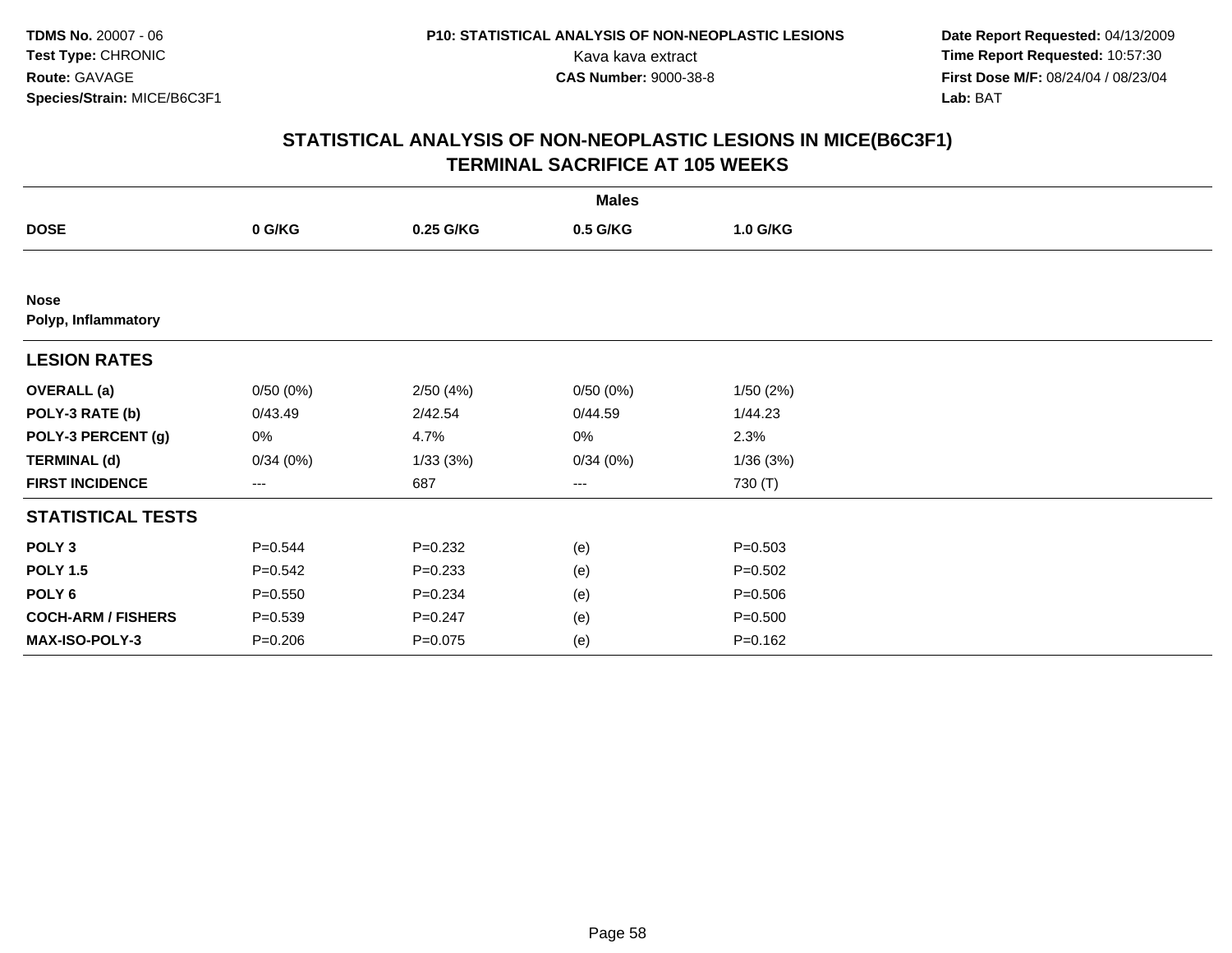**Date Report Requested:** 04/13/2009 Kava kava extract **Time Report Requested:** 10:57:30<br>**CAS Number:** 9000-38-8 **Time Report Requested:** 10:57:30 **First Dose M/F:** 08/24/04 / 08/23/04<br>Lab: BAT **Lab:** BAT

|                                                |             |             | <b>Males</b> |             |  |
|------------------------------------------------|-------------|-------------|--------------|-------------|--|
| <b>DOSE</b>                                    | 0 G/KG      | 0.25 G/KG   | 0.5 G/KG     | 1.0 G/KG    |  |
|                                                |             |             |              |             |  |
| <b>Nose: Nasolacrimal Duct</b><br>Inflammation |             |             |              |             |  |
| <b>LESION RATES</b>                            |             |             |              |             |  |
| <b>OVERALL</b> (a)                             | 1/50(2%)    | 2/50(4%)    | 2/50(4%)     | 3/50(6%)    |  |
| POLY-3 RATE (b)                                | 1/43.49     | 2/43.27     | 2/45.29      | 3/45.60     |  |
| POLY-3 PERCENT (g)                             | 2.3%        | 4.6%        | 4.4%         | 6.6%        |  |
| <b>TERMINAL (d)</b>                            | 1/34(3%)    | 0/33(0%)    | 0/34(0%)     | 0/36(0%)    |  |
| <b>FIRST INCIDENCE</b>                         | 730 (T)     | 423         | 580          | 595         |  |
| <b>STATISTICAL TESTS</b>                       |             |             |              |             |  |
| POLY <sub>3</sub>                              | $P = 0.253$ | $P = 0.498$ | $P = 0.514$  | $P = 0.322$ |  |
| <b>POLY 1.5</b>                                | $P = 0.245$ | $P=0.497$   | $P = 0.509$  | $P = 0.315$ |  |
| POLY 6                                         | $P = 0.265$ | $P = 0.503$ | $P = 0.521$  | $P = 0.334$ |  |
| <b>COCH-ARM / FISHERS</b>                      | $P = 0.232$ | $P = 0.500$ | $P = 0.500$  | $P = 0.309$ |  |
| <b>MAX-ISO-POLY-3</b>                          | $P=0.172$   | $P=0.279$   | $P = 0.295$  | $P = 0.172$ |  |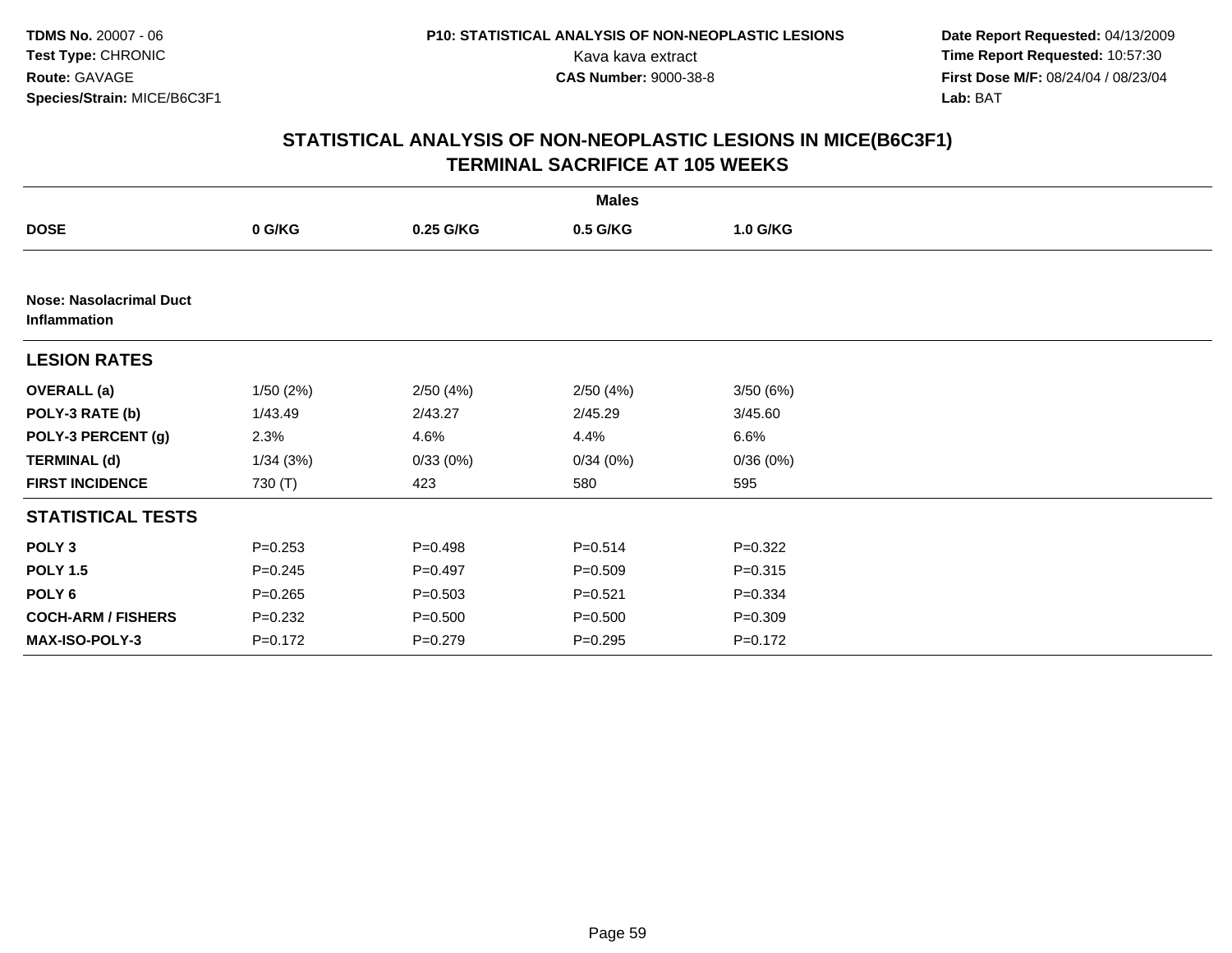**Date Report Requested:** 04/13/2009 Kava kava extract **Time Report Requested:** 10:57:30<br>**CAS Number:** 9000-38-8 **Time Report Requested:** 10:57:30 **First Dose M/F:** 08/24/04 / 08/23/04<br>Lab: BAT **Lab:** BAT

|                                                |             |           | <b>Males</b> |          |  |
|------------------------------------------------|-------------|-----------|--------------|----------|--|
| <b>DOSE</b>                                    | 0 G/KG      | 0.25 G/KG | 0.5 G/KG     | 1.0 G/KG |  |
|                                                |             |           |              |          |  |
| <b>Pancreas</b><br><b>Inflammation Chronic</b> |             |           |              |          |  |
| <b>LESION RATES</b>                            |             |           |              |          |  |
| <b>OVERALL</b> (a)                             | 0/50(0%)    | 0/50(0%)  | 1/50(2%)     | 0/50(0%) |  |
| POLY-3 RATE (b)                                | 0/43.49     | 0/42.37   | 1/44.59      | 0/44.23  |  |
| POLY-3 PERCENT (g)                             | 0%          | 0%        | 2.2%         | 0%       |  |
| <b>TERMINAL (d)</b>                            | 0/34(0%)    | 0/33(0%)  | 1/34(3%)     | 0/36(0%) |  |
| <b>FIRST INCIDENCE</b>                         | ---         | ---       | 730 (T)      | $--$     |  |
| <b>STATISTICAL TESTS</b>                       |             |           |              |          |  |
| POLY <sub>3</sub>                              | $P=0.702$   | (e)       | $P = 0.505$  | (e)      |  |
| <b>POLY 1.5</b>                                | $P = 0.699$ | (e)       | $P = 0.503$  | (e)      |  |
| POLY 6                                         | $P=0.707$   | (e)       | $P = 0.507$  | (e)      |  |
| <b>COCH-ARM / FISHERS</b>                      | $P = 0.694$ | (e)       | $P = 0.500$  | (e)      |  |
| MAX-ISO-POLY-3                                 | $P = 0.244$ | (e)       | $P = 0.164$  | (e)      |  |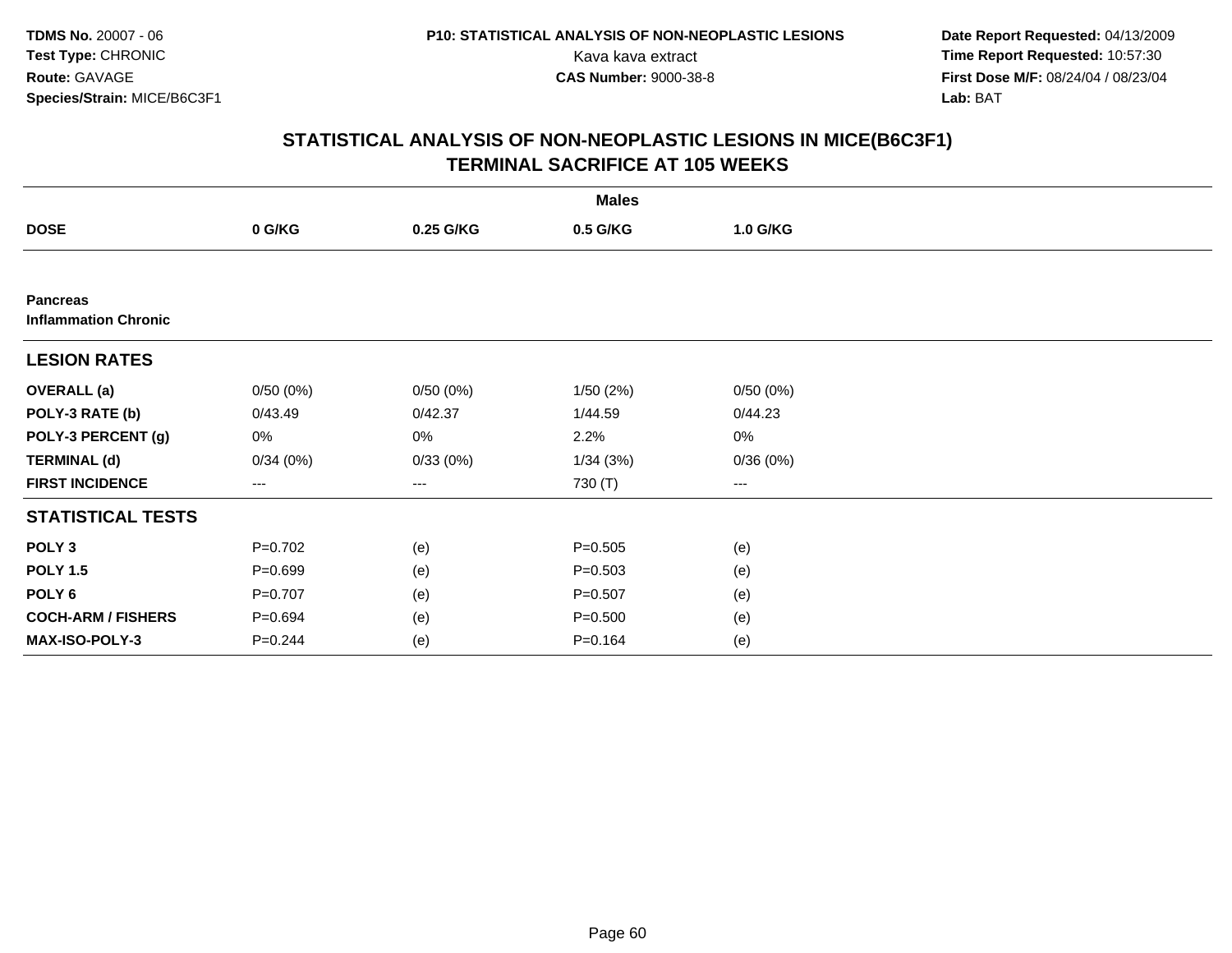**Date Report Requested:** 04/13/2009 Kava kava extract **Time Report Requested:** 10:57:30<br>**CAS Number:** 9000-38-8 **Time Report Requested:** 10:57:30 **First Dose M/F:** 08/24/04 / 08/23/04<br>Lab: BAT **Lab:** BAT

|                                               |              |              | <b>Males</b> |                   |  |
|-----------------------------------------------|--------------|--------------|--------------|-------------------|--|
| <b>DOSE</b>                                   | 0 G/KG       | 0.25 G/KG    | 0.5 G/KG     | 1.0 G/KG          |  |
|                                               |              |              |              |                   |  |
| <b>Pancreas: Acinus</b><br><b>Hypertrophy</b> |              |              |              |                   |  |
| <b>LESION RATES</b>                           |              |              |              |                   |  |
| <b>OVERALL</b> (a)                            | 2/50(4%)     | 0/50(0%)     | 0/50(0%)     | 0/50(0%)          |  |
| POLY-3 RATE (b)                               | 2/43.49      | 0/42.37      | 0/44.59      | 0/44.23           |  |
| POLY-3 PERCENT (g)                            | 4.6%         | 0%           | 0%           | 0%                |  |
| <b>TERMINAL (d)</b>                           | 2/34(6%)     | 0/33(0%)     | 0/34(0%)     | 0/36(0%)          |  |
| <b>FIRST INCIDENCE</b>                        | 730 (T)      | ---          | $---$        | $\qquad \qquad -$ |  |
| <b>STATISTICAL TESTS</b>                      |              |              |              |                   |  |
| POLY <sub>3</sub>                             | P=0.111N     | P=0.243N     | P=0.231N     | P=0.233N          |  |
| <b>POLY 1.5</b>                               | $P = 0.111N$ | $P = 0.242N$ | P=0.234N     | $P = 0.235N$      |  |
| POLY 6                                        | $P = 0.111N$ | $P = 0.241N$ | P=0.229N     | $P = 0.230N$      |  |
| <b>COCH-ARM / FISHERS</b>                     | P=0.115N     | P=0.247N     | P=0.247N     | $P = 0.247N$      |  |
| <b>MAX-ISO-POLY-3</b>                         | P=0.021N*    | P=0.080N     | P=0.075N     | P=0.075N          |  |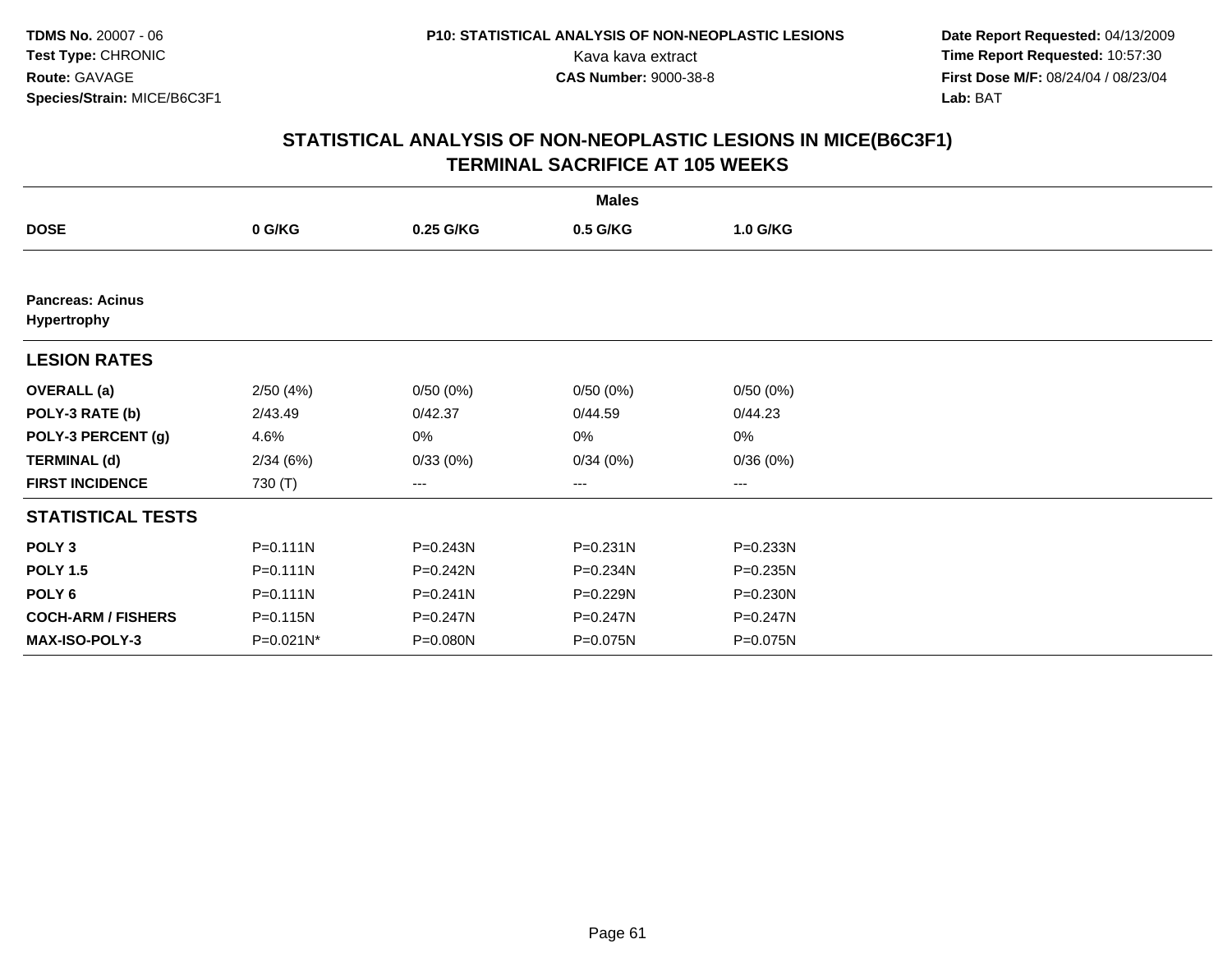**Date Report Requested:** 04/13/2009 Kava kava extract **Time Report Requested:** 10:57:30<br>**CAS Number:** 9000-38-8 **Time Report Requested:** 10:57:30 **First Dose M/F:** 08/24/04 / 08/23/04<br>Lab: BAT **Lab:** BAT

| <b>Males</b>                              |             |             |                        |            |  |  |  |
|-------------------------------------------|-------------|-------------|------------------------|------------|--|--|--|
| <b>DOSE</b>                               | 0 G/KG      | 0.25 G/KG   | 0.5 G/KG               | 1.0 G/KG   |  |  |  |
|                                           |             |             |                        |            |  |  |  |
| Peritoneum<br><b>Inflammation Chronic</b> |             |             |                        |            |  |  |  |
| <b>LESION RATES</b>                       |             |             |                        |            |  |  |  |
| <b>OVERALL (a)</b>                        | $0/0 (0\%)$ | $0/0 (0\%)$ | $0/0 (0\%)$            | 2/2 (100%) |  |  |  |
| POLY-3 RATE (b)                           | 0/0.00      | 0/0.00      | 0/0.00                 | 2/2.00     |  |  |  |
| POLY-3 PERCENT (g)                        | 0%          | 0%          | 0%                     | 100%       |  |  |  |
| <b>TERMINAL (d)</b>                       | $0/0 (0\%)$ | $0/0 (0\%)$ | $0/0 (0\%)$            | 1/1 (100%) |  |  |  |
| <b>FIRST INCIDENCE</b>                    | ---         | ---         | $\qquad \qquad \cdots$ | 673        |  |  |  |
| <b>STATISTICAL TESTS</b>                  |             |             |                        |            |  |  |  |
| POLY <sub>3</sub>                         | (e)         | (e)         | (e)                    | (e)        |  |  |  |
| <b>POLY 1.5</b>                           | (e)         | (e)         | (e)                    | (e)        |  |  |  |
| POLY <sub>6</sub>                         | (e)         | (e)         | (e)                    | (e)        |  |  |  |
| <b>COCH-ARM / FISHERS</b>                 | (e)         | (e)         | (e)                    | (e)        |  |  |  |
| MAX-ISO-POLY-3                            | (e)         | (e)         | (e)                    | (e)        |  |  |  |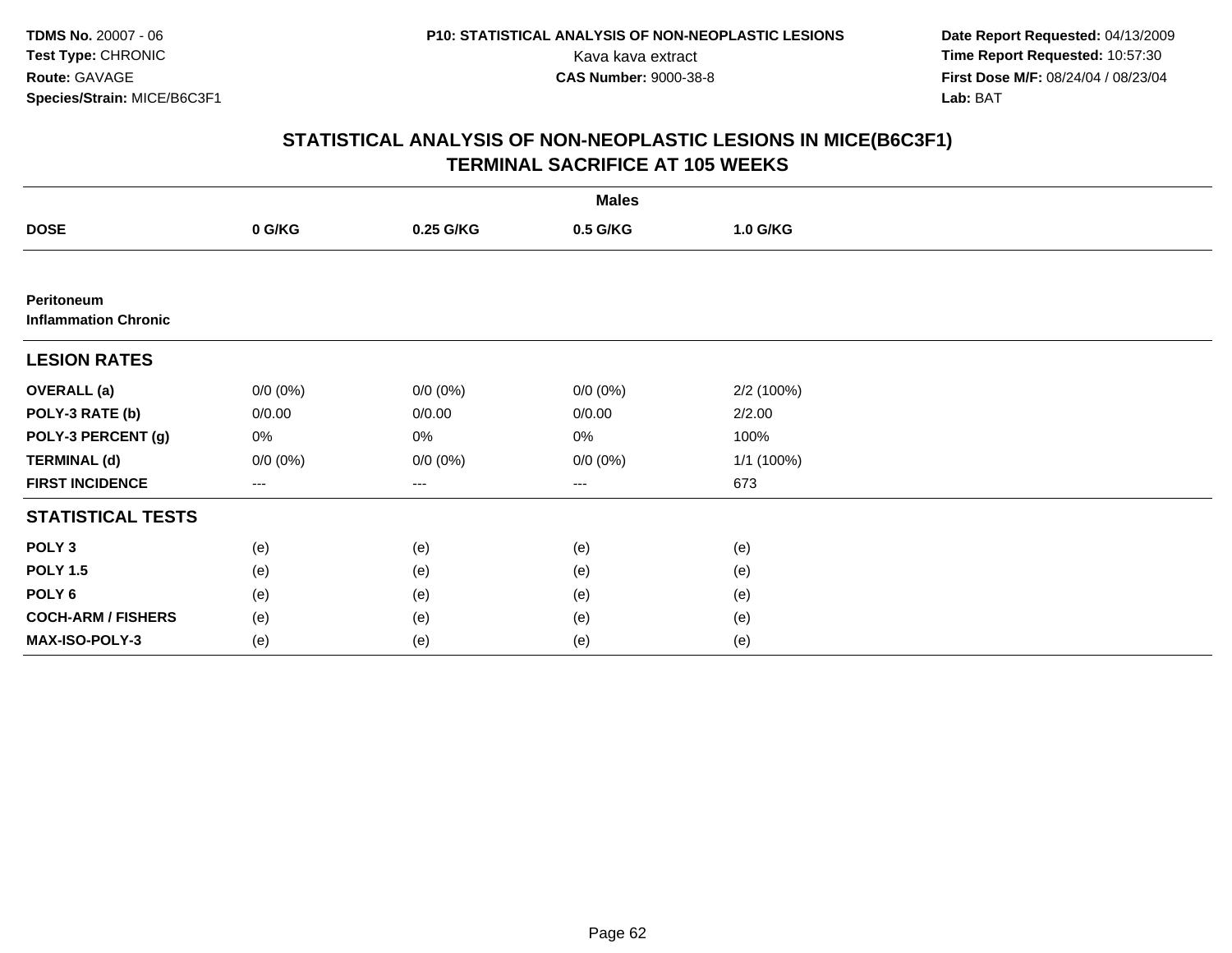**Date Report Requested:** 04/13/2009 Kava kava extract **Time Report Requested:** 10:57:30<br>**CAS Number:** 9000-38-8 **Time Report Requested:** 10:57:30 **First Dose M/F:** 08/24/04 / 08/23/04<br>Lab: BAT **Lab:** BAT

|                                |             |              | <b>Males</b> |             |  |
|--------------------------------|-------------|--------------|--------------|-------------|--|
| <b>DOSE</b>                    | 0 G/KG      | 0.25 G/KG    | 0.5 G/KG     | 1.0 G/KG    |  |
|                                |             |              |              |             |  |
| <b>Pituitary Gland</b><br>Cyst |             |              |              |             |  |
| <b>LESION RATES</b>            |             |              |              |             |  |
| <b>OVERALL</b> (a)             | 1/49(2%)    | 0/50(0%)     | 1/50(2%)     | 2/50(4%)    |  |
| POLY-3 RATE (b)                | 1/42.97     | 0/42.37      | 1/44.85      | 2/44.32     |  |
| POLY-3 PERCENT (g)             | 2.3%        | 0%           | 2.2%         | 4.5%        |  |
| <b>TERMINAL (d)</b>            | 1/34(3%)    | 0/33(0%)     | 0/34(0%)     | 1/36(3%)    |  |
| <b>FIRST INCIDENCE</b>         | 730 (T)     | ---          | 660          | 707         |  |
| <b>STATISTICAL TESTS</b>       |             |              |              |             |  |
| POLY <sub>3</sub>              | $P = 0.260$ | P=0.503N     | P=0.751N     | $P = 0.511$ |  |
| <b>POLY 1.5</b>                | $P = 0.257$ | $P = 0.501N$ | P=0.753N     | $P = 0.509$ |  |
| POLY <sub>6</sub>              | $P = 0.262$ | P=0.503N     | P=0.749N     | $P = 0.515$ |  |
| <b>COCH-ARM / FISHERS</b>      | $P = 0.251$ | P=0.495N     | P=0.747N     | $P = 0.508$ |  |
| <b>MAX-ISO-POLY-3</b>          | $P = 0.151$ | P=0.163N     | P=0.486N     | $P = 0.290$ |  |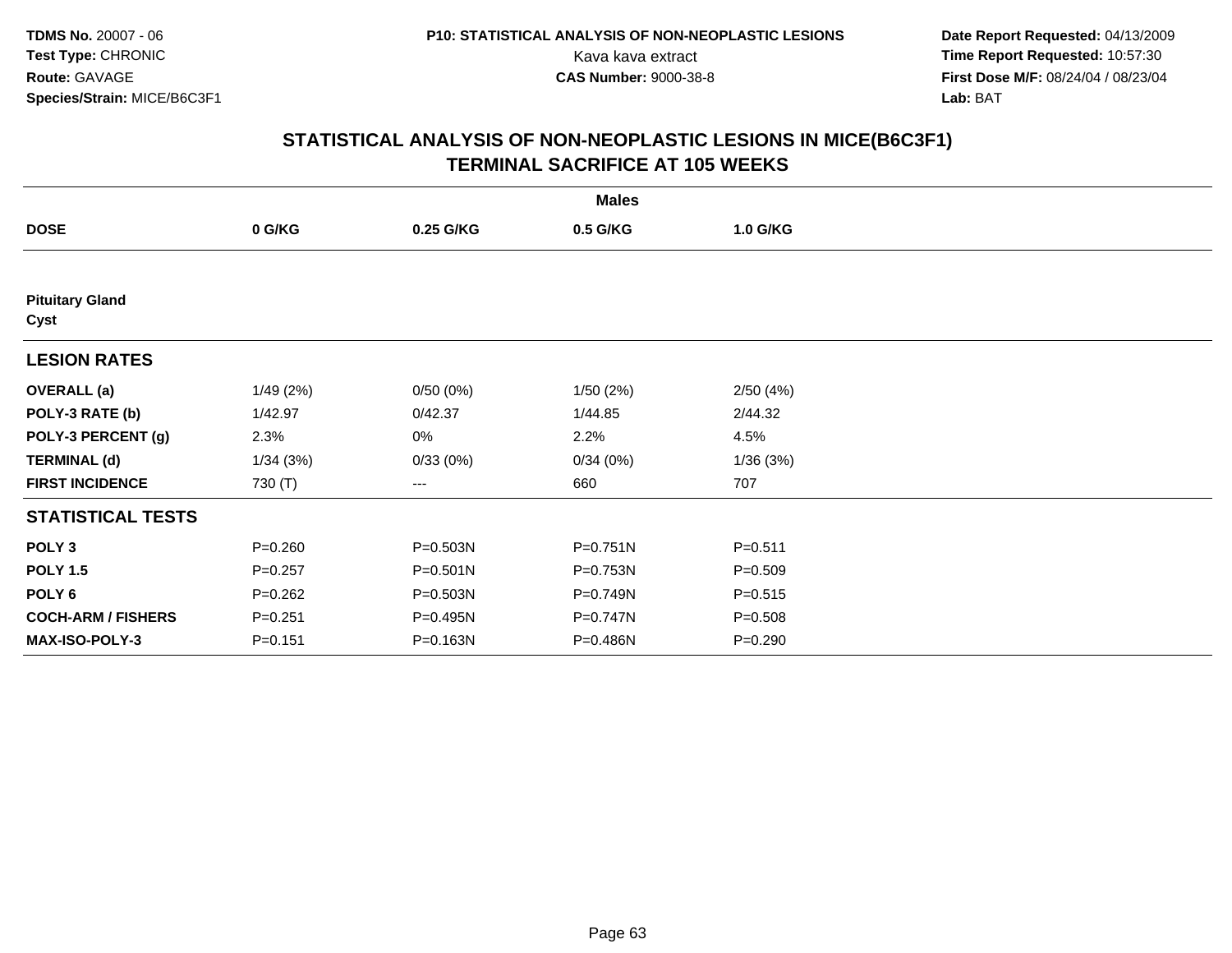**Date Report Requested:** 04/13/2009 Kava kava extract **Time Report Requested:** 10:57:30<br>**CAS Number:** 9000-38-8 **Time Report Requested:** 10:57:30 **First Dose M/F:** 08/24/04 / 08/23/04<br>Lab: BAT **Lab:** BAT

|                                                      |          |              | <b>Males</b> |                   |  |
|------------------------------------------------------|----------|--------------|--------------|-------------------|--|
| <b>DOSE</b>                                          | 0 G/KG   | 0.25 G/KG    | 0.5 G/KG     | 1.0 G/KG          |  |
|                                                      |          |              |              |                   |  |
| <b>Pituitary Gland: Pars Distalis</b><br>Hyperplasia |          |              |              |                   |  |
| <b>LESION RATES</b>                                  |          |              |              |                   |  |
| <b>OVERALL</b> (a)                                   | 1/49(2%) | 0/50(0%)     | 1/50(2%)     | 0/50(0%)          |  |
| POLY-3 RATE (b)                                      | 1/42.97  | 0/42.37      | 1/44.59      | 0/44.23           |  |
| POLY-3 PERCENT (g)                                   | 2.3%     | 0%           | 2.2%         | 0%                |  |
| <b>TERMINAL (d)</b>                                  | 1/34(3%) | 0/33(0%)     | 1/34(3%)     | 0/36(0%)          |  |
| <b>FIRST INCIDENCE</b>                               | 730 (T)  | ---          | 730 (T)      | $\qquad \qquad -$ |  |
| <b>STATISTICAL TESTS</b>                             |          |              |              |                   |  |
| POLY <sub>3</sub>                                    | P=0.395N | P=0.503N     | P=0.752N     | P=0.494N          |  |
| <b>POLY 1.5</b>                                      | P=0.397N | $P = 0.501N$ | P=0.753N     | P=0.495N          |  |
| POLY 6                                               | P=0.394N | P=0.503N     | P=0.752N     | P=0.492N          |  |
| <b>COCH-ARM / FISHERS</b>                            | P=0.402N | P=0.495N     | P=0.747N     | P=0.495N          |  |
| <b>MAX-ISO-POLY-3</b>                                | P=0.156N | P=0.163N     | P=0.488N     | P=0.157N          |  |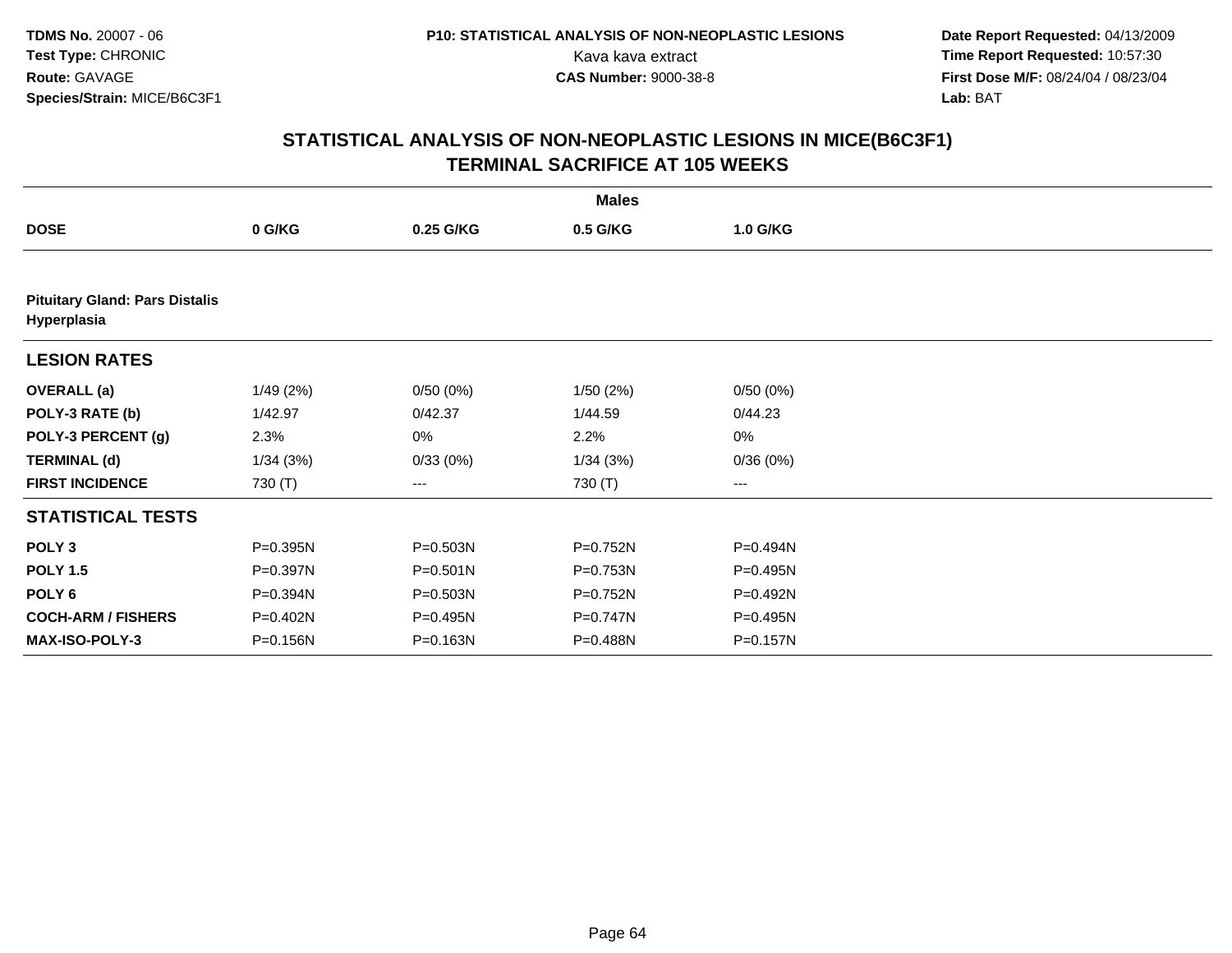**Date Report Requested:** 04/13/2009 Kava kava extract **Time Report Requested:** 10:57:30<br>**CAS Number:** 9000-38-8 **Time Report Requested:** 10:57:30 **First Dose M/F:** 08/24/04 / 08/23/04<br>Lab: BAT **Lab:** BAT

|                                |           |             | <b>Males</b> |          |  |
|--------------------------------|-----------|-------------|--------------|----------|--|
| <b>DOSE</b>                    | 0 G/KG    | 0.25 G/KG   | 0.5 G/KG     | 1.0 G/KG |  |
|                                |           |             |              |          |  |
| <b>Preputial Gland</b><br>Cyst |           |             |              |          |  |
| <b>LESION RATES</b>            |           |             |              |          |  |
| <b>OVERALL</b> (a)             | 4/50 (8%) | 5/50 (10%)  | 5/50 (10%)   | 3/50(6%) |  |
| POLY-3 RATE (b)                | 4/44.25   | 5/42.51     | 5/45.35      | 3/44.23  |  |
| POLY-3 PERCENT (g)             | 9%        | 11.8%       | 11%          | 6.8%     |  |
| <b>TERMINAL (d)</b>            | 3/34(9%)  | 4/33 (12%)  | 4/34 (12%)   | 3/36(8%) |  |
| <b>FIRST INCIDENCE</b>         | 455       | 695         | 455          | 730 (T)  |  |
| <b>STATISTICAL TESTS</b>       |           |             |              |          |  |
| POLY <sub>3</sub>              | P=0.374N  | $P = 0.475$ | $P = 0.515$  | P=0.500N |  |
| <b>POLY 1.5</b>                | P=0.377N  | $P = 0.481$ | $P = 0.510$  | P=0.501N |  |
| POLY <sub>6</sub>              | P=0.368N  | $P=0.477$   | $P = 0.521$  | P=0.496N |  |
| <b>COCH-ARM / FISHERS</b>      | P=0.382N  | $P = 0.500$ | $P = 0.500$  | P=0.500N |  |
| <b>MAX-ISO-POLY-3</b>          | P=0.272N  | $P = 0.340$ | $P = 0.377$  | P=0.346N |  |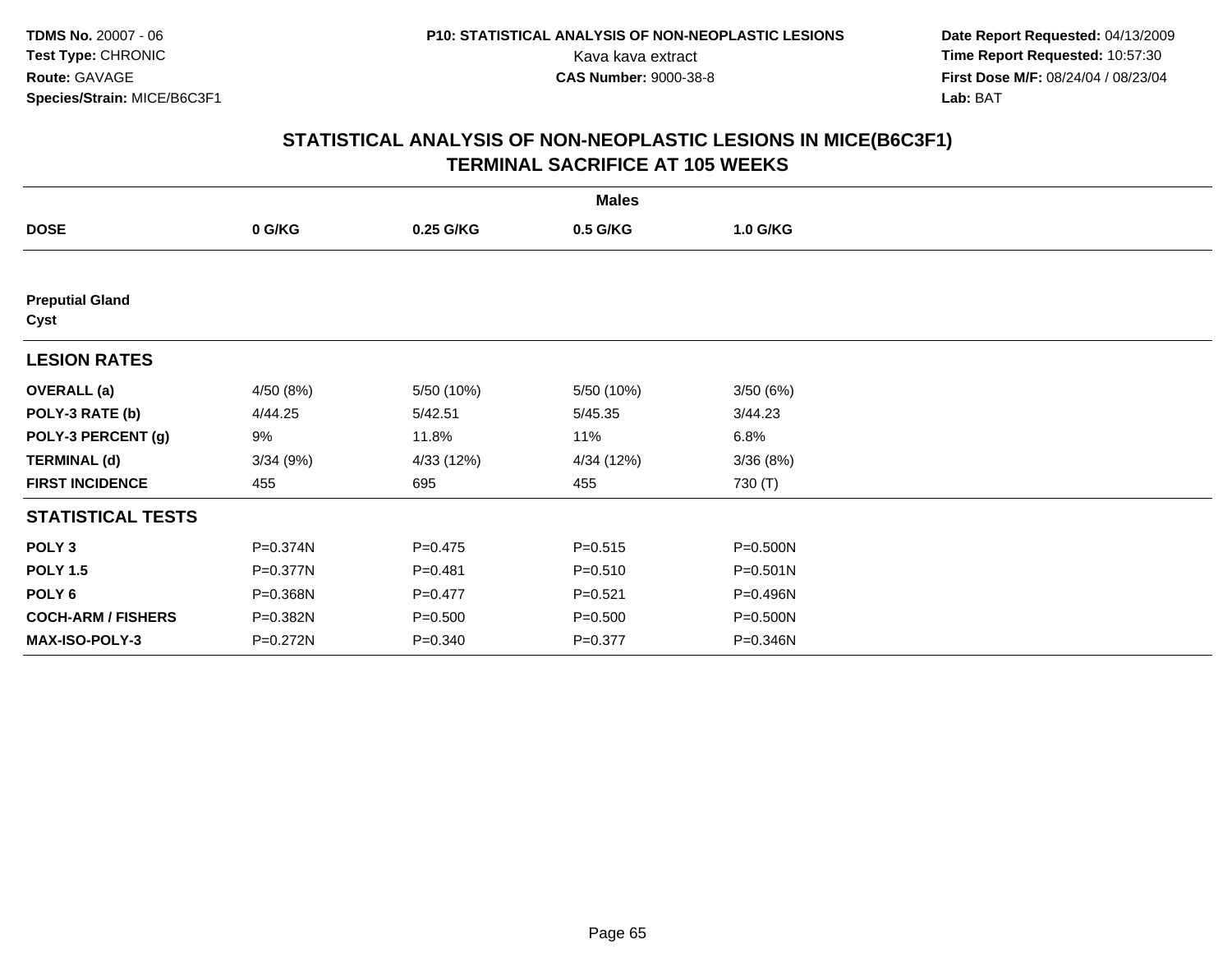**Date Report Requested:** 04/13/2009 Kava kava extract **Time Report Requested:** 10:57:30<br>**CAS Number:** 9000-38-8 **Time Report Requested:** 10:57:30 **First Dose M/F:** 08/24/04 / 08/23/04<br>Lab: BAT **Lab:** BAT

|                                        |             |              | <b>Males</b> |             |  |
|----------------------------------------|-------------|--------------|--------------|-------------|--|
| <b>DOSE</b>                            | 0 G/KG      | 0.25 G/KG    | 0.5 G/KG     | 1.0 G/KG    |  |
|                                        |             |              |              |             |  |
| <b>Preputial Gland</b><br>Inflammation |             |              |              |             |  |
| <b>LESION RATES</b>                    |             |              |              |             |  |
| <b>OVERALL</b> (a)                     | 10/50 (20%) | 4/50 (8%)    | 9/50 (18%)   | 13/50 (26%) |  |
| POLY-3 RATE (b)                        | 10/44.49    | 4/42.37      | 9/45.54      | 13/45.55    |  |
| POLY-3 PERCENT (g)                     | 22.5%       | 9.4%         | 19.8%        | 28.5%       |  |
| <b>TERMINAL (d)</b>                    | 6/34(18%)   | 4/33 (12%)   | 6/34(18%)    | 11/36 (31%) |  |
| <b>FIRST INCIDENCE</b>                 | 647         | 730 (T)      | 494          | 465         |  |
| <b>STATISTICAL TESTS</b>               |             |              |              |             |  |
| POLY <sub>3</sub>                      | $P = 0.124$ | P=0.085N     | P=0.477N     | $P = 0.338$ |  |
| <b>POLY 1.5</b>                        | $P = 0.118$ | $P = 0.081N$ | P=0.484N     | $P = 0.331$ |  |
| POLY 6                                 | $P=0.129$   | P=0.088N     | P=0.476N     | $P = 0.343$ |  |
| <b>COCH-ARM / FISHERS</b>              | $P = 0.107$ | P=0.074N     | P=0.500N     | $P = 0.318$ |  |
| MAX-ISO-POLY-3                         | $P = 0.070$ | $P = 0.051N$ | P=0.376N     | $P = 0.256$ |  |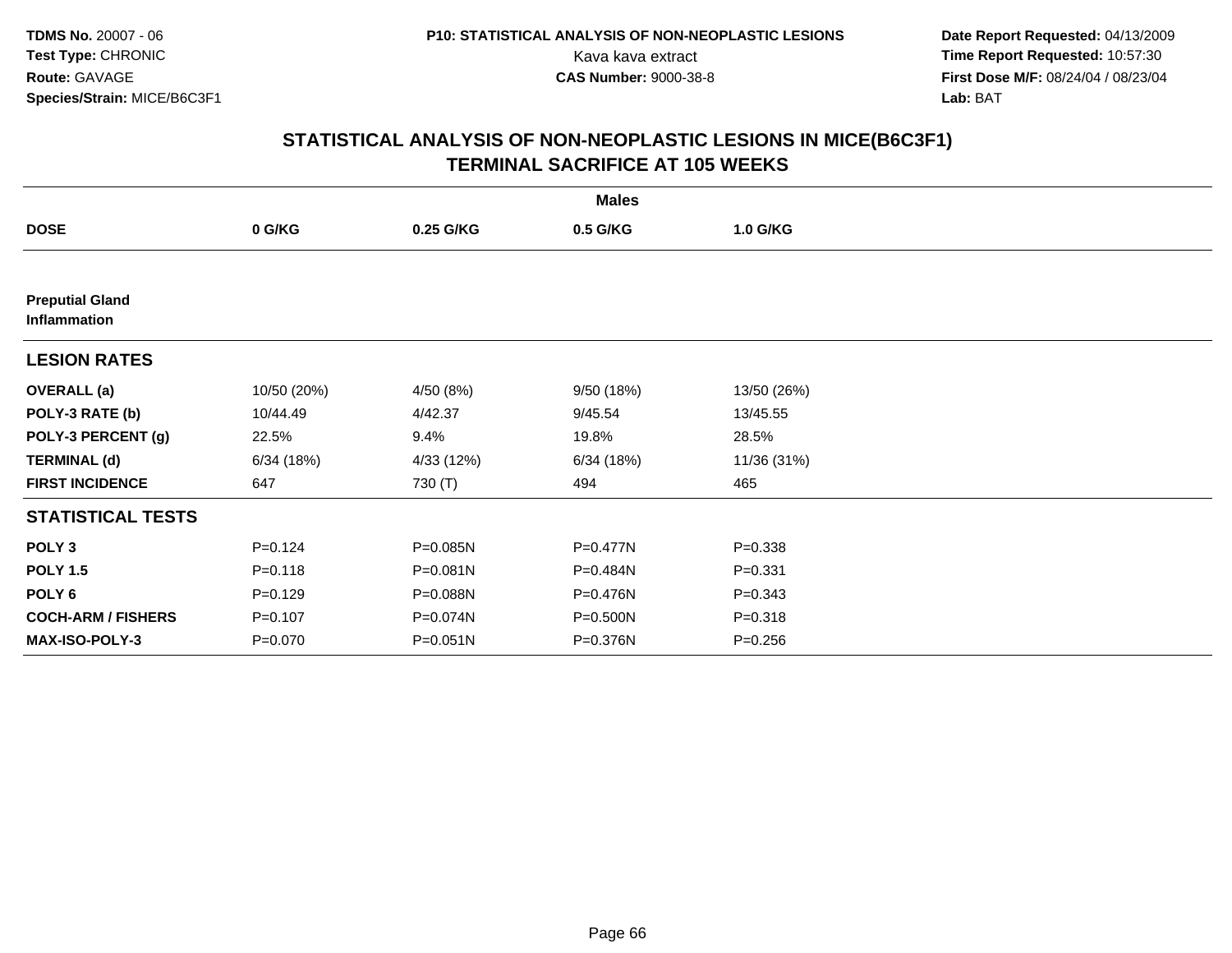**Date Report Requested:** 04/13/2009 Kava kava extract **Time Report Requested:** 10:57:30<br>**CAS Number:** 9000-38-8 **Time Report Requested:** 10:57:30 **First Dose M/F:** 08/24/04 / 08/23/04<br>Lab: BAT **Lab:** BAT

|                                                                  |             |             | <b>Males</b> |              |  |
|------------------------------------------------------------------|-------------|-------------|--------------|--------------|--|
| <b>DOSE</b>                                                      | 0 G/KG      | 0.25 G/KG   | 0.5 G/KG     | 1.0 G/KG     |  |
|                                                                  |             |             |              |              |  |
| <b>Prostate</b><br><b>Infiltration Cellular Mononuclear Cell</b> |             |             |              |              |  |
| <b>LESION RATES</b>                                              |             |             |              |              |  |
| <b>OVERALL</b> (a)                                               | 29/50 (58%) | 31/50 (62%) | 38/50 (76%)  | 29/50 (58%)  |  |
| POLY-3 RATE (b)                                                  | 29/44.60    | 31/44.24    | 38/47.43     | 29/47.28     |  |
| POLY-3 PERCENT (g)                                               | 65%         | 70.1%       | 80.1%        | 61.3%        |  |
| <b>TERMINAL (d)</b>                                              | 24/34 (71%) | 28/33 (85%) | 27/34 (79%)  | 22/36 (61%)  |  |
| <b>FIRST INCIDENCE</b>                                           | 647         | 319         | 455          | 392          |  |
| <b>STATISTICAL TESTS</b>                                         |             |             |              |              |  |
| POLY <sub>3</sub>                                                | P=0.352N    | $P = 0.384$ | $P = 0.070$  | P=0.439N     |  |
| <b>POLY 1.5</b>                                                  | P=0.440N    | $P = 0.397$ | $P = 0.056$  | $P = 0.497N$ |  |
| POLY 6                                                           | P=0.252N    | $P = 0.371$ | $P = 0.097$  | P=0.368N     |  |
| <b>COCH-ARM / FISHERS</b>                                        | $P = 0.510$ | $P = 0.419$ | P=0.044*     | P=0.580N     |  |
| <b>MAX-ISO-POLY-3</b>                                            | P=0.131N    | $P = 0.296$ | P=0.047*     | P=0.355N     |  |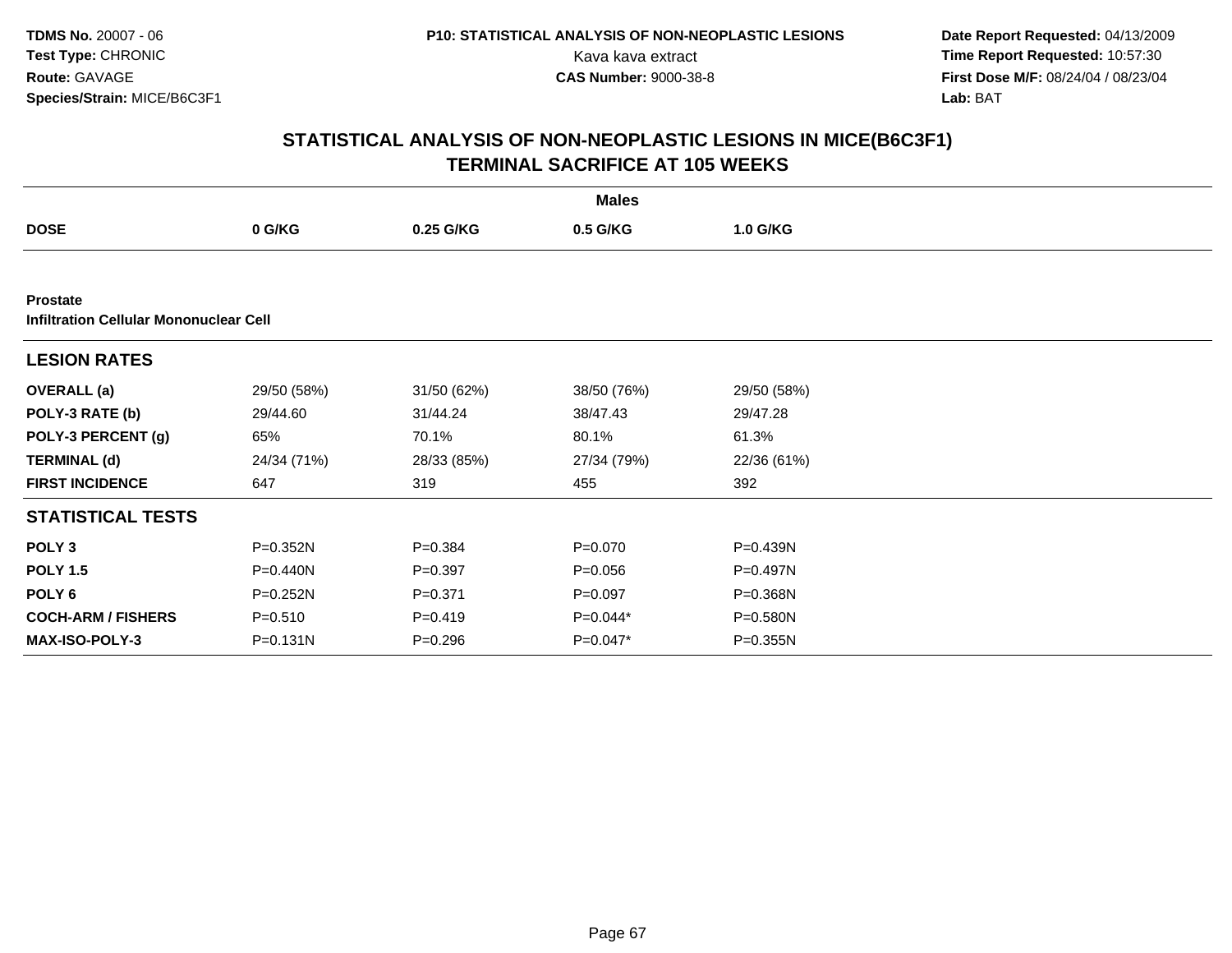**Date Report Requested:** 04/13/2009 Kava kava extract **Time Report Requested:** 10:57:30<br>**CAS Number:** 9000-38-8 **Time Report Requested:** 10:57:30 **First Dose M/F:** 08/24/04 / 08/23/04<br>Lab: BAT **Lab:** BAT

|                                 |           |             | <b>Males</b> |          |  |
|---------------------------------|-----------|-------------|--------------|----------|--|
| <b>DOSE</b>                     | 0 G/KG    | 0.25 G/KG   | 0.5 G/KG     | 1.0 G/KG |  |
|                                 |           |             |              |          |  |
| <b>Prostate</b><br>Inflammation |           |             |              |          |  |
| <b>LESION RATES</b>             |           |             |              |          |  |
| <b>OVERALL</b> (a)              | 4/50 (8%) | 9/50 (18%)  | 4/50 (8%)    | 2/50(4%) |  |
| POLY-3 RATE (b)                 | 4/45.12   | 9/45.00     | 4/45.55      | 2/44.94  |  |
| POLY-3 PERCENT (g)              | 8.9%      | 20%         | 8.8%         | 4.5%     |  |
| <b>TERMINAL (d)</b>             | 0/34(0%)  | 1/33(3%)    | 1/34(3%)     | 0/36(0%) |  |
| <b>FIRST INCIDENCE</b>          | 570       | 546         | 616          | 582      |  |
| <b>STATISTICAL TESTS</b>        |           |             |              |          |  |
| POLY <sub>3</sub>               | P=0.116N  | $P = 0.113$ | P=0.638N     | P=0.339N |  |
| <b>POLY 1.5</b>                 | P=0.116N  | $P = 0.112$ | P=0.639N     | P=0.338N |  |
| POLY 6                          | P=0.116N  | $P = 0.120$ | P=0.638N     | P=0.338N |  |
| <b>COCH-ARM / FISHERS</b>       | P=0.119N  | $P = 0.117$ | P=0.643N     | P=0.339N |  |
| MAX-ISO-POLY-3                  | P=0.060N  | $P = 0.065$ | P=0.493N     | P=0.201N |  |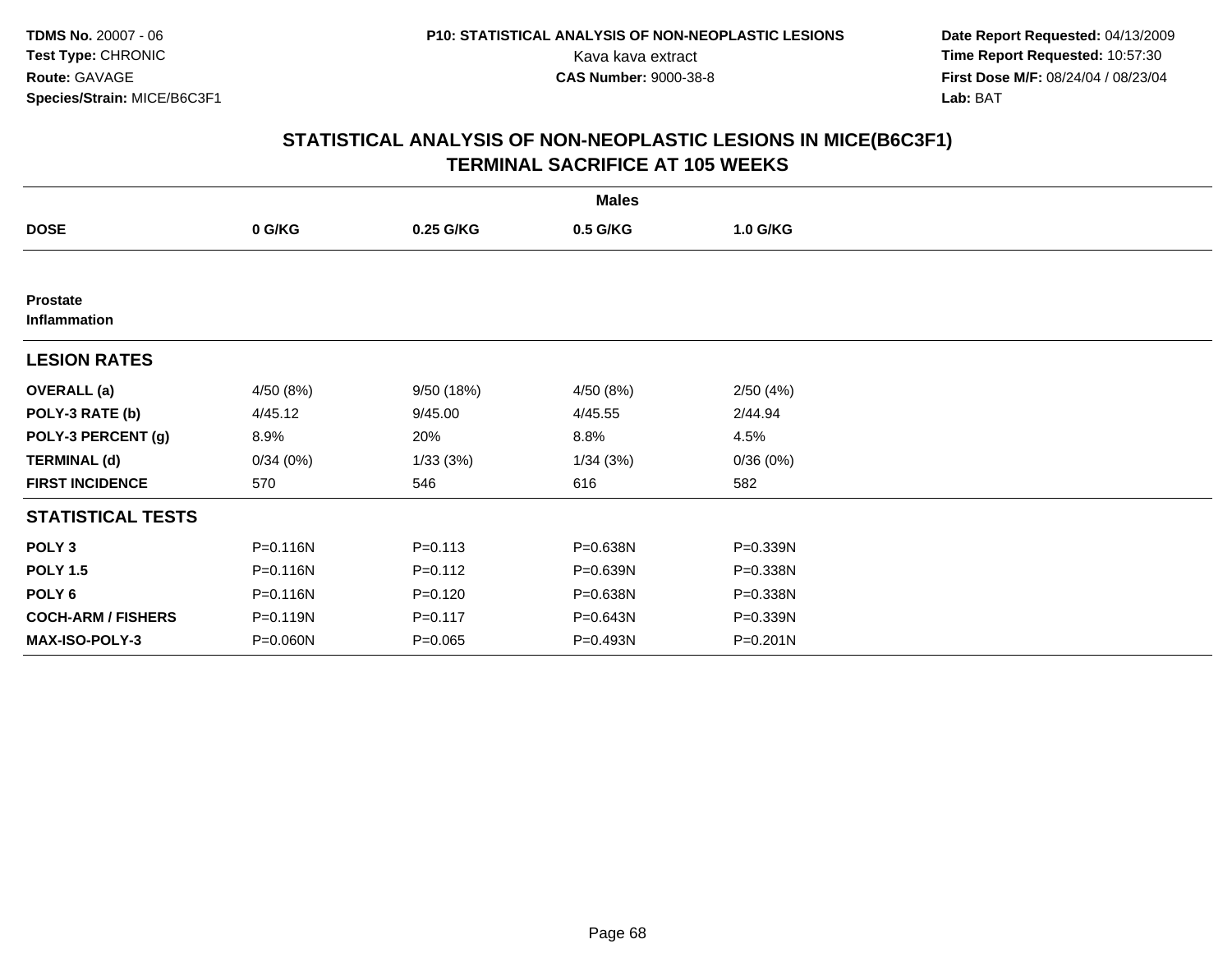**Date Report Requested:** 04/13/2009 Kava kava extract **Time Report Requested:** 10:57:30<br>**CAS Number:** 9000-38-8 **Time Report Requested:** 10:57:30 **First Dose M/F:** 08/24/04 / 08/23/04<br>Lab: BAT **Lab:** BAT

|                                                                         |             |             | <b>Males</b> |              |  |  |  |  |  |
|-------------------------------------------------------------------------|-------------|-------------|--------------|--------------|--|--|--|--|--|
| <b>DOSE</b>                                                             | 0 G/KG      | 0.25 G/KG   | 0.5 G/KG     | 1.0 G/KG     |  |  |  |  |  |
|                                                                         |             |             |              |              |  |  |  |  |  |
| <b>Salivary Glands</b><br><b>Infiltration Cellular Mononuclear Cell</b> |             |             |              |              |  |  |  |  |  |
| <b>LESION RATES</b>                                                     |             |             |              |              |  |  |  |  |  |
| <b>OVERALL</b> (a)                                                      | 43/50 (86%) | 36/50 (72%) | 40/50 (80%)  | 36/50 (72%)  |  |  |  |  |  |
| POLY-3 RATE (b)                                                         | 43/48.63    | 36/46.25    | 40/48.18     | 36/47.86     |  |  |  |  |  |
| POLY-3 PERCENT (g)                                                      | 88.4%       | 77.8%       | 83%          | 75.2%        |  |  |  |  |  |
| <b>TERMINAL (d)</b>                                                     | 29/34 (85%) | 28/33 (85%) | 29/34 (85%)  | 28/36 (78%)  |  |  |  |  |  |
| <b>FIRST INCIDENCE</b>                                                  | 455         | 423         | 494          | 392          |  |  |  |  |  |
| <b>STATISTICAL TESTS</b>                                                |             |             |              |              |  |  |  |  |  |
| POLY <sub>3</sub>                                                       | P=0.090N    | P=0.123N    | $P = 0.315N$ | P=0.070N     |  |  |  |  |  |
| <b>POLY 1.5</b>                                                         | P=0.093N    | P=0.094N    | P=0.299N     | P=0.064N     |  |  |  |  |  |
| POLY 6                                                                  | P=0.097N    | P=0.173N    | P=0.346N     | P=0.087N     |  |  |  |  |  |
| <b>COCH-ARM / FISHERS</b>                                               | P=0.120N    | P=0.070N    | P=0.298N     | P=0.070N     |  |  |  |  |  |
| <b>MAX-ISO-POLY-3</b>                                                   | P=0.042N*   | P=0.078N    | P=0.218N     | $P=0.041N^*$ |  |  |  |  |  |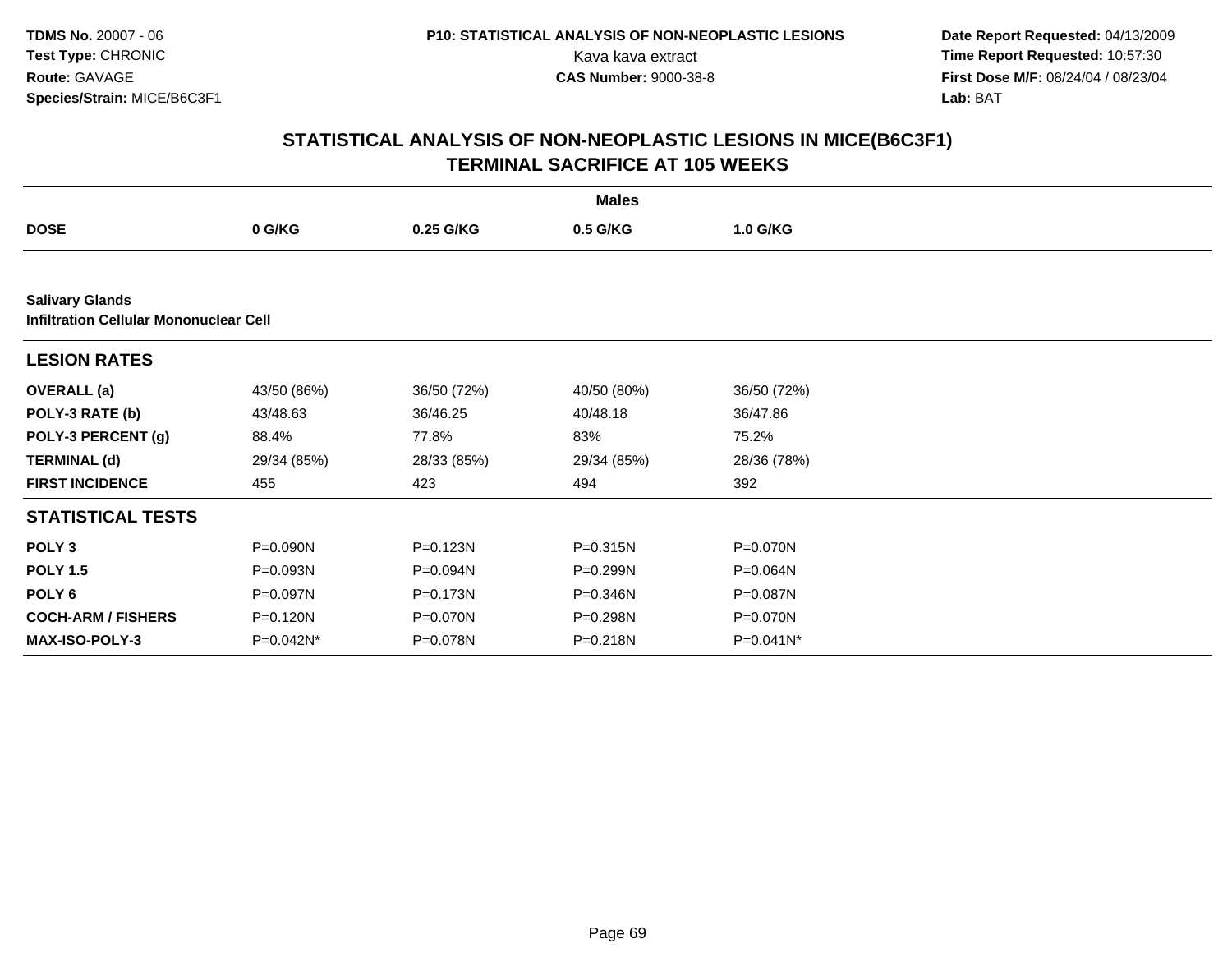**Date Report Requested:** 04/13/2009 Kava kava extract **Time Report Requested:** 10:57:30<br>**CAS Number:** 9000-38-8 **Time Report Requested:** 10:57:30 **First Dose M/F:** 08/24/04 / 08/23/04<br>Lab: BAT **Lab:** BAT

|                                           |              |              | <b>Males</b> |              |  |
|-------------------------------------------|--------------|--------------|--------------|--------------|--|
| <b>DOSE</b>                               | 0 G/KG       | 0.25 G/KG    | 0.5 G/KG     | 1.0 G/KG     |  |
|                                           |              |              |              |              |  |
| <b>Seminal Vesicle</b><br><b>Fibrosis</b> |              |              |              |              |  |
| <b>LESION RATES</b>                       |              |              |              |              |  |
| <b>OVERALL</b> (a)                        | 2/50(4%)     | 0/50(0%)     | 0/50(0%)     | 0/50(0%)     |  |
| POLY-3 RATE (b)                           | 2/43.49      | 0/42.37      | 0/44.59      | 0/44.23      |  |
| POLY-3 PERCENT (g)                        | 4.6%         | 0%           | 0%           | 0%           |  |
| <b>TERMINAL (d)</b>                       | 2/34(6%)     | 0/33(0%)     | 0/34(0%)     | 0/36(0%)     |  |
| <b>FIRST INCIDENCE</b>                    | 730 (T)      | ---          | ---          | ---          |  |
| <b>STATISTICAL TESTS</b>                  |              |              |              |              |  |
| POLY <sub>3</sub>                         | $P = 0.111N$ | P=0.243N     | P=0.231N     | P=0.233N     |  |
| <b>POLY 1.5</b>                           | $P = 0.111N$ | P=0.242N     | P=0.234N     | $P = 0.235N$ |  |
| POLY <sub>6</sub>                         | $P = 0.111N$ | $P = 0.241N$ | P=0.229N     | P=0.230N     |  |
| <b>COCH-ARM / FISHERS</b>                 | P=0.115N     | P=0.247N     | P=0.247N     | P=0.247N     |  |
| <b>MAX-ISO-POLY-3</b>                     | P=0.021N*    | P=0.080N     | P=0.075N     | P=0.075N     |  |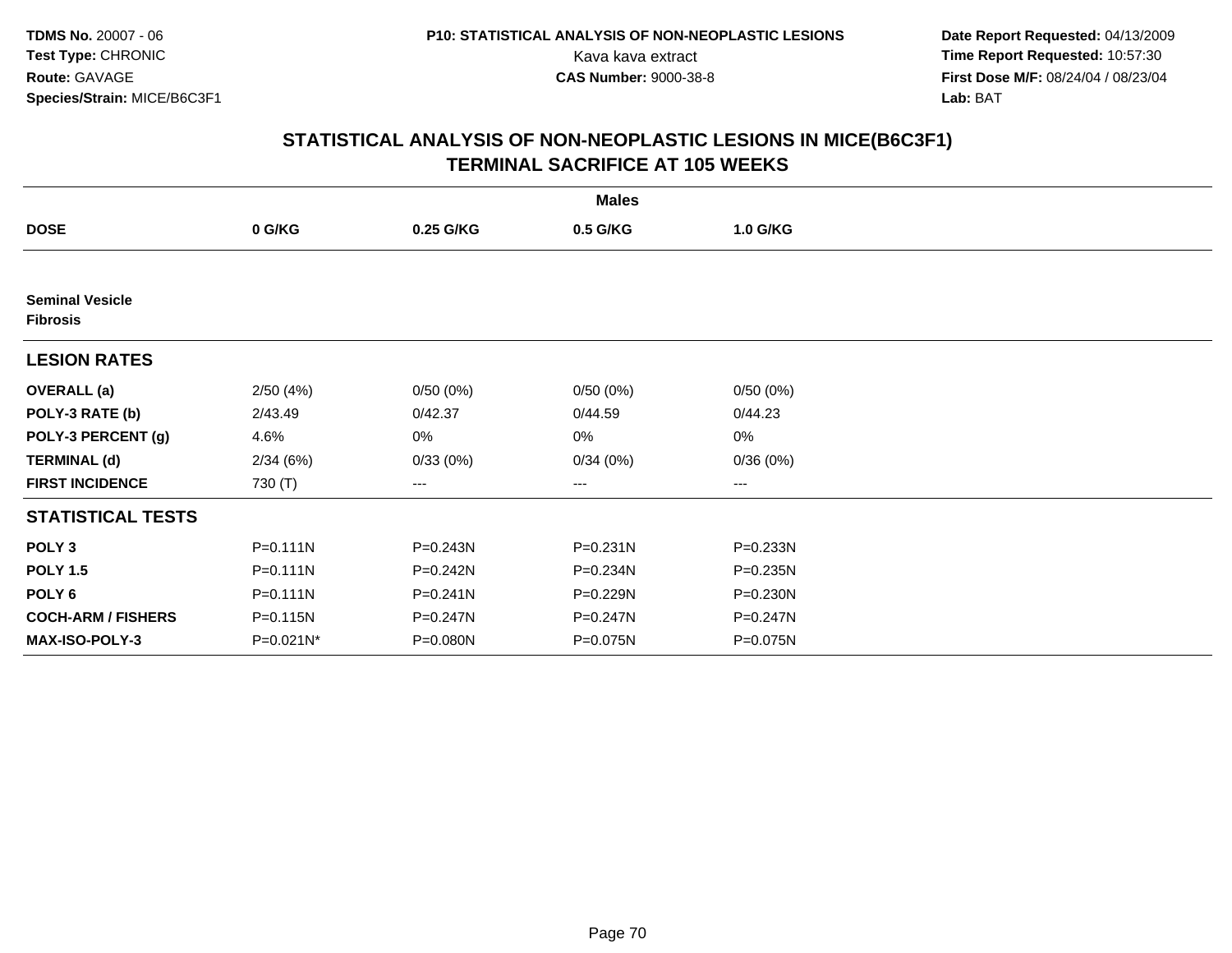**Date Report Requested:** 04/13/2009 Kava kava extract **Time Report Requested:** 10:57:30<br>**CAS Number:** 9000-38-8 **Time Report Requested:** 10:57:30 **First Dose M/F:** 08/24/04 / 08/23/04<br>Lab: BAT **Lab:** BAT

|                                                                         |           |             | <b>Males</b> |           |  |
|-------------------------------------------------------------------------|-----------|-------------|--------------|-----------|--|
| <b>DOSE</b>                                                             | 0 G/KG    | 0.25 G/KG   | 0.5 G/KG     | 1.0 G/KG  |  |
|                                                                         |           |             |              |           |  |
| <b>Seminal Vesicle</b><br><b>Infiltration Cellular Mononuclear Cell</b> |           |             |              |           |  |
| <b>LESION RATES</b>                                                     |           |             |              |           |  |
| <b>OVERALL</b> (a)                                                      | 4/50 (8%) | 4/50 (8%)   | 6/50 (12%)   | 0/50(0%)  |  |
| POLY-3 RATE (b)                                                         | 4/43.99   | 4/42.93     | 6/44.85      | 0/44.23   |  |
| POLY-3 PERCENT (g)                                                      | 9.1%      | 9.3%        | 13.4%        | 0%        |  |
| <b>TERMINAL (d)</b>                                                     | 3/34(9%)  | 3/33(9%)    | 5/34 (15%)   | 0/36(0%)  |  |
| <b>FIRST INCIDENCE</b>                                                  | 579       | 553         | 660          | ---       |  |
| <b>STATISTICAL TESTS</b>                                                |           |             |              |           |  |
| POLY <sub>3</sub>                                                       | P=0.074N  | $P = 0.630$ | $P = 0.381$  | P=0.059N  |  |
| <b>POLY 1.5</b>                                                         | P=0.076N  | $P = 0.632$ | $P = 0.378$  | P=0.060N  |  |
| POLY 6                                                                  | P=0.072N  | $P = 0.634$ | $P = 0.386$  | P=0.058N  |  |
| <b>COCH-ARM / FISHERS</b>                                               | P=0.080N  | P=0.643N    | $P = 0.370$  | P=0.059N  |  |
| <b>MAX-ISO-POLY-3</b>                                                   | P=0.032N* | $P=0.484$   | $P = 0.264$  | P=0.019N* |  |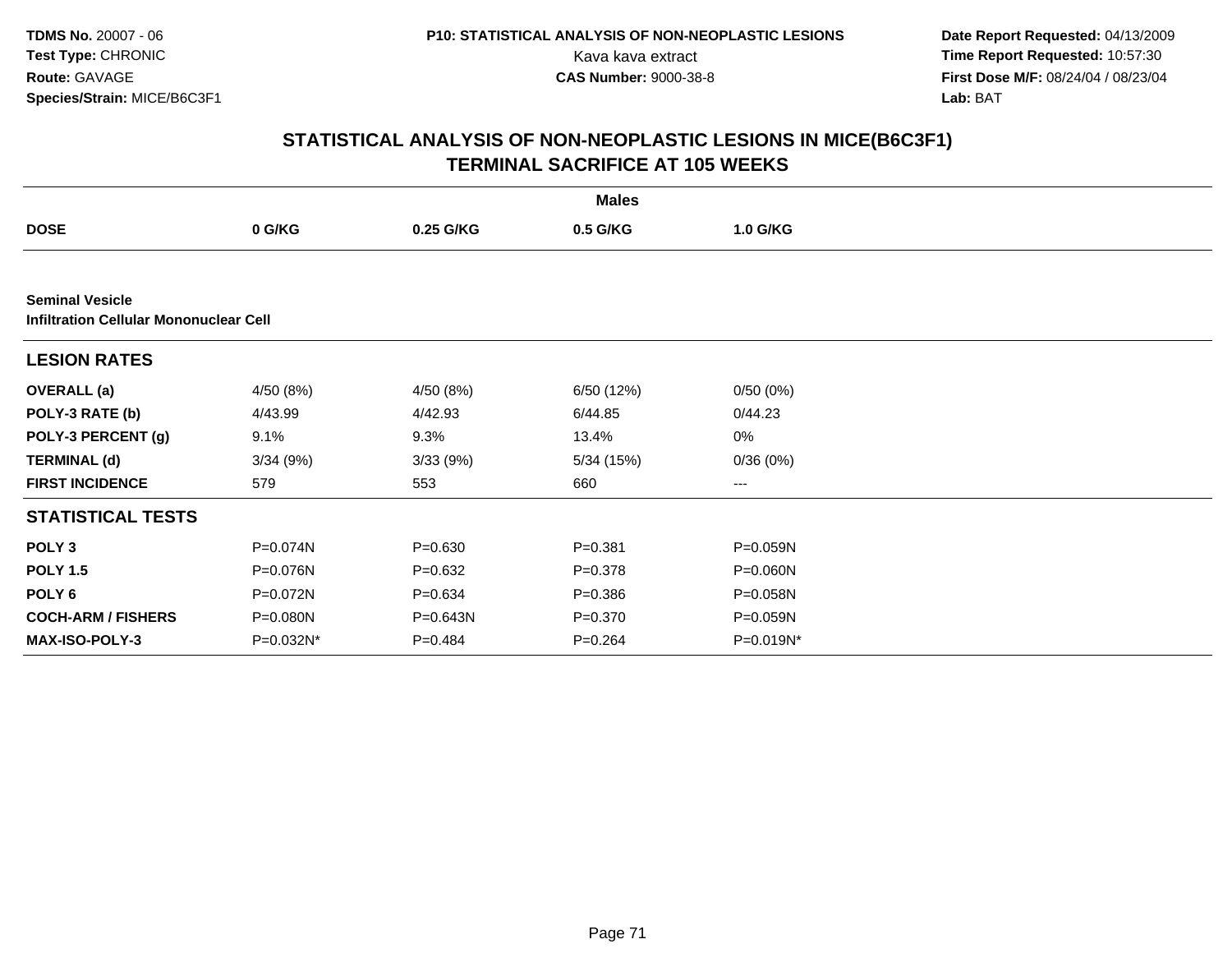**Date Report Requested:** 04/13/2009 Kava kava extract **Time Report Requested:** 10:57:30<br>**CAS Number:** 9000-38-8 **Time Report Requested:** 10:57:30 **First Dose M/F:** 08/24/04 / 08/23/04<br>Lab: BAT **Lab:** BAT

|                                        |            |            | <b>Males</b> |          |  |
|----------------------------------------|------------|------------|--------------|----------|--|
| <b>DOSE</b>                            | 0 G/KG     | 0.25 G/KG  | 0.5 G/KG     | 1.0 G/KG |  |
|                                        |            |            |              |          |  |
| <b>Seminal Vesicle</b><br>Inflammation |            |            |              |          |  |
| <b>LESION RATES</b>                    |            |            |              |          |  |
| <b>OVERALL</b> (a)                     | 6/50 (12%) | 5/50 (10%) | 0/50(0%)     | 2/50(4%) |  |
| POLY-3 RATE (b)                        | 6/44.09    | 5/44.77    | 0/44.59      | 2/44.94  |  |
| POLY-3 PERCENT (g)                     | 13.6%      | 11.2%      | 0%           | 4.5%     |  |
| <b>TERMINAL (d)</b>                    | 4/34 (12%) | 0/33(0%)   | 0/34(0%)     | 0/36(0%) |  |
| <b>FIRST INCIDENCE</b>                 | 626        | 484        | ---          | 582      |  |
| <b>STATISTICAL TESTS</b>               |            |            |              |          |  |
| POLY <sub>3</sub>                      | P=0.041N*  | P=0.489N   | P=0.014N*    | P=0.126N |  |
| <b>POLY 1.5</b>                        | P=0.042N*  | P=0.498N   | P=0.015N*    | P=0.129N |  |
| POLY <sub>6</sub>                      | P=0.041N*  | P=0.472N   | P=0.014N*    | P=0.121N |  |
| <b>COCH-ARM / FISHERS</b>              | P=0.045N*  | P=0.500N   | P=0.013N*    | P=0.134N |  |
| MAX-ISO-POLY-3                         | P=0.019N*  | P=0.363N   | P=0.004N**   | P=0.066N |  |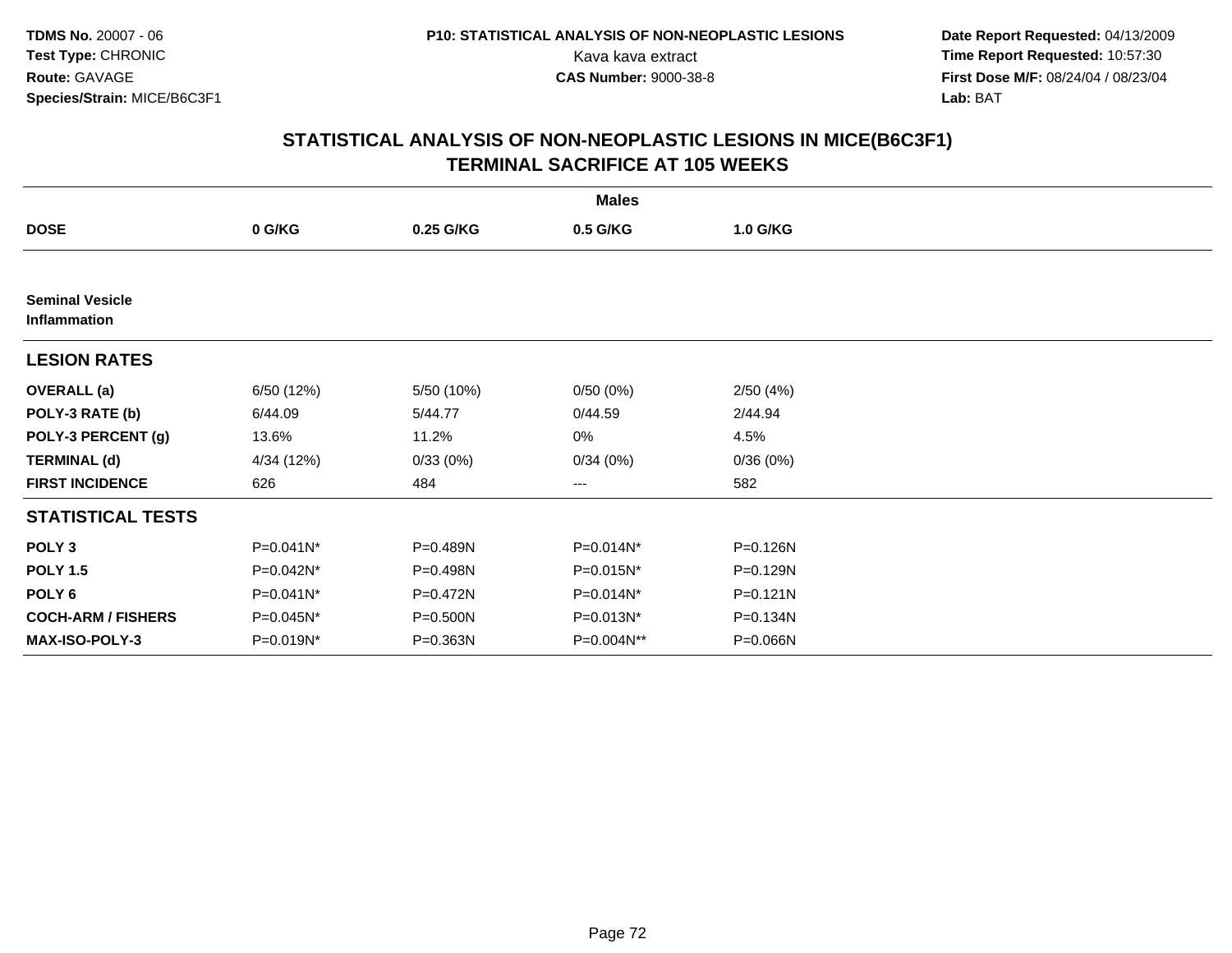**Date Report Requested:** 04/13/2009 Kava kava extract **Time Report Requested:** 10:57:30<br>**CAS Number:** 9000-38-8 **Time Report Requested:** 10:57:30 **First Dose M/F:** 08/24/04 / 08/23/04<br>Lab: BAT **Lab:** BAT

|                                                 |             |           | <b>Males</b> |          |  |
|-------------------------------------------------|-------------|-----------|--------------|----------|--|
| <b>DOSE</b>                                     | 0 G/KG      | 0.25 G/KG | 0.5 G/KG     | 1.0 G/KG |  |
|                                                 |             |           |              |          |  |
| <b>Skin</b><br><b>Cyst Epithelial Inclusion</b> |             |           |              |          |  |
| <b>LESION RATES</b>                             |             |           |              |          |  |
| <b>OVERALL</b> (a)                              | 0/50(0%)    | 0/50(0%)  | 2/50(4%)     | 0/50(0%) |  |
| POLY-3 RATE (b)                                 | 0/43.49     | 0/42.37   | 2/44.60      | 0/44.23  |  |
| POLY-3 PERCENT (g)                              | 0%          | 0%        | 4.5%         | 0%       |  |
| <b>TERMINAL (d)</b>                             | 0/34(0%)    | 0/33(0%)  | 1/34(3%)     | 0/36(0%) |  |
| <b>FIRST INCIDENCE</b>                          | ---         | ---       | 729          | ---      |  |
| <b>STATISTICAL TESTS</b>                        |             |           |              |          |  |
| POLY <sub>3</sub>                               | $P = 0.607$ | (e)       | $P = 0.243$  | (e)      |  |
| <b>POLY 1.5</b>                                 | $P = 0.603$ | (e)       | $P = 0.241$  | (e)      |  |
| POLY <sub>6</sub>                               | $P = 0.614$ | (e)       | $P = 0.245$  | (e)      |  |
| <b>COCH-ARM / FISHERS</b>                       | $P = 0.595$ | (e)       | $P = 0.247$  | (e)      |  |
| MAX-ISO-POLY-3                                  | $P = 0.161$ | (e)       | $P = 0.080$  | (e)      |  |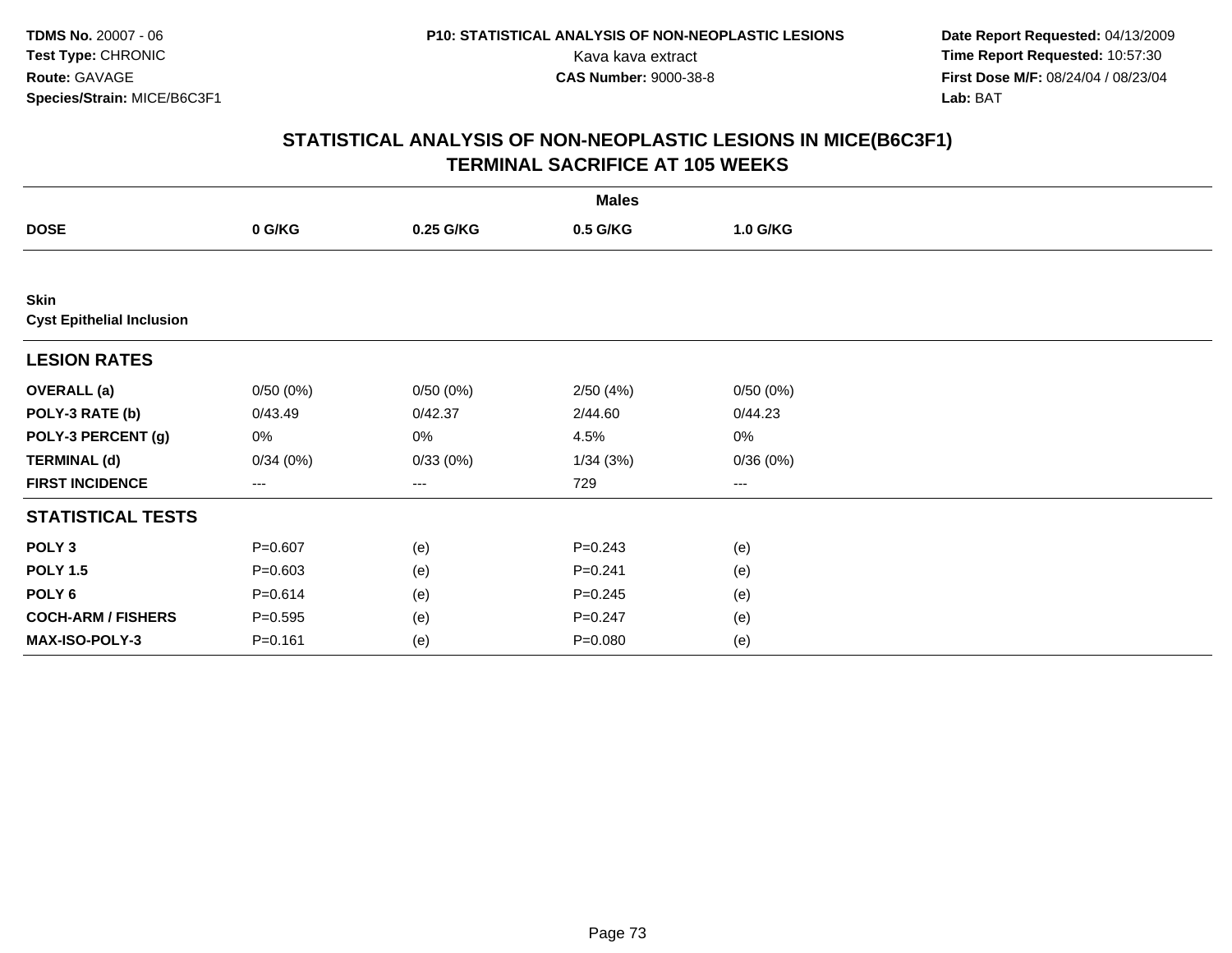**Date Report Requested:** 04/13/2009 Kava kava extract **Time Report Requested:** 10:57:30<br>**CAS Number:** 9000-38-8 **Time Report Requested:** 10:57:30 **First Dose M/F:** 08/24/04 / 08/23/04<br>Lab: BAT **Lab:** BAT

|                             |             |             | <b>Males</b> |             |  |
|-----------------------------|-------------|-------------|--------------|-------------|--|
| <b>DOSE</b>                 | 0 G/KG      | 0.25 G/KG   | 0.5 G/KG     | 1.0 G/KG    |  |
|                             |             |             |              |             |  |
| <b>Skin</b><br><b>Ulcer</b> |             |             |              |             |  |
| <b>LESION RATES</b>         |             |             |              |             |  |
| <b>OVERALL</b> (a)          | 1/50(2%)    | 1/50(2%)    | 9/50 (18%)   | 4/50 (8%)   |  |
| POLY-3 RATE (b)             | 1/43.49     | 1/42.62     | 9/45.41      | 4/44.37     |  |
| POLY-3 PERCENT (g)          | 2.3%        | 2.4%        | 19.8%        | 9%          |  |
| <b>TERMINAL (d)</b>         | 1/34(3%)    | 0/33(0%)    | 5/34 (15%)   | 3/36(8%)    |  |
| <b>FIRST INCIDENCE</b>      | 730 (T)     | 664         | 616          | 692         |  |
| <b>STATISTICAL TESTS</b>    |             |             |              |             |  |
| POLY <sub>3</sub>           | $P = 0.083$ | $P = 0.756$ | P=0.010**    | $P = 0.184$ |  |
| <b>POLY 1.5</b>             | $P = 0.080$ | $P=0.757$   | P=0.009**    | $P = 0.182$ |  |
| POLY 6                      | $P = 0.088$ | $P = 0.759$ | P=0.010**    | $P = 0.189$ |  |
| <b>COCH-ARM / FISHERS</b>   | $P = 0.080$ | P=0.753N    | P=0.008**    | $P = 0.181$ |  |
| MAX-ISO-POLY-3              | $P=0.019*$  | $P=0.493$   | P=0.004**    | $P = 0.088$ |  |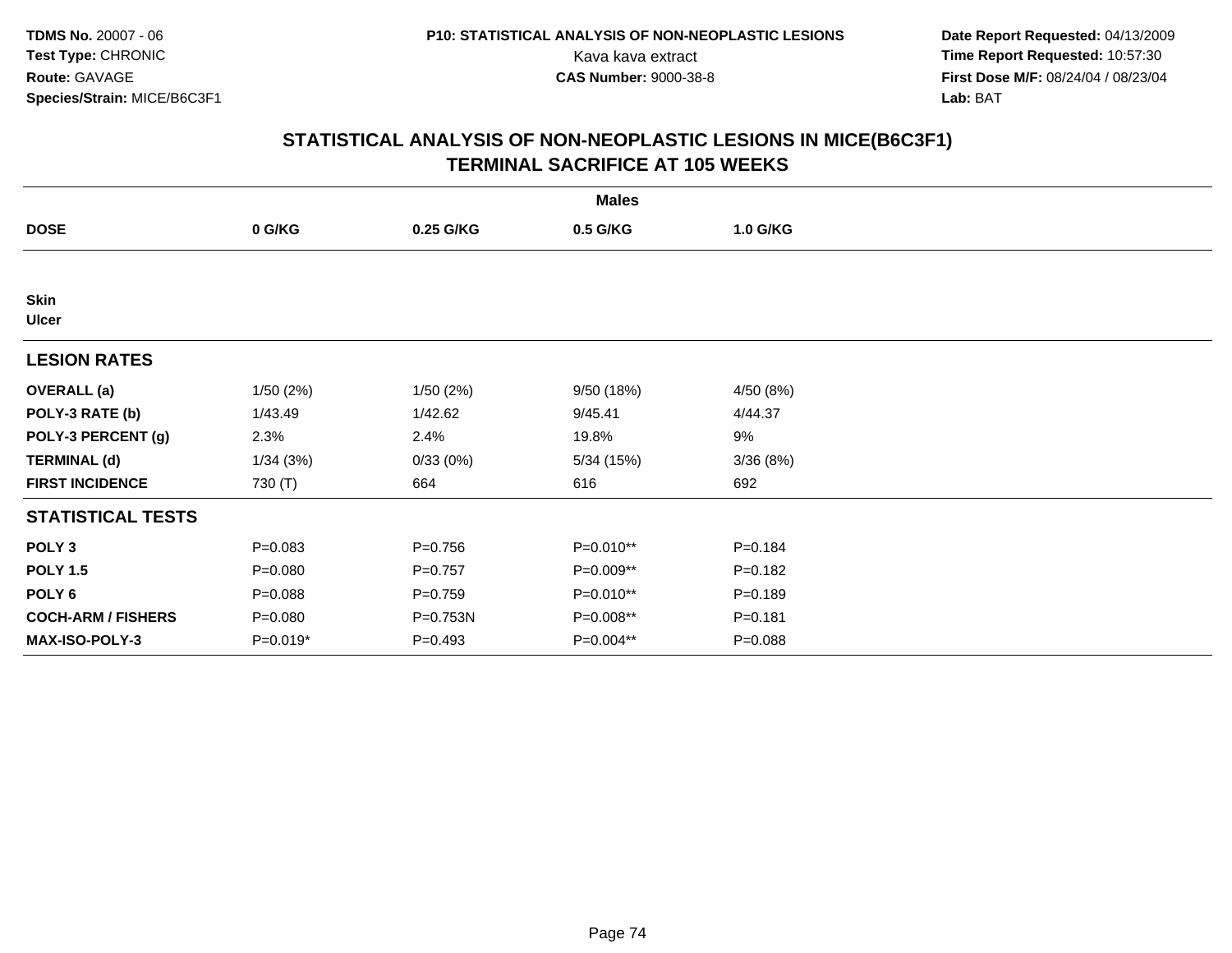**Date Report Requested:** 04/13/2009 Kava kava extract **Time Report Requested:** 10:57:30<br>**CAS Number:** 9000-38-8 **Time Report Requested:** 10:57:30 **First Dose M/F:** 08/24/04 / 08/23/04<br>Lab: BAT **Lab:** BAT

|                                                          |              |             | <b>Males</b> |              |  |
|----------------------------------------------------------|--------------|-------------|--------------|--------------|--|
| <b>DOSE</b>                                              | 0 G/KG       | 0.25 G/KG   | 0.5 G/KG     | 1.0 G/KG     |  |
|                                                          |              |             |              |              |  |
| <b>Spleen</b><br><b>Hematopoietic Cell Proliferation</b> |              |             |              |              |  |
| <b>LESION RATES</b>                                      |              |             |              |              |  |
| <b>OVERALL</b> (a)                                       | 16/50 (32%)  | 19/50 (38%) | 21/49 (43%)  | 15/50 (30%)  |  |
| POLY-3 RATE (b)                                          | 16/45.60     | 19/45.03    | 21/47.01     | 15/47.76     |  |
| POLY-3 PERCENT (g)                                       | 35.1%        | 42.2%       | 44.7%        | 31.4%        |  |
| <b>TERMINAL (d)</b>                                      | 9/34(27%)    | 10/33 (30%) | 11/34 (32%)  | 6/36 (17%)   |  |
| <b>FIRST INCIDENCE</b>                                   | 513          | 484         | 534          | 392          |  |
| <b>STATISTICAL TESTS</b>                                 |              |             |              |              |  |
| POLY <sub>3</sub>                                        | $P = 0.321N$ | $P = 0.315$ | $P=0.232$    | P=0.437N     |  |
| <b>POLY 1.5</b>                                          | P=0.352N     | $P = 0.317$ | $P = 0.211$  | P=0.460N     |  |
| POLY 6                                                   | P=0.293N     | $P = 0.329$ | $P = 0.262$  | P=0.413N     |  |
| <b>COCH-ARM / FISHERS</b>                                | P=0.415N     | $P = 0.338$ | $P = 0.182$  | $P = 0.500N$ |  |
| <b>MAX-ISO-POLY-3</b>                                    | P=0.182N     | $P=0.244$   | $P = 0.177$  | $P = 0.354N$ |  |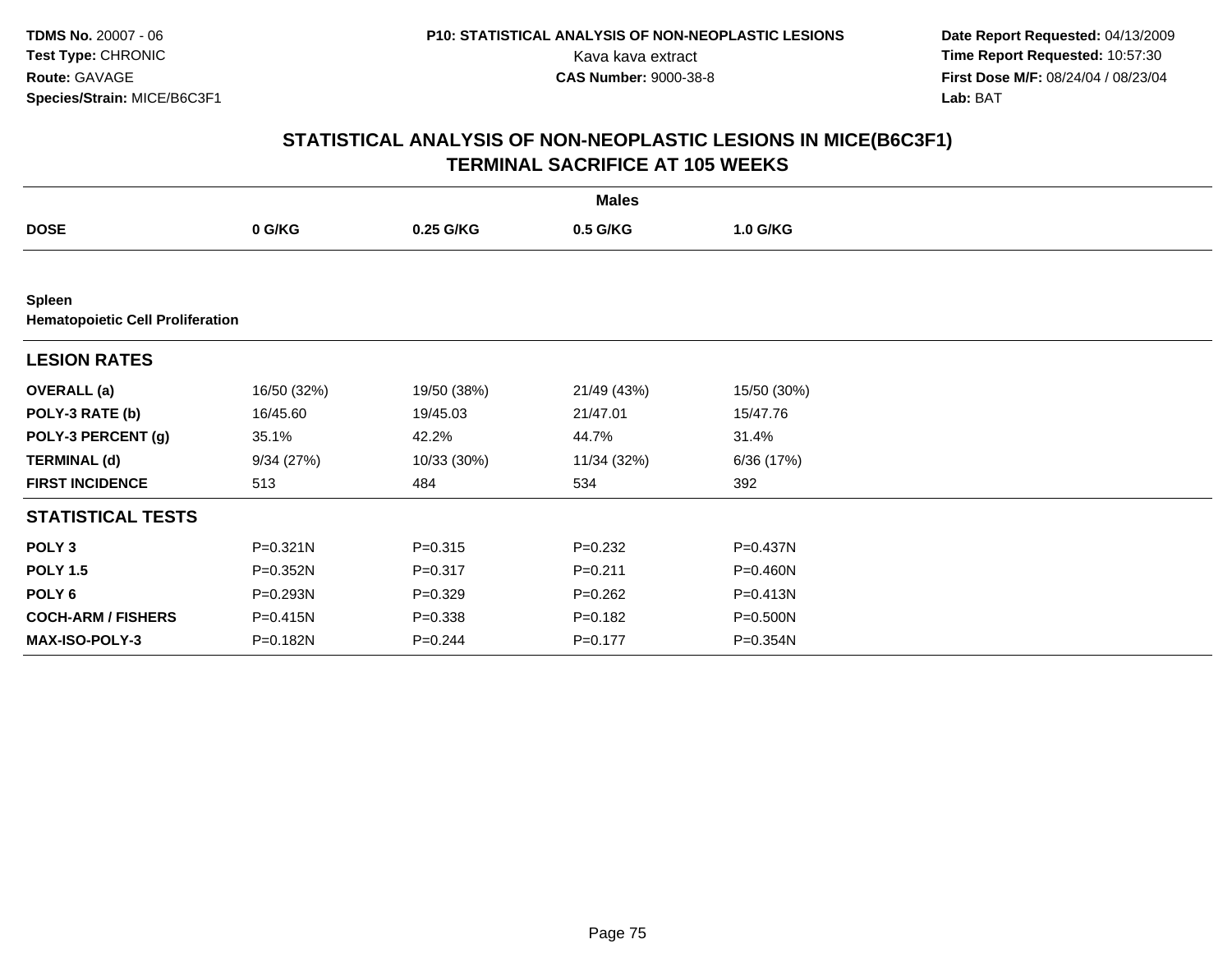**Date Report Requested:** 04/13/2009 Kava kava extract **Time Report Requested:** 10:57:30<br>**CAS Number:** 9000-38-8 **Time Report Requested:** 10:57:30 **First Dose M/F:** 08/24/04 / 08/23/04<br>Lab: BAT **Lab:** BAT

|                                |              |             | <b>Males</b> |              |  |
|--------------------------------|--------------|-------------|--------------|--------------|--|
| <b>DOSE</b>                    | 0 G/KG       | 0.25 G/KG   | 0.5 G/KG     | 1.0 G/KG     |  |
|                                |              |             |              |              |  |
| Spleen<br>Hyperplasia Lymphoid |              |             |              |              |  |
| <b>LESION RATES</b>            |              |             |              |              |  |
| <b>OVERALL</b> (a)             | 3/50(6%)     | 3/50(6%)    | 2/49(4%)     | 3/50(6%)     |  |
| POLY-3 RATE (b)                | 3/43.49      | 3/42.37     | 2/43.97      | 3/44.23      |  |
| POLY-3 PERCENT (g)             | 6.9%         | 7.1%        | 4.6%         | 6.8%         |  |
| <b>TERMINAL (d)</b>            | 3/34(9%)     | 3/33(9%)    | 2/34(6%)     | 3/36(8%)     |  |
| <b>FIRST INCIDENCE</b>         | 730 (T)      | 730 (T)     | 730 (T)      | 730 (T)      |  |
| <b>STATISTICAL TESTS</b>       |              |             |              |              |  |
| POLY <sub>3</sub>              | P=0.550N     | $P = 0.651$ | P=0.495N     | $P = 0.655N$ |  |
| <b>POLY 1.5</b>                | $P = 0.555N$ | $P = 0.653$ | P=0.500N     | P=0.658N     |  |
| POLY <sub>6</sub>              | P=0.544N     | $P = 0.654$ | P=0.489N     | P=0.649N     |  |
| <b>COCH-ARM / FISHERS</b>      | P=0.563N     | P=0.661N    | P=0.510N     | $P = 0.661N$ |  |
| <b>MAX-ISO-POLY-3</b>          | P=0.399N     | $P = 0.485$ | P=0.319N     | P=0.490N     |  |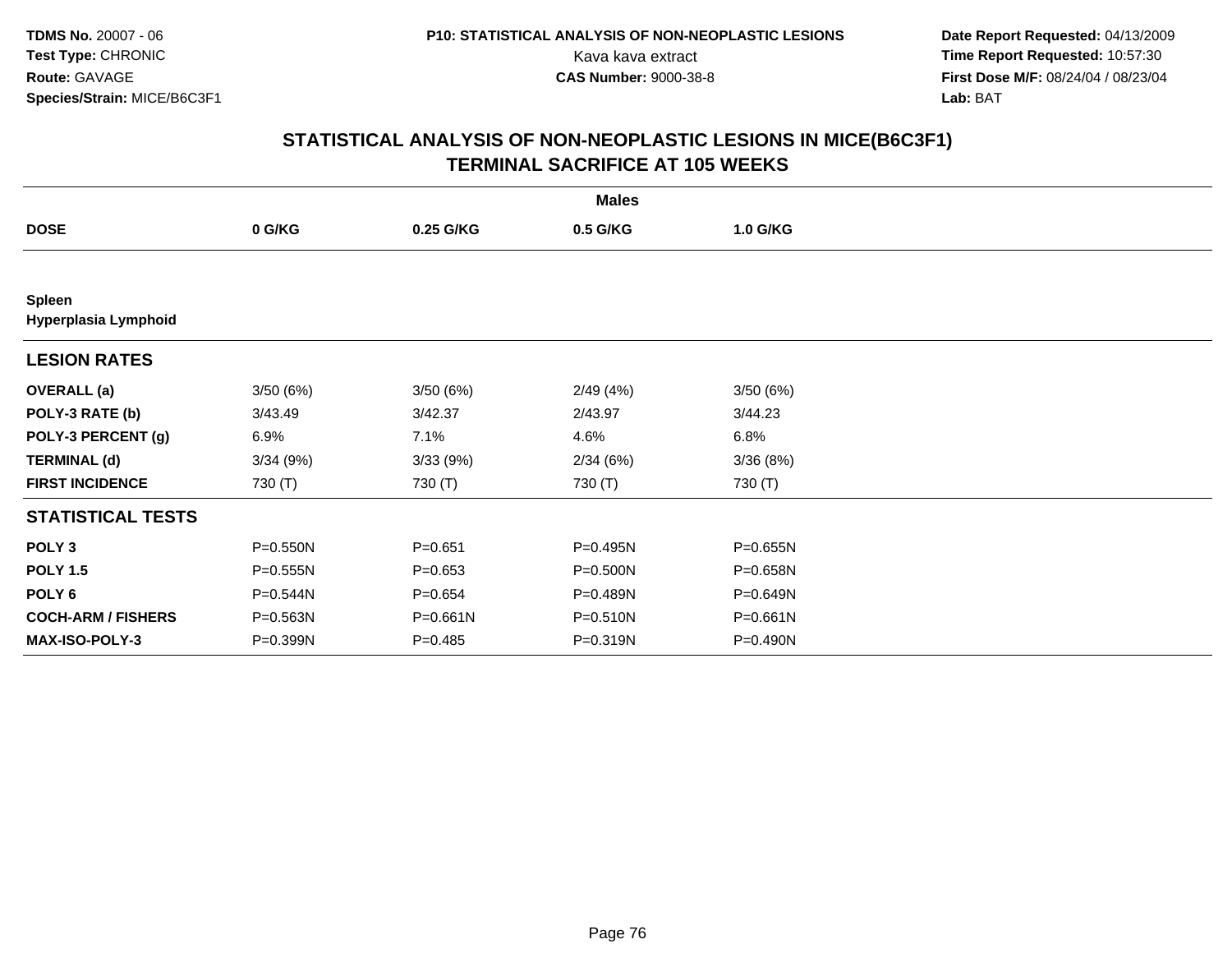**Date Report Requested:** 04/13/2009 Kava kava extract **Time Report Requested:** 10:57:30<br>**CAS Number:** 9000-38-8 **Time Report Requested:** 10:57:30 **First Dose M/F:** 08/24/04 / 08/23/04<br>Lab: BAT **Lab:** BAT

|                                                    |             |            | <b>Males</b> |            |  |
|----------------------------------------------------|-------------|------------|--------------|------------|--|
| <b>DOSE</b>                                        | 0 G/KG      | 0.25 G/KG  | 0.5 G/KG     | 1.0 G/KG   |  |
|                                                    |             |            |              |            |  |
| <b>Spleen: Lymphoid Follicle</b><br><b>Atrophy</b> |             |            |              |            |  |
| <b>LESION RATES</b>                                |             |            |              |            |  |
| <b>OVERALL</b> (a)                                 | 6/50 (12%)  | 5/50 (10%) | 3/49(6%)     | 6/50 (12%) |  |
| POLY-3 RATE (b)                                    | 6/45.12     | 5/44.54    | 3/44.23      | 6/46.01    |  |
| POLY-3 PERCENT (g)                                 | 13.3%       | 11.2%      | 6.8%         | 13%        |  |
| <b>TERMINAL (d)</b>                                | 2/34(6%)    | 0/33(0%)   | 1/34(3%)     | 2/36(6%)   |  |
| <b>FIRST INCIDENCE</b>                             | 570         | 319        | 683          | 547        |  |
| <b>STATISTICAL TESTS</b>                           |             |            |              |            |  |
| POLY <sub>3</sub>                                  | P=0.551N    | P=0.509N   | $P = 0.251N$ | P=0.607N   |  |
| <b>POLY 1.5</b>                                    | P=0.556N    | P=0.507N   | P=0.251N     | P=0.613N   |  |
| POLY <sub>6</sub>                                  | P=0.545N    | P=0.506N   | $P = 0.253N$ | P=0.598N   |  |
| <b>COCH-ARM / FISHERS</b>                          | $P = 0.562$ | P=0.500N   | P=0.254N     | P=0.620N   |  |
| <b>MAX-ISO-POLY-3</b>                              | P=0.307N    | P=0.381N   | P=0.154N     | P=0.484N   |  |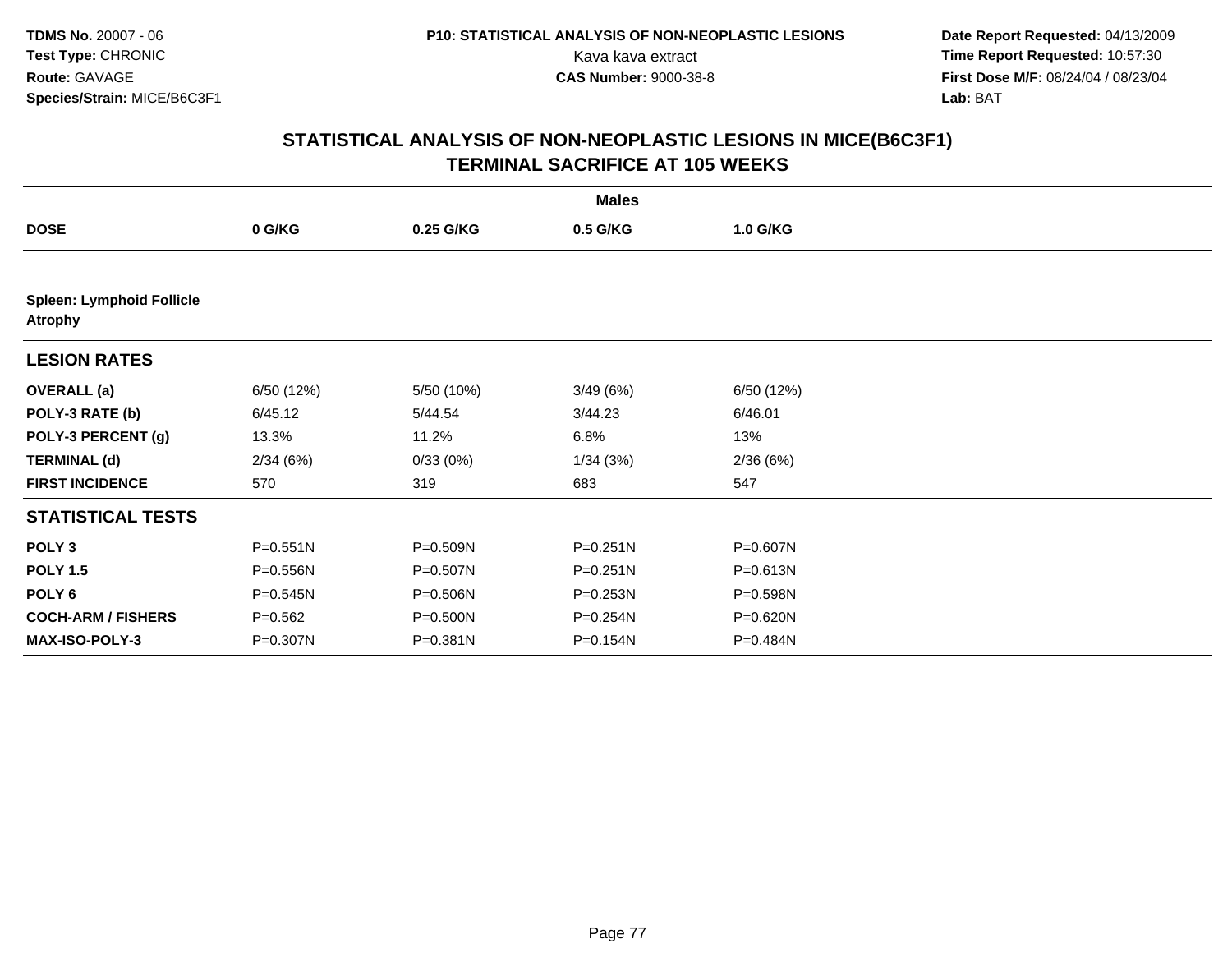**Date Report Requested:** 04/13/2009 Kava kava extract **Time Report Requested:** 10:57:30<br>**CAS Number:** 9000-38-8 **Time Report Requested:** 10:57:30 **First Dose M/F:** 08/24/04 / 08/23/04<br>Lab: BAT **Lab:** BAT

|                                 |          |           | <b>Males</b>           |                        |  |
|---------------------------------|----------|-----------|------------------------|------------------------|--|
| <b>DOSE</b>                     | 0 G/KG   | 0.25 G/KG | 0.5 G/KG               | 1.0 G/KG               |  |
|                                 |          |           |                        |                        |  |
| Stomach, Forestomach<br>Erosion |          |           |                        |                        |  |
| <b>LESION RATES</b>             |          |           |                        |                        |  |
| <b>OVERALL</b> (a)              | 0/50(0%) | 0/50(0%)  | 0/50(0%)               | 0/50(0%)               |  |
| POLY-3 RATE (b)                 | 0/43.49  | 0/42.37   | 0/44.59                | 0/44.23                |  |
| POLY-3 PERCENT (g)              | 0%       | 0%        | 0%                     | $0\%$                  |  |
| <b>TERMINAL (d)</b>             | 0/34(0%) | 0/33(0%)  | 0/34(0%)               | 0/36(0%)               |  |
| <b>FIRST INCIDENCE</b>          | $--$     | $--$      | $\qquad \qquad \cdots$ | $\qquad \qquad \cdots$ |  |
| <b>STATISTICAL TESTS</b>        |          |           |                        |                        |  |
| POLY <sub>3</sub>               | (e)      | (e)       | (e)                    | (e)                    |  |
| <b>POLY 1.5</b>                 | (e)      | (e)       | (e)                    | (e)                    |  |
| POLY <sub>6</sub>               | (e)      | (e)       | (e)                    | (e)                    |  |
| <b>COCH-ARM / FISHERS</b>       | (e)      | (e)       | (e)                    | (e)                    |  |
| MAX-ISO-POLY-3                  | (e)      | (e)       | (e)                    | (e)                    |  |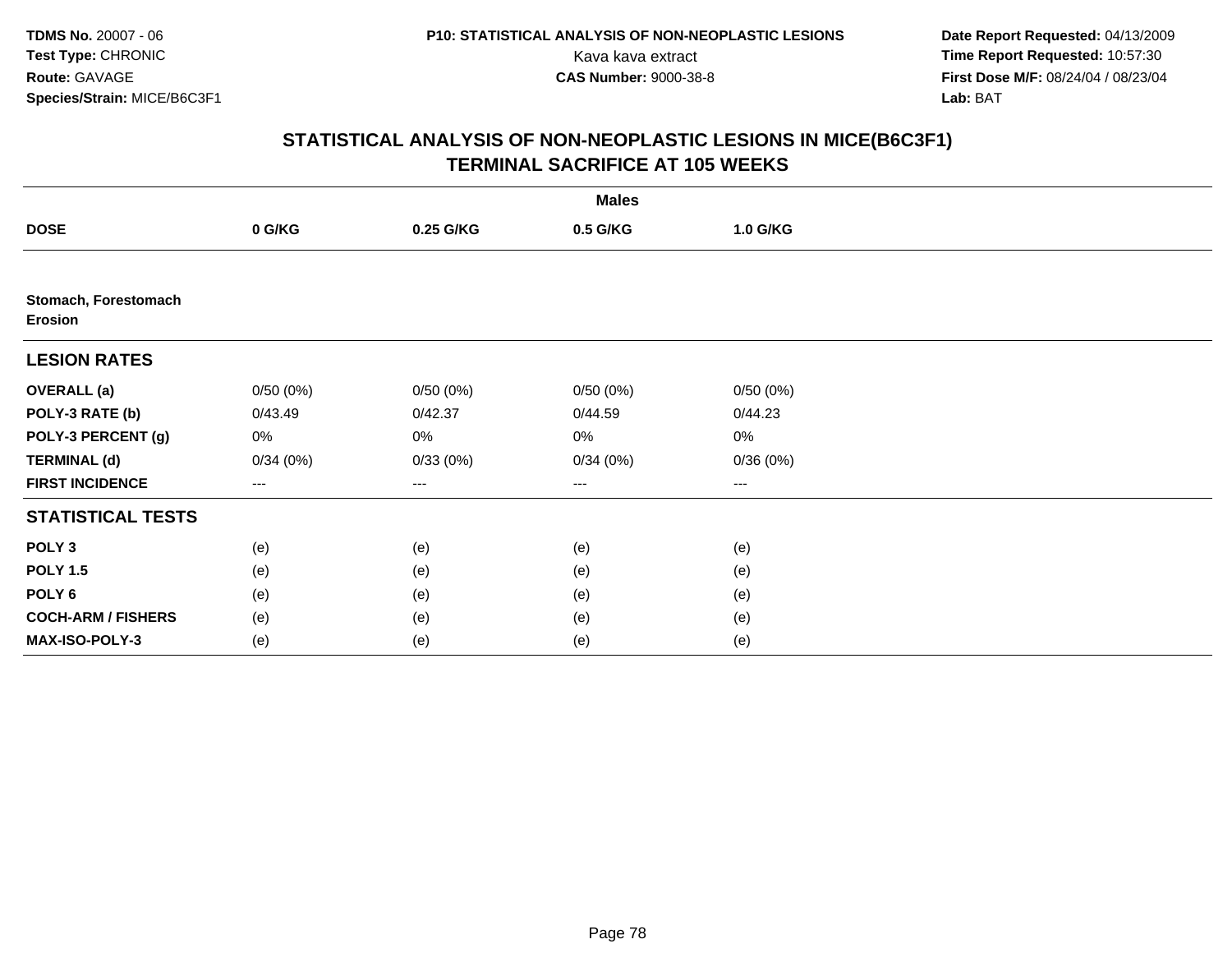**Date Report Requested:** 04/13/2009 Kava kava extract **Time Report Requested:** 10:57:30<br>**CAS Number:** 9000-38-8 **Time Report Requested:** 10:57:30 **First Dose M/F:** 08/24/04 / 08/23/04<br>Lab: BAT **Lab:** BAT

|                                                     |             |             | <b>Males</b> |             |  |
|-----------------------------------------------------|-------------|-------------|--------------|-------------|--|
| <b>DOSE</b>                                         | 0 G/KG      | 0.25 G/KG   | 0.5 G/KG     | 1.0 G/KG    |  |
|                                                     |             |             |              |             |  |
| Stomach, Forestomach<br><b>Inflammation Chronic</b> |             |             |              |             |  |
| <b>LESION RATES</b>                                 |             |             |              |             |  |
| <b>OVERALL (a)</b>                                  | 19/50 (38%) | 22/50 (44%) | 24/50 (48%)  | 24/50 (48%) |  |
| POLY-3 RATE (b)                                     | 19/45.27    | 22/45.64    | 24/47.65     | 24/46.51    |  |
| POLY-3 PERCENT (g)                                  | 42%         | 48.2%       | 50.4%        | 51.6%       |  |
| <b>TERMINAL (d)</b>                                 | 13/34 (38%) | 14/33 (42%) | 16/34 (47%)  | 18/36 (50%) |  |
| <b>FIRST INCIDENCE</b>                              | 587         | 319         | 494          | 392         |  |
| <b>STATISTICAL TESTS</b>                            |             |             |              |             |  |
| POLY <sub>3</sub>                                   | $P = 0.219$ | $P = 0.348$ | $P=0.272$    | $P = 0.235$ |  |
| <b>POLY 1.5</b>                                     | $P = 0.210$ | $P = 0.342$ | $P = 0.248$  | $P = 0.226$ |  |
| POLY 6                                              | $P = 0.226$ | $P = 0.367$ | $P = 0.296$  | $P = 0.243$ |  |
| <b>COCH-ARM / FISHERS</b>                           | $P = 0.187$ | $P = 0.342$ | $P = 0.210$  | $P = 0.210$ |  |
| MAX-ISO-POLY-3                                      | $P = 0.180$ | $P=0.274$   | $P=0.212$    | $P = 0.178$ |  |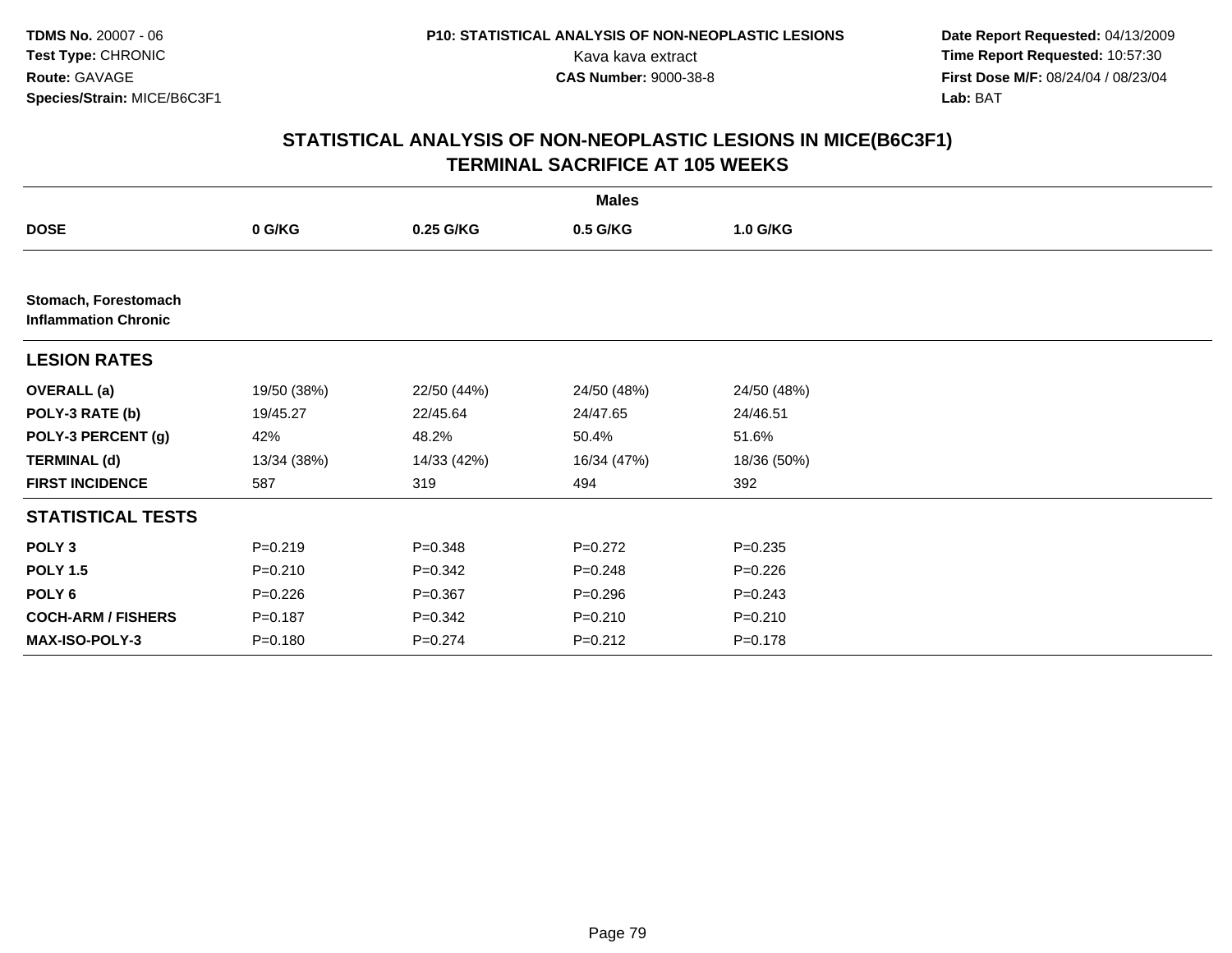**Date Report Requested:** 04/13/2009 Kava kava extract **Time Report Requested:** 10:57:30<br>**CAS Number:** 9000-38-8 **Time Report Requested:** 10:57:30 **First Dose M/F:** 08/24/04 / 08/23/04<br>Lab: BAT **Lab:** BAT

|                                         |             |             | <b>Males</b> |             |  |
|-----------------------------------------|-------------|-------------|--------------|-------------|--|
| <b>DOSE</b>                             | 0 G/KG      | 0.25 G/KG   | 0.5 G/KG     | 1.0 G/KG    |  |
|                                         |             |             |              |             |  |
| Stomach, Forestomach<br><b>Necrosis</b> |             |             |              |             |  |
| <b>LESION RATES</b>                     |             |             |              |             |  |
| <b>OVERALL (a)</b>                      | 8/50 (16%)  | 11/50 (22%) | 12/50 (24%)  | 10/50 (20%) |  |
| POLY-3 RATE (b)                         | 8/44.79     | 11/43.12    | 12/46.99     | 10/45.45    |  |
| POLY-3 PERCENT (g)                      | 17.9%       | 25.5%       | 25.5%        | 22%         |  |
| <b>TERMINAL (d)</b>                     | 4/34 (12%)  | 9/33(27%)   | 6/34(18%)    | 6/36 (17%)  |  |
| <b>FIRST INCIDENCE</b>                  | 587         | 546         | 494          | 582         |  |
| <b>STATISTICAL TESTS</b>                |             |             |              |             |  |
| POLY <sub>3</sub>                       | $P=0.428$   | $P = 0.270$ | $P = 0.262$  | $P = 0.410$ |  |
| <b>POLY 1.5</b>                         | $P = 0.416$ | $P = 0.281$ | $P = 0.249$  | $P=0.405$   |  |
| POLY 6                                  | $P=0.442$   | $P = 0.264$ | $P=0.275$    | $P = 0.418$ |  |
| <b>COCH-ARM / FISHERS</b>               | $P = 0.395$ | $P = 0.306$ | $P=0.227$    | $P = 0.398$ |  |
| MAX-ISO-POLY-3                          | $P = 0.232$ | $P = 0.195$ | $P = 0.192$  | $P = 0.312$ |  |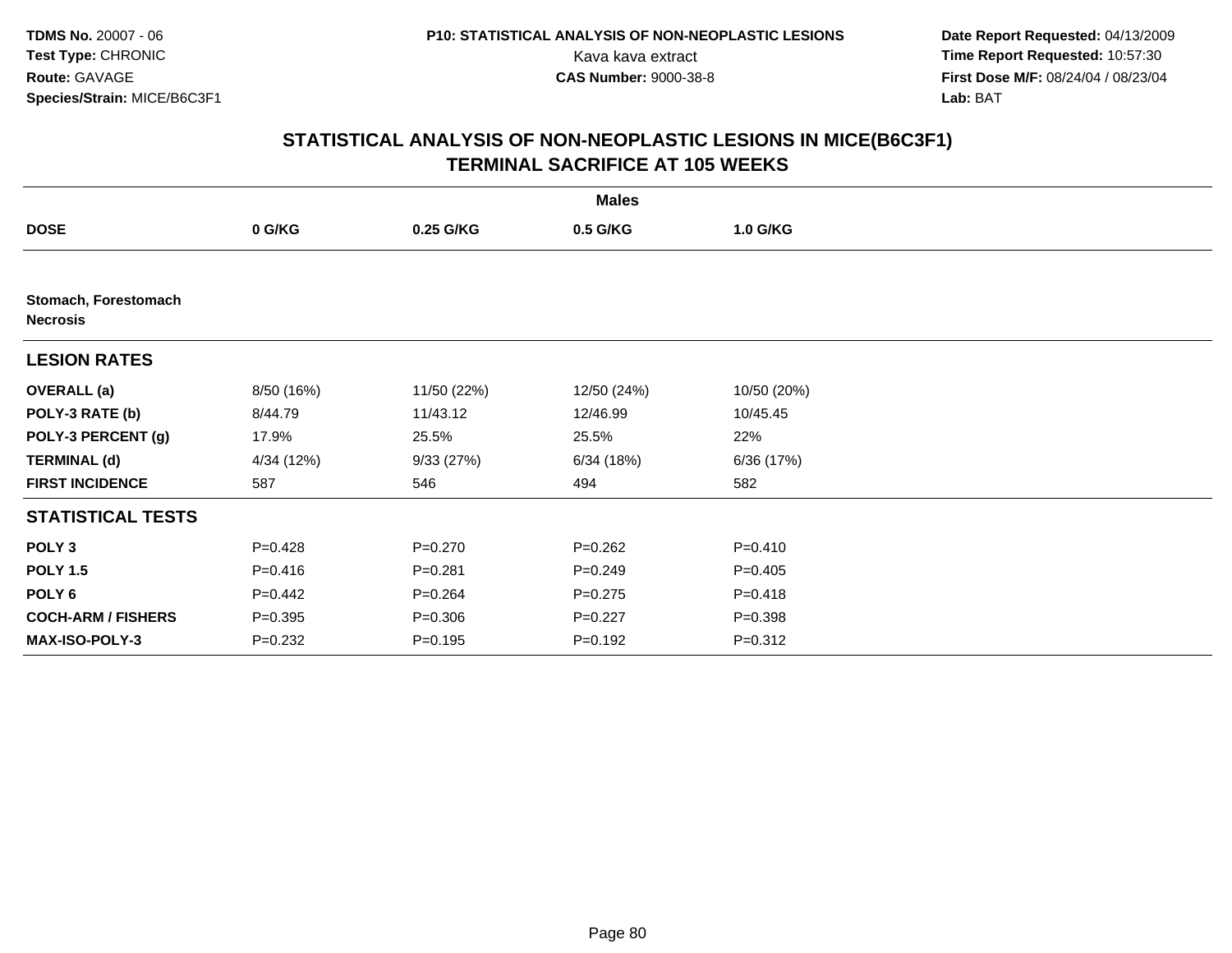**Date Report Requested:** 04/13/2009 Kava kava extract **Time Report Requested:** 10:57:30<br>**CAS Number:** 9000-38-8 **Time Report Requested:** 10:57:30 **First Dose M/F:** 08/24/04 / 08/23/04<br>Lab: BAT **Lab:** BAT

|                                      |          |           | <b>Males</b> |          |  |
|--------------------------------------|----------|-----------|--------------|----------|--|
| <b>DOSE</b>                          | 0 G/KG   | 0.25 G/KG | 0.5 G/KG     | 1.0 G/KG |  |
|                                      |          |           |              |          |  |
| Stomach, Forestomach<br><b>Ulcer</b> |          |           |              |          |  |
| <b>LESION RATES</b>                  |          |           |              |          |  |
| <b>OVERALL (a)</b>                   | 0/50(0%) | 0/50(0%)  | 0/50(0%)     | 0/50(0%) |  |
| POLY-3 RATE (b)                      | 0/43.49  | 0/42.37   | 0/44.59      | 0/44.23  |  |
| POLY-3 PERCENT (g)                   | 0%       | 0%        | 0%           | 0%       |  |
| <b>TERMINAL (d)</b>                  | 0/34(0%) | 0/33(0%)  | 0/34(0%)     | 0/36(0%) |  |
| <b>FIRST INCIDENCE</b>               | $--$     | $--$      | $--$         | $--$     |  |
| <b>STATISTICAL TESTS</b>             |          |           |              |          |  |
| POLY <sub>3</sub>                    | (e)      | (e)       | (e)          | (e)      |  |
| <b>POLY 1.5</b>                      | (e)      | (e)       | (e)          | (e)      |  |
| POLY <sub>6</sub>                    | (e)      | (e)       | (e)          | (e)      |  |
| <b>COCH-ARM / FISHERS</b>            | (e)      | (e)       | (e)          | (e)      |  |
| MAX-ISO-POLY-3                       | (e)      | (e)       | (e)          | (e)      |  |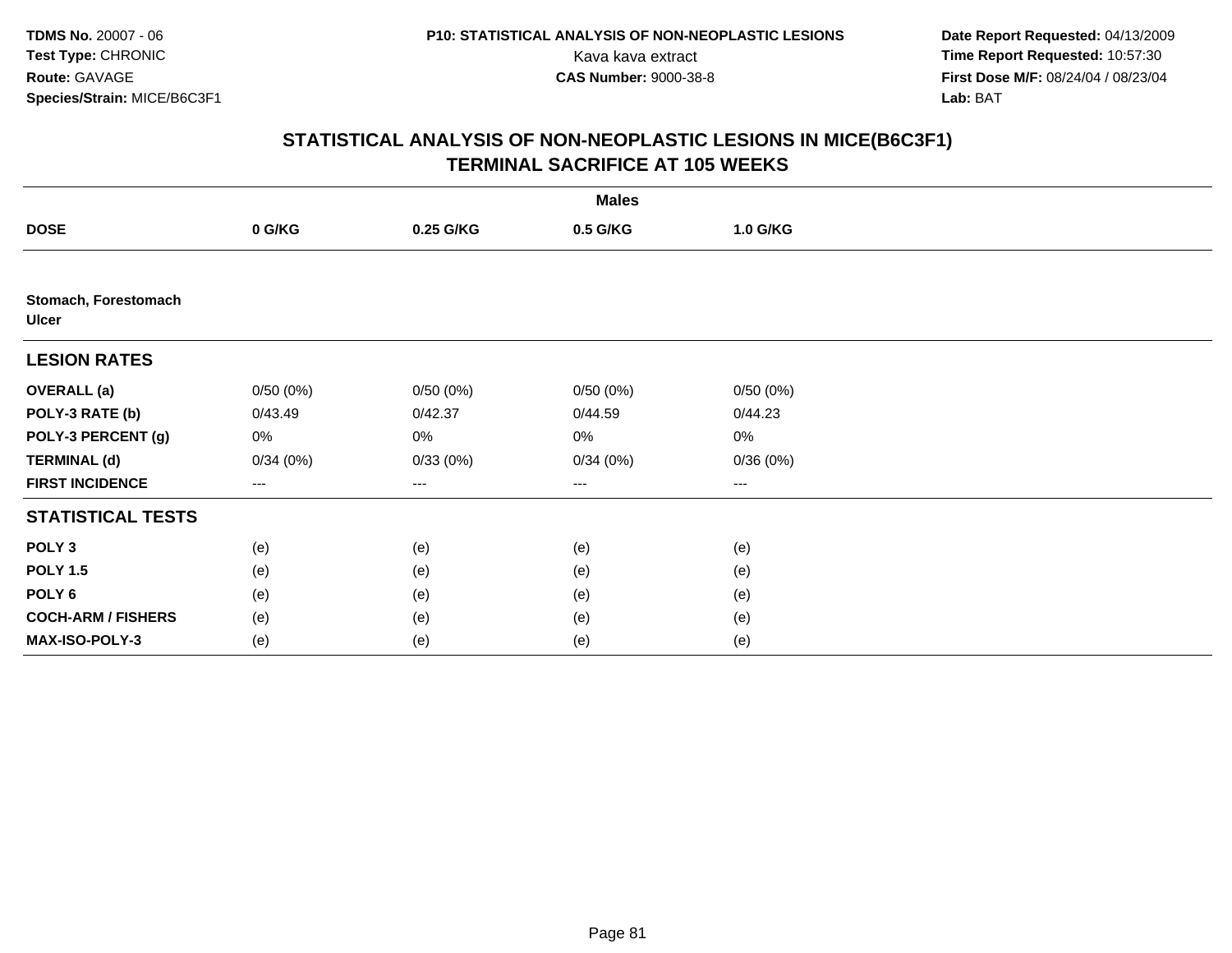**Date Report Requested:** 04/13/2009 Kava kava extract **Time Report Requested:** 10:57:30<br>**CAS Number:** 9000-38-8 **Time Report Requested:** 10:57:30 **First Dose M/F:** 08/24/04 / 08/23/04<br>Lab: BAT **Lab:** BAT

|                                                 |             |             | <b>Males</b> |             |  |
|-------------------------------------------------|-------------|-------------|--------------|-------------|--|
| <b>DOSE</b>                                     | 0 G/KG      | 0.25 G/KG   | 0.5 G/KG     | 1.0 G/KG    |  |
|                                                 |             |             |              |             |  |
| Stomach, Forestomach: Epithelium<br>Hyperplasia |             |             |              |             |  |
| <b>LESION RATES</b>                             |             |             |              |             |  |
| <b>OVERALL</b> (a)                              | 18/50 (36%) | 22/50 (44%) | 25/50 (50%)  | 22/50 (44%) |  |
| POLY-3 RATE (b)                                 | 18/45.27    | 22/45.64    | 25/47.65     | 22/45.18    |  |
| POLY-3 PERCENT (g)                              | 39.8%       | 48.2%       | 52.5%        | 48.7%       |  |
| <b>TERMINAL (d)</b>                             | 12/34 (35%) | 14/33 (42%) | 17/34 (50%)  | 18/36 (50%) |  |
| <b>FIRST INCIDENCE</b>                          | 587         | 319         | 494          | 582         |  |
| <b>STATISTICAL TESTS</b>                        |             |             |              |             |  |
| POLY <sub>3</sub>                               | $P = 0.248$ | $P=0.273$   | $P = 0.151$  | $P=0.257$   |  |
| <b>POLY 1.5</b>                                 | $P = 0.254$ | $P = 0.268$ | $P = 0.136$  | $P = 0.263$ |  |
| POLY <sub>6</sub>                               | $P = 0.239$ | $P = 0.288$ | $P = 0.167$  | $P=0.252$   |  |
| <b>COCH-ARM / FISHERS</b>                       | $P = 0.258$ | $P = 0.270$ | $P = 0.113$  | $P = 0.270$ |  |
| MAX-ISO-POLY-3                                  | $P = 0.149$ | $P = 0.207$ | $P = 0.112$  | $P = 0.193$ |  |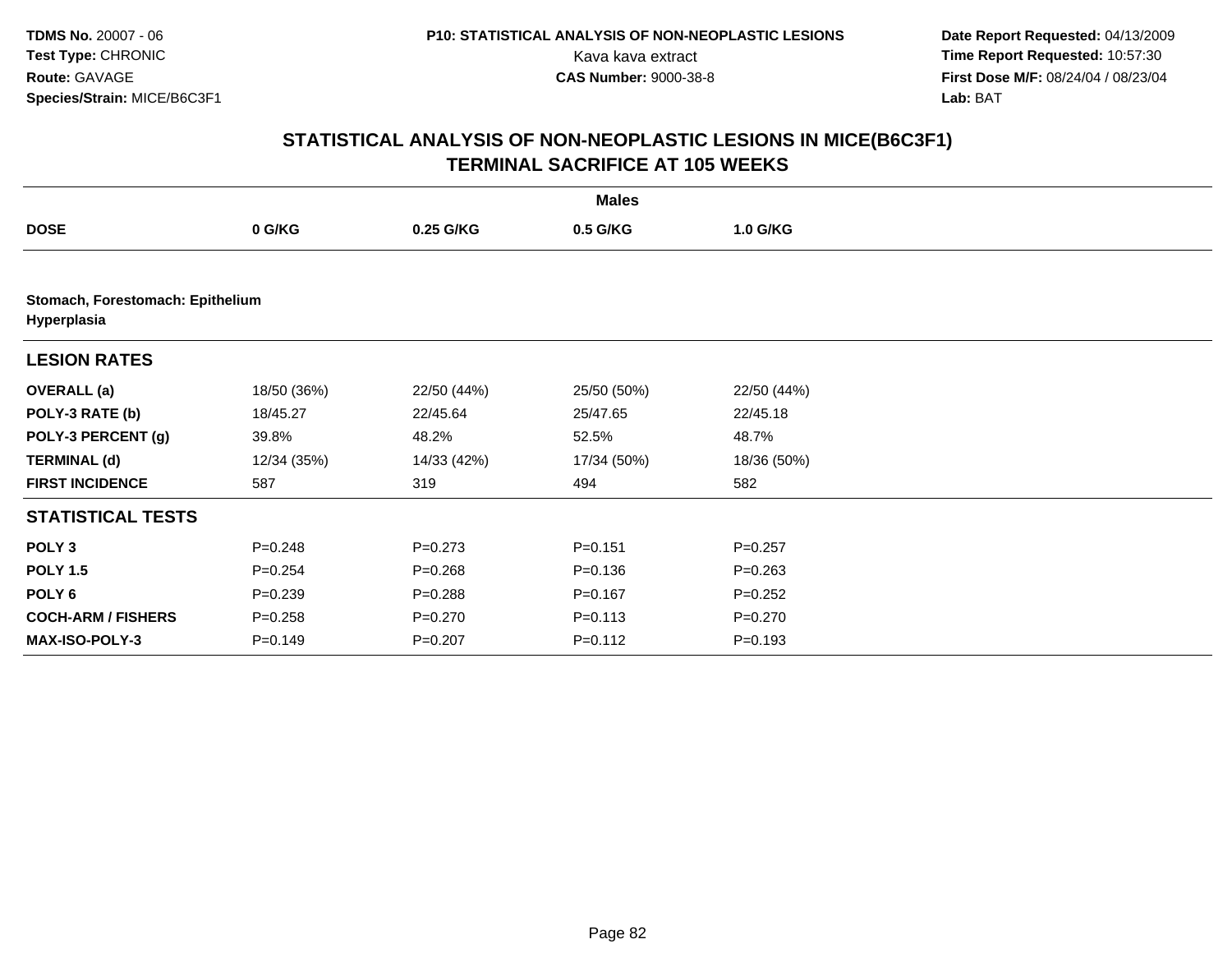**Date Report Requested:** 04/13/2009 Kava kava extract **Time Report Requested:** 10:57:30<br>**CAS Number:** 9000-38-8 **Time Report Requested:** 10:57:30 **First Dose M/F:** 08/24/04 / 08/23/04<br>Lab: BAT **Lab:** BAT

|                                                              |          |              | <b>Males</b> |              |  |  |  |  |  |
|--------------------------------------------------------------|----------|--------------|--------------|--------------|--|--|--|--|--|
| <b>DOSE</b>                                                  | 0 G/KG   | 0.25 G/KG    | 0.5 G/KG     | 1.0 G/KG     |  |  |  |  |  |
|                                                              |          |              |              |              |  |  |  |  |  |
| Stomach, Glandular<br>Infiltration Cellular Mononuclear Cell |          |              |              |              |  |  |  |  |  |
| <b>LESION RATES</b>                                          |          |              |              |              |  |  |  |  |  |
| <b>OVERALL (a)</b>                                           | 2/50(4%) | 0/50(0%)     | 2/50(4%)     | 1/50 (2%)    |  |  |  |  |  |
| POLY-3 RATE (b)                                              | 2/43.49  | 0/42.37      | 2/44.59      | 1/44.23      |  |  |  |  |  |
| POLY-3 PERCENT (g)                                           | 4.6%     | 0%           | 4.5%         | 2.3%         |  |  |  |  |  |
| <b>TERMINAL (d)</b>                                          | 2/34(6%) | 0/33(0%)     | 2/34(6%)     | 1/36(3%)     |  |  |  |  |  |
| <b>FIRST INCIDENCE</b>                                       | 730 (T)  | ---          | 730 (T)      | 730 (T)      |  |  |  |  |  |
| <b>STATISTICAL TESTS</b>                                     |          |              |              |              |  |  |  |  |  |
| POLY <sub>3</sub>                                            | P=0.519N | $P = 0.243N$ | P=0.685N     | P=0.494N     |  |  |  |  |  |
| <b>POLY 1.5</b>                                              | P=0.523N | $P = 0.242N$ | P=0.688N     | $P = 0.497N$ |  |  |  |  |  |
| POLY 6                                                       | P=0.516N | $P = 0.241N$ | P=0.682N     | P=0.489N     |  |  |  |  |  |
| <b>COCH-ARM / FISHERS</b>                                    | P=0.531N | P=0.247N     | P=0.691N     | P=0.500N     |  |  |  |  |  |
| <b>MAX-ISO-POLY-3</b>                                        | P=0.257N | P=0.080N     | P=0.488N     | P=0.277N     |  |  |  |  |  |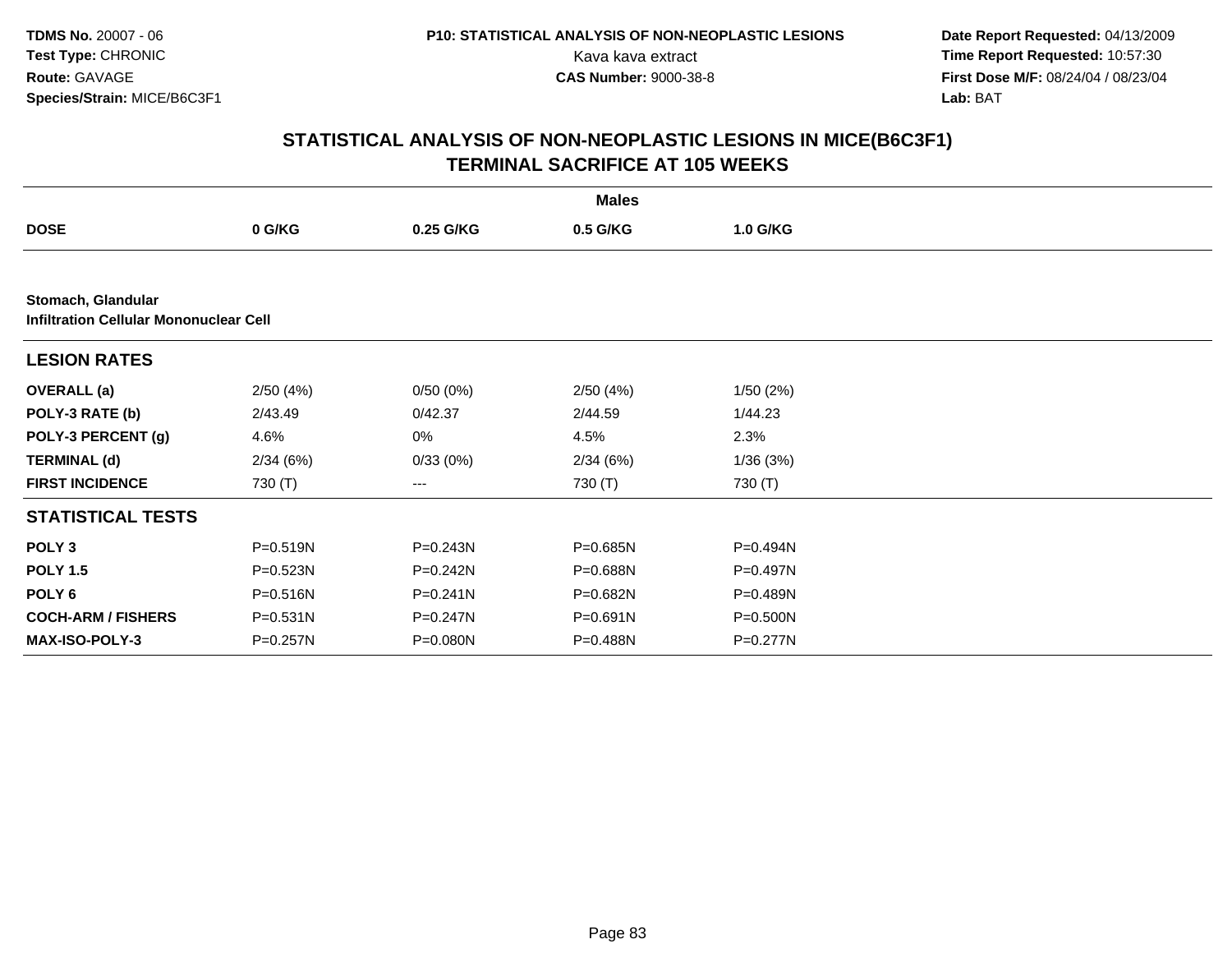**Date Report Requested:** 04/13/2009 Kava kava extract **Time Report Requested:** 10:57:30<br>**CAS Number:** 9000-38-8 **Time Report Requested:** 10:57:30 **First Dose M/F:** 08/24/04 / 08/23/04<br>Lab: BAT **Lab:** BAT

|                                    |              |           | <b>Males</b> |          |  |
|------------------------------------|--------------|-----------|--------------|----------|--|
| <b>DOSE</b>                        | 0 G/KG       | 0.25 G/KG | 0.5 G/KG     | 1.0 G/KG |  |
|                                    |              |           |              |          |  |
| Stomach, Glandular<br><b>Ulcer</b> |              |           |              |          |  |
| <b>LESION RATES</b>                |              |           |              |          |  |
| <b>OVERALL</b> (a)                 | 1/50(2%)     | 0/50(0%)  | 0/50(0%)     | 0/50(0%) |  |
| POLY-3 RATE (b)                    | 1/43.97      | 0/42.37   | 0/44.59      | 0/44.23  |  |
| POLY-3 PERCENT (g)                 | 2.3%         | 0%        | 0%           | 0%       |  |
| <b>TERMINAL (d)</b>                | 0/34(0%)     | 0/33(0%)  | 0/34(0%)     | 0/36(0%) |  |
| <b>FIRST INCIDENCE</b>             | 587          | ---       | ---          | ---      |  |
| <b>STATISTICAL TESTS</b>           |              |           |              |          |  |
| POLY <sub>3</sub>                  | P=0.302N     | P=0.507N  | P=0.497N     | P=0.499N |  |
| <b>POLY 1.5</b>                    | P=0.303N     | P=0.505N  | P=0.498N     | P=0.499N |  |
| POLY <sub>6</sub>                  | $P = 0.303N$ | P=0.508N  | P=0.497N     | P=0.497N |  |
| <b>COCH-ARM / FISHERS</b>          | P=0.306N     | P=0.500N  | P=0.500N     | P=0.500N |  |
| <b>MAX-ISO-POLY-3</b>              | P=0.078N     | P=0.167N  | P=0.158N     | P=0.158N |  |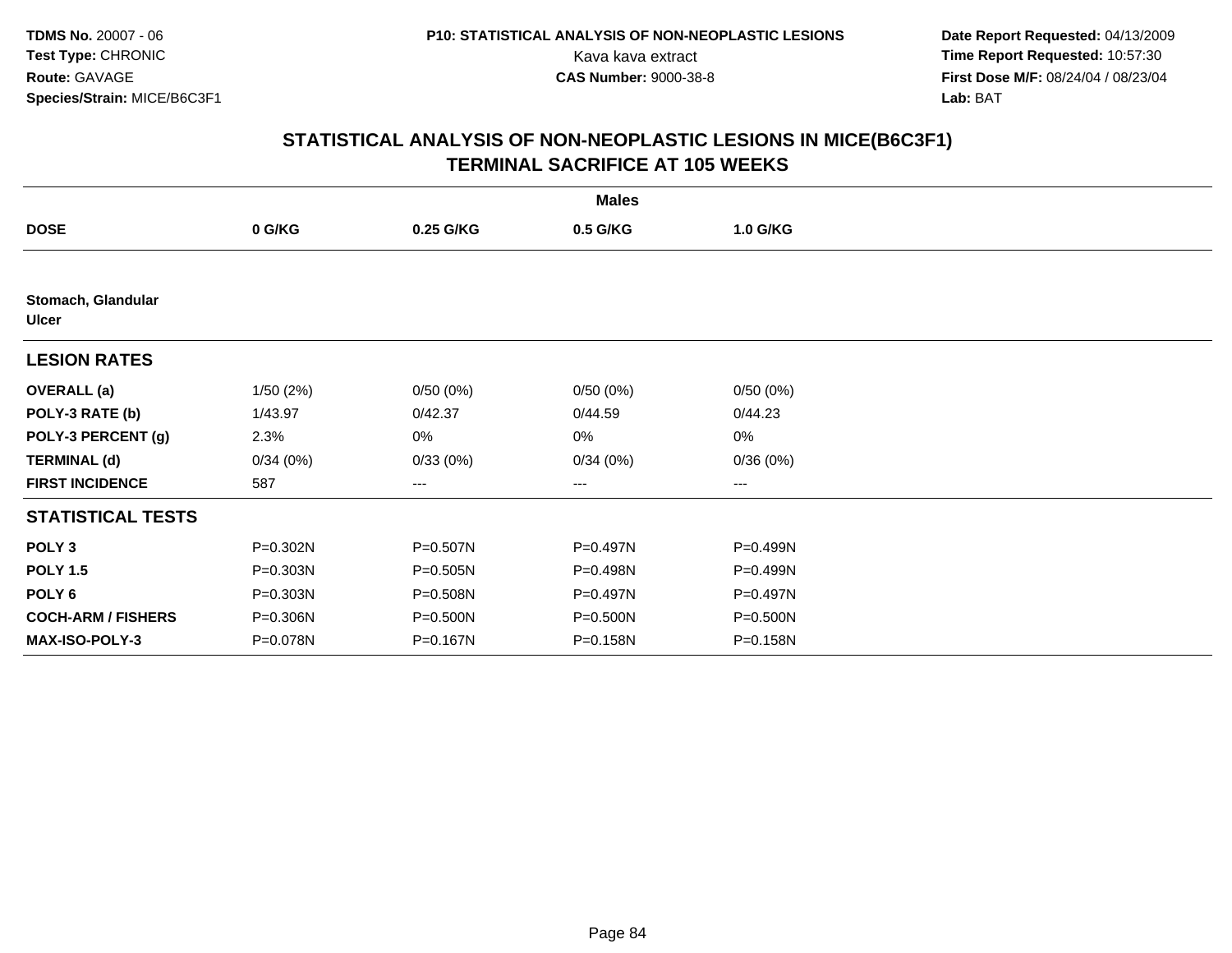**Date Report Requested:** 04/13/2009 Kava kava extract **Time Report Requested:** 10:57:30<br>**CAS Number:** 9000-38-8 **Time Report Requested:** 10:57:30 **First Dose M/F:** 08/24/04 / 08/23/04<br>Lab: BAT **Lab:** BAT

|                           | <b>Males</b>                   |              |                   |          |  |  |  |  |
|---------------------------|--------------------------------|--------------|-------------------|----------|--|--|--|--|
| <b>DOSE</b>               | 0 G/KG                         | 0.25 G/KG    | 0.5 G/KG          | 1.0 G/KG |  |  |  |  |
|                           |                                |              |                   |          |  |  |  |  |
| Hyperplasia               | Stomach, Glandular: Epithelium |              |                   |          |  |  |  |  |
| <b>LESION RATES</b>       |                                |              |                   |          |  |  |  |  |
| <b>OVERALL</b> (a)        | 2/50(4%)                       | 0/50(0%)     | 0/50(0%)          | 0/50(0%) |  |  |  |  |
| POLY-3 RATE (b)           | 2/43.49                        | 0/42.37      | 0/44.59           | 0/44.23  |  |  |  |  |
| POLY-3 PERCENT (g)        | 4.6%                           | 0%           | 0%                | $0\%$    |  |  |  |  |
| <b>TERMINAL (d)</b>       | 2/34(6%)                       | 0/33(0%)     | 0/34(0%)          | 0/36(0%) |  |  |  |  |
| <b>FIRST INCIDENCE</b>    | 730 (T)                        | ---          | $\qquad \qquad -$ | $---$    |  |  |  |  |
| <b>STATISTICAL TESTS</b>  |                                |              |                   |          |  |  |  |  |
| POLY <sub>3</sub>         | $P = 0.111N$                   | P=0.243N     | $P = 0.231N$      | P=0.233N |  |  |  |  |
| <b>POLY 1.5</b>           | $P = 0.111N$                   | P=0.242N     | P=0.234N          | P=0.235N |  |  |  |  |
| POLY <sub>6</sub>         | $P = 0.111N$                   | $P = 0.241N$ | P=0.229N          | P=0.230N |  |  |  |  |
| <b>COCH-ARM / FISHERS</b> | P=0.115N                       | P=0.247N     | $P = 0.247N$      | P=0.247N |  |  |  |  |
| <b>MAX-ISO-POLY-3</b>     | $P=0.021N^*$                   | P=0.080N     | P=0.075N          | P=0.075N |  |  |  |  |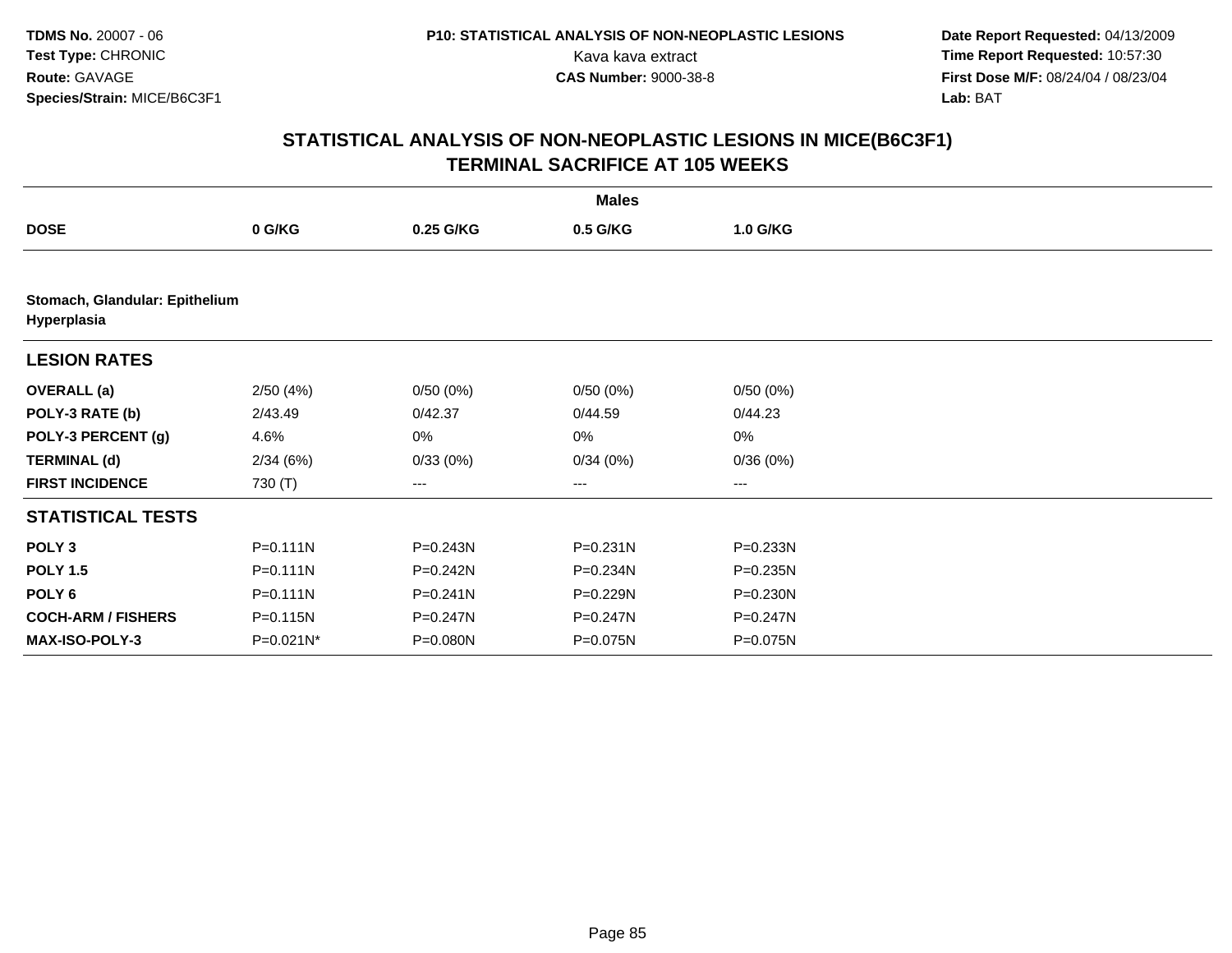**Date Report Requested:** 04/13/2009 Kava kava extract **Time Report Requested:** 10:57:30<br>**CAS Number:** 9000-38-8 **Time Report Requested:** 10:57:30 **First Dose M/F:** 08/24/04 / 08/23/04<br>Lab: BAT **Lab:** BAT

| <b>Males</b>                                 |             |           |              |          |  |  |  |
|----------------------------------------------|-------------|-----------|--------------|----------|--|--|--|
| <b>DOSE</b>                                  | 0 G/KG      | 0.25 G/KG | 0.5 G/KG     | 1.0 G/KG |  |  |  |
|                                              |             |           |              |          |  |  |  |
| Stomach, Glandular: Glands<br><b>Ectasia</b> |             |           |              |          |  |  |  |
| <b>LESION RATES</b>                          |             |           |              |          |  |  |  |
| <b>OVERALL</b> (a)                           | 2/50(4%)    | 1/50(2%)  | 2/50(4%)     | 2/50(4%) |  |  |  |
| POLY-3 RATE (b)                              | 2/43.67     | 1/42.51   | 2/44.59      | 2/44.23  |  |  |  |
| POLY-3 PERCENT (g)                           | 4.6%        | 2.4%      | 4.5%         | 4.5%     |  |  |  |
| <b>TERMINAL (d)</b>                          | 1/34(3%)    | 0/33(0%)  | 2/34(6%)     | 2/36(6%) |  |  |  |
| <b>FIRST INCIDENCE</b>                       | 683         | 695       | 730 (T)      | 730 (T)  |  |  |  |
| <b>STATISTICAL TESTS</b>                     |             |           |              |          |  |  |  |
| POLY <sub>3</sub>                            | $P = 0.537$ | P=0.509N  | P=0.687N     | P=0.690N |  |  |  |
| <b>POLY 1.5</b>                              | $P = 0.533$ | P=0.508N  | P=0.689N     | P=0.691N |  |  |  |
| POLY 6                                       | $P = 0.541$ | P=0.508N  | P=0.685N     | P=0.686N |  |  |  |
| <b>COCH-ARM / FISHERS</b>                    | $P = 0.526$ | P=0.500N  | $P = 0.691N$ | P=0.691N |  |  |  |
| <b>MAX-ISO-POLY-3</b>                        | $P = 0.400$ | P=0.290N  | $P = 0.490N$ | P=0.494N |  |  |  |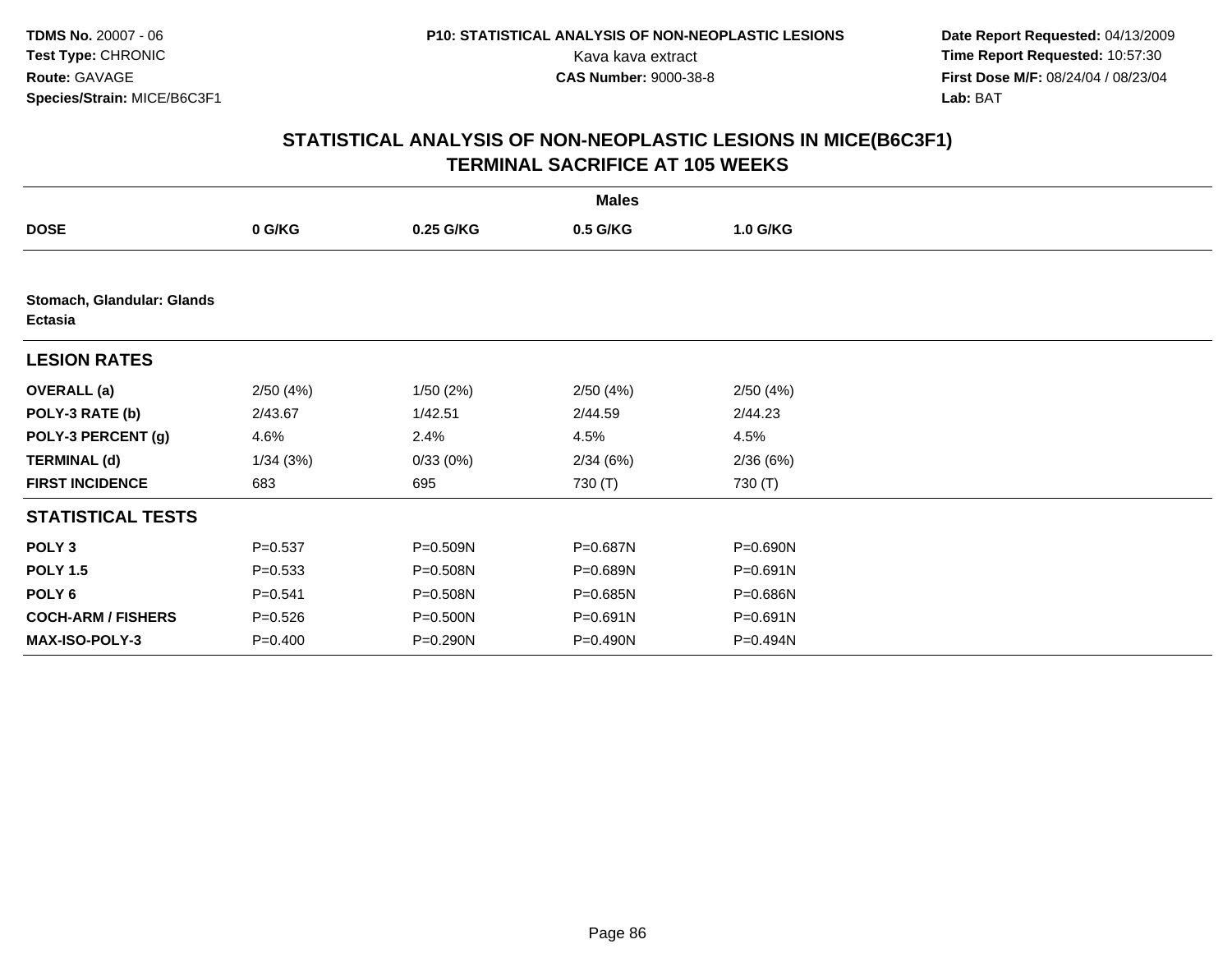**Date Report Requested:** 04/13/2009 Kava kava extract **Time Report Requested:** 10:57:30<br>**CAS Number:** 9000-38-8 **Time Report Requested:** 10:57:30 **First Dose M/F:** 08/24/04 / 08/23/04<br>Lab: BAT **Lab:** BAT

|                                                      | <b>Males</b> |             |          |          |  |  |  |  |
|------------------------------------------------------|--------------|-------------|----------|----------|--|--|--|--|
| <b>DOSE</b>                                          | 0 G/KG       | 0.25 G/KG   | 0.5 G/KG | 1.0 G/KG |  |  |  |  |
|                                                      |              |             |          |          |  |  |  |  |
| <b>Testes: Germinal Epithelium</b><br><b>Atrophy</b> |              |             |          |          |  |  |  |  |
| <b>LESION RATES</b>                                  |              |             |          |          |  |  |  |  |
| <b>OVERALL</b> (a)                                   | 2/50(4%)     | 4/50 (8%)   | 1/50(2%) | 1/50(2%) |  |  |  |  |
| POLY-3 RATE (b)                                      | 2/43.49      | 4/42.37     | 1/44.85  | 1/44.23  |  |  |  |  |
| POLY-3 PERCENT (g)                                   | 4.6%         | 9.4%        | 2.2%     | 2.3%     |  |  |  |  |
| <b>TERMINAL (d)</b>                                  | 2/34(6%)     | 4/33 (12%)  | 0/34(0%) | 1/36(3%) |  |  |  |  |
| <b>FIRST INCIDENCE</b>                               | 730 (T)      | 730 (T)     | 660      | 730 (T)  |  |  |  |  |
| <b>STATISTICAL TESTS</b>                             |              |             |          |          |  |  |  |  |
| POLY <sub>3</sub>                                    | P=0.225N     | $P = 0.325$ | P=0.489N | P=0.494N |  |  |  |  |
| <b>POLY 1.5</b>                                      | P=0.228N     | $P = 0.327$ | P=0.493N | P=0.497N |  |  |  |  |
| POLY 6                                               | P=0.220N     | $P = 0.327$ | P=0.484N | P=0.489N |  |  |  |  |
| <b>COCH-ARM / FISHERS</b>                            | P=0.232N     | $P = 0.339$ | P=0.500N | P=0.500N |  |  |  |  |
| <b>MAX-ISO-POLY-3</b>                                | P=0.145N     | $P = 0.193$ | P=0.274N | P=0.277N |  |  |  |  |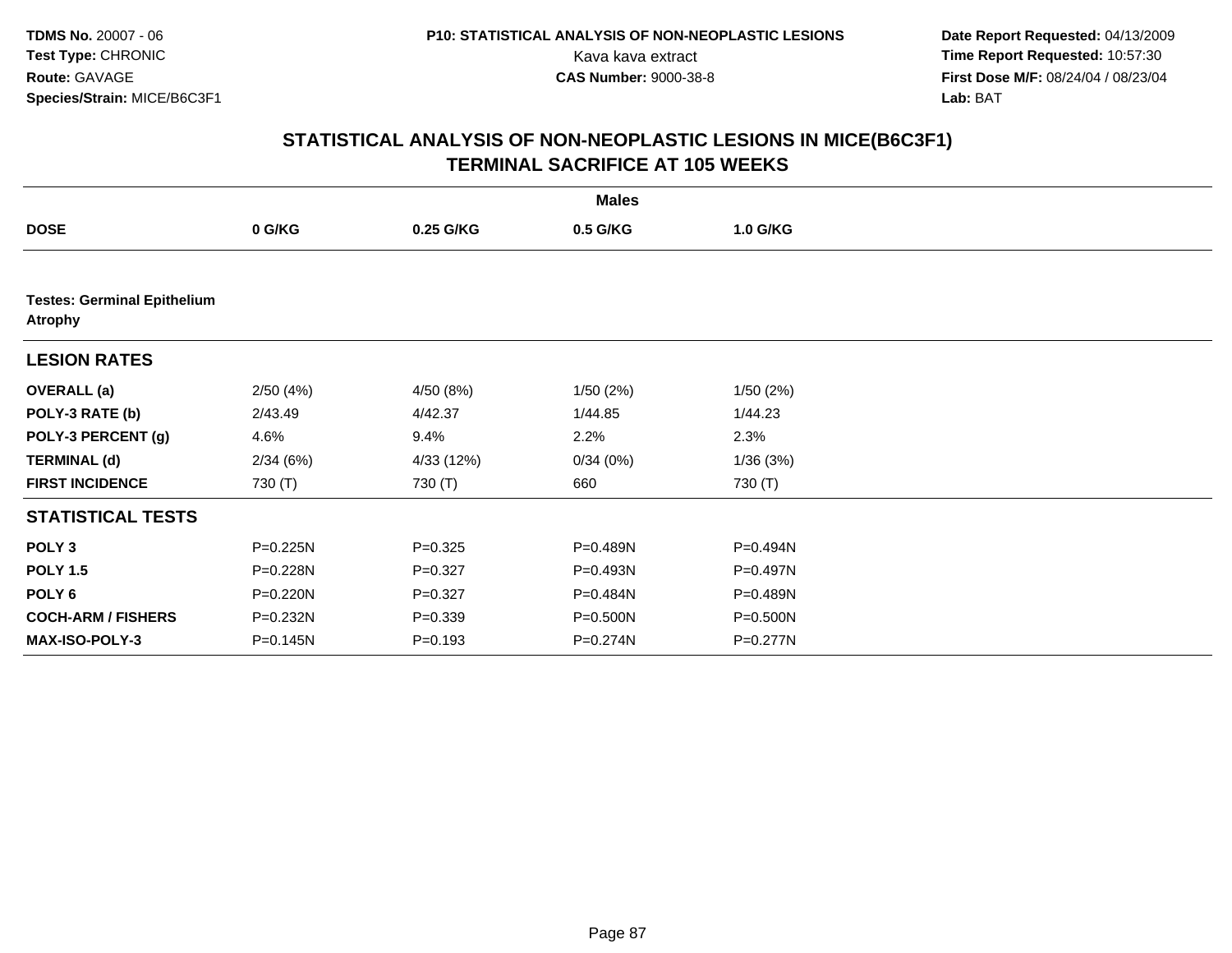**Date Report Requested:** 04/13/2009 Kava kava extract **Time Report Requested:** 10:57:30<br>**CAS Number:** 9000-38-8 **Time Report Requested:** 10:57:30 **First Dose M/F:** 08/24/04 / 08/23/04<br>Lab: BAT **Lab:** BAT

| <b>Males</b>                    |             |             |             |             |  |  |  |
|---------------------------------|-------------|-------------|-------------|-------------|--|--|--|
| <b>DOSE</b>                     | 0 G/KG      | 0.25 G/KG   | 0.5 G/KG    | 1.0 G/KG    |  |  |  |
|                                 |             |             |             |             |  |  |  |
| <b>Thymus</b><br><b>Atrophy</b> |             |             |             |             |  |  |  |
| <b>LESION RATES</b>             |             |             |             |             |  |  |  |
| <b>OVERALL</b> (a)              | 41/48 (85%) | 41/47 (87%) | 46/47 (98%) | 43/49 (88%) |  |  |  |
| POLY-3 RATE (b)                 | 41/46.82    | 41/43.47    | 46/47.00    | 43/46.66    |  |  |  |
| POLY-3 PERCENT (g)              | 87.6%       | 94.3%       | 97.9%       | 92.2%       |  |  |  |
| <b>TERMINAL (d)</b>             | 28/33 (85%) | 31/32 (97%) | 32/33 (97%) | 34/36 (94%) |  |  |  |
| <b>FIRST INCIDENCE</b>          | 455         | 319         | 455         | 465         |  |  |  |
| <b>STATISTICAL TESTS</b>        |             |             |             |             |  |  |  |
| POLY <sub>3</sub>               | $P = 0.276$ | $P = 0.212$ | $P = 0.058$ | $P = 0.341$ |  |  |  |
| <b>POLY 1.5</b>                 | $P = 0.318$ | $P = 0.325$ | P=0.046*    | $P=0.405$   |  |  |  |
| POLY 6                          | $P = 0.218$ | $P = 0.133$ | $P = 0.070$ | $P = 0.267$ |  |  |  |
| <b>COCH-ARM / FISHERS</b>       | $P = 0.358$ | $P = 0.517$ | $P=0.032*$  | $P=0.484$   |  |  |  |
| MAX-ISO-POLY-3                  | $P = 0.063$ | $P = 0.123$ | $P=0.024*$  | $P=0.221$   |  |  |  |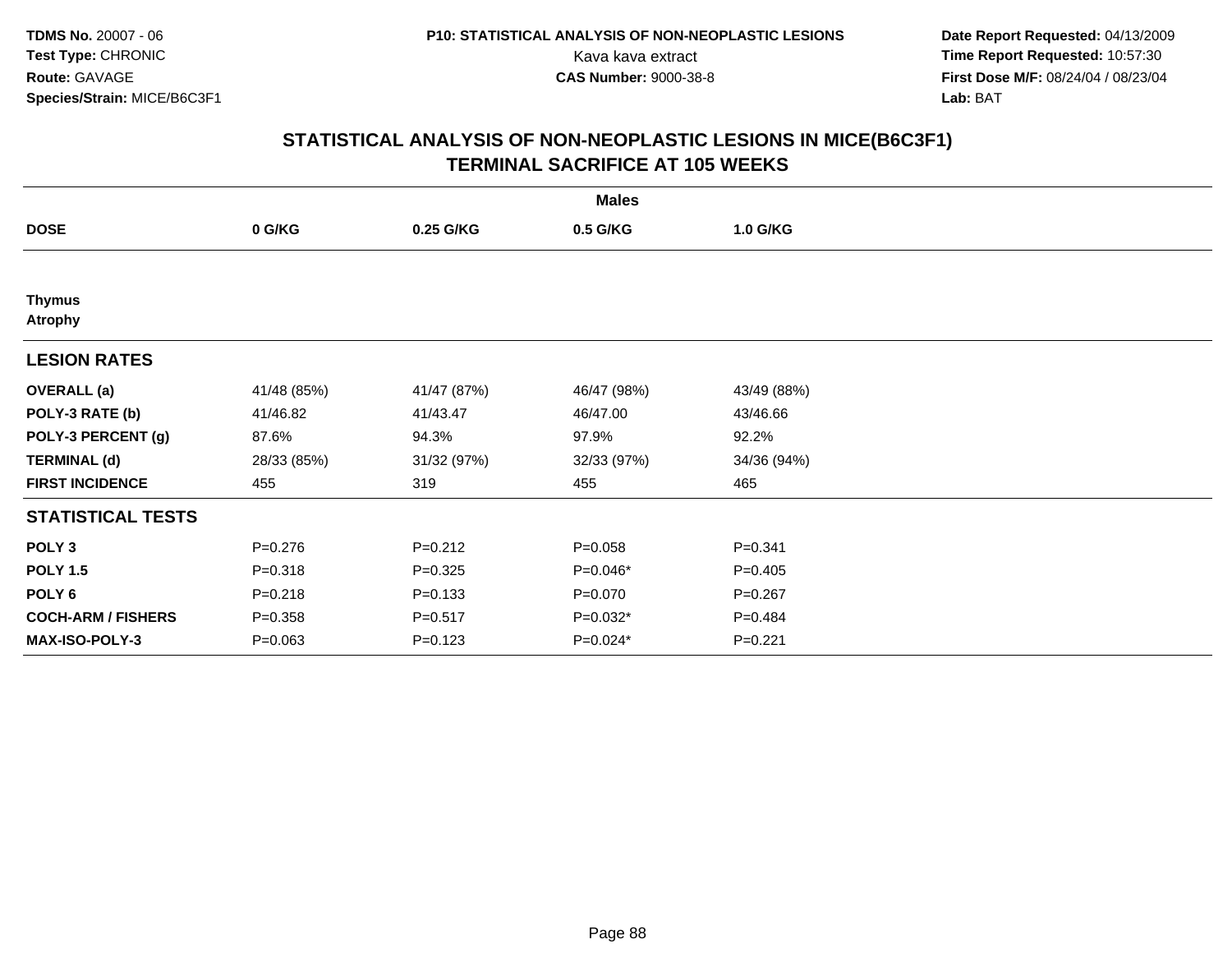**Date Report Requested:** 04/13/2009 Kava kava extract **Time Report Requested:** 10:57:30<br>**CAS Number:** 9000-38-8 **Time Report Requested:** 10:57:30 **First Dose M/F:** 08/24/04 / 08/23/04<br>Lab: BAT **Lab:** BAT

|                              | <b>Males</b> |             |              |                   |  |  |  |  |
|------------------------------|--------------|-------------|--------------|-------------------|--|--|--|--|
| <b>DOSE</b>                  | 0 G/KG       | 0.25 G/KG   | 0.5 G/KG     | 1.0 G/KG          |  |  |  |  |
|                              |              |             |              |                   |  |  |  |  |
| <b>Thymus</b><br>Hyperplasia |              |             |              |                   |  |  |  |  |
| <b>LESION RATES</b>          |              |             |              |                   |  |  |  |  |
| <b>OVERALL</b> (a)           | 1/48(2%)     | 1/47(2%)    | 0/47(0%)     | 0/49(0%)          |  |  |  |  |
| POLY-3 RATE (b)              | 1/41.79      | 1/39.92     | 0/41.78      | 0/43.72           |  |  |  |  |
| POLY-3 PERCENT (g)           | 2.4%         | 2.5%        | 0%           | 0%                |  |  |  |  |
| <b>TERMINAL (d)</b>          | 1/33(3%)     | 1/32(3%)    | 0/33(0%)     | 0/36(0%)          |  |  |  |  |
| <b>FIRST INCIDENCE</b>       | 730 (T)      | 730 (T)     | ---          | $\qquad \qquad -$ |  |  |  |  |
| <b>STATISTICAL TESTS</b>     |              |             |              |                   |  |  |  |  |
| POLY <sub>3</sub>            | P=0.232N     | $P = 0.751$ | P=0.500N     | P=0.491N          |  |  |  |  |
| <b>POLY 1.5</b>              | P=0.232N     | $P = 0.751$ | $P = 0.501N$ | P=0.493N          |  |  |  |  |
| POLY <sub>6</sub>            | P=0.231N     | $P = 0.753$ | P=0.499N     | P=0.488N          |  |  |  |  |
| <b>COCH-ARM / FISHERS</b>    | P=0.233N     | $P = 0.747$ | P=0.505N     | P=0.495N          |  |  |  |  |
| <b>MAX-ISO-POLY-3</b>        | P=0.153N     | $P = 0.485$ | P=0.159N     | P=0.157N          |  |  |  |  |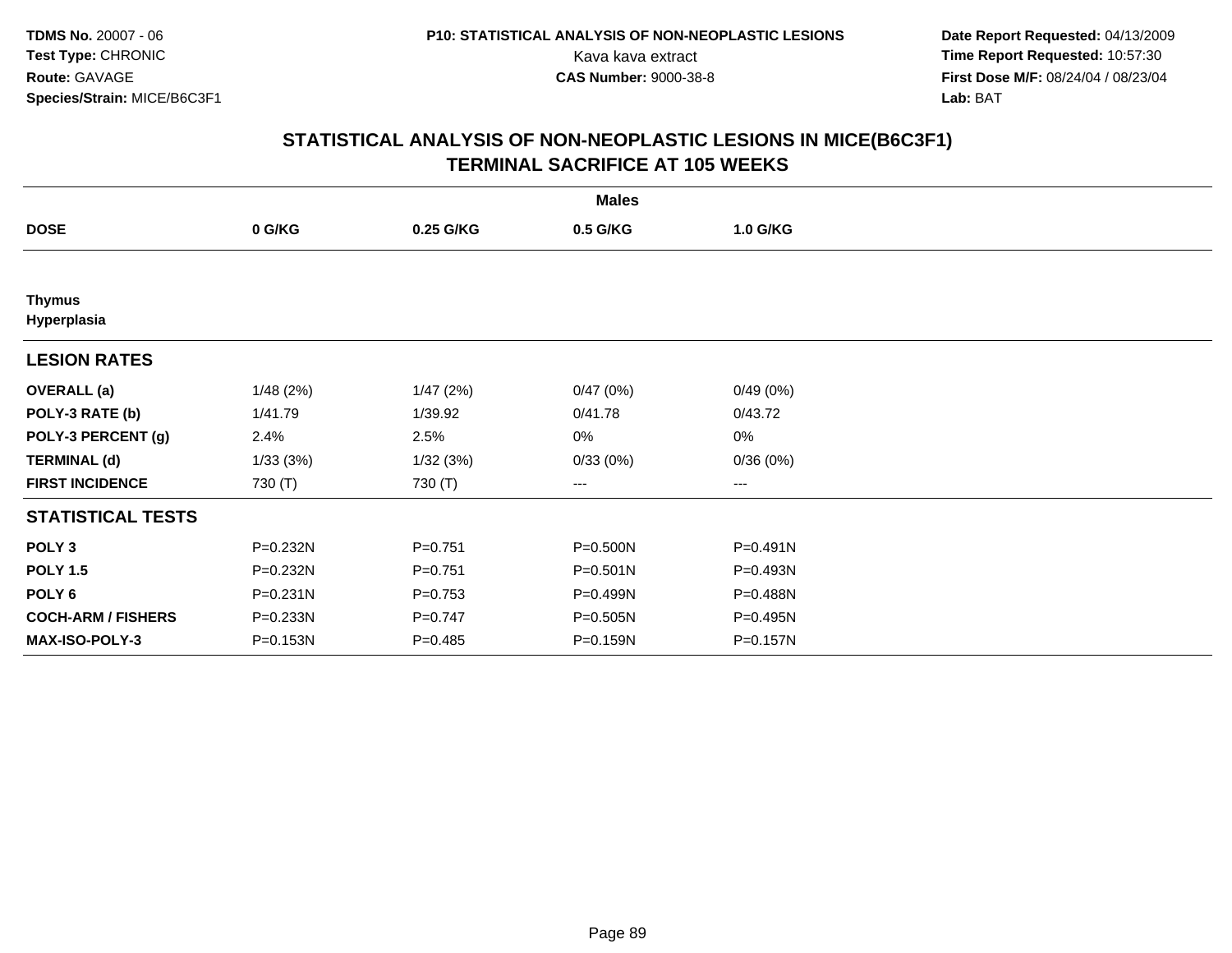**Date Report Requested:** 04/13/2009 Kava kava extract **Time Report Requested:** 10:57:30<br>**CAS Number:** 9000-38-8 **Time Report Requested:** 10:57:30 **First Dose M/F:** 08/24/04 / 08/23/04<br>Lab: BAT **Lab:** BAT

|                                                          | <b>Males</b> |           |             |          |  |  |  |  |
|----------------------------------------------------------|--------------|-----------|-------------|----------|--|--|--|--|
| <b>DOSE</b>                                              | 0 G/KG       | 0.25 G/KG | 0.5 G/KG    | 1.0 G/KG |  |  |  |  |
|                                                          |              |           |             |          |  |  |  |  |
| <b>Thymus</b><br><b>Infiltration Cellular Histiocyte</b> |              |           |             |          |  |  |  |  |
| <b>LESION RATES</b>                                      |              |           |             |          |  |  |  |  |
| <b>OVERALL</b> (a)                                       | 0/48(0%)     | 0/47(0%)  | 2/47(4%)    | 0/49(0%) |  |  |  |  |
| POLY-3 RATE (b)                                          | 0/41.79      | 0/39.92   | 2/41.78     | 0/43.72  |  |  |  |  |
| POLY-3 PERCENT (g)                                       | 0%           | 0%        | 4.8%        | $0\%$    |  |  |  |  |
| <b>TERMINAL (d)</b>                                      | 0/33(0%)     | 0/32(0%)  | 2/33(6%)    | 0/36(0%) |  |  |  |  |
| <b>FIRST INCIDENCE</b>                                   | ---          | ---       | 730 (T)     | ---      |  |  |  |  |
| <b>STATISTICAL TESTS</b>                                 |              |           |             |          |  |  |  |  |
| POLY <sub>3</sub>                                        | $P = 0.617$  | (e)       | $P = 0.237$ | (e)      |  |  |  |  |
| <b>POLY 1.5</b>                                          | $P = 0.610$  | (e)       | $P = 0.235$ | (e)      |  |  |  |  |
| POLY <sub>6</sub>                                        | $P = 0.625$  | (e)       | $P = 0.238$ | (e)      |  |  |  |  |
| <b>COCH-ARM / FISHERS</b>                                | $P = 0.600$  | (e)       | $P = 0.242$ | (e)      |  |  |  |  |
| MAX-ISO-POLY-3                                           | $P = 0.161$  | (e)       | $P = 0.076$ | (e)      |  |  |  |  |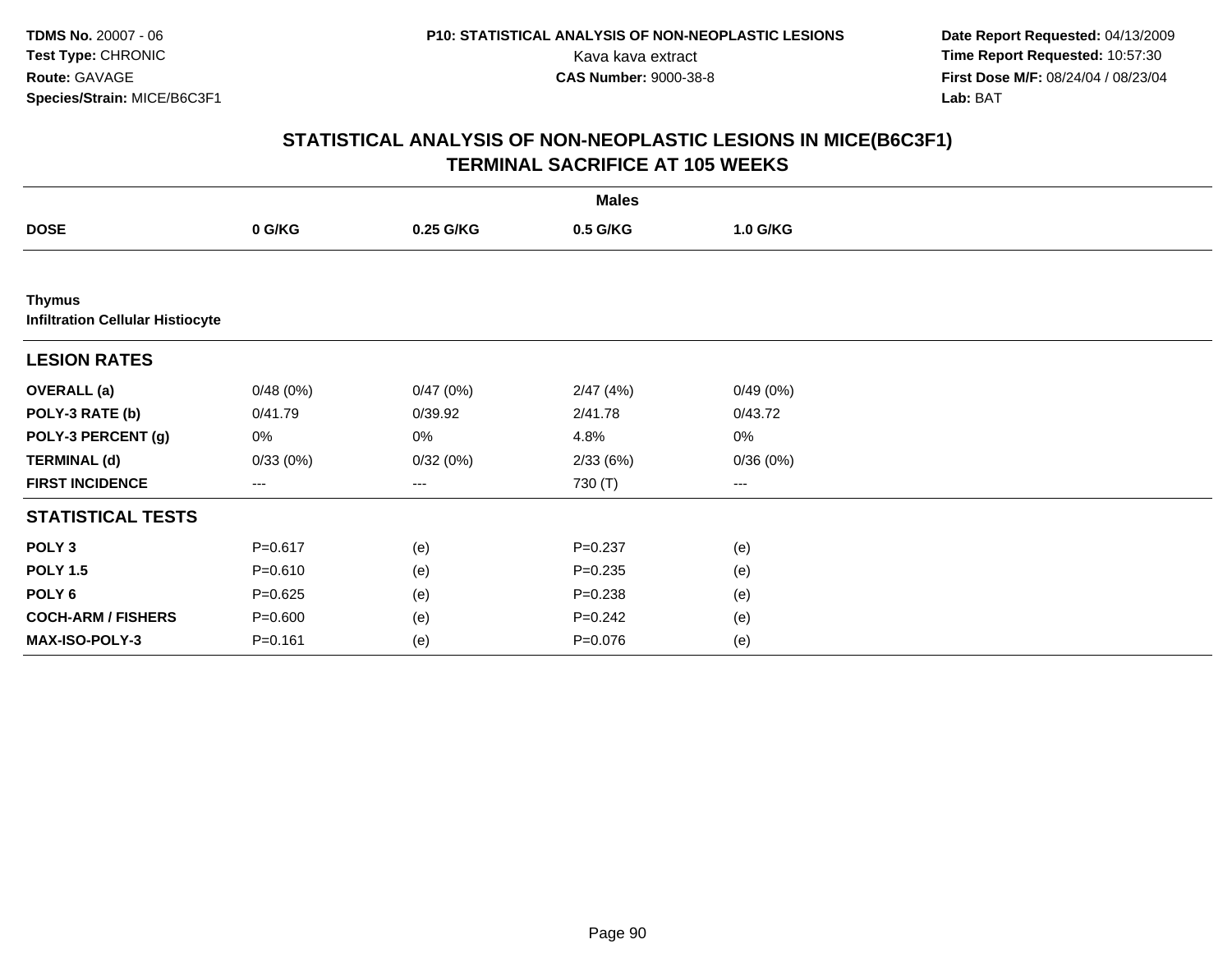**Date Report Requested:** 04/13/2009 Kava kava extract **Time Report Requested:** 10:57:30<br>**CAS Number:** 9000-38-8 **Time Report Requested:** 10:57:30 **First Dose M/F:** 08/24/04 / 08/23/04<br>Lab: BAT **Lab:** BAT

|                              | <b>Males</b> |           |          |           |  |  |  |  |
|------------------------------|--------------|-----------|----------|-----------|--|--|--|--|
| <b>DOSE</b>                  | 0 G/KG       | 0.25 G/KG | 0.5 G/KG | 1.0 G/KG  |  |  |  |  |
|                              |              |           |          |           |  |  |  |  |
| <b>Thyroid Gland</b><br>Cyst |              |           |          |           |  |  |  |  |
| <b>LESION RATES</b>          |              |           |          |           |  |  |  |  |
| <b>OVERALL</b> (a)           | 4/50 (8%)    | 0/50(0%)  | 1/49(2%) | 0/50(0%)  |  |  |  |  |
| POLY-3 RATE (b)              | 4/44.62      | 0/42.37   | 1/43.59  | 0/44.23   |  |  |  |  |
| POLY-3 PERCENT (g)           | 9%           | 0%        | 2.3%     | 0%        |  |  |  |  |
| <b>TERMINAL (d)</b>          | 1/34(3%)     | 0/33(0%)  | 1/33(3%) | 0/36(0%)  |  |  |  |  |
| <b>FIRST INCIDENCE</b>       | 570          | ---       | 730 (T)  | ---       |  |  |  |  |
| <b>STATISTICAL TESTS</b>     |              |           |          |           |  |  |  |  |
| POLY <sub>3</sub>            | P=0.035N*    | P=0.067N  | P=0.185N | P=0.061N  |  |  |  |  |
| <b>POLY 1.5</b>              | P=0.036N*    | P=0.065N  | P=0.185N | P=0.061N  |  |  |  |  |
| POLY <sub>6</sub>            | P=0.034N*    | P=0.068N  | P=0.188N | P=0.061N  |  |  |  |  |
| <b>COCH-ARM / FISHERS</b>    | P=0.040N*    | P=0.059N  | P=0.187N | P=0.059N  |  |  |  |  |
| MAX-ISO-POLY-3               | P=0.005N**   | P=0.024N* | P=0.088N | P=0.020N* |  |  |  |  |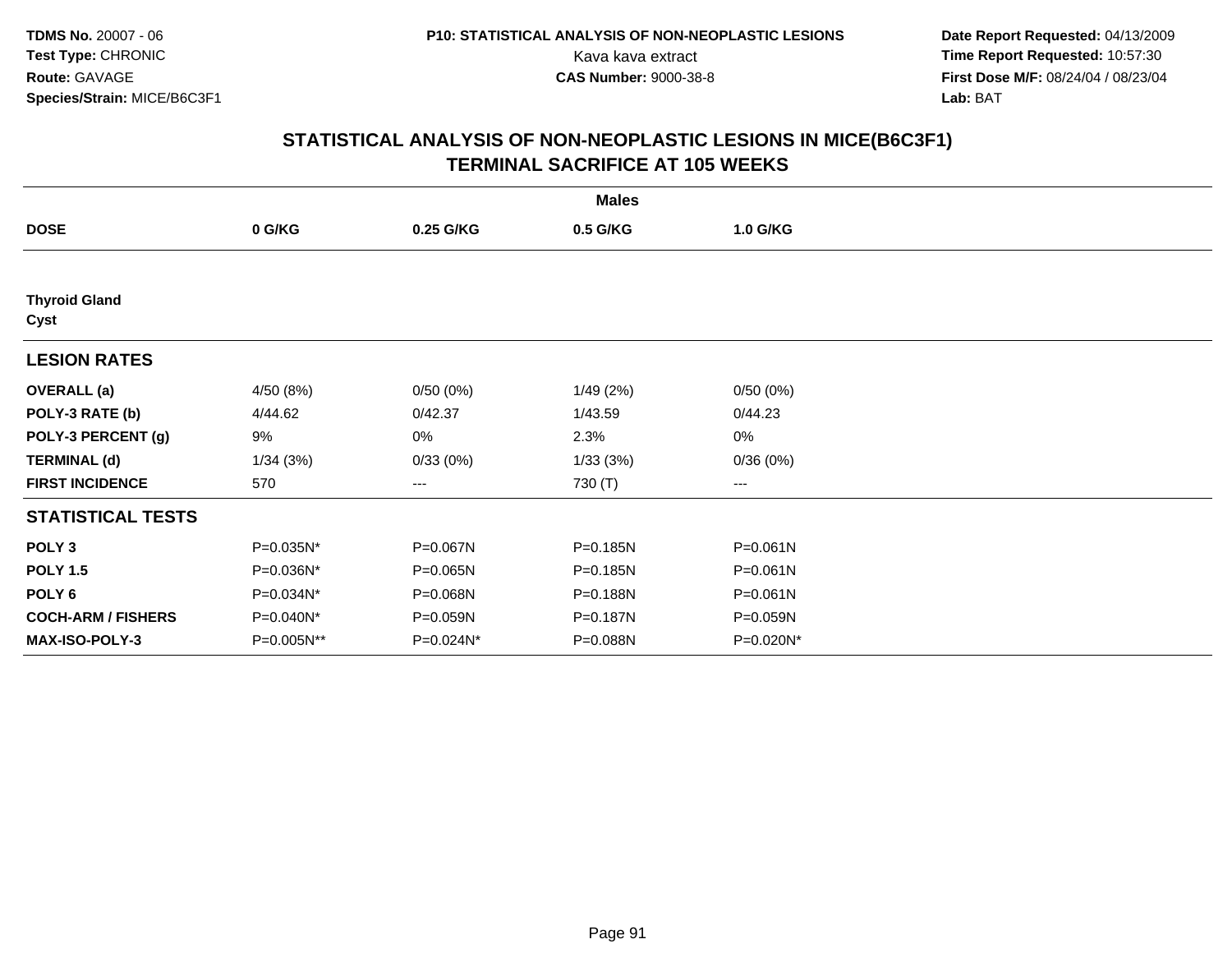**Date Report Requested:** 04/13/2009 Kava kava extract **Time Report Requested:** 10:57:30<br>**CAS Number:** 9000-38-8 **Time Report Requested:** 10:57:30 **First Dose M/F:** 08/24/04 / 08/23/04<br>Lab: BAT **Lab:** BAT

|                                  | <b>Males</b> |              |              |              |  |  |  |  |
|----------------------------------|--------------|--------------|--------------|--------------|--|--|--|--|
| <b>DOSE</b>                      | 0 G/KG       | 0.25 G/KG    | 0.5 G/KG     | 1.0 G/KG     |  |  |  |  |
|                                  |              |              |              |              |  |  |  |  |
| <b>Tooth</b><br><b>Dysplasia</b> |              |              |              |              |  |  |  |  |
| <b>LESION RATES</b>              |              |              |              |              |  |  |  |  |
| <b>OVERALL</b> (a)               | 33/33 (100%) | 32/32 (100%) | 27/27 (100%) | 21/21 (100%) |  |  |  |  |
| POLY-3 RATE (b)                  | 33/33.00     | 32/32.00     | 27/27.00     | 21/21.00     |  |  |  |  |
| POLY-3 PERCENT (g)               | 100%         | 100%         | 100%         | 100%         |  |  |  |  |
| <b>TERMINAL (d)</b>              | 25/25 (100%) | 24/24 (100%) | 20/20 (100%) | 20/20 (100%) |  |  |  |  |
| <b>FIRST INCIDENCE</b>           | 570          | 553          | 494          | 707          |  |  |  |  |
| <b>STATISTICAL TESTS</b>         |              |              |              |              |  |  |  |  |
| POLY <sub>3</sub>                | (e)          | (e)          | (e)          | (e)          |  |  |  |  |
| <b>POLY 1.5</b>                  | (e)          | (e)          | (e)          | (e)          |  |  |  |  |
| POLY <sub>6</sub>                | (e)          | (e)          | (e)          | (e)          |  |  |  |  |
| <b>COCH-ARM / FISHERS</b>        | (e)          | (e)          | (e)          | (e)          |  |  |  |  |
| MAX-ISO-POLY-3                   | (e)          | (e)          | (e)          | (e)          |  |  |  |  |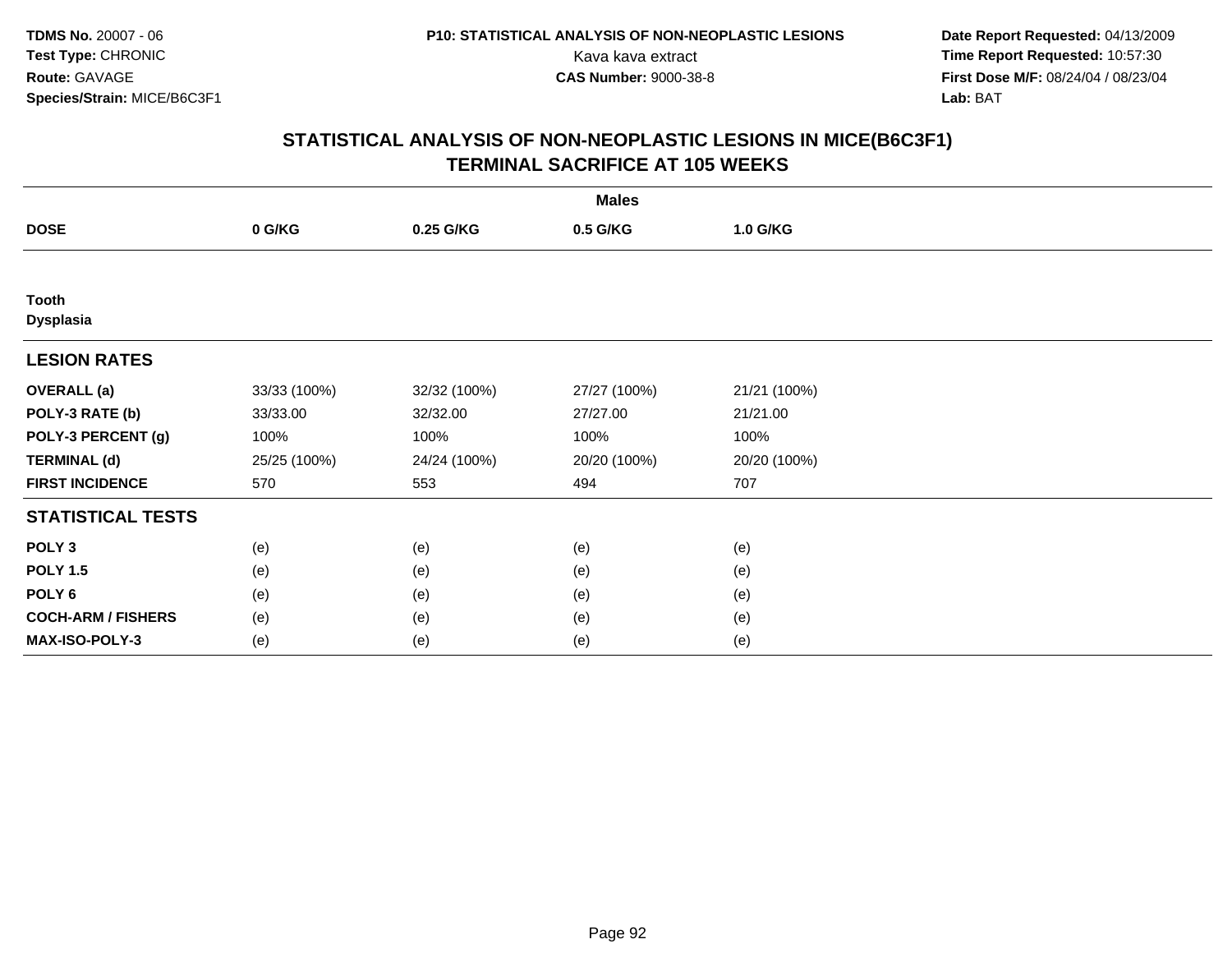**Date Report Requested:** 04/13/2009 Kava kava extract **Time Report Requested:** 10:57:30<br>**CAS Number:** 9000-38-8 **Time Report Requested:** 10:57:30 **First Dose M/F:** 08/24/04 / 08/23/04<br>Lab: BAT **Lab:** BAT

|                                | <b>Males</b> |             |             |             |  |  |  |  |
|--------------------------------|--------------|-------------|-------------|-------------|--|--|--|--|
| <b>DOSE</b>                    | 0 G/KG       | 0.25 G/KG   | 0.5 G/KG    | 1.0 G/KG    |  |  |  |  |
|                                |              |             |             |             |  |  |  |  |
| <b>Urethra</b><br>Inflammation |              |             |             |             |  |  |  |  |
| <b>LESION RATES</b>            |              |             |             |             |  |  |  |  |
| <b>OVERALL</b> (a)             | 2/2 (100%)   | 4/4 (100%)  | $0/0 (0\%)$ | 1/1 (100%)  |  |  |  |  |
| POLY-3 RATE (b)                | 2/2.00       | 4/4.00      | 0/0.00      | 1/1.00      |  |  |  |  |
| POLY-3 PERCENT (g)             | 100%         | 100%        | 0%          | 100%        |  |  |  |  |
| <b>TERMINAL (d)</b>            | $0/0 (0\%)$  | $0/0 (0\%)$ | $0/0 (0\%)$ | $0/0 (0\%)$ |  |  |  |  |
| <b>FIRST INCIDENCE</b>         | 570          | 546         | ---         | 582         |  |  |  |  |
| <b>STATISTICAL TESTS</b>       |              |             |             |             |  |  |  |  |
| POLY <sub>3</sub>              | (e)          | (e)         | (e)         | (e)         |  |  |  |  |
| <b>POLY 1.5</b>                | (e)          | (e)         | (e)         | (e)         |  |  |  |  |
| POLY <sub>6</sub>              | (e)          | (e)         | (e)         | (e)         |  |  |  |  |
| <b>COCH-ARM / FISHERS</b>      | (e)          | (e)         | (e)         | (e)         |  |  |  |  |
| MAX-ISO-POLY-3                 | (e)          | (e)         | (e)         | (e)         |  |  |  |  |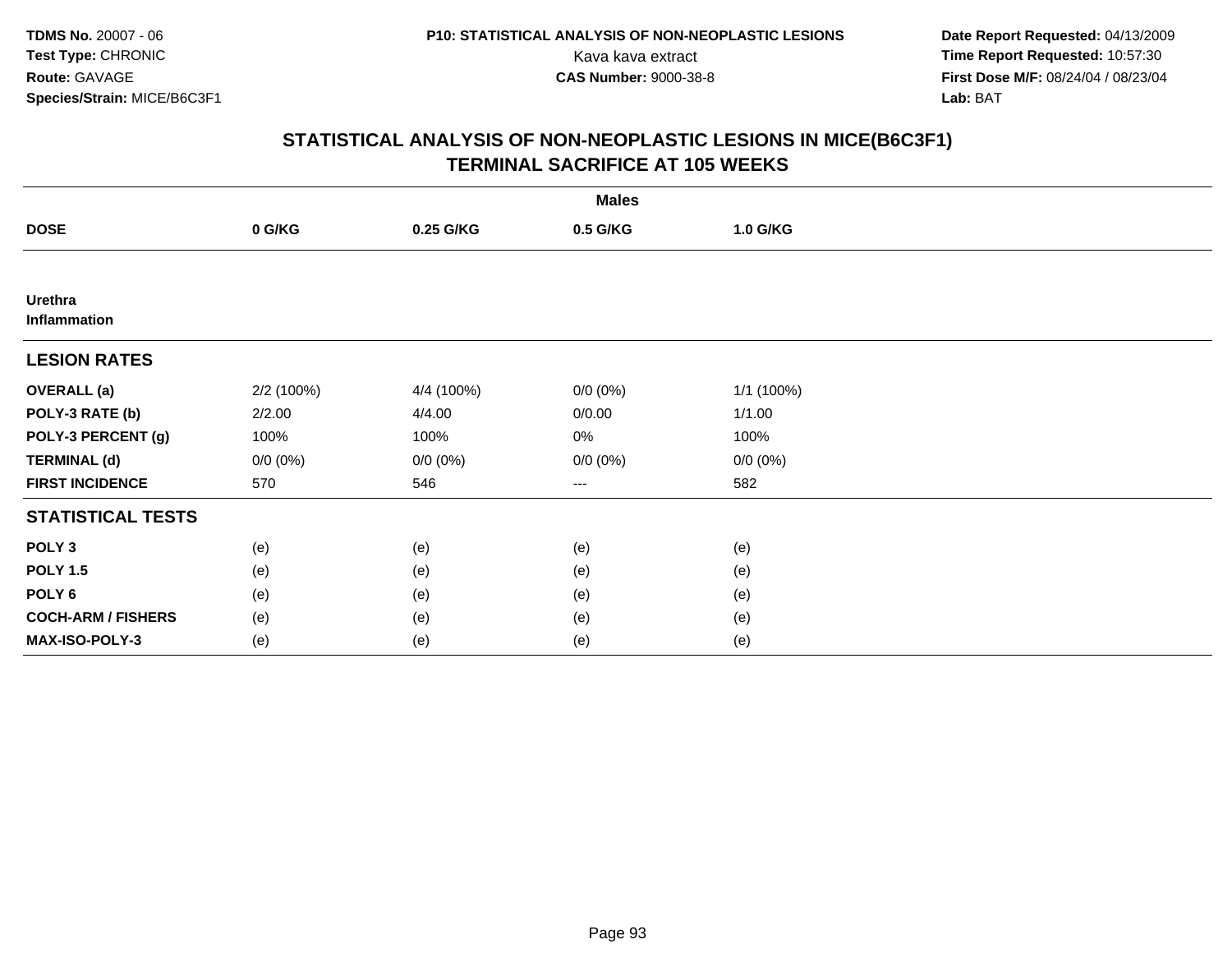**Date Report Requested:** 04/13/2009 Kava kava extract **Time Report Requested:** 10:57:30<br>**CAS Number:** 9000-38-8 **Time Report Requested:** 10:57:30 **First Dose M/F:** 08/24/04 / 08/23/04<br>Lab: BAT **Lab:** BAT

|                                                                         | <b>Males</b> |             |             |             |  |  |  |  |
|-------------------------------------------------------------------------|--------------|-------------|-------------|-------------|--|--|--|--|
| <b>DOSE</b>                                                             | 0 G/KG       | 0.25 G/KG   | 0.5 G/KG    | 1.0 G/KG    |  |  |  |  |
|                                                                         |              |             |             |             |  |  |  |  |
| <b>Urinary Bladder</b><br><b>Infiltration Cellular Mononuclear Cell</b> |              |             |             |             |  |  |  |  |
| <b>LESION RATES</b>                                                     |              |             |             |             |  |  |  |  |
| <b>OVERALL</b> (a)                                                      | 20/50 (40%)  | 25/50 (50%) | 26/50 (52%) | 20/50 (40%) |  |  |  |  |
| POLY-3 RATE (b)                                                         | 20/46.84     | 25/43.84    | 26/45.66    | 20/45.15    |  |  |  |  |
| POLY-3 PERCENT (g)                                                      | 42.7%        | 57%         | 56.9%       | 44.3%       |  |  |  |  |
| <b>TERMINAL (d)</b>                                                     | 11/34 (32%)  | 19/33 (58%) | 22/34 (65%) | 16/36 (44%) |  |  |  |  |
| <b>FIRST INCIDENCE</b>                                                  | 369          | 553         | 605         | 596         |  |  |  |  |
| <b>STATISTICAL TESTS</b>                                                |              |             |             |             |  |  |  |  |
| POLY <sub>3</sub>                                                       | P=0.499N     | $P = 0.120$ | $P = 0.118$ | $P=0.522$   |  |  |  |  |
| <b>POLY 1.5</b>                                                         | P=0.479N     | $P = 0.145$ | $P = 0.133$ | $P = 0.543$ |  |  |  |  |
| POLY <sub>6</sub>                                                       | $P = 0.521N$ | $P = 0.106$ | $P = 0.101$ | $P = 0.505$ |  |  |  |  |
| <b>COCH-ARM / FISHERS</b>                                               | P=0.452N     | $P = 0.211$ | $P = 0.158$ | P=0.581N    |  |  |  |  |
| <b>MAX-ISO-POLY-3</b>                                                   | $P = 0.166$  | $P = 0.088$ | $P = 0.083$ | $P = 0.437$ |  |  |  |  |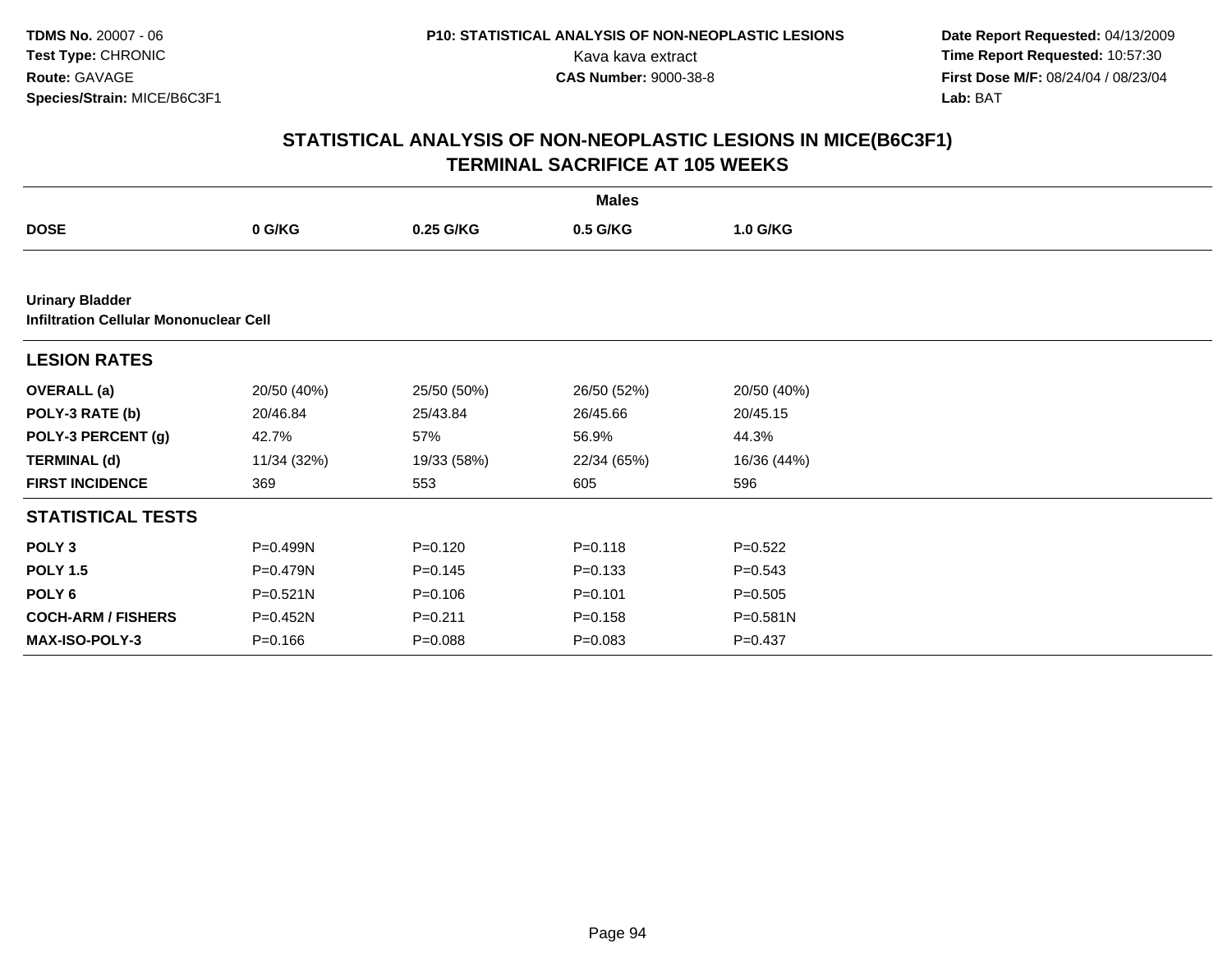**Date Report Requested:** 04/13/2009 Kava kava extract **Time Report Requested:** 10:57:30<br>**CAS Number:** 9000-38-8 **Time Report Requested:** 10:57:30 **First Dose M/F:** 08/24/04 / 08/23/04<br>Lab: BAT **Lab:** BAT

| <b>Males</b>                           |            |           |           |              |  |  |  |
|----------------------------------------|------------|-----------|-----------|--------------|--|--|--|
| <b>DOSE</b>                            | 0 G/KG     | 0.25 G/KG | 0.5 G/KG  | 1.0 G/KG     |  |  |  |
|                                        |            |           |           |              |  |  |  |
| <b>Urinary Bladder</b><br>Inflammation |            |           |           |              |  |  |  |
| <b>LESION RATES</b>                    |            |           |           |              |  |  |  |
| <b>OVERALL</b> (a)                     | 4/50 (8%)  | 2/50(4%)  | 0/50(0%)  | 0/50(0%)     |  |  |  |
| POLY-3 RATE (b)                        | 4/44.75    | 2/43.04   | 0/44.59   | 0/44.23      |  |  |  |
| POLY-3 PERCENT (g)                     | 8.9%       | 4.7%      | 0%        | 0%           |  |  |  |
| <b>TERMINAL (d)</b>                    | 1/34(3%)   | 0/33(0%)  | 0/34(0%)  | 0/36(0%)     |  |  |  |
| <b>FIRST INCIDENCE</b>                 | 570        | 546       | ---       | $--$         |  |  |  |
| <b>STATISTICAL TESTS</b>               |            |           |           |              |  |  |  |
| POLY <sub>3</sub>                      | P=0.016N*  | P=0.355N  | P=0.060N  | P=0.062N     |  |  |  |
| <b>POLY 1.5</b>                        | P=0.016N*  | P=0.350N  | P=0.060N  | $P = 0.061N$ |  |  |  |
| POLY <sub>6</sub>                      | P=0.016N*  | P=0.356N  | P=0.061N  | P=0.062N     |  |  |  |
| <b>COCH-ARM / FISHERS</b>              | P=0.018N*  | P=0.339N  | P=0.059N  | P=0.059N     |  |  |  |
| MAX-ISO-POLY-3                         | P=0.010N** | P=0.218N  | P=0.019N* | P=0.020N*    |  |  |  |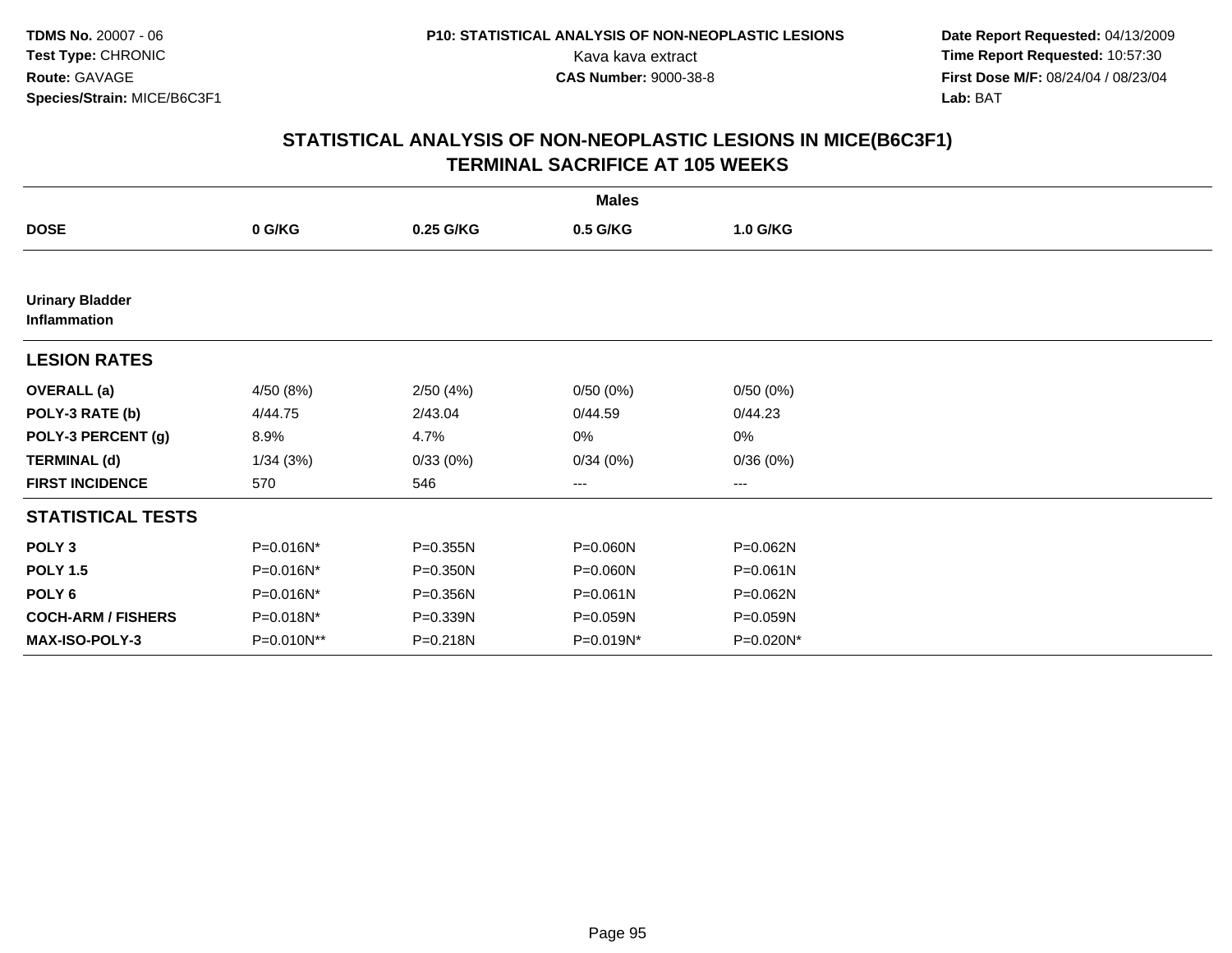**Date Report Requested:** 04/13/2009 Kava kava extract **Time Report Requested:** 10:57:30<br>**CAS Number:** 9000-38-8 **Time Report Requested:** 10:57:30 **First Dose M/F:** 08/24/04 / 08/23/04<br>Lab: BAT **Lab:** BAT

|                                             | <b>Females</b> |           |          |                                          |  |  |  |  |
|---------------------------------------------|----------------|-----------|----------|------------------------------------------|--|--|--|--|
| <b>DOSE</b>                                 | 0 G/KG         | 0.25 G/KG | 0.5 G/KG | 1.0 G/KG                                 |  |  |  |  |
|                                             |                |           |          |                                          |  |  |  |  |
| <b>Adrenal Cortex</b><br><b>Hypertrophy</b> |                |           |          |                                          |  |  |  |  |
| <b>LESION RATES</b>                         |                |           |          |                                          |  |  |  |  |
| <b>OVERALL</b> (a)                          | 0/50(0%)       | 0/50(0%)  | 0/50(0%) | 0/50(0%)                                 |  |  |  |  |
| POLY-3 RATE (b)                             | 0/44.80        | 0/46.04   | 0/47.88  | 0/45.33                                  |  |  |  |  |
| POLY-3 PERCENT (g)                          | 0%             | 0%        | 0%       | $0\%$                                    |  |  |  |  |
| <b>TERMINAL (d)</b>                         | 0/38(0%)       | 0/34(0%)  | 0/45(0%) | 0/37(0%)                                 |  |  |  |  |
| <b>FIRST INCIDENCE</b>                      | $\cdots$       | $\cdots$  | $\cdots$ | $\hspace{0.05cm} \ldots \hspace{0.05cm}$ |  |  |  |  |
| <b>STATISTICAL TESTS</b>                    |                |           |          |                                          |  |  |  |  |
| POLY <sub>3</sub>                           | (e)            | (e)       | (e)      | (e)                                      |  |  |  |  |
| <b>POLY 1.5</b>                             | (e)            | (e)       | (e)      | (e)                                      |  |  |  |  |
| POLY <sub>6</sub>                           | (e)            | (e)       | (e)      | (e)                                      |  |  |  |  |
| <b>COCH-ARM / FISHERS</b>                   | (e)            | (e)       | (e)      | (e)                                      |  |  |  |  |
| MAX-ISO-POLY-3                              | (e)            | (e)       | (e)      | (e)                                      |  |  |  |  |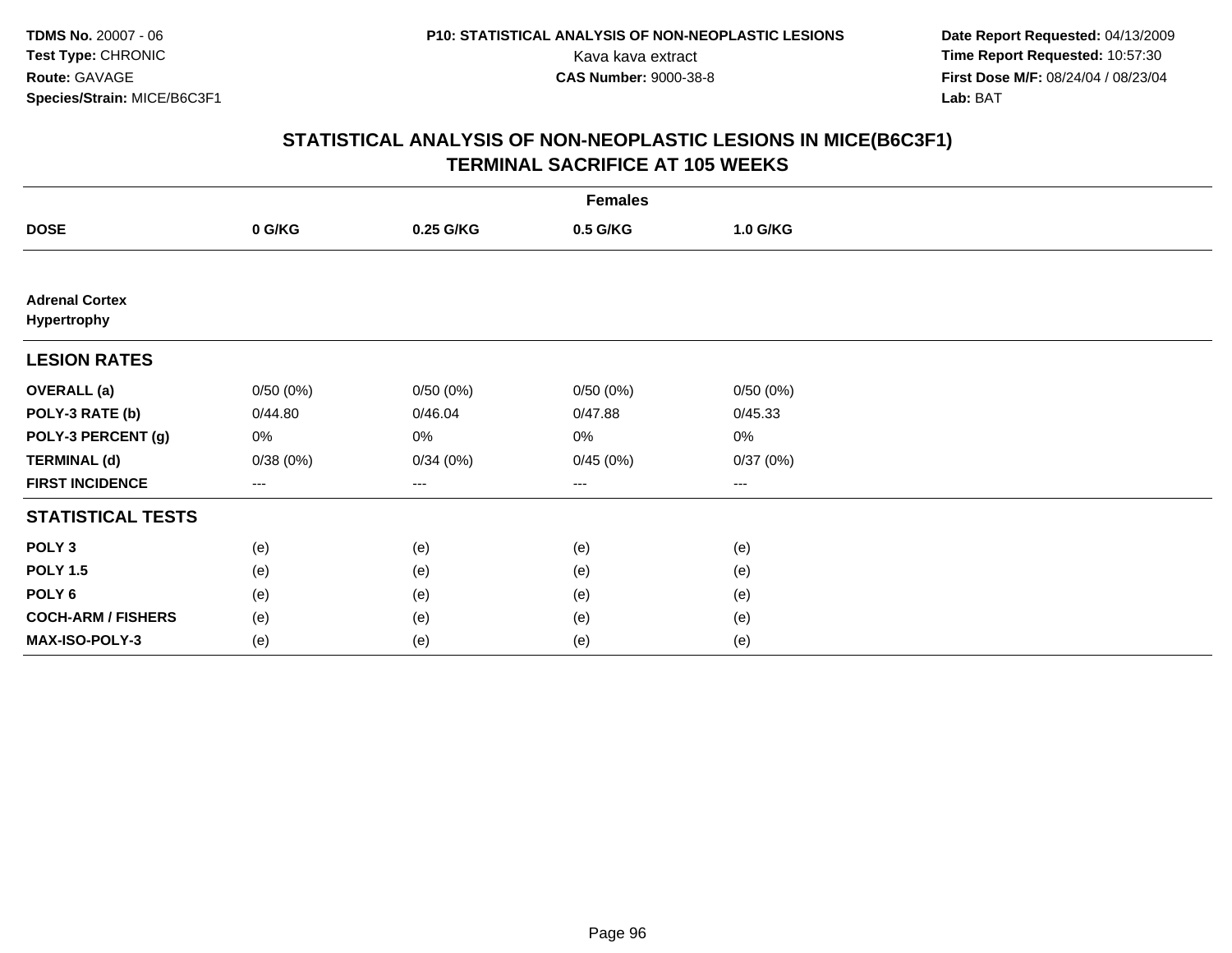**Date Report Requested:** 04/13/2009 Kava kava extract **Time Report Requested:** 10:57:30<br>**CAS Number:** 9000-38-8 **Time Report Requested:** 10:57:30 **First Dose M/F:** 08/24/04 / 08/23/04<br>Lab: BAT **Lab:** BAT

|                                                           | <b>Females</b> |           |             |          |  |  |  |  |
|-----------------------------------------------------------|----------------|-----------|-------------|----------|--|--|--|--|
| <b>DOSE</b>                                               | 0 G/KG         | 0.25 G/KG | 0.5 G/KG    | 1.0 G/KG |  |  |  |  |
|                                                           |                |           |             |          |  |  |  |  |
| <b>Adrenal Cortex</b><br><b>Vacuolization Cytoplasmic</b> |                |           |             |          |  |  |  |  |
| <b>LESION RATES</b>                                       |                |           |             |          |  |  |  |  |
| <b>OVERALL</b> (a)                                        | 1/50(2%)       | 0/50(0%)  | 4/50 (8%)   | 0/50(0%) |  |  |  |  |
| POLY-3 RATE (b)                                           | 1/45.21        | 0/46.04   | 4/47.88     | 0/45.33  |  |  |  |  |
| POLY-3 PERCENT (g)                                        | 2.2%           | 0%        | 8.4%        | 0%       |  |  |  |  |
| <b>TERMINAL (d)</b>                                       | 0/38(0%)       | 0/34(0%)  | 4/45 (9%)   | 0/37(0%) |  |  |  |  |
| <b>FIRST INCIDENCE</b>                                    | 610            | $--$      | 729 (T)     | ---      |  |  |  |  |
| <b>STATISTICAL TESTS</b>                                  |                |           |             |          |  |  |  |  |
| POLY <sub>3</sub>                                         | P=0.535N       | P=0.496N  | $P = 0.197$ | P=0.499N |  |  |  |  |
| <b>POLY 1.5</b>                                           | P=0.536N       | P=0.497N  | $P = 0.190$ | P=0.500N |  |  |  |  |
| POLY 6                                                    | P=0.536N       | P=0.496N  | $P=0.204$   | P=0.500N |  |  |  |  |
| <b>COCH-ARM / FISHERS</b>                                 | $P = 0.531N$   | P=0.500N  | $P = 0.181$ | P=0.500N |  |  |  |  |
| <b>MAX-ISO-POLY-3</b>                                     | P=0.145N       | P=0.158N  | $P = 0.100$ | P=0.158N |  |  |  |  |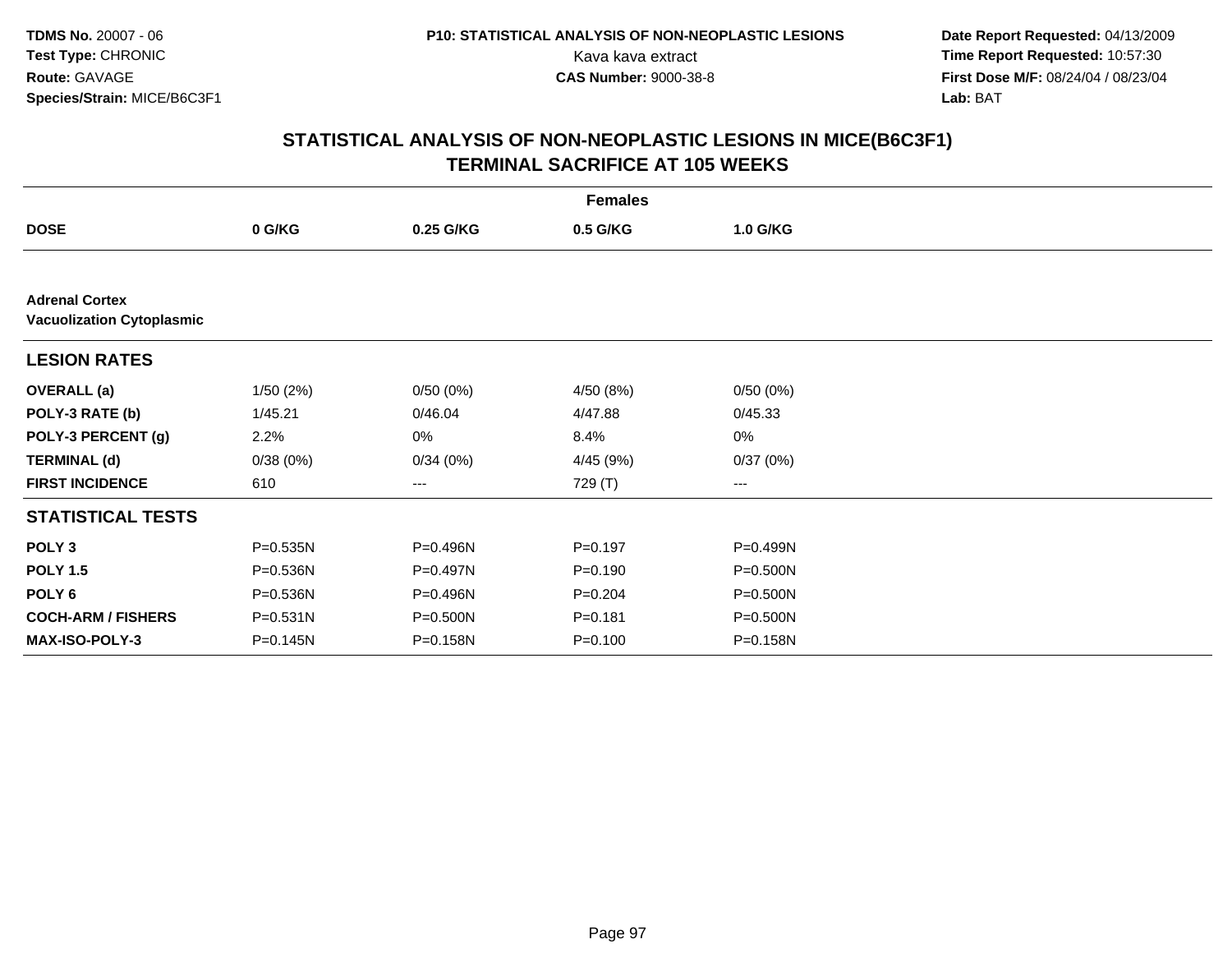**Date Report Requested:** 04/13/2009 Kava kava extract **Time Report Requested:** 10:57:30<br>**CAS Number:** 9000-38-8 **Time Report Requested:** 10:57:30 **First Dose M/F:** 08/24/04 / 08/23/04<br>Lab: BAT **Lab:** BAT

|                                                   | <b>Females</b> |              |              |              |  |  |  |  |
|---------------------------------------------------|----------------|--------------|--------------|--------------|--|--|--|--|
| <b>DOSE</b>                                       | 0 G/KG         | 0.25 G/KG    | 0.5 G/KG     | 1.0 G/KG     |  |  |  |  |
|                                                   |                |              |              |              |  |  |  |  |
| <b>Adrenal Cortex: Subcapsular</b><br>Hyperplasia |                |              |              |              |  |  |  |  |
| <b>LESION RATES</b>                               |                |              |              |              |  |  |  |  |
| <b>OVERALL</b> (a)                                | 49/50 (98%)    | 50/50 (100%) | 50/50 (100%) | 50/50 (100%) |  |  |  |  |
| POLY-3 RATE (b)                                   | 49/49.84       | 50/50.00     | 50/50.00     | 50/50.00     |  |  |  |  |
| POLY-3 PERCENT (g)                                | 98.3%          | 100%         | 100%         | 100%         |  |  |  |  |
| <b>TERMINAL (d)</b>                               | 38/38 (100%)   | 34/34 (100%) | 45/45 (100%) | 37/37 (100%) |  |  |  |  |
| <b>FIRST INCIDENCE</b>                            | 394            | 372          | 534          | 148          |  |  |  |  |
| <b>STATISTICAL TESTS</b>                          |                |              |              |              |  |  |  |  |
| POLY <sub>3</sub>                                 | $P = 0.353$    | $P = 0.574$  | $P = 0.574$  | $P = 0.574$  |  |  |  |  |
| <b>POLY 1.5</b>                                   | $P = 0.328$    | $P = 0.536$  | $P = 0.536$  | $P = 0.536$  |  |  |  |  |
| POLY <sub>6</sub>                                 | $P=0.412$      | $P = 0.660$  | $P = 0.660$  | $P = 0.660$  |  |  |  |  |
| <b>COCH-ARM / FISHERS</b>                         | $P = 0.306$    | $P = 0.500$  | $P = 0.500$  | $P = 0.500$  |  |  |  |  |
| <b>MAX-ISO-POLY-3</b>                             | $P = 0.078$    | $P = 0.159$  | $P = 0.159$  | $P = 0.159$  |  |  |  |  |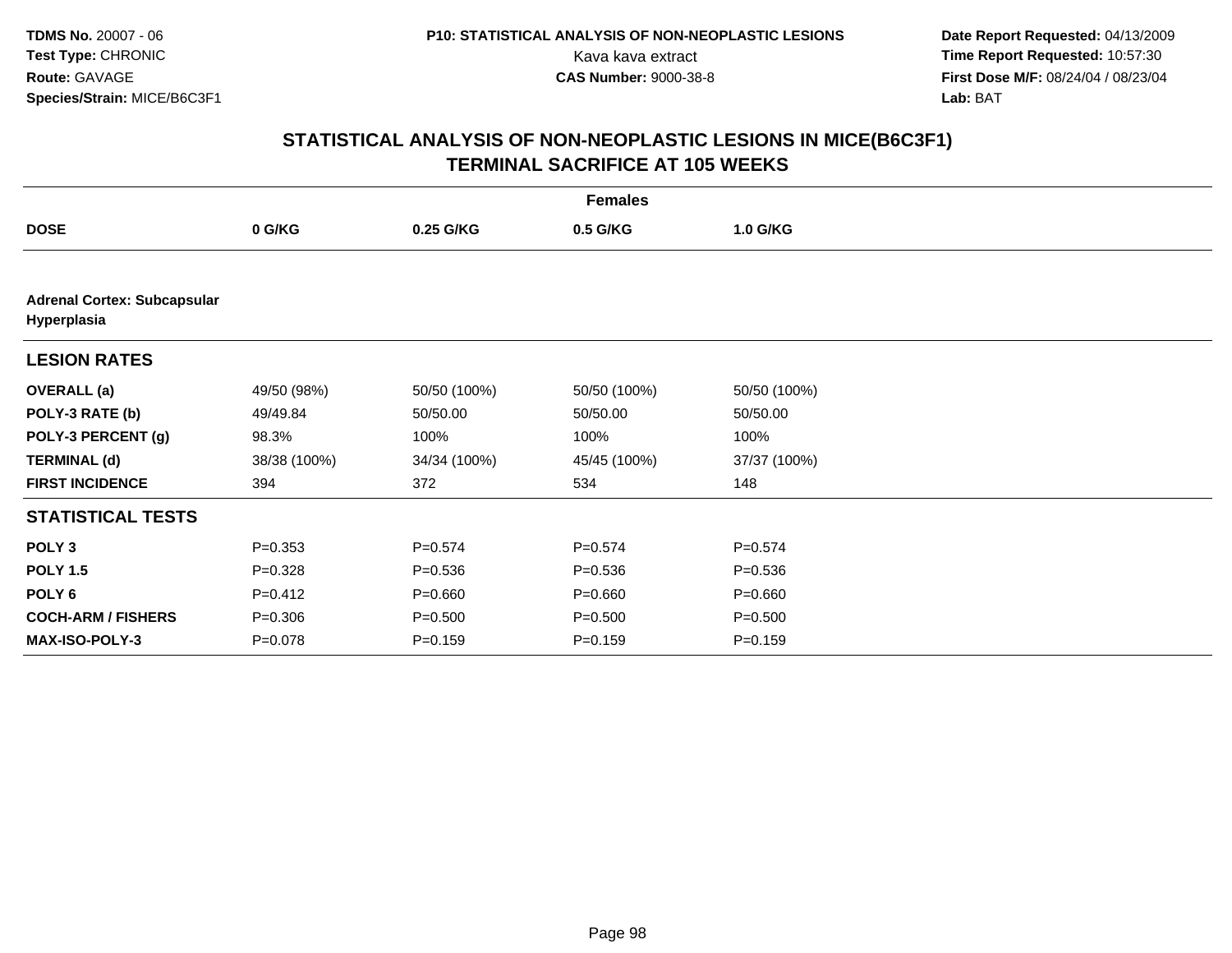**Date Report Requested:** 04/13/2009 Kava kava extract **Time Report Requested:** 10:57:30<br>**CAS Number:** 9000-38-8 **Time Report Requested:** 10:57:30 **First Dose M/F:** 08/24/04 / 08/23/04<br>Lab: BAT **Lab:** BAT

|                                                        | <b>Females</b> |           |                                          |             |  |  |  |  |
|--------------------------------------------------------|----------------|-----------|------------------------------------------|-------------|--|--|--|--|
| <b>DOSE</b>                                            | 0 G/KG         | 0.25 G/KG | 0.5 G/KG                                 | 1.0 G/KG    |  |  |  |  |
|                                                        |                |           |                                          |             |  |  |  |  |
| <b>Adrenal Cortex: Zona Reticularis</b><br>Hyperplasia |                |           |                                          |             |  |  |  |  |
| <b>LESION RATES</b>                                    |                |           |                                          |             |  |  |  |  |
| <b>OVERALL (a)</b>                                     | 0/50(0%)       | 0/50(0%)  | 0/50(0%)                                 | 1/50(2%)    |  |  |  |  |
| POLY-3 RATE (b)                                        | 0/44.80        | 0/46.04   | 0/47.88                                  | 1/45.33     |  |  |  |  |
| POLY-3 PERCENT (g)                                     | 0%             | 0%        | 0%                                       | 2.2%        |  |  |  |  |
| <b>TERMINAL (d)</b>                                    | 0/38(0%)       | 0/34(0%)  | 0/45(0%)                                 | 1/37(3%)    |  |  |  |  |
| <b>FIRST INCIDENCE</b>                                 | ---            | ---       | $\hspace{0.05cm} \ldots \hspace{0.05cm}$ | 729 (T)     |  |  |  |  |
| <b>STATISTICAL TESTS</b>                               |                |           |                                          |             |  |  |  |  |
| POLY <sub>3</sub>                                      | $P = 0.199$    | (e)       | (e)                                      | $P = 0.502$ |  |  |  |  |
| <b>POLY 1.5</b>                                        | $P = 0.199$    | (e)       | (e)                                      | $P = 0.501$ |  |  |  |  |
| POLY 6                                                 | $P = 0.200$    | (e)       | (e)                                      | $P = 0.504$ |  |  |  |  |
| <b>COCH-ARM / FISHERS</b>                              | $P = 0.198$    | (e)       | (e)                                      | $P = 0.500$ |  |  |  |  |
| MAX-ISO-POLY-3                                         | $P = 0.080$    | (e)       | (e)                                      | $P = 0.161$ |  |  |  |  |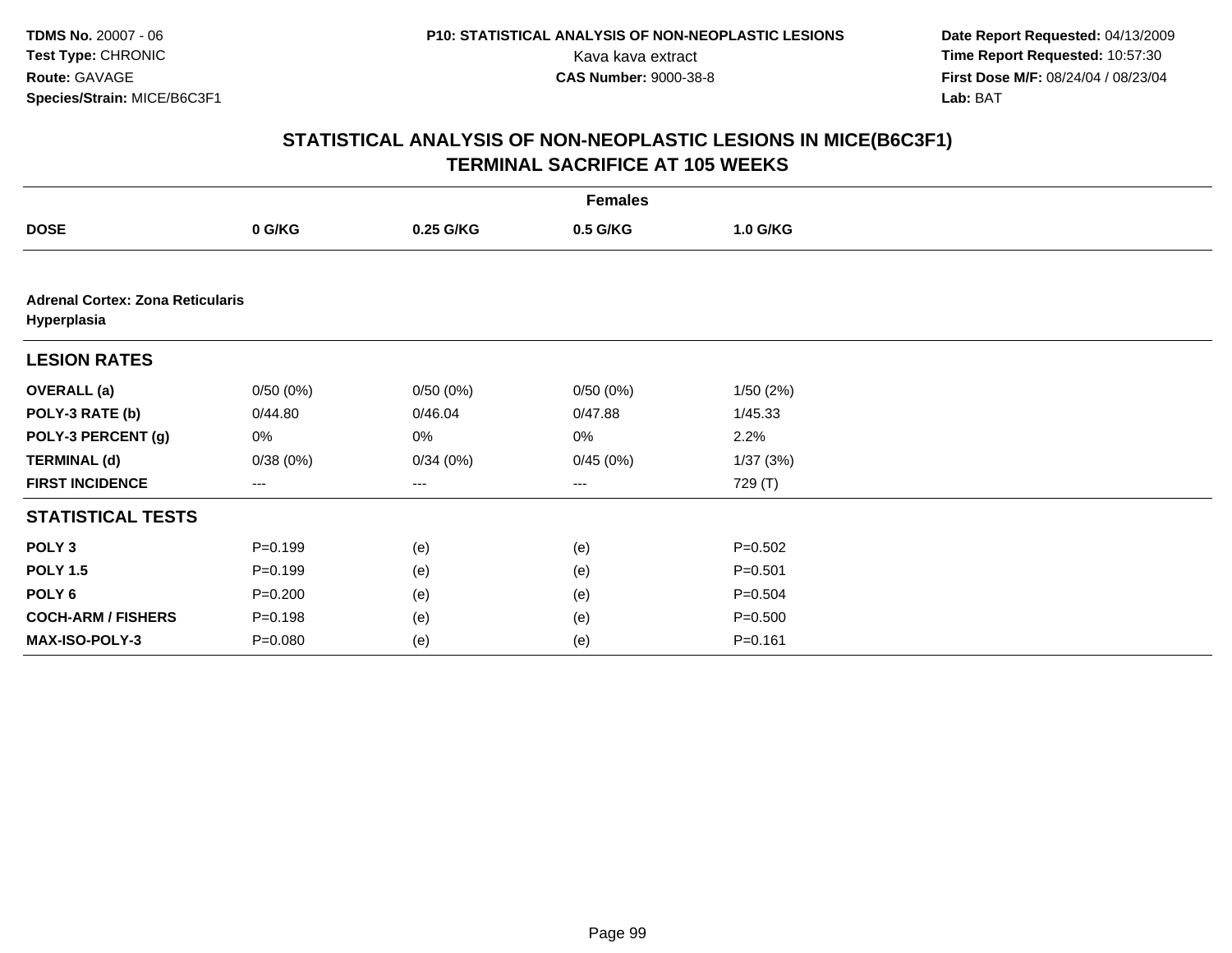**Date Report Requested:** 04/13/2009 Kava kava extract **Time Report Requested:** 10:57:30<br>**CAS Number:** 9000-38-8 **Time Report Requested:** 10:57:30 **First Dose M/F:** 08/24/04 / 08/23/04<br>Lab: BAT **Lab:** BAT

|                                       | <b>Females</b> |           |             |             |  |  |  |  |
|---------------------------------------|----------------|-----------|-------------|-------------|--|--|--|--|
| <b>DOSE</b>                           | 0 G/KG         | 0.25 G/KG | 0.5 G/KG    | 1.0 G/KG    |  |  |  |  |
|                                       |                |           |             |             |  |  |  |  |
| <b>Adrenal Medulla</b><br>Hyperplasia |                |           |             |             |  |  |  |  |
| <b>LESION RATES</b>                   |                |           |             |             |  |  |  |  |
| <b>OVERALL</b> (a)                    | 1/50(2%)       | 0/50(0%)  | 2/50(4%)    | 2/50(4%)    |  |  |  |  |
| POLY-3 RATE (b)                       | 1/44.80        | 0/46.04   | 2/47.88     | 2/45.33     |  |  |  |  |
| POLY-3 PERCENT (g)                    | 2.2%           | 0%        | 4.2%        | 4.4%        |  |  |  |  |
| <b>TERMINAL (d)</b>                   | 1/38(3%)       | 0/34(0%)  | 2/45(4%)    | 2/37(5%)    |  |  |  |  |
| <b>FIRST INCIDENCE</b>                | 729 (T)        | ---       | 729 (T)     | 729 (T)     |  |  |  |  |
| <b>STATISTICAL TESTS</b>              |                |           |             |             |  |  |  |  |
| POLY <sub>3</sub>                     | $P = 0.246$    | P=0.495N  | $P = 0.523$ | $P = 0.504$ |  |  |  |  |
| <b>POLY 1.5</b>                       | $P = 0.245$    | P=0.496N  | $P = 0.514$ | $P = 0.501$ |  |  |  |  |
| POLY <sub>6</sub>                     | $P = 0.247$    | P=0.493N  | $P = 0.533$ | $P = 0.506$ |  |  |  |  |
| <b>COCH-ARM / FISHERS</b>             | $P = 0.245$    | P=0.500N  | $P = 0.500$ | $P = 0.500$ |  |  |  |  |
| MAX-ISO-POLY-3                        | $P = 0.172$    | P=0.158N  | $P = 0.305$ | $P = 0.284$ |  |  |  |  |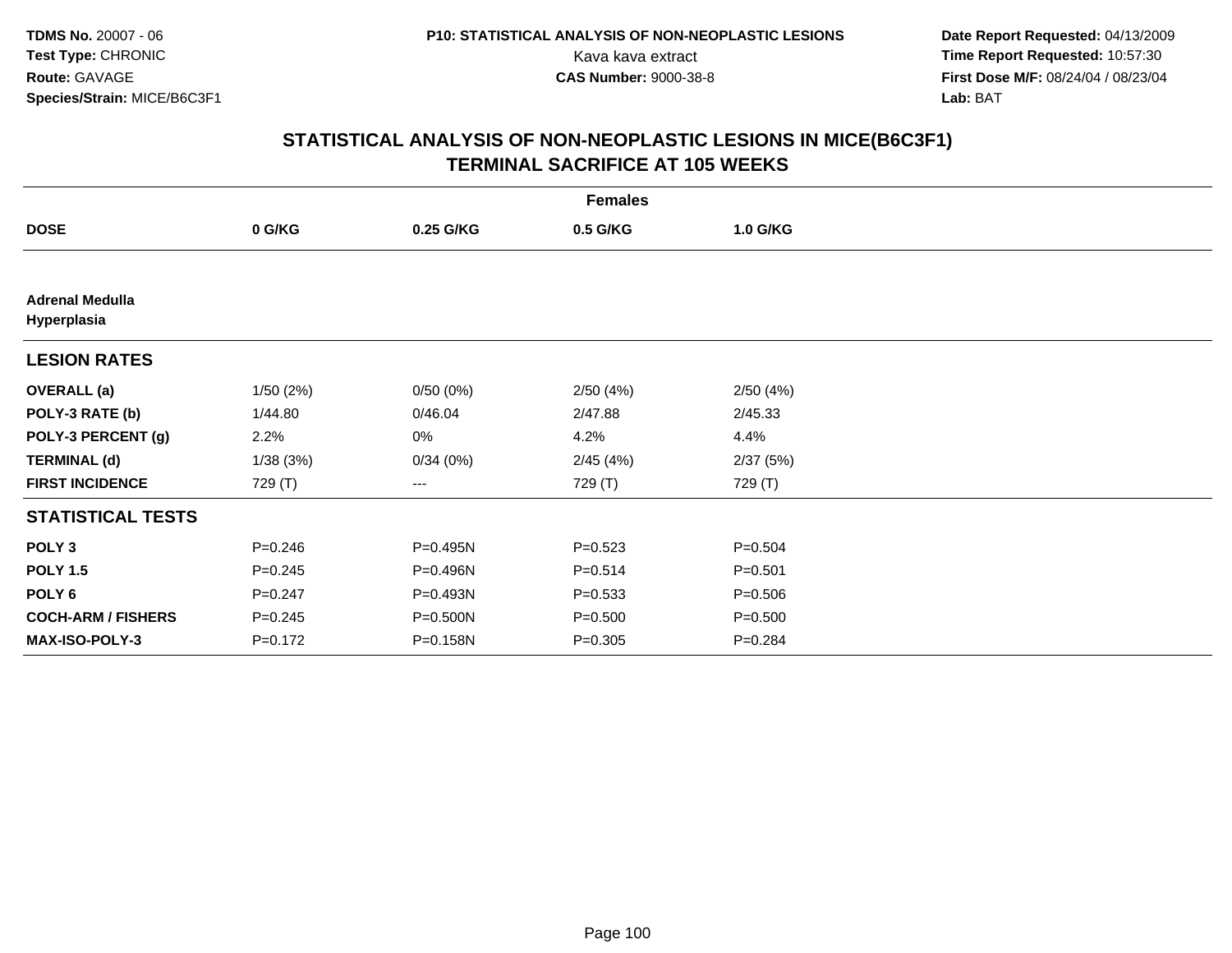**Date Report Requested:** 04/13/2009 Kava kava extract **Time Report Requested:** 10:57:30<br>**CAS Number:** 9000-38-8 **Time Report Requested:** 10:57:30 **First Dose M/F:** 08/24/04 / 08/23/04<br>Lab: BAT **Lab:** BAT

| <b>Females</b>                        |             |             |             |             |  |  |  |
|---------------------------------------|-------------|-------------|-------------|-------------|--|--|--|
| <b>DOSE</b>                           | 0 G/KG      | 0.25 G/KG   | 0.5 G/KG    | 1.0 G/KG    |  |  |  |
|                                       |             |             |             |             |  |  |  |
| <b>Bone Marrow</b><br><b>Fibrosis</b> |             |             |             |             |  |  |  |
| <b>LESION RATES</b>                   |             |             |             |             |  |  |  |
| <b>OVERALL</b> (a)                    | 0/50(0%)    | 2/50(4%)    | 1/50(2%)    | 1/50(2%)    |  |  |  |
| POLY-3 RATE (b)                       | 0/44.80     | 2/46.04     | 1/47.88     | 1/45.33     |  |  |  |
| POLY-3 PERCENT (g)                    | 0%          | 4.3%        | 2.1%        | 2.2%        |  |  |  |
| <b>TERMINAL (d)</b>                   | 0/38(0%)    | 2/34(6%)    | 1/45(2%)    | 1/37(3%)    |  |  |  |
| <b>FIRST INCIDENCE</b>                | $--$        | 729 (T)     | 729 (T)     | 729 (T)     |  |  |  |
| <b>STATISTICAL TESTS</b>              |             |             |             |             |  |  |  |
| POLY <sub>3</sub>                     | $P = 0.507$ | $P = 0.243$ | $P = 0.513$ | $P = 0.502$ |  |  |  |
| <b>POLY 1.5</b>                       | $P = 0.503$ | $P = 0.241$ | $P = 0.508$ | $P = 0.501$ |  |  |  |
| POLY <sub>6</sub>                     | $P = 0.510$ | $P = 0.244$ | $P = 0.519$ | $P = 0.504$ |  |  |  |
| <b>COCH-ARM / FISHERS</b>             | $P = 0.500$ | $P = 0.247$ | $P = 0.500$ | $P = 0.500$ |  |  |  |
| MAX-ISO-POLY-3                        | $P = 0.180$ | $P = 0.081$ | $P = 0.175$ | $P = 0.161$ |  |  |  |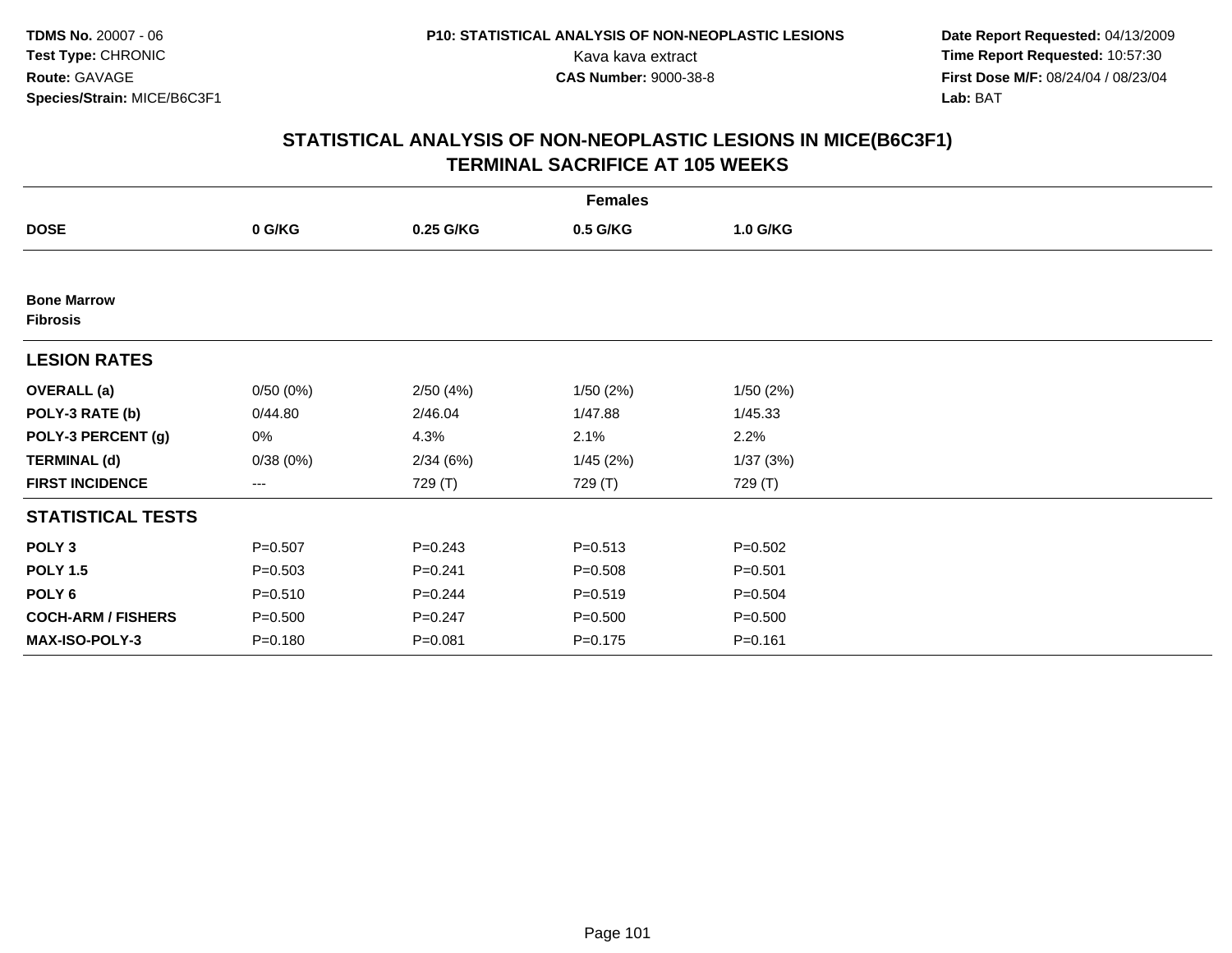**Date Report Requested:** 04/13/2009 Kava kava extract **Time Report Requested:** 10:57:30<br>**CAS Number:** 9000-38-8 **Time Report Requested:** 10:57:30 **First Dose M/F:** 08/24/04 / 08/23/04<br>Lab: BAT **Lab:** BAT

|                                | <b>Females</b> |            |            |              |  |  |  |  |
|--------------------------------|----------------|------------|------------|--------------|--|--|--|--|
| <b>DOSE</b>                    | 0 G/KG         | 0.25 G/KG  | 0.5 G/KG   | 1.0 G/KG     |  |  |  |  |
|                                |                |            |            |              |  |  |  |  |
| <b>Bone</b><br><b>Fibrosis</b> |                |            |            |              |  |  |  |  |
| <b>LESION RATES</b>            |                |            |            |              |  |  |  |  |
| <b>OVERALL</b> (a)             | 15/50 (30%)    | 8/50 (16%) | 7/50 (14%) | 9/50 (18%)   |  |  |  |  |
| POLY-3 RATE (b)                | 15/46.07       | 8/46.08    | 7/47.88    | 9/45.91      |  |  |  |  |
| POLY-3 PERCENT (g)             | 32.6%          | 17.4%      | 14.6%      | 19.6%        |  |  |  |  |
| <b>TERMINAL (d)</b>            | 11/38 (29%)    | 7/34 (21%) | 7/45 (16%) | 8/37 (22%)   |  |  |  |  |
| <b>FIRST INCIDENCE</b>         | 523            | 718        | 729 (T)    | 548          |  |  |  |  |
| <b>STATISTICAL TESTS</b>       |                |            |            |              |  |  |  |  |
| POLY <sub>3</sub>              | P=0.126N       | P=0.072N   | P=0.033N*  | $P = 0.118N$ |  |  |  |  |
| <b>POLY 1.5</b>                | $P = 0.130N$   | P=0.072N   | P=0.037N*  | P=0.120N     |  |  |  |  |
| POLY <sub>6</sub>              | P=0.124N       | P=0.075N   | P=0.030N*  | P=0.119N     |  |  |  |  |
| <b>COCH-ARM / FISHERS</b>      | P=0.132N       | P=0.077N   | P=0.045N*  | $P = 0.121N$ |  |  |  |  |
| <b>MAX-ISO-POLY-3</b>          | P=0.034N*      | P=0.044N*  | P=0.020N*  | P=0.077N     |  |  |  |  |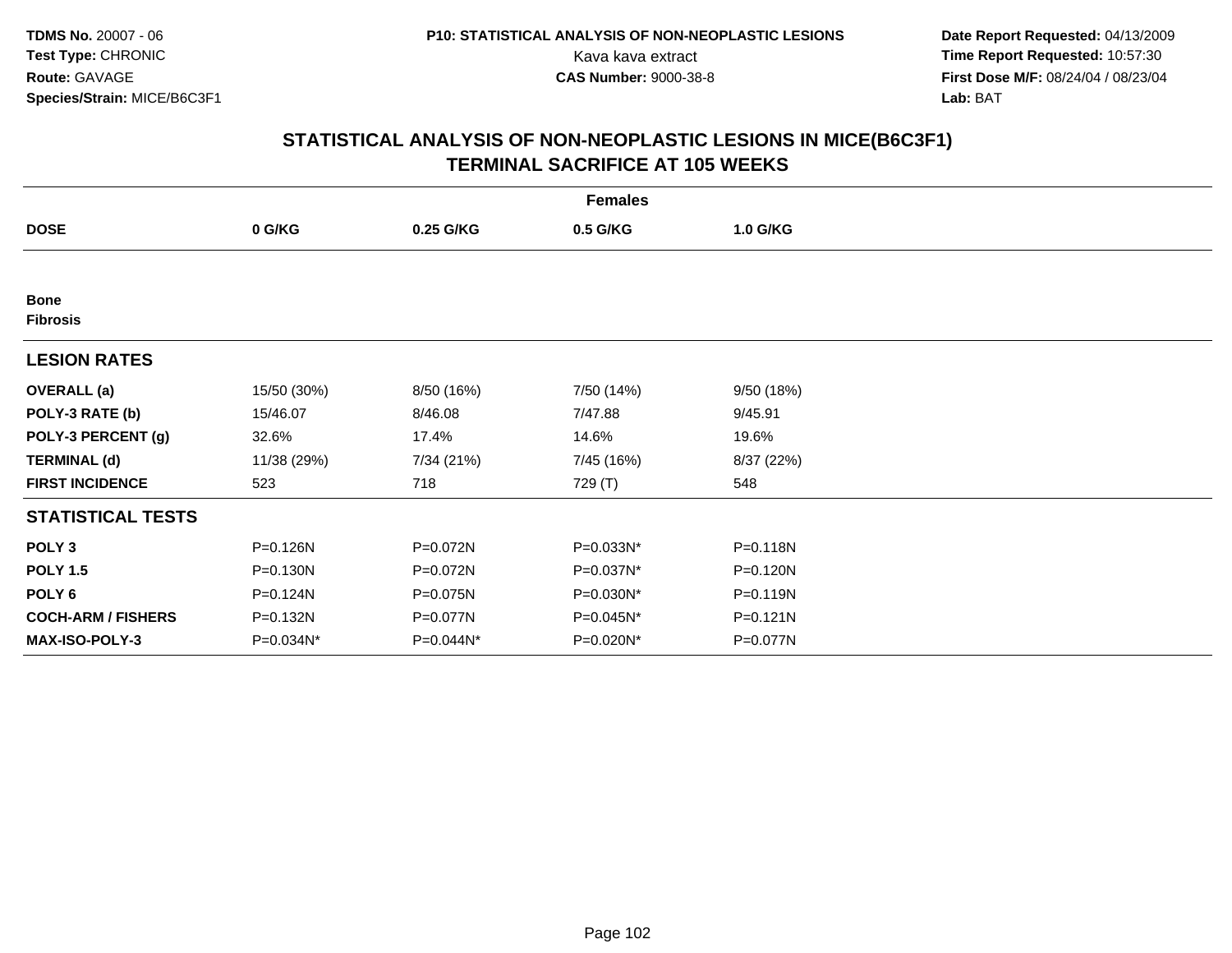**Date Report Requested:** 04/13/2009 Kava kava extract **Time Report Requested:** 10:57:30<br>**CAS Number:** 9000-38-8 **Time Report Requested:** 10:57:30 **First Dose M/F:** 08/24/04 / 08/23/04<br>Lab: BAT **Lab:** BAT

| <b>Females</b>                                   |              |              |              |          |  |  |  |
|--------------------------------------------------|--------------|--------------|--------------|----------|--|--|--|
| <b>DOSE</b>                                      | 0 G/KG       | 0.25 G/KG    | 0.5 G/KG     | 1.0 G/KG |  |  |  |
|                                                  |              |              |              |          |  |  |  |
| <b>Brain: Hypothalamus</b><br><b>Compression</b> |              |              |              |          |  |  |  |
| <b>LESION RATES</b>                              |              |              |              |          |  |  |  |
| <b>OVERALL</b> (a)                               | 2/50(4%)     | 0/50(0%)     | 0/50(0%)     | 0/50(0%) |  |  |  |
| POLY-3 RATE (b)                                  | 2/44.97      | 0/46.04      | 0/47.88      | 0/45.33  |  |  |  |
| POLY-3 PERCENT (g)                               | 4.5%         | 0%           | 0%           | 0%       |  |  |  |
| <b>TERMINAL (d)</b>                              | 1/38(3%)     | 0/34(0%)     | 0/45(0%)     | 0/37(0%) |  |  |  |
| <b>FIRST INCIDENCE</b>                           | 684          | ---          | ---          | ---      |  |  |  |
| <b>STATISTICAL TESTS</b>                         |              |              |              |          |  |  |  |
| POLY <sub>3</sub>                                | $P = 0.114N$ | P=0.232N     | P=0.224N     | P=0.235N |  |  |  |
| <b>POLY 1.5</b>                                  | $P = 0.114N$ | P=0.234N     | P=0.229N     | P=0.237N |  |  |  |
| POLY 6                                           | $P = 0.113N$ | $P = 0.231N$ | P=0.218N     | P=0.235N |  |  |  |
| <b>COCH-ARM / FISHERS</b>                        | $P = 0.115N$ | $P = 0.247N$ | $P = 0.247N$ | P=0.247N |  |  |  |
| MAX-ISO-POLY-3                                   | P=0.021N*    | P=0.075N     | P=0.075N     | P=0.075N |  |  |  |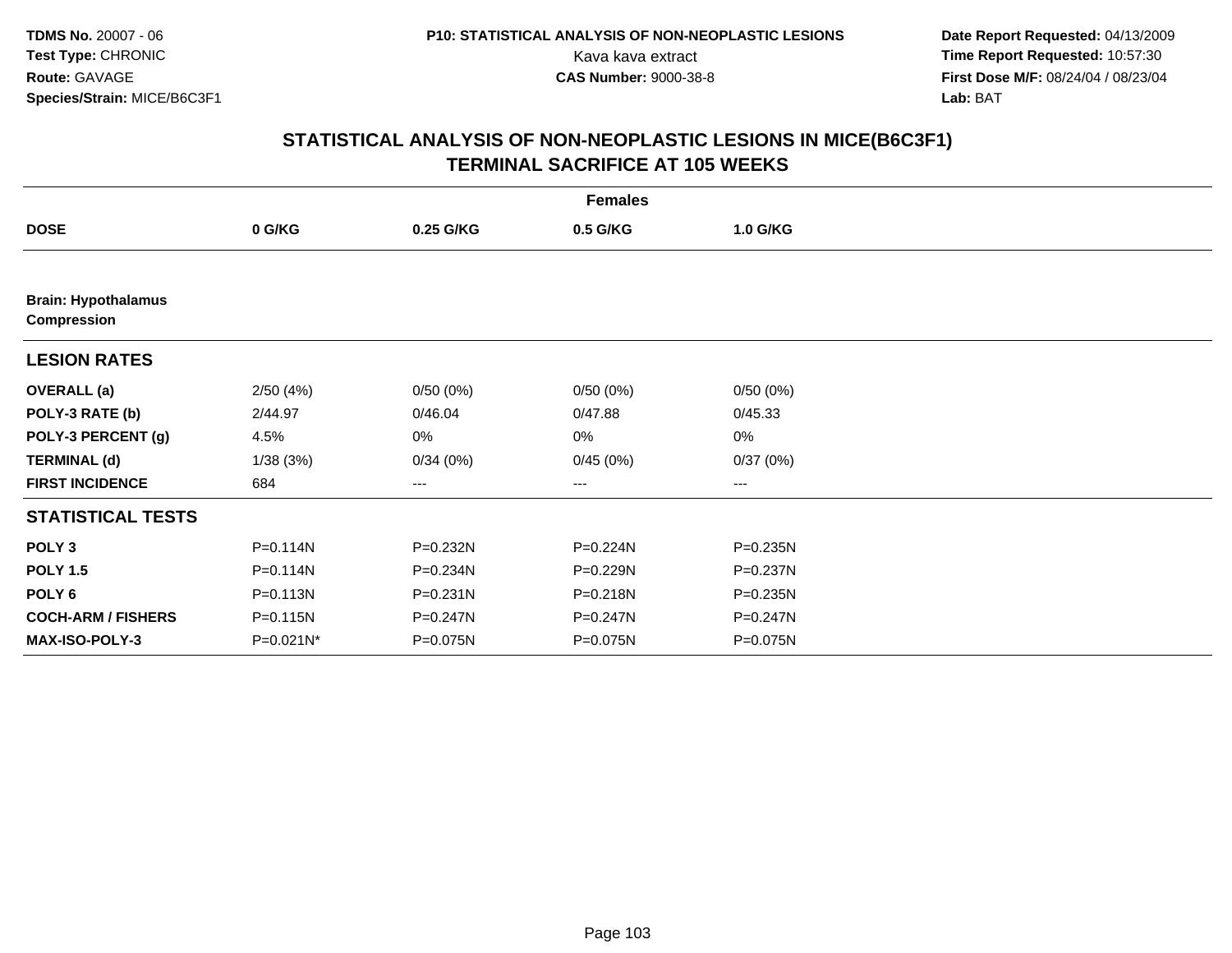**Date Report Requested:** 04/13/2009 Kava kava extract **Time Report Requested:** 10:57:30<br>**CAS Number:** 9000-38-8 **Time Report Requested:** 10:57:30 **First Dose M/F:** 08/24/04 / 08/23/04<br>Lab: BAT **Lab:** BAT

|                                            | <b>Females</b>    |           |                   |                   |  |  |  |  |
|--------------------------------------------|-------------------|-----------|-------------------|-------------------|--|--|--|--|
| <b>DOSE</b>                                | 0 G/KG            | 0.25 G/KG | 0.5 G/KG          | 1.0 G/KG          |  |  |  |  |
|                                            |                   |           |                   |                   |  |  |  |  |
| Eye: Cornea<br><b>Inflammation Chronic</b> |                   |           |                   |                   |  |  |  |  |
| <b>LESION RATES</b>                        |                   |           |                   |                   |  |  |  |  |
| <b>OVERALL</b> (a)                         | 0/50(0%)          | 0/50(0%)  | 0/50(0%)          | 0/50(0%)          |  |  |  |  |
| POLY-3 RATE (b)                            | 0/44.80           | 0/46.04   | 0/47.88           | 0/45.33           |  |  |  |  |
| POLY-3 PERCENT (g)                         | 0%                | 0%        | 0%                | $0\%$             |  |  |  |  |
| <b>TERMINAL (d)</b>                        | 0/38(0%)          | 0/34(0%)  | 0/45(0%)          | 0/37(0%)          |  |  |  |  |
| <b>FIRST INCIDENCE</b>                     | $\qquad \qquad -$ | $---$     | $\qquad \qquad -$ | $\qquad \qquad -$ |  |  |  |  |
| <b>STATISTICAL TESTS</b>                   |                   |           |                   |                   |  |  |  |  |
| POLY <sub>3</sub>                          | (e)               | (e)       | (e)               | (e)               |  |  |  |  |
| <b>POLY 1.5</b>                            | (e)               | (e)       | (e)               | (e)               |  |  |  |  |
| POLY <sub>6</sub>                          | (e)               | (e)       | (e)               | (e)               |  |  |  |  |
| <b>COCH-ARM / FISHERS</b>                  | (e)               | (e)       | (e)               | (e)               |  |  |  |  |
| MAX-ISO-POLY-3                             | (e)               | (e)       | (e)               | (e)               |  |  |  |  |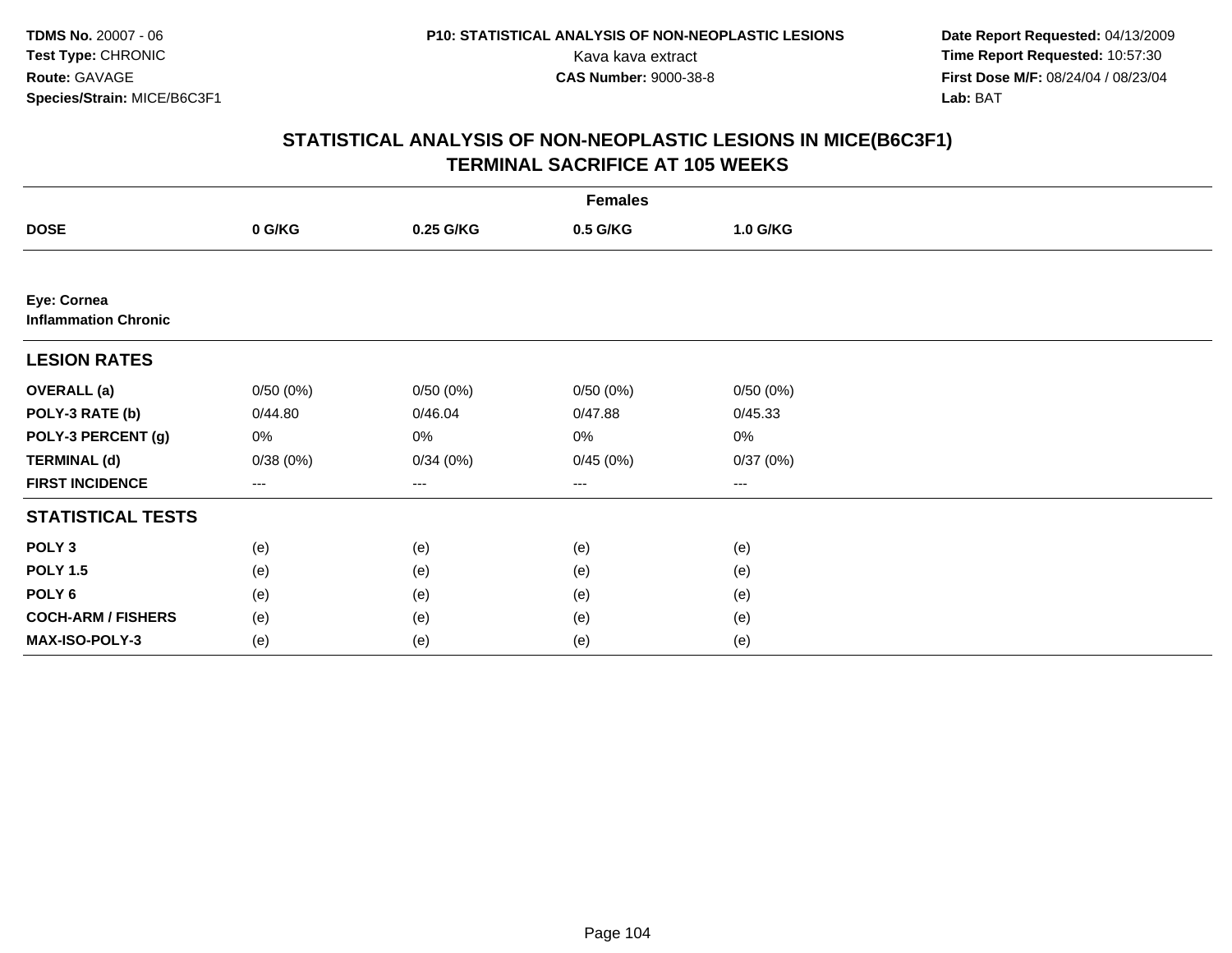**Date Report Requested:** 04/13/2009 Kava kava extract **Time Report Requested:** 10:57:30<br>**CAS Number:** 9000-38-8 **Time Report Requested:** 10:57:30 **First Dose M/F:** 08/24/04 / 08/23/04<br>Lab: BAT **Lab:** BAT

| <b>Females</b>                        |             |             |             |             |  |  |  |
|---------------------------------------|-------------|-------------|-------------|-------------|--|--|--|
| <b>DOSE</b>                           | 0 G/KG      | 0.25 G/KG   | 0.5 G/KG    | 1.0 G/KG    |  |  |  |
|                                       |             |             |             |             |  |  |  |
| <b>Harderian Gland</b><br>Hyperplasia |             |             |             |             |  |  |  |
| <b>LESION RATES</b>                   |             |             |             |             |  |  |  |
| <b>OVERALL</b> (a)                    | 3/50(6%)    | 4/49 (8%)   | 5/50 (10%)  | 5/50 (10%)  |  |  |  |
| POLY-3 RATE (b)                       | 3/44.80     | 4/45.91     | 5/47.88     | 5/46.14     |  |  |  |
| POLY-3 PERCENT (g)                    | 6.7%        | 8.7%        | 10.4%       | 10.8%       |  |  |  |
| <b>TERMINAL (d)</b>                   | 3/38(8%)    | 4/34 (12%)  | 5/45 (11%)  | 3/37(8%)    |  |  |  |
| <b>FIRST INCIDENCE</b>                | 729 (T)     | 729 (T)     | 729 (T)     | 548         |  |  |  |
| <b>STATISTICAL TESTS</b>              |             |             |             |             |  |  |  |
| POLY <sub>3</sub>                     | $P = 0.307$ | $P = 0.513$ | $P = 0.394$ | $P = 0.373$ |  |  |  |
| <b>POLY 1.5</b>                       | $P = 0.299$ | $P = 0.506$ | $P = 0.380$ | $P = 0.364$ |  |  |  |
| POLY <sub>6</sub>                     | $P = 0.317$ | $P = 0.518$ | $P = 0.410$ | $P = 0.381$ |  |  |  |
| <b>COCH-ARM / FISHERS</b>             | $P = 0.293$ | $P = 0.489$ | $P = 0.357$ | $P = 0.357$ |  |  |  |
| <b>MAX-ISO-POLY-3</b>                 | $P = 0.254$ | $P = 0.360$ | $P = 0.268$ | $P = 0.247$ |  |  |  |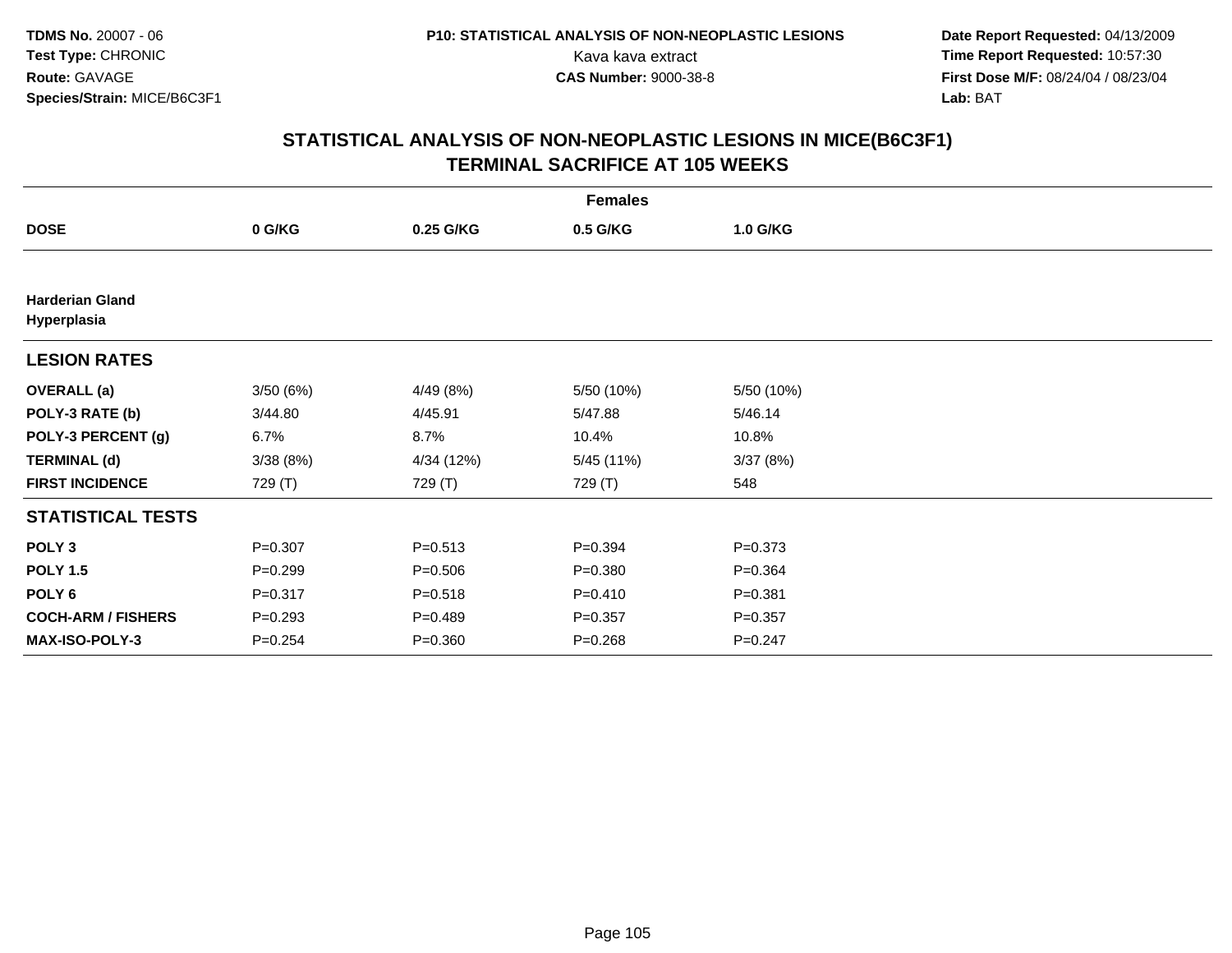**Date Report Requested:** 04/13/2009 Kava kava extract **Time Report Requested:** 10:57:30<br>**CAS Number:** 9000-38-8 **Time Report Requested:** 10:57:30 **First Dose M/F:** 08/24/04 / 08/23/04<br>Lab: BAT **Lab:** BAT

|                                                                  | <b>Females</b> |             |             |             |  |  |  |  |
|------------------------------------------------------------------|----------------|-------------|-------------|-------------|--|--|--|--|
| <b>DOSE</b>                                                      | 0 G/KG         | 0.25 G/KG   | 0.5 G/KG    | 1.0 G/KG    |  |  |  |  |
|                                                                  |                |             |             |             |  |  |  |  |
| <b>Harderian Gland</b><br>Infiltration Cellular Mononuclear Cell |                |             |             |             |  |  |  |  |
| <b>LESION RATES</b>                                              |                |             |             |             |  |  |  |  |
| <b>OVERALL (a)</b>                                               | 38/50 (76%)    | 42/49 (86%) | 42/50 (84%) | 38/50 (76%) |  |  |  |  |
| POLY-3 RATE (b)                                                  | 38/46.64       | 42/48.29    | 42/49.44    | 38/47.49    |  |  |  |  |
| POLY-3 PERCENT (g)                                               | 81.5%          | 87%         | 85%         | 80%         |  |  |  |  |
| <b>TERMINAL (d)</b>                                              | 32/38 (84%)    | 31/34 (91%) | 38/45 (84%) | 30/37 (81%) |  |  |  |  |
| <b>FIRST INCIDENCE</b>                                           | 544            | 521         | 534         | 548         |  |  |  |  |
| <b>STATISTICAL TESTS</b>                                         |                |             |             |             |  |  |  |  |
| POLY <sub>3</sub>                                                | P=0.382N       | $P = 0.318$ | $P=0.425$   | P=0.534N    |  |  |  |  |
| <b>POLY 1.5</b>                                                  | $P = 0.413N$   | $P = 0.254$ | $P = 0.343$ | P=0.571N    |  |  |  |  |
| POLY 6                                                           | P=0.362N       | $P = 0.381$ | $P = 0.511$ | P=0.507N    |  |  |  |  |
| <b>COCH-ARM / FISHERS</b>                                        | P=0.423N       | $P = 0.166$ | $P=0.227$   | P=0.592N    |  |  |  |  |
| <b>MAX-ISO-POLY-3</b>                                            | P=0.277N       | $P = 0.226$ | $P=0.322$   | P=0.425N    |  |  |  |  |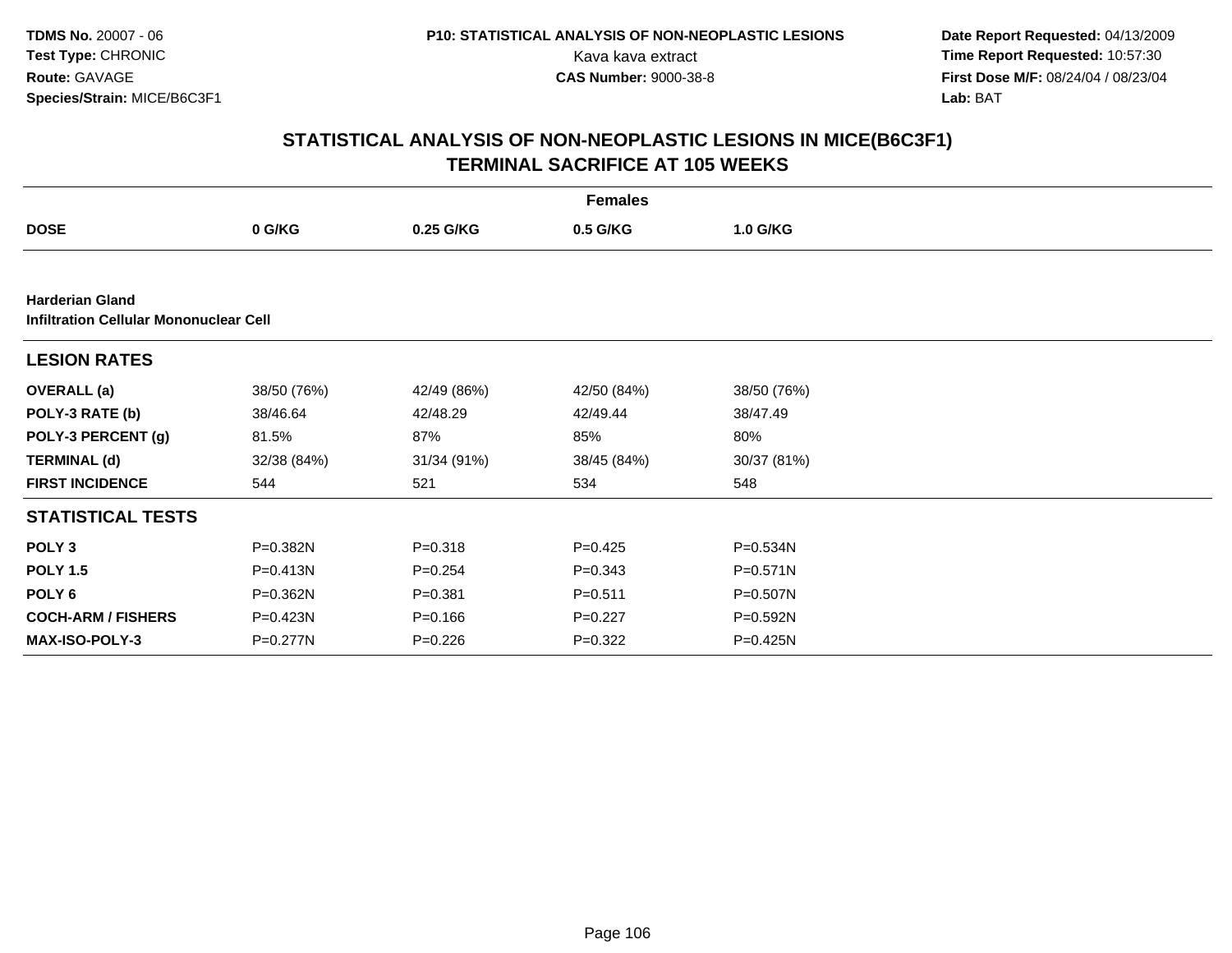**Date Report Requested:** 04/13/2009 Kava kava extract **Time Report Requested:** 10:57:30<br>**CAS Number:** 9000-38-8 **Time Report Requested:** 10:57:30 **First Dose M/F:** 08/24/04 / 08/23/04<br>Lab: BAT **Lab:** BAT

| <b>Females</b>            |              |           |             |          |  |  |  |
|---------------------------|--------------|-----------|-------------|----------|--|--|--|
| <b>DOSE</b>               | 0 G/KG       | 0.25 G/KG | 0.5 G/KG    | 1.0 G/KG |  |  |  |
|                           |              |           |             |          |  |  |  |
| Heart<br>Cardiomyopathy   |              |           |             |          |  |  |  |
|                           |              |           |             |          |  |  |  |
| <b>LESION RATES</b>       |              |           |             |          |  |  |  |
| <b>OVERALL</b> (a)        | 2/50(4%)     | 1/50(2%)  | 4/50 (8%)   | 1/50(2%) |  |  |  |
| POLY-3 RATE (b)           | 2/44.80      | 1/46.04   | 4/48.77     | 1/45.33  |  |  |  |
| POLY-3 PERCENT (g)        | 4.5%         | 2.2%      | 8.2%        | 2.2%     |  |  |  |
| <b>TERMINAL (d)</b>       | 2/38(5%)     | 1/34(3%)  | 2/45(4%)    | 1/37(3%) |  |  |  |
| <b>FIRST INCIDENCE</b>    | 729 (T)      | 729 (T)   | 554         | 729 (T)  |  |  |  |
| <b>STATISTICAL TESTS</b>  |              |           |             |          |  |  |  |
| POLY <sub>3</sub>         | P=0.498N     | P=0.490N  | $P = 0.377$ | P=0.496N |  |  |  |
| <b>POLY 1.5</b>           | $P = 0.501N$ | P=0.494N  | $P = 0.362$ | P=0.499N |  |  |  |
| POLY <sub>6</sub>         | P=0.496N     | P=0.489N  | $P = 0.396$ | P=0.494N |  |  |  |
| <b>COCH-ARM / FISHERS</b> | $P = 0.500N$ | P=0.500N  | $P = 0.339$ | P=0.500N |  |  |  |
| MAX-ISO-POLY-3            | P=0.260N     | P=0.274N  | $P = 0.241$ | P=0.278N |  |  |  |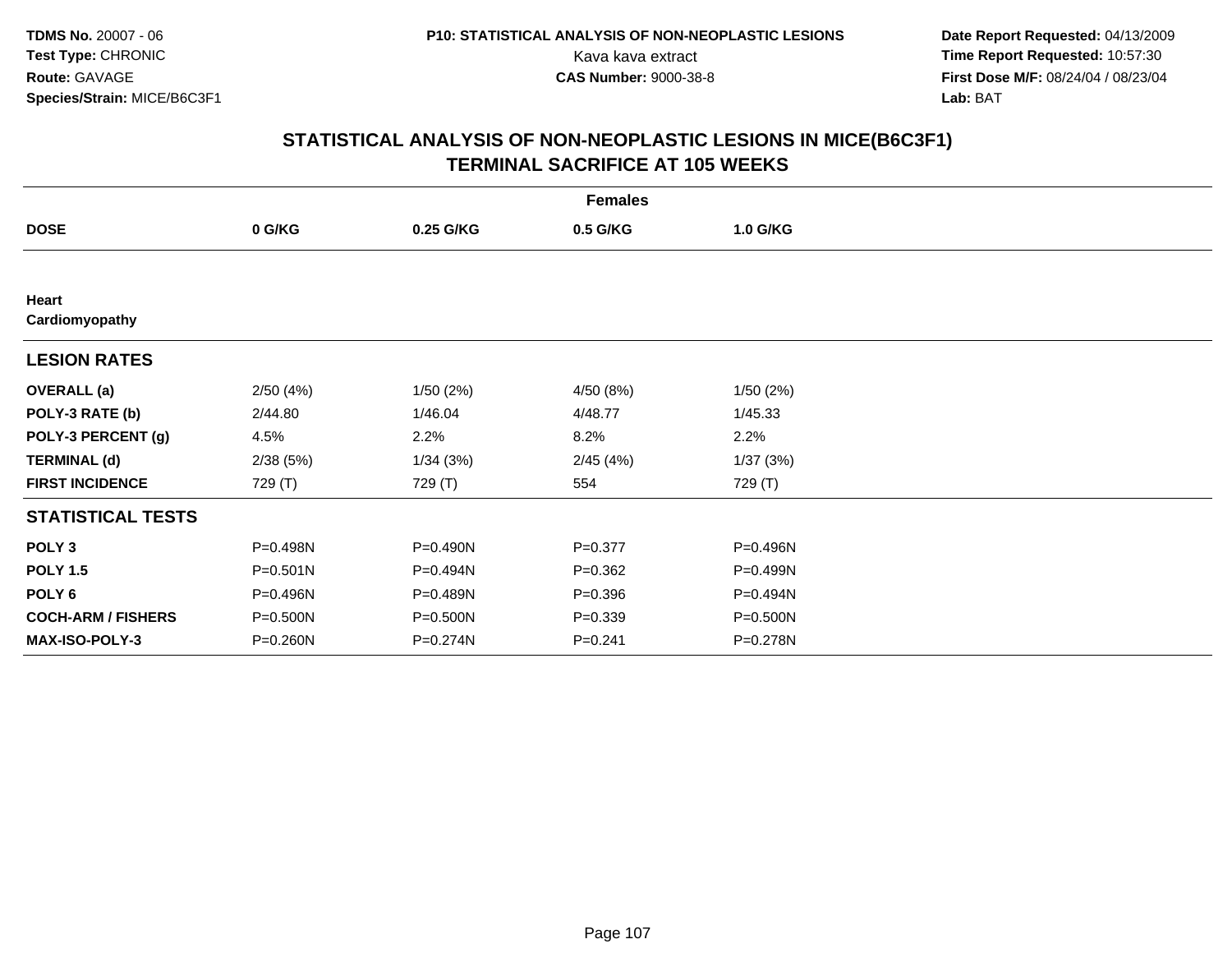**Date Report Requested:** 04/13/2009 Kava kava extract **Time Report Requested:** 10:57:30<br>**CAS Number:** 9000-38-8 **Time Report Requested:** 10:57:30 **First Dose M/F:** 08/24/04 / 08/23/04<br>Lab: BAT **Lab:** BAT

|                                                                       | <b>Females</b> |             |             |          |  |  |  |  |
|-----------------------------------------------------------------------|----------------|-------------|-------------|----------|--|--|--|--|
| <b>DOSE</b>                                                           | 0 G/KG         | 0.25 G/KG   | 0.5 G/KG    | 1.0 G/KG |  |  |  |  |
|                                                                       |                |             |             |          |  |  |  |  |
| <b>Heart: Artery</b><br><b>Infiltration Cellular Mononuclear Cell</b> |                |             |             |          |  |  |  |  |
| <b>LESION RATES</b>                                                   |                |             |             |          |  |  |  |  |
| <b>OVERALL</b> (a)                                                    | 1/50(2%)       | 4/50 (8%)   | 3/50(6%)    | 0/50(0%) |  |  |  |  |
| POLY-3 RATE (b)                                                       | 1/44.80        | 4/46.06     | 3/47.88     | 0/45.33  |  |  |  |  |
| POLY-3 PERCENT (g)                                                    | 2.2%           | 8.7%        | 6.3%        | 0%       |  |  |  |  |
| <b>TERMINAL (d)</b>                                                   | 1/38(3%)       | 3/34(9%)    | 3/45(7%)    | 0/37(0%) |  |  |  |  |
| <b>FIRST INCIDENCE</b>                                                | 729 (T)        | 724         | 729 (T)     | ---      |  |  |  |  |
| <b>STATISTICAL TESTS</b>                                              |                |             |             |          |  |  |  |  |
| POLY <sub>3</sub>                                                     | P=0.224N       | $P = 0.187$ | $P = 0.330$ | P=0.498N |  |  |  |  |
| <b>POLY 1.5</b>                                                       | P=0.228N       | $P = 0.184$ | $P = 0.320$ | P=0.499N |  |  |  |  |
| POLY <sub>6</sub>                                                     | $P = 0.221N$   | $P = 0.189$ | $P = 0.340$ | P=0.496N |  |  |  |  |
| <b>COCH-ARM / FISHERS</b>                                             | P=0.232N       | $P = 0.181$ | $P = 0.309$ | P=0.500N |  |  |  |  |
| <b>MAX-ISO-POLY-3</b>                                                 | P=0.092N       | $P = 0.091$ | $P = 0.179$ | P=0.158N |  |  |  |  |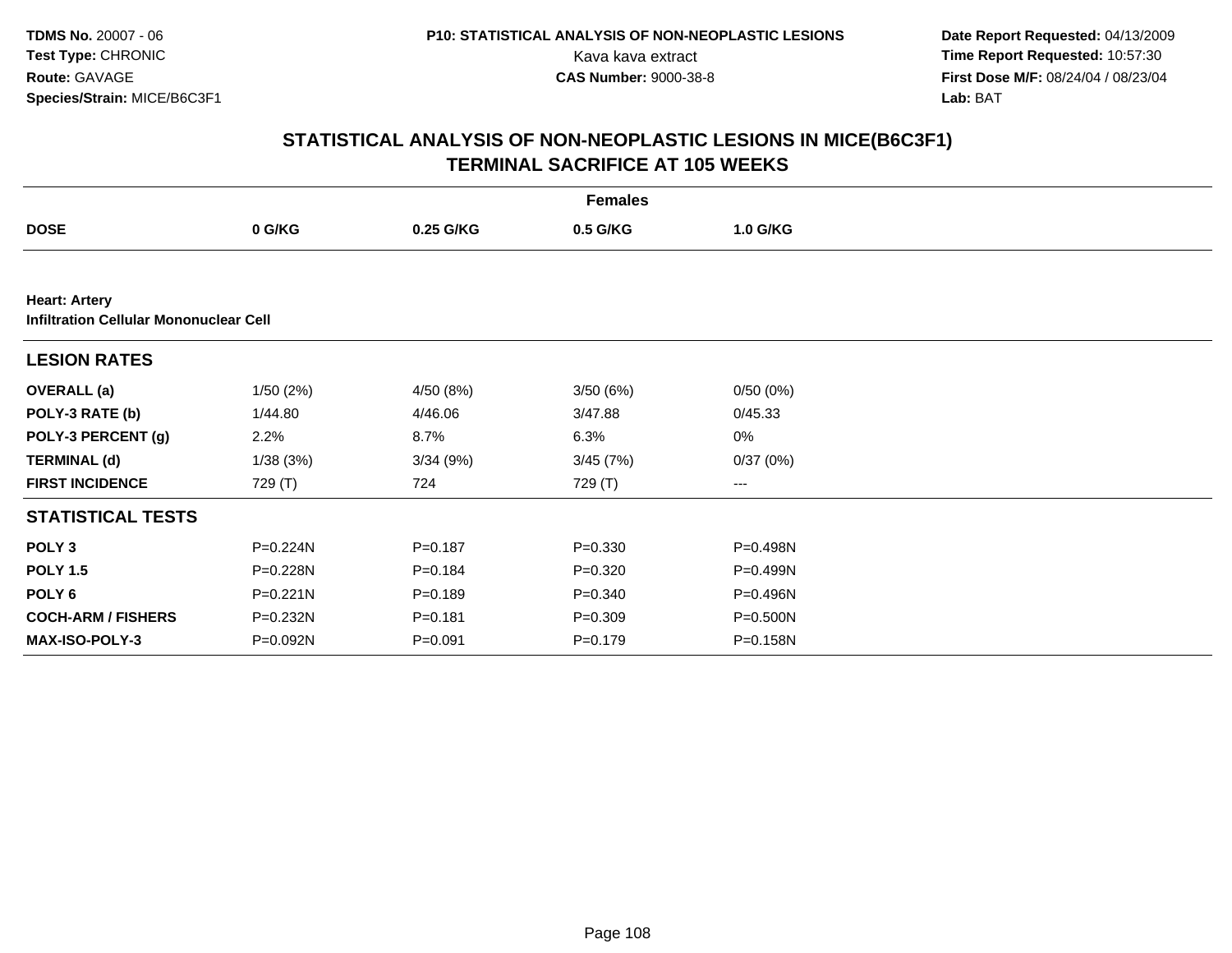**Date Report Requested:** 04/13/2009 Kava kava extract **Time Report Requested:** 10:57:30<br>**CAS Number:** 9000-38-8 **Time Report Requested:** 10:57:30 **First Dose M/F:** 08/24/04 / 08/23/04<br>Lab: BAT **Lab:** BAT

| <b>Females</b>                                    |             |             |                   |             |  |  |  |
|---------------------------------------------------|-------------|-------------|-------------------|-------------|--|--|--|
| <b>DOSE</b>                                       | 0 G/KG      | 0.25 G/KG   | 0.5 G/KG          | 1.0 G/KG    |  |  |  |
|                                                   |             |             |                   |             |  |  |  |
| <b>Heart: Myocardium</b><br><b>Mineralization</b> |             |             |                   |             |  |  |  |
| <b>LESION RATES</b>                               |             |             |                   |             |  |  |  |
| <b>OVERALL</b> (a)                                | 0/50(0%)    | 2/50(4%)    | 0/50(0%)          | 1/50(2%)    |  |  |  |
| POLY-3 RATE (b)                                   | 0/44.80     | 2/46.30     | 0/47.88           | 1/45.35     |  |  |  |
| POLY-3 PERCENT (g)                                | 0%          | 4.3%        | 0%                | 2.2%        |  |  |  |
| <b>TERMINAL (d)</b>                               | 0/38(0%)    | 0/34(0%)    | 0/45(0%)          | 0/37(0%)    |  |  |  |
| <b>FIRST INCIDENCE</b>                            | $---$       | 666         | $\qquad \qquad -$ | 725         |  |  |  |
| <b>STATISTICAL TESTS</b>                          |             |             |                   |             |  |  |  |
| POLY <sub>3</sub>                                 | $P = 0.548$ | $P = 0.245$ | (e)               | $P = 0.502$ |  |  |  |
| <b>POLY 1.5</b>                                   | $P = 0.543$ | $P=0.242$   | (e)               | $P = 0.501$ |  |  |  |
| POLY 6                                            | $P = 0.551$ | $P = 0.247$ | (e)               | $P = 0.504$ |  |  |  |
| <b>COCH-ARM / FISHERS</b>                         | $P = 0.539$ | $P = 0.247$ | (e)               | $P = 0.500$ |  |  |  |
| MAX-ISO-POLY-3                                    | $P = 0.207$ | $P = 0.082$ | (e)               | $P = 0.161$ |  |  |  |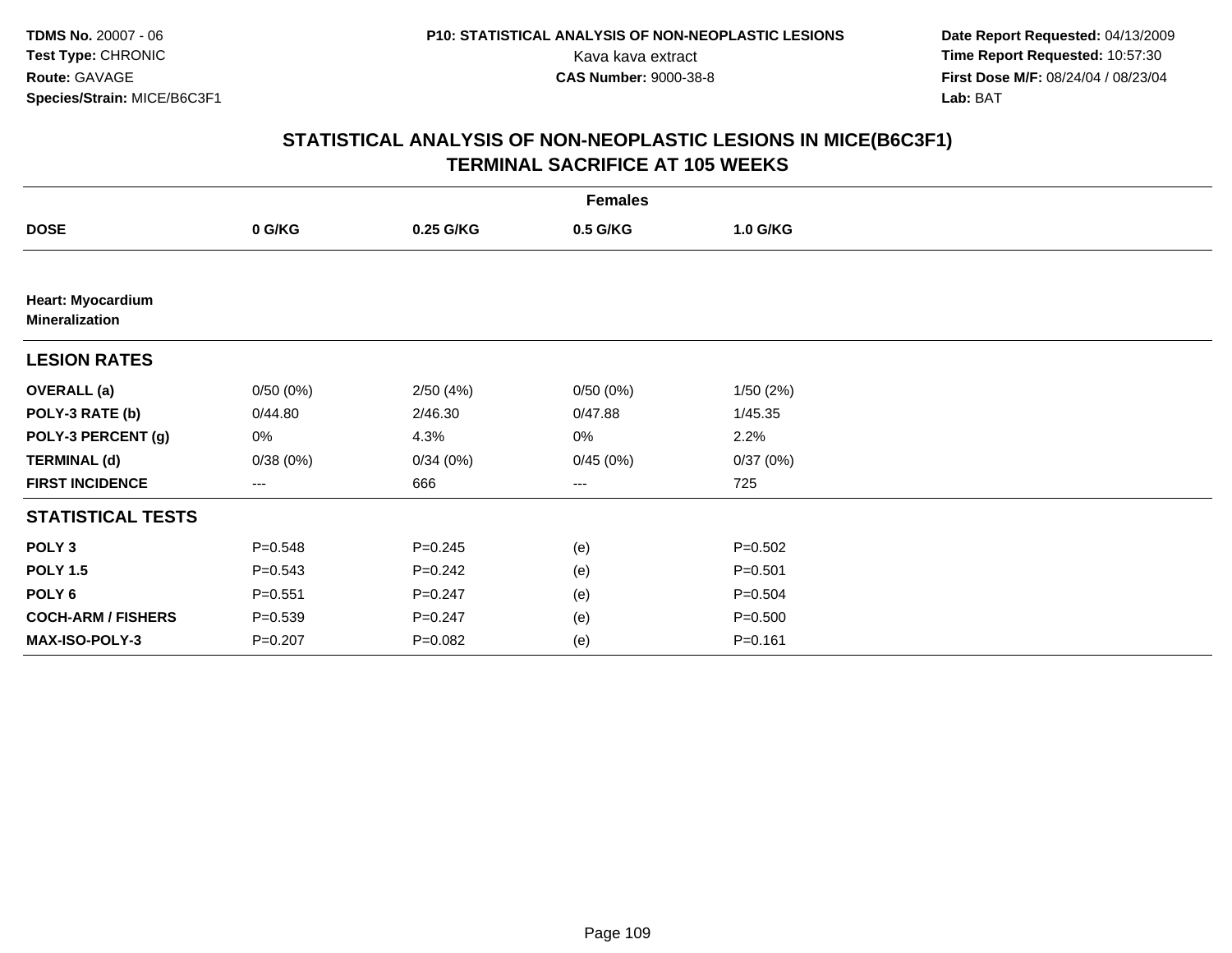**Date Report Requested:** 04/13/2009 Kava kava extract **Time Report Requested:** 10:57:30<br>**CAS Number:** 9000-38-8 **Time Report Requested:** 10:57:30 **First Dose M/F:** 08/24/04 / 08/23/04<br>Lab: BAT **Lab:** BAT

|                                     | <b>Females</b> |             |          |          |  |  |  |  |
|-------------------------------------|----------------|-------------|----------|----------|--|--|--|--|
| <b>DOSE</b>                         | 0 G/KG         | 0.25 G/KG   | 0.5 G/KG | 1.0 G/KG |  |  |  |  |
|                                     |                |             |          |          |  |  |  |  |
| <b>Heart: Valve</b><br>Inflammation |                |             |          |          |  |  |  |  |
| <b>LESION RATES</b>                 |                |             |          |          |  |  |  |  |
| <b>OVERALL</b> (a)                  | 0/50(0%)       | 2/50(4%)    | 0/50(0%) | 0/50(0%) |  |  |  |  |
| POLY-3 RATE (b)                     | 0/44.80        | 2/46.93     | 0/47.88  | 0/45.33  |  |  |  |  |
| POLY-3 PERCENT (g)                  | 0%             | 4.3%        | 0%       | 0%       |  |  |  |  |
| <b>TERMINAL (d)</b>                 | 0/38(0%)       | 0/34(0%)    | 0/45(0%) | 0/37(0%) |  |  |  |  |
| <b>FIRST INCIDENCE</b>              | $---$          | 372         | ---      | $--$     |  |  |  |  |
| <b>STATISTICAL TESTS</b>            |                |             |          |          |  |  |  |  |
| POLY <sub>3</sub>                   | P=0.392N       | $P = 0.248$ | (e)      | (e)      |  |  |  |  |
| <b>POLY 1.5</b>                     | P=0.397N       | $P = 0.244$ | (e)      | (e)      |  |  |  |  |
| POLY <sub>6</sub>                   | P=0.387N       | $P = 0.250$ | (e)      | (e)      |  |  |  |  |
| <b>COCH-ARM / FISHERS</b>           | P=0.405N       | $P = 0.247$ | (e)      | (e)      |  |  |  |  |
| MAX-ISO-POLY-3                      | $P = 0.161N$   | $P = 0.085$ | (e)      | (e)      |  |  |  |  |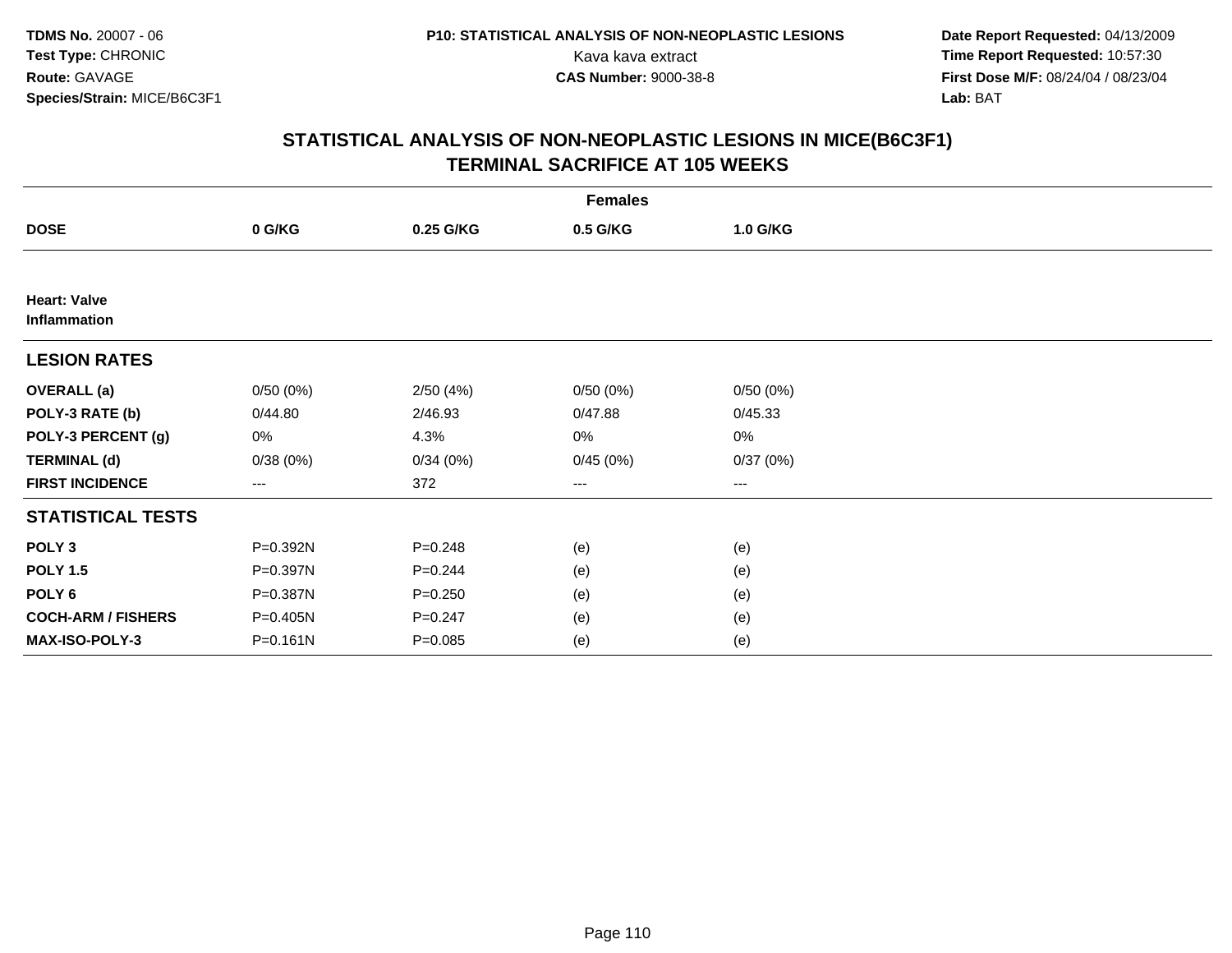**Date Report Requested:** 04/13/2009 Kava kava extract **Time Report Requested:** 10:57:30<br>**CAS Number:** 9000-38-8 **Time Report Requested:** 10:57:30 **First Dose M/F:** 08/24/04 / 08/23/04<br>Lab: BAT **Lab:** BAT

|                                                     |             |           | <b>Females</b> |             |  |
|-----------------------------------------------------|-------------|-----------|----------------|-------------|--|
| <b>DOSE</b>                                         | 0 G/KG      | 0.25 G/KG | 0.5 G/KG       | 1.0 G/KG    |  |
|                                                     |             |           |                |             |  |
| Intestine Small, Jejunum: Epithelium<br>Hyperplasia |             |           |                |             |  |
| <b>LESION RATES</b>                                 |             |           |                |             |  |
| <b>OVERALL (a)</b>                                  | 0/50(0%)    | 0/50(0%)  | 0/50(0%)       | 1/50(2%)    |  |
| POLY-3 RATE (b)                                     | 0/44.80     | 0/46.04   | 0/47.88        | 1/45.53     |  |
| POLY-3 PERCENT (g)                                  | 0%          | 0%        | 0%             | 2.2%        |  |
| <b>TERMINAL (d)</b>                                 | 0/38(0%)    | 0/34(0%)  | 0/45(0%)       | 0/37(0%)    |  |
| <b>FIRST INCIDENCE</b>                              | ---         | ---       | $---$          | 678         |  |
| <b>STATISTICAL TESTS</b>                            |             |           |                |             |  |
| POLY <sub>3</sub>                                   | $P = 0.200$ | (e)       | (e)            | $P = 0.503$ |  |
| <b>POLY 1.5</b>                                     | $P = 0.199$ | (e)       | (e)            | $P = 0.501$ |  |
| POLY <sub>6</sub>                                   | $P = 0.201$ | (e)       | (e)            | $P = 0.505$ |  |
| <b>COCH-ARM / FISHERS</b>                           | $P = 0.198$ | (e)       | (e)            | $P = 0.500$ |  |
| MAX-ISO-POLY-3                                      | $P = 0.081$ | (e)       | (e)            | $P = 0.162$ |  |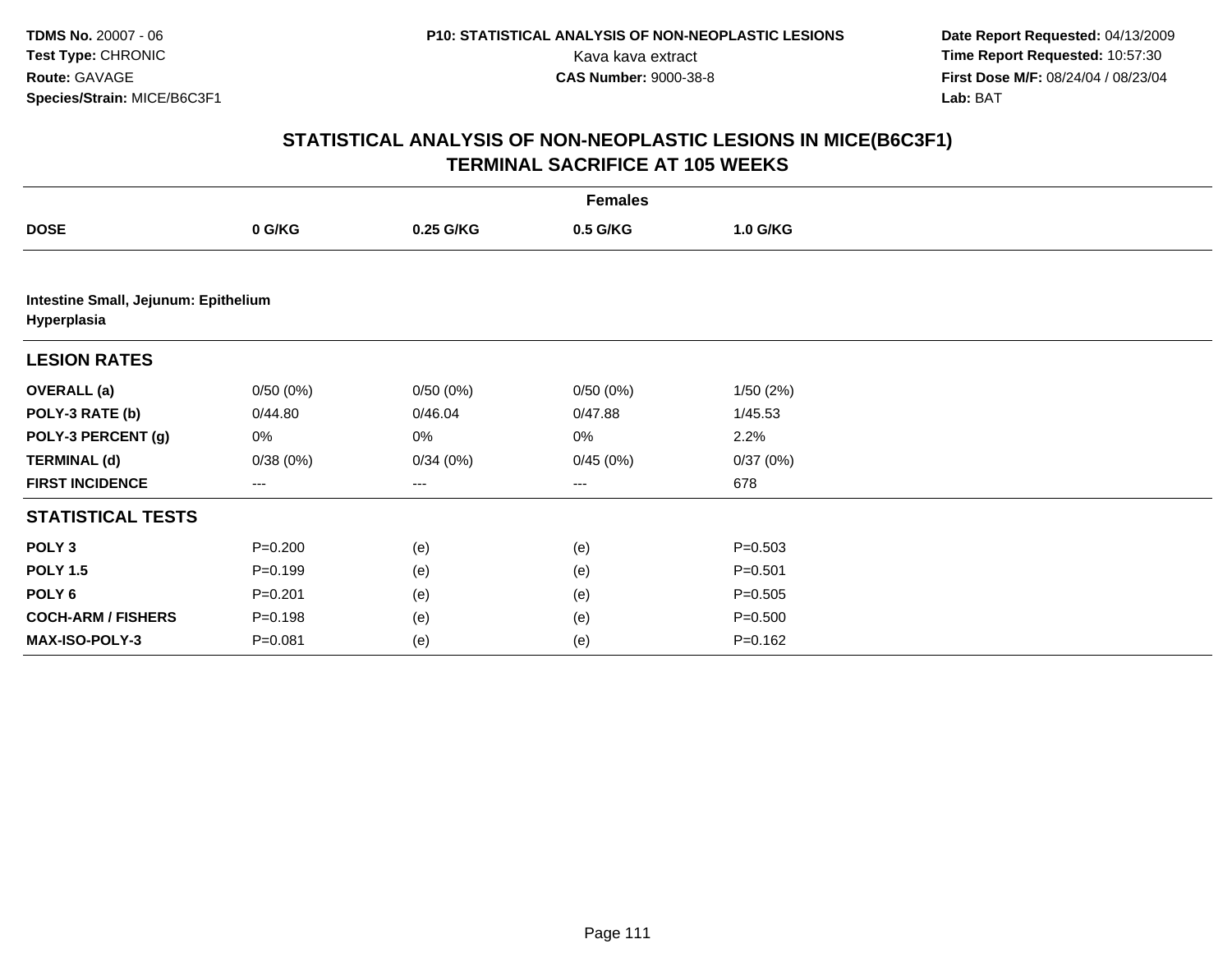**Date Report Requested:** 04/13/2009 Kava kava extract **Time Report Requested:** 10:57:30<br>**CAS Number:** 9000-38-8 **Time Report Requested:** 10:57:30 **First Dose M/F:** 08/24/04 / 08/23/04<br>Lab: BAT **Lab:** BAT

|                                          | <b>Females</b> |              |          |           |  |  |  |  |
|------------------------------------------|----------------|--------------|----------|-----------|--|--|--|--|
| <b>DOSE</b>                              | 0 G/KG         | 0.25 G/KG    | 0.5 G/KG | 1.0 G/KG  |  |  |  |  |
|                                          |                |              |          |           |  |  |  |  |
| <b>Islets, Pancreatic</b><br>Hyperplasia |                |              |          |           |  |  |  |  |
| <b>LESION RATES</b>                      |                |              |          |           |  |  |  |  |
| <b>OVERALL</b> (a)                       | 4/50 (8%)      | 4/50 (8%)    | 1/50(2%) | 0/50(0%)  |  |  |  |  |
| POLY-3 RATE (b)                          | 4/44.80        | 4/47.21      | 1/48.21  | 0/45.33   |  |  |  |  |
| POLY-3 PERCENT (g)                       | 8.9%           | 8.5%         | 2.1%     | 0%        |  |  |  |  |
| <b>TERMINAL (d)</b>                      | 4/38 (11%)     | 2/34(6%)     | 0/45(0%) | 0/37(0%)  |  |  |  |  |
| <b>FIRST INCIDENCE</b>                   | 729 (T)        | 521          | 638      | ---       |  |  |  |  |
| <b>STATISTICAL TESTS</b>                 |                |              |          |           |  |  |  |  |
| POLY <sub>3</sub>                        | P=0.020N*      | P=0.614N     | P=0.157N | P=0.059N  |  |  |  |  |
| <b>POLY 1.5</b>                          | P=0.021N*      | P=0.625N     | P=0.166N | P=0.060N  |  |  |  |  |
| POLY 6                                   | P=0.020N*      | $P = 0.605N$ | P=0.148N | P=0.058N  |  |  |  |  |
| <b>COCH-ARM / FISHERS</b>                | P=0.022N*      | P=0.643N     | P=0.181N | P=0.059N  |  |  |  |  |
| <b>MAX-ISO-POLY-3</b>                    | P=0.020N*      | P=0.468N     | P=0.078N | P=0.019N* |  |  |  |  |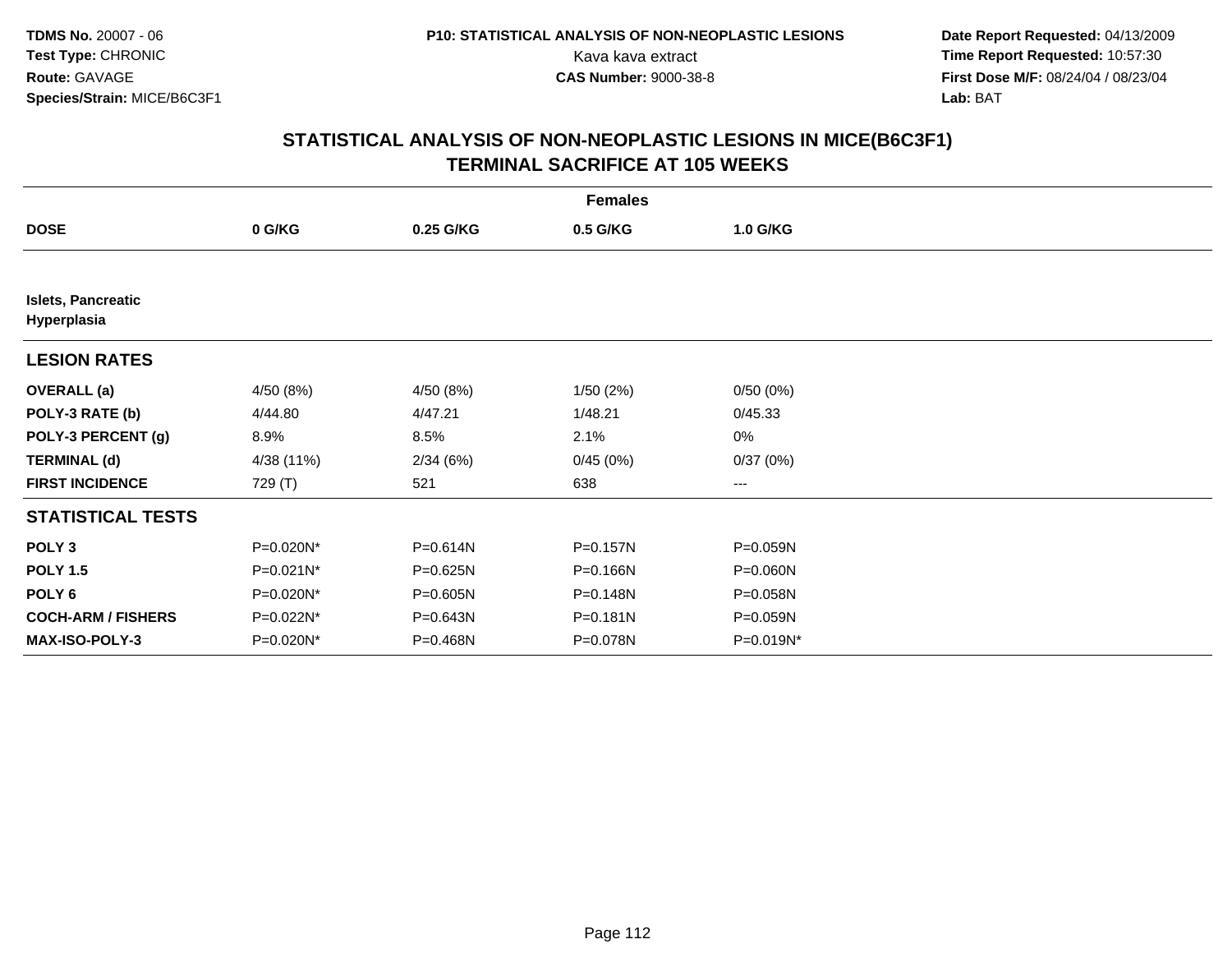**Date Report Requested:** 04/13/2009 Kava kava extract **Time Report Requested:** 10:57:30<br>**CAS Number:** 9000-38-8 **Time Report Requested:** 10:57:30 **First Dose M/F:** 08/24/04 / 08/23/04<br>Lab: BAT **Lab:** BAT

| <b>Females</b>                      |              |             |             |              |  |  |  |
|-------------------------------------|--------------|-------------|-------------|--------------|--|--|--|
| <b>DOSE</b>                         | 0 G/KG       | 0.25 G/KG   | 0.5 G/KG    | 1.0 G/KG     |  |  |  |
|                                     |              |             |             |              |  |  |  |
| Kidney<br><b>Amyloid Deposition</b> |              |             |             |              |  |  |  |
| <b>LESION RATES</b>                 |              |             |             |              |  |  |  |
| <b>OVERALL</b> (a)                  | 1/50(2%)     | 2/50(4%)    | 2/50(4%)    | 1/50(2%)     |  |  |  |
| POLY-3 RATE (b)                     | 1/44.80      | 2/46.04     | 2/47.88     | 1/45.33      |  |  |  |
| POLY-3 PERCENT (g)                  | 2.2%         | 4.3%        | 4.2%        | 2.2%         |  |  |  |
| <b>TERMINAL (d)</b>                 | 1/38(3%)     | 2/34(6%)    | 2/45(4%)    | 1/37(3%)     |  |  |  |
| <b>FIRST INCIDENCE</b>              | 729 (T)      | 729 (T)     | 729 (T)     | 729 (T)      |  |  |  |
| <b>STATISTICAL TESTS</b>            |              |             |             |              |  |  |  |
| POLY <sub>3</sub>                   | P=0.550N     | $P = 0.510$ | $P = 0.523$ | P=0.758N     |  |  |  |
| <b>POLY 1.5</b>                     | P=0.553N     | $P = 0.506$ | $P = 0.514$ | P=0.760N     |  |  |  |
| POLY <sub>6</sub>                   | $P = 0.547N$ | $P = 0.511$ | $P = 0.533$ | $P = 0.757N$ |  |  |  |
| <b>COCH-ARM / FISHERS</b>           | P=0.556N     | $P = 0.500$ | $P = 0.500$ | P=0.753N     |  |  |  |
| MAX-ISO-POLY-3                      | P=0.355N     | $P = 0.290$ | $P = 0.305$ | P=0.495N     |  |  |  |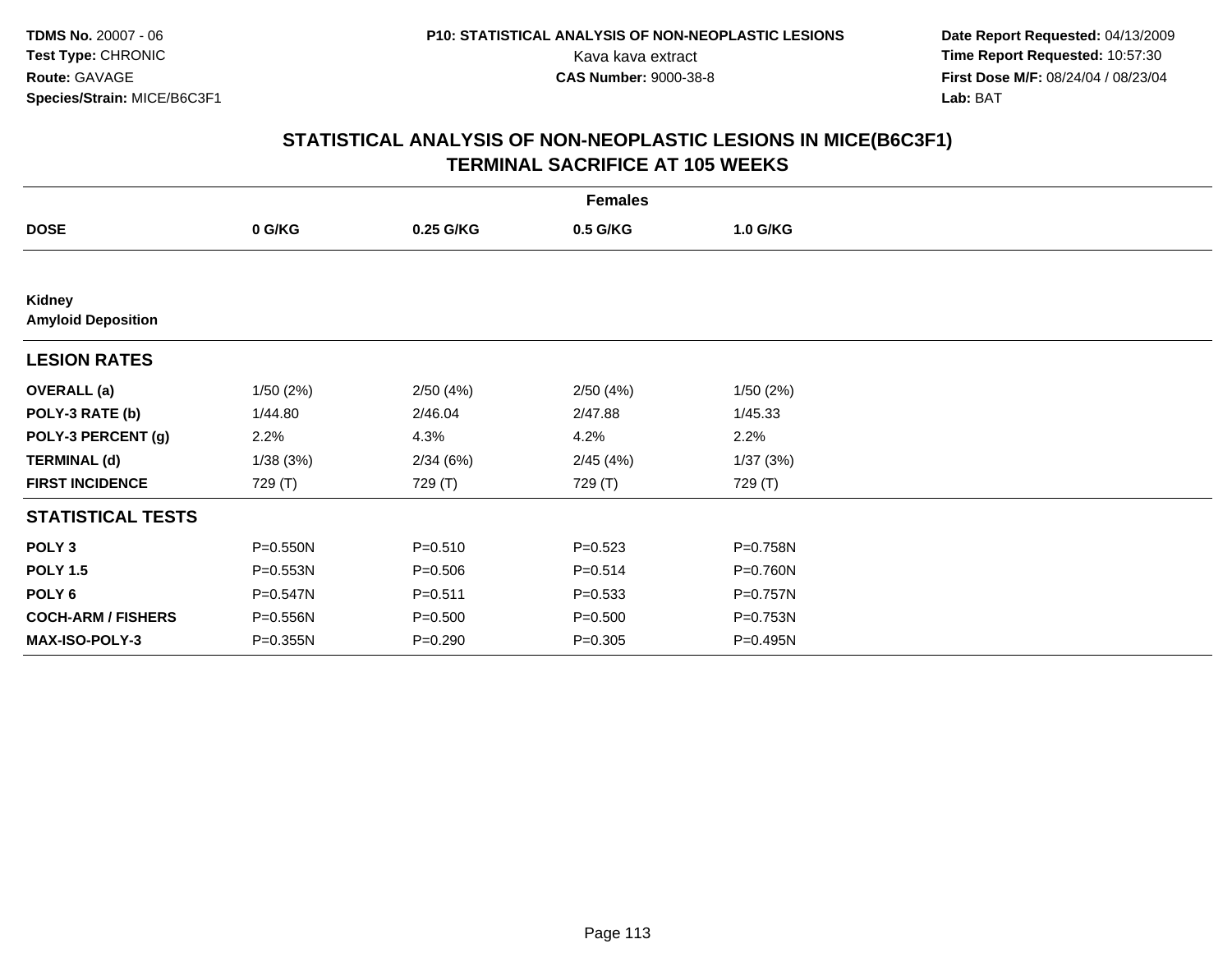**Date Report Requested:** 04/13/2009 Kava kava extract **Time Report Requested:** 10:57:30<br>**CAS Number:** 9000-38-8 **Time Report Requested:** 10:57:30 **First Dose M/F:** 08/24/04 / 08/23/04<br>Lab: BAT **Lab:** BAT

| <b>Females</b>                  |              |             |          |          |  |  |  |
|---------------------------------|--------------|-------------|----------|----------|--|--|--|
| <b>DOSE</b>                     | 0 G/KG       | 0.25 G/KG   | 0.5 G/KG | 1.0 G/KG |  |  |  |
|                                 |              |             |          |          |  |  |  |
| <b>Kidney</b><br>Hydronephrosis |              |             |          |          |  |  |  |
| <b>LESION RATES</b>             |              |             |          |          |  |  |  |
| <b>OVERALL</b> (a)              | 0/50(0%)     | 1/50(2%)    | 0/50(0%) | 0/50(0%) |  |  |  |
| POLY-3 RATE (b)                 | 0/44.80      | 1/46.04     | 0/47.88  | 0/45.33  |  |  |  |
| POLY-3 PERCENT (g)              | 0%           | 2.2%        | 0%       | 0%       |  |  |  |
| <b>TERMINAL (d)</b>             | 0/38(0%)     | 1/34(3%)    | 0/45(0%) | 0/37(0%) |  |  |  |
| <b>FIRST INCIDENCE</b>          | $---$        | 729 (T)     | ---      | $--$     |  |  |  |
| <b>STATISTICAL TESTS</b>        |              |             |          |          |  |  |  |
| POLY <sub>3</sub>               | P=0.559N     | $P = 0.505$ | (e)      | (e)      |  |  |  |
| <b>POLY 1.5</b>                 | P=0.562N     | $P = 0.504$ | (e)      | (e)      |  |  |  |
| POLY <sub>6</sub>               | P=0.557N     | $P = 0.507$ | (e)      | (e)      |  |  |  |
| <b>COCH-ARM / FISHERS</b>       | P=0.567N     | $P = 0.500$ | (e)      | (e)      |  |  |  |
| MAX-ISO-POLY-3                  | $P = 0.242N$ | $P = 0.165$ | (e)      | (e)      |  |  |  |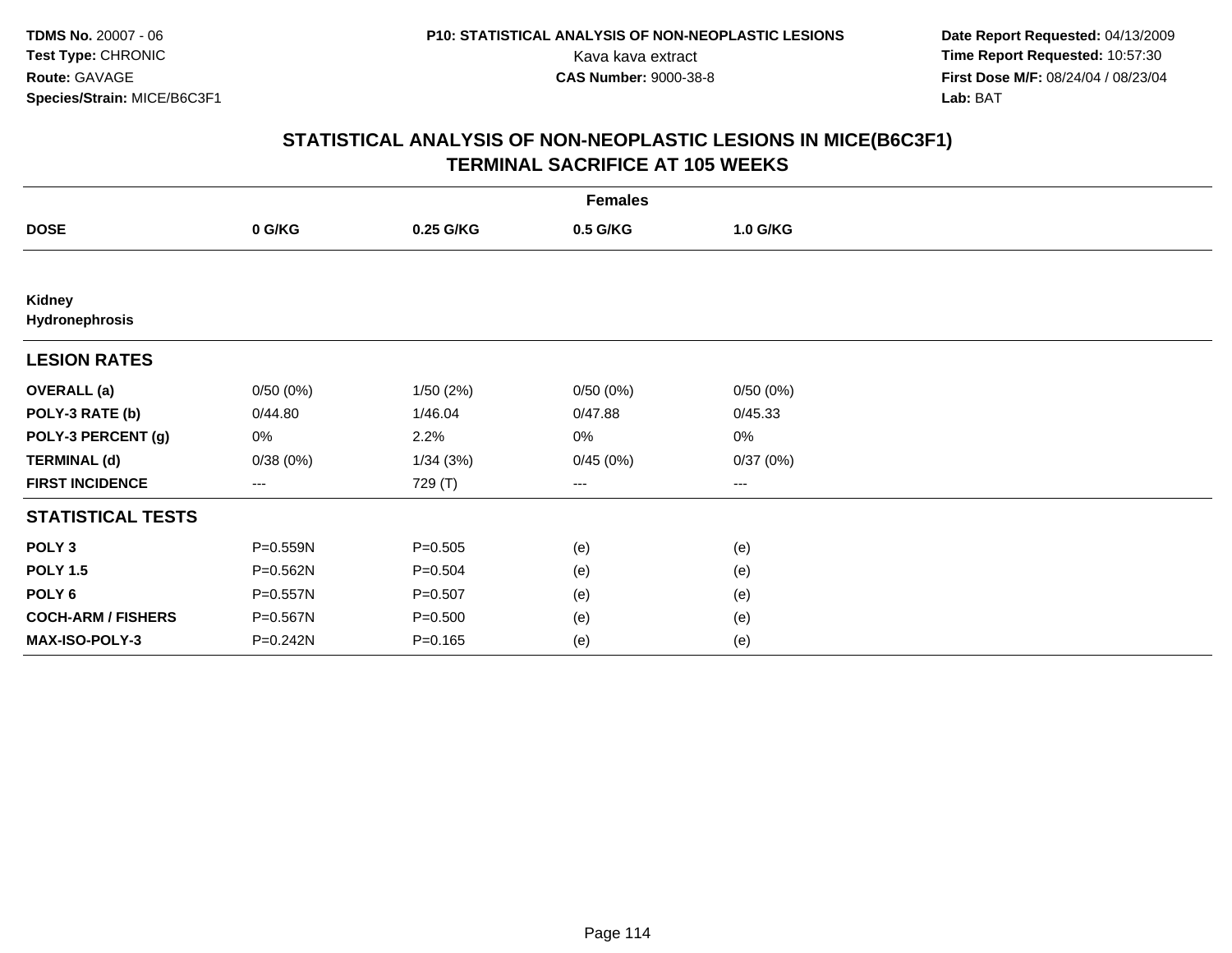**Date Report Requested:** 04/13/2009 Kava kava extract **Time Report Requested:** 10:57:30<br>**CAS Number:** 9000-38-8 **Time Report Requested:** 10:57:30 **First Dose M/F:** 08/24/04 / 08/23/04<br>Lab: BAT **Lab:** BAT

|                           | <b>Females</b> |           |              |          |  |  |  |  |
|---------------------------|----------------|-----------|--------------|----------|--|--|--|--|
| <b>DOSE</b>               | 0 G/KG         | 0.25 G/KG | 0.5 G/KG     | 1.0 G/KG |  |  |  |  |
|                           |                |           |              |          |  |  |  |  |
| Kidney<br>Inflammation    |                |           |              |          |  |  |  |  |
| <b>LESION RATES</b>       |                |           |              |          |  |  |  |  |
| <b>OVERALL</b> (a)        | 1/50(2%)       | 1/50(2%)  | 0/50(0%)     | 1/50(2%) |  |  |  |  |
| POLY-3 RATE (b)           | 1/44.80        | 1/46.12   | 0/47.88      | 1/45.33  |  |  |  |  |
| POLY-3 PERCENT (g)        | 2.2%           | 2.2%      | 0%           | 2.2%     |  |  |  |  |
| <b>TERMINAL (d)</b>       | 1/38(3%)       | 0/34(0%)  | 0/45(0%)     | 1/37(3%) |  |  |  |  |
| <b>FIRST INCIDENCE</b>    | 729 (T)        | 708       | ---          | 729 (T)  |  |  |  |  |
| <b>STATISTICAL TESTS</b>  |                |           |              |          |  |  |  |  |
| POLY <sub>3</sub>         | $P = 0.611N$   | P=0.754N  | P=0.487N     | P=0.758N |  |  |  |  |
| <b>POLY 1.5</b>           | P=0.613N       | P=0.756N  | $P = 0.492N$ | P=0.760N |  |  |  |  |
| POLY <sub>6</sub>         | P=0.609N       | P=0.753N  | P=0.481N     | P=0.757N |  |  |  |  |
| <b>COCH-ARM / FISHERS</b> | P=0.616N       | P=0.753N  | P=0.500N     | P=0.753N |  |  |  |  |
| <b>MAX-ISO-POLY-3</b>     | $P = 0.333N$   | P=0.490N  | P=0.158N     | P=0.495N |  |  |  |  |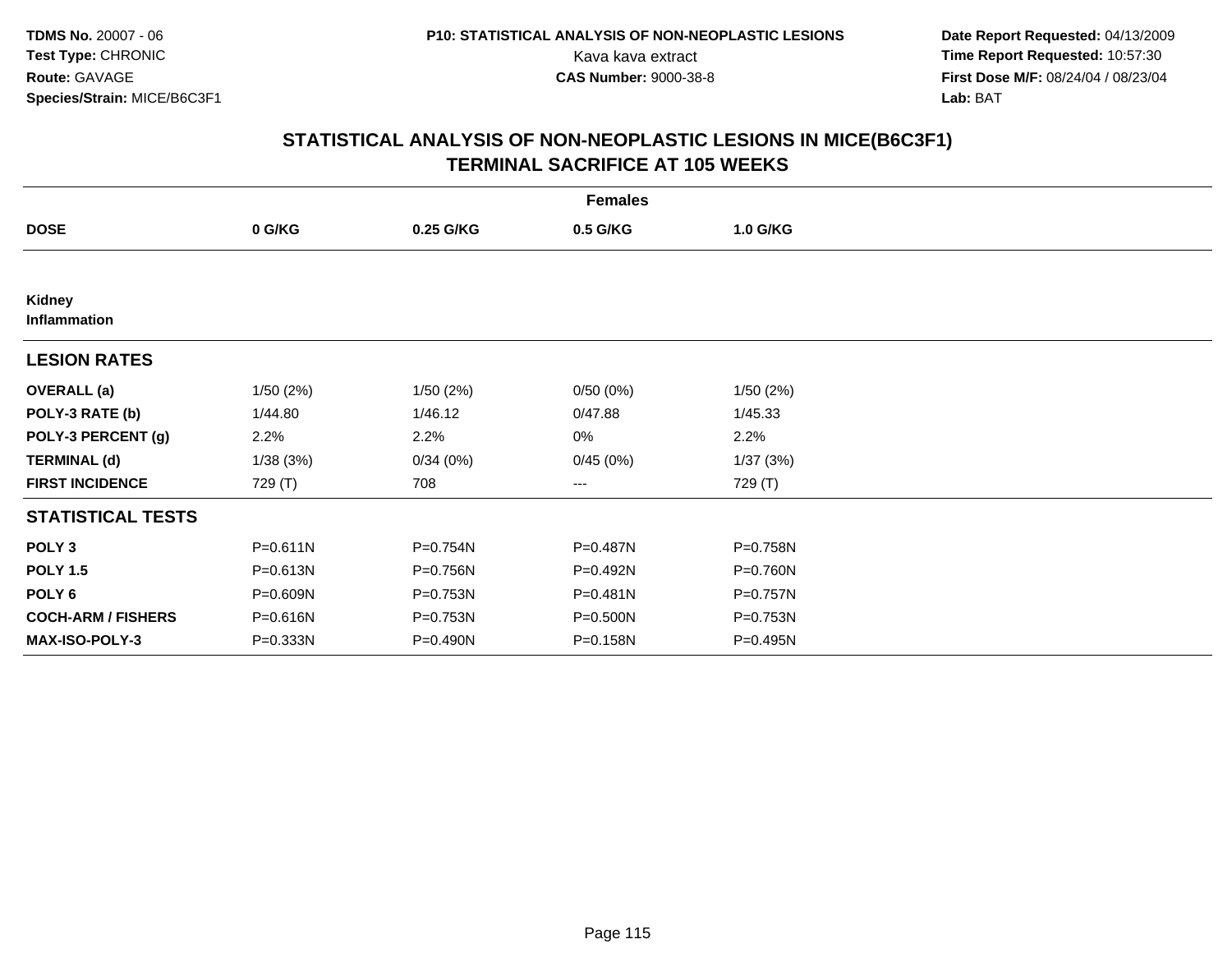**Date Report Requested:** 04/13/2009 Kava kava extract **Time Report Requested:** 10:57:30<br>**CAS Number:** 9000-38-8 **Time Report Requested:** 10:57:30 **First Dose M/F:** 08/24/04 / 08/23/04<br>Lab: BAT **Lab:** BAT

| <b>Females</b>                      |             |           |              |             |  |  |  |
|-------------------------------------|-------------|-----------|--------------|-------------|--|--|--|
| <b>DOSE</b>                         | 0 G/KG      | 0.25 G/KG | 0.5 G/KG     | 1.0 G/KG    |  |  |  |
|                                     |             |           |              |             |  |  |  |
| Kidney<br><b>Metaplasia Osseous</b> |             |           |              |             |  |  |  |
| <b>LESION RATES</b>                 |             |           |              |             |  |  |  |
| <b>OVERALL</b> (a)                  | 3/50(6%)    | 1/50(2%)  | 1/50(2%)     | 5/50 (10%)  |  |  |  |
| POLY-3 RATE (b)                     | 3/44.80     | 1/46.04   | 1/47.88      | 5/45.33     |  |  |  |
| POLY-3 PERCENT (g)                  | 6.7%        | 2.2%      | 2.1%         | 11%         |  |  |  |
| <b>TERMINAL (d)</b>                 | 3/38(8%)    | 1/34(3%)  | 1/45(2%)     | 5/37 (14%)  |  |  |  |
| <b>FIRST INCIDENCE</b>              | 729 (T)     | 729 (T)   | 729 (T)      | 729 (T)     |  |  |  |
| <b>STATISTICAL TESTS</b>            |             |           |              |             |  |  |  |
| POLY <sub>3</sub>                   | $P = 0.162$ | P=0.295N  | P=0.282N     | $P = 0.363$ |  |  |  |
| <b>POLY 1.5</b>                     | $P = 0.161$ | P=0.299N  | $P = 0.291N$ | $P = 0.359$ |  |  |  |
| POLY <sub>6</sub>                   | $P = 0.163$ | P=0.293N  | P=0.272N     | $P = 0.366$ |  |  |  |
| <b>COCH-ARM / FISHERS</b>           | $P = 0.162$ | P=0.309N  | P=0.309N     | $P = 0.357$ |  |  |  |
| MAX-ISO-POLY-3                      | $P = 0.062$ | P=0.150N  | P=0.146N     | $P = 0.237$ |  |  |  |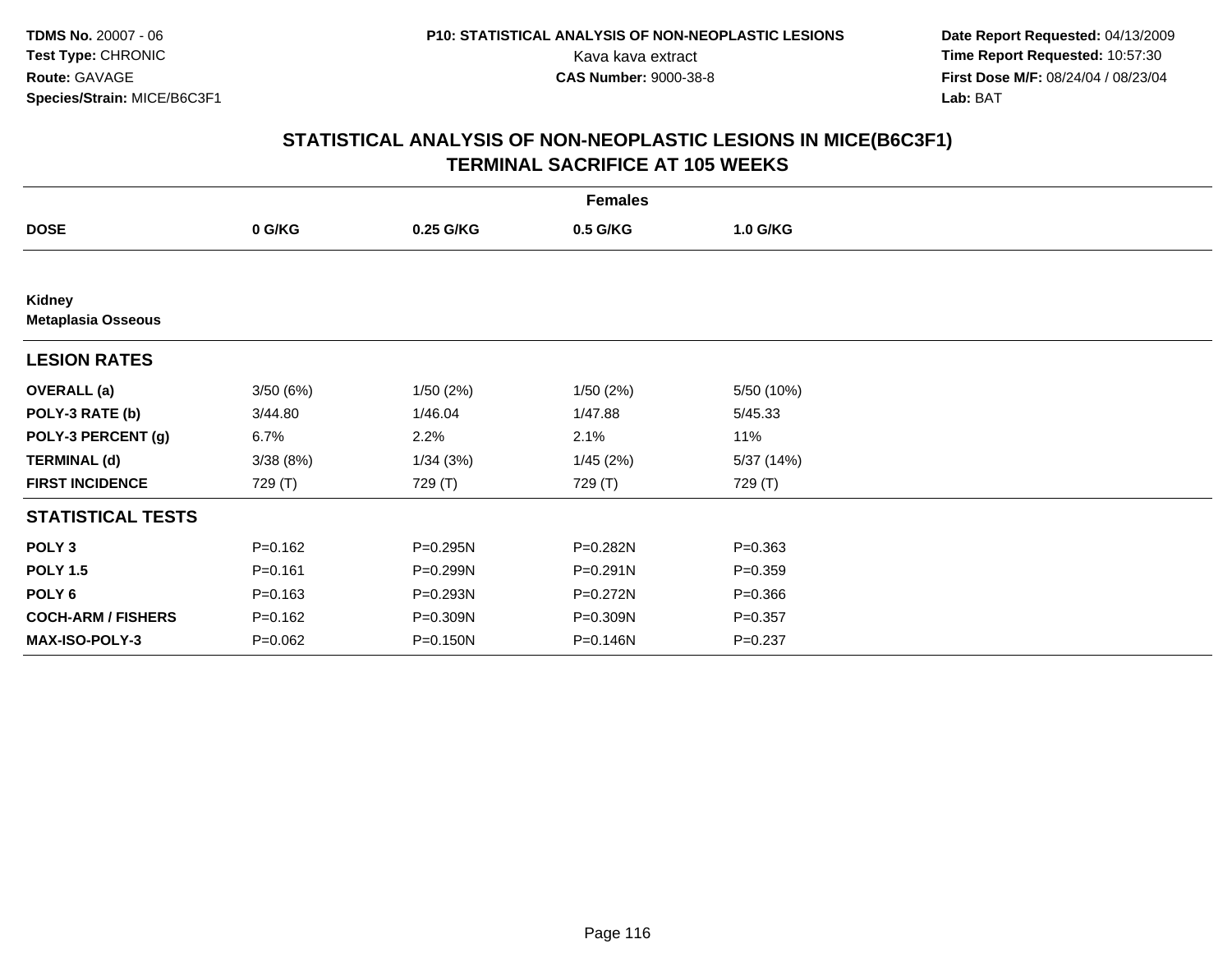**Date Report Requested:** 04/13/2009 Kava kava extract **Time Report Requested:** 10:57:30<br>**CAS Number:** 9000-38-8 **Time Report Requested:** 10:57:30 **First Dose M/F:** 08/24/04 / 08/23/04<br>Lab: BAT **Lab:** BAT

| <b>Females</b>                  |             |             |            |             |  |  |  |
|---------------------------------|-------------|-------------|------------|-------------|--|--|--|
| <b>DOSE</b>                     | 0 G/KG      | 0.25 G/KG   | 0.5 G/KG   | 1.0 G/KG    |  |  |  |
|                                 |             |             |            |             |  |  |  |
| Kidney<br><b>Mineralization</b> |             |             |            |             |  |  |  |
| <b>LESION RATES</b>             |             |             |            |             |  |  |  |
| <b>OVERALL</b> (a)              | 12/50 (24%) | 20/50 (40%) | 7/50 (14%) | 13/50 (26%) |  |  |  |
| POLY-3 RATE (b)                 | 12/44.91    | 20/46.76    | 7/47.88    | 13/46.66    |  |  |  |
| POLY-3 PERCENT (g)              | 26.7%       | 42.8%       | 14.6%      | 27.9%       |  |  |  |
| <b>TERMINAL (d)</b>             | 11/38 (29%) | 15/34 (44%) | 7/45 (16%) | 8/37 (22%)  |  |  |  |
| <b>FIRST INCIDENCE</b>          | 701         | 666         | 729 (T)    | 523         |  |  |  |
| <b>STATISTICAL TESTS</b>        |             |             |            |             |  |  |  |
| POLY <sub>3</sub>               | P=0.284N    | $P = 0.079$ | P=0.117N   | $P = 0.545$ |  |  |  |
| <b>POLY 1.5</b>                 | P=0.305N    | $P = 0.073$ | P=0.130N   | $P=0.522$   |  |  |  |
| POLY 6                          | P=0.262N    | $P = 0.086$ | P=0.104N   | $P = 0.568$ |  |  |  |
| <b>COCH-ARM / FISHERS</b>       | P=0.331N    | $P = 0.066$ | P=0.154N   | $P = 0.500$ |  |  |  |
| <b>MAX-ISO-POLY-3</b>           | P=0.072N    | $P = 0.054$ | P=0.079N   | $P=0.450$   |  |  |  |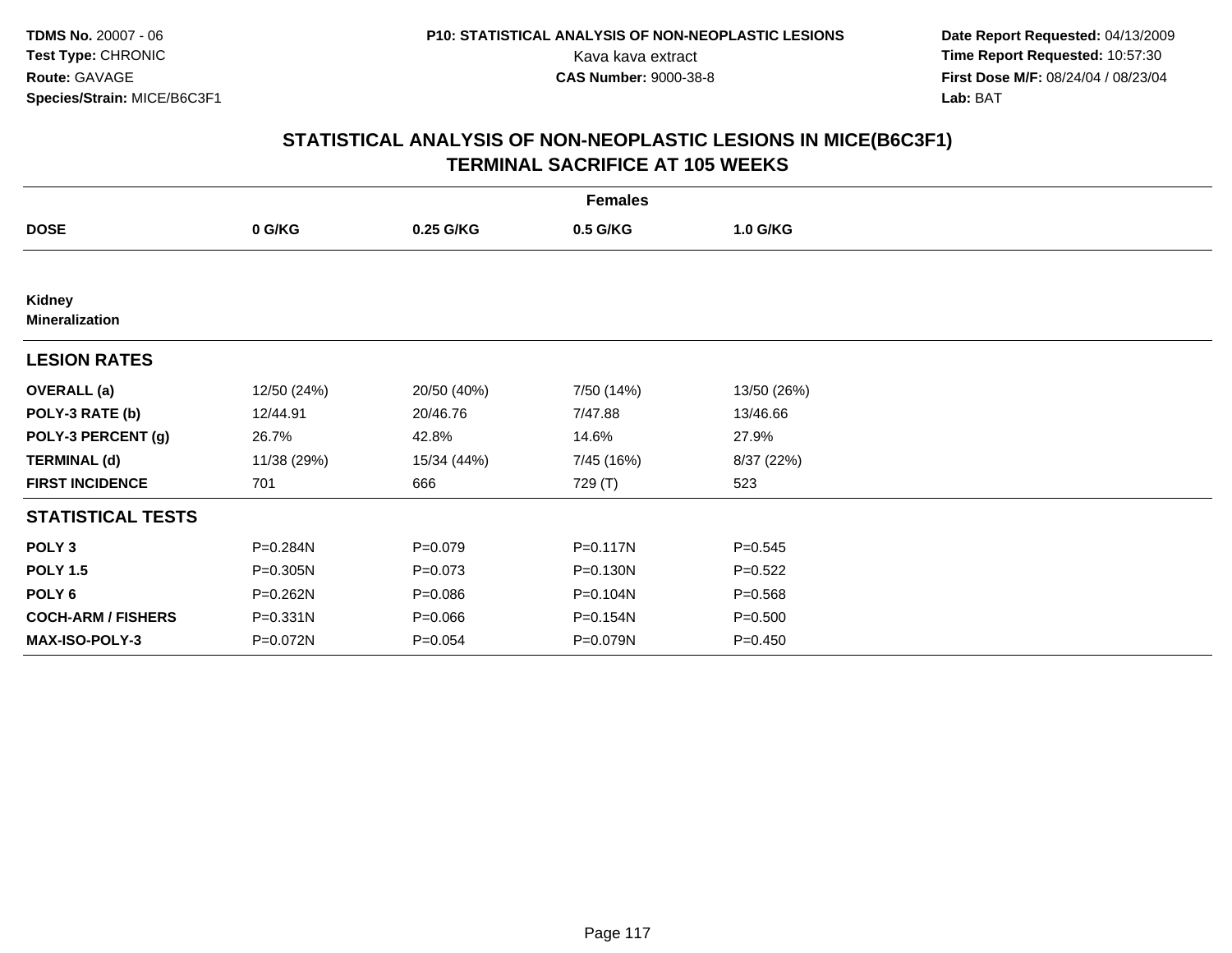**Date Report Requested:** 04/13/2009 Kava kava extract **Time Report Requested:** 10:57:30<br>**CAS Number:** 9000-38-8 **Time Report Requested:** 10:57:30 **First Dose M/F:** 08/24/04 / 08/23/04<br>Lab: BAT **Lab:** BAT

| <b>Females</b>            |             |             |             |              |  |  |  |
|---------------------------|-------------|-------------|-------------|--------------|--|--|--|
| <b>DOSE</b>               | 0 G/KG      | 0.25 G/KG   | 0.5 G/KG    | 1.0 G/KG     |  |  |  |
|                           |             |             |             |              |  |  |  |
| Kidney<br>Nephropathy     |             |             |             |              |  |  |  |
| <b>LESION RATES</b>       |             |             |             |              |  |  |  |
| <b>OVERALL</b> (a)        | 21/50 (42%) | 25/50 (50%) | 26/50 (52%) | 20/50 (40%)  |  |  |  |
| POLY-3 RATE (b)           | 21/45.54    | 25/46.71    | 26/48.44    | 20/47.40     |  |  |  |
| POLY-3 PERCENT (g)        | 46.1%       | 53.5%       | 53.7%       | 42.2%        |  |  |  |
| <b>TERMINAL (d)</b>       | 19/38 (50%) | 20/34 (59%) | 25/45 (56%) | 14/37 (38%)  |  |  |  |
| <b>FIRST INCIDENCE</b>    | 523         | 669         | 554         | 523          |  |  |  |
| <b>STATISTICAL TESTS</b>  |             |             |             |              |  |  |  |
| POLY <sub>3</sub>         | P=0.306N    | $P=0.305$   | $P = 0.298$ | P=0.432N     |  |  |  |
| <b>POLY 1.5</b>           | P=0.346N    | $P = 0.293$ | $P = 0.263$ | P=0.467N     |  |  |  |
| POLY <sub>6</sub>         | P=0.263N    | $P = 0.320$ | $P = 0.342$ | P=0.393N     |  |  |  |
| <b>COCH-ARM / FISHERS</b> | P=0.387N    | $P = 0.274$ | $P = 0.212$ | P=0.500N     |  |  |  |
| <b>MAX-ISO-POLY-3</b>     | P=0.197N    | $P = 0.238$ | $P=0.237$   | $P = 0.352N$ |  |  |  |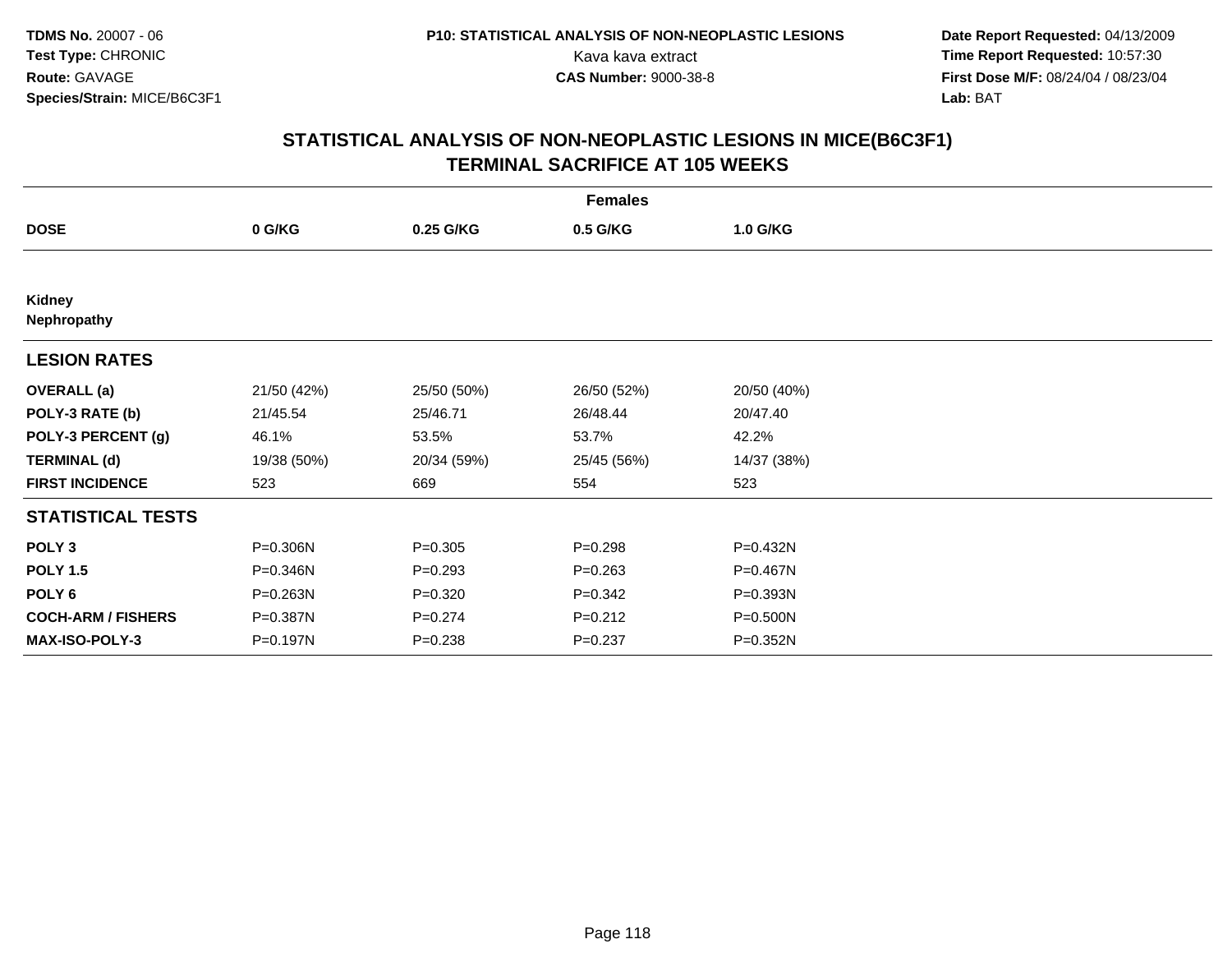**Date Report Requested:** 04/13/2009 Kava kava extract **Time Report Requested:** 10:57:30<br>**CAS Number:** 9000-38-8 **Time Report Requested:** 10:57:30 **First Dose M/F:** 08/24/04 / 08/23/04<br>Lab: BAT **Lab:** BAT

|                                            | <b>Females</b> |           |          |          |  |  |  |  |
|--------------------------------------------|----------------|-----------|----------|----------|--|--|--|--|
| <b>DOSE</b>                                | 0 G/KG         | 0.25 G/KG | 0.5 G/KG | 1.0 G/KG |  |  |  |  |
|                                            |                |           |          |          |  |  |  |  |
| Kidney: Cortex, Medulla<br><b>Necrosis</b> |                |           |          |          |  |  |  |  |
| <b>LESION RATES</b>                        |                |           |          |          |  |  |  |  |
| <b>OVERALL</b> (a)                         | 0/50(0%)       | 0/50(0%)  | 0/50(0%) | 0/50(0%) |  |  |  |  |
| POLY-3 RATE (b)                            | 0/44.80        | 0/46.04   | 0/47.88  | 0/45.33  |  |  |  |  |
| POLY-3 PERCENT (g)                         | 0%             | 0%        | 0%       | 0%       |  |  |  |  |
| <b>TERMINAL (d)</b>                        | 0/38(0%)       | 0/34(0%)  | 0/45(0%) | 0/37(0%) |  |  |  |  |
| <b>FIRST INCIDENCE</b>                     | $---$          | ---       | $--$     | ---      |  |  |  |  |
| <b>STATISTICAL TESTS</b>                   |                |           |          |          |  |  |  |  |
| POLY <sub>3</sub>                          | (e)            | (e)       | (e)      | (e)      |  |  |  |  |
| <b>POLY 1.5</b>                            | (e)            | (e)       | (e)      | (e)      |  |  |  |  |
| POLY <sub>6</sub>                          | (e)            | (e)       | (e)      | (e)      |  |  |  |  |
| <b>COCH-ARM / FISHERS</b>                  | (e)            | (e)       | (e)      | (e)      |  |  |  |  |
| MAX-ISO-POLY-3                             | (e)            | (e)       | (e)      | (e)      |  |  |  |  |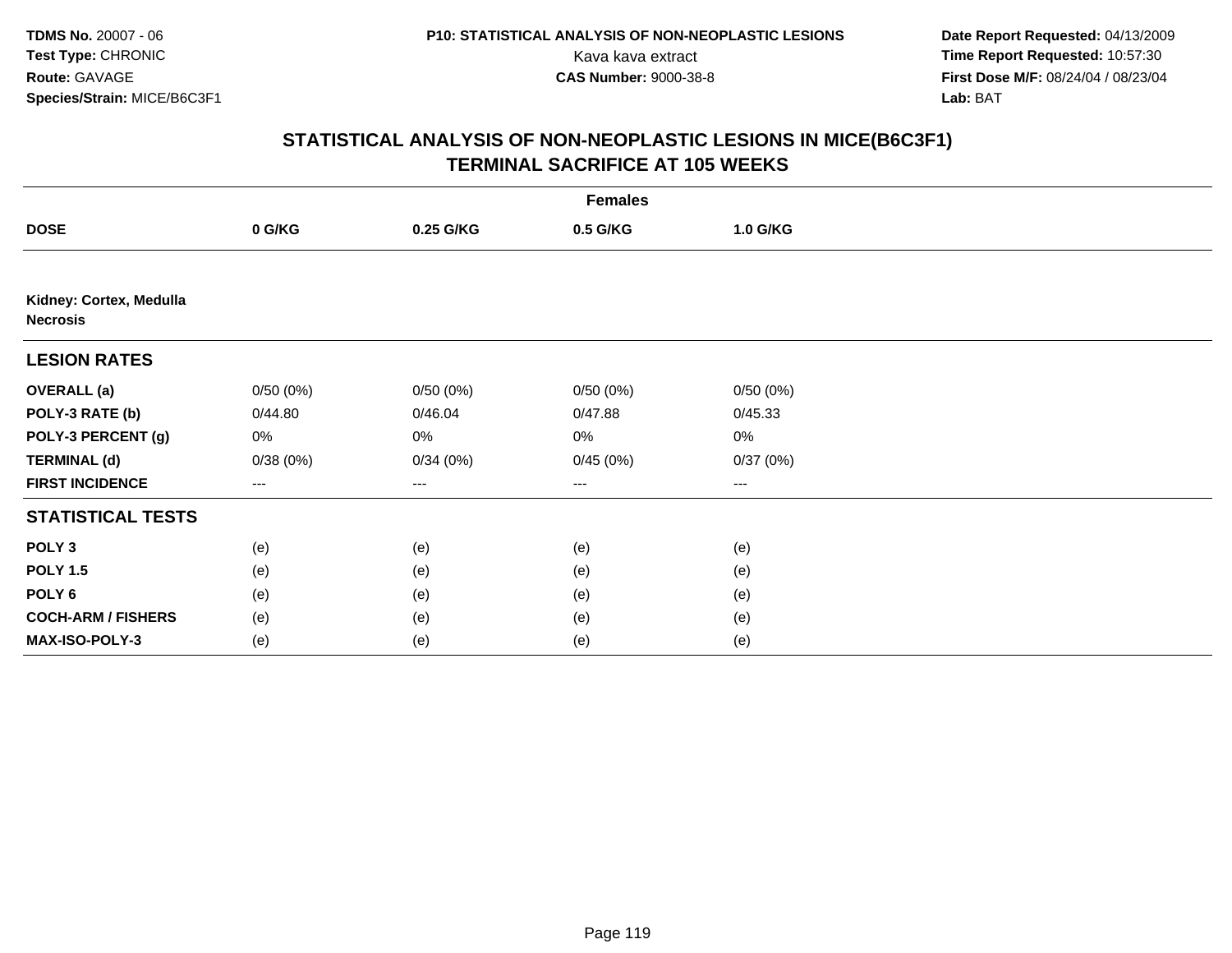**Date Report Requested:** 04/13/2009 Kava kava extract **Time Report Requested:** 10:57:30<br>**CAS Number:** 9000-38-8 **Time Report Requested:** 10:57:30 **First Dose M/F:** 08/24/04 / 08/23/04<br>Lab: BAT **Lab:** BAT

| <b>Females</b>                     |             |             |          |             |  |  |  |
|------------------------------------|-------------|-------------|----------|-------------|--|--|--|
| <b>DOSE</b>                        | 0 G/KG      | 0.25 G/KG   | 0.5 G/KG | 1.0 G/KG    |  |  |  |
|                                    |             |             |          |             |  |  |  |
| Kidney: Papilla<br><b>Necrosis</b> |             |             |          |             |  |  |  |
| <b>LESION RATES</b>                |             |             |          |             |  |  |  |
| <b>OVERALL</b> (a)                 | 1/50(2%)    | 3/50(6%)    | 1/50(2%) | 3/50(6%)    |  |  |  |
| POLY-3 RATE (b)                    | 1/44.80     | 3/46.29     | 1/47.88  | 3/45.61     |  |  |  |
| POLY-3 PERCENT (g)                 | 2.2%        | 6.5%        | 2.1%     | 6.6%        |  |  |  |
| <b>TERMINAL (d)</b>                | 1/38(3%)    | 1/34(3%)    | 1/45(2%) | 2/37(5%)    |  |  |  |
| <b>FIRST INCIDENCE</b>             | 729 (T)     | 669         | 729 (T)  | 654         |  |  |  |
| <b>STATISTICAL TESTS</b>           |             |             |          |             |  |  |  |
| POLY <sub>3</sub>                  | $P=0.322$   | $P = 0.317$ | P=0.746N | $P = 0.312$ |  |  |  |
| <b>POLY 1.5</b>                    | $P = 0.317$ | $P = 0.313$ | P=0.751N | $P = 0.308$ |  |  |  |
| POLY <sub>6</sub>                  | $P = 0.327$ | $P = 0.321$ | P=0.739N | $P = 0.315$ |  |  |  |
| <b>COCH-ARM / FISHERS</b>          | $P = 0.313$ | $P = 0.309$ | P=0.753N | $P = 0.309$ |  |  |  |
| <b>MAX-ISO-POLY-3</b>              | $P = 0.160$ | $P = 0.166$ | P=0.479N | $P = 0.160$ |  |  |  |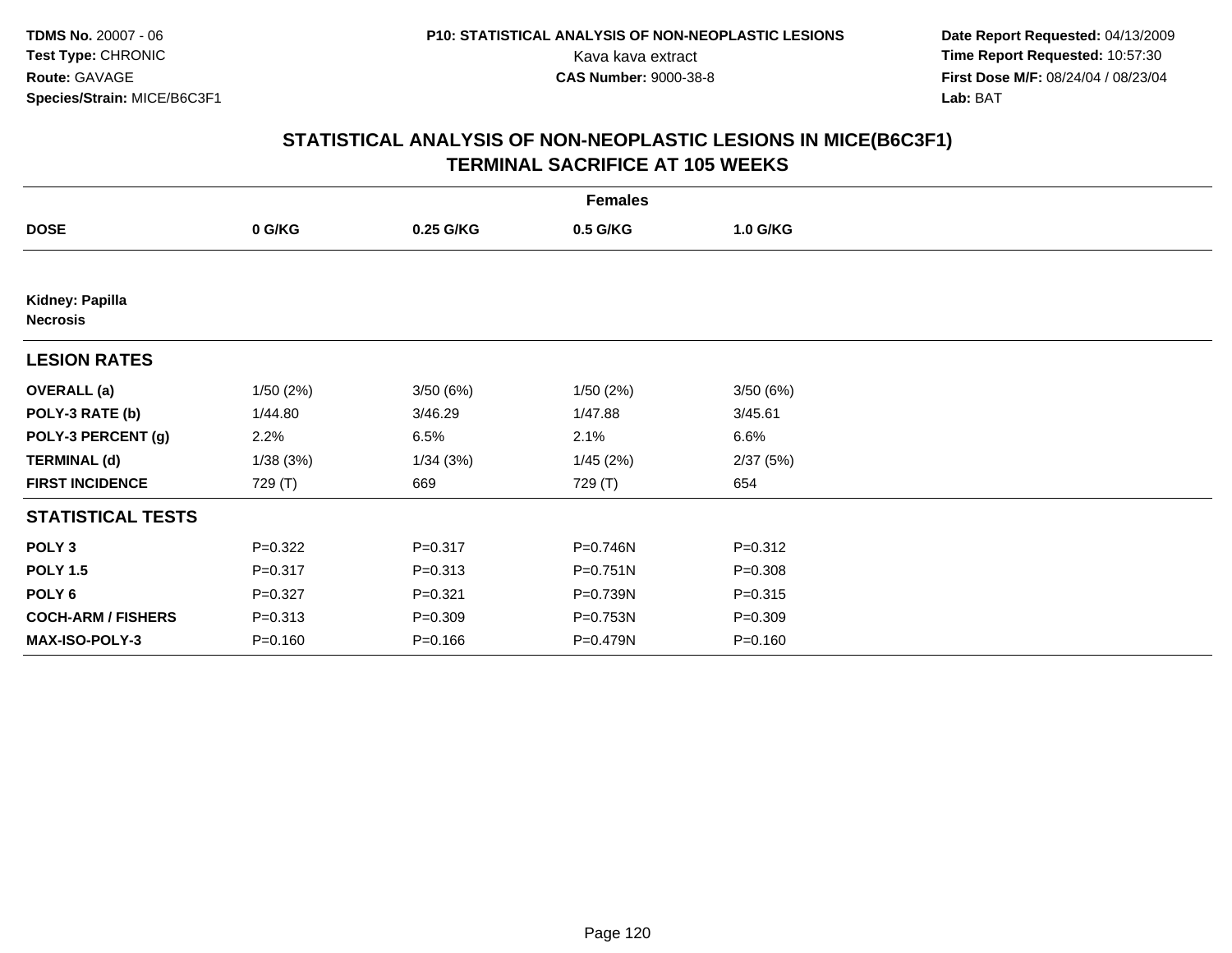**Date Report Requested:** 04/13/2009 Kava kava extract **Time Report Requested:** 10:57:30<br>**CAS Number:** 9000-38-8 **Time Report Requested:** 10:57:30 **First Dose M/F:** 08/24/04 / 08/23/04<br>Lab: BAT **Lab:** BAT

|                              |          |           | <b>Females</b> |          |  |
|------------------------------|----------|-----------|----------------|----------|--|
| <b>DOSE</b>                  | 0 G/KG   | 0.25 G/KG | 0.5 G/KG       | 1.0 G/KG |  |
|                              |          |           |                |          |  |
| Kidney: Renal Tubule<br>Cyst |          |           |                |          |  |
| <b>LESION RATES</b>          |          |           |                |          |  |
| <b>OVERALL</b> (a)           | 0/50(0%) | 0/50(0%)  | 0/50(0%)       | 0/50(0%) |  |
| POLY-3 RATE (b)              | 0/44.80  | 0/46.04   | 0/47.88        | 0/45.33  |  |
| POLY-3 PERCENT (g)           | 0%       | 0%        | 0%             | 0%       |  |
| <b>TERMINAL (d)</b>          | 0/38(0%) | 0/34(0%)  | 0/45(0%)       | 0/37(0%) |  |
| <b>FIRST INCIDENCE</b>       | $---$    | ---       | ---            | $--$     |  |
| <b>STATISTICAL TESTS</b>     |          |           |                |          |  |
| POLY <sub>3</sub>            | (e)      | (e)       | (e)            | (e)      |  |
| <b>POLY 1.5</b>              | (e)      | (e)       | (e)            | (e)      |  |
| POLY <sub>6</sub>            | (e)      | (e)       | (e)            | (e)      |  |
| <b>COCH-ARM / FISHERS</b>    | (e)      | (e)       | (e)            | (e)      |  |
| MAX-ISO-POLY-3               | (e)      | (e)       | (e)            | (e)      |  |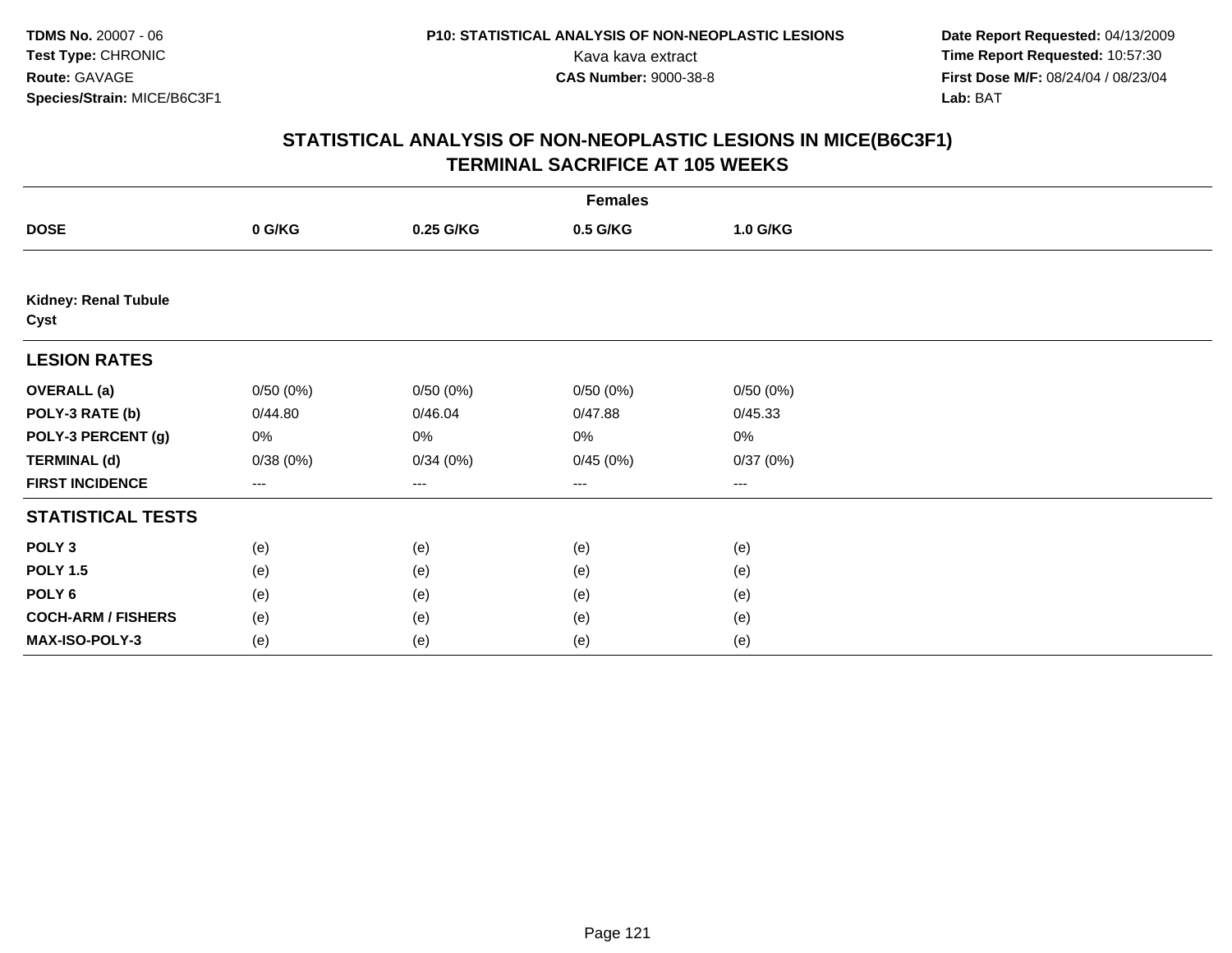**Date Report Requested:** 04/13/2009 Kava kava extract **Time Report Requested:** 10:57:30<br>**CAS Number:** 9000-38-8 **Time Report Requested:** 10:57:30 **First Dose M/F:** 08/24/04 / 08/23/04<br>Lab: BAT **Lab:** BAT

|                                            |           |              | <b>Females</b> |           |  |
|--------------------------------------------|-----------|--------------|----------------|-----------|--|
| <b>DOSE</b>                                | 0 G/KG    | 0.25 G/KG    | 0.5 G/KG       | 1.0 G/KG  |  |
|                                            |           |              |                |           |  |
| <b>Kidney: Renal Tubule</b><br>Hyperplasia |           |              |                |           |  |
| <b>LESION RATES</b>                        |           |              |                |           |  |
| <b>OVERALL</b> (a)                         | 3/50(6%)  | 1/50(2%)     | 2/50(4%)       | 0/50(0%)  |  |
| POLY-3 RATE (b)                            | 3/45.43   | 1/46.04      | 2/47.88        | 0/45.33   |  |
| POLY-3 PERCENT (g)                         | 6.6%      | 2.2%         | 4.2%           | 0%        |  |
| <b>TERMINAL (d)</b>                        | 2/38(5%)  | 1/34(3%)     | 2/45(4%)       | 0/37(0%)  |  |
| <b>FIRST INCIDENCE</b>                     | 523       | 729 (T)      | 729 (T)        | ---       |  |
| <b>STATISTICAL TESTS</b>                   |           |              |                |           |  |
| POLY <sub>3</sub>                          | P=0.104N  | P=0.300N     | P=0.476N       | P=0.119N  |  |
| <b>POLY 1.5</b>                            | P=0.105N  | P=0.302N     | P=0.485N       | P=0.120N  |  |
| POLY 6                                     | P=0.103N  | $P = 0.300N$ | P=0.466N       | P=0.119N  |  |
| <b>COCH-ARM / FISHERS</b>                  | P=0.104N  | P=0.309N     | P=0.500N       | P=0.121N  |  |
| <b>MAX-ISO-POLY-3</b>                      | P=0.039N* | P=0.152N     | P=0.306N       | P=0.038N* |  |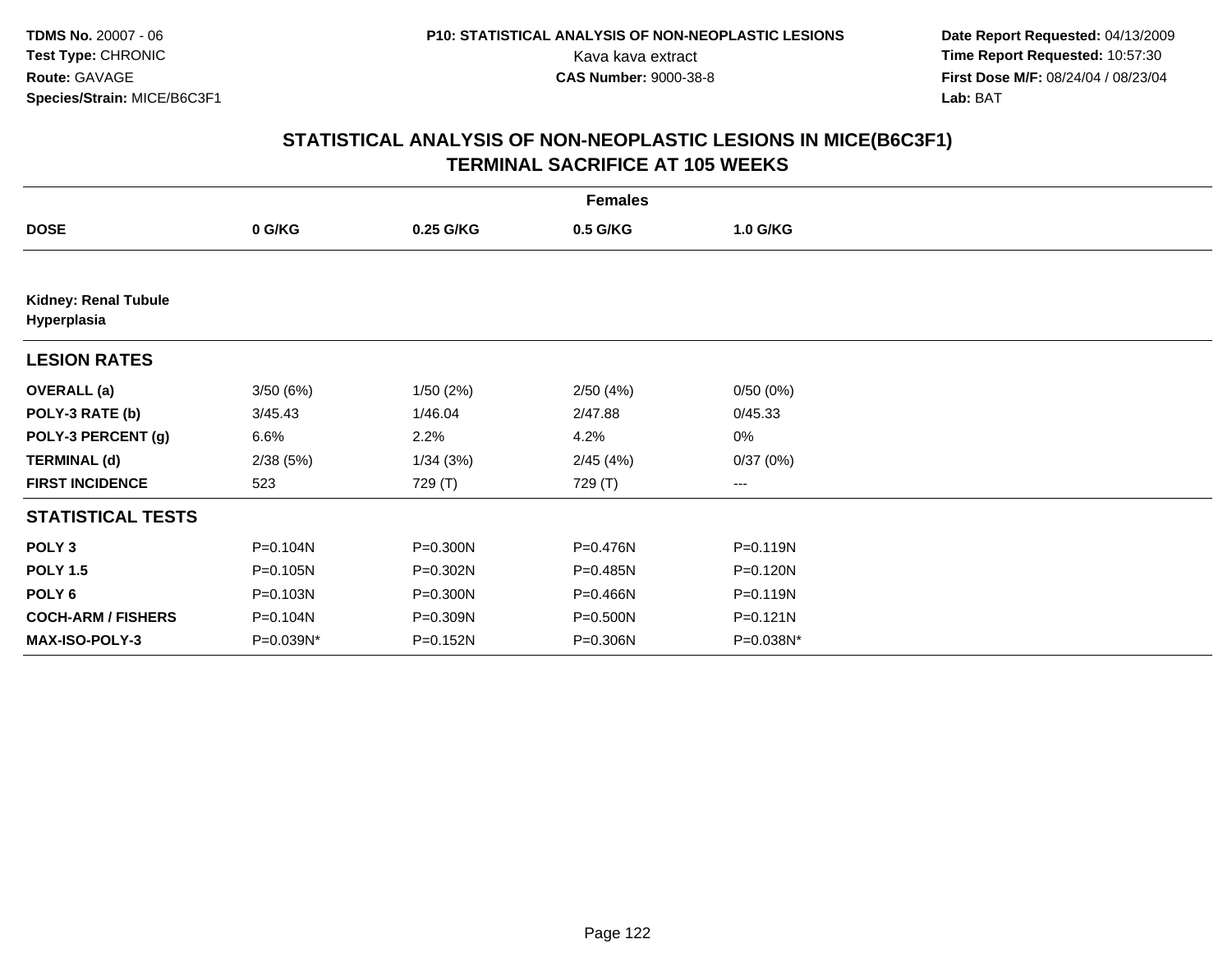**Date Report Requested:** 04/13/2009 Kava kava extract **Time Report Requested:** 10:57:30<br>**CAS Number:** 9000-38-8 **Time Report Requested:** 10:57:30 **First Dose M/F:** 08/24/04 / 08/23/04<br>Lab: BAT **Lab:** BAT

|                                                      |          |           | <b>Females</b>         |          |  |
|------------------------------------------------------|----------|-----------|------------------------|----------|--|
| <b>DOSE</b>                                          | 0 G/KG   | 0.25 G/KG | 0.5 G/KG               | 1.0 G/KG |  |
|                                                      |          |           |                        |          |  |
| <b>Kidney: Renal Tubule</b><br><b>Mineralization</b> |          |           |                        |          |  |
| <b>LESION RATES</b>                                  |          |           |                        |          |  |
| <b>OVERALL</b> (a)                                   | 0/50(0%) | 0/50(0%)  | 0/50(0%)               | 0/50(0%) |  |
| POLY-3 RATE (b)                                      | 0/44.80  | 0/46.04   | 0/47.88                | 0/45.33  |  |
| POLY-3 PERCENT (g)                                   | 0%       | 0%        | 0%                     | $0\%$    |  |
| <b>TERMINAL (d)</b>                                  | 0/38(0%) | 0/34(0%)  | 0/45(0%)               | 0/37(0%) |  |
| <b>FIRST INCIDENCE</b>                               | ---      | $--$      | $\qquad \qquad \cdots$ | $---$    |  |
| <b>STATISTICAL TESTS</b>                             |          |           |                        |          |  |
| POLY <sub>3</sub>                                    | (e)      | (e)       | (e)                    | (e)      |  |
| <b>POLY 1.5</b>                                      | (e)      | (e)       | (e)                    | (e)      |  |
| POLY <sub>6</sub>                                    | (e)      | (e)       | (e)                    | (e)      |  |
| <b>COCH-ARM / FISHERS</b>                            | (e)      | (e)       | (e)                    | (e)      |  |
| MAX-ISO-POLY-3                                       | (e)      | (e)       | (e)                    | (e)      |  |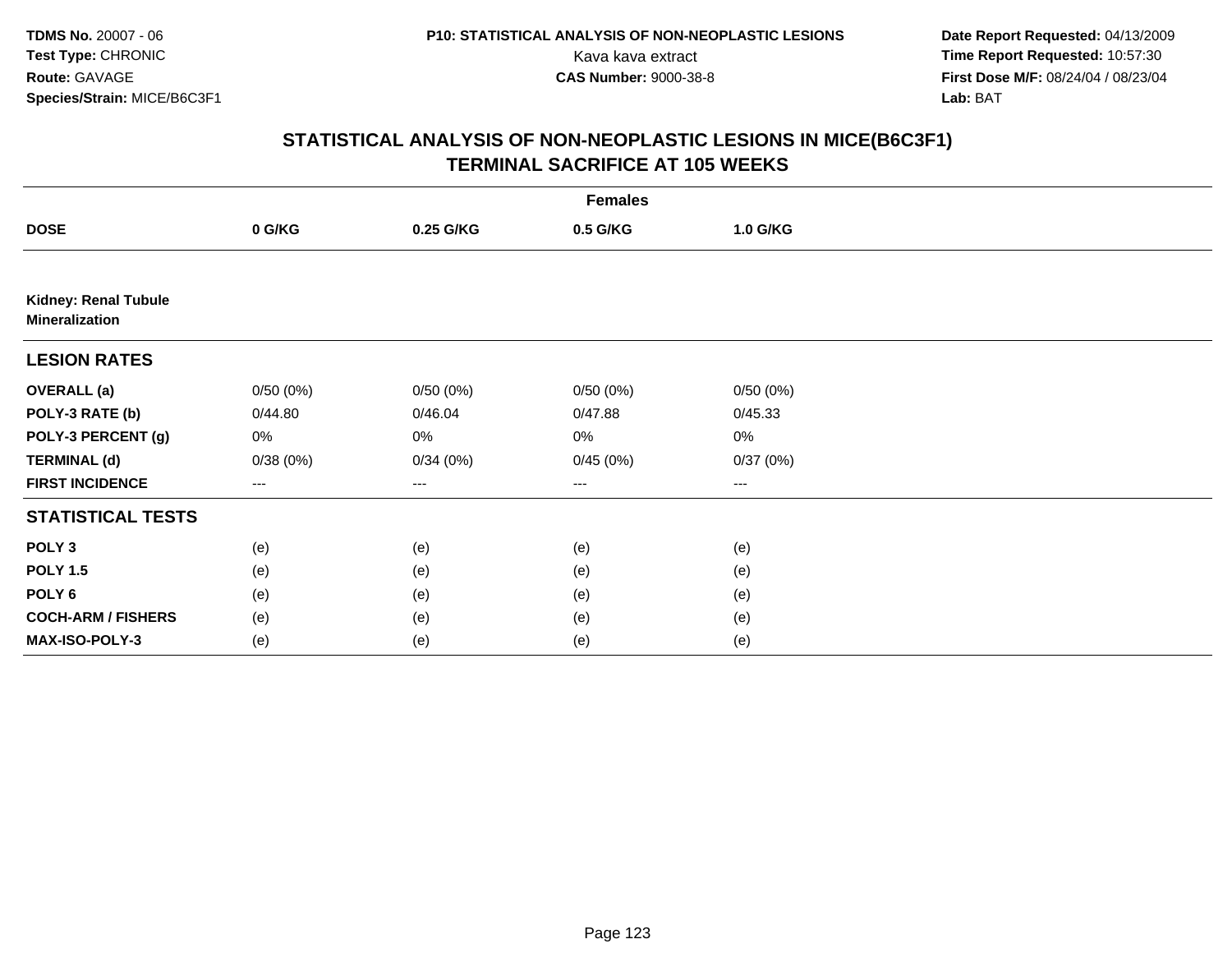**Date Report Requested:** 04/13/2009 Kava kava extract **Time Report Requested:** 10:57:30<br>**CAS Number:** 9000-38-8 **Time Report Requested:** 10:57:30 **First Dose M/F:** 08/24/04 / 08/23/04<br>Lab: BAT **Lab:** BAT

|                                                        |          |           | <b>Females</b>         |          |  |
|--------------------------------------------------------|----------|-----------|------------------------|----------|--|
| <b>DOSE</b>                                            | 0 G/KG   | 0.25 G/KG | 0.5 G/KG               | 1.0 G/KG |  |
|                                                        |          |           |                        |          |  |
| Kidney: Renal Tubule<br><b>Pigmentation Lipofuscin</b> |          |           |                        |          |  |
| <b>LESION RATES</b>                                    |          |           |                        |          |  |
| <b>OVERALL</b> (a)                                     | 0/50(0%) | 0/50(0%)  | 0/50(0%)               | 0/50(0%) |  |
| POLY-3 RATE (b)                                        | 0/44.80  | 0/46.04   | 0/47.88                | 0/45.33  |  |
| POLY-3 PERCENT (g)                                     | 0%       | 0%        | 0%                     | 0%       |  |
| <b>TERMINAL (d)</b>                                    | 0/38(0%) | 0/34(0%)  | 0/45(0%)               | 0/37(0%) |  |
| <b>FIRST INCIDENCE</b>                                 | ---      | ---       | $\qquad \qquad \cdots$ | ---      |  |
| <b>STATISTICAL TESTS</b>                               |          |           |                        |          |  |
| POLY <sub>3</sub>                                      | (e)      | (e)       | (e)                    | (e)      |  |
| <b>POLY 1.5</b>                                        | (e)      | (e)       | (e)                    | (e)      |  |
| POLY <sub>6</sub>                                      | (e)      | (e)       | (e)                    | (e)      |  |
| <b>COCH-ARM / FISHERS</b>                              | (e)      | (e)       | (e)                    | (e)      |  |
| MAX-ISO-POLY-3                                         | (e)      | (e)       | (e)                    | (e)      |  |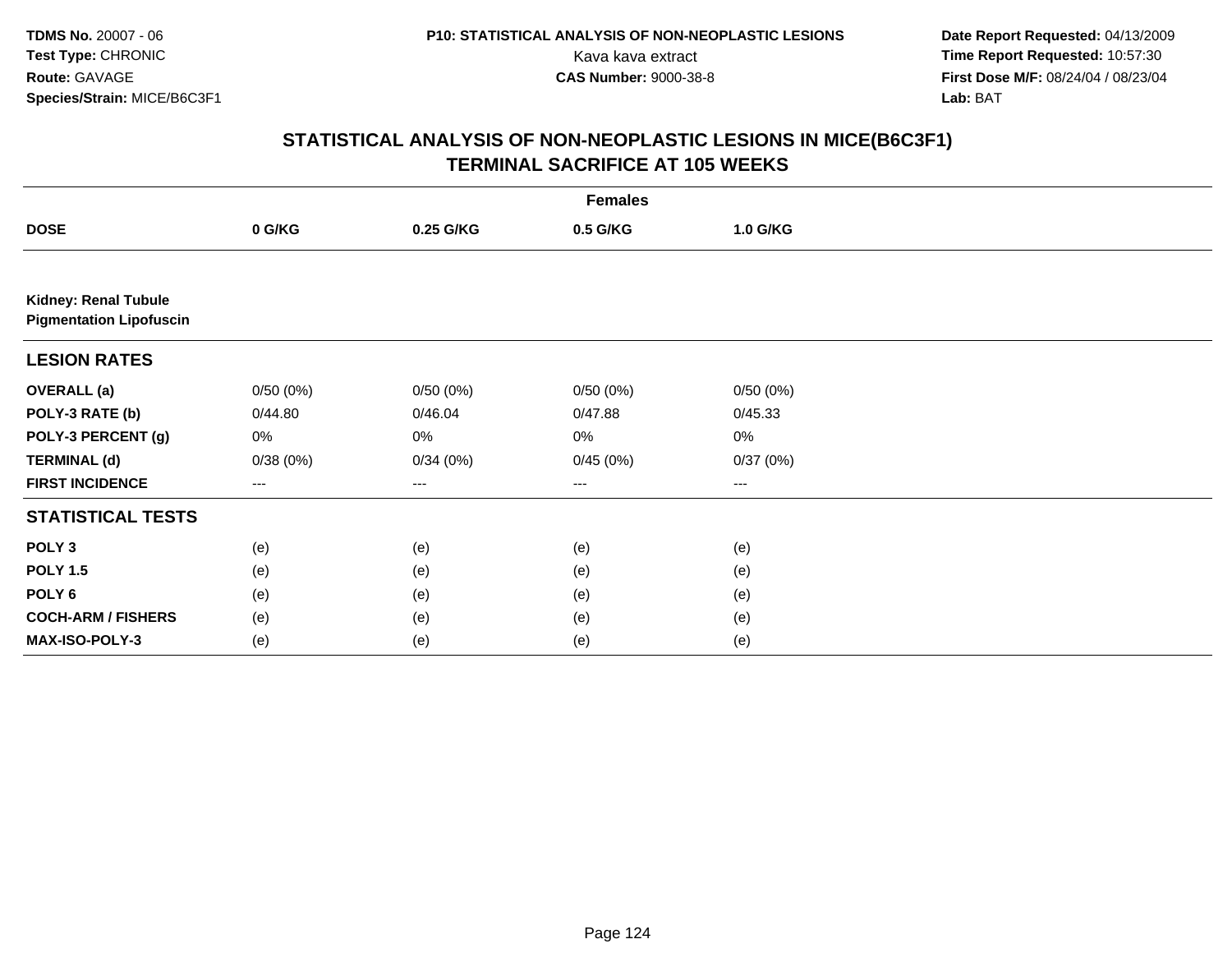**Date Report Requested:** 04/13/2009 Kava kava extract **Time Report Requested:** 10:57:30<br>**CAS Number:** 9000-38-8 **Time Report Requested:** 10:57:30 **First Dose M/F:** 08/24/04 / 08/23/04<br>Lab: BAT **Lab:** BAT

|                           |           |              | <b>Females</b> |              |  |
|---------------------------|-----------|--------------|----------------|--------------|--|
| <b>DOSE</b>               | 0 G/KG    | 0.25 G/KG    | 0.5 G/KG       | 1.0 G/KG     |  |
|                           |           |              |                |              |  |
| Liver<br>Angiectasis      |           |              |                |              |  |
| <b>LESION RATES</b>       |           |              |                |              |  |
| <b>OVERALL</b> (a)        | 3/50(6%)  | 0/50(0%)     | 2/50(4%)       | 0/50(0%)     |  |
| POLY-3 RATE (b)           | 3/44.80   | 0/46.04      | 2/47.88        | 0/45.33      |  |
| POLY-3 PERCENT (g)        | 6.7%      | 0%           | 4.2%           | 0%           |  |
| <b>TERMINAL (d)</b>       | 3/38(8%)  | 0/34(0%)     | 2/45(4%)       | 0/37(0%)     |  |
| <b>FIRST INCIDENCE</b>    | 729 (T)   | ---          | 729 (T)        | $--$         |  |
| <b>STATISTICAL TESTS</b>  |           |              |                |              |  |
| POLY <sub>3</sub>         | P=0.125N  | $P = 0.114N$ | P=0.470N       | P=0.116N     |  |
| <b>POLY 1.5</b>           | P=0.125N  | P=0.116N     | $P = 0.481N$   | P=0.118N     |  |
| POLY 6                    | P=0.124N  | $P = 0.113N$ | $P = 0.457N$   | $P = 0.115N$ |  |
| <b>COCH-ARM / FISHERS</b> | P=0.125N  | $P = 0.121N$ | P=0.500N       | $P = 0.121N$ |  |
| MAX-ISO-POLY-3            | P=0.026N* | P=0.038N*    | P=0.302N       | P=0.038N*    |  |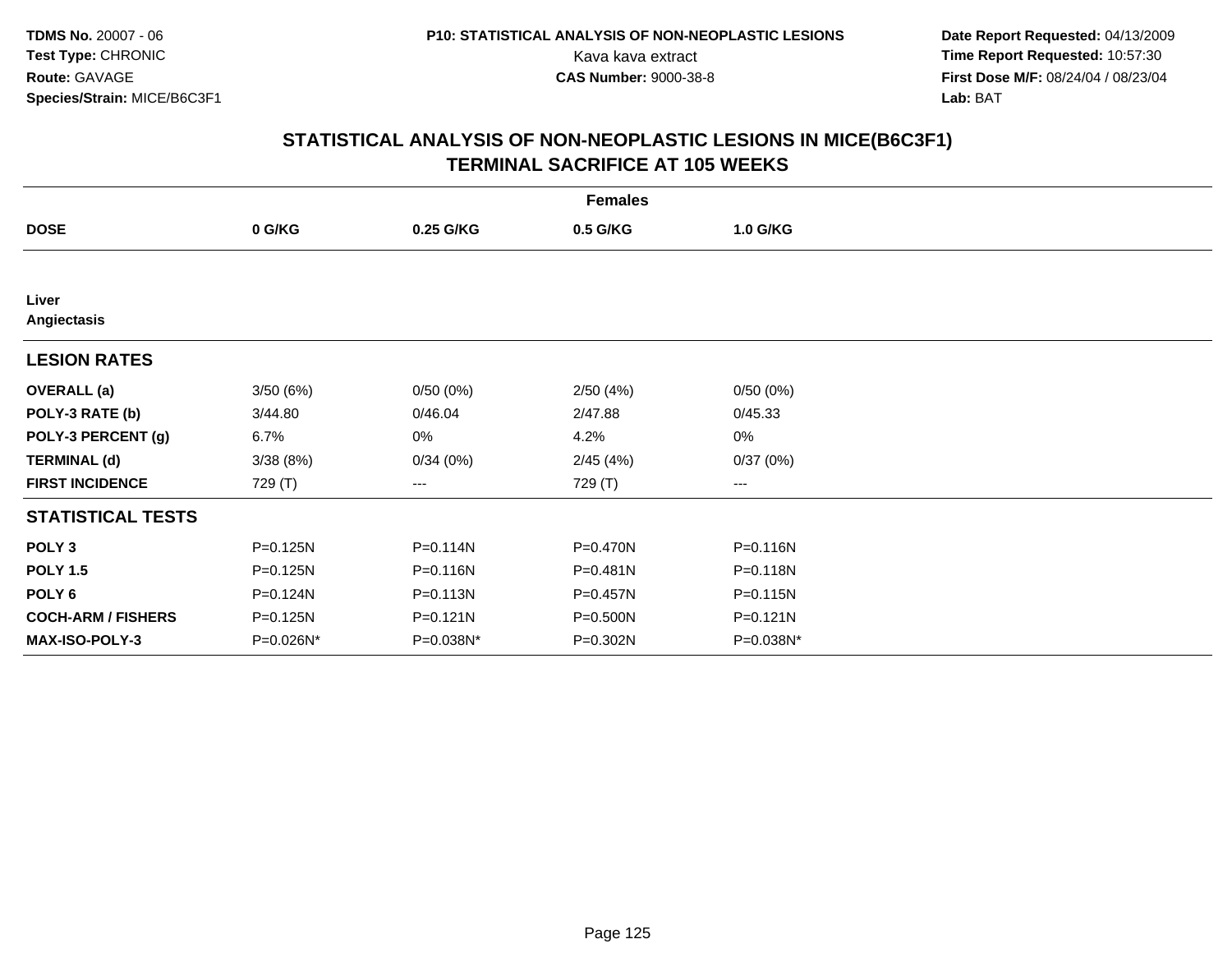**Date Report Requested:** 04/13/2009 Kava kava extract **Time Report Requested:** 10:57:30<br>**CAS Number:** 9000-38-8 **Time Report Requested:** 10:57:30 **First Dose M/F:** 08/24/04 / 08/23/04<br>Lab: BAT **Lab:** BAT

|                                  |             |             | <b>Females</b> |             |  |
|----------------------------------|-------------|-------------|----------------|-------------|--|
| <b>DOSE</b>                      | 0 G/KG      | 0.25 G/KG   | 0.5 G/KG       | 1.0 G/KG    |  |
|                                  |             |             |                |             |  |
| Liver<br><b>Basophilic Focus</b> |             |             |                |             |  |
| <b>LESION RATES</b>              |             |             |                |             |  |
| <b>OVERALL</b> (a)               | 0/50(0%)    | 1/50(2%)    | 4/50 (8%)      | 1/50(2%)    |  |
| POLY-3 RATE (b)                  | 0/44.80     | 1/46.15     | 4/47.88        | 1/45.53     |  |
| POLY-3 PERCENT (g)               | 0%          | 2.2%        | 8.4%           | 2.2%        |  |
| <b>TERMINAL (d)</b>              | 0/38(0%)    | 0/34(0%)    | 4/45 (9%)      | 0/37(0%)    |  |
| <b>FIRST INCIDENCE</b>           | ---         | 701         | 729 (T)        | 678         |  |
| <b>STATISTICAL TESTS</b>         |             |             |                |             |  |
| POLY <sub>3</sub>                | $P = 0.340$ | $P = 0.506$ | $P = 0.069$    | $P = 0.503$ |  |
| <b>POLY 1.5</b>                  | $P = 0.336$ | $P = 0.504$ | $P = 0.066$    | $P = 0.501$ |  |
| POLY <sub>6</sub>                | $P = 0.344$ | $P = 0.508$ | $P=0.074$      | $P = 0.505$ |  |
| <b>COCH-ARM / FISHERS</b>        | $P = 0.337$ | $P = 0.500$ | $P = 0.059$    | $P = 0.500$ |  |
| MAX-ISO-POLY-3                   | $P = 0.078$ | $P = 0.165$ | P=0.026*       | $P = 0.162$ |  |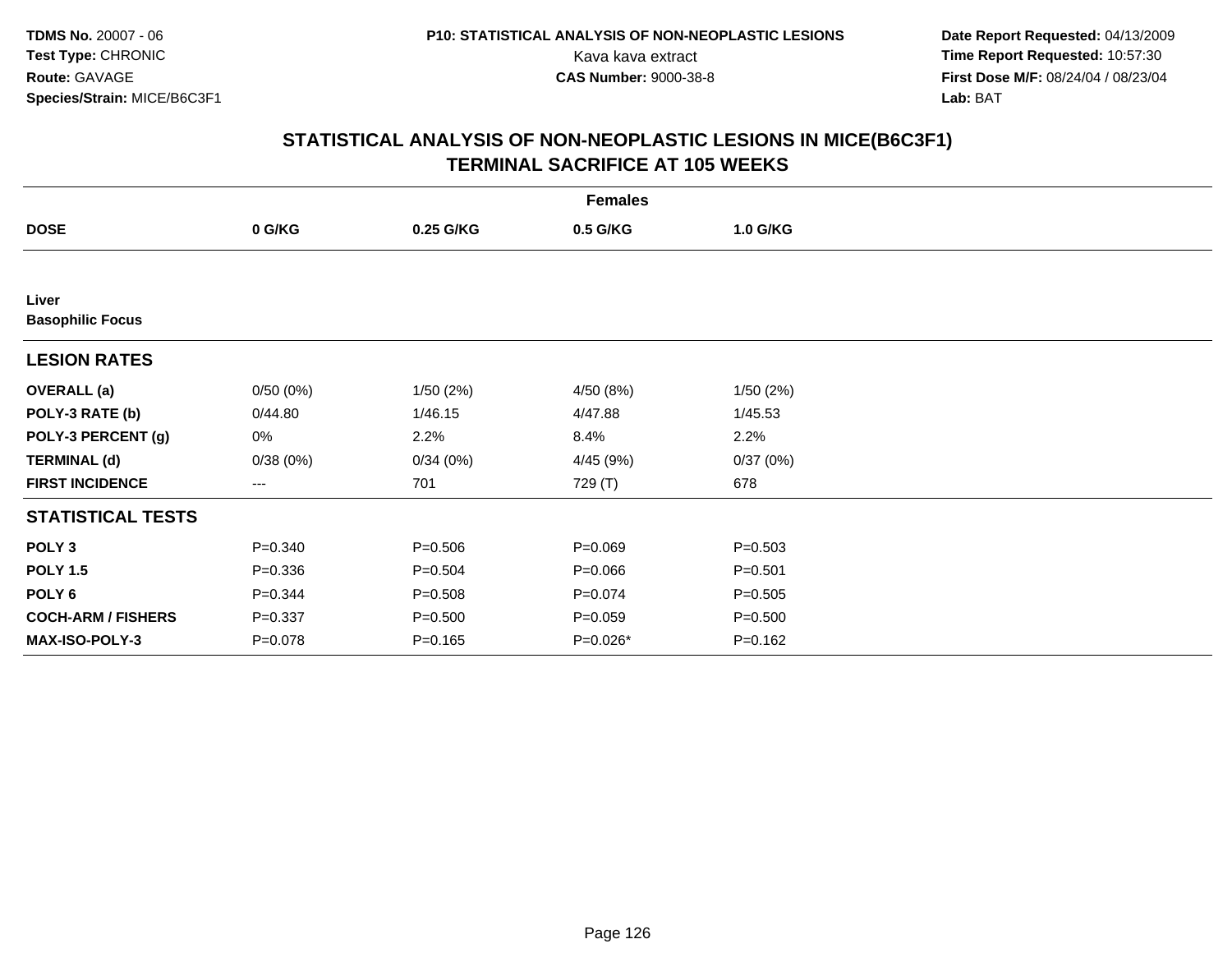**Date Report Requested:** 04/13/2009 Kava kava extract **Time Report Requested:** 10:57:30<br>**CAS Number:** 9000-38-8 **Time Report Requested:** 10:57:30 **First Dose M/F:** 08/24/04 / 08/23/04<br>Lab: BAT **Lab:** BAT

|                                  |             |           | <b>Females</b> |             |  |
|----------------------------------|-------------|-----------|----------------|-------------|--|
| <b>DOSE</b>                      | 0 G/KG      | 0.25 G/KG | 0.5 G/KG       | 1.0 G/KG    |  |
|                                  |             |           |                |             |  |
| Liver<br><b>Clear Cell Focus</b> |             |           |                |             |  |
| <b>LESION RATES</b>              |             |           |                |             |  |
| <b>OVERALL (a)</b>               | 3/50(6%)    | 0/50(0%)  | 1/50(2%)       | 5/50 (10%)  |  |
| POLY-3 RATE (b)                  | 3/44.80     | 0/46.04   | 1/47.88        | 5/45.33     |  |
| POLY-3 PERCENT (g)               | 6.7%        | 0%        | 2.1%           | 11%         |  |
| <b>TERMINAL (d)</b>              | 3/38(8%)    | 0/34(0%)  | 1/45(2%)       | 5/37 (14%)  |  |
| <b>FIRST INCIDENCE</b>           | 729 (T)     | ---       | 729 (T)        | 729 (T)     |  |
| <b>STATISTICAL TESTS</b>         |             |           |                |             |  |
| POLY <sub>3</sub>                | $P = 0.111$ | P=0.114N  | P=0.282N       | $P = 0.363$ |  |
| <b>POLY 1.5</b>                  | $P = 0.110$ | P=0.116N  | P=0.291N       | $P = 0.359$ |  |
| POLY 6                           | $P = 0.111$ | P=0.113N  | P=0.272N       | $P = 0.366$ |  |
| <b>COCH-ARM / FISHERS</b>        | $P = 0.113$ | P=0.121N  | P=0.309N       | $P = 0.357$ |  |
| <b>MAX-ISO-POLY-3</b>            | $P=0.037*$  | P=0.038N* | P=0.146N       | $P = 0.237$ |  |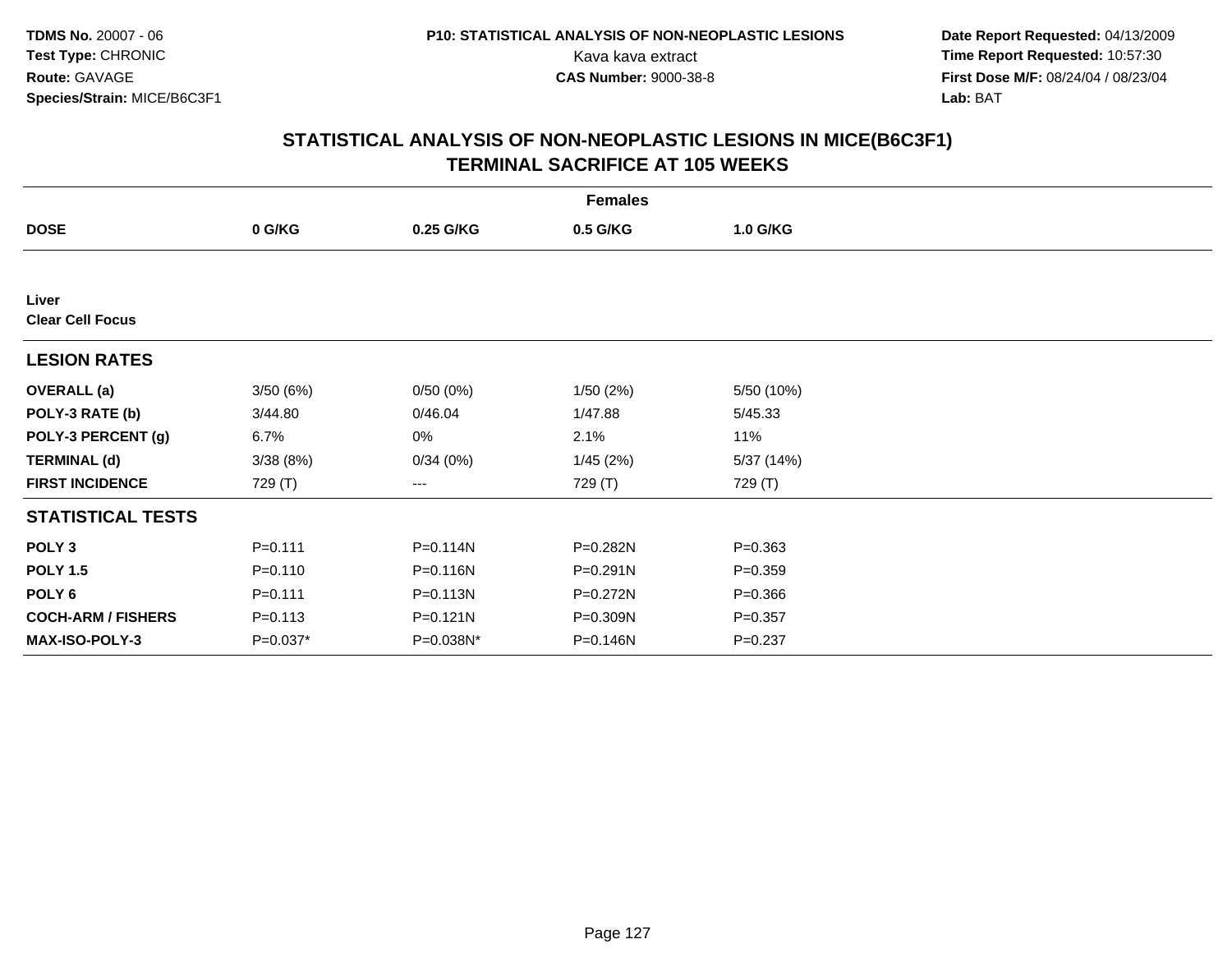**Date Report Requested:** 04/13/2009 Kava kava extract **Time Report Requested:** 10:57:30<br>**CAS Number:** 9000-38-8 **Time Report Requested:** 10:57:30 **First Dose M/F:** 08/24/04 / 08/23/04<br>Lab: BAT **Lab:** BAT

|                                    |            |            | <b>Females</b> |             |  |
|------------------------------------|------------|------------|----------------|-------------|--|
| <b>DOSE</b>                        | 0 G/KG     | 0.25 G/KG  | 0.5 G/KG       | 1.0 G/KG    |  |
|                                    |            |            |                |             |  |
| Liver<br><b>Eosinophilic Focus</b> |            |            |                |             |  |
| <b>LESION RATES</b>                |            |            |                |             |  |
| <b>OVERALL</b> (a)                 | 9/50 (18%) | 7/50 (14%) | 16/50 (32%)    | 26/50 (52%) |  |
| POLY-3 RATE (b)                    | 9/45.43    | 7/46.14    | 16/48.43       | 26/46.58    |  |
| POLY-3 PERCENT (g)                 | 19.8%      | 15.2%      | 33%            | 55.8%       |  |
| <b>TERMINAL (d)</b>                | 8/38 (21%) | 5/34(15%)  | 15/45 (33%)    | 22/37 (60%) |  |
| <b>FIRST INCIDENCE</b>             | 523        | 715        | 556            | 548         |  |
| <b>STATISTICAL TESTS</b>           |            |            |                |             |  |
| POLY <sub>3</sub>                  | P<0.001**  | P=0.379N   | $P = 0.111$    | P<0.001**   |  |
| <b>POLY 1.5</b>                    | P<0.001**  | P=0.384N   | $P = 0.099$    | P<0.001**   |  |
| POLY <sub>6</sub>                  | P<0.001**  | P=0.377N   | $P=0.127$      | P<0.001**   |  |
| <b>COCH-ARM / FISHERS</b>          | P<0.001**  | P=0.393N   | $P = 0.083$    | P<0.001**   |  |
| MAX-ISO-POLY-3                     | P<0.001**  | P=0.282N   | $P = 0.078$    | P<0.001**   |  |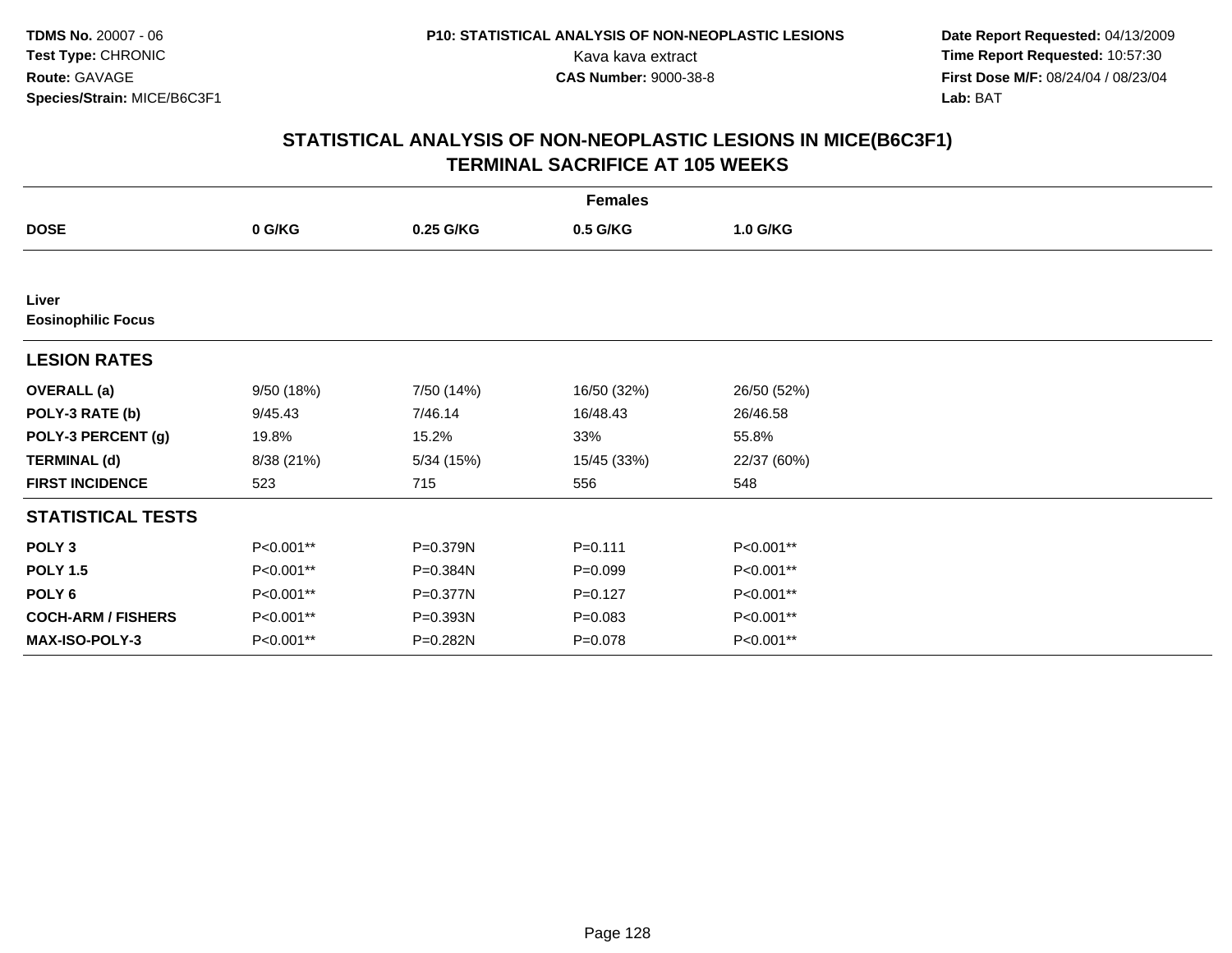**Date Report Requested:** 04/13/2009 Kava kava extract **Time Report Requested:** 10:57:30<br>**CAS Number:** 9000-38-8 **Time Report Requested:** 10:57:30 **First Dose M/F:** 08/24/04 / 08/23/04<br>Lab: BAT **Lab:** BAT

|                              |             |              | <b>Females</b> |             |  |
|------------------------------|-------------|--------------|----------------|-------------|--|
| <b>DOSE</b>                  | 0 G/KG      | 0.25 G/KG    | 0.5 G/KG       | 1.0 G/KG    |  |
|                              |             |              |                |             |  |
| Liver<br><b>Fatty Change</b> |             |              |                |             |  |
| <b>LESION RATES</b>          |             |              |                |             |  |
| <b>OVERALL</b> (a)           | 39/50 (78%) | 33/50 (66%)  | 42/50 (84%)    | 23/50 (46%) |  |
| POLY-3 RATE (b)              | 39/49.20    | 33/47.83     | 42/49.44       | 23/45.85    |  |
| POLY-3 PERCENT (g)           | 79.3%       | 69%          | 85%            | 50.2%       |  |
| <b>TERMINAL (d)</b>          | 29/38 (76%) | 26/34 (77%)  | 38/45 (84%)    | 19/37 (51%) |  |
| <b>FIRST INCIDENCE</b>       | 394         | 565          | 534            | 654         |  |
| <b>STATISTICAL TESTS</b>     |             |              |                |             |  |
| POLY <sub>3</sub>            | P=0.002N**  | P=0.173N     | $P = 0.317$    | P=0.002N**  |  |
| <b>POLY 1.5</b>              | P=0.002N**  | P=0.157N     | $P = 0.312$    | P<0.001N**  |  |
| POLY 6                       | P=0.004N**  | P=0.195N     | $P = 0.325$    | P=0.003N**  |  |
| <b>COCH-ARM / FISHERS</b>    | P<0.001N**  | $P = 0.133N$ | $P = 0.306$    | P<0.001N**  |  |
| MAX-ISO-POLY-3               | P<0.001N**  | P=0.122N     | $P=0.229$      | P<0.001N**  |  |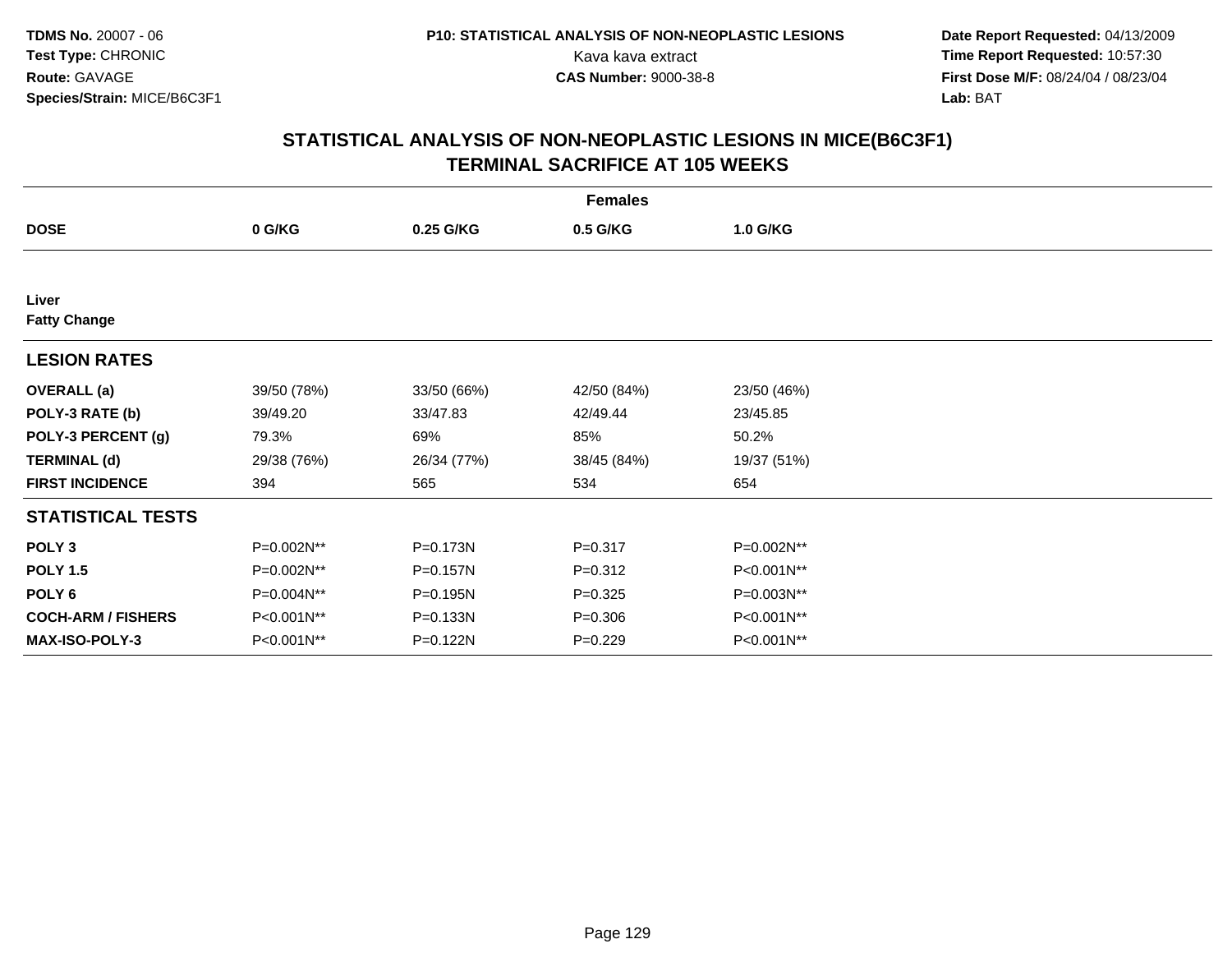**Date Report Requested:** 04/13/2009 Kava kava extract **Time Report Requested:** 10:57:30<br>**CAS Number:** 9000-38-8 **Time Report Requested:** 10:57:30 **First Dose M/F:** 08/24/04 / 08/23/04<br>Lab: BAT **Lab:** BAT

|                                                  |          |             | <b>Females</b> |          |  |
|--------------------------------------------------|----------|-------------|----------------|----------|--|
| <b>DOSE</b>                                      | 0 G/KG   | 0.25 G/KG   | 0.5 G/KG       | 1.0 G/KG |  |
|                                                  |          |             |                |          |  |
| Liver<br><b>Hematopoietic Cell Proliferation</b> |          |             |                |          |  |
| <b>LESION RATES</b>                              |          |             |                |          |  |
| <b>OVERALL (a)</b>                               | 1/50(2%) | 4/50 (8%)   | 4/50 (8%)      | 1/50(2%) |  |
| POLY-3 RATE (b)                                  | 1/44.80  | 4/46.39     | 4/47.88        | 1/45.33  |  |
| POLY-3 PERCENT (g)                               | 2.2%     | 8.6%        | 8.4%           | 2.2%     |  |
| <b>TERMINAL (d)</b>                              | 1/38(3%) | 2/34(6%)    | 4/45 (9%)      | 1/37(3%) |  |
| <b>FIRST INCIDENCE</b>                           | 729 (T)  | 669         | 729 (T)        | 729 (T)  |  |
| <b>STATISTICAL TESTS</b>                         |          |             |                |          |  |
| POLY <sub>3</sub>                                | P=0.449N | $P = 0.189$ | $P = 0.200$    | P=0.758N |  |
| <b>POLY 1.5</b>                                  | P=0.454N | $P = 0.186$ | $P = 0.192$    | P=0.760N |  |
| POLY <sub>6</sub>                                | P=0.445N | $P = 0.193$ | $P = 0.209$    | P=0.757N |  |
| <b>COCH-ARM / FISHERS</b>                        | P=0.456N | $P = 0.181$ | $P = 0.181$    | P=0.753N |  |
| MAX-ISO-POLY-3                                   | P=0.189N | $P = 0.093$ | $P = 0.103$    | P=0.495N |  |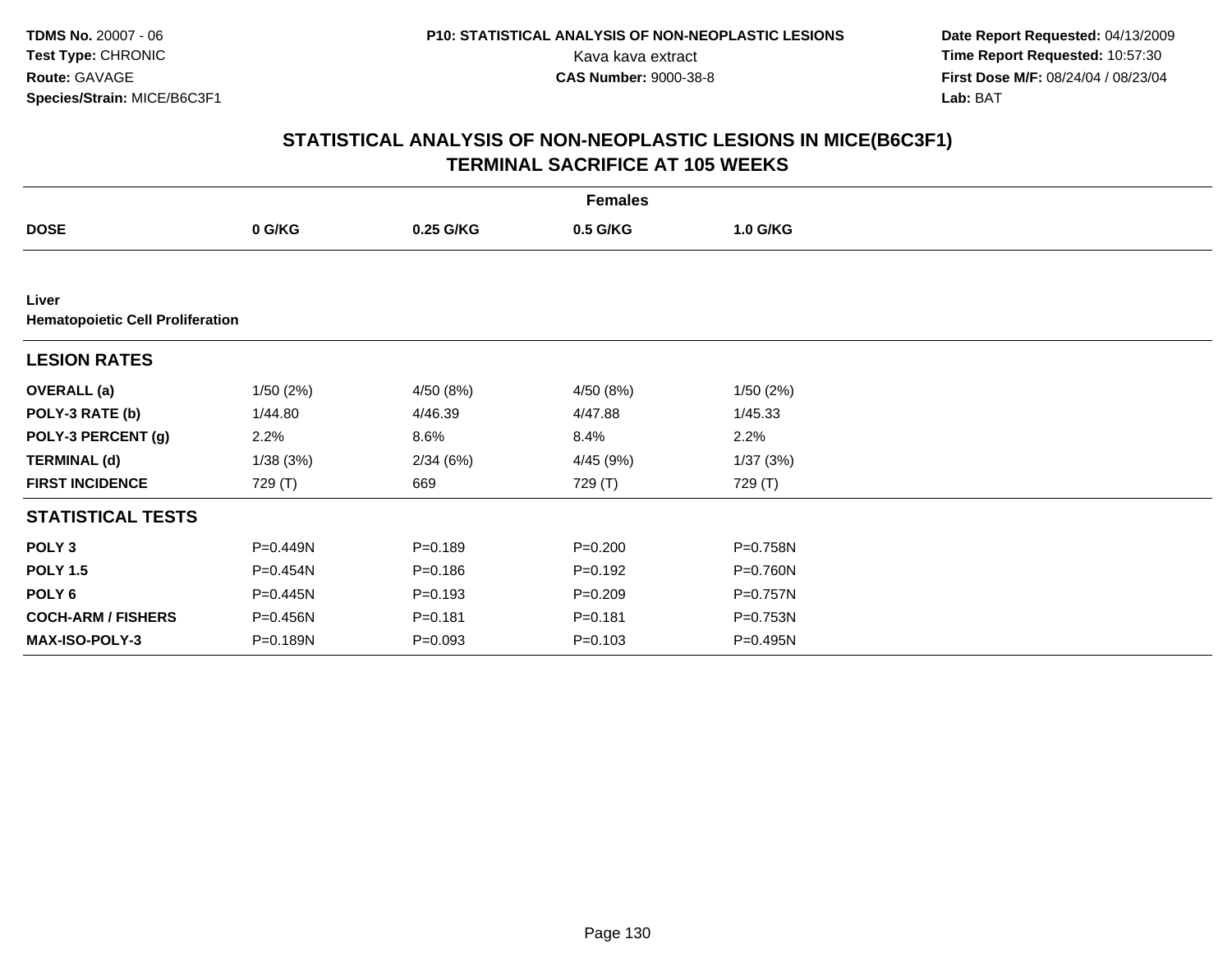**Date Report Requested:** 04/13/2009 Kava kava extract **Time Report Requested:** 10:57:30<br>**CAS Number:** 9000-38-8 **Time Report Requested:** 10:57:30 **First Dose M/F:** 08/24/04 / 08/23/04<br>Lab: BAT **Lab:** BAT

|                           |          |           | <b>Females</b> |          |  |
|---------------------------|----------|-----------|----------------|----------|--|
| <b>DOSE</b>               | 0 G/KG   | 0.25 G/KG | 0.5 G/KG       | 1.0 G/KG |  |
|                           |          |           |                |          |  |
| Liver<br><b>Infarct</b>   |          |           |                |          |  |
| <b>LESION RATES</b>       |          |           |                |          |  |
| <b>OVERALL</b> (a)        | 0/50(0%) | 0/50(0%)  | 0/50(0%)       | 0/50(0%) |  |
| POLY-3 RATE (b)           | 0/44.80  | 0/46.04   | 0/47.88        | 0/45.33  |  |
| POLY-3 PERCENT (g)        | 0%       | 0%        | 0%             | 0%       |  |
| <b>TERMINAL (d)</b>       | 0/38(0%) | 0/34(0%)  | 0/45(0%)       | 0/37(0%) |  |
| <b>FIRST INCIDENCE</b>    | $---$    | ---       | ---            | $--$     |  |
| <b>STATISTICAL TESTS</b>  |          |           |                |          |  |
| POLY <sub>3</sub>         | (e)      | (e)       | (e)            | (e)      |  |
| <b>POLY 1.5</b>           | (e)      | (e)       | (e)            | (e)      |  |
| POLY <sub>6</sub>         | (e)      | (e)       | (e)            | (e)      |  |
| <b>COCH-ARM / FISHERS</b> | (e)      | (e)       | (e)            | (e)      |  |
| MAX-ISO-POLY-3            | (e)      | (e)       | (e)            | (e)      |  |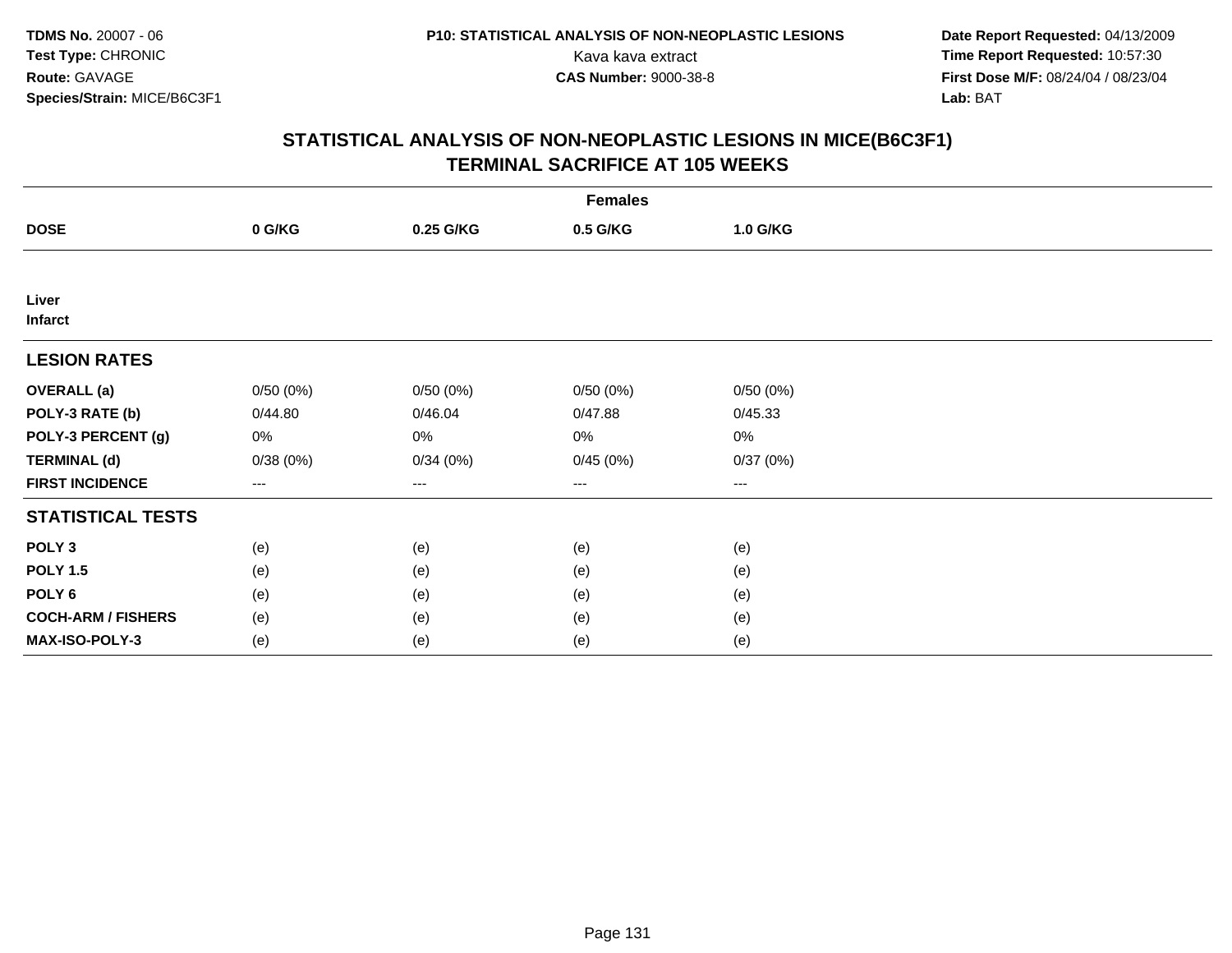**Date Report Requested:** 04/13/2009 Kava kava extract **Time Report Requested:** 10:57:30<br>**CAS Number:** 9000-38-8 **Time Report Requested:** 10:57:30 **First Dose M/F:** 08/24/04 / 08/23/04<br>Lab: BAT **Lab:** BAT

|                                        |              |              | <b>Females</b> |             |  |
|----------------------------------------|--------------|--------------|----------------|-------------|--|
| <b>DOSE</b>                            | 0 G/KG       | 0.25 G/KG    | 0.5 G/KG       | 1.0 G/KG    |  |
|                                        |              |              |                |             |  |
| Liver                                  |              |              |                |             |  |
| Infiltration Cellular Mononuclear Cell |              |              |                |             |  |
| <b>LESION RATES</b>                    |              |              |                |             |  |
| <b>OVERALL</b> (a)                     | 45/50 (90%)  | 47/50 (94%)  | 49/50 (98%)    | 44/50 (88%) |  |
| POLY-3 RATE (b)                        | 45/47.81     | 47/49.05     | 49/49.44       | 44/49.08    |  |
| POLY-3 PERCENT (g)                     | 94.1%        | 95.8%        | 99.1%          | 89.7%       |  |
| <b>TERMINAL (d)</b>                    | 38/38 (100%) | 34/34 (100%) | 45/45 (100%)   | 36/37 (97%) |  |
| <b>FIRST INCIDENCE</b>                 | 394          | 372          | 534            | 148         |  |
| <b>STATISTICAL TESTS</b>               |              |              |                |             |  |
| POLY <sub>3</sub>                      | P=0.162N     | $P = 0.541$  | $P = 0.150$    | P=0.315N    |  |
| <b>POLY 1.5</b>                        | P=0.247N     | $P=0.444$    | $P = 0.119$    | P=0.396N    |  |
| POLY <sub>6</sub>                      | P=0.082N     | $P = 0.714$  | $P = 0.264$    | P=0.220N    |  |
| <b>COCH-ARM / FISHERS</b>              | P=0.375N     | $P = 0.357$  | $P = 0.102$    | P=0.500N    |  |
| <b>MAX-ISO-POLY-3</b>                  | P=0.049N*    | $P = 0.326$  | $P=0.041*$     | P=0.188N    |  |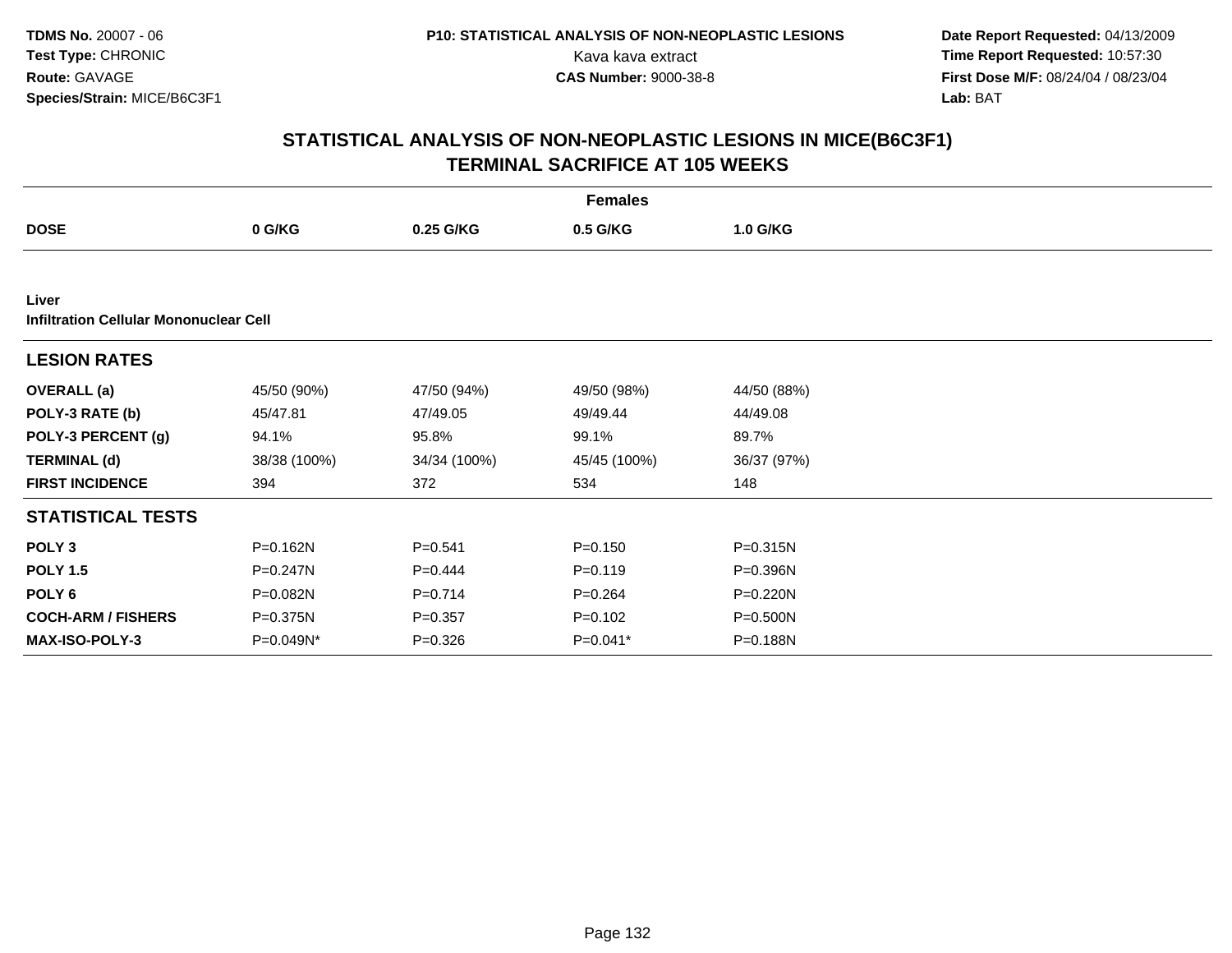**Date Report Requested:** 04/13/2009 Kava kava extract **Time Report Requested:** 10:57:30<br>**CAS Number:** 9000-38-8 **Time Report Requested:** 10:57:30 **First Dose M/F:** 08/24/04 / 08/23/04<br>Lab: BAT **Lab:** BAT

|                                | <b>Females</b> |           |          |          |  |  |  |
|--------------------------------|----------------|-----------|----------|----------|--|--|--|
| <b>DOSE</b>                    | 0 G/KG         | 0.25 G/KG | 0.5 G/KG | 1.0 G/KG |  |  |  |
|                                |                |           |          |          |  |  |  |
| Liver<br><b>Mineralization</b> |                |           |          |          |  |  |  |
| <b>LESION RATES</b>            |                |           |          |          |  |  |  |
| <b>OVERALL</b> (a)             | 0/50(0%)       | 0/50(0%)  | 0/50(0%) | 0/50(0%) |  |  |  |
| POLY-3 RATE (b)                | 0/44.80        | 0/46.04   | 0/47.88  | 0/45.33  |  |  |  |
| POLY-3 PERCENT (g)             | 0%             | 0%        | 0%       | 0%       |  |  |  |
| <b>TERMINAL (d)</b>            | 0/38(0%)       | 0/34(0%)  | 0/45(0%) | 0/37(0%) |  |  |  |
| <b>FIRST INCIDENCE</b>         | $--$           | ---       | $--$     | $--$     |  |  |  |
| <b>STATISTICAL TESTS</b>       |                |           |          |          |  |  |  |
| POLY <sub>3</sub>              | (e)            | (e)       | (e)      | (e)      |  |  |  |
| <b>POLY 1.5</b>                | (e)            | (e)       | (e)      | (e)      |  |  |  |
| POLY <sub>6</sub>              | (e)            | (e)       | (e)      | (e)      |  |  |  |
| <b>COCH-ARM / FISHERS</b>      | (e)            | (e)       | (e)      | (e)      |  |  |  |
| MAX-ISO-POLY-3                 | (e)            | (e)       | (e)      | (e)      |  |  |  |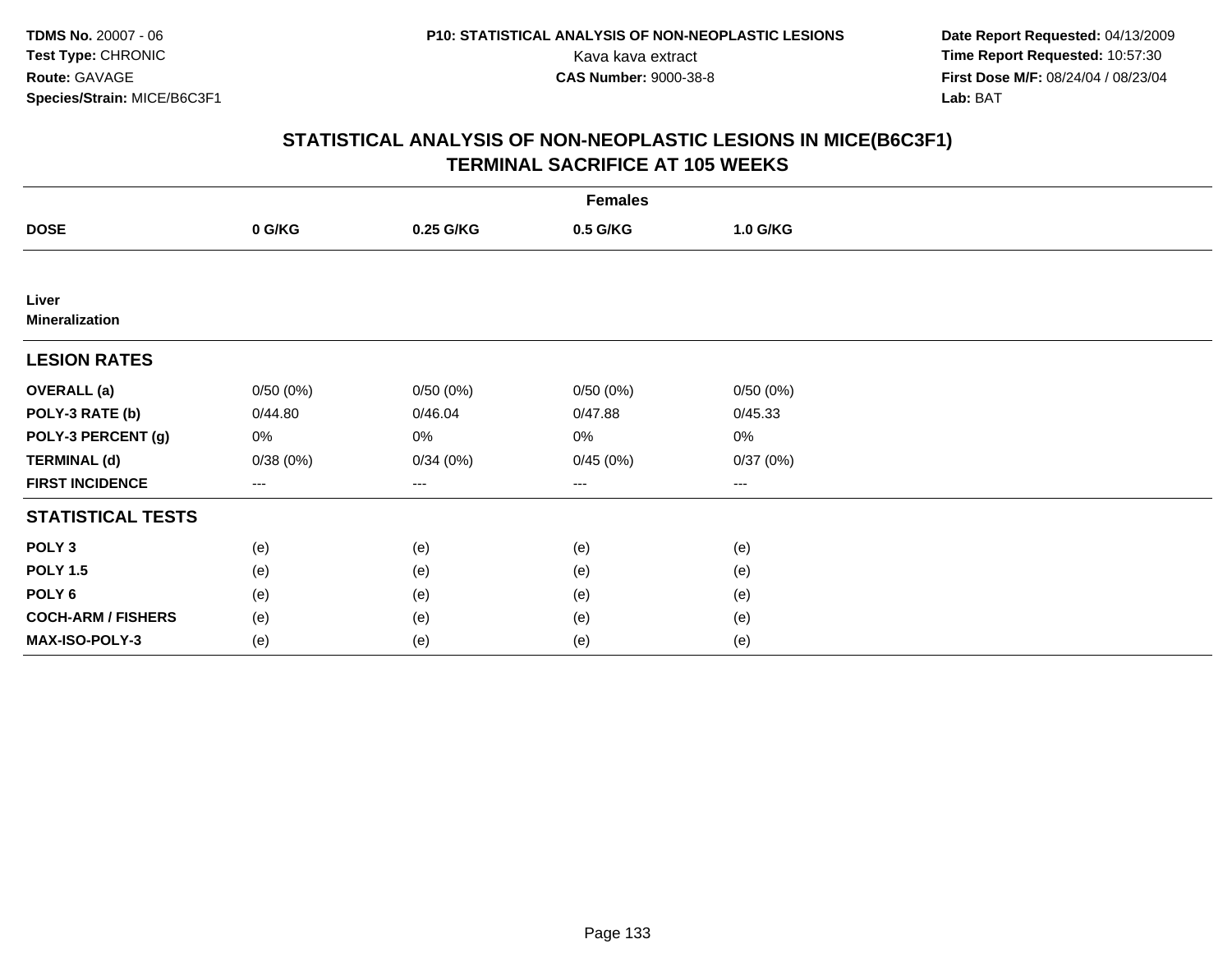**Date Report Requested:** 04/13/2009 Kava kava extract **Time Report Requested:** 10:57:30<br>**CAS Number:** 9000-38-8 **Time Report Requested:** 10:57:30 **First Dose M/F:** 08/24/04 / 08/23/04<br>Lab: BAT **Lab:** BAT

|                                  | <b>Females</b> |             |             |              |  |  |  |
|----------------------------------|----------------|-------------|-------------|--------------|--|--|--|
| <b>DOSE</b>                      | 0 G/KG         | 0.25 G/KG   | 0.5 G/KG    | 1.0 G/KG     |  |  |  |
|                                  |                |             |             |              |  |  |  |
| Liver<br><b>Mixed Cell Focus</b> |                |             |             |              |  |  |  |
| <b>LESION RATES</b>              |                |             |             |              |  |  |  |
| <b>OVERALL</b> (a)               | 12/50 (24%)    | 13/50 (26%) | 14/50 (28%) | 7/50 (14%)   |  |  |  |
| POLY-3 RATE (b)                  | 12/44.91       | 13/46.51    | 14/48.21    | 7/45.61      |  |  |  |
| POLY-3 PERCENT (g)               | 26.7%          | 28%         | 29%         | 15.4%        |  |  |  |
| <b>TERMINAL (d)</b>              | 11/38 (29%)    | 10/34 (29%) | 13/45 (29%) | 6/37(16%)    |  |  |  |
| <b>FIRST INCIDENCE</b>           | 701            | 666         | 638         | 654          |  |  |  |
| <b>STATISTICAL TESTS</b>         |                |             |             |              |  |  |  |
| POLY <sub>3</sub>                | P=0.106N       | $P = 0.541$ | $P=0.493$   | $P = 0.141N$ |  |  |  |
| <b>POLY 1.5</b>                  | P=0.112N       | $P = 0.525$ | $P = 0.461$ | $P = 0.148N$ |  |  |  |
| POLY <sub>6</sub>                | $P = 0.101N$   | $P = 0.555$ | $P = 0.530$ | P=0.135N     |  |  |  |
| <b>COCH-ARM / FISHERS</b>        | P=0.116N       | $P = 0.500$ | $P = 0.410$ | P=0.154N     |  |  |  |
| <b>MAX-ISO-POLY-3</b>            | $P = 0.086N$   | $P=0.446$   | $P = 0.403$ | P=0.092N     |  |  |  |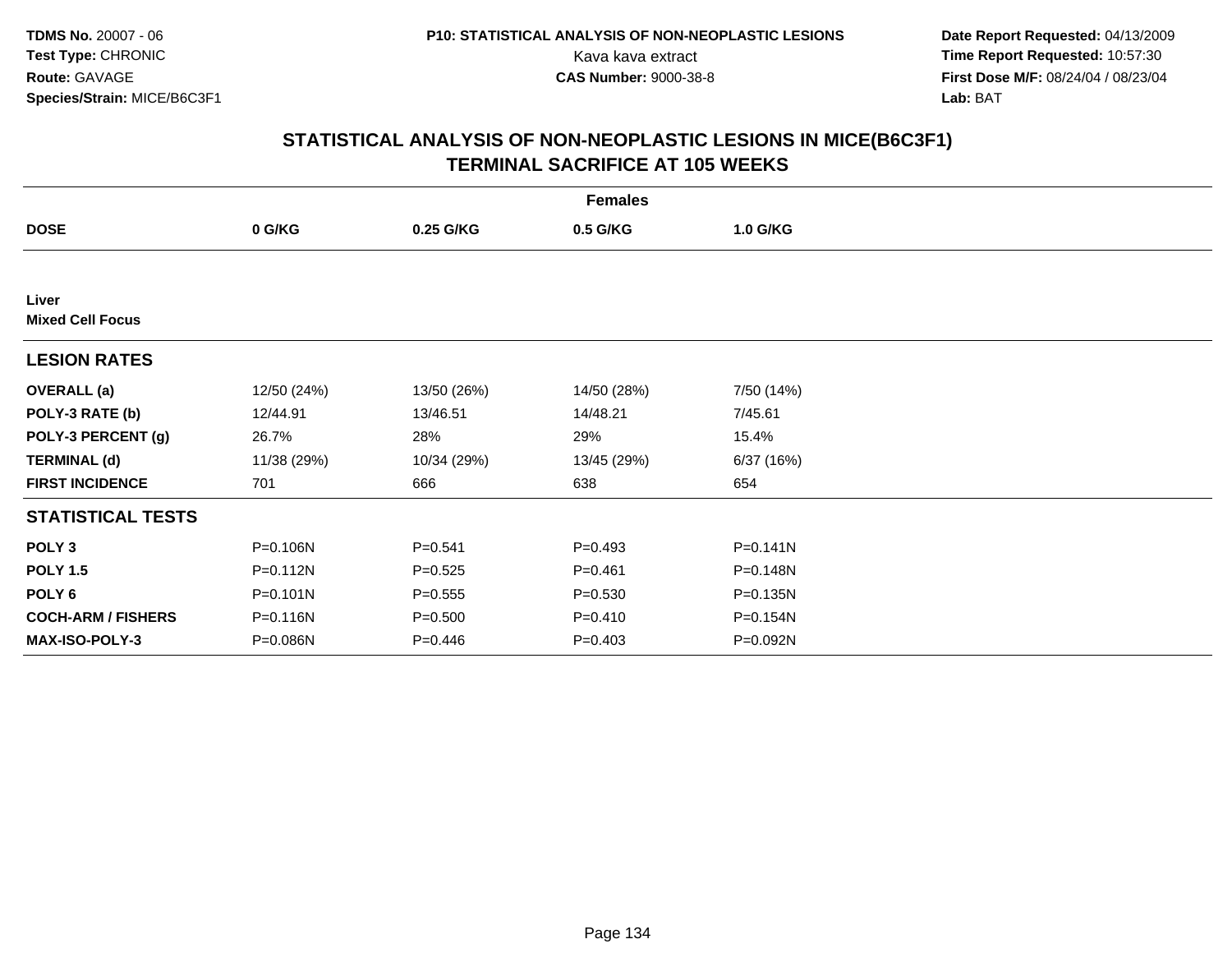**Date Report Requested:** 04/13/2009 Kava kava extract **Time Report Requested:** 10:57:30<br>**CAS Number:** 9000-38-8 **Time Report Requested:** 10:57:30 **First Dose M/F:** 08/24/04 / 08/23/04<br>Lab: BAT **Lab:** BAT

|                           |            |              | <b>Females</b> |              |  |
|---------------------------|------------|--------------|----------------|--------------|--|
| <b>DOSE</b>               | 0 G/KG     | 0.25 G/KG    | 0.5 G/KG       | 1.0 G/KG     |  |
|                           |            |              |                |              |  |
| Liver<br><b>Necrosis</b>  |            |              |                |              |  |
| <b>LESION RATES</b>       |            |              |                |              |  |
| <b>OVERALL</b> (a)        | 5/50 (10%) | 4/50 (8%)    | 5/50 (10%)     | 1/50(2%)     |  |
| POLY-3 RATE (b)           | 5/45.23    | 4/46.41      | 5/47.88        | 1/45.33      |  |
| POLY-3 PERCENT (g)        | 11.1%      | 8.6%         | 10.4%          | 2.2%         |  |
| <b>TERMINAL (d)</b>       | 3/38(8%)   | 1/34(3%)     | 5/45 (11%)     | 1/37(3%)     |  |
| <b>FIRST INCIDENCE</b>    | 639        | 669          | 729 (T)        | 729 (T)      |  |
| <b>STATISTICAL TESTS</b>  |            |              |                |              |  |
| POLY <sub>3</sub>         | P=0.094N   | P=0.484N     | P=0.594N       | $P = 0.101N$ |  |
| <b>POLY 1.5</b>           | P=0.095N   | P=0.489N     | P=0.607N       | P=0.102N     |  |
| POLY 6                    | P=0.094N   | $P = 0.481N$ | P=0.580N       | $P = 0.101N$ |  |
| <b>COCH-ARM / FISHERS</b> | P=0.094N   | P=0.500N     | P=0.630N       | P=0.102N     |  |
| <b>MAX-ISO-POLY-3</b>     | P=0.063N   | P=0.348N     | $P = 0.461N$   | P=0.044N*    |  |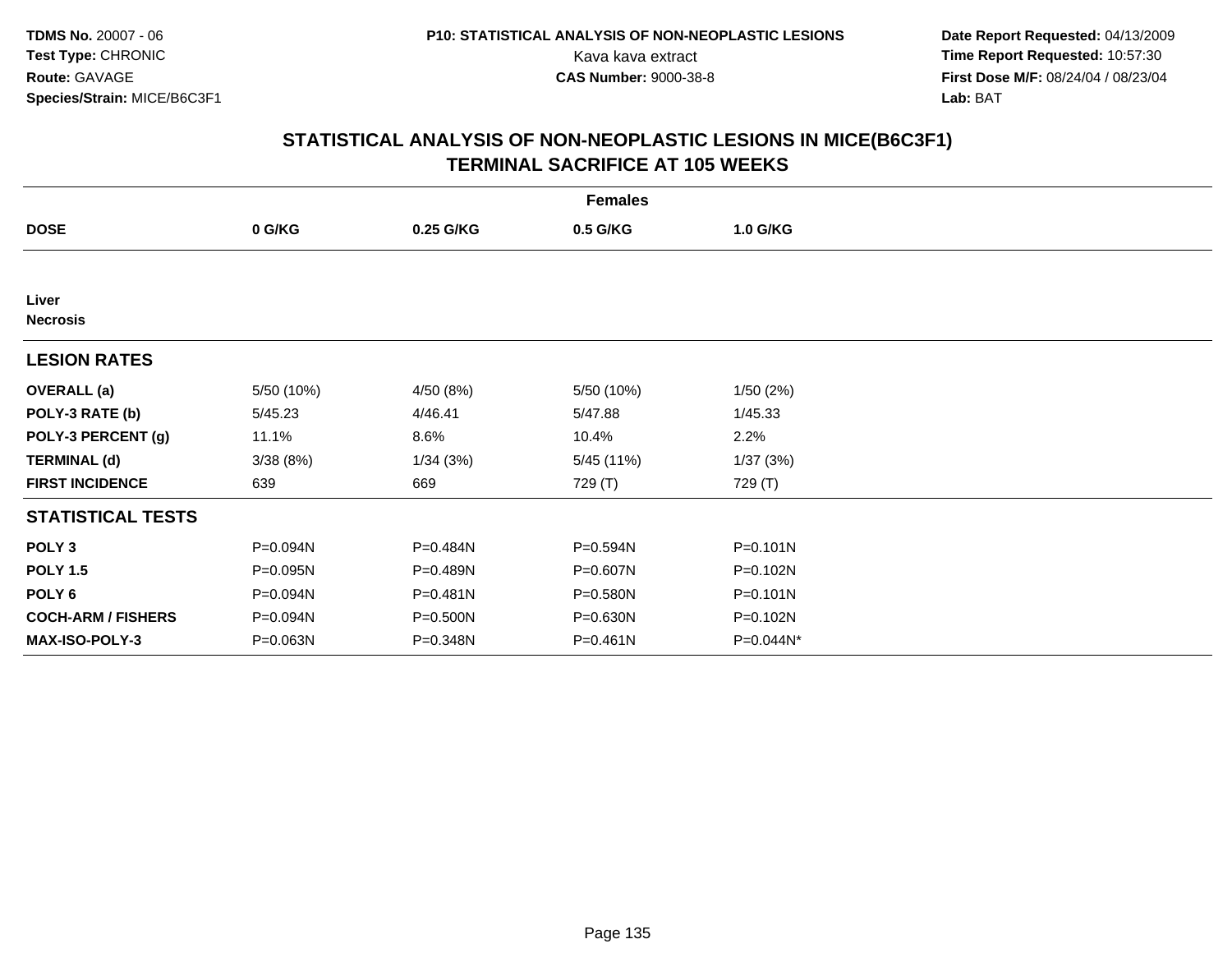**Date Report Requested:** 04/13/2009 Kava kava extract **Time Report Requested:** 10:57:30<br>**CAS Number:** 9000-38-8 **Time Report Requested:** 10:57:30 **First Dose M/F:** 08/24/04 / 08/23/04<br>Lab: BAT **Lab:** BAT

|                                   |             |             | <b>Females</b> |             |  |
|-----------------------------------|-------------|-------------|----------------|-------------|--|
| <b>DOSE</b>                       | 0 G/KG      | 0.25 G/KG   | 0.5 G/KG       | 1.0 G/KG    |  |
|                                   |             |             |                |             |  |
| Liver<br><b>Tension Lipidosis</b> |             |             |                |             |  |
| <b>LESION RATES</b>               |             |             |                |             |  |
| <b>OVERALL</b> (a)                | 3/50(6%)    | 8/50 (16%)  | 7/50 (14%)     | 4/50 (8%)   |  |
| POLY-3 RATE (b)                   | 3/44.91     | 8/46.86     | 7/47.88        | 4/45.33     |  |
| POLY-3 PERCENT (g)                | 6.7%        | 17.1%       | 14.6%          | 8.8%        |  |
| <b>TERMINAL (d)</b>               | 2/38(5%)    | 6/34(18%)   | 7/45 (16%)     | 4/37 (11%)  |  |
| <b>FIRST INCIDENCE</b>            | 701         | 521         | 729 (T)        | 729 (T)     |  |
| <b>STATISTICAL TESTS</b>          |             |             |                |             |  |
| POLY <sub>3</sub>                 | P=0.523N    | $P = 0.112$ | $P = 0.185$    | $P = 0.505$ |  |
| <b>POLY 1.5</b>                   | P=0.529N    | $P = 0.107$ | $P = 0.175$    | $P = 0.501$ |  |
| POLY <sub>6</sub>                 | P=0.520N    | $P = 0.116$ | $P=0.197$      | $P = 0.507$ |  |
| <b>COCH-ARM / FISHERS</b>         | P=0.530N    | $P = 0.100$ | $P = 0.159$    | $P = 0.500$ |  |
| <b>MAX-ISO-POLY-3</b>             | $P = 0.160$ | $P = 0.065$ | $P = 0.115$    | $P = 0.351$ |  |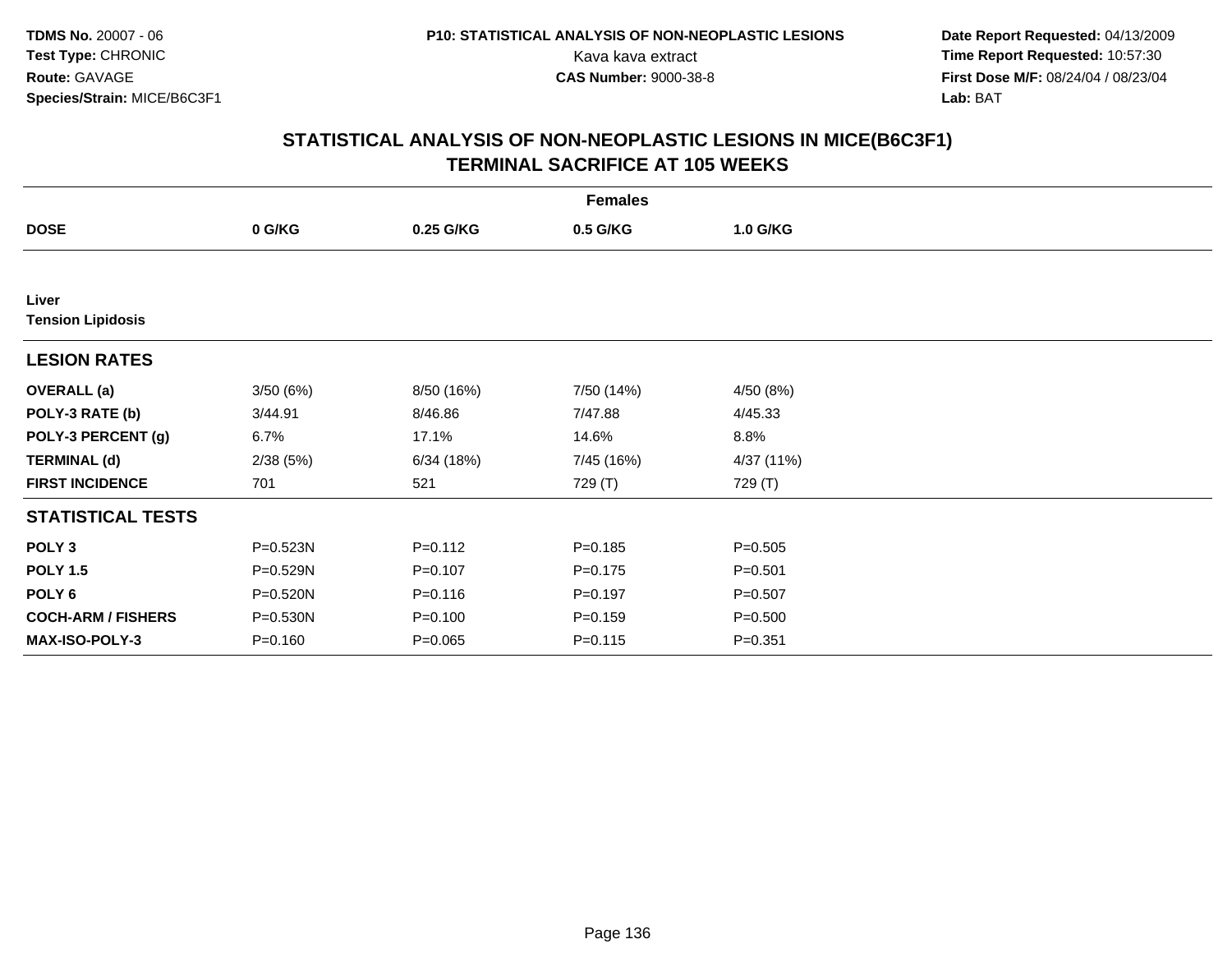**Date Report Requested:** 04/13/2009 Kava kava extract **Time Report Requested:** 10:57:30<br>**CAS Number:** 9000-38-8 **Time Report Requested:** 10:57:30 **First Dose M/F:** 08/24/04 / 08/23/04<br>Lab: BAT **Lab:** BAT

|                                            | <b>Females</b> |             |             |              |  |  |  |
|--------------------------------------------|----------------|-------------|-------------|--------------|--|--|--|
| <b>DOSE</b>                                | 0 G/KG         | 0.25 G/KG   | 0.5 G/KG    | 1.0 G/KG     |  |  |  |
|                                            |                |             |             |              |  |  |  |
| Liver: Centrilobular<br><b>Hypertrophy</b> |                |             |             |              |  |  |  |
| <b>LESION RATES</b>                        |                |             |             |              |  |  |  |
| <b>OVERALL</b> (a)                         | 0/50(0%)       | 20/50 (40%) | 48/50 (96%) | 49/50 (98%)  |  |  |  |
| POLY-3 RATE (b)                            | 0/44.80        | 20/46.14    | 48/49.93    | 49/49.98     |  |  |  |
| POLY-3 PERCENT (g)                         | 0%             | 43.4%       | 96.1%       | 98%          |  |  |  |
| <b>TERMINAL (d)</b>                        | 0/38(0%)       | 18/34 (53%) | 44/45 (98%) | 37/37 (100%) |  |  |  |
| <b>FIRST INCIDENCE</b>                     | ---            | 715         | 534         | 148          |  |  |  |
| <b>STATISTICAL TESTS</b>                   |                |             |             |              |  |  |  |
| POLY <sub>3</sub>                          | P<0.001**      | P<0.001**   | P<0.001**   | P<0.001**    |  |  |  |
| <b>POLY 1.5</b>                            | P<0.001**      | P<0.001**   | P<0.001**   | P<0.001**    |  |  |  |
| POLY <sub>6</sub>                          | P<0.001**      | P<0.001**   | P<0.001**   | P<0.001**    |  |  |  |
| <b>COCH-ARM / FISHERS</b>                  | P<0.001**      | P<0.001**   | P<0.001**   | P<0.001**    |  |  |  |
| <b>MAX-ISO-POLY-3</b>                      | P<0.001**      | P<0.001**   | P<0.001**   | P<0.001**    |  |  |  |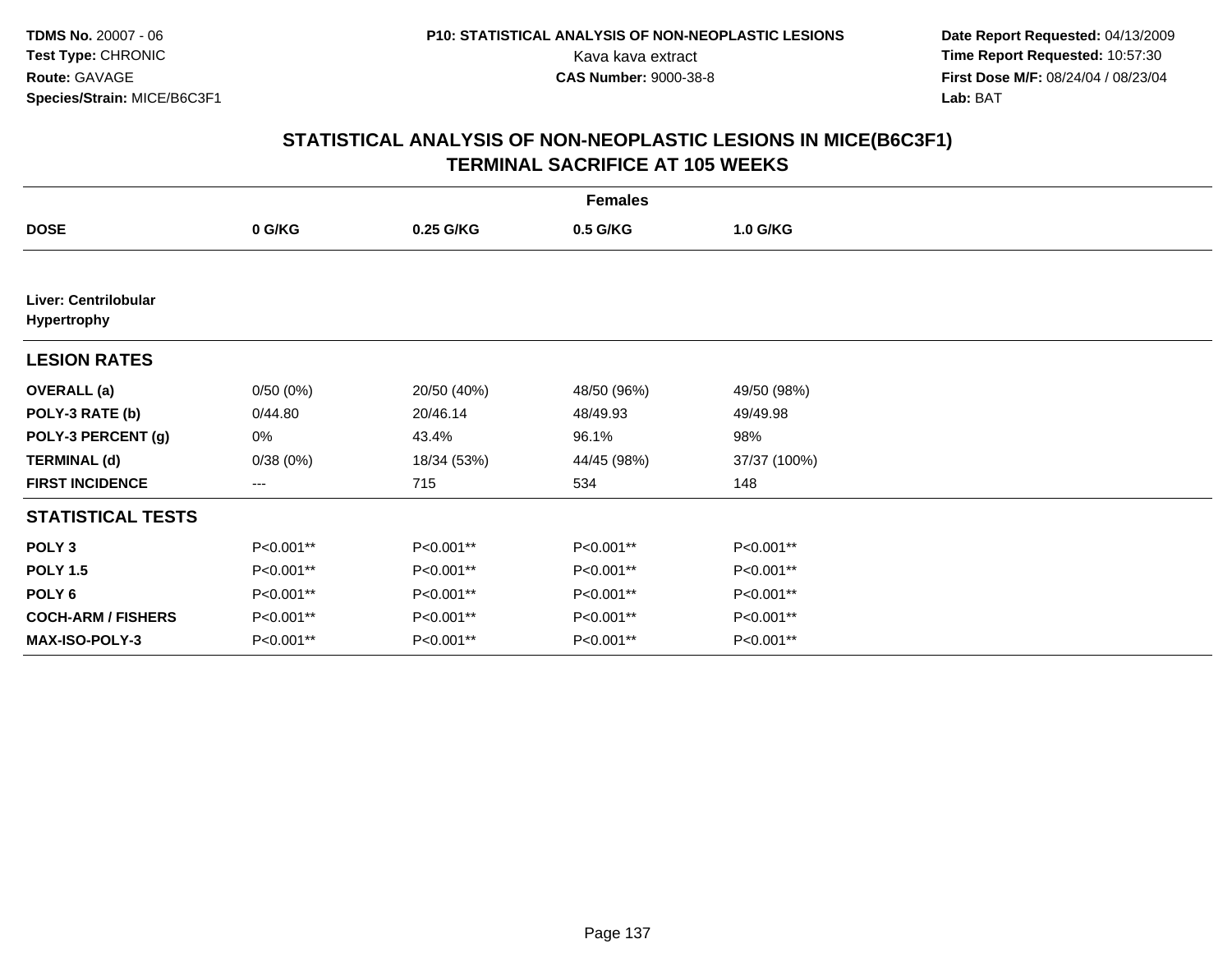**Date Report Requested:** 04/13/2009 Kava kava extract **Time Report Requested:** 10:57:30<br>**CAS Number:** 9000-38-8 **Time Report Requested:** 10:57:30 **First Dose M/F:** 08/24/04 / 08/23/04<br>Lab: BAT **Lab:** BAT

|                           | <b>Females</b> |           |             |          |  |  |  |
|---------------------------|----------------|-----------|-------------|----------|--|--|--|
| <b>DOSE</b>               | 0 G/KG         | 0.25 G/KG | 0.5 G/KG    | 1.0 G/KG |  |  |  |
|                           |                |           |             |          |  |  |  |
| Lung<br>Inflammation      |                |           |             |          |  |  |  |
| <b>LESION RATES</b>       |                |           |             |          |  |  |  |
| <b>OVERALL</b> (a)        | 1/50(2%)       | 0/50(0%)  | 2/50(4%)    | 0/50(0%) |  |  |  |
| POLY-3 RATE (b)           | 1/44.80        | 0/46.04   | 2/47.88     | 0/45.33  |  |  |  |
| POLY-3 PERCENT (g)        | 2.2%           | 0%        | 4.2%        | 0%       |  |  |  |
| <b>TERMINAL (d)</b>       | 1/38(3%)       | 0/34(0%)  | 2/45(4%)    | 0/37(0%) |  |  |  |
| <b>FIRST INCIDENCE</b>    | 729 (T)        | ---       | 729 (T)     | ---      |  |  |  |
| <b>STATISTICAL TESTS</b>  |                |           |             |          |  |  |  |
| POLY <sub>3</sub>         | P=0.462N       | P=0.495N  | $P = 0.523$ | P=0.498N |  |  |  |
| <b>POLY 1.5</b>           | P=0.463N       | P=0.496N  | $P = 0.514$ | P=0.499N |  |  |  |
| POLY <sub>6</sub>         | $P = 0.461N$   | P=0.493N  | $P = 0.533$ | P=0.496N |  |  |  |
| <b>COCH-ARM / FISHERS</b> | $P = 0.461N$   | P=0.500N  | $P = 0.500$ | P=0.500N |  |  |  |
| <b>MAX-ISO-POLY-3</b>     | P=0.204N       | P=0.158N  | $P = 0.305$ | P=0.158N |  |  |  |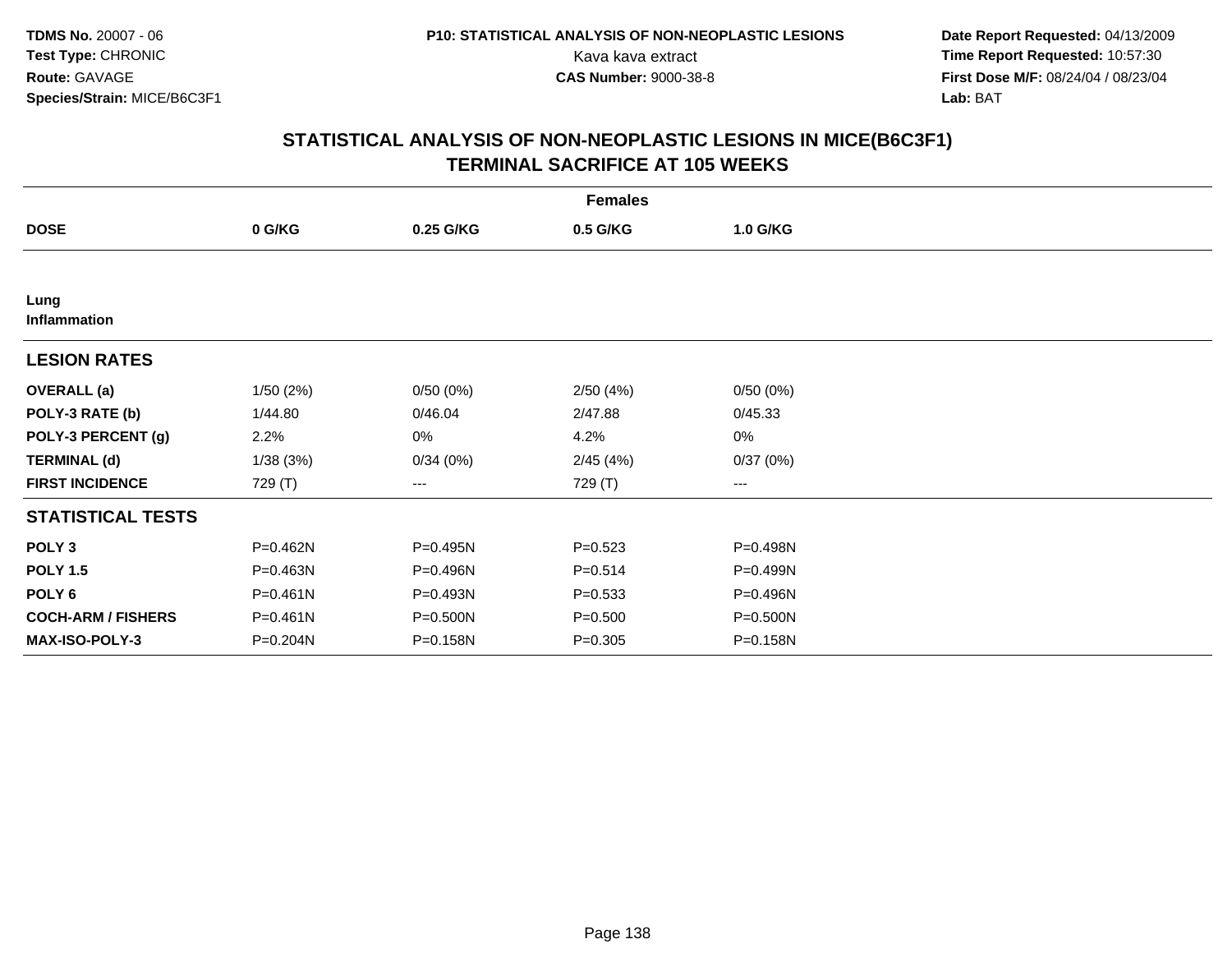**Date Report Requested:** 04/13/2009 Kava kava extract **Time Report Requested:** 10:57:30<br>**CAS Number:** 9000-38-8 **Time Report Requested:** 10:57:30 **First Dose M/F:** 08/24/04 / 08/23/04<br>Lab: BAT **Lab:** BAT

|                               | <b>Females</b> |             |          |                        |  |  |  |
|-------------------------------|----------------|-------------|----------|------------------------|--|--|--|
| <b>DOSE</b>                   | 0 G/KG         | 0.25 G/KG   | 0.5 G/KG | 1.0 G/KG               |  |  |  |
|                               |                |             |          |                        |  |  |  |
| Lung<br><b>Mineralization</b> |                |             |          |                        |  |  |  |
| <b>LESION RATES</b>           |                |             |          |                        |  |  |  |
| <b>OVERALL</b> (a)            | 0/50(0%)       | 1/50(2%)    | 0/50(0%) | 0/50(0%)               |  |  |  |
| POLY-3 RATE (b)               | 0/44.80        | 1/46.12     | 0/47.88  | 0/45.33                |  |  |  |
| POLY-3 PERCENT (g)            | 0%             | 2.2%        | 0%       | 0%                     |  |  |  |
| <b>TERMINAL (d)</b>           | 0/38(0%)       | 0/34(0%)    | 0/45(0%) | 0/37(0%)               |  |  |  |
| <b>FIRST INCIDENCE</b>        | ---            | 708         | ---      | $\qquad \qquad \cdots$ |  |  |  |
| <b>STATISTICAL TESTS</b>      |                |             |          |                        |  |  |  |
| POLY <sub>3</sub>             | P=0.559N       | $P = 0.506$ | (e)      | (e)                    |  |  |  |
| <b>POLY 1.5</b>               | P=0.562N       | $P = 0.504$ | (e)      | (e)                    |  |  |  |
| POLY 6                        | P=0.556N       | $P = 0.507$ | (e)      | (e)                    |  |  |  |
| <b>COCH-ARM / FISHERS</b>     | P=0.567N       | $P = 0.500$ | (e)      | (e)                    |  |  |  |
| MAX-ISO-POLY-3                | P=0.242N       | $P = 0.165$ | (e)      | (e)                    |  |  |  |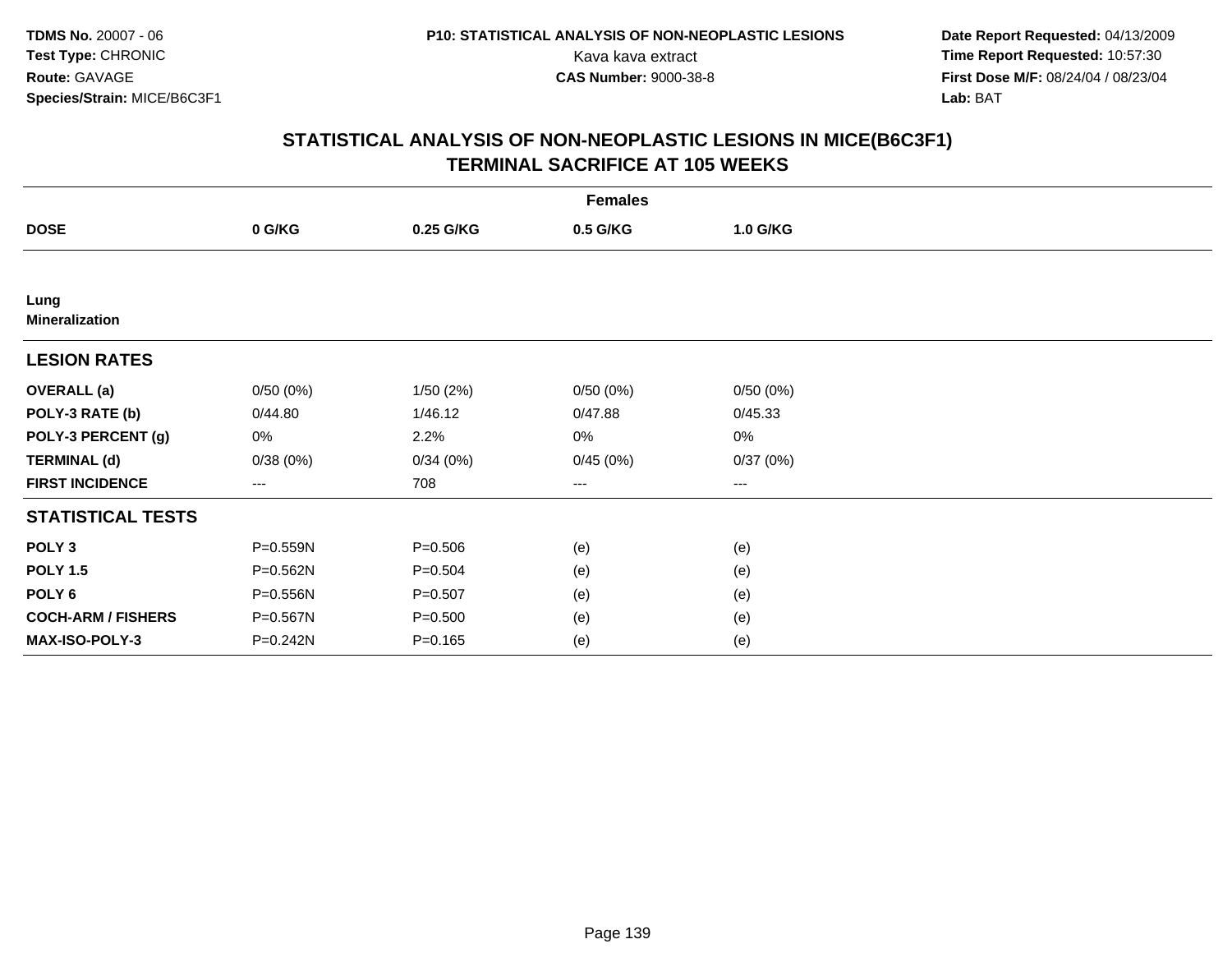**Date Report Requested:** 04/13/2009 Kava kava extract **Time Report Requested:** 10:57:30<br>**CAS Number:** 9000-38-8 **Time Report Requested:** 10:57:30 **First Dose M/F:** 08/24/04 / 08/23/04<br>Lab: BAT **Lab:** BAT

|                                          | <b>Females</b> |           |              |          |  |  |  |  |
|------------------------------------------|----------------|-----------|--------------|----------|--|--|--|--|
| <b>DOSE</b>                              | 0 G/KG         | 0.25 G/KG | 0.5 G/KG     | 1.0 G/KG |  |  |  |  |
|                                          |                |           |              |          |  |  |  |  |
| Lung: Alveolar Epithelium<br>Hyperplasia |                |           |              |          |  |  |  |  |
| <b>LESION RATES</b>                      |                |           |              |          |  |  |  |  |
| <b>OVERALL</b> (a)                       | 3/50(6%)       | 1/50(2%)  | 0/50(0%)     | 1/50(2%) |  |  |  |  |
| POLY-3 RATE (b)                          | 3/44.80        | 1/46.04   | 0/47.88      | 1/45.33  |  |  |  |  |
| POLY-3 PERCENT (g)                       | 6.7%           | 2.2%      | 0%           | 2.2%     |  |  |  |  |
| <b>TERMINAL (d)</b>                      | 3/38(8%)       | 1/34(3%)  | 0/45(0%)     | 1/37(3%) |  |  |  |  |
| <b>FIRST INCIDENCE</b>                   | 729 (T)        | 729 (T)   | ---          | 729 (T)  |  |  |  |  |
| <b>STATISTICAL TESTS</b>                 |                |           |              |          |  |  |  |  |
| POLY <sub>3</sub>                        | P=0.198N       | P=0.295N  | P=0.107N     | P=0.301N |  |  |  |  |
| <b>POLY 1.5</b>                          | P=0.199N       | P=0.299N  | P=0.112N     | P=0.304N |  |  |  |  |
| POLY 6                                   | P=0.196N       | P=0.293N  | P=0.103N     | P=0.299N |  |  |  |  |
| <b>COCH-ARM / FISHERS</b>                | P=0.200N       | P=0.309N  | $P = 0.121N$ | P=0.309N |  |  |  |  |
| <b>MAX-ISO-POLY-3</b>                    | P=0.052N       | P=0.150N  | P=0.038N*    | P=0.152N |  |  |  |  |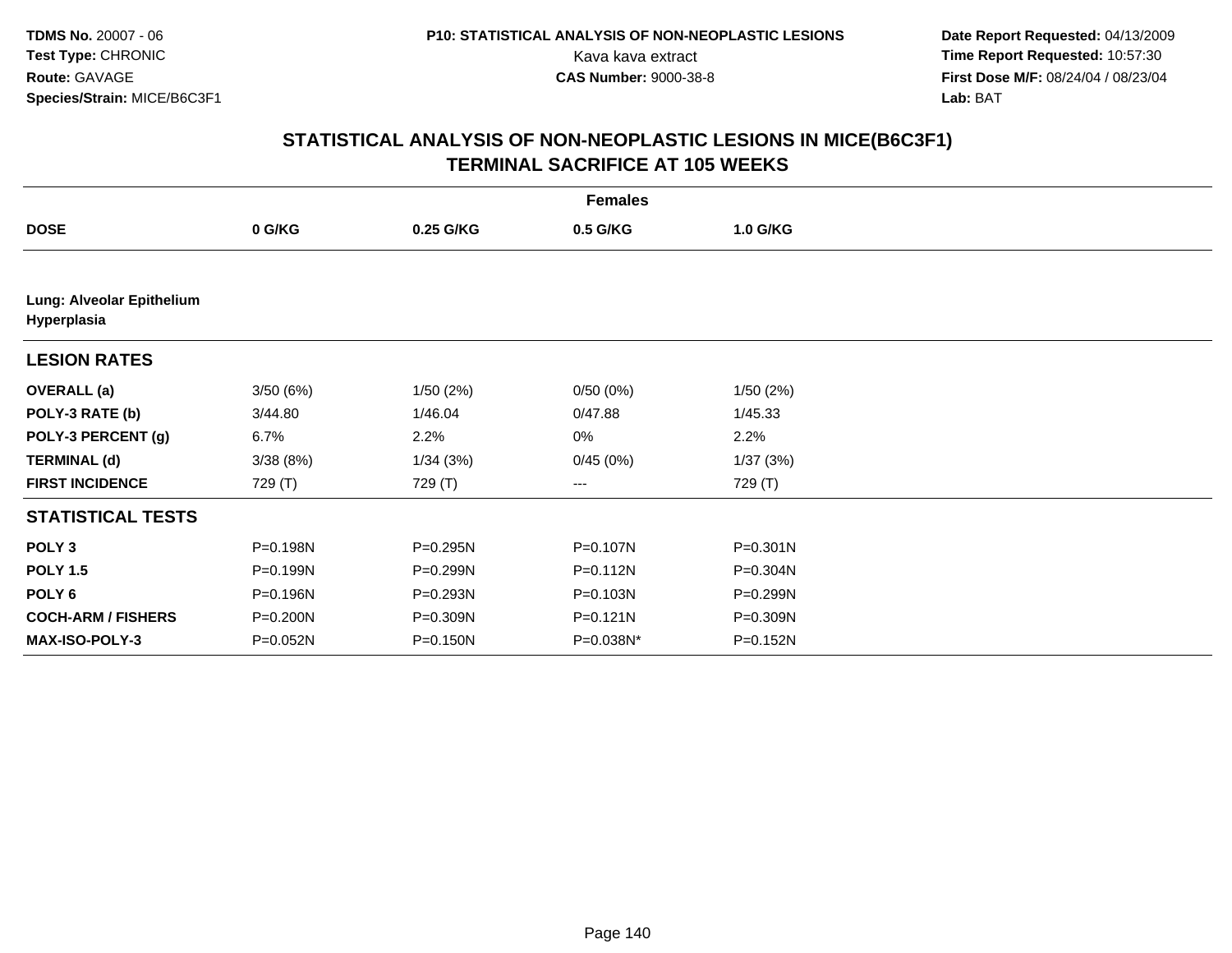**Date Report Requested:** 04/13/2009 Kava kava extract **Time Report Requested:** 10:57:30<br>**CAS Number:** 9000-38-8 **Time Report Requested:** 10:57:30 **First Dose M/F:** 08/24/04 / 08/23/04<br>Lab: BAT **Lab:** BAT

|                                                                  | <b>Females</b> |             |          |             |  |  |  |
|------------------------------------------------------------------|----------------|-------------|----------|-------------|--|--|--|
| <b>DOSE</b>                                                      | 0 G/KG         | 0.25 G/KG   | 0.5 G/KG | 1.0 G/KG    |  |  |  |
|                                                                  |                |             |          |             |  |  |  |
| <b>Lung: Alveolus</b><br><b>Infiltration Cellular Histiocyte</b> |                |             |          |             |  |  |  |
| <b>LESION RATES</b>                                              |                |             |          |             |  |  |  |
| <b>OVERALL</b> (a)                                               | 0/50(0%)       | 1/50(2%)    | 0/50(0%) | 1/50(2%)    |  |  |  |
| POLY-3 RATE (b)                                                  | 0/44.80        | 1/46.04     | 0/47.88  | 1/45.33     |  |  |  |
| POLY-3 PERCENT (g)                                               | 0%             | 2.2%        | 0%       | 2.2%        |  |  |  |
| <b>TERMINAL (d)</b>                                              | 0/38(0%)       | 1/34(3%)    | 0/45(0%) | 1/37(3%)    |  |  |  |
| <b>FIRST INCIDENCE</b>                                           | ---            | 729 (T)     | ---      | 729 (T)     |  |  |  |
| <b>STATISTICAL TESTS</b>                                         |                |             |          |             |  |  |  |
| POLY <sub>3</sub>                                                | $P = 0.410$    | $P = 0.505$ | (e)      | $P = 0.502$ |  |  |  |
| <b>POLY 1.5</b>                                                  | $P = 0.408$    | $P = 0.504$ | (e)      | $P = 0.501$ |  |  |  |
| POLY 6                                                           | $P = 0.413$    | $P = 0.507$ | (e)      | $P = 0.504$ |  |  |  |
| <b>COCH-ARM / FISHERS</b>                                        | $P = 0.405$    | $P = 0.500$ | (e)      | $P = 0.500$ |  |  |  |
| MAX-ISO-POLY-3                                                   | $P = 0.161$    | $P = 0.165$ | (e)      | $P = 0.161$ |  |  |  |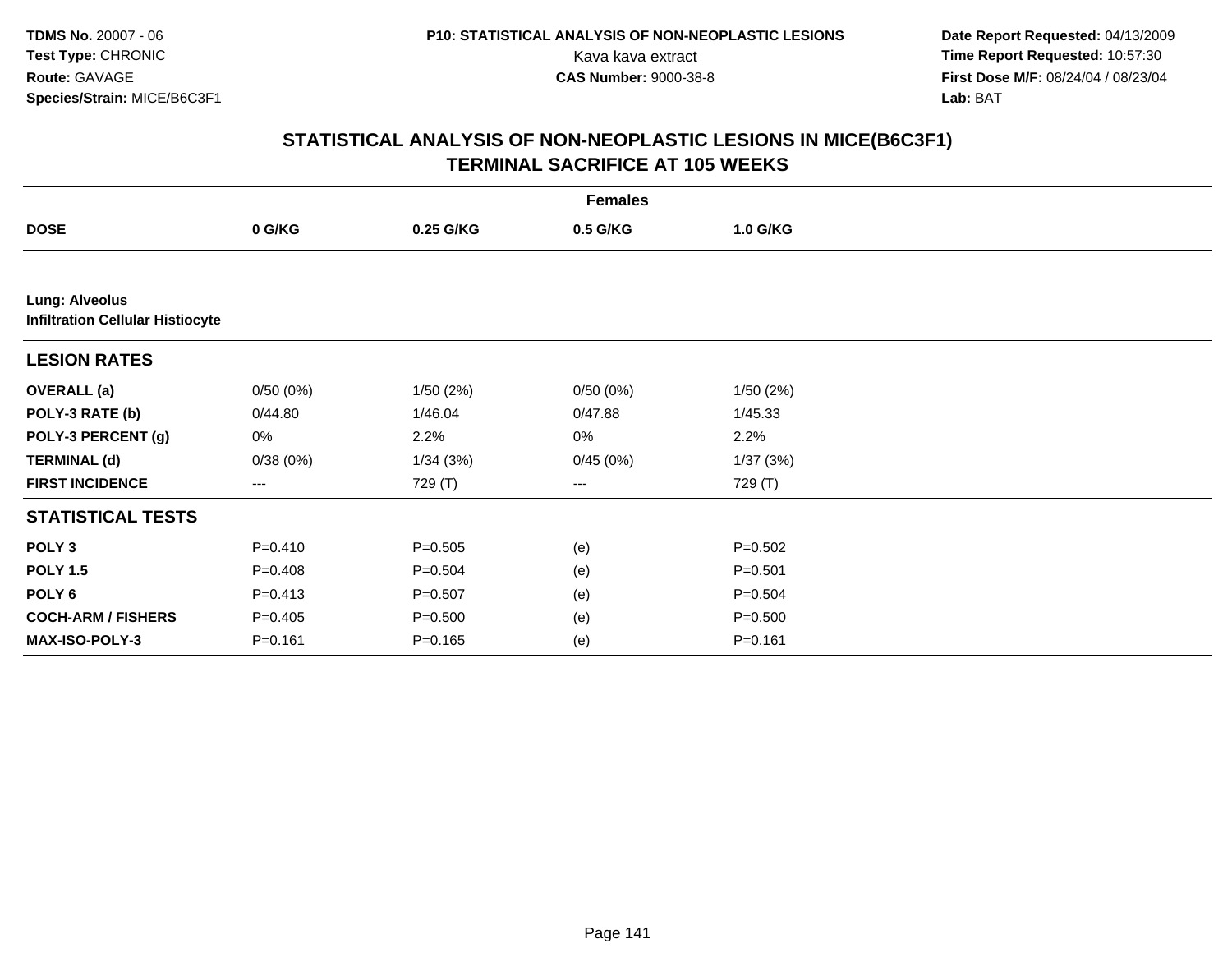**Date Report Requested:** 04/13/2009 Kava kava extract **Time Report Requested:** 10:57:30<br>**CAS Number:** 9000-38-8 **Time Report Requested:** 10:57:30 **First Dose M/F:** 08/24/04 / 08/23/04<br>Lab: BAT **Lab:** BAT

|                                      | <b>Females</b> |           |          |          |  |  |  |
|--------------------------------------|----------------|-----------|----------|----------|--|--|--|
| <b>DOSE</b>                          | 0 G/KG         | 0.25 G/KG | 0.5 G/KG | 1.0 G/KG |  |  |  |
|                                      |                |           |          |          |  |  |  |
| <b>Lung: Bronchus</b><br>Hyperplasia |                |           |          |          |  |  |  |
| <b>LESION RATES</b>                  |                |           |          |          |  |  |  |
| <b>OVERALL</b> (a)                   | 0/50(0%)       | 0/50(0%)  | 0/50(0%) | 0/50(0%) |  |  |  |
| POLY-3 RATE (b)                      | 0/44.80        | 0/46.04   | 0/47.88  | 0/45.33  |  |  |  |
| POLY-3 PERCENT (g)                   | 0%             | 0%        | 0%       | 0%       |  |  |  |
| <b>TERMINAL (d)</b>                  | 0/38(0%)       | 0/34(0%)  | 0/45(0%) | 0/37(0%) |  |  |  |
| <b>FIRST INCIDENCE</b>               | $---$          | ---       | ---      | $---$    |  |  |  |
| <b>STATISTICAL TESTS</b>             |                |           |          |          |  |  |  |
| POLY <sub>3</sub>                    | (e)            | (e)       | (e)      | (e)      |  |  |  |
| <b>POLY 1.5</b>                      | (e)            | (e)       | (e)      | (e)      |  |  |  |
| POLY <sub>6</sub>                    | (e)            | (e)       | (e)      | (e)      |  |  |  |
| <b>COCH-ARM / FISHERS</b>            | (e)            | (e)       | (e)      | (e)      |  |  |  |
| MAX-ISO-POLY-3                       | (e)            | (e)       | (e)      | (e)      |  |  |  |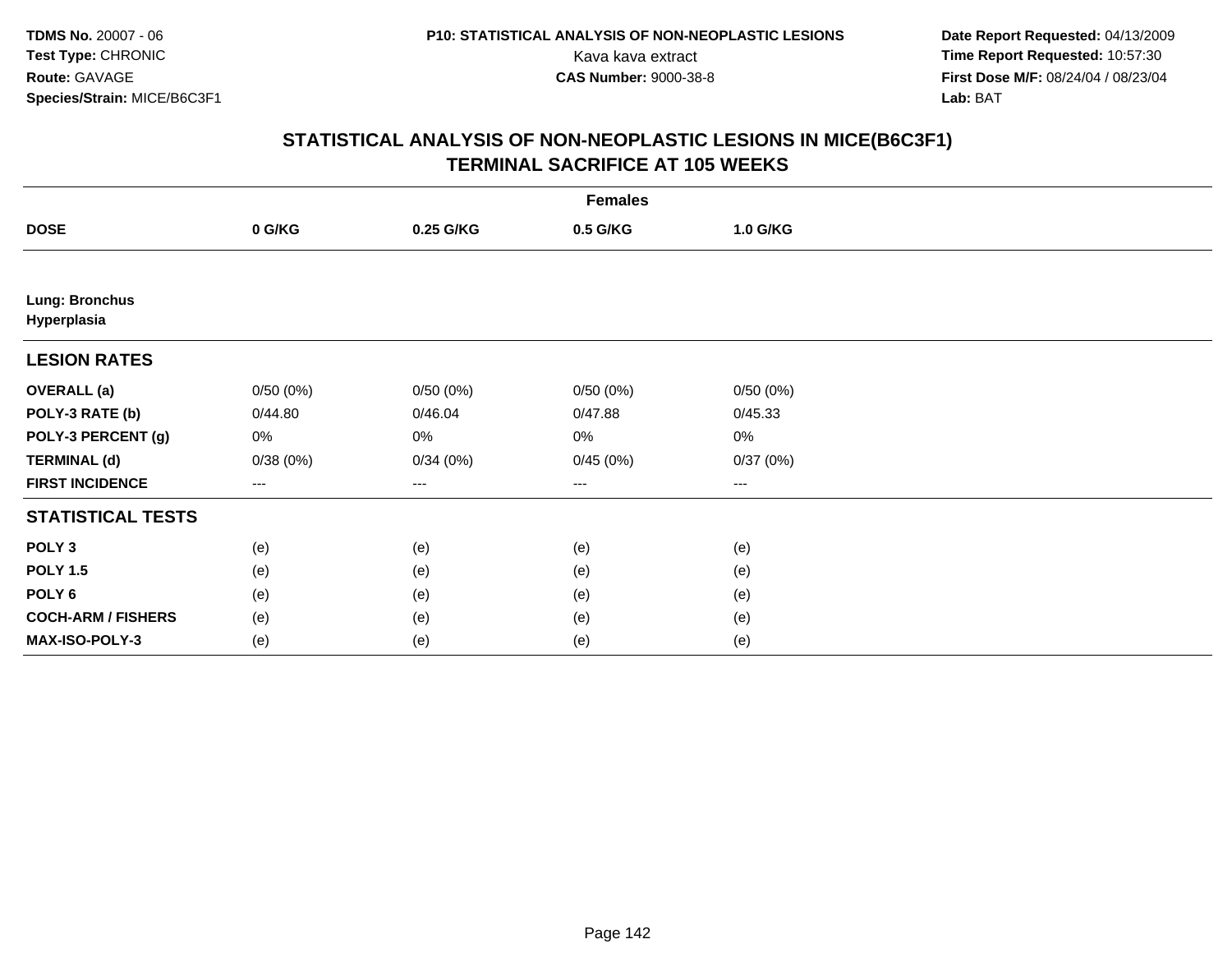**Date Report Requested:** 04/13/2009 Kava kava extract **Time Report Requested:** 10:57:30<br>**CAS Number:** 9000-38-8 **Time Report Requested:** 10:57:30 **First Dose M/F:** 08/24/04 / 08/23/04<br>Lab: BAT **Lab:** BAT

|                                                | <b>Females</b> |              |           |              |  |  |  |
|------------------------------------------------|----------------|--------------|-----------|--------------|--|--|--|
| <b>DOSE</b>                                    | 0 G/KG         | 0.25 G/KG    | 0.5 G/KG  | 1.0 G/KG     |  |  |  |
|                                                |                |              |           |              |  |  |  |
| Lymph Node, Mandibular<br>Hyperplasia Lymphoid |                |              |           |              |  |  |  |
| <b>LESION RATES</b>                            |                |              |           |              |  |  |  |
| <b>OVERALL</b> (a)                             | 4/48 (8%)      | 4/49 (8%)    | 4/50 (8%) | 2/50(4%)     |  |  |  |
| POLY-3 RATE (b)                                | 4/43.40        | 4/45.91      | 4/47.88   | 2/45.33      |  |  |  |
| POLY-3 PERCENT (g)                             | $9.2\%$        | 8.7%         | 8.4%      | 4.4%         |  |  |  |
| <b>TERMINAL (d)</b>                            | 4/38 (11%)     | 4/34 (12%)   | 4/45 (9%) | 2/37(5%)     |  |  |  |
| <b>FIRST INCIDENCE</b>                         | 729 (T)        | 729 (T)      | 729 (T)   | 729 (T)      |  |  |  |
| <b>STATISTICAL TESTS</b>                       |                |              |           |              |  |  |  |
| POLY <sub>3</sub>                              | P=0.240N       | $P = 0.612N$ | P=0.588N  | $P = 0.317N$ |  |  |  |
| <b>POLY 1.5</b>                                | $P = 0.241N$   | P=0.618N     | P=0.600N  | $P = 0.319N$ |  |  |  |
| POLY <sub>6</sub>                              | P=0.239N       | $P = 0.612N$ | P=0.576N  | $P = 0.317N$ |  |  |  |
| <b>COCH-ARM / FISHERS</b>                      | P=0.238N       | P=0.631N     | P=0.619N  | P=0.319N     |  |  |  |
| <b>MAX-ISO-POLY-3</b>                          | P=0.204N       | P=0.466N     | P=0.442N  | P=0.187N     |  |  |  |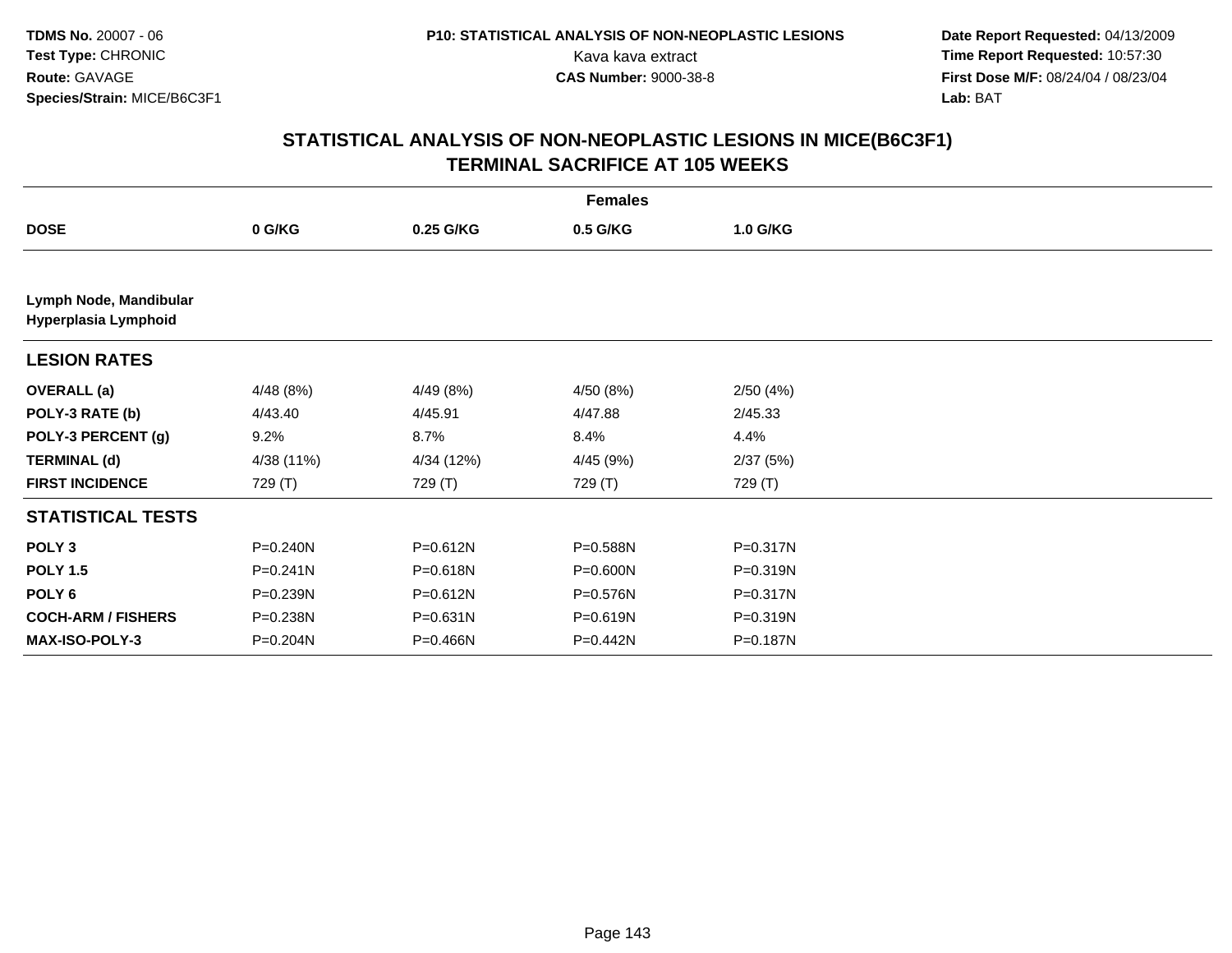**Date Report Requested:** 04/13/2009 Kava kava extract **Time Report Requested:** 10:57:30<br>**CAS Number:** 9000-38-8 **Time Report Requested:** 10:57:30 **First Dose M/F:** 08/24/04 / 08/23/04<br>Lab: BAT **Lab:** BAT

|                                                | <b>Females</b> |           |          |             |  |  |  |
|------------------------------------------------|----------------|-----------|----------|-------------|--|--|--|
| <b>DOSE</b>                                    | 0 G/KG         | 0.25 G/KG | 0.5 G/KG | 1.0 G/KG    |  |  |  |
|                                                |                |           |          |             |  |  |  |
| Lymph Node, Mesenteric<br>Hyperplasia Lymphoid |                |           |          |             |  |  |  |
| <b>LESION RATES</b>                            |                |           |          |             |  |  |  |
| <b>OVERALL (a)</b>                             | 0/50(0%)       | 0/50(0%)  | 0/50(0%) | 1/50(2%)    |  |  |  |
| POLY-3 RATE (b)                                | 0/44.80        | 0/46.04   | 0/47.88  | 1/45.33     |  |  |  |
| POLY-3 PERCENT (g)                             | 0%             | 0%        | $0\%$    | 2.2%        |  |  |  |
| <b>TERMINAL (d)</b>                            | 0/38(0%)       | 0/34(0%)  | 0/45(0%) | 1/37(3%)    |  |  |  |
| <b>FIRST INCIDENCE</b>                         | ---            | $--$      | ---      | 729 (T)     |  |  |  |
| <b>STATISTICAL TESTS</b>                       |                |           |          |             |  |  |  |
| POLY <sub>3</sub>                              | $P = 0.199$    | (e)       | (e)      | $P = 0.502$ |  |  |  |
| <b>POLY 1.5</b>                                | $P = 0.199$    | (e)       | (e)      | $P = 0.501$ |  |  |  |
| POLY 6                                         | $P = 0.200$    | (e)       | (e)      | $P = 0.504$ |  |  |  |
| <b>COCH-ARM / FISHERS</b>                      | $P = 0.198$    | (e)       | (e)      | $P = 0.500$ |  |  |  |
| MAX-ISO-POLY-3                                 | $P = 0.080$    | (e)       | (e)      | $P = 0.161$ |  |  |  |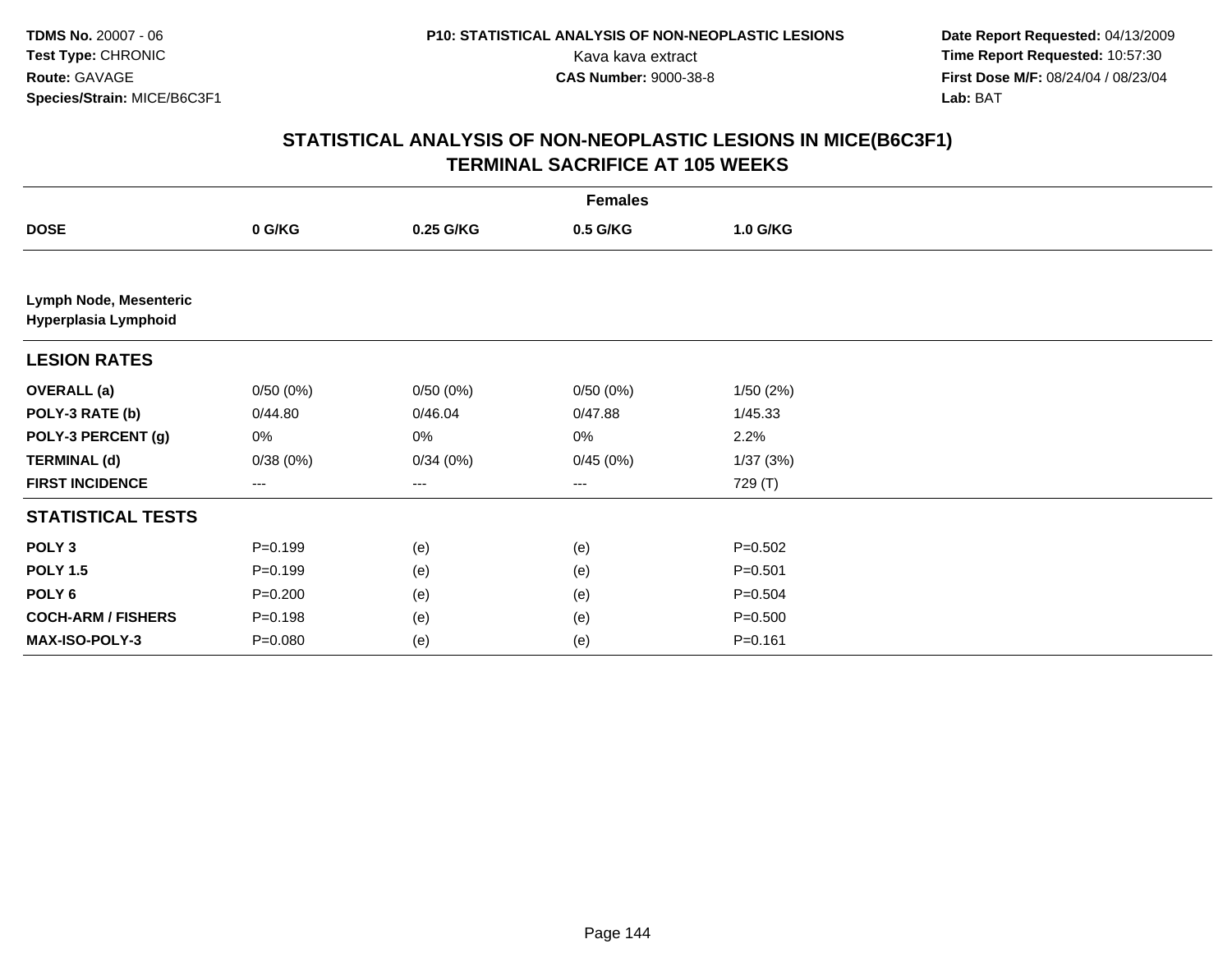**Date Report Requested:** 04/13/2009 Kava kava extract **Time Report Requested:** 10:57:30<br>**CAS Number:** 9000-38-8 **Time Report Requested:** 10:57:30 **First Dose M/F:** 08/24/04 / 08/23/04<br>Lab: BAT **Lab:** BAT

|                                          |            |              | <b>Females</b> |            |  |
|------------------------------------------|------------|--------------|----------------|------------|--|
| <b>DOSE</b>                              | 0 G/KG     | 0.25 G/KG    | 0.5 G/KG       | 1.0 G/KG   |  |
|                                          |            |              |                |            |  |
| <b>Mesentery: Fat</b><br><b>Necrosis</b> |            |              |                |            |  |
| <b>LESION RATES</b>                      |            |              |                |            |  |
| <b>OVERALL (a)</b>                       | 8/8 (100%) | 10/10 (100%) | 5/5 (100%)     | 6/6 (100%) |  |
| POLY-3 RATE (b)                          | 8/8.00     | 10/10.00     | 5/5.00         | 6/6.00     |  |
| POLY-3 PERCENT (g)                       | 100%       | 100%         | 100%           | 100%       |  |
| <b>TERMINAL (d)</b>                      | 6/6 (100%) | 5/5 (100%)   | 5/5 (100%)     | 4/4 (100%) |  |
| <b>FIRST INCIDENCE</b>                   | 610        | 565          | 729 (T)        | 548        |  |
| <b>STATISTICAL TESTS</b>                 |            |              |                |            |  |
| POLY <sub>3</sub>                        | (e)        | (e)          | (e)            | (e)        |  |
| <b>POLY 1.5</b>                          | (e)        | (e)          | (e)            | (e)        |  |
| POLY 6                                   | (e)        | (e)          | (e)            | (e)        |  |
| <b>COCH-ARM / FISHERS</b>                | (e)        | (e)          | (e)            | (e)        |  |
| <b>MAX-ISO-POLY-3</b>                    | (e)        | (e)          | (e)            | (e)        |  |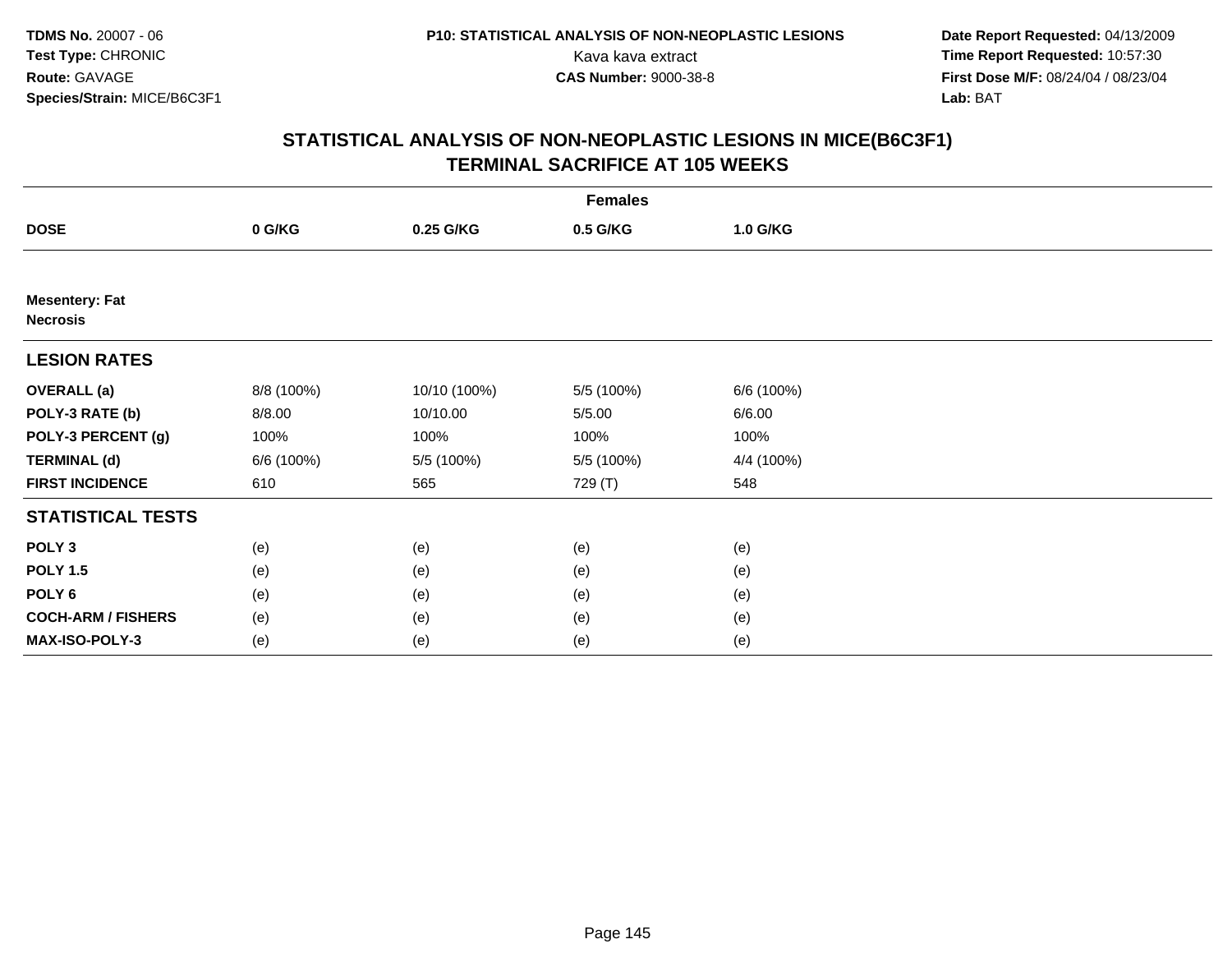**Date Report Requested:** 04/13/2009 Kava kava extract **Time Report Requested:** 10:57:30<br>**CAS Number:** 9000-38-8 **Time Report Requested:** 10:57:30 **First Dose M/F:** 08/24/04 / 08/23/04<br>Lab: BAT **Lab:** BAT

|                             | <b>Females</b> |           |          |             |  |  |  |  |
|-----------------------------|----------------|-----------|----------|-------------|--|--|--|--|
| <b>DOSE</b>                 | 0 G/KG         | 0.25 G/KG | 0.5 G/KG | 1.0 G/KG    |  |  |  |  |
|                             |                |           |          |             |  |  |  |  |
| <b>Nose</b><br>Inflammation |                |           |          |             |  |  |  |  |
| <b>LESION RATES</b>         |                |           |          |             |  |  |  |  |
| <b>OVERALL</b> (a)          | 0/50(0%)       | 0/50(0%)  | 0/50(0%) | 1/50(2%)    |  |  |  |  |
| POLY-3 RATE (b)             | 0/44.80        | 0/46.04   | 0/47.88  | 1/45.61     |  |  |  |  |
| POLY-3 PERCENT (g)          | 0%             | 0%        | 0%       | 2.2%        |  |  |  |  |
| <b>TERMINAL (d)</b>         | 0/38(0%)       | 0/34(0%)  | 0/45(0%) | 0/37(0%)    |  |  |  |  |
| <b>FIRST INCIDENCE</b>      | ---            | ---       | $--$     | 654         |  |  |  |  |
| <b>STATISTICAL TESTS</b>    |                |           |          |             |  |  |  |  |
| POLY <sub>3</sub>           | $P = 0.200$    | (e)       | (e)      | $P = 0.504$ |  |  |  |  |
| <b>POLY 1.5</b>             | $P = 0.199$    | (e)       | (e)      | $P = 0.501$ |  |  |  |  |
| POLY 6                      | $P = 0.201$    | (e)       | (e)      | $P = 0.506$ |  |  |  |  |
| <b>COCH-ARM / FISHERS</b>   | $P = 0.198$    | (e)       | (e)      | $P = 0.500$ |  |  |  |  |
| MAX-ISO-POLY-3              | $P = 0.081$    | (e)       | (e)      | $P = 0.163$ |  |  |  |  |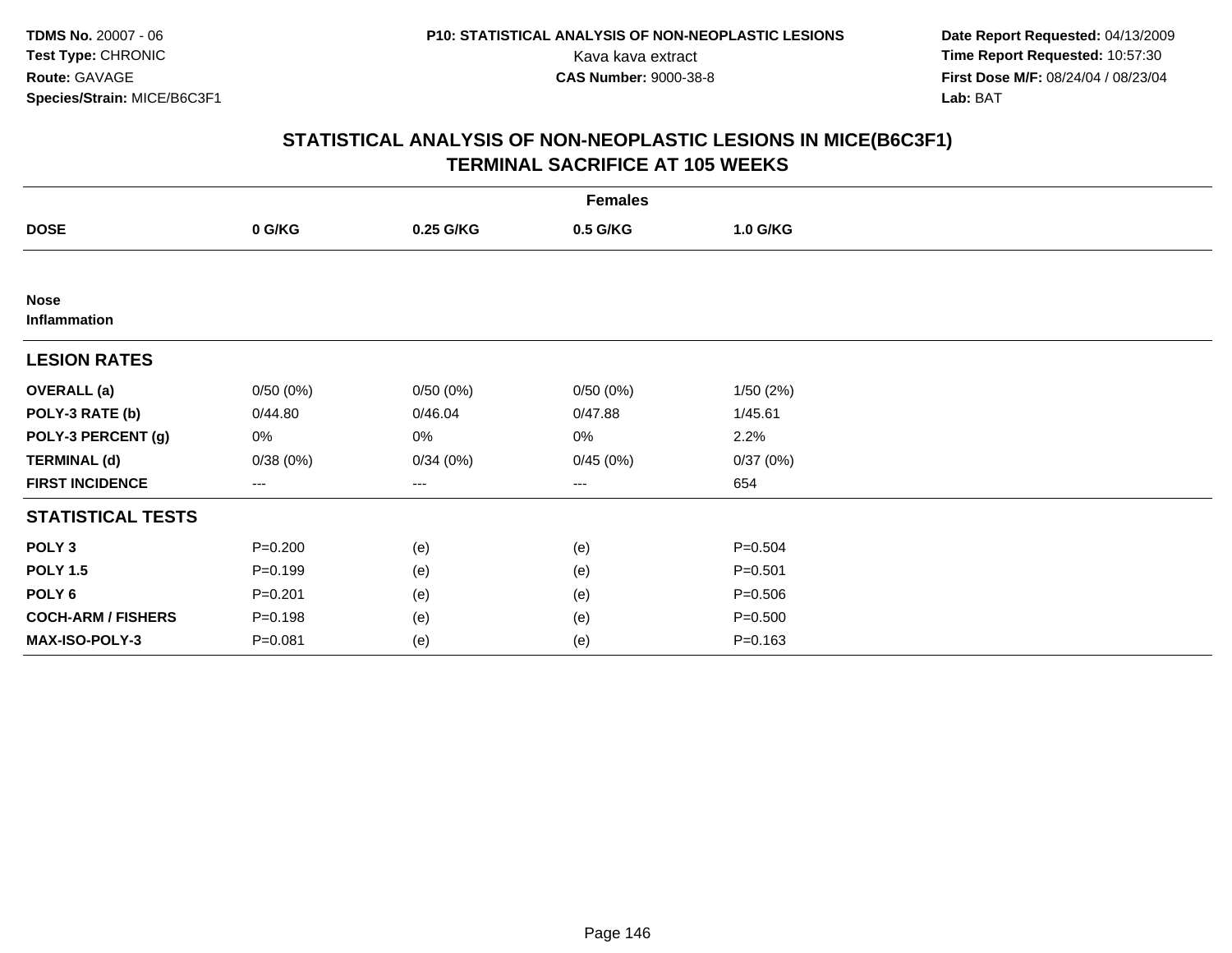**Date Report Requested:** 04/13/2009 Kava kava extract **Time Report Requested:** 10:57:30<br>**CAS Number:** 9000-38-8 **Time Report Requested:** 10:57:30 **First Dose M/F:** 08/24/04 / 08/23/04<br>Lab: BAT **Lab:** BAT

| <b>Females</b>                             |              |              |                   |           |  |  |  |  |
|--------------------------------------------|--------------|--------------|-------------------|-----------|--|--|--|--|
| <b>DOSE</b>                                | 0 G/KG       | 0.25 G/KG    | 0.5 G/KG          | 1.0 G/KG  |  |  |  |  |
|                                            |              |              |                   |           |  |  |  |  |
| <b>Nose</b><br><b>Inflammation Chronic</b> |              |              |                   |           |  |  |  |  |
| <b>LESION RATES</b>                        |              |              |                   |           |  |  |  |  |
| <b>OVERALL</b> (a)                         | 4/50 (8%)    | 2/50(4%)     | 0/50(0%)          | 0/50(0%)  |  |  |  |  |
| POLY-3 RATE (b)                            | 4/45.34      | 2/47.18      | 0/47.88           | 0/45.33   |  |  |  |  |
| POLY-3 PERCENT (g)                         | 8.8%         | 4.2%         | 0%                | $0\%$     |  |  |  |  |
| <b>TERMINAL (d)</b>                        | 3/38(8%)     | 0/34(0%)     | 0/45(0%)          | 0/37(0%)  |  |  |  |  |
| <b>FIRST INCIDENCE</b>                     | 560          | 521          | $\qquad \qquad -$ | ---       |  |  |  |  |
| <b>STATISTICAL TESTS</b>                   |              |              |                   |           |  |  |  |  |
| POLY <sub>3</sub>                          | P=0.017N*    | P=0.319N     | P=0.054N          | P=0.060N  |  |  |  |  |
| <b>POLY 1.5</b>                            | P=0.017N*    | P=0.326N     | P=0.056N          | P=0.061N  |  |  |  |  |
| POLY <sub>6</sub>                          | $P=0.017N^*$ | $P = 0.314N$ | $P = 0.051N$      | P=0.060N  |  |  |  |  |
| <b>COCH-ARM / FISHERS</b>                  | P=0.018N*    | P=0.339N     | P=0.059N          | P=0.059N  |  |  |  |  |
| <b>MAX-ISO-POLY-3</b>                      | P=0.009N**   | $P = 0.191N$ | P=0.019N*         | P=0.019N* |  |  |  |  |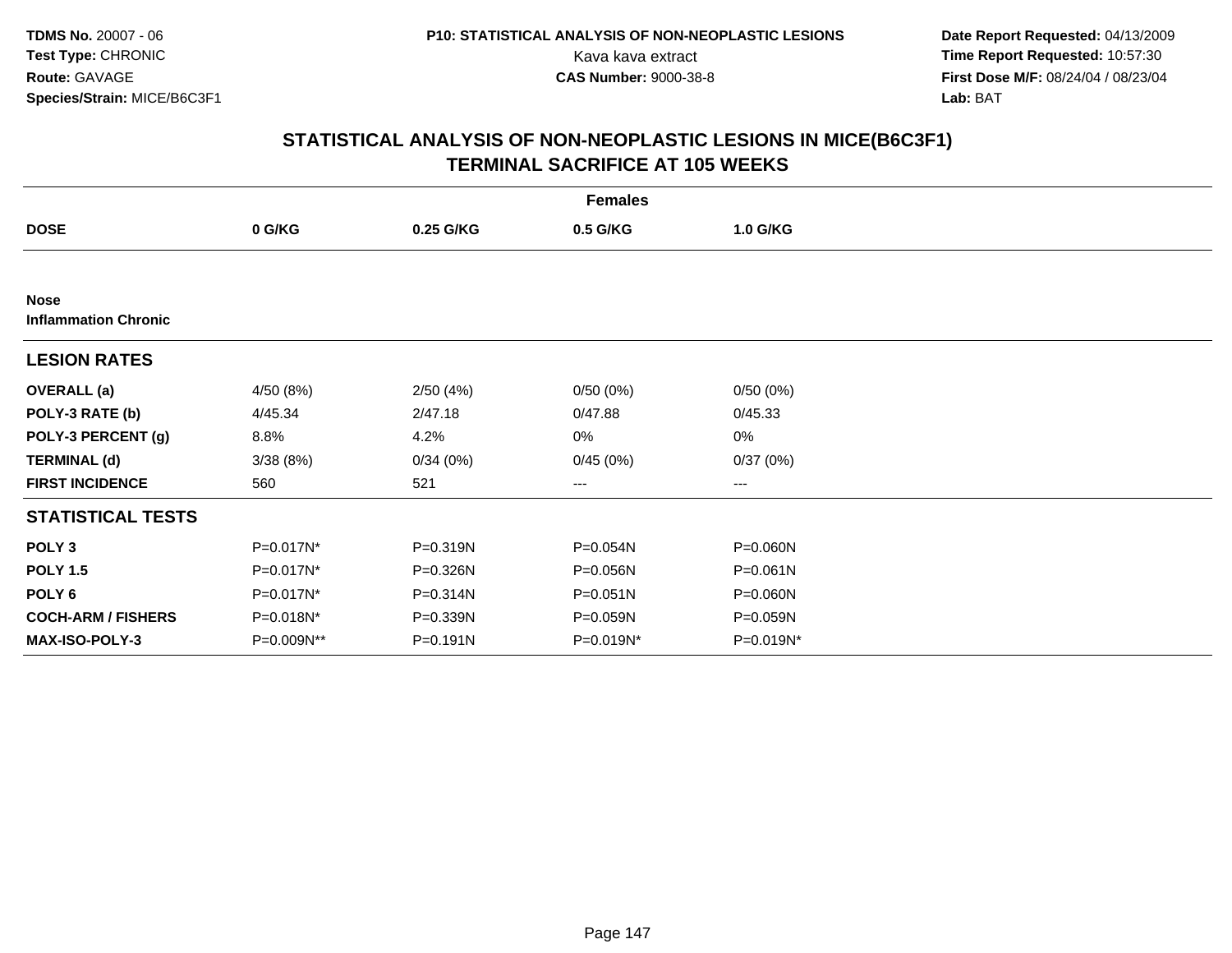**Date Report Requested:** 04/13/2009 Kava kava extract **Time Report Requested:** 10:57:30<br>**CAS Number:** 9000-38-8 **Time Report Requested:** 10:57:30 **First Dose M/F:** 08/24/04 / 08/23/04<br>Lab: BAT **Lab:** BAT

|                                    | <b>Females</b> |           |          |          |  |  |  |  |
|------------------------------------|----------------|-----------|----------|----------|--|--|--|--|
| <b>DOSE</b>                        | 0 G/KG         | 0.25 G/KG | 0.5 G/KG | 1.0 G/KG |  |  |  |  |
|                                    |                |           |          |          |  |  |  |  |
| <b>Nose</b><br>Polyp, Inflammatory |                |           |          |          |  |  |  |  |
| <b>LESION RATES</b>                |                |           |          |          |  |  |  |  |
| <b>OVERALL</b> (a)                 | 0/50(0%)       | 0/50(0%)  | 0/50(0%) | 0/50(0%) |  |  |  |  |
| POLY-3 RATE (b)                    | 0/44.80        | 0/46.04   | 0/47.88  | 0/45.33  |  |  |  |  |
| POLY-3 PERCENT (g)                 | 0%             | 0%        | 0%       | 0%       |  |  |  |  |
| <b>TERMINAL (d)</b>                | 0/38(0%)       | 0/34(0%)  | 0/45(0%) | 0/37(0%) |  |  |  |  |
| <b>FIRST INCIDENCE</b>             | ---            | $--$      | $---$    | ---      |  |  |  |  |
| <b>STATISTICAL TESTS</b>           |                |           |          |          |  |  |  |  |
| POLY <sub>3</sub>                  | (e)            | (e)       | (e)      | (e)      |  |  |  |  |
| <b>POLY 1.5</b>                    | (e)            | (e)       | (e)      | (e)      |  |  |  |  |
| POLY <sub>6</sub>                  | (e)            | (e)       | (e)      | (e)      |  |  |  |  |
| <b>COCH-ARM / FISHERS</b>          | (e)            | (e)       | (e)      | (e)      |  |  |  |  |
| MAX-ISO-POLY-3                     | (e)            | (e)       | (e)      | (e)      |  |  |  |  |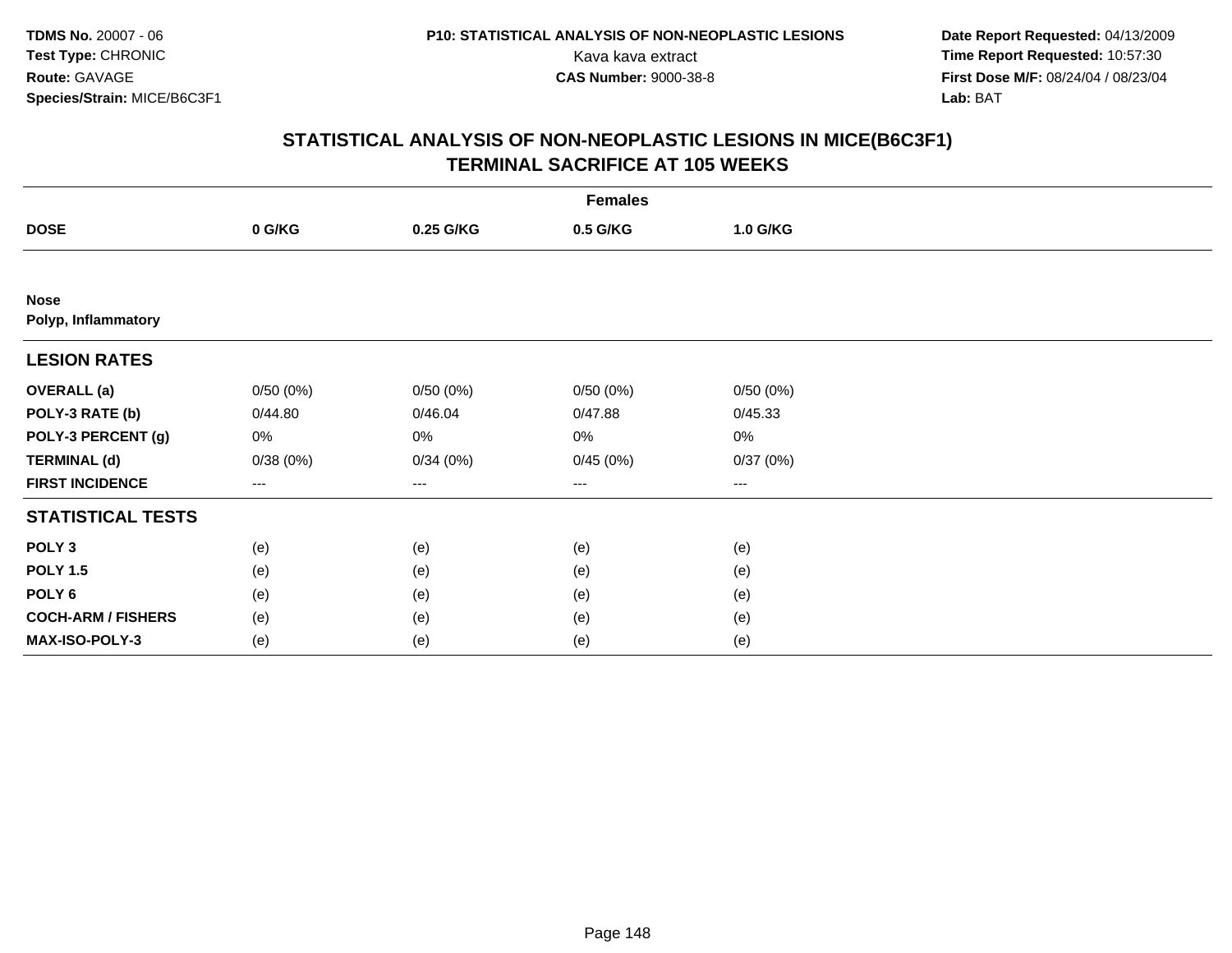**Date Report Requested:** 04/13/2009 Kava kava extract **Time Report Requested:** 10:57:30<br>**CAS Number:** 9000-38-8 **Time Report Requested:** 10:57:30 **First Dose M/F:** 08/24/04 / 08/23/04<br>Lab: BAT **Lab:** BAT

|                                                | <b>Females</b> |           |             |          |  |  |  |  |
|------------------------------------------------|----------------|-----------|-------------|----------|--|--|--|--|
| <b>DOSE</b>                                    | 0 G/KG         | 0.25 G/KG | 0.5 G/KG    | 1.0 G/KG |  |  |  |  |
|                                                |                |           |             |          |  |  |  |  |
| <b>Nose: Nasolacrimal Duct</b><br>Inflammation |                |           |             |          |  |  |  |  |
| <b>LESION RATES</b>                            |                |           |             |          |  |  |  |  |
| <b>OVERALL (a)</b>                             | 0/50(0%)       | 0/50(0%)  | 1/50(2%)    | 0/50(0%) |  |  |  |  |
| POLY-3 RATE (b)                                | 0/44.80        | 0/46.04   | 1/48.44     | 0/45.33  |  |  |  |  |
| POLY-3 PERCENT (g)                             | 0%             | 0%        | 2.1%        | $0\%$    |  |  |  |  |
| <b>TERMINAL (d)</b>                            | 0/38(0%)       | 0/34(0%)  | 0/45(0%)    | 0/37(0%) |  |  |  |  |
| <b>FIRST INCIDENCE</b>                         | ---            | $--$      | 554         | $\cdots$ |  |  |  |  |
| <b>STATISTICAL TESTS</b>                       |                |           |             |          |  |  |  |  |
| POLY <sub>3</sub>                              | $P=0.692$      | (e)       | $P = 0.516$ | (e)      |  |  |  |  |
| <b>POLY 1.5</b>                                | $P = 0.691$    | (e)       | $P = 0.510$ | (e)      |  |  |  |  |
| POLY 6                                         | $P = 0.692$    | (e)       | $P=0.522$   | (e)      |  |  |  |  |
| <b>COCH-ARM / FISHERS</b>                      | $P = 0.694$    | (e)       | $P = 0.500$ | (e)      |  |  |  |  |
| MAX-ISO-POLY-3                                 | $P = 0.249$    | (e)       | $P = 0.177$ | (e)      |  |  |  |  |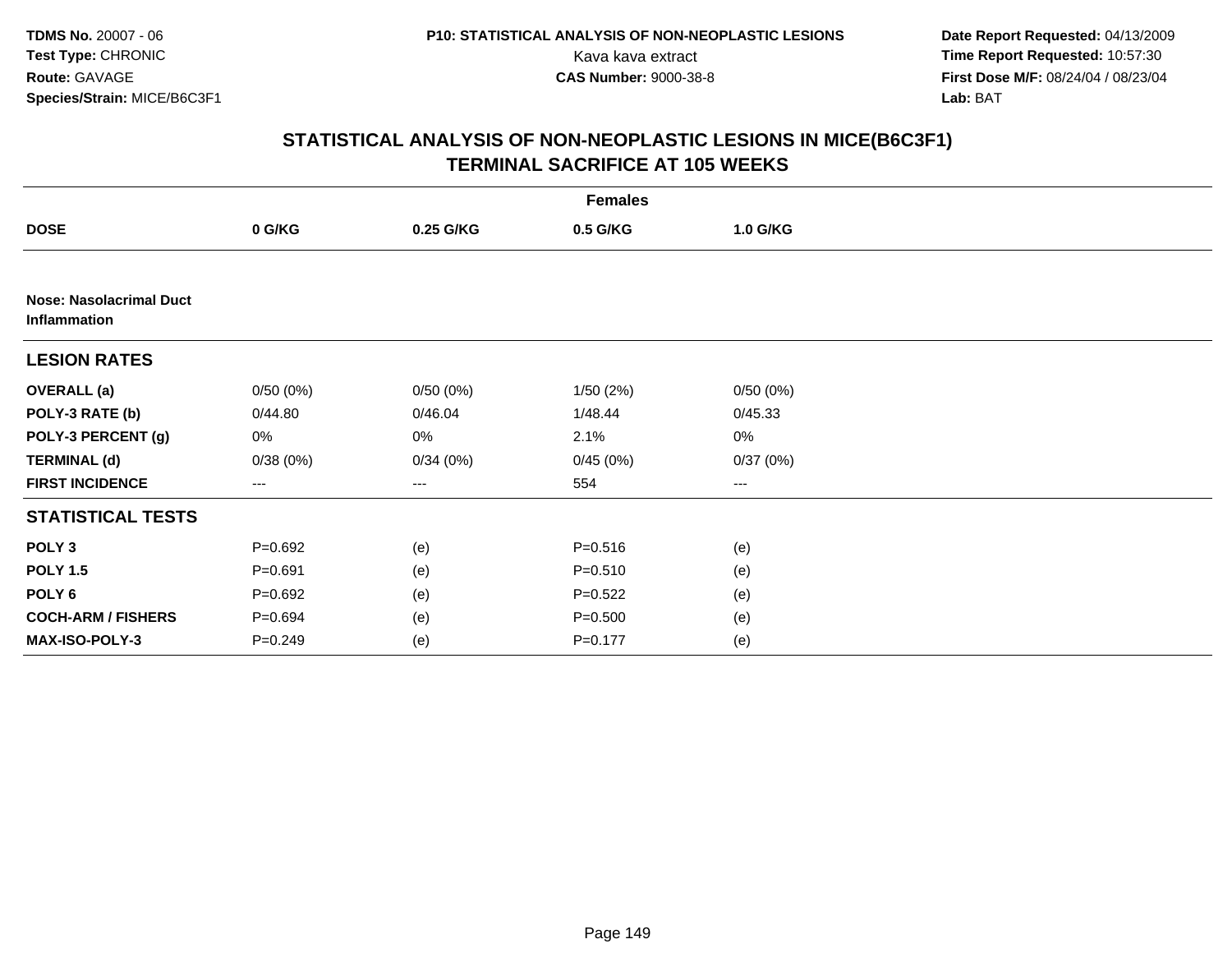**Date Report Requested:** 04/13/2009 Kava kava extract **Time Report Requested:** 10:57:30<br>**CAS Number:** 9000-38-8 **Time Report Requested:** 10:57:30 **First Dose M/F:** 08/24/04 / 08/23/04<br>Lab: BAT **Lab:** BAT

| <b>Females</b>            |             |           |             |          |  |  |  |  |
|---------------------------|-------------|-----------|-------------|----------|--|--|--|--|
| <b>DOSE</b>               | 0 G/KG      | 0.25 G/KG | 0.5 G/KG    | 1.0 G/KG |  |  |  |  |
|                           |             |           |             |          |  |  |  |  |
| Ovary<br>Angiectasis      |             |           |             |          |  |  |  |  |
| <b>LESION RATES</b>       |             |           |             |          |  |  |  |  |
| <b>OVERALL</b> (a)        | 1/49(2%)    | 1/50(2%)  | 2/50(4%)    | 1/50(2%) |  |  |  |  |
| POLY-3 RATE (b)           | 1/43.80     | 1/46.04   | 2/47.88     | 1/45.33  |  |  |  |  |
| POLY-3 PERCENT (g)        | 2.3%        | 2.2%      | 4.2%        | 2.2%     |  |  |  |  |
| <b>TERMINAL (d)</b>       | 1/37(3%)    | 1/34(3%)  | 2/45(4%)    | 1/37(3%) |  |  |  |  |
| <b>FIRST INCIDENCE</b>    | 729 (T)     | 729 (T)   | 729 (T)     | 729 (T)  |  |  |  |  |
| <b>STATISTICAL TESTS</b>  |             |           |             |          |  |  |  |  |
| POLY <sub>3</sub>         | $P = 0.598$ | P=0.749N  | $P = 0.531$ | P=0.753N |  |  |  |  |
| <b>POLY 1.5</b>           | $P = 0.595$ | P=0.752N  | $P=0.522$   | P=0.755N |  |  |  |  |
| POLY <sub>6</sub>         | $P = 0.600$ | P=0.748N  | $P = 0.541$ | P=0.752N |  |  |  |  |
| <b>COCH-ARM / FISHERS</b> | $P = 0.596$ | P=0.747N  | $P = 0.508$ | P=0.747N |  |  |  |  |
| MAX-ISO-POLY-3            | $P = 0.388$ | P=0.484N  | $P = 0.312$ | P=0.489N |  |  |  |  |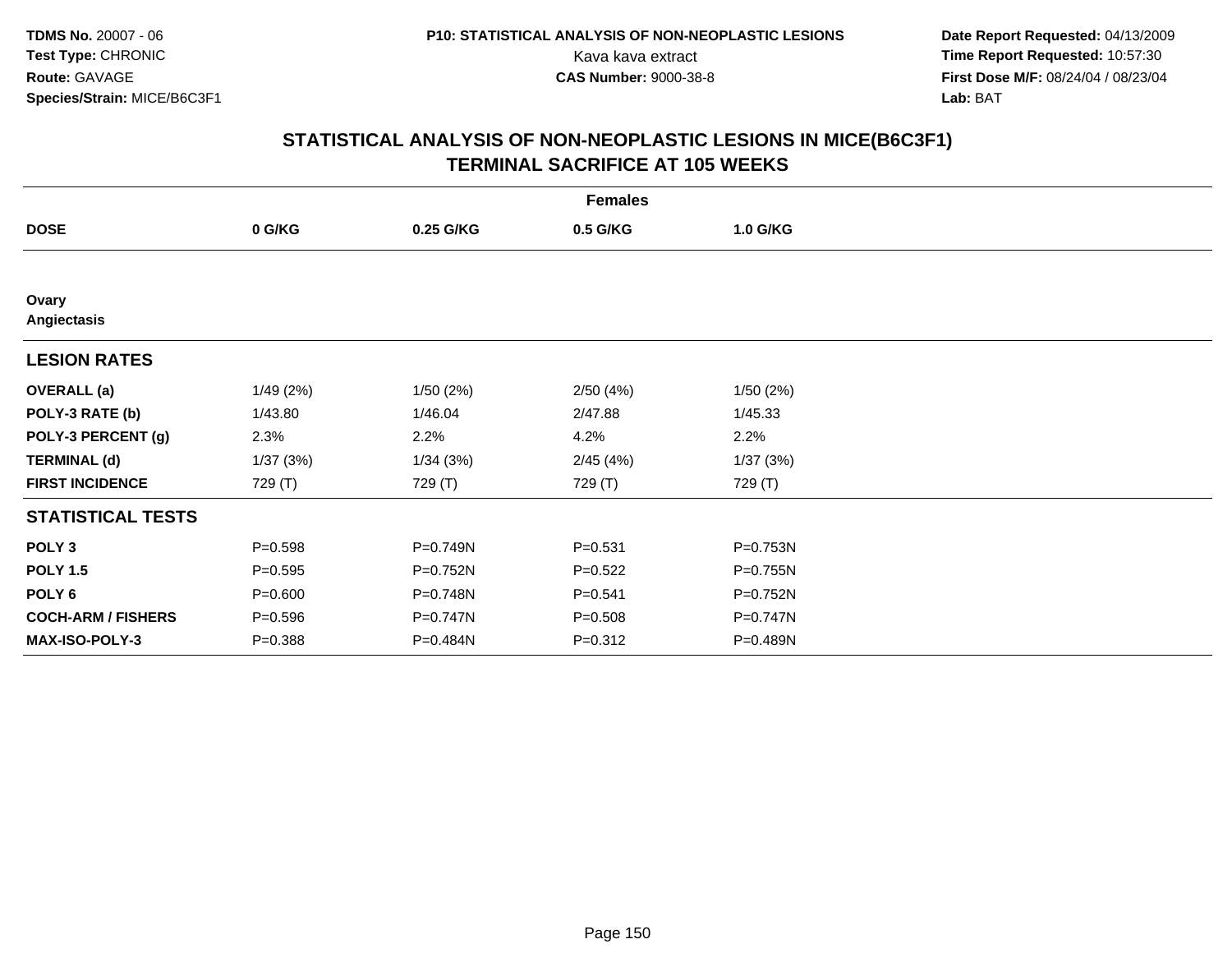**Date Report Requested:** 04/13/2009 Kava kava extract **Time Report Requested:** 10:57:30<br>**CAS Number:** 9000-38-8 **Time Report Requested:** 10:57:30 **First Dose M/F:** 08/24/04 / 08/23/04<br>Lab: BAT **Lab:** BAT

| <b>Females</b>            |            |             |             |              |  |  |  |
|---------------------------|------------|-------------|-------------|--------------|--|--|--|
| <b>DOSE</b>               | 0 G/KG     | 0.25 G/KG   | 0.5 G/KG    | 1.0 G/KG     |  |  |  |
|                           |            |             |             |              |  |  |  |
| Ovary<br>Cyst             |            |             |             |              |  |  |  |
| <b>LESION RATES</b>       |            |             |             |              |  |  |  |
| <b>OVERALL</b> (a)        | 4/49 (8%)  | 10/50 (20%) | 6/50 (12%)  | 4/50 (8%)    |  |  |  |
| POLY-3 RATE (b)           | 4/43.80    | 10/46.39    | 6/48.21     | 4/45.33      |  |  |  |
| POLY-3 PERCENT (g)        | 9.1%       | 21.6%       | 12.5%       | 8.8%         |  |  |  |
| <b>TERMINAL (d)</b>       | 4/37 (11%) | 8/34 (24%)  | 5/45 (11%)  | 4/37 (11%)   |  |  |  |
| <b>FIRST INCIDENCE</b>    | 729 (T)    | 669         | 638         | 729 (T)      |  |  |  |
| <b>STATISTICAL TESTS</b>  |            |             |             |              |  |  |  |
| POLY <sub>3</sub>         | P=0.303N   | $P = 0.089$ | $P = 0.431$ | P=0.624N     |  |  |  |
| <b>POLY 1.5</b>           | P=0.311N   | $P = 0.085$ | $P = 0.412$ | P=0.629N     |  |  |  |
| POLY 6                    | P=0.295N   | $P = 0.093$ | $P=0.454$   | $P = 0.621N$ |  |  |  |
| <b>COCH-ARM / FISHERS</b> | P=0.318N   | $P = 0.080$ | $P = 0.383$ | $P = 0.631N$ |  |  |  |
| MAX-ISO-POLY-3            | P=0.179N   | $P = 0.054$ | $P = 0.312$ | P=0.478N     |  |  |  |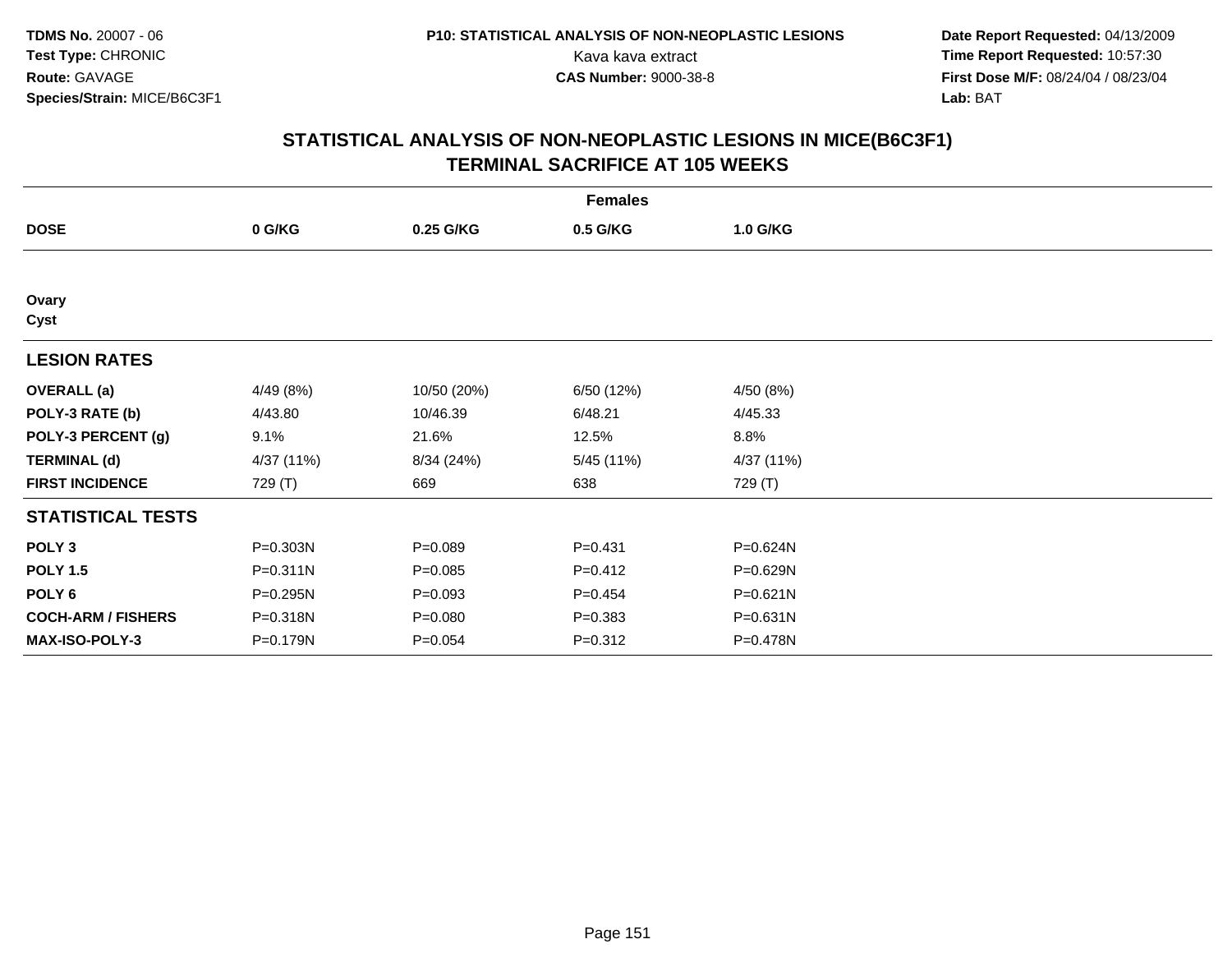**Date Report Requested:** 04/13/2009 Kava kava extract **Time Report Requested:** 10:57:30<br>**CAS Number:** 9000-38-8 **Time Report Requested:** 10:57:30 **First Dose M/F:** 08/24/04 / 08/23/04<br>Lab: BAT **Lab:** BAT

| <b>Females</b>            |                        |             |             |          |  |  |  |  |
|---------------------------|------------------------|-------------|-------------|----------|--|--|--|--|
| <b>DOSE</b>               | 0 G/KG                 | 0.25 G/KG   | 0.5 G/KG    | 1.0 G/KG |  |  |  |  |
|                           |                        |             |             |          |  |  |  |  |
| Ovary                     |                        |             |             |          |  |  |  |  |
| <b>Thrombosis</b>         |                        |             |             |          |  |  |  |  |
| <b>LESION RATES</b>       |                        |             |             |          |  |  |  |  |
| <b>OVERALL</b> (a)        | 0/49(0%)               | 1/50(2%)    | 2/50(4%)    | 0/50(0%) |  |  |  |  |
| POLY-3 RATE (b)           | 0/43.80                | 1/46.04     | 2/48.43     | 0/45.33  |  |  |  |  |
| POLY-3 PERCENT (g)        | 0%                     | 2.2%        | 4.1%        | 0%       |  |  |  |  |
| <b>TERMINAL (d)</b>       | 0/37(0%)               | 1/34(3%)    | 1/45(2%)    | 0/37(0%) |  |  |  |  |
| <b>FIRST INCIDENCE</b>    | $\qquad \qquad \cdots$ | 729 (T)     | 556         | $---$    |  |  |  |  |
| <b>STATISTICAL TESTS</b>  |                        |             |             |          |  |  |  |  |
| POLY <sub>3</sub>         | P=0.608N               | $P = 0.510$ | $P = 0.260$ | (e)      |  |  |  |  |
| <b>POLY 1.5</b>           | $P = 0.611N$           | $P = 0.508$ | $P = 0.253$ | (e)      |  |  |  |  |
| POLY <sub>6</sub>         | P=0.605N               | $P = 0.511$ | $P = 0.269$ | (e)      |  |  |  |  |
| <b>COCH-ARM / FISHERS</b> | P=0.612N               | $P = 0.505$ | $P = 0.253$ | (e)      |  |  |  |  |
| <b>MAX-ISO-POLY-3</b>     | $P = 0.215N$           | $P = 0.169$ | $P = 0.096$ | (e)      |  |  |  |  |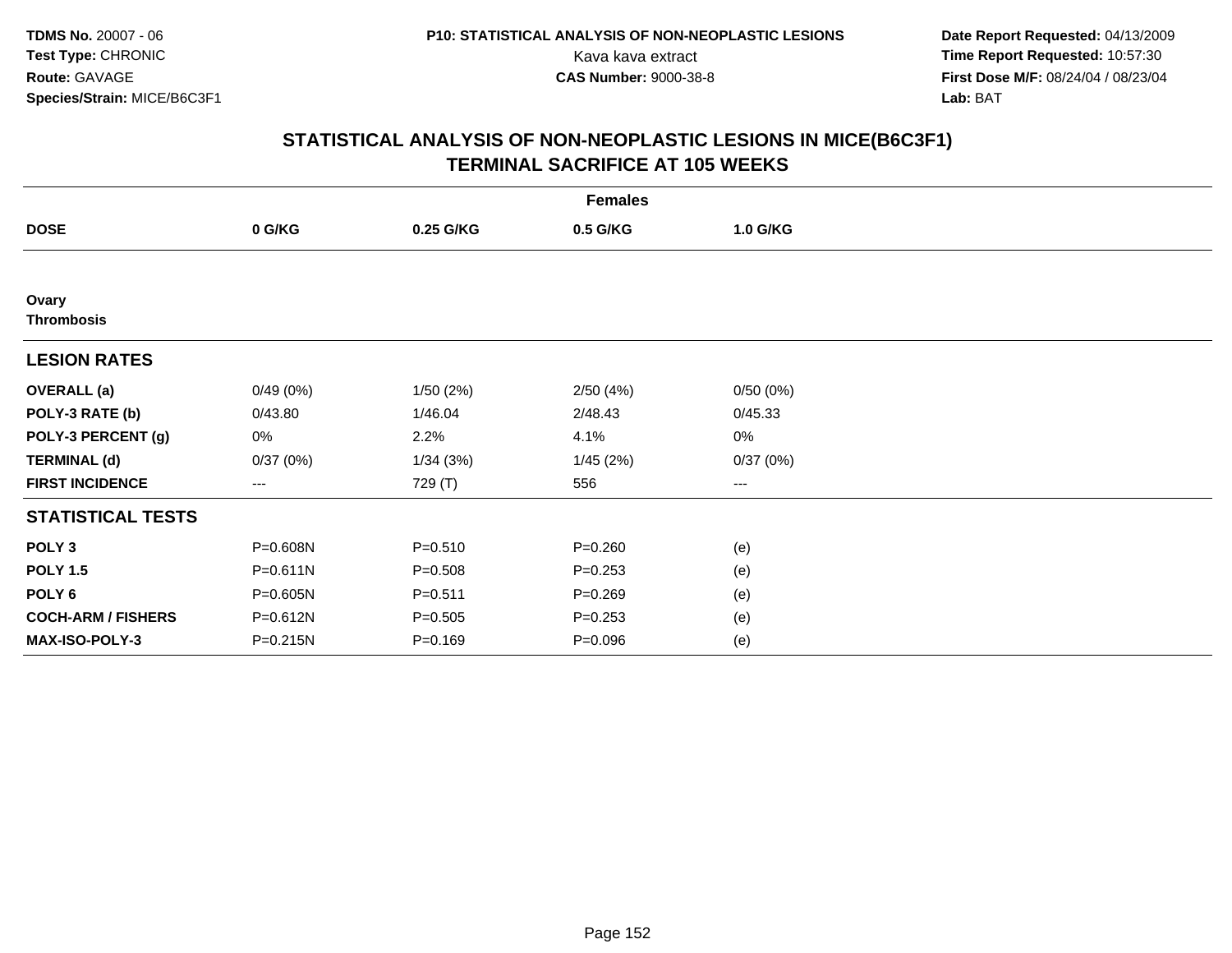**Date Report Requested:** 04/13/2009 Kava kava extract **Time Report Requested:** 10:57:30<br>**CAS Number:** 9000-38-8 **Time Report Requested:** 10:57:30 **First Dose M/F:** 08/24/04 / 08/23/04<br>Lab: BAT **Lab:** BAT

| <b>Females</b>                                 |              |              |              |          |  |  |  |  |
|------------------------------------------------|--------------|--------------|--------------|----------|--|--|--|--|
| <b>DOSE</b>                                    | 0 G/KG       | 0.25 G/KG    | 0.5 G/KG     | 1.0 G/KG |  |  |  |  |
|                                                |              |              |              |          |  |  |  |  |
| <b>Pancreas</b><br><b>Inflammation Chronic</b> |              |              |              |          |  |  |  |  |
| <b>LESION RATES</b>                            |              |              |              |          |  |  |  |  |
| <b>OVERALL</b> (a)                             | 2/49(4%)     | 0/50(0%)     | 0/50(0%)     | 0/50(0%) |  |  |  |  |
| POLY-3 RATE (b)                                | 2/44.38      | 0/46.04      | 0/47.88      | 0/45.33  |  |  |  |  |
| POLY-3 PERCENT (g)                             | 4.5%         | 0%           | 0%           | $0\%$    |  |  |  |  |
| <b>TERMINAL (d)</b>                            | 2/38(5%)     | 0/34(0%)     | 0/45(0%)     | 0/37(0%) |  |  |  |  |
| <b>FIRST INCIDENCE</b>                         | 729 (T)      | ---          | $---$        | $---$    |  |  |  |  |
| <b>STATISTICAL TESTS</b>                       |              |              |              |          |  |  |  |  |
| POLY <sub>3</sub>                              | $P = 0.111N$ | P=0.229N     | $P = 0.221N$ | P=0.232N |  |  |  |  |
| <b>POLY 1.5</b>                                | $P = 0.111N$ | $P = 0.230N$ | P=0.225N     | P=0.233N |  |  |  |  |
| POLY 6                                         | P=0.110N     | P=0.229N     | P=0.216N     | P=0.232N |  |  |  |  |
| <b>COCH-ARM / FISHERS</b>                      | P=0.113N     | P=0.242N     | P=0.242N     | P=0.242N |  |  |  |  |
| <b>MAX-ISO-POLY-3</b>                          | $P=0.021N^*$ | P=0.074N     | P=0.074N     | P=0.074N |  |  |  |  |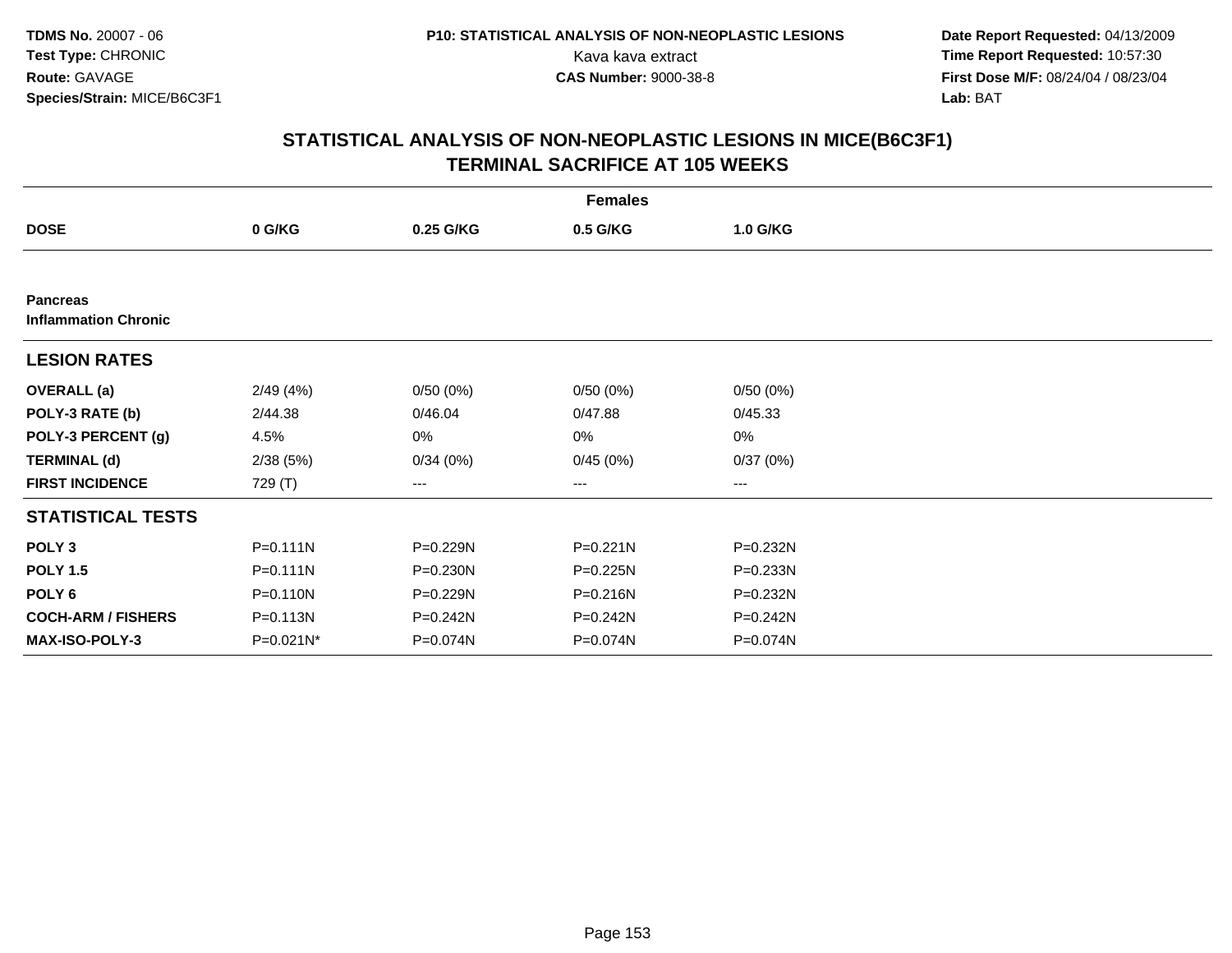**Date Report Requested:** 04/13/2009 Kava kava extract **Time Report Requested:** 10:57:30<br>**CAS Number:** 9000-38-8 **Time Report Requested:** 10:57:30 **First Dose M/F:** 08/24/04 / 08/23/04<br>Lab: BAT **Lab:** BAT

|                                        | <b>Females</b> |           |          |             |  |  |  |  |
|----------------------------------------|----------------|-----------|----------|-------------|--|--|--|--|
| <b>DOSE</b>                            | 0 G/KG         | 0.25 G/KG | 0.5 G/KG | 1.0 G/KG    |  |  |  |  |
|                                        |                |           |          |             |  |  |  |  |
| <b>Pancreas: Acinus</b><br>Hypertrophy |                |           |          |             |  |  |  |  |
| <b>LESION RATES</b>                    |                |           |          |             |  |  |  |  |
| <b>OVERALL</b> (a)                     | 0/49(0%)       | 0/50(0%)  | 0/50(0%) | 1/50(2%)    |  |  |  |  |
| POLY-3 RATE (b)                        | 0/44.38        | 0/46.04   | 0/47.88  | 1/45.33     |  |  |  |  |
| POLY-3 PERCENT (g)                     | 0%             | 0%        | 0%       | 2.2%        |  |  |  |  |
| <b>TERMINAL (d)</b>                    | 0/38(0%)       | 0/34(0%)  | 0/45(0%) | 1/37(3%)    |  |  |  |  |
| <b>FIRST INCIDENCE</b>                 | ---            | ---       | ---      | 729 (T)     |  |  |  |  |
| <b>STATISTICAL TESTS</b>               |                |           |          |             |  |  |  |  |
| POLY <sub>3</sub>                      | $P = 0.200$    | (e)       | (e)      | $P = 0.504$ |  |  |  |  |
| <b>POLY 1.5</b>                        | $P = 0.199$    | (e)       | (e)      | $P = 0.504$ |  |  |  |  |
| POLY <sub>6</sub>                      | $P = 0.200$    | (e)       | (e)      | $P = 0.504$ |  |  |  |  |
| <b>COCH-ARM / FISHERS</b>              | $P = 0.200$    | (e)       | (e)      | $P = 0.505$ |  |  |  |  |
| MAX-ISO-POLY-3                         | $P = 0.080$    | (e)       | (e)      | $P = 0.162$ |  |  |  |  |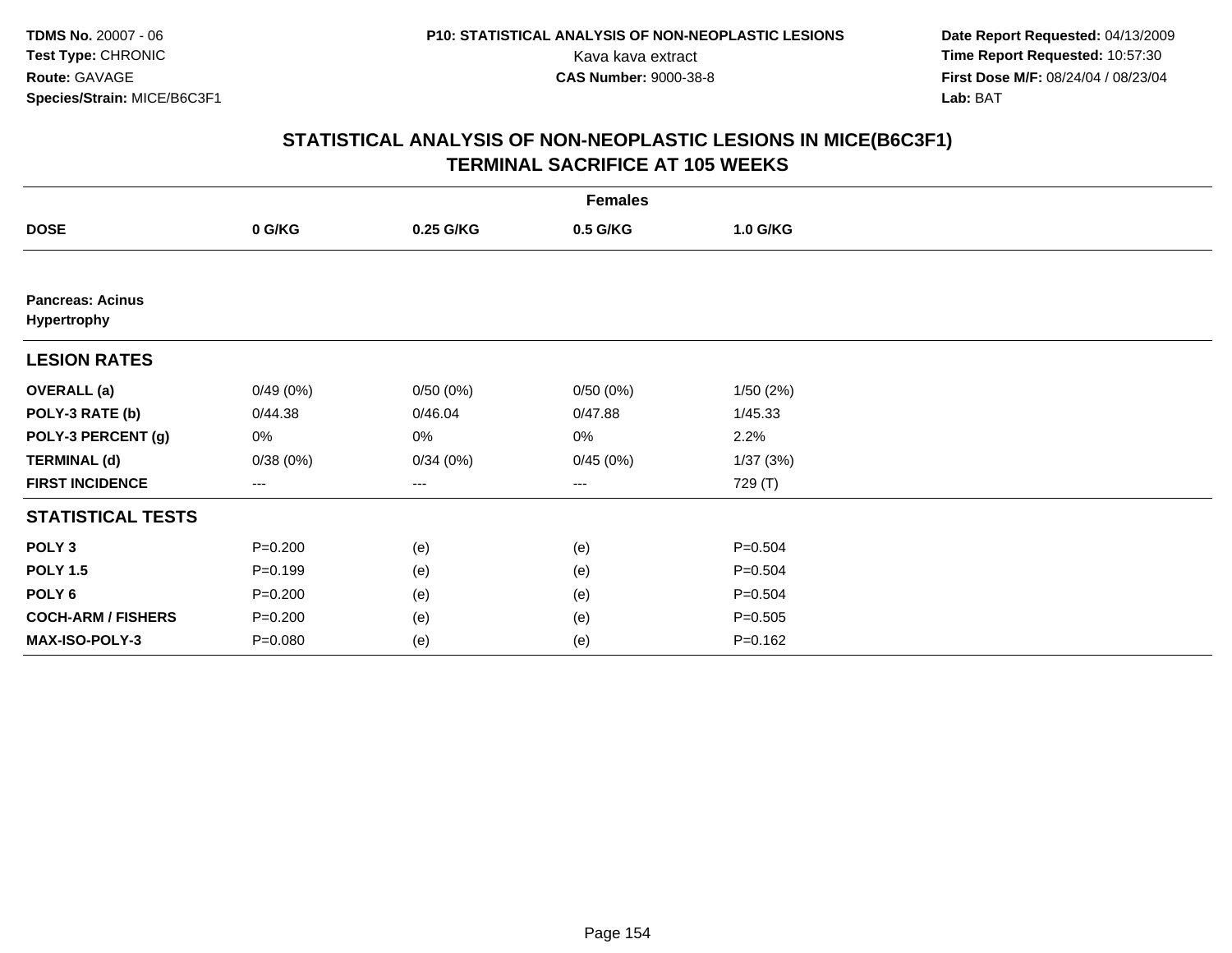**Date Report Requested:** 04/13/2009 Kava kava extract **Time Report Requested:** 10:57:30<br>**CAS Number:** 9000-38-8 **Time Report Requested:** 10:57:30 **First Dose M/F:** 08/24/04 / 08/23/04<br>Lab: BAT **Lab:** BAT

|                                           | <b>Females</b> |             |             |             |  |  |  |  |
|-------------------------------------------|----------------|-------------|-------------|-------------|--|--|--|--|
| <b>DOSE</b>                               | 0 G/KG         | 0.25 G/KG   | 0.5 G/KG    | 1.0 G/KG    |  |  |  |  |
|                                           |                |             |             |             |  |  |  |  |
| Peritoneum<br><b>Inflammation Chronic</b> |                |             |             |             |  |  |  |  |
| <b>LESION RATES</b>                       |                |             |             |             |  |  |  |  |
| <b>OVERALL (a)</b>                        | $0/0 (0\%)$    | $0/0 (0\%)$ | $0/0 (0\%)$ | $0/0 (0\%)$ |  |  |  |  |
| POLY-3 RATE (b)                           | 0/0.00         | 0/0.00      | 0/0.00      | 0/0.00      |  |  |  |  |
| POLY-3 PERCENT (g)                        | 0%             | 0%          | 0%          | 0%          |  |  |  |  |
| <b>TERMINAL (d)</b>                       | $0/0 (0\%)$    | $0/0 (0\%)$ | $0/0 (0\%)$ | $0/0 (0\%)$ |  |  |  |  |
| <b>FIRST INCIDENCE</b>                    | ---            | ---         | $---$       | ---         |  |  |  |  |
| <b>STATISTICAL TESTS</b>                  |                |             |             |             |  |  |  |  |
| POLY <sub>3</sub>                         | (e)            | (e)         | (e)         | (e)         |  |  |  |  |
| <b>POLY 1.5</b>                           | (e)            | (e)         | (e)         | (e)         |  |  |  |  |
| POLY <sub>6</sub>                         | (e)            | (e)         | (e)         | (e)         |  |  |  |  |
| <b>COCH-ARM / FISHERS</b>                 | (e)            | (e)         | (e)         | (e)         |  |  |  |  |
| MAX-ISO-POLY-3                            | (e)            | (e)         | (e)         | (e)         |  |  |  |  |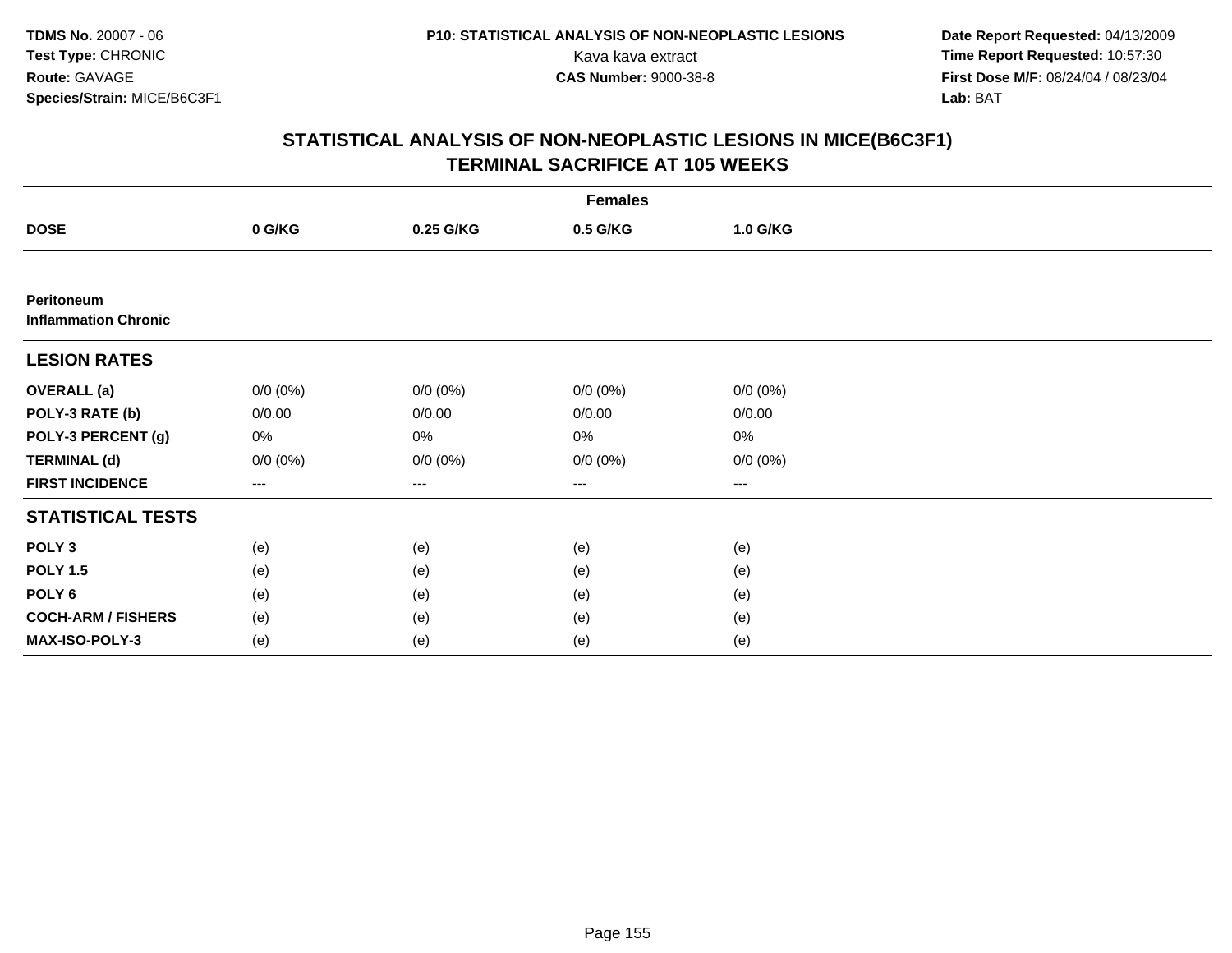**Date Report Requested:** 04/13/2009 Kava kava extract **Time Report Requested:** 10:57:30<br>**CAS Number:** 9000-38-8 **Time Report Requested:** 10:57:30 **First Dose M/F:** 08/24/04 / 08/23/04<br>Lab: BAT **Lab:** BAT

| <b>Females</b>                 |             |           |             |          |  |  |  |  |
|--------------------------------|-------------|-----------|-------------|----------|--|--|--|--|
| <b>DOSE</b>                    | 0 G/KG      | 0.25 G/KG | 0.5 G/KG    | 1.0 G/KG |  |  |  |  |
|                                |             |           |             |          |  |  |  |  |
| <b>Pituitary Gland</b><br>Cyst |             |           |             |          |  |  |  |  |
| <b>LESION RATES</b>            |             |           |             |          |  |  |  |  |
| <b>OVERALL</b> (a)             | 1/50(2%)    | 1/50(2%)  | 2/49(4%)    | 1/50(2%) |  |  |  |  |
| POLY-3 RATE (b)                | 1/44.80     | 1/46.04   | 2/46.88     | 1/45.33  |  |  |  |  |
| POLY-3 PERCENT (g)             | 2.2%        | 2.2%      | 4.3%        | 2.2%     |  |  |  |  |
| <b>TERMINAL (d)</b>            | 1/38(3%)    | 1/34(3%)  | 2/44(5%)    | 1/37(3%) |  |  |  |  |
| <b>FIRST INCIDENCE</b>         | 729 (T)     | 729 (T)   | 729 (T)     | 729 (T)  |  |  |  |  |
| <b>STATISTICAL TESTS</b>       |             |           |             |          |  |  |  |  |
| POLY <sub>3</sub>              | $P = 0.591$ | P=0.755N  | $P = 0.516$ | P=0.758N |  |  |  |  |
| <b>POLY 1.5</b>                | $P = 0.589$ | P=0.757N  | $P = 0.507$ | P=0.760N |  |  |  |  |
| POLY <sub>6</sub>              | $P = 0.593$ | P=0.753N  | $P = 0.526$ | P=0.757N |  |  |  |  |
| <b>COCH-ARM / FISHERS</b>      | $P = 0.590$ | P=0.753N  | $P=0.492$   | P=0.753N |  |  |  |  |
| MAX-ISO-POLY-3                 | $P = 0.380$ | P=0.491N  | $P = 0.297$ | P=0.495N |  |  |  |  |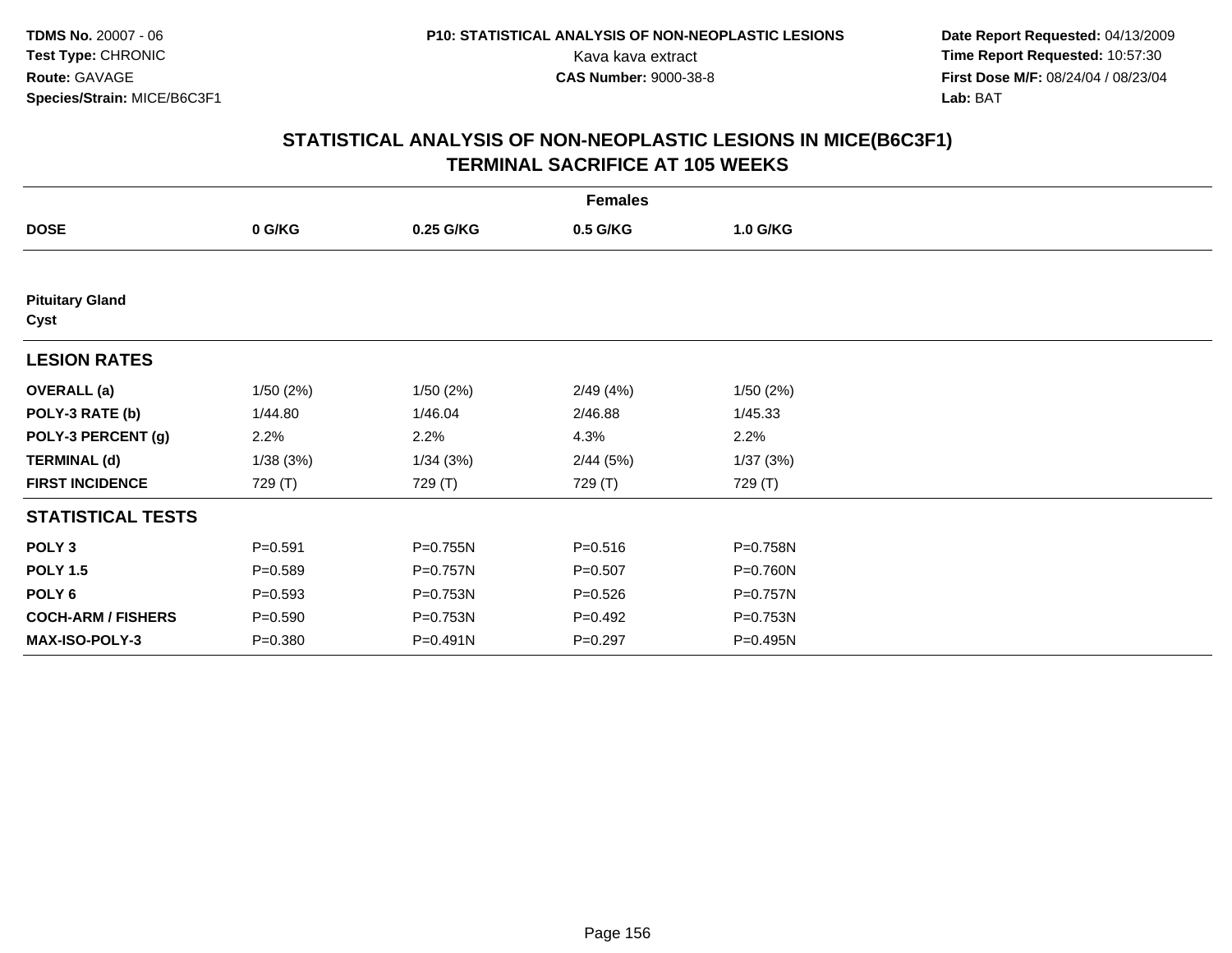**Date Report Requested:** 04/13/2009 Kava kava extract **Time Report Requested:** 10:57:30<br>**CAS Number:** 9000-38-8 **Time Report Requested:** 10:57:30 **First Dose M/F:** 08/24/04 / 08/23/04<br>Lab: BAT **Lab:** BAT

| <b>Females</b>                                       |             |            |             |             |  |  |  |
|------------------------------------------------------|-------------|------------|-------------|-------------|--|--|--|
| <b>DOSE</b>                                          | 0 G/KG      | 0.25 G/KG  | 0.5 G/KG    | 1.0 G/KG    |  |  |  |
|                                                      |             |            |             |             |  |  |  |
| <b>Pituitary Gland: Pars Distalis</b><br>Hyperplasia |             |            |             |             |  |  |  |
| <b>LESION RATES</b>                                  |             |            |             |             |  |  |  |
| <b>OVERALL</b> (a)                                   | 4/50 (8%)   | 4/50 (8%)  | 7/49 (14%)  | 5/50 (10%)  |  |  |  |
| POLY-3 RATE (b)                                      | 4/44.80     | 4/46.04    | 7/46.88     | 5/45.33     |  |  |  |
| POLY-3 PERCENT (g)                                   | 8.9%        | 8.7%       | 14.9%       | 11%         |  |  |  |
| <b>TERMINAL (d)</b>                                  | 4/38 (11%)  | 4/34 (12%) | 7/44 (16%)  | 5/37 (14%)  |  |  |  |
| <b>FIRST INCIDENCE</b>                               | 729 (T)     | 729 (T)    | 729 (T)     | 729 (T)     |  |  |  |
| <b>STATISTICAL TESTS</b>                             |             |            |             |             |  |  |  |
| POLY <sub>3</sub>                                    | $P = 0.379$ | P=0.628N   | $P = 0.288$ | $P = 0.507$ |  |  |  |
| <b>POLY 1.5</b>                                      | $P = 0.374$ | P=0.633N   | $P = 0.273$ | $P = 0.502$ |  |  |  |
| POLY 6                                               | $P = 0.383$ | P=0.625N   | $P = 0.305$ | $P = 0.511$ |  |  |  |
| <b>COCH-ARM / FISHERS</b>                            | $P = 0.374$ | P=0.643N   | $P = 0.251$ | $P = 0.500$ |  |  |  |
| <b>MAX-ISO-POLY-3</b>                                | $P = 0.265$ | P=0.482N   | $P = 0.195$ | $P = 0.369$ |  |  |  |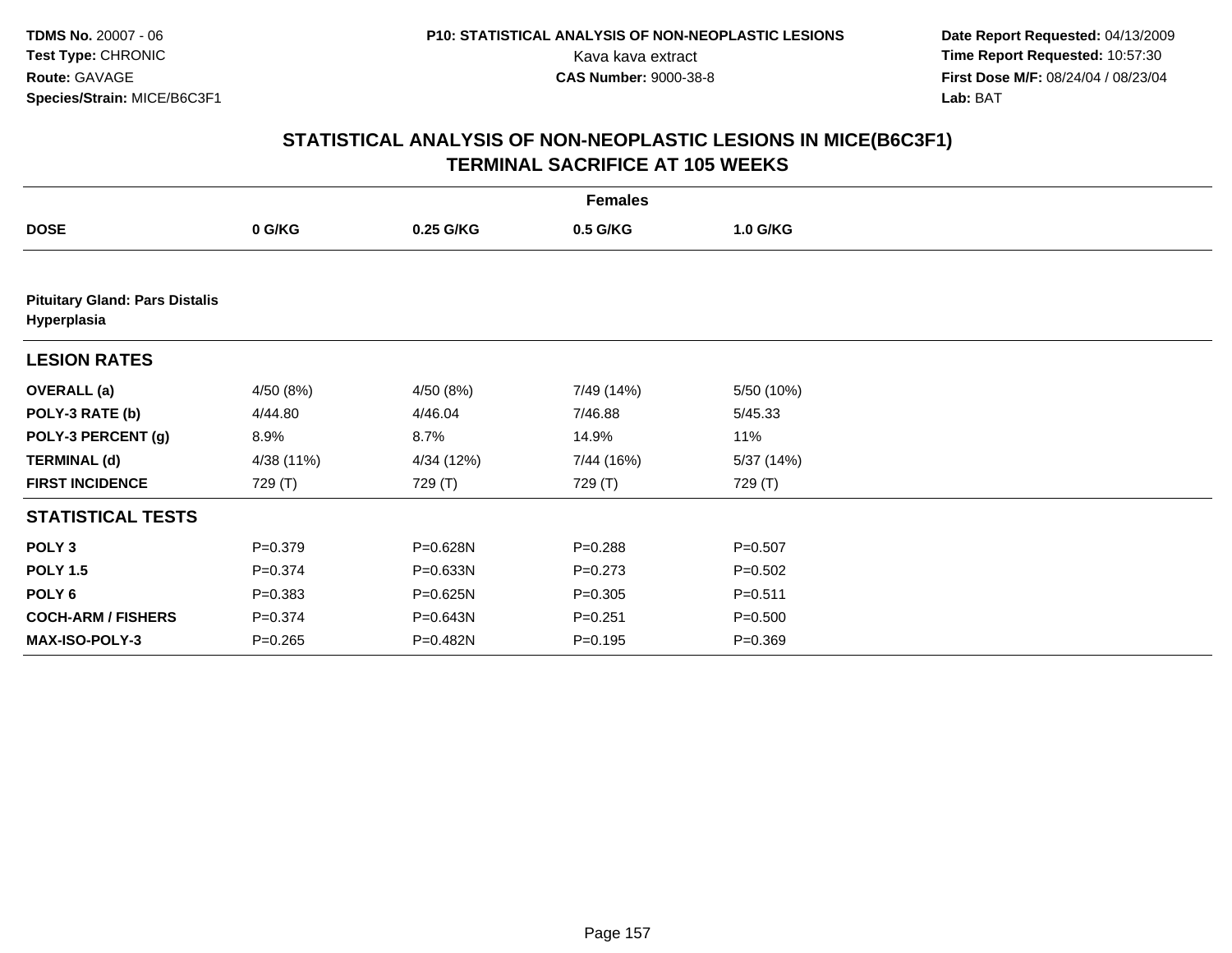**Date Report Requested:** 04/13/2009 Kava kava extract **Time Report Requested:** 10:57:30<br>**CAS Number:** 9000-38-8 **Time Report Requested:** 10:57:30 **First Dose M/F:** 08/24/04 / 08/23/04<br>Lab: BAT **Lab:** BAT

| <b>Females</b>                                                          |              |              |              |             |  |  |  |
|-------------------------------------------------------------------------|--------------|--------------|--------------|-------------|--|--|--|
| <b>DOSE</b>                                                             | 0 G/KG       | 0.25 G/KG    | 0.5 G/KG     | 1.0 G/KG    |  |  |  |
|                                                                         |              |              |              |             |  |  |  |
| <b>Salivary Glands</b><br><b>Infiltration Cellular Mononuclear Cell</b> |              |              |              |             |  |  |  |
| <b>LESION RATES</b>                                                     |              |              |              |             |  |  |  |
| <b>OVERALL</b> (a)                                                      | 34/49 (69%)  | 33/49 (67%)  | 31/50 (62%)  | 26/50 (52%) |  |  |  |
| POLY-3 RATE (b)                                                         | 34/47.14     | 33/48.07     | 31/48.81     | 26/46.37    |  |  |  |
| POLY-3 PERCENT (g)                                                      | 72.1%        | 68.7%        | 63.5%        | 56.1%       |  |  |  |
| <b>TERMINAL (d)</b>                                                     | 27/38 (71%)  | 25/34 (74%)  | 29/45 (64%)  | 21/37 (57%) |  |  |  |
| <b>FIRST INCIDENCE</b>                                                  | 421          | 521          | 534          | 548         |  |  |  |
| <b>STATISTICAL TESTS</b>                                                |              |              |              |             |  |  |  |
| POLY <sub>3</sub>                                                       | $P = 0.051N$ | $P = 0.441N$ | $P = 0.245N$ | P=0.075N    |  |  |  |
| <b>POLY 1.5</b>                                                         | P=0.045N*    | P=0.456N     | P=0.258N     | P=0.069N    |  |  |  |
| POLY <sub>6</sub>                                                       | P=0.058N     | P=0.443N     | P=0.235N     | P=0.086N    |  |  |  |
| <b>COCH-ARM / FISHERS</b>                                               | P=0.033N*    | P=0.500N     | P=0.287N     | P=0.059N    |  |  |  |
| <b>MAX-ISO-POLY-3</b>                                                   | P=0.050N*    | P=0.352N     | P=0.184N     | P=0.050N*   |  |  |  |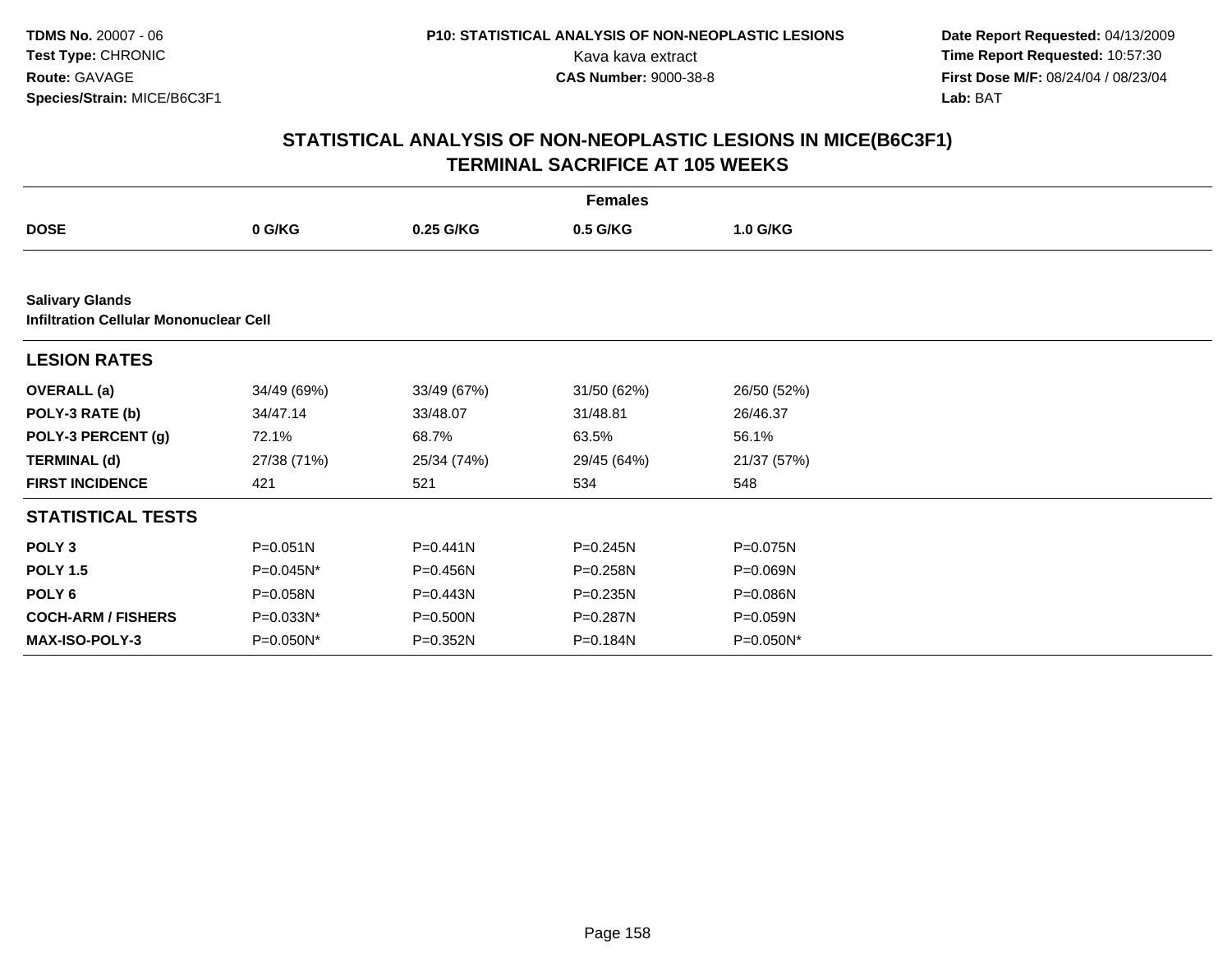**Date Report Requested:** 04/13/2009 Kava kava extract **Time Report Requested:** 10:57:30<br>**CAS Number:** 9000-38-8 **Time Report Requested:** 10:57:30 **First Dose M/F:** 08/24/04 / 08/23/04<br>Lab: BAT **Lab:** BAT

| <b>Females</b>                           |          |           |                        |          |  |  |  |
|------------------------------------------|----------|-----------|------------------------|----------|--|--|--|
| <b>DOSE</b>                              | 0 G/KG   | 0.25 G/KG | 0.5 G/KG               | 1.0 G/KG |  |  |  |
|                                          |          |           |                        |          |  |  |  |
| Skin<br><b>Cyst Epithelial Inclusion</b> |          |           |                        |          |  |  |  |
| <b>LESION RATES</b>                      |          |           |                        |          |  |  |  |
| <b>OVERALL (a)</b>                       | 0/50(0%) | 0/50(0%)  | 0/50(0%)               | 0/50(0%) |  |  |  |
| POLY-3 RATE (b)                          | 0/44.80  | 0/46.04   | 0/47.88                | 0/45.33  |  |  |  |
| POLY-3 PERCENT (g)                       | 0%       | 0%        | 0%                     | 0%       |  |  |  |
| <b>TERMINAL (d)</b>                      | 0/38(0%) | 0/34(0%)  | 0/45(0%)               | 0/37(0%) |  |  |  |
| <b>FIRST INCIDENCE</b>                   | ---      | ---       | $\qquad \qquad \cdots$ | ---      |  |  |  |
| <b>STATISTICAL TESTS</b>                 |          |           |                        |          |  |  |  |
| POLY <sub>3</sub>                        | (e)      | (e)       | (e)                    | (e)      |  |  |  |
| <b>POLY 1.5</b>                          | (e)      | (e)       | (e)                    | (e)      |  |  |  |
| POLY <sub>6</sub>                        | (e)      | (e)       | (e)                    | (e)      |  |  |  |
| <b>COCH-ARM / FISHERS</b>                | (e)      | (e)       | (e)                    | (e)      |  |  |  |
| MAX-ISO-POLY-3                           | (e)      | (e)       | (e)                    | (e)      |  |  |  |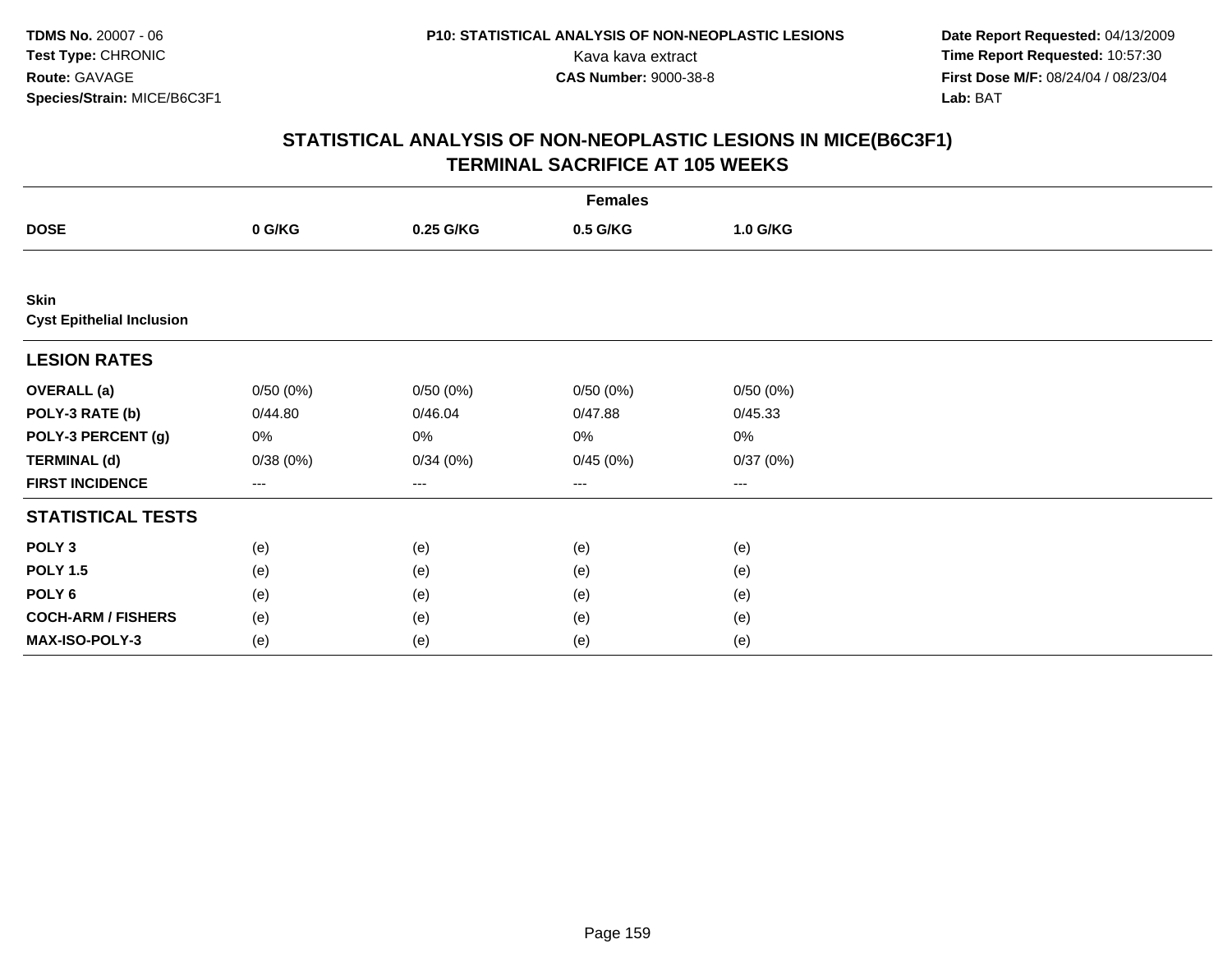**Date Report Requested:** 04/13/2009 Kava kava extract **Time Report Requested:** 10:57:30<br>**CAS Number:** 9000-38-8 **Time Report Requested:** 10:57:30 **First Dose M/F:** 08/24/04 / 08/23/04<br>Lab: BAT **Lab:** BAT

| <b>Females</b>              |              |              |              |          |  |  |  |
|-----------------------------|--------------|--------------|--------------|----------|--|--|--|
| <b>DOSE</b>                 | 0 G/KG       | 0.25 G/KG    | 0.5 G/KG     | 1.0 G/KG |  |  |  |
|                             |              |              |              |          |  |  |  |
| <b>Skin</b><br><b>Ulcer</b> |              |              |              |          |  |  |  |
| <b>LESION RATES</b>         |              |              |              |          |  |  |  |
| <b>OVERALL</b> (a)          | 1/50(2%)     | 1/50(2%)     | 0/50(0%)     | 0/50(0%) |  |  |  |
| POLY-3 RATE (b)             | 1/44.80      | 1/46.27      | 0/47.88      | 0/45.33  |  |  |  |
| POLY-3 PERCENT (g)          | 2.2%         | 2.2%         | 0%           | 0%       |  |  |  |
| <b>TERMINAL (d)</b>         | 1/38(3%)     | 0/34(0%)     | 0/45(0%)     | 0/37(0%) |  |  |  |
| <b>FIRST INCIDENCE</b>      | 729 (T)      | 669          | $--$         | ---      |  |  |  |
| <b>STATISTICAL TESTS</b>    |              |              |              |          |  |  |  |
| POLY <sub>3</sub>           | P=0.233N     | P=0.753N     | P=0.487N     | P=0.498N |  |  |  |
| <b>POLY 1.5</b>             | P=0.234N     | P=0.756N     | P=0.492N     | P=0.499N |  |  |  |
| POLY <sub>6</sub>           | $P = 0.231N$ | $P = 0.751N$ | $P = 0.481N$ | P=0.496N |  |  |  |
| <b>COCH-ARM / FISHERS</b>   | P=0.236N     | P=0.753N     | P=0.500N     | P=0.500N |  |  |  |
| <b>MAX-ISO-POLY-3</b>       | P=0.158N     | P=0.489N     | P=0.158N     | P=0.158N |  |  |  |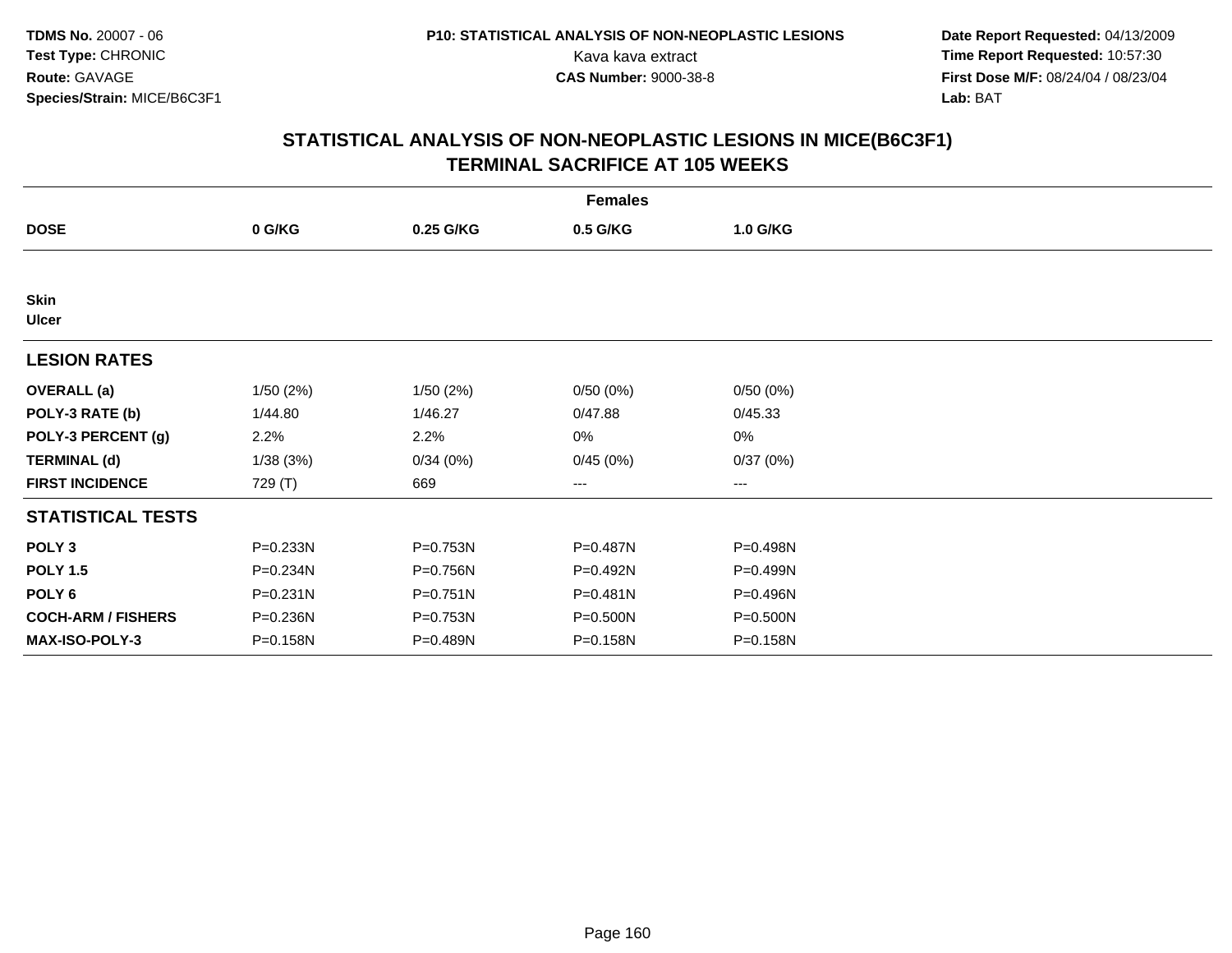**Date Report Requested:** 04/13/2009 Kava kava extract **Time Report Requested:** 10:57:30<br>**CAS Number:** 9000-38-8 **Time Report Requested:** 10:57:30 **First Dose M/F:** 08/24/04 / 08/23/04<br>Lab: BAT **Lab:** BAT

|                                                          |             |              | <b>Females</b> |             |  |
|----------------------------------------------------------|-------------|--------------|----------------|-------------|--|
| <b>DOSE</b>                                              | 0 G/KG      | 0.25 G/KG    | 0.5 G/KG       | 1.0 G/KG    |  |
|                                                          |             |              |                |             |  |
| <b>Spleen</b><br><b>Hematopoietic Cell Proliferation</b> |             |              |                |             |  |
| <b>LESION RATES</b>                                      |             |              |                |             |  |
| <b>OVERALL</b> (a)                                       | 26/49 (53%) | 24/48 (50%)  | 20/50 (40%)    | 10/49 (20%) |  |
| POLY-3 RATE (b)                                          | 26/46.54    | 24/45.26     | 20/49.04       | 10/45.99    |  |
| POLY-3 PERCENT (g)                                       | 55.9%       | 53%          | 40.8%          | 21.7%       |  |
| <b>TERMINAL (d)</b>                                      | 21/38 (55%) | 18/34 (53%)  | 18/45 (40%)    | 4/37 (11%)  |  |
| <b>FIRST INCIDENCE</b>                                   | 421         | 666          | 534            | 548         |  |
| <b>STATISTICAL TESTS</b>                                 |             |              |                |             |  |
| POLY <sub>3</sub>                                        | P<0.001N**  | P=0.475N     | P=0.100N       | P<0.001N**  |  |
| <b>POLY 1.5</b>                                          | P<0.001N**  | $P = 0.469N$ | $P = 0.112N$   | P<0.001N**  |  |
| POLY <sub>6</sub>                                        | P<0.001N**  | P=0.484N     | P=0.090N       | P<0.001N**  |  |
| <b>COCH-ARM / FISHERS</b>                                | P<0.001N**  | P=0.461N     | $P = 0.135N$   | P<0.001N**  |  |
| MAX-ISO-POLY-3                                           | P<0.001N**  | P=0.391N     | P=0.072N       | P<0.001N**  |  |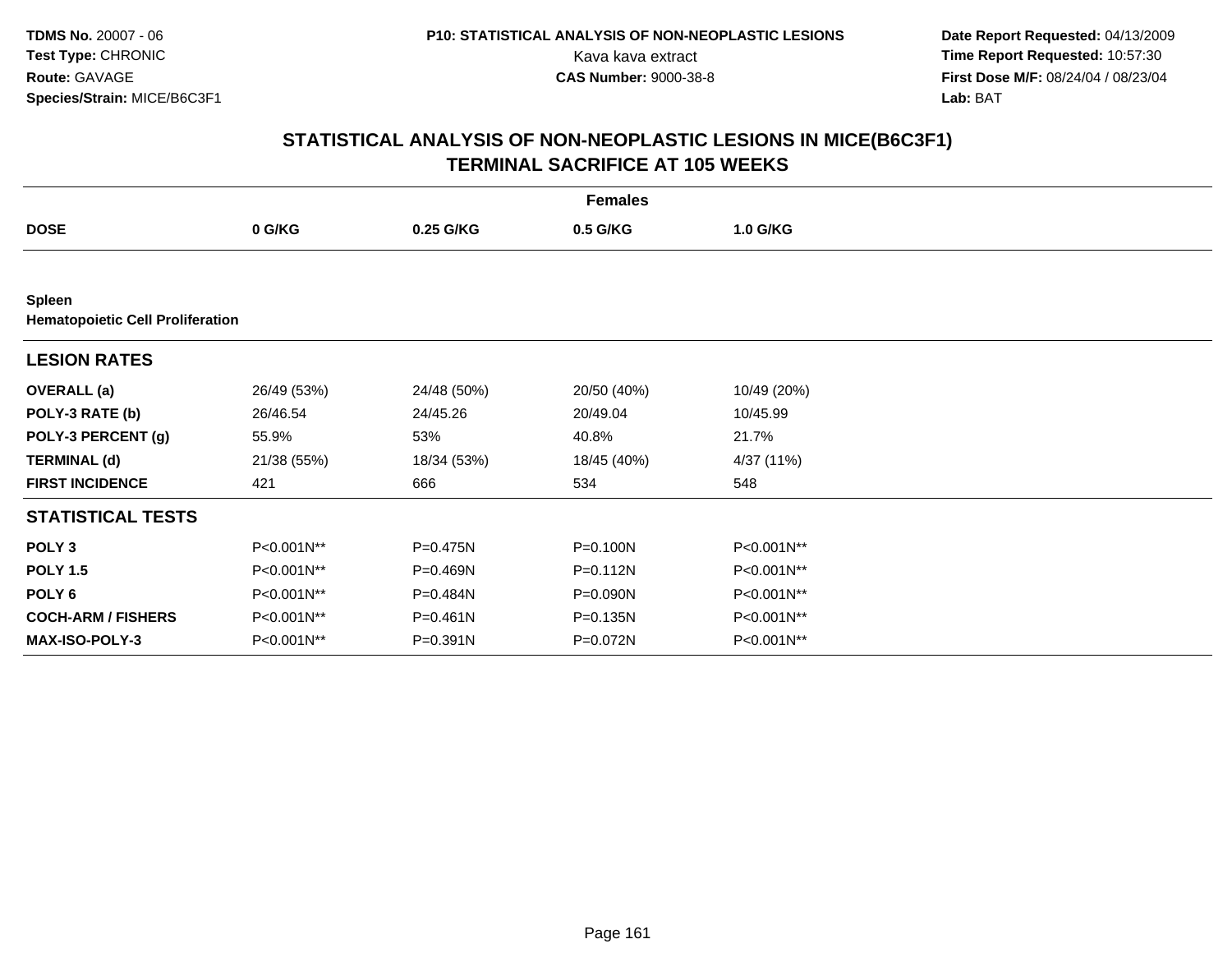**Date Report Requested:** 04/13/2009 Kava kava extract **Time Report Requested:** 10:57:30<br>**CAS Number:** 9000-38-8 **Time Report Requested:** 10:57:30 **First Dose M/F:** 08/24/04 / 08/23/04<br>Lab: BAT **Lab:** BAT

| <b>Females</b>                        |            |            |              |            |  |  |  |
|---------------------------------------|------------|------------|--------------|------------|--|--|--|
| <b>DOSE</b>                           | 0 G/KG     | 0.25 G/KG  | 0.5 G/KG     | 1.0 G/KG   |  |  |  |
|                                       |            |            |              |            |  |  |  |
| <b>Spleen</b><br>Hyperplasia Lymphoid |            |            |              |            |  |  |  |
| <b>LESION RATES</b>                   |            |            |              |            |  |  |  |
| <b>OVERALL</b> (a)                    | 7/49 (14%) | 6/48 (13%) | 6/50 (12%)   | 5/49 (10%) |  |  |  |
| POLY-3 RATE (b)                       | 7/44.49    | 6/44.63    | 6/48.76      | 5/44.35    |  |  |  |
| POLY-3 PERCENT (g)                    | 15.7%      | 13.4%      | 12.3%        | 11.3%      |  |  |  |
| <b>TERMINAL (d)</b>                   | 6/38(16%)  | 6/34(18%)  | 4/45 (9%)    | 5/37 (14%) |  |  |  |
| <b>FIRST INCIDENCE</b>                | 701        | 729 (T)    | 556          | 729 (T)    |  |  |  |
| <b>STATISTICAL TESTS</b>              |            |            |              |            |  |  |  |
| POLY <sub>3</sub>                     | P=0.324N   | P=0.498N   | $P = 0.430N$ | P=0.381N   |  |  |  |
| <b>POLY 1.5</b>                       | P=0.326N   | P=0.504N   | P=0.451N     | P=0.382N   |  |  |  |
| POLY 6                                | P=0.323N   | P=0.494N   | P=0.406N     | P=0.382N   |  |  |  |
| <b>COCH-ARM / FISHERS</b>             | P=0.323N   | P=0.516N   | P=0.484N     | P=0.380N   |  |  |  |
| <b>MAX-ISO-POLY-3</b>                 | P=0.271N   | P=0.379N   | P=0.323N     | P=0.270N   |  |  |  |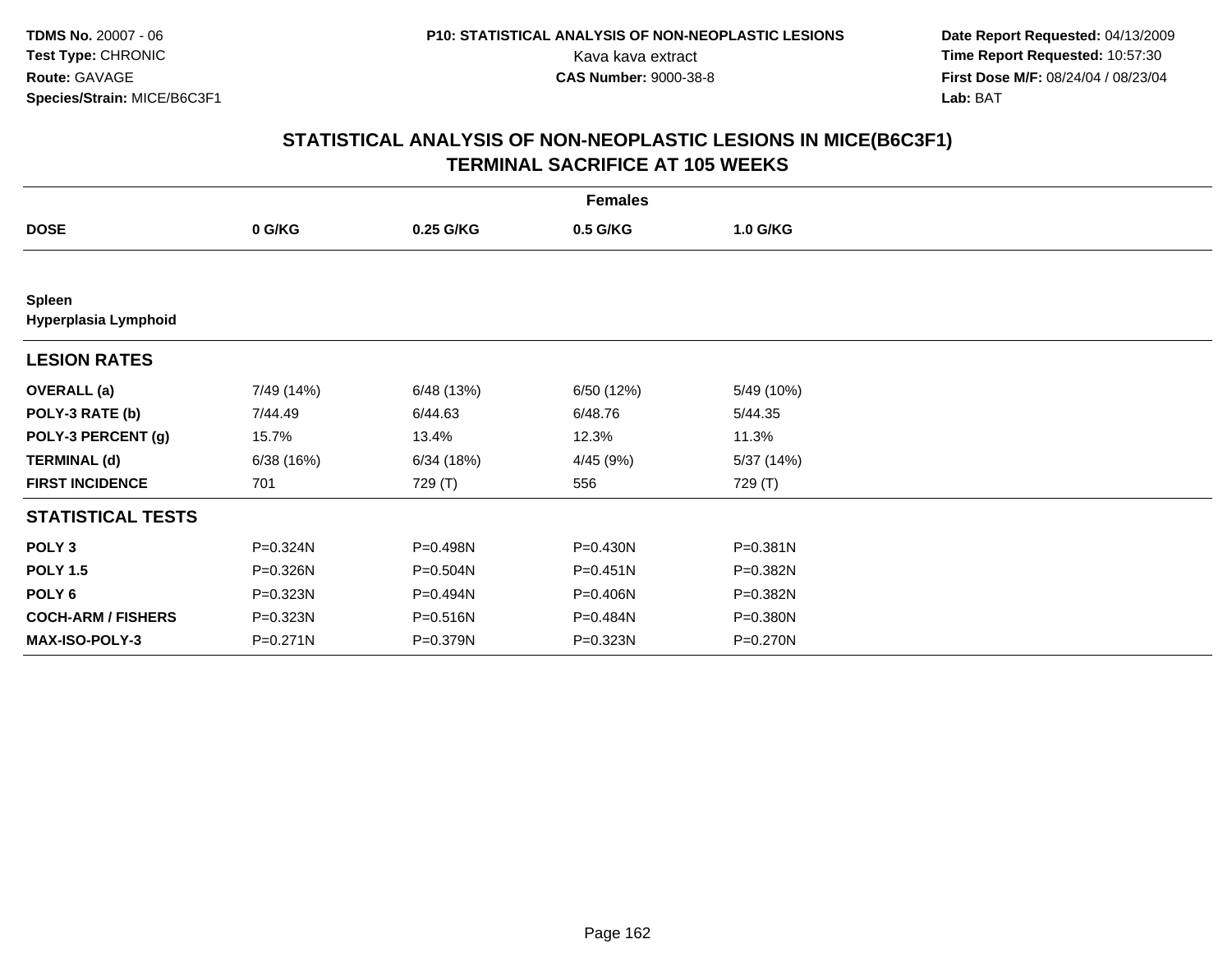**Date Report Requested:** 04/13/2009 Kava kava extract **Time Report Requested:** 10:57:30<br>**CAS Number:** 9000-38-8 **Time Report Requested:** 10:57:30 **First Dose M/F:** 08/24/04 / 08/23/04<br>Lab: BAT **Lab:** BAT

| <b>Females</b>                                     |           |              |           |          |  |  |  |
|----------------------------------------------------|-----------|--------------|-----------|----------|--|--|--|
| <b>DOSE</b>                                        | 0 G/KG    | 0.25 G/KG    | 0.5 G/KG  | 1.0 G/KG |  |  |  |
|                                                    |           |              |           |          |  |  |  |
| <b>Spleen: Lymphoid Follicle</b><br><b>Atrophy</b> |           |              |           |          |  |  |  |
| <b>LESION RATES</b>                                |           |              |           |          |  |  |  |
| <b>OVERALL</b> (a)                                 | 4/49 (8%) | 2/48(4%)     | 4/50 (8%) | 2/49(4%) |  |  |  |
| POLY-3 RATE (b)                                    | 4/46.25   | 2/45.05      | 4/48.51   | 2/44.80  |  |  |  |
| POLY-3 PERCENT (g)                                 | 8.7%      | 4.4%         | 8.3%      | 4.5%     |  |  |  |
| <b>TERMINAL (d)</b>                                | 0/38(0%)  | 0/34(0%)     | 2/45(4%)  | 0/37(0%) |  |  |  |
| <b>FIRST INCIDENCE</b>                             | 523       | 666          | 554       | 654      |  |  |  |
| <b>STATISTICAL TESTS</b>                           |           |              |           |          |  |  |  |
| POLY <sub>3</sub>                                  | P=0.352N  | P=0.349N     | P=0.616N  | P=0.352N |  |  |  |
| <b>POLY 1.5</b>                                    | P=0.349N  | P=0.348N     | P=0.621N  | P=0.348N |  |  |  |
| POLY 6                                             | P=0.357N  | P=0.353N     | P=0.612N  | P=0.359N |  |  |  |
| <b>COCH-ARM / FISHERS</b>                          | P=0.339N  | P=0.349N     | P=0.631N  | P=0.339N |  |  |  |
| MAX-ISO-POLY-3                                     | P=0.215N  | $P = 0.211N$ | P=0.470N  | P=0.215N |  |  |  |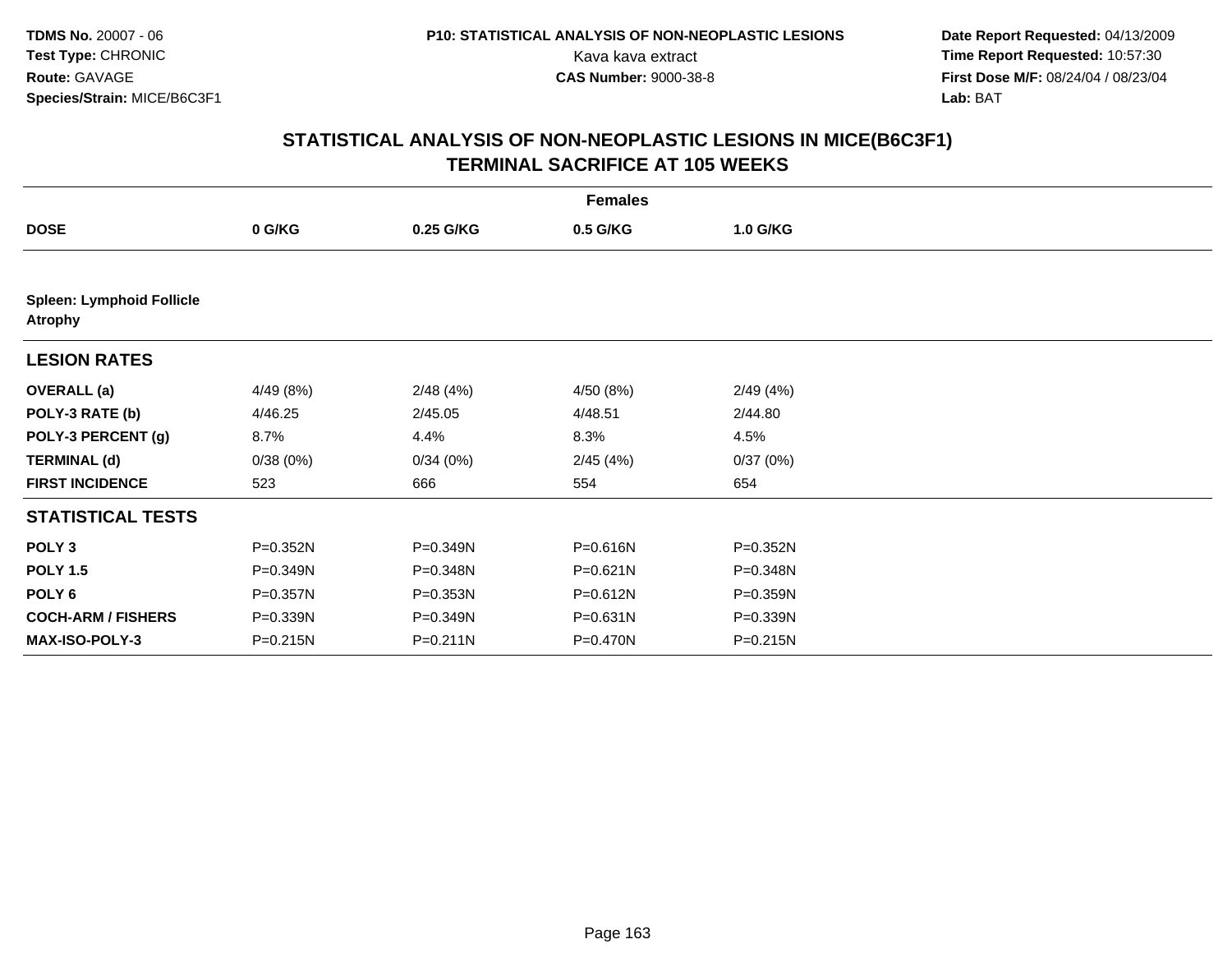**Date Report Requested:** 04/13/2009 Kava kava extract **Time Report Requested:** 10:57:30<br>**CAS Number:** 9000-38-8 **Time Report Requested:** 10:57:30 **First Dose M/F:** 08/24/04 / 08/23/04<br>Lab: BAT **Lab:** BAT

| <b>Females</b>                         |           |             |             |             |  |  |  |
|----------------------------------------|-----------|-------------|-------------|-------------|--|--|--|
| <b>DOSE</b>                            | 0 G/KG    | 0.25 G/KG   | 0.5 G/KG    | 1.0 G/KG    |  |  |  |
|                                        |           |             |             |             |  |  |  |
| Stomach, Forestomach<br><b>Erosion</b> |           |             |             |             |  |  |  |
| <b>LESION RATES</b>                    |           |             |             |             |  |  |  |
| <b>OVERALL</b> (a)                     | 0/50(0%)  | 1/50(2%)    | 14/50 (28%) | 11/50 (22%) |  |  |  |
| POLY-3 RATE (b)                        | 0/44.80   | 1/46.04     | 14/49.06    | 11/46.50    |  |  |  |
| POLY-3 PERCENT (g)                     | 0%        | 2.2%        | 28.5%       | 23.7%       |  |  |  |
| <b>TERMINAL (d)</b>                    | 0/38(0%)  | 1/34(3%)    | 11/45 (24%) | 8/37 (22%)  |  |  |  |
| <b>FIRST INCIDENCE</b>                 | ---       | 729 (T)     | 554         | 523         |  |  |  |
| <b>STATISTICAL TESTS</b>               |           |             |             |             |  |  |  |
| POLY <sub>3</sub>                      | P<0.001** | $P = 0.505$ | P<0.001**   | P<0.001**   |  |  |  |
| <b>POLY 1.5</b>                        | P<0.001** | $P = 0.504$ | P<0.001**   | P<0.001**   |  |  |  |
| POLY <sub>6</sub>                      | P<0.001** | $P = 0.507$ | P<0.001**   | P<0.001**   |  |  |  |
| <b>COCH-ARM / FISHERS</b>              | P<0.001** | $P = 0.500$ | P<0.001**   | P<0.001**   |  |  |  |
| <b>MAX-ISO-POLY-3</b>                  | P<0.001** | $P = 0.165$ | P<0.001**   | P<0.001**   |  |  |  |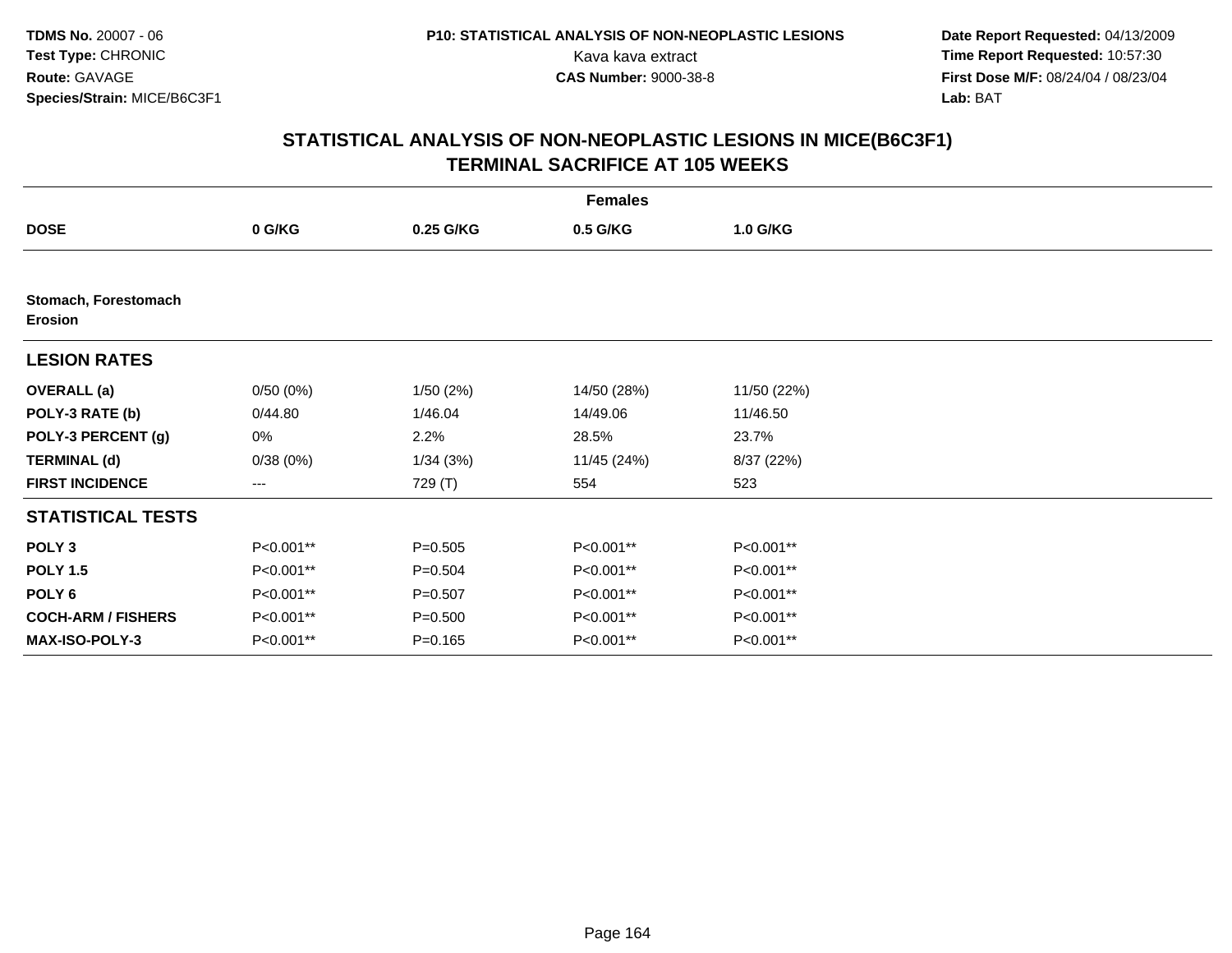**Date Report Requested:** 04/13/2009 Kava kava extract **Time Report Requested:** 10:57:30<br>**CAS Number:** 9000-38-8 **Time Report Requested:** 10:57:30 **First Dose M/F:** 08/24/04 / 08/23/04<br>Lab: BAT **Lab:** BAT

| <b>Females</b>                                      |           |             |             |             |  |  |  |
|-----------------------------------------------------|-----------|-------------|-------------|-------------|--|--|--|
| <b>DOSE</b>                                         | 0 G/KG    | 0.25 G/KG   | 0.5 G/KG    | 1.0 G/KG    |  |  |  |
|                                                     |           |             |             |             |  |  |  |
| Stomach, Forestomach<br><b>Inflammation Chronic</b> |           |             |             |             |  |  |  |
| <b>LESION RATES</b>                                 |           |             |             |             |  |  |  |
| <b>OVERALL (a)</b>                                  | 3/50(6%)  | 6/50 (12%)  | 21/50 (42%) | 22/50 (44%) |  |  |  |
| POLY-3 RATE (b)                                     | 3/45.30   | 6/47.04     | 21/49.06    | 22/47.52    |  |  |  |
| POLY-3 PERCENT (g)                                  | $6.6\%$   | 12.8%       | 42.8%       | 46.3%       |  |  |  |
| <b>TERMINAL (d)</b>                                 | 1/38(3%)  | 2/34(6%)    | 18/45 (40%) | 16/37 (43%) |  |  |  |
| <b>FIRST INCIDENCE</b>                              | 639       | 565         | 554         | 523         |  |  |  |
| <b>STATISTICAL TESTS</b>                            |           |             |             |             |  |  |  |
| POLY <sub>3</sub>                                   | P<0.001** | $P = 0.261$ | P<0.001**   | P<0.001**   |  |  |  |
| <b>POLY 1.5</b>                                     | P<0.001** | $P = 0.254$ | P<0.001**   | P<0.001**   |  |  |  |
| POLY 6                                              | P<0.001** | $P = 0.267$ | P<0.001**   | P<0.001**   |  |  |  |
| <b>COCH-ARM / FISHERS</b>                           | P<0.001** | $P = 0.243$ | P<0.001**   | P<0.001**   |  |  |  |
| MAX-ISO-POLY-3                                      | P<0.001** | $P = 0.165$ | P<0.001**   | P<0.001**   |  |  |  |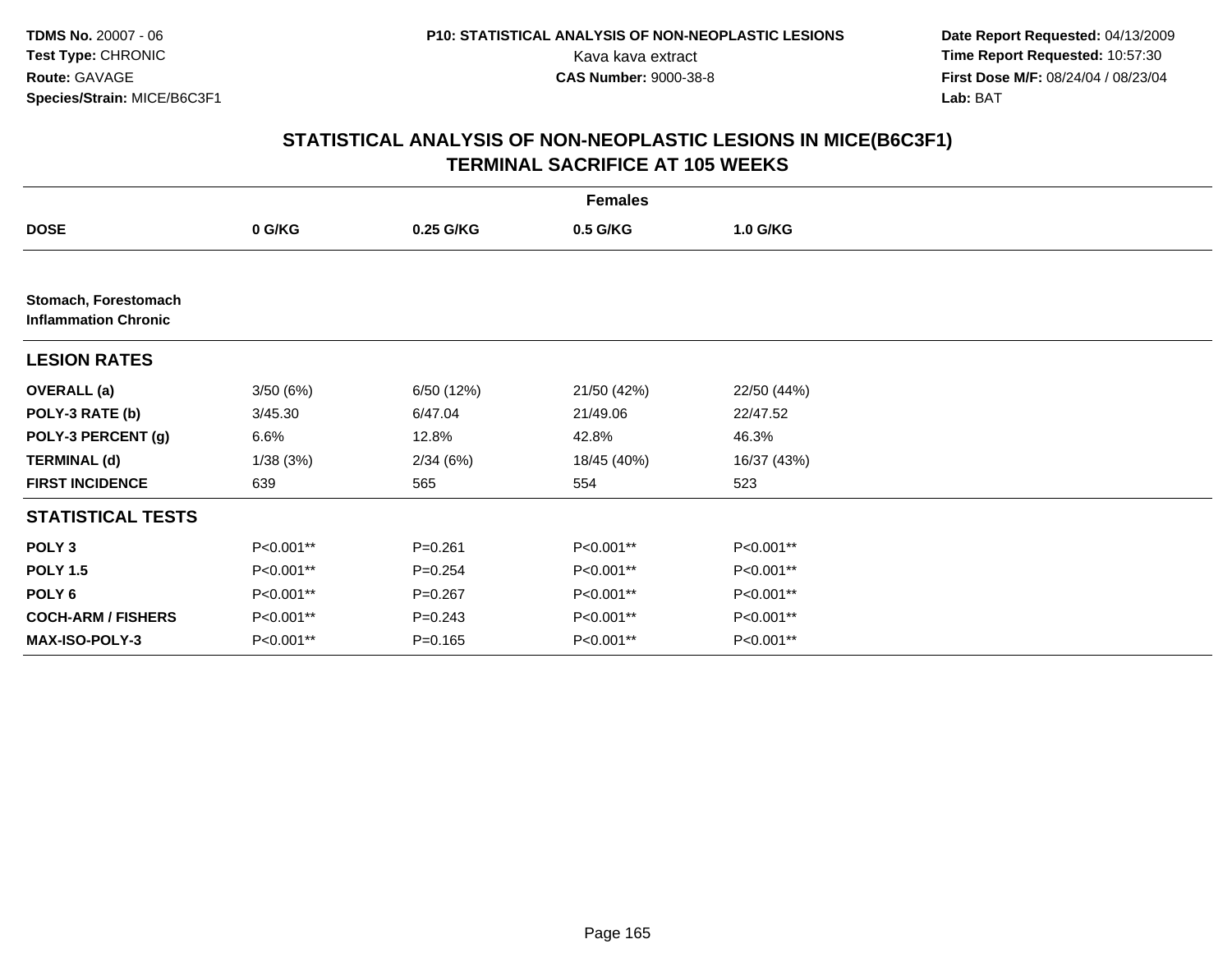**Date Report Requested:** 04/13/2009 Kava kava extract **Time Report Requested:** 10:57:30<br>**CAS Number:** 9000-38-8 **Time Report Requested:** 10:57:30 **First Dose M/F:** 08/24/04 / 08/23/04<br>Lab: BAT **Lab:** BAT

| <b>Females</b>                          |          |           |                                          |          |  |  |  |
|-----------------------------------------|----------|-----------|------------------------------------------|----------|--|--|--|
| <b>DOSE</b>                             | 0 G/KG   | 0.25 G/KG | 0.5 G/KG                                 | 1.0 G/KG |  |  |  |
|                                         |          |           |                                          |          |  |  |  |
| Stomach, Forestomach<br><b>Necrosis</b> |          |           |                                          |          |  |  |  |
| <b>LESION RATES</b>                     |          |           |                                          |          |  |  |  |
| <b>OVERALL (a)</b>                      | 0/50(0%) | 0/50(0%)  | 0/50(0%)                                 | 0/50(0%) |  |  |  |
| POLY-3 RATE (b)                         | 0/44.80  | 0/46.04   | 0/47.88                                  | 0/45.33  |  |  |  |
| POLY-3 PERCENT (g)                      | 0%       | 0%        | 0%                                       | $0\%$    |  |  |  |
| <b>TERMINAL (d)</b>                     | 0/38(0%) | 0/34(0%)  | 0/45(0%)                                 | 0/37(0%) |  |  |  |
| <b>FIRST INCIDENCE</b>                  | $---$    | ---       | $\hspace{0.05cm} \ldots \hspace{0.05cm}$ | $\cdots$ |  |  |  |
| <b>STATISTICAL TESTS</b>                |          |           |                                          |          |  |  |  |
| POLY <sub>3</sub>                       | (e)      | (e)       | (e)                                      | (e)      |  |  |  |
| <b>POLY 1.5</b>                         | (e)      | (e)       | (e)                                      | (e)      |  |  |  |
| POLY <sub>6</sub>                       | (e)      | (e)       | (e)                                      | (e)      |  |  |  |
| <b>COCH-ARM / FISHERS</b>               | (e)      | (e)       | (e)                                      | (e)      |  |  |  |
| MAX-ISO-POLY-3                          | (e)      | (e)       | (e)                                      | (e)      |  |  |  |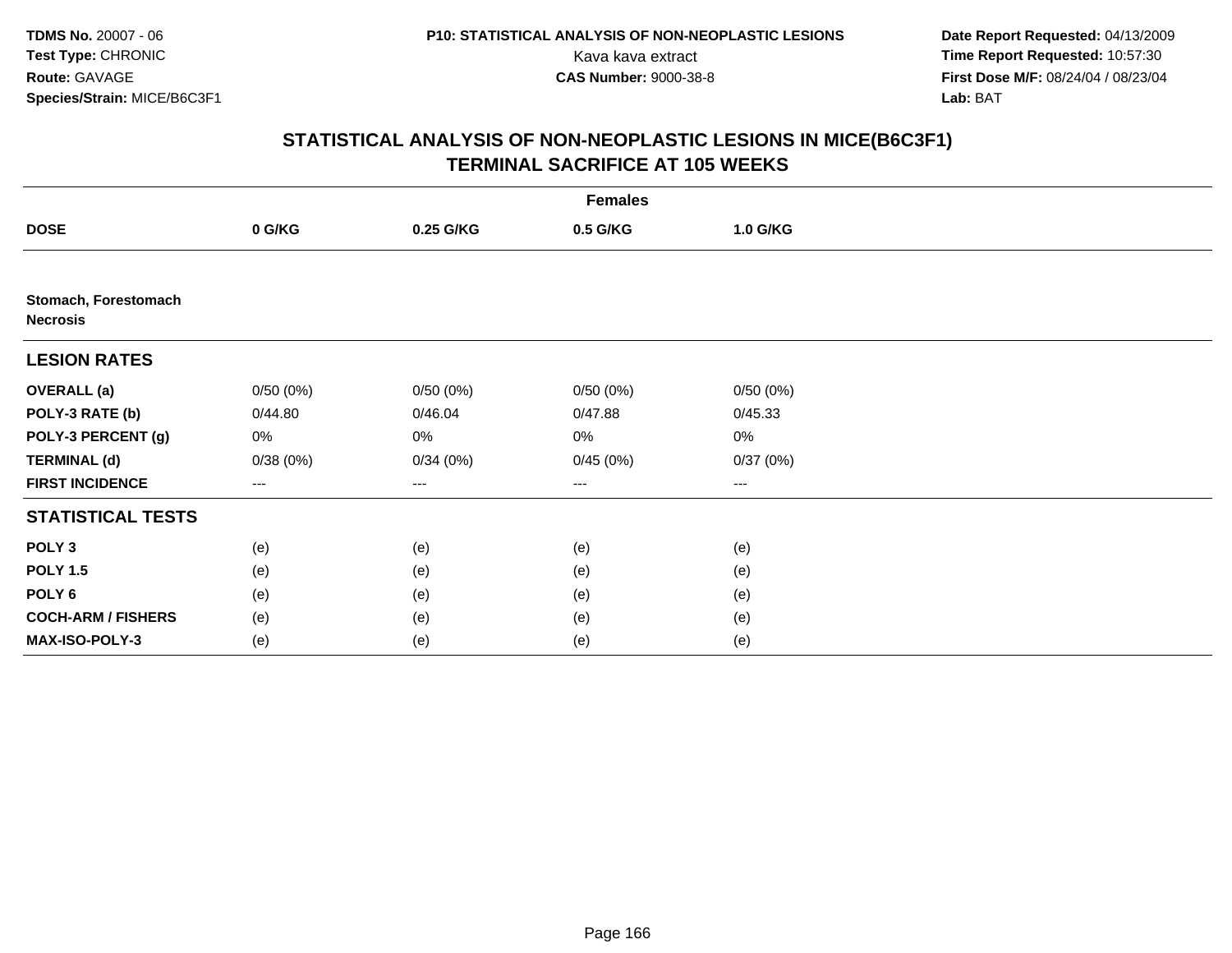**Date Report Requested:** 04/13/2009 Kava kava extract **Time Report Requested:** 10:57:30<br>**CAS Number:** 9000-38-8 **Time Report Requested:** 10:57:30 **First Dose M/F:** 08/24/04 / 08/23/04<br>Lab: BAT **Lab:** BAT

| <b>Females</b>                       |           |             |             |            |  |  |  |
|--------------------------------------|-----------|-------------|-------------|------------|--|--|--|
| <b>DOSE</b>                          | 0 G/KG    | 0.25 G/KG   | 0.5 G/KG    | 1.0 G/KG   |  |  |  |
|                                      |           |             |             |            |  |  |  |
| Stomach, Forestomach<br><b>Ulcer</b> |           |             |             |            |  |  |  |
| <b>LESION RATES</b>                  |           |             |             |            |  |  |  |
| <b>OVERALL</b> (a)                   | 0/50(0%)  | 2/50(4%)    | 3/50(6%)    | 6/50 (12%) |  |  |  |
| POLY-3 RATE (b)                      | 0/44.80   | 2/46.28     | 3/47.88     | 6/46.36    |  |  |  |
| POLY-3 PERCENT (g)                   | 0%        | 4.3%        | 6.3%        | 12.9%      |  |  |  |
| <b>TERMINAL (d)</b>                  | 0/38(0%)  | 0/34(0%)    | 3/45(7%)    | 3/37(8%)   |  |  |  |
| <b>FIRST INCIDENCE</b>               | $---$     | 681         | 729 (T)     | 548        |  |  |  |
| <b>STATISTICAL TESTS</b>             |           |             |             |            |  |  |  |
| POLY <sub>3</sub>                    | P=0.007** | $P = 0.245$ | $P = 0.131$ | P=0.017*   |  |  |  |
| <b>POLY 1.5</b>                      | P=0.007** | $P = 0.242$ | $P=0.127$   | P=0.016*   |  |  |  |
| POLY 6                               | P=0.008** | $P = 0.247$ | $P = 0.137$ | P=0.018*   |  |  |  |
| <b>COCH-ARM / FISHERS</b>            | P=0.007** | $P = 0.247$ | $P = 0.121$ | $P=0.013*$ |  |  |  |
| <b>MAX-ISO-POLY-3</b>                | P=0.005** | $P = 0.082$ | P=0.049*    | P=0.006**  |  |  |  |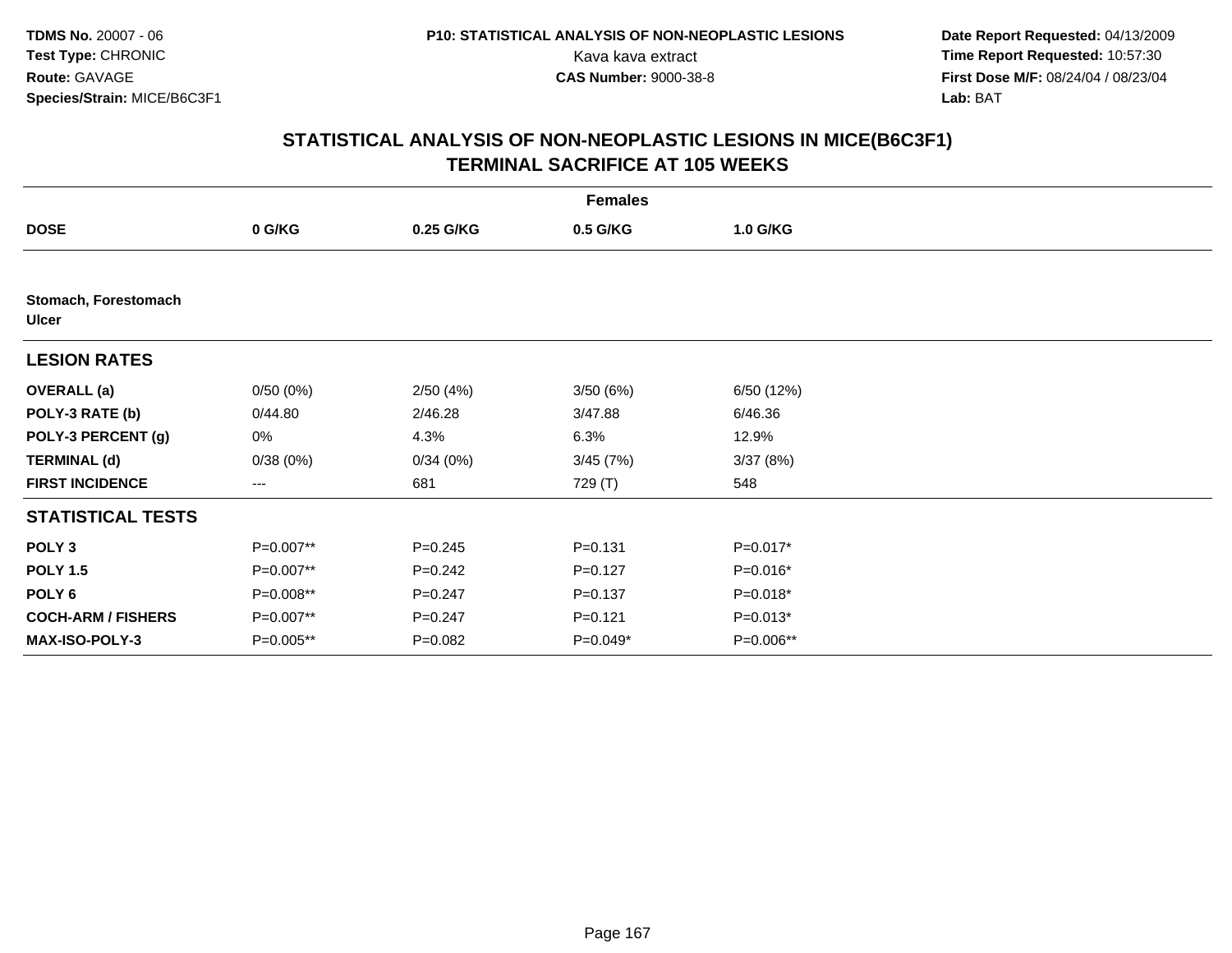**Date Report Requested:** 04/13/2009 Kava kava extract **Time Report Requested:** 10:57:30<br>**CAS Number:** 9000-38-8 **Time Report Requested:** 10:57:30 **First Dose M/F:** 08/24/04 / 08/23/04<br>Lab: BAT **Lab:** BAT

| <b>Females</b>                                  |           |             |             |             |  |  |  |
|-------------------------------------------------|-----------|-------------|-------------|-------------|--|--|--|
| <b>DOSE</b>                                     | 0 G/KG    | 0.25 G/KG   | 0.5 G/KG    | 1.0 G/KG    |  |  |  |
|                                                 |           |             |             |             |  |  |  |
| Stomach, Forestomach: Epithelium<br>Hyperplasia |           |             |             |             |  |  |  |
| <b>LESION RATES</b>                             |           |             |             |             |  |  |  |
| <b>OVERALL</b> (a)                              | 3/50(6%)  | 6/50 (12%)  | 23/50 (46%) | 24/50 (48%) |  |  |  |
| POLY-3 RATE (b)                                 | 3/45.41   | 6/46.51     | 23/49.06    | 24/47.52    |  |  |  |
| POLY-3 PERCENT (g)                              | 6.6%      | 12.9%       | 46.9%       | 50.5%       |  |  |  |
| <b>TERMINAL (d)</b>                             | 0/38(0%)  | 3/34(9%)    | 20/45 (44%) | 18/37 (49%) |  |  |  |
| <b>FIRST INCIDENCE</b>                          | 639       | 669         | 554         | 523         |  |  |  |
| <b>STATISTICAL TESTS</b>                        |           |             |             |             |  |  |  |
| POLY <sub>3</sub>                               | P<0.001** | $P=0.254$   | P<0.001**   | P<0.001**   |  |  |  |
| <b>POLY 1.5</b>                                 | P<0.001** | $P = 0.250$ | P<0.001**   | P<0.001**   |  |  |  |
| POLY <sub>6</sub>                               | P<0.001** | $P = 0.255$ | P<0.001**   | P<0.001**   |  |  |  |
| <b>COCH-ARM / FISHERS</b>                       | P<0.001** | $P=0.243$   | P<0.001**   | P<0.001**   |  |  |  |
| <b>MAX-ISO-POLY-3</b>                           | P<0.001** | $P = 0.158$ | P<0.001**   | P<0.001**   |  |  |  |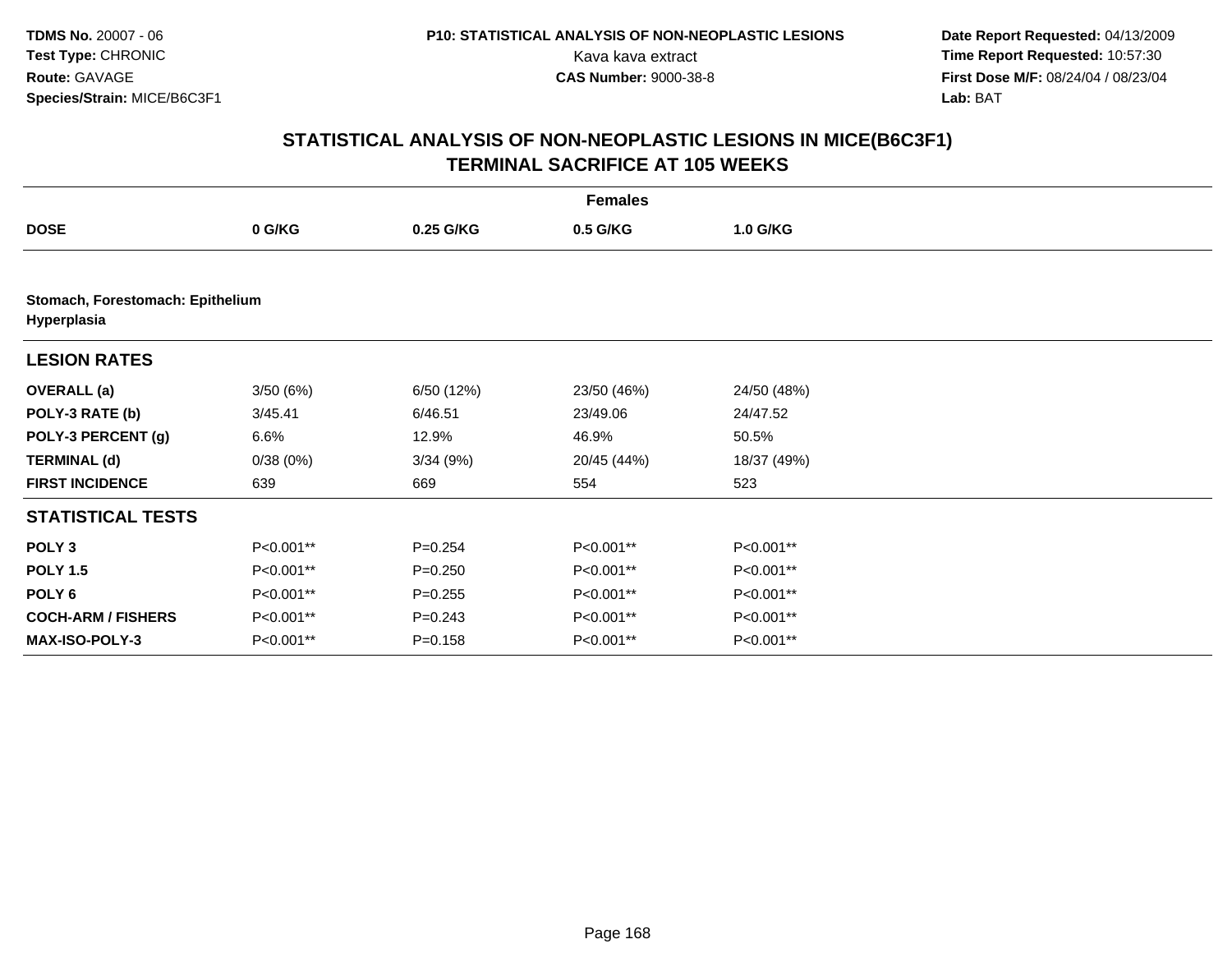**Date Report Requested:** 04/13/2009 Kava kava extract **Time Report Requested:** 10:57:30<br>**CAS Number:** 9000-38-8 **Time Report Requested:** 10:57:30 **First Dose M/F:** 08/24/04 / 08/23/04<br>Lab: BAT **Lab:** BAT

|                                                                     | <b>Females</b> |           |              |          |  |  |  |  |
|---------------------------------------------------------------------|----------------|-----------|--------------|----------|--|--|--|--|
| <b>DOSE</b>                                                         | 0 G/KG         | 0.25 G/KG | 0.5 G/KG     | 1.0 G/KG |  |  |  |  |
|                                                                     |                |           |              |          |  |  |  |  |
| Stomach, Glandular<br><b>Infiltration Cellular Mononuclear Cell</b> |                |           |              |          |  |  |  |  |
| <b>LESION RATES</b>                                                 |                |           |              |          |  |  |  |  |
| <b>OVERALL</b> (a)                                                  | 2/50(4%)       | 1/50(2%)  | 0/50(0%)     | 1/50(2%) |  |  |  |  |
| POLY-3 RATE (b)                                                     | 2/44.80        | 1/46.04   | 0/47.88      | 1/45.84  |  |  |  |  |
| POLY-3 PERCENT (g)                                                  | 4.5%           | 2.2%      | 0%           | 2.2%     |  |  |  |  |
| <b>TERMINAL (d)</b>                                                 | 2/38(5%)       | 1/34(3%)  | 0/45(0%)     | 0/37(0%) |  |  |  |  |
| <b>FIRST INCIDENCE</b>                                              | 729 (T)        | 729 (T)   | $--$         | 576      |  |  |  |  |
| <b>STATISTICAL TESTS</b>                                            |                |           |              |          |  |  |  |  |
| POLY <sub>3</sub>                                                   | P=0.363N       | P=0.490N  | P=0.223N     | P=0.492N |  |  |  |  |
| <b>POLY 1.5</b>                                                     | P=0.365N       | P=0.494N  | P=0.228N     | P=0.496N |  |  |  |  |
| POLY <sub>6</sub>                                                   | P=0.361N       | P=0.489N  | P=0.217N     | P=0.488N |  |  |  |  |
| <b>COCH-ARM / FISHERS</b>                                           | P=0.366N       | P=0.500N  | $P = 0.247N$ | P=0.500N |  |  |  |  |
| <b>MAX-ISO-POLY-3</b>                                               | P=0.138N       | P=0.274N  | P=0.075N     | P=0.275N |  |  |  |  |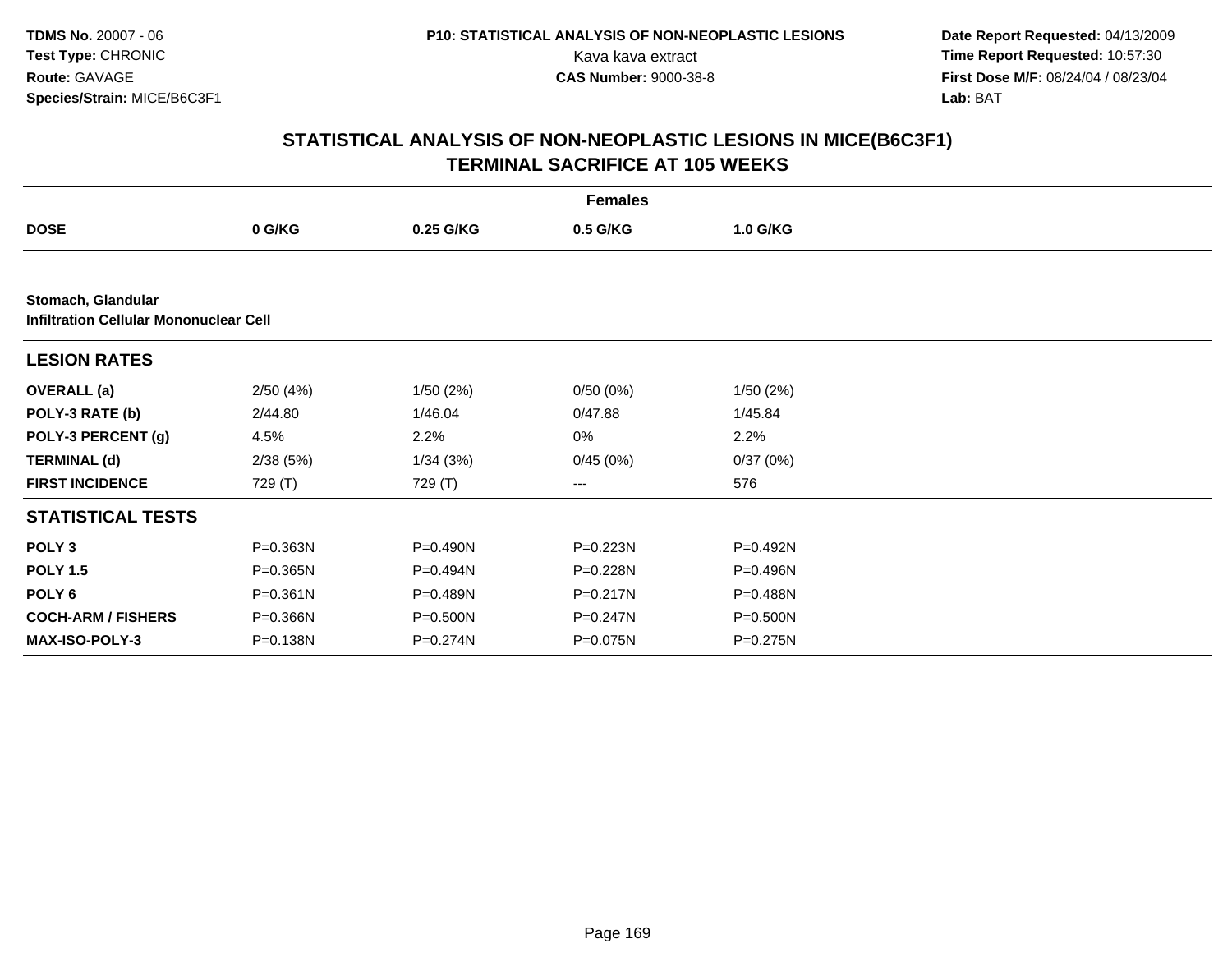**Date Report Requested:** 04/13/2009 Kava kava extract **Time Report Requested:** 10:57:30<br>**CAS Number:** 9000-38-8 **Time Report Requested:** 10:57:30 **First Dose M/F:** 08/24/04 / 08/23/04<br>Lab: BAT **Lab:** BAT

|                                    | <b>Females</b>    |           |                   |             |  |  |  |  |
|------------------------------------|-------------------|-----------|-------------------|-------------|--|--|--|--|
| <b>DOSE</b>                        | 0 G/KG            | 0.25 G/KG | 0.5 G/KG          | 1.0 G/KG    |  |  |  |  |
|                                    |                   |           |                   |             |  |  |  |  |
| Stomach, Glandular<br><b>Ulcer</b> |                   |           |                   |             |  |  |  |  |
| <b>LESION RATES</b>                |                   |           |                   |             |  |  |  |  |
| <b>OVERALL</b> (a)                 | 0/50(0%)          | 0/50(0%)  | 0/50(0%)          | 2/50(4%)    |  |  |  |  |
| POLY-3 RATE (b)                    | 0/44.80           | 0/46.04   | 0/47.88           | 2/46.24     |  |  |  |  |
| POLY-3 PERCENT (g)                 | 0%                | 0%        | 0%                | 4.3%        |  |  |  |  |
| <b>TERMINAL (d)</b>                | 0/38(0%)          | 0/34(0%)  | 0/45(0%)          | 0/37(0%)    |  |  |  |  |
| <b>FIRST INCIDENCE</b>             | $\qquad \qquad -$ | ---       | $\qquad \qquad -$ | 523         |  |  |  |  |
| <b>STATISTICAL TESTS</b>           |                   |           |                   |             |  |  |  |  |
| POLY <sub>3</sub>                  | P=0.046*          | (e)       | (e)               | $P=0.244$   |  |  |  |  |
| <b>POLY 1.5</b>                    | P=0.046*          | (e)       | (e)               | $P = 0.241$ |  |  |  |  |
| POLY 6                             | P=0.047*          | (e)       | (e)               | $P = 0.248$ |  |  |  |  |
| <b>COCH-ARM / FISHERS</b>          | P=0.046*          | (e)       | (e)               | $P = 0.247$ |  |  |  |  |
| MAX-ISO-POLY-3                     | P=0.025*          | (e)       | (e)               | $P=0.082$   |  |  |  |  |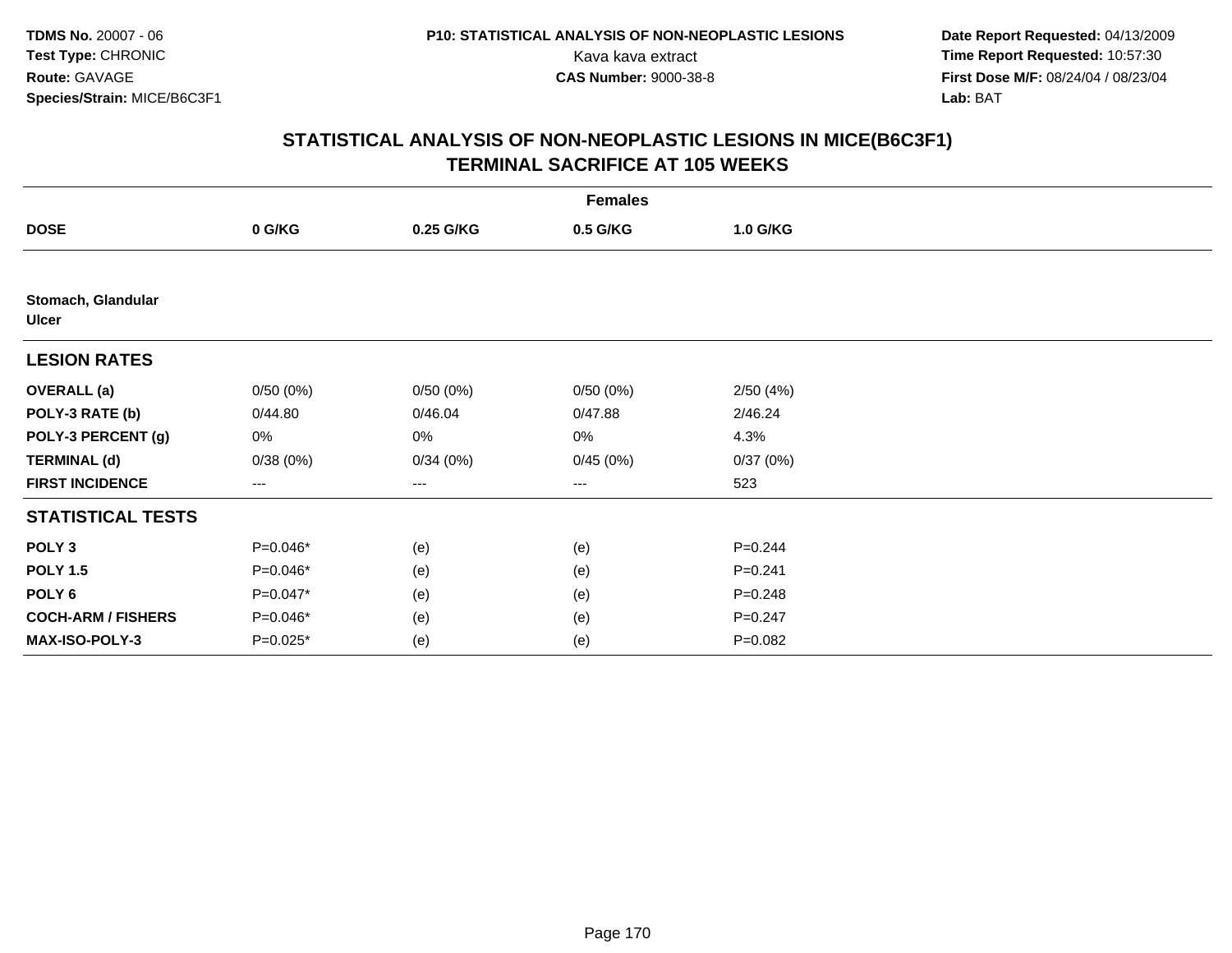**Date Report Requested:** 04/13/2009 Kava kava extract **Time Report Requested:** 10:57:30<br>**CAS Number:** 9000-38-8 **Time Report Requested:** 10:57:30 **First Dose M/F:** 08/24/04 / 08/23/04<br>Lab: BAT **Lab:** BAT

|                                               | <b>Females</b> |           |             |             |  |  |  |  |
|-----------------------------------------------|----------------|-----------|-------------|-------------|--|--|--|--|
| <b>DOSE</b>                                   | 0 G/KG         | 0.25 G/KG | 0.5 G/KG    | 1.0 G/KG    |  |  |  |  |
|                                               |                |           |             |             |  |  |  |  |
| Stomach, Glandular: Epithelium<br>Hyperplasia |                |           |             |             |  |  |  |  |
| <b>LESION RATES</b>                           |                |           |             |             |  |  |  |  |
| <b>OVERALL</b> (a)                            | 0/50(0%)       | 0/50(0%)  | 1/50(2%)    | 2/50(4%)    |  |  |  |  |
| POLY-3 RATE (b)                               | 0/44.80        | 0/46.04   | 1/47.88     | 2/45.33     |  |  |  |  |
| POLY-3 PERCENT (g)                            | 0%             | 0%        | 2.1%        | 4.4%        |  |  |  |  |
| <b>TERMINAL (d)</b>                           | 0/38(0%)       | 0/34(0%)  | 1/45(2%)    | 2/37(5%)    |  |  |  |  |
| <b>FIRST INCIDENCE</b>                        | ---            | $--$      | 729 (T)     | 729 (T)     |  |  |  |  |
| <b>STATISTICAL TESTS</b>                      |                |           |             |             |  |  |  |  |
| POLY <sub>3</sub>                             | $P = 0.070$    | (e)       | $P = 0.513$ | $P = 0.240$ |  |  |  |  |
| <b>POLY 1.5</b>                               | $P = 0.070$    | (e)       | $P = 0.508$ | $P = 0.238$ |  |  |  |  |
| POLY <sub>6</sub>                             | $P = 0.071$    | (e)       | $P = 0.519$ | $P = 0.241$ |  |  |  |  |
| <b>COCH-ARM / FISHERS</b>                     | $P = 0.070$    | (e)       | $P = 0.500$ | $P = 0.247$ |  |  |  |  |
| MAX-ISO-POLY-3                                | $P = 0.052$    | (e)       | $P = 0.175$ | $P = 0.078$ |  |  |  |  |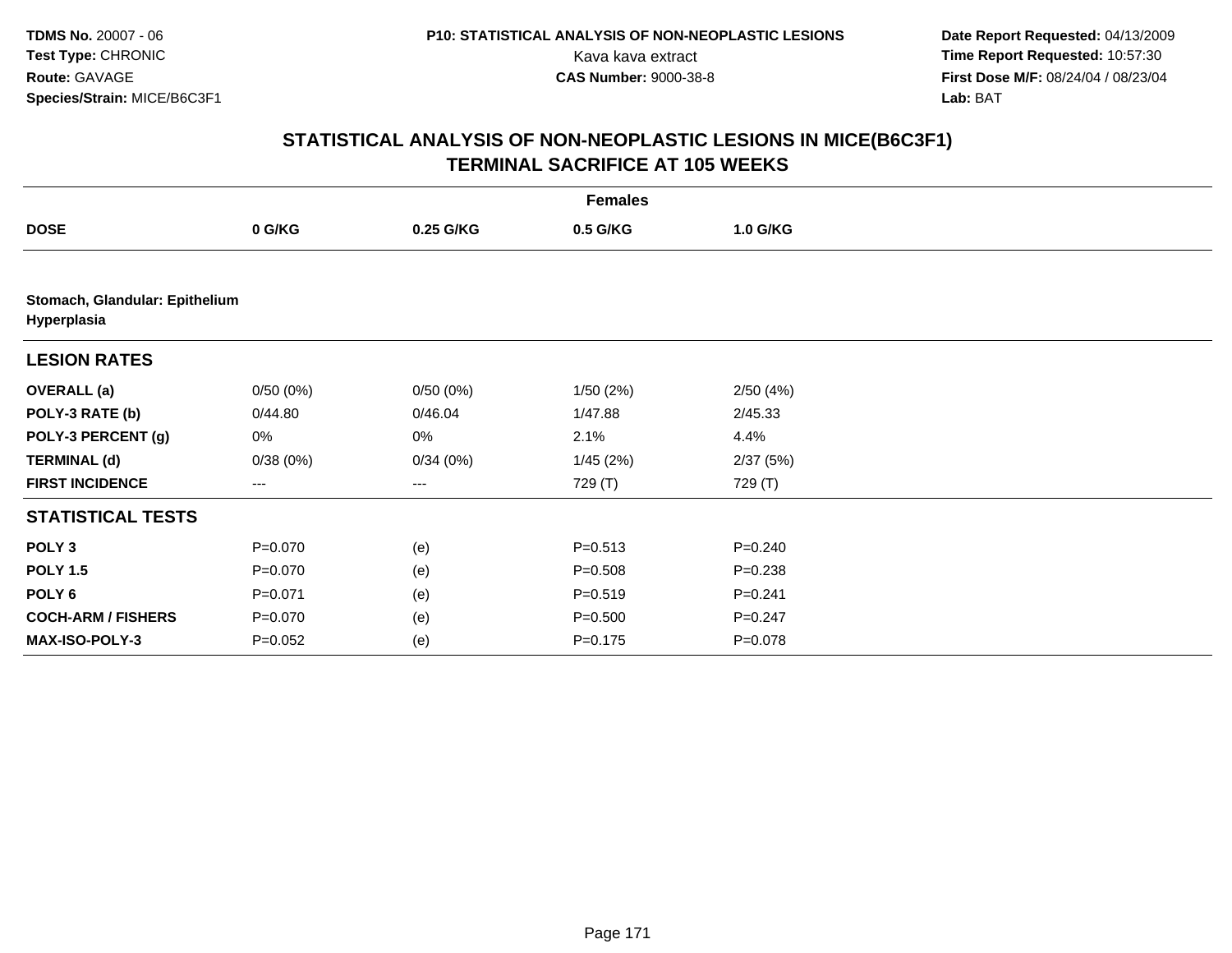**Date Report Requested:** 04/13/2009 Kava kava extract **Time Report Requested:** 10:57:30<br>**CAS Number:** 9000-38-8 **Time Report Requested:** 10:57:30 **First Dose M/F:** 08/24/04 / 08/23/04<br>Lab: BAT **Lab:** BAT

|                                              | <b>Females</b> |              |             |          |  |  |  |  |
|----------------------------------------------|----------------|--------------|-------------|----------|--|--|--|--|
| <b>DOSE</b>                                  | 0 G/KG         | 0.25 G/KG    | 0.5 G/KG    | 1.0 G/KG |  |  |  |  |
|                                              |                |              |             |          |  |  |  |  |
| Stomach, Glandular: Glands<br><b>Ectasia</b> |                |              |             |          |  |  |  |  |
| <b>LESION RATES</b>                          |                |              |             |          |  |  |  |  |
| <b>OVERALL</b> (a)                           | 1/50(2%)       | 1/50(2%)     | 2/50(4%)    | 0/50(0%) |  |  |  |  |
| POLY-3 RATE (b)                              | 1/44.80        | 1/46.04      | 2/47.88     | 0/45.33  |  |  |  |  |
| POLY-3 PERCENT (g)                           | 2.2%           | 2.2%         | 4.2%        | 0%       |  |  |  |  |
| <b>TERMINAL (d)</b>                          | 1/38(3%)       | 1/34(3%)     | 2/45(4%)    | 0/37(0%) |  |  |  |  |
| <b>FIRST INCIDENCE</b>                       | 729 (T)        | 729 (T)      | 729 (T)     | ---      |  |  |  |  |
| <b>STATISTICAL TESTS</b>                     |                |              |             |          |  |  |  |  |
| POLY <sub>3</sub>                            | P=0.364N       | P=0.755N     | $P = 0.523$ | P=0.498N |  |  |  |  |
| <b>POLY 1.5</b>                              | P=0.367N       | P=0.757N     | $P = 0.514$ | P=0.499N |  |  |  |  |
| POLY 6                                       | P=0.362N       | $P = 0.753N$ | $P = 0.533$ | P=0.496N |  |  |  |  |
| <b>COCH-ARM / FISHERS</b>                    | P=0.366N       | P=0.753N     | $P = 0.500$ | P=0.500N |  |  |  |  |
| <b>MAX-ISO-POLY-3</b>                        | P=0.179N       | $P = 0.491N$ | $P = 0.305$ | P=0.158N |  |  |  |  |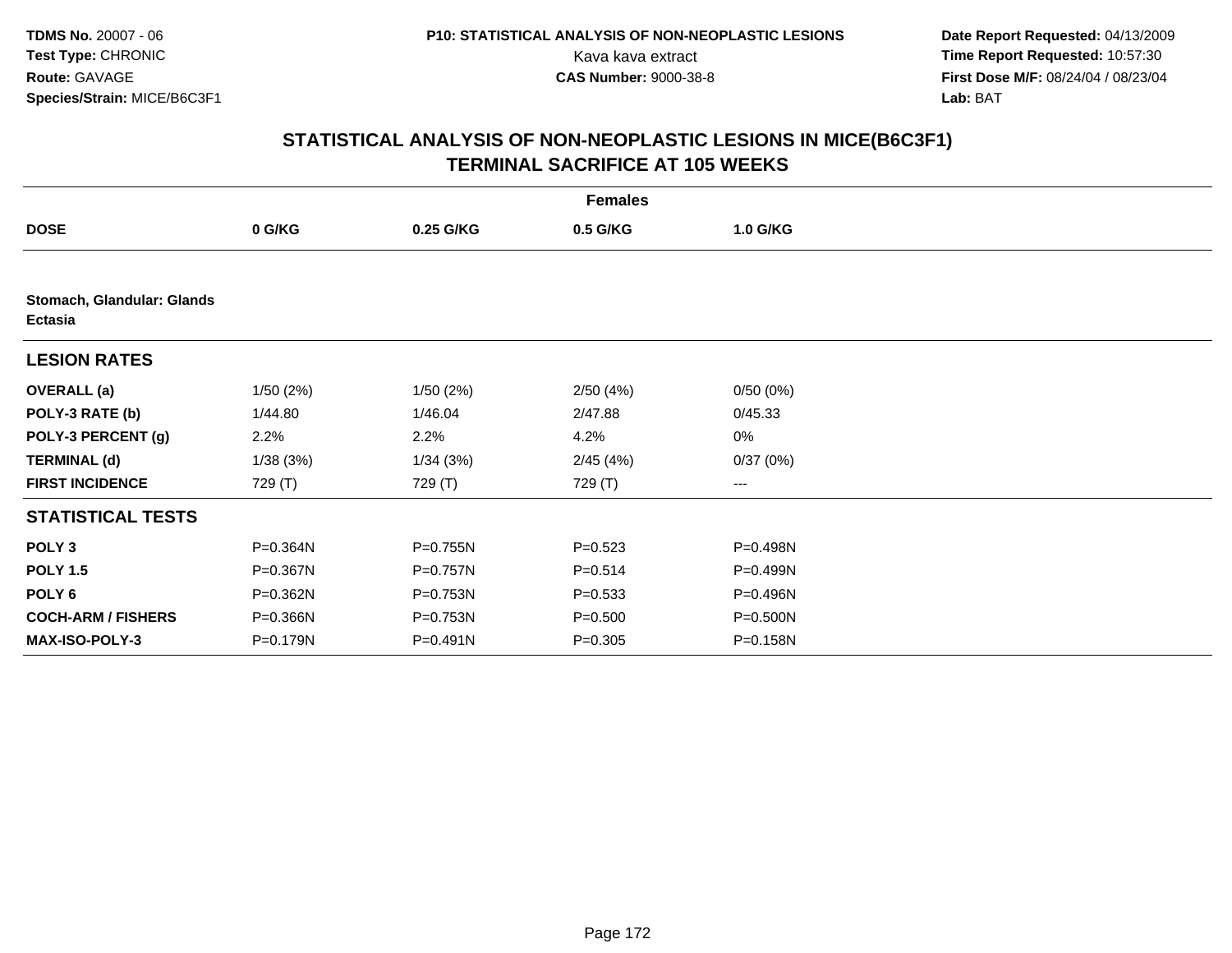**Date Report Requested:** 04/13/2009 Kava kava extract **Time Report Requested:** 10:57:30<br>**CAS Number:** 9000-38-8 **Time Report Requested:** 10:57:30 **First Dose M/F:** 08/24/04 / 08/23/04<br>Lab: BAT **Lab:** BAT

|                                 | <b>Females</b> |             |             |             |  |  |  |  |
|---------------------------------|----------------|-------------|-------------|-------------|--|--|--|--|
| <b>DOSE</b>                     | 0 G/KG         | 0.25 G/KG   | 0.5 G/KG    | 1.0 G/KG    |  |  |  |  |
|                                 |                |             |             |             |  |  |  |  |
| <b>Thymus</b><br><b>Atrophy</b> |                |             |             |             |  |  |  |  |
| <b>LESION RATES</b>             |                |             |             |             |  |  |  |  |
| <b>OVERALL</b> (a)              | 39/50 (78%)    | 44/50 (88%) | 46/49 (94%) | 40/47 (85%) |  |  |  |  |
| POLY-3 RATE (b)                 | 39/47.44       | 44/48.78    | 46/48.39    | 40/45.50    |  |  |  |  |
| POLY-3 PERCENT (g)              | 82.2%          | 90.2%       | 95.1%       | 87.9%       |  |  |  |  |
| <b>TERMINAL (d)</b>             | 31/38 (82%)    | 32/34 (94%) | 42/44 (96%) | 31/36 (86%) |  |  |  |  |
| <b>FIRST INCIDENCE</b>          | 523            | 521         | 554         | 523         |  |  |  |  |
| <b>STATISTICAL TESTS</b>        |                |             |             |             |  |  |  |  |
| POLY <sub>3</sub>               | $P = 0.271$    | $P = 0.191$ | $P=0.040*$  | $P = 0.312$ |  |  |  |  |
| <b>POLY 1.5</b>                 | $P=0.229$      | $P = 0.168$ | P=0.031*    | $P=0.272$   |  |  |  |  |
| POLY <sub>6</sub>               | $P = 0.315$    | $P = 0.210$ | $P = 0.051$ | $P = 0.353$ |  |  |  |  |
| <b>COCH-ARM / FISHERS</b>       | $P = 0.228$    | $P = 0.143$ | P=0.022*    | $P = 0.262$ |  |  |  |  |
| <b>MAX-ISO-POLY-3</b>           | $P = 0.069$    | $P = 0.121$ | $P=0.019*$  | $P = 0.216$ |  |  |  |  |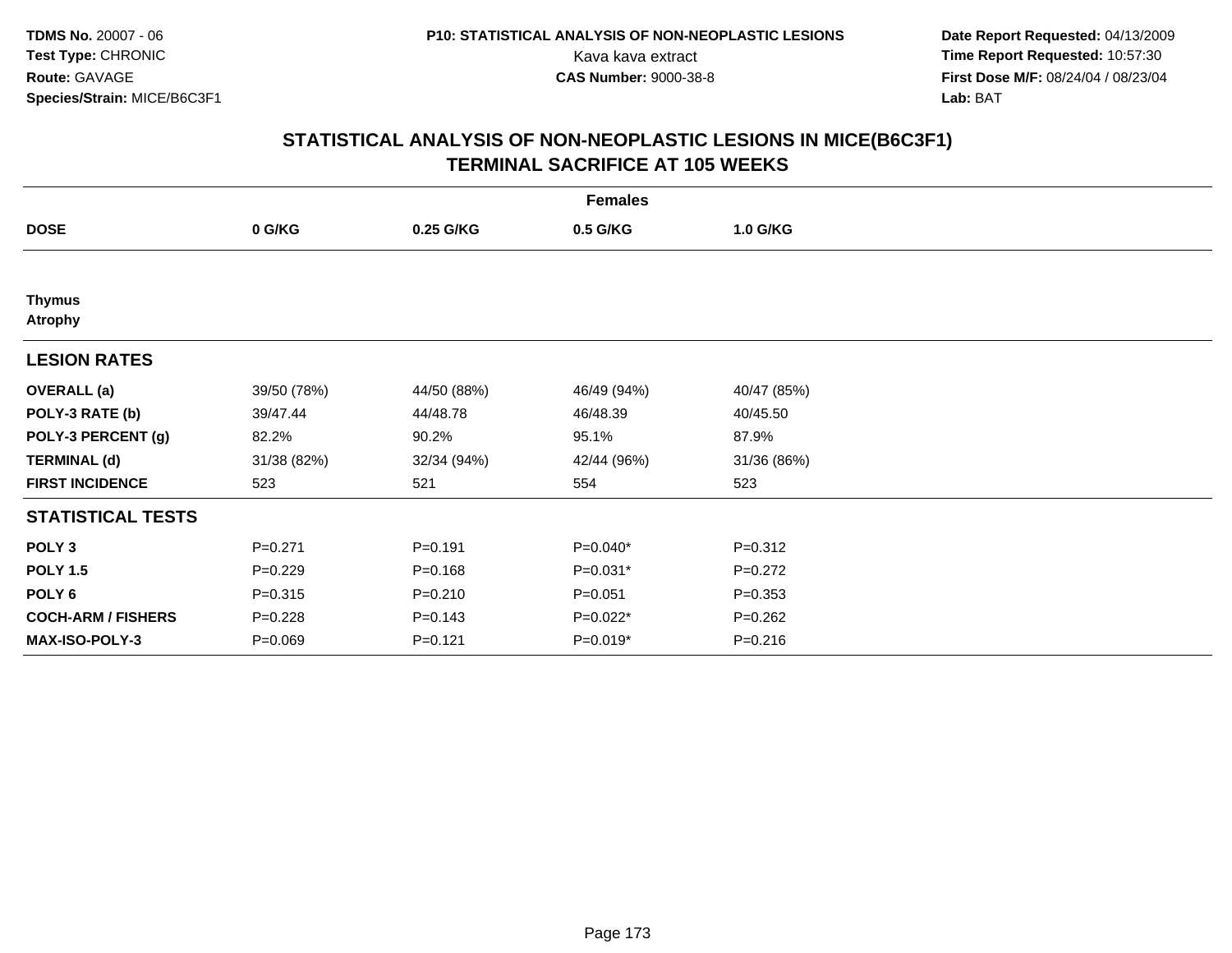**Date Report Requested:** 04/13/2009 Kava kava extract **Time Report Requested:** 10:57:30<br>**CAS Number:** 9000-38-8 **Time Report Requested:** 10:57:30 **First Dose M/F:** 08/24/04 / 08/23/04<br>Lab: BAT **Lab:** BAT

|                              | <b>Females</b> |           |             |             |  |  |  |  |  |
|------------------------------|----------------|-----------|-------------|-------------|--|--|--|--|--|
| <b>DOSE</b>                  | 0 G/KG         | 0.25 G/KG | 0.5 G/KG    | 1.0 G/KG    |  |  |  |  |  |
|                              |                |           |             |             |  |  |  |  |  |
| <b>Thymus</b><br>Hyperplasia |                |           |             |             |  |  |  |  |  |
| <b>LESION RATES</b>          |                |           |             |             |  |  |  |  |  |
| <b>OVERALL</b> (a)           | 1/50(2%)       | 0/50(0%)  | 2/49 (4%)   | 1/47(2%)    |  |  |  |  |  |
| POLY-3 RATE (b)              | 1/44.80        | 0/46.04   | 2/46.88     | 1/42.79     |  |  |  |  |  |
| POLY-3 PERCENT (g)           | 2.2%           | 0%        | 4.3%        | 2.3%        |  |  |  |  |  |
| <b>TERMINAL (d)</b>          | 1/38(3%)       | 0/34(0%)  | 2/44(5%)    | 1/36(3%)    |  |  |  |  |  |
| <b>FIRST INCIDENCE</b>       | 729 (T)        | ---       | 729 (T)     | 729 (T)     |  |  |  |  |  |
| <b>STATISTICAL TESTS</b>     |                |           |             |             |  |  |  |  |  |
| POLY <sub>3</sub>            | $P = 0.481$    | P=0.495N  | $P = 0.516$ | $P = 0.751$ |  |  |  |  |  |
| <b>POLY 1.5</b>              | $P=0.479$      | P=0.496N  | $P = 0.507$ | $P=0.748$   |  |  |  |  |  |
| POLY <sub>6</sub>            | $P=0.485$      | P=0.493N  | $P = 0.526$ | $P=0.753$   |  |  |  |  |  |
| <b>COCH-ARM / FISHERS</b>    | $P = 0.480$    | P=0.500N  | $P=0.492$   | $P = 0.737$ |  |  |  |  |  |
| <b>MAX-ISO-POLY-3</b>        | $P = 0.242$    | P=0.158N  | $P = 0.297$ | $P = 0.485$ |  |  |  |  |  |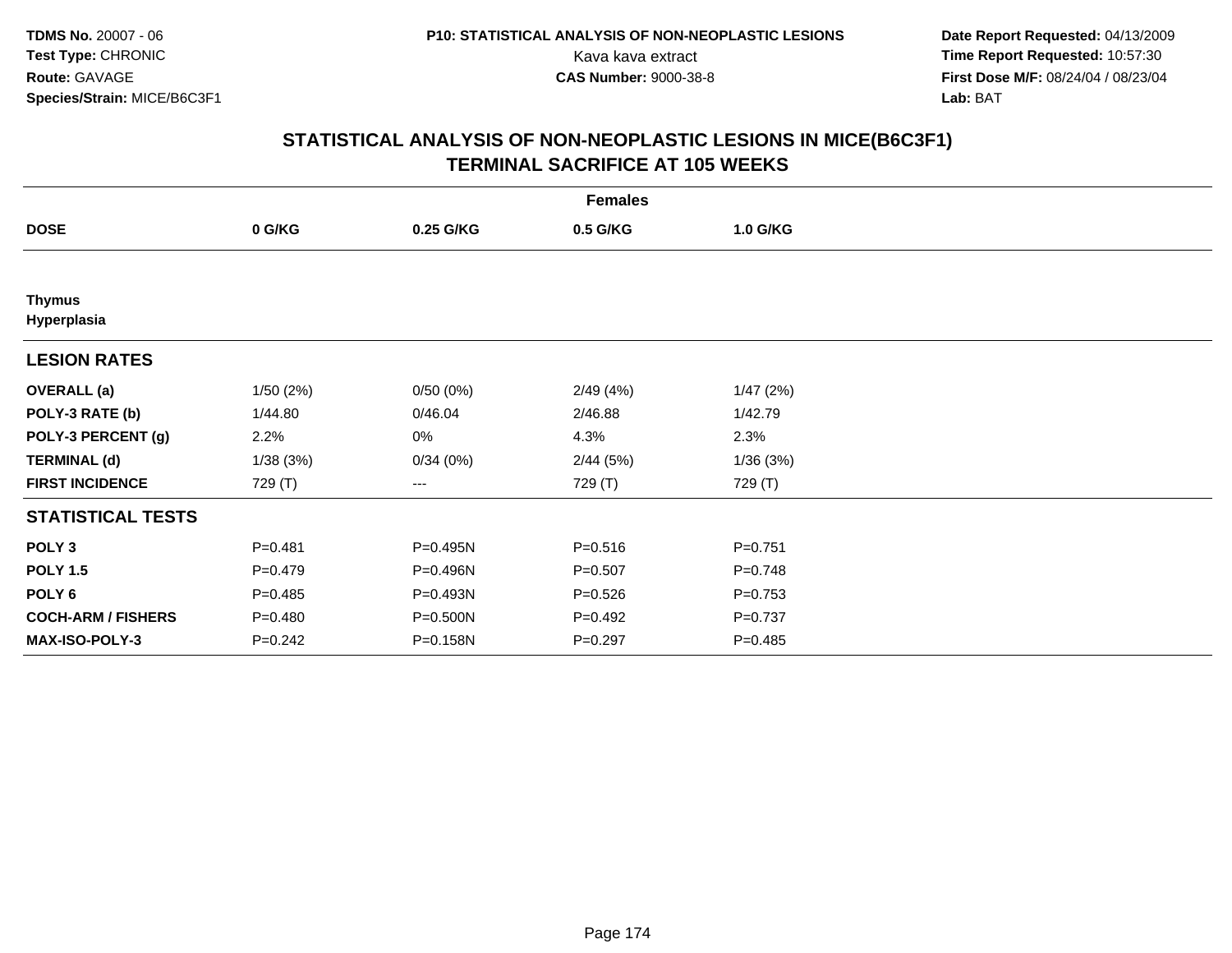**Date Report Requested:** 04/13/2009 Kava kava extract **Time Report Requested:** 10:57:30<br>**CAS Number:** 9000-38-8 **Time Report Requested:** 10:57:30 **First Dose M/F:** 08/24/04 / 08/23/04<br>Lab: BAT **Lab:** BAT

|                                                          | <b>Females</b> |            |                        |              |  |  |  |  |
|----------------------------------------------------------|----------------|------------|------------------------|--------------|--|--|--|--|
| <b>DOSE</b>                                              | 0 G/KG         | 0.25 G/KG  | 0.5 G/KG               | 1.0 G/KG     |  |  |  |  |
|                                                          |                |            |                        |              |  |  |  |  |
| <b>Thymus</b><br><b>Infiltration Cellular Histiocyte</b> |                |            |                        |              |  |  |  |  |
| <b>LESION RATES</b>                                      |                |            |                        |              |  |  |  |  |
| <b>OVERALL</b> (a)                                       | 5/50 (10%)     | 0/50(0%)   | 0/49(0%)               | 2/47(4%)     |  |  |  |  |
| POLY-3 RATE (b)                                          | 5/44.80        | 0/46.04    | 0/46.88                | 2/42.79      |  |  |  |  |
| POLY-3 PERCENT (g)                                       | 11.2%          | 0%         | 0%                     | 4.7%         |  |  |  |  |
| <b>TERMINAL (d)</b>                                      | 5/38 (13%)     | 0/34(0%)   | 0/44(0%)               | 2/36(6%)     |  |  |  |  |
| <b>FIRST INCIDENCE</b>                                   | 729 (T)        | ---        | $\qquad \qquad \cdots$ | 729 (T)      |  |  |  |  |
| <b>STATISTICAL TESTS</b>                                 |                |            |                        |              |  |  |  |  |
| POLY <sub>3</sub>                                        | $P = 0.211N$   | P=0.028N*  | P=0.027N*              | $P = 0.235N$ |  |  |  |  |
| <b>POLY 1.5</b>                                          | $P = 0.212N$   | P=0.029N*  | P=0.029N*              | $P = 0.240N$ |  |  |  |  |
| POLY 6                                                   | $P = 0.210N$   | P=0.028N*  | P=0.025N*              | $P = 0.229N$ |  |  |  |  |
| <b>COCH-ARM / FISHERS</b>                                | P=0.216N       | P=0.028N*  | P=0.030N*              | P=0.244N     |  |  |  |  |
| <b>MAX-ISO-POLY-3</b>                                    | P=0.010N**     | P=0.010N** | P=0.010N**             | P=0.133N     |  |  |  |  |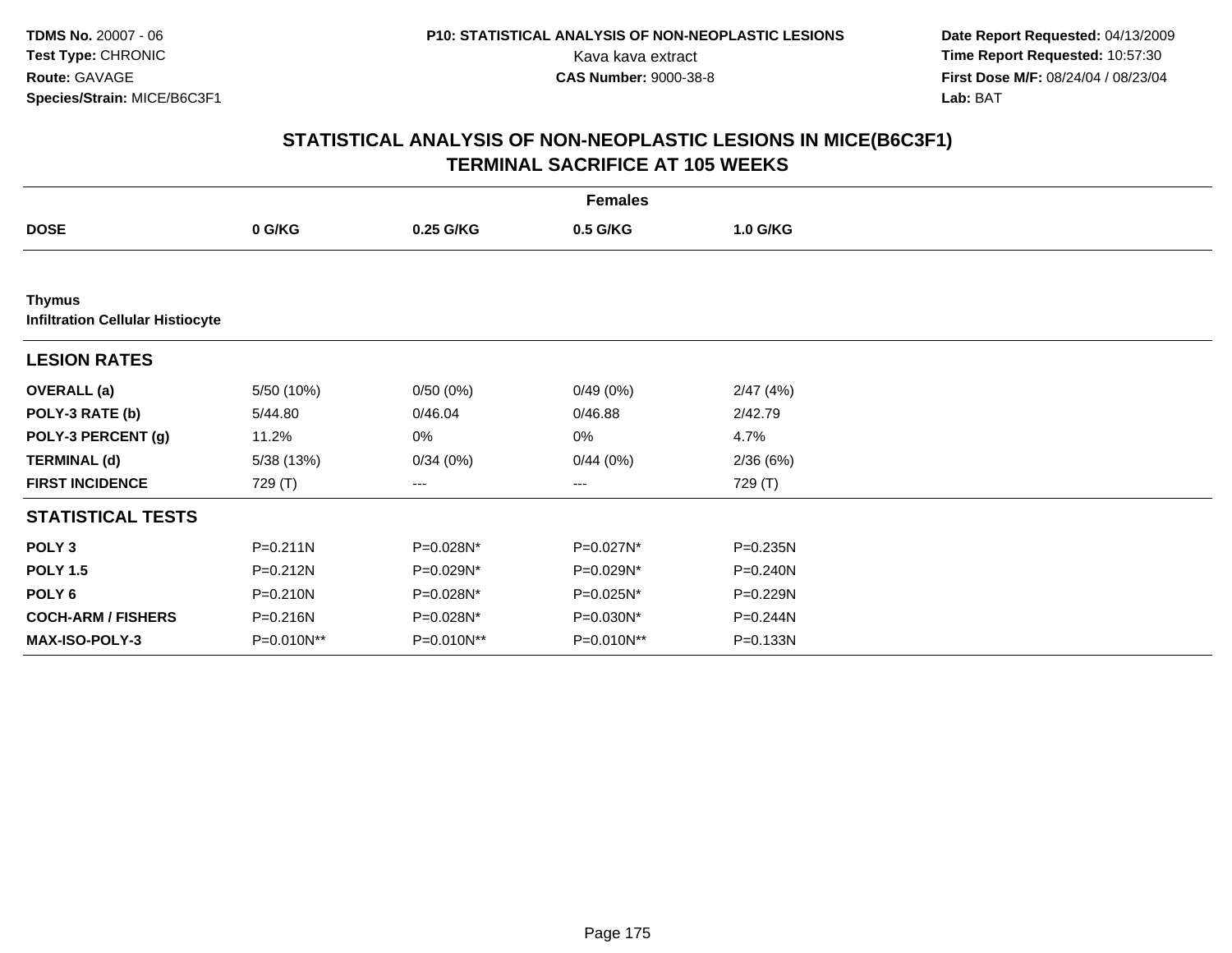**Date Report Requested:** 04/13/2009 Kava kava extract **Time Report Requested:** 10:57:30<br>**CAS Number:** 9000-38-8 **Time Report Requested:** 10:57:30 **First Dose M/F:** 08/24/04 / 08/23/04<br>Lab: BAT **Lab:** BAT

|                              | <b>Females</b>         |             |          |          |  |  |  |  |
|------------------------------|------------------------|-------------|----------|----------|--|--|--|--|
| <b>DOSE</b>                  | 0 G/KG                 | 0.25 G/KG   | 0.5 G/KG | 1.0 G/KG |  |  |  |  |
|                              |                        |             |          |          |  |  |  |  |
| <b>Thyroid Gland</b><br>Cyst |                        |             |          |          |  |  |  |  |
| <b>LESION RATES</b>          |                        |             |          |          |  |  |  |  |
| <b>OVERALL</b> (a)           | 0/50(0%)               | 1/50(2%)    | 0/50(0%) | 0/50(0%) |  |  |  |  |
| POLY-3 RATE (b)              | 0/44.80                | 1/46.27     | 0/47.88  | 0/45.33  |  |  |  |  |
| POLY-3 PERCENT (g)           | 0%                     | 2.2%        | 0%       | 0%       |  |  |  |  |
| <b>TERMINAL (d)</b>          | 0/38(0%)               | 0/34(0%)    | 0/45(0%) | 0/37(0%) |  |  |  |  |
| <b>FIRST INCIDENCE</b>       | $\qquad \qquad \cdots$ | 669         | ---      | $--$     |  |  |  |  |
| <b>STATISTICAL TESTS</b>     |                        |             |          |          |  |  |  |  |
| POLY <sub>3</sub>            | P=0.559N               | $P = 0.506$ | (e)      | (e)      |  |  |  |  |
| <b>POLY 1.5</b>              | P=0.562N               | $P = 0.504$ | (e)      | (e)      |  |  |  |  |
| POLY <sub>6</sub>            | P=0.556N               | $P = 0.508$ | (e)      | (e)      |  |  |  |  |
| <b>COCH-ARM / FISHERS</b>    | P=0.567N               | $P = 0.500$ | (e)      | (e)      |  |  |  |  |
| MAX-ISO-POLY-3               | P=0.243N               | $P = 0.166$ | (e)      | (e)      |  |  |  |  |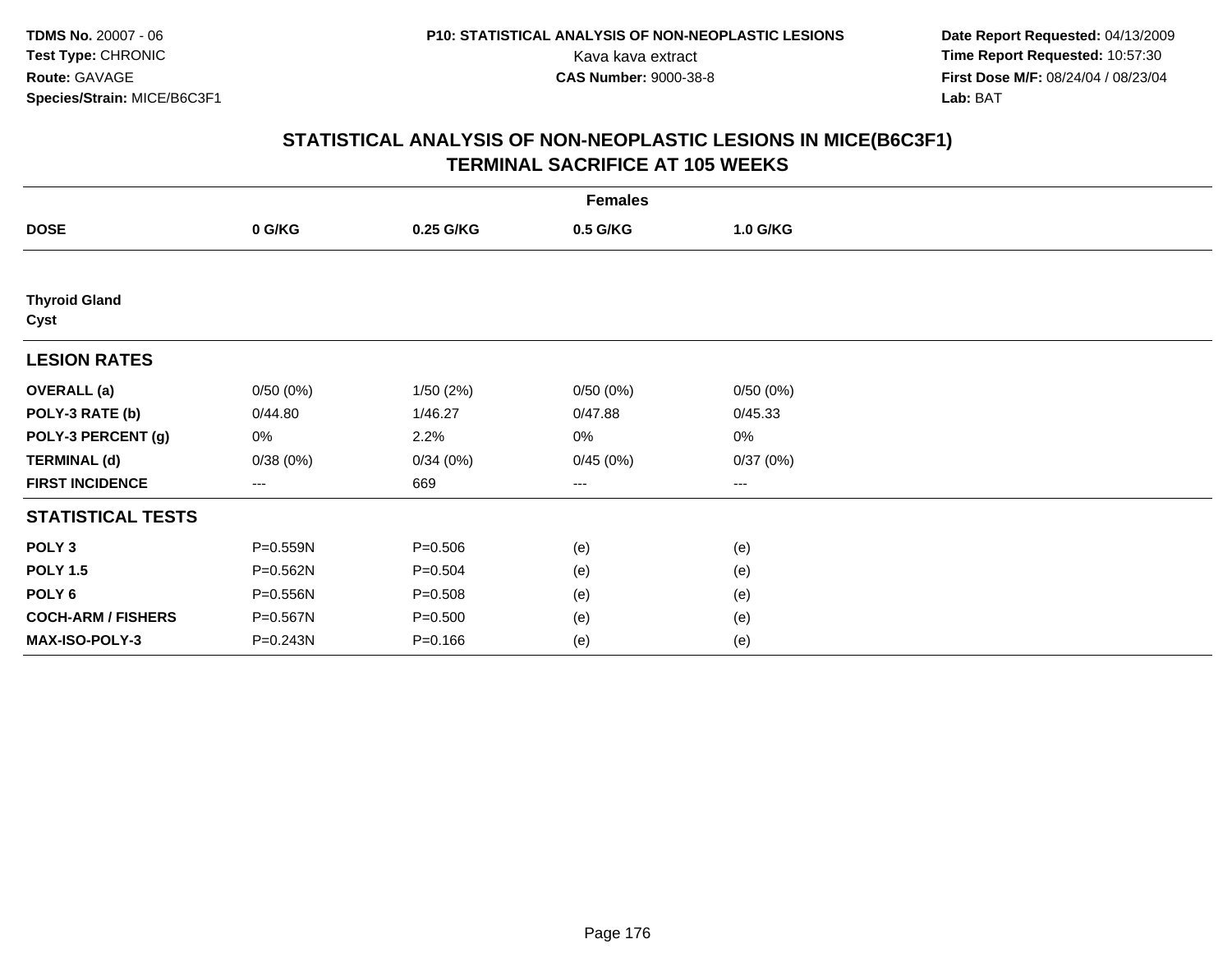**Date Report Requested:** 04/13/2009 Kava kava extract **Time Report Requested:** 10:57:30<br>**CAS Number:** 9000-38-8 **Time Report Requested:** 10:57:30 **First Dose M/F:** 08/24/04 / 08/23/04<br>Lab: BAT **Lab:** BAT

| <b>Females</b>            |            |             |            |            |  |  |  |
|---------------------------|------------|-------------|------------|------------|--|--|--|
| <b>DOSE</b>               | 0 G/KG     | 0.25 G/KG   | 0.5 G/KG   | 1.0 G/KG   |  |  |  |
|                           |            |             |            |            |  |  |  |
| Tooth<br><b>Dysplasia</b> |            |             |            |            |  |  |  |
| <b>LESION RATES</b>       |            |             |            |            |  |  |  |
| <b>OVERALL</b> (a)        | 1/1 (100%) | 1/1 (100%)  | 2/2 (100%) | 2/2 (100%) |  |  |  |
| POLY-3 RATE (b)           | 1/1.00     | 1/1.00      | 2/2.00     | 2/2.00     |  |  |  |
| POLY-3 PERCENT (g)        | 100%       | 100%        | 100%       | 100%       |  |  |  |
| <b>TERMINAL (d)</b>       | 1/1 (100%) | $0/0 (0\%)$ | 2/2 (100%) | 2/2 (100%) |  |  |  |
| <b>FIRST INCIDENCE</b>    | 729 (T)    | 711         | 729 (T)    | 729 (T)    |  |  |  |
| <b>STATISTICAL TESTS</b>  |            |             |            |            |  |  |  |
| POLY <sub>3</sub>         | (e)        | (e)         | (e)        | (e)        |  |  |  |
| <b>POLY 1.5</b>           | (e)        | (e)         | (e)        | (e)        |  |  |  |
| POLY <sub>6</sub>         | (e)        | (e)         | (e)        | (e)        |  |  |  |
| <b>COCH-ARM / FISHERS</b> | (e)        | (e)         | (e)        | (e)        |  |  |  |
| MAX-ISO-POLY-3            | (e)        | (e)         | (e)        | (e)        |  |  |  |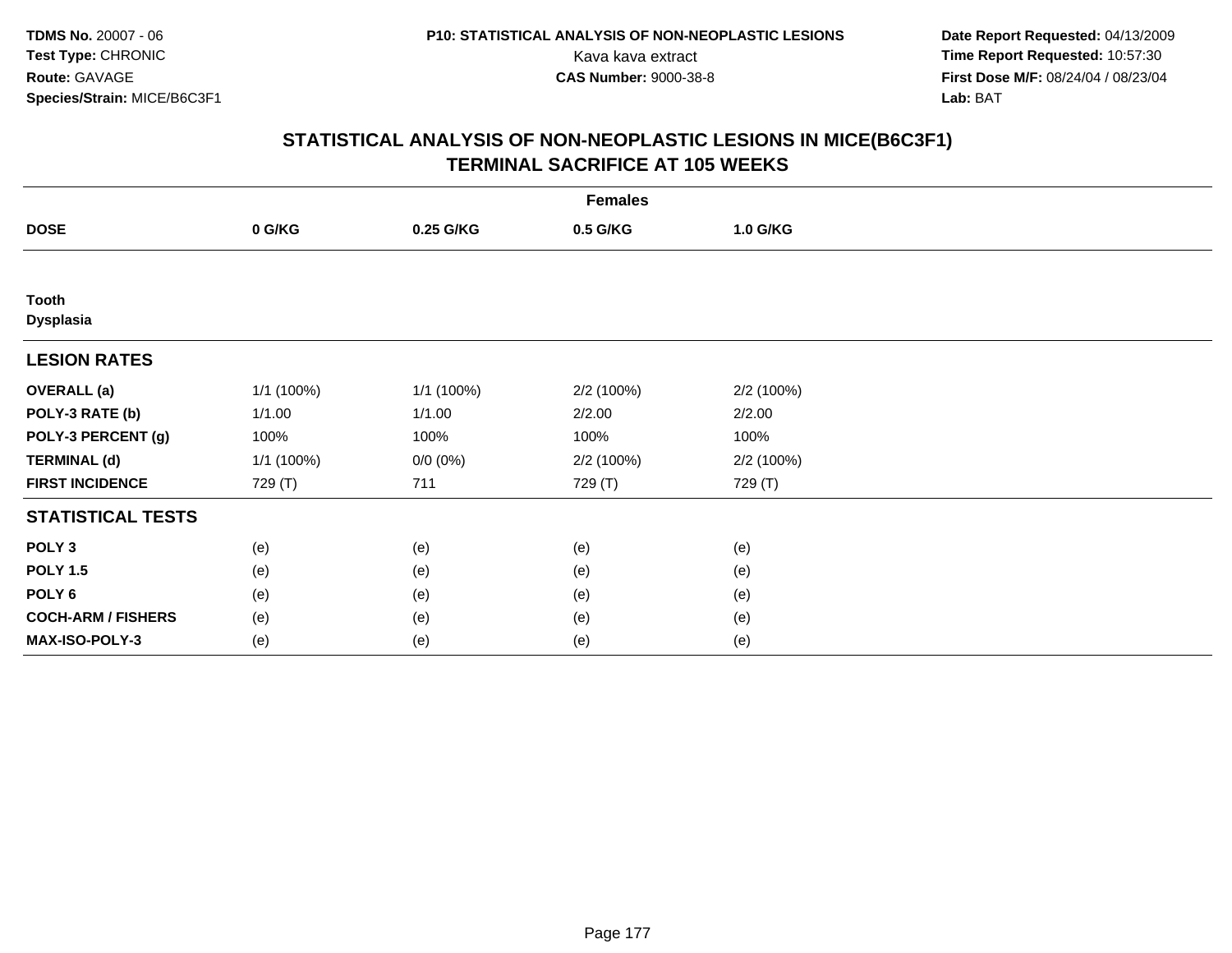**Date Report Requested:** 04/13/2009 Kava kava extract **Time Report Requested:** 10:57:30<br>**CAS Number:** 9000-38-8 **Time Report Requested:** 10:57:30 **First Dose M/F:** 08/24/04 / 08/23/04<br>Lab: BAT **Lab:** BAT

|                                | <b>Females</b> |             |             |             |  |  |  |  |
|--------------------------------|----------------|-------------|-------------|-------------|--|--|--|--|
| <b>DOSE</b>                    | 0 G/KG         | 0.25 G/KG   | 0.5 G/KG    | 1.0 G/KG    |  |  |  |  |
|                                |                |             |             |             |  |  |  |  |
| <b>Urethra</b><br>Inflammation |                |             |             |             |  |  |  |  |
| <b>LESION RATES</b>            |                |             |             |             |  |  |  |  |
| <b>OVERALL</b> (a)             | $0/0 (0\%)$    | $0/0 (0\%)$ | $0/0 (0\%)$ | $0/0 (0\%)$ |  |  |  |  |
| POLY-3 RATE (b)                | 0/0.00         | 0/0.00      | 0/0.00      | 0/0.00      |  |  |  |  |
| POLY-3 PERCENT (g)             | 0%             | 0%          | 0%          | $0\%$       |  |  |  |  |
| <b>TERMINAL (d)</b>            | $0/0 (0\%)$    | $0/0 (0\%)$ | $0/0 (0\%)$ | $0/0 (0\%)$ |  |  |  |  |
| <b>FIRST INCIDENCE</b>         | $---$          | $---$       | $\cdots$    | $\cdots$    |  |  |  |  |
| <b>STATISTICAL TESTS</b>       |                |             |             |             |  |  |  |  |
| POLY <sub>3</sub>              | (e)            | (e)         | (e)         | (e)         |  |  |  |  |
| <b>POLY 1.5</b>                | (e)            | (e)         | (e)         | (e)         |  |  |  |  |
| POLY <sub>6</sub>              | (e)            | (e)         | (e)         | (e)         |  |  |  |  |
| <b>COCH-ARM / FISHERS</b>      | (e)            | (e)         | (e)         | (e)         |  |  |  |  |
| MAX-ISO-POLY-3                 | (e)            | (e)         | (e)         | (e)         |  |  |  |  |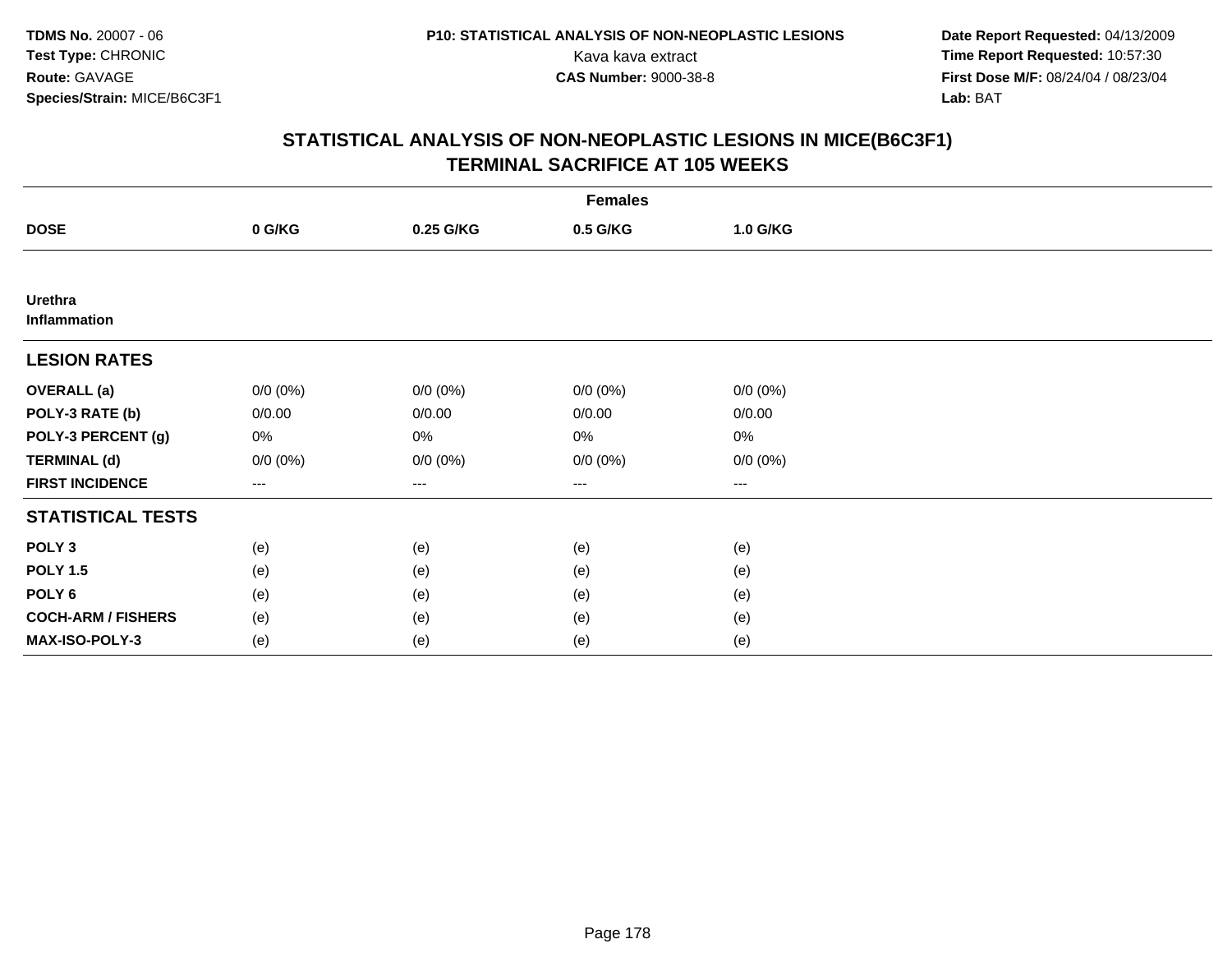**Date Report Requested:** 04/13/2009 Kava kava extract **Time Report Requested:** 10:57:30<br>**CAS Number:** 9000-38-8 **Time Report Requested:** 10:57:30 **First Dose M/F:** 08/24/04 / 08/23/04<br>Lab: BAT **Lab:** BAT

|                                                                  | <b>Females</b> |              |             |             |  |  |  |  |
|------------------------------------------------------------------|----------------|--------------|-------------|-------------|--|--|--|--|
| <b>DOSE</b>                                                      | 0 G/KG         | 0.25 G/KG    | 0.5 G/KG    | 1.0 G/KG    |  |  |  |  |
|                                                                  |                |              |             |             |  |  |  |  |
| <b>Urinary Bladder</b><br>Infiltration Cellular Mononuclear Cell |                |              |             |             |  |  |  |  |
| <b>LESION RATES</b>                                              |                |              |             |             |  |  |  |  |
| <b>OVERALL</b> (a)                                               | 34/50 (68%)    | 34/48 (71%)  | 40/50 (80%) | 34/50 (68%) |  |  |  |  |
| POLY-3 RATE (b)                                                  | 34/46.37       | 34/45.99     | 40/48.51    | 34/47.04    |  |  |  |  |
| POLY-3 PERCENT (g)                                               | 73.3%          | 73.9%        | 82.5%       | 72.3%       |  |  |  |  |
| <b>TERMINAL (d)</b>                                              | 29/38 (76%)    | 27/34 (79%)  | 38/45 (84%) | 27/37 (73%) |  |  |  |  |
| <b>FIRST INCIDENCE</b>                                           | 523            | 669          | 554         | 576         |  |  |  |  |
| <b>STATISTICAL TESTS</b>                                         |                |              |             |             |  |  |  |  |
| POLY <sub>3</sub>                                                | P=0.536N       | $P = 0.569$  | $P = 0.196$ | P=0.549N    |  |  |  |  |
| <b>POLY 1.5</b>                                                  | $P = 0.526$    | $P = 0.534$  | $P = 0.167$ | P=0.578N    |  |  |  |  |
| POLY <sub>6</sub>                                                | $P = 0.498N$   | $P = 0.599N$ | $P = 0.231$ | P=0.514N    |  |  |  |  |
| <b>COCH-ARM / FISHERS</b>                                        | $P = 0.524$    | $P = 0.466$  | $P=0.127$   | P=0.585N    |  |  |  |  |
| <b>MAX-ISO-POLY-3</b>                                            | P=0.307N       | $P=0.471$    | $P = 0.137$ | P=0.452N    |  |  |  |  |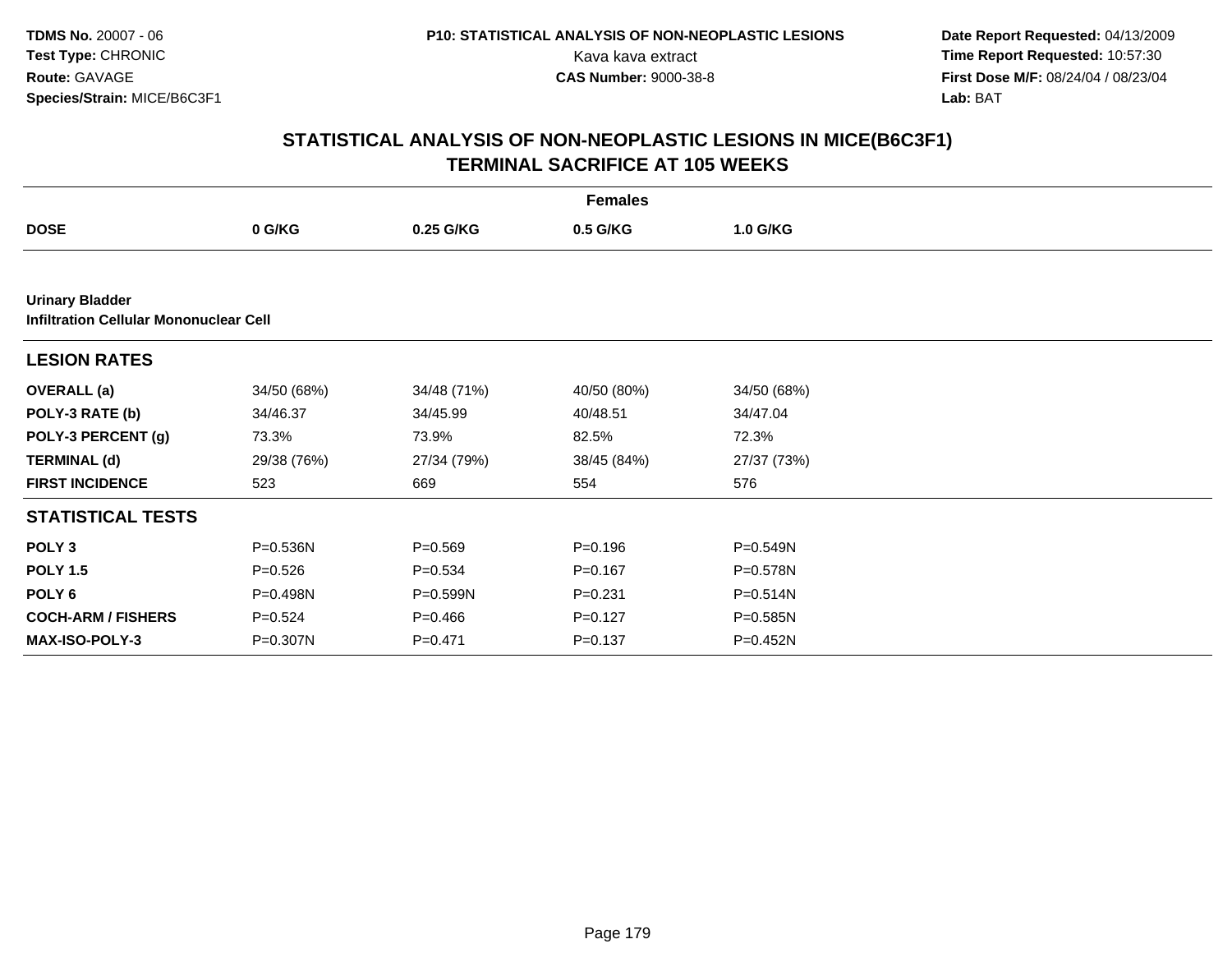**Date Report Requested:** 04/13/2009 Kava kava extract **Time Report Requested:** 10:57:30<br>**CAS Number:** 9000-38-8 **Time Report Requested:** 10:57:30 **First Dose M/F:** 08/24/04 / 08/23/04<br>Lab: BAT **Lab:** BAT

|                                        | <b>Females</b> |             |          |          |  |  |  |  |
|----------------------------------------|----------------|-------------|----------|----------|--|--|--|--|
| <b>DOSE</b>                            | 0 G/KG         | 0.25 G/KG   | 0.5 G/KG | 1.0 G/KG |  |  |  |  |
|                                        |                |             |          |          |  |  |  |  |
| <b>Urinary Bladder</b><br>Inflammation |                |             |          |          |  |  |  |  |
| <b>LESION RATES</b>                    |                |             |          |          |  |  |  |  |
| <b>OVERALL</b> (a)                     | 0/50(0%)       | 1/48(2%)    | 0/50(0%) | 0/50(0%) |  |  |  |  |
| POLY-3 RATE (b)                        | 0/44.80        | 1/44.99     | 0/47.88  | 0/45.33  |  |  |  |  |
| POLY-3 PERCENT (g)                     | 0%             | 2.2%        | 0%       | 0%       |  |  |  |  |
| <b>TERMINAL (d)</b>                    | 0/38(0%)       | 1/34(3%)    | 0/45(0%) | 0/37(0%) |  |  |  |  |
| <b>FIRST INCIDENCE</b>                 | ---            | 729 (T)     | $--$     | ---      |  |  |  |  |
| <b>STATISTICAL TESTS</b>               |                |             |          |          |  |  |  |  |
| POLY <sub>3</sub>                      | P=0.555N       | $P = 0.501$ | (e)      | (e)      |  |  |  |  |
| <b>POLY 1.5</b>                        | P=0.559N       | $P = 0.498$ | (e)      | (e)      |  |  |  |  |
| POLY 6                                 | P=0.552N       | $P = 0.503$ | (e)      | (e)      |  |  |  |  |
| <b>COCH-ARM / FISHERS</b>              | P=0.565N       | $P = 0.490$ | (e)      | (e)      |  |  |  |  |
| MAX-ISO-POLY-3                         | P=0.240N       | $P = 0.161$ | (e)      | (e)      |  |  |  |  |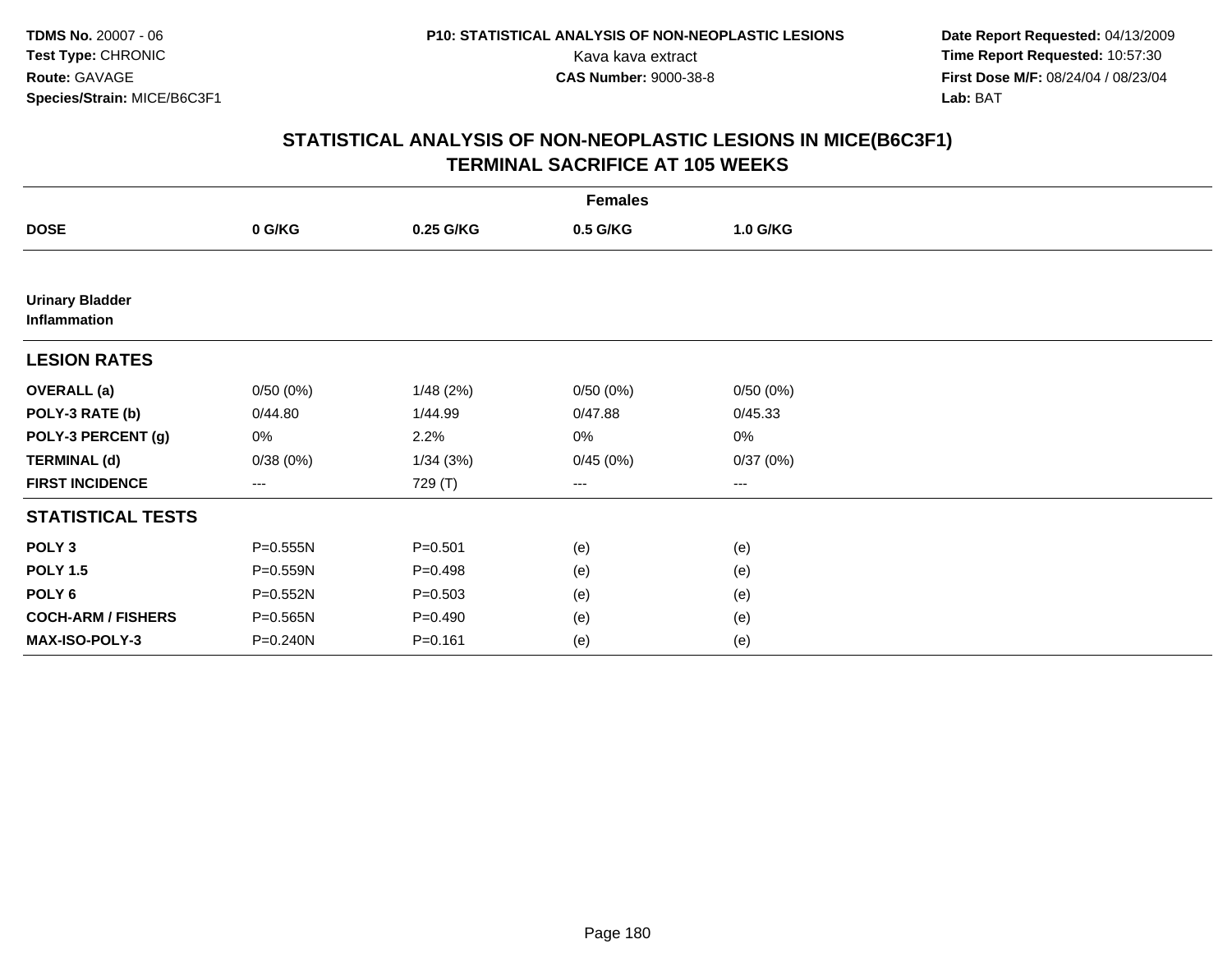**TDMS No.** 20007 - 06**Test Type:** CHRONIC**Route:** GAVAGE**Species/Strain:** MICE/B6C3F1

 **Date Report Requested:** 04/13/2009 Kava kava extract **Time Report Requested:** 10:57:30<br>**CAS Number:** 9000-38-8 **Time Report Requested:** 10:57:30 **First Dose M/F:** 08/24/04 / 08/23/04<br>Lab: BAT **Lab:** BAT

## **STATISTICAL ANALYSIS OF NON-NEOPLASTIC LESIONS IN MICE(B6C3F1)TERMINAL SACRIFICE AT 105 WEEKS**

| <b>Females</b>                |           |           |           |              |  |
|-------------------------------|-----------|-----------|-----------|--------------|--|
| <b>DOSE</b>                   | 0 G/KG    | 0.25 G/KG | 0.5 G/KG  | 1.0 G/KG     |  |
|                               |           |           |           |              |  |
| <b>Uterus</b><br>Inflammation |           |           |           |              |  |
| <b>LESION RATES</b>           |           |           |           |              |  |
| <b>OVERALL</b> (a)            | 3/50(6%)  | 1/50(2%)  | 0/50(0%)  | 0/50(0%)     |  |
| POLY-3 RATE (b)               | 3/44.91   | 1/46.04   | 0/47.88   | 0/45.33      |  |
| POLY-3 PERCENT (g)            | 6.7%      | 2.2%      | 0%        | 0%           |  |
| <b>TERMINAL (d)</b>           | 2/38(5%)  | 1/34(3%)  | 0/45(0%)  | 0/37(0%)     |  |
| <b>FIRST INCIDENCE</b>        | 700       | 729 (T)   | ---       | ---          |  |
| <b>STATISTICAL TESTS</b>      |           |           |           |              |  |
| POLY <sub>3</sub>             | P=0.042N* | P=0.296N  | P=0.108N  | P=0.117N     |  |
| <b>POLY 1.5</b>               | P=0.043N* | P=0.300N  | P=0.112N  | P=0.118N     |  |
| POLY <sub>6</sub>             | P=0.042N* | P=0.295N  | P=0.103N  | P=0.116N     |  |
| <b>COCH-ARM / FISHERS</b>     | P=0.044N* | P=0.309N  | P=0.121N  | $P = 0.121N$ |  |
| <b>MAX-ISO-POLY-3</b>         | P=0.015N* | P=0.150N  | P=0.038N* | P=0.038N*    |  |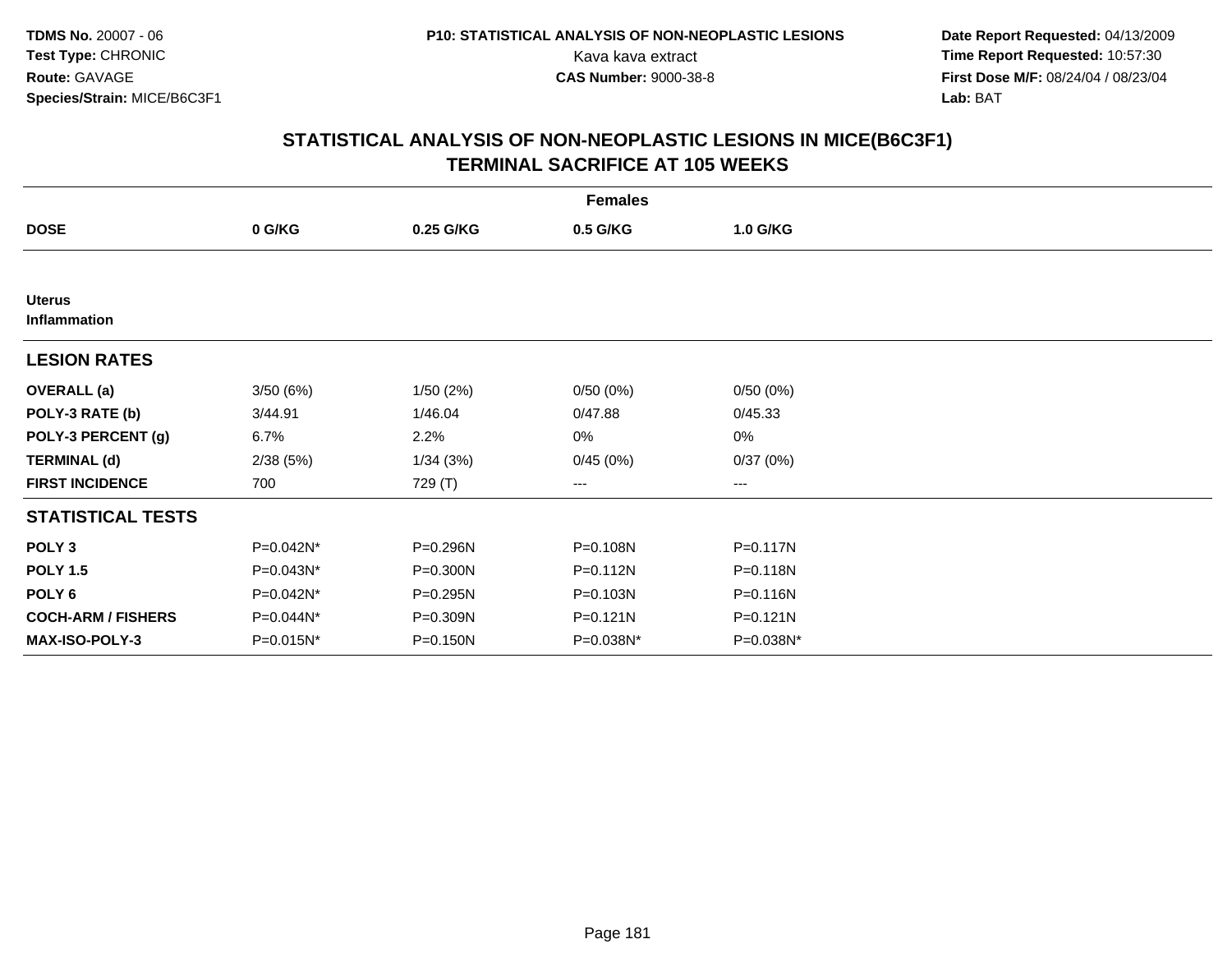**TDMS No.** 20007 - 06**Test Type:** CHRONIC**Route:** GAVAGE**Species/Strain:** MICE/B6C3F1

 **Date Report Requested:** 04/13/2009 Kava kava extract **Time Report Requested:** 10:57:30<br>**CAS Number:** 9000-38-8 **Time Report Requested:** 10:57:30 **First Dose M/F:** 08/24/04 / 08/23/04<br>Lab: BAT **Lab:** BAT

## **STATISTICAL ANALYSIS OF NON-NEOPLASTIC LESIONS IN MICE(B6C3F1)TERMINAL SACRIFICE AT 105 WEEKS**

| <b>Females</b>              |              |             |          |          |  |
|-----------------------------|--------------|-------------|----------|----------|--|
| <b>DOSE</b>                 | 0 G/KG       | 0.25 G/KG   | 0.5 G/KG | 1.0 G/KG |  |
|                             |              |             |          |          |  |
| <b>Uterus</b><br>Metaplasia |              |             |          |          |  |
| <b>LESION RATES</b>         |              |             |          |          |  |
| <b>OVERALL (a)</b>          | 1/50(2%)     | 2/50(4%)    | 0/50(0%) | 0/50(0%) |  |
| POLY-3 RATE (b)             | 1/44.80      | 2/46.04     | 0/47.88  | 0/45.33  |  |
| POLY-3 PERCENT (g)          | 2.2%         | 4.3%        | 0%       | 0%       |  |
| <b>TERMINAL (d)</b>         | 1/38(3%)     | 2/34(6%)    | 0/45(0%) | 0/37(0%) |  |
| <b>FIRST INCIDENCE</b>      | 729 (T)      | 729 (T)     | ---      | ---      |  |
| <b>STATISTICAL TESTS</b>    |              |             |          |          |  |
| POLY <sub>3</sub>           | P=0.183N     | $P = 0.510$ | P=0.487N | P=0.498N |  |
| <b>POLY 1.5</b>             | P=0.185N     | $P = 0.506$ | P=0.492N | P=0.499N |  |
| POLY <sub>6</sub>           | $P = 0.181N$ | $P = 0.511$ | P=0.481N | P=0.496N |  |
| <b>COCH-ARM / FISHERS</b>   | P=0.188N     | $P = 0.500$ | P=0.500N | P=0.500N |  |
| <b>MAX-ISO-POLY-3</b>       | $P = 0.111N$ | $P = 0.290$ | P=0.158N | P=0.158N |  |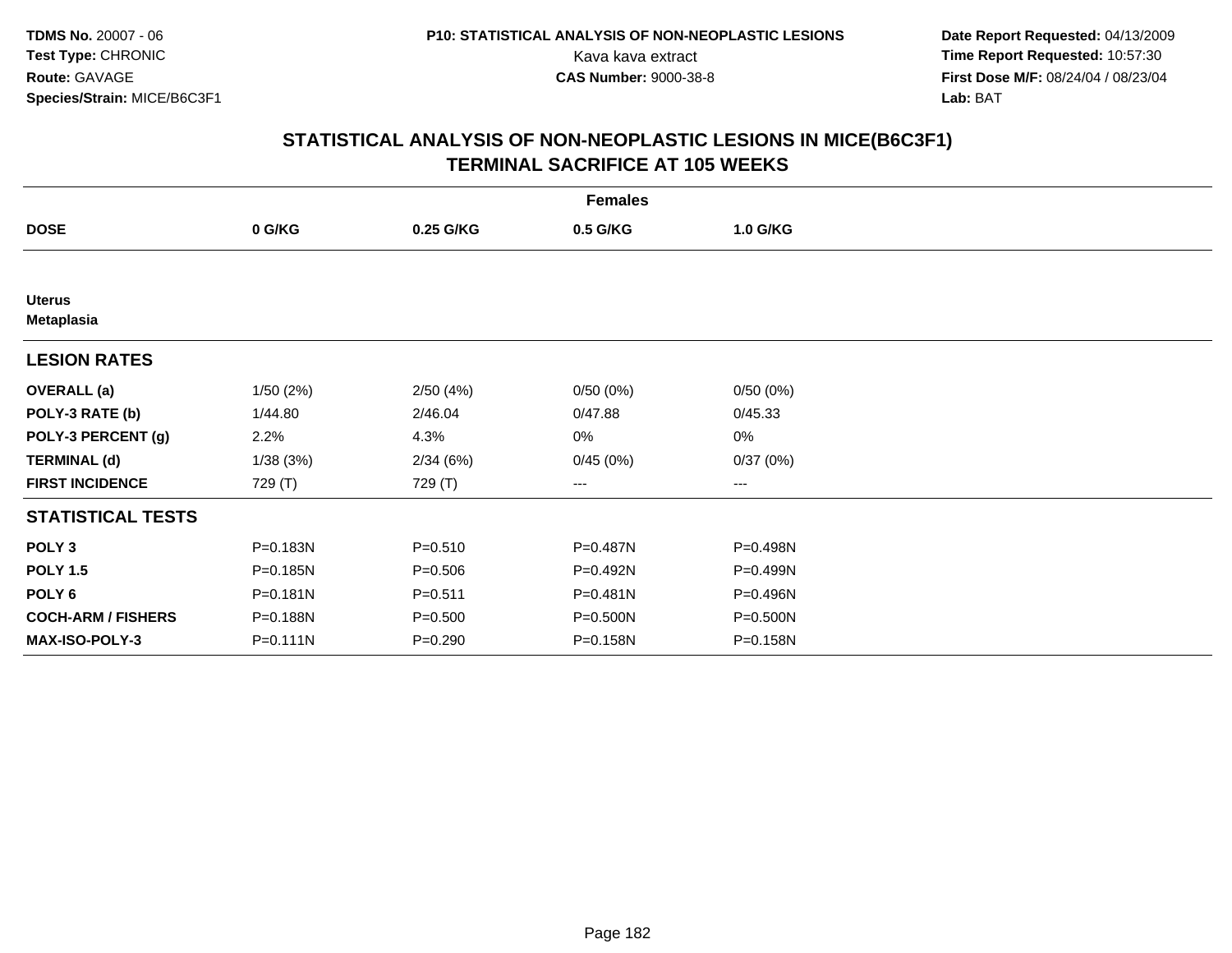**TDMS No.** 20007 - 06**Test Type:** CHRONIC**Route:** GAVAGE**Species/Strain:** MICE/B6C3F1

 **Date Report Requested:** 04/13/2009 Kava kava extract **Time Report Requested:** 10:57:30<br>**CAS Number:** 9000-38-8 **Time Report Requested:** 10:57:30 **First Dose M/F:** 08/24/04 / 08/23/04<br>Lab: BAT **Lab:** BAT

## **STATISTICAL ANALYSIS OF NON-NEOPLASTIC LESIONS IN MICE(B6C3F1)TERMINAL SACRIFICE AT 105 WEEKS**

| <b>Females</b>                                          |             |             |              |              |  |
|---------------------------------------------------------|-------------|-------------|--------------|--------------|--|
| <b>DOSE</b>                                             | 0 G/KG      | 0.25 G/KG   | 0.5 G/KG     | 1.0 G/KG     |  |
|                                                         |             |             |              |              |  |
| <b>Uterus: Endometrium</b><br><b>Hyperplasia Cystic</b> |             |             |              |              |  |
| <b>LESION RATES</b>                                     |             |             |              |              |  |
| <b>OVERALL</b> (a)                                      | 42/50 (84%) | 44/50 (88%) | 42/50 (84%)  | 36/50 (72%)  |  |
| POLY-3 RATE (b)                                         | 42/47.84    | 44/47.88    | 42/49.00     | 36/48.06     |  |
| POLY-3 PERCENT (g)                                      | 87.8%       | 91.9%       | 85.7%        | 74.9%        |  |
| <b>TERMINAL (d)</b>                                     | 36/38 (95%) | 33/34 (97%) | 40/45 (89%)  | 27/37 (73%)  |  |
| <b>FIRST INCIDENCE</b>                                  | 394         | 565         | 554          | 548          |  |
| <b>STATISTICAL TESTS</b>                                |             |             |              |              |  |
| POLY <sub>3</sub>                                       | P=0.018N*   | $P = 0.361$ | $P = 0.500N$ | P=0.079N     |  |
| <b>POLY 1.5</b>                                         | P=0.029N*   | $P = 0.356$ | $P = 0.549N$ | P=0.102N     |  |
| POLY <sub>6</sub>                                       | P=0.009N**  | $P=0.405$   | P=0.429N     | $P=0.052N$   |  |
| <b>COCH-ARM / FISHERS</b>                               | P=0.041N*   | $P = 0.387$ | P=0.607N     | P=0.114N     |  |
| <b>MAX-ISO-POLY-3</b>                                   | P=0.016N*   | $P=0.234$   | P=0.376N     | $P=0.046N^*$ |  |